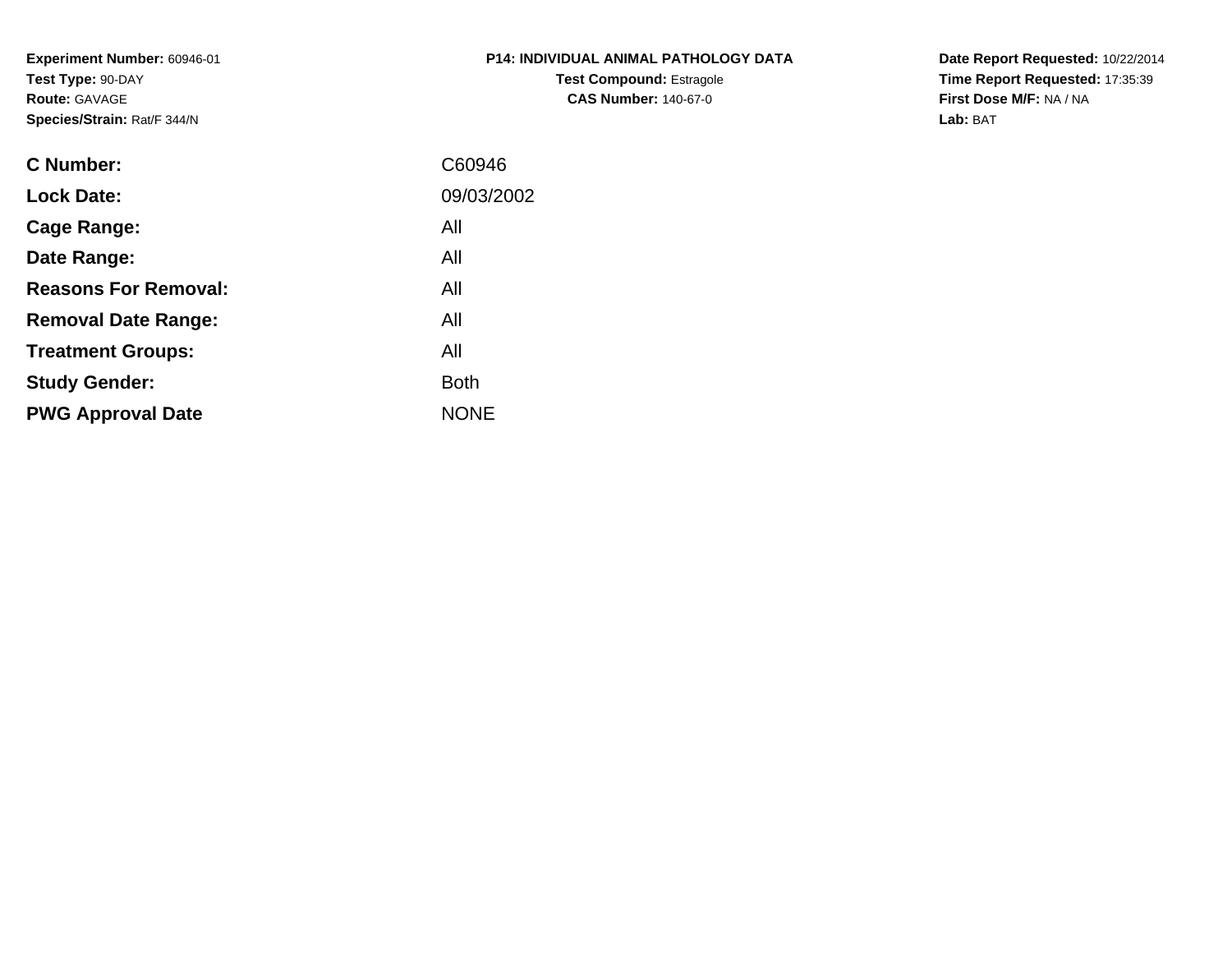| Experiment Number: 60946-01<br>Test Type: 90-DAY<br><b>Route: GAVAGE</b><br>Species/Strain: Rat/F 344/N |                           | <b>P14: INDIVIDUAL ANIMAL PATHOLOGY DATA</b><br>Test Compound: Estragole<br><b>CAS Number: 140-67-0</b> | Date Report Requested: 10/22/2014<br>Time Report Requested: 17:35:39<br>First Dose M/F: NA / NA<br>Lab: BAT |
|---------------------------------------------------------------------------------------------------------|---------------------------|---------------------------------------------------------------------------------------------------------|-------------------------------------------------------------------------------------------------------------|
| <b>ANIMAL ID: 1</b>                                                                                     | <b>TRT#: 1</b>            | <b>SEX: Male</b>                                                                                        | DAY ON TEST: 93                                                                                             |
|                                                                                                         | DOSE: 0 MG/KG             | <b>DISP: Terminal Sacrifice</b>                                                                         | <b>HISTO: 0107501</b>                                                                                       |
|                                                                                                         |                           | ORGAN AND ACCOUNTABLE SITE STATUS                                                                       |                                                                                                             |
| <b>NORMAL</b>                                                                                           |                           |                                                                                                         |                                                                                                             |
| * Adrenal Cortex                                                                                        | * Adrenal Medulla         | * Blood Vessel                                                                                          | * Bone                                                                                                      |
| * Bone Marrow                                                                                           | * Brain                   | * Epididymis                                                                                            | * Esophagus                                                                                                 |
| * Eye                                                                                                   | * Harderian Gland         | * Heart                                                                                                 | * Intestine Large, Cecum                                                                                    |
| * Intestine Large, Colon                                                                                | * Intestine Large, Rectum | * Intestine Small, Duodenum                                                                             | * Intestine Small, Ileum                                                                                    |
| * Intestine Small, Jejunum                                                                              | * Islets, Pancreatic      | * Liver                                                                                                 | * Lung                                                                                                      |
| * Lymph Node, Mesenteric                                                                                | * Mammary Gland           | * Nose                                                                                                  | * Pancreas                                                                                                  |
| * Parathyroid Gland                                                                                     | * Pituitary Gland         | * Preputial Gland                                                                                       | * Prostate                                                                                                  |
| * Salivary Glands                                                                                       | * Seminal Vesicle         | * Skin                                                                                                  | * Spleen                                                                                                    |
| * Stomach. Forestomach                                                                                  | * Stomach, Glandular      | * Testes                                                                                                | * Thymus                                                                                                    |
| * Thyroid Gland                                                                                         | * Trachea                 | * Urinary Bladder                                                                                       |                                                                                                             |
| <b>MISSING</b>                                                                                          |                           |                                                                                                         |                                                                                                             |
| * Lymph Node, Mandibular                                                                                |                           |                                                                                                         |                                                                                                             |
| <b>OBSERVATIONS</b>                                                                                     |                           |                                                                                                         |                                                                                                             |
| * Kidney                                                                                                | Papilla, Renal Tubule     | Mineralization                                                                                          | Minimal                                                                                                     |
|                                                                                                         | <b>Renal Tubule</b>       | Regeneration                                                                                            | Minimal                                                                                                     |
| PRIMARY CAUSE OF DEATH                                                                                  |                           |                                                                                                         |                                                                                                             |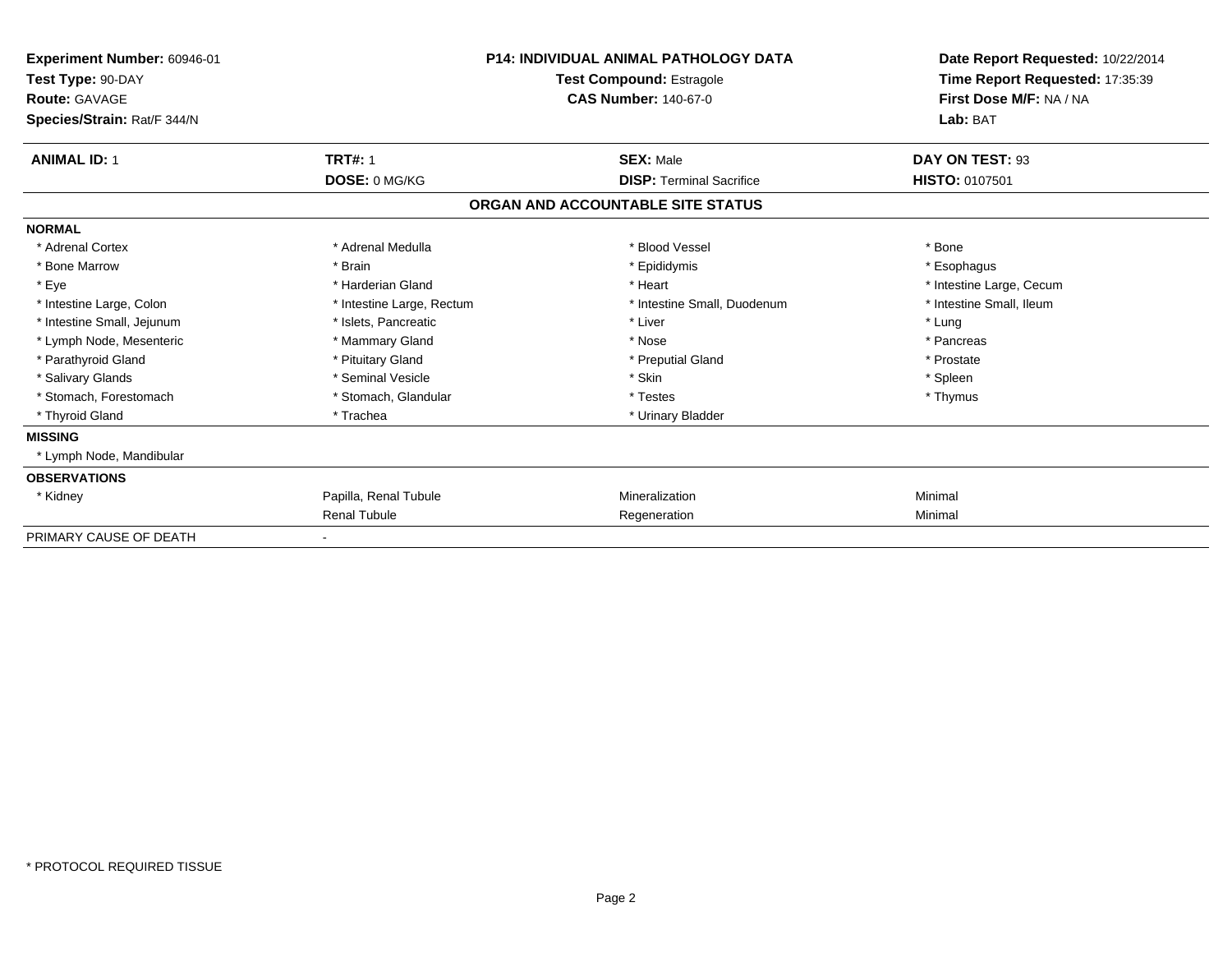| Experiment Number: 60946-01<br>Test Type: 90-DAY<br>Route: GAVAGE<br>Species/Strain: Rat/F 344/N |                             | <b>P14: INDIVIDUAL ANIMAL PATHOLOGY DATA</b><br>Test Compound: Estragole<br><b>CAS Number: 140-67-0</b> | Date Report Requested: 10/22/2014<br>Time Report Requested: 17:35:39<br>First Dose M/F: NA / NA<br>Lab: BAT |
|--------------------------------------------------------------------------------------------------|-----------------------------|---------------------------------------------------------------------------------------------------------|-------------------------------------------------------------------------------------------------------------|
| <b>ANIMAL ID: 2</b>                                                                              | <b>TRT#: 1</b>              | <b>SEX: Male</b>                                                                                        | DAY ON TEST: 93                                                                                             |
|                                                                                                  | DOSE: 0 MG/KG               | <b>DISP: Terminal Sacrifice</b>                                                                         | <b>HISTO: 0107502</b>                                                                                       |
|                                                                                                  |                             | ORGAN AND ACCOUNTABLE SITE STATUS                                                                       |                                                                                                             |
| <b>NORMAL</b>                                                                                    |                             |                                                                                                         |                                                                                                             |
| * Adrenal Cortex                                                                                 | * Adrenal Medulla           | * Blood Vessel                                                                                          | * Bone                                                                                                      |
| * Bone Marrow                                                                                    | * Brain                     | * Epididymis                                                                                            | * Esophagus                                                                                                 |
| * Eye                                                                                            | * Harderian Gland           | * Intestine Large, Cecum                                                                                | * Intestine Large, Colon                                                                                    |
| * Intestine Large, Rectum                                                                        | * Intestine Small, Duodenum | * Intestine Small, Ileum                                                                                | * Intestine Small, Jejunum                                                                                  |
| * Islets, Pancreatic                                                                             | * Liver                     | * Lymph Node, Mesenteric                                                                                | * Mammary Gland                                                                                             |
| * Nose                                                                                           | * Pancreas                  | * Parathyroid Gland                                                                                     | * Pituitary Gland                                                                                           |
| * Preputial Gland                                                                                | * Prostate                  | * Salivary Glands                                                                                       | * Seminal Vesicle                                                                                           |
| * Skin                                                                                           | * Spleen                    | * Stomach, Forestomach                                                                                  | * Stomach, Glandular                                                                                        |
| * Testes                                                                                         | * Thymus                    | * Thyroid Gland                                                                                         | * Trachea                                                                                                   |
| * Urinary Bladder                                                                                |                             |                                                                                                         |                                                                                                             |
| <b>MISSING</b>                                                                                   |                             |                                                                                                         |                                                                                                             |
| * Lymph Node, Mandibular                                                                         |                             |                                                                                                         |                                                                                                             |
| <b>OBSERVATIONS</b>                                                                              |                             |                                                                                                         |                                                                                                             |
| * Heart                                                                                          |                             | <b>Infiltration Cellular</b>                                                                            | Mononuclear CI, Minimal                                                                                     |
| * Kidney                                                                                         | <b>Renal Tubule</b>         | Regeneration                                                                                            | Minimal                                                                                                     |
| * Lung                                                                                           |                             | Inflammation                                                                                            | Chronic, Minimal                                                                                            |
| PRIMARY CAUSE OF DEATH                                                                           |                             |                                                                                                         |                                                                                                             |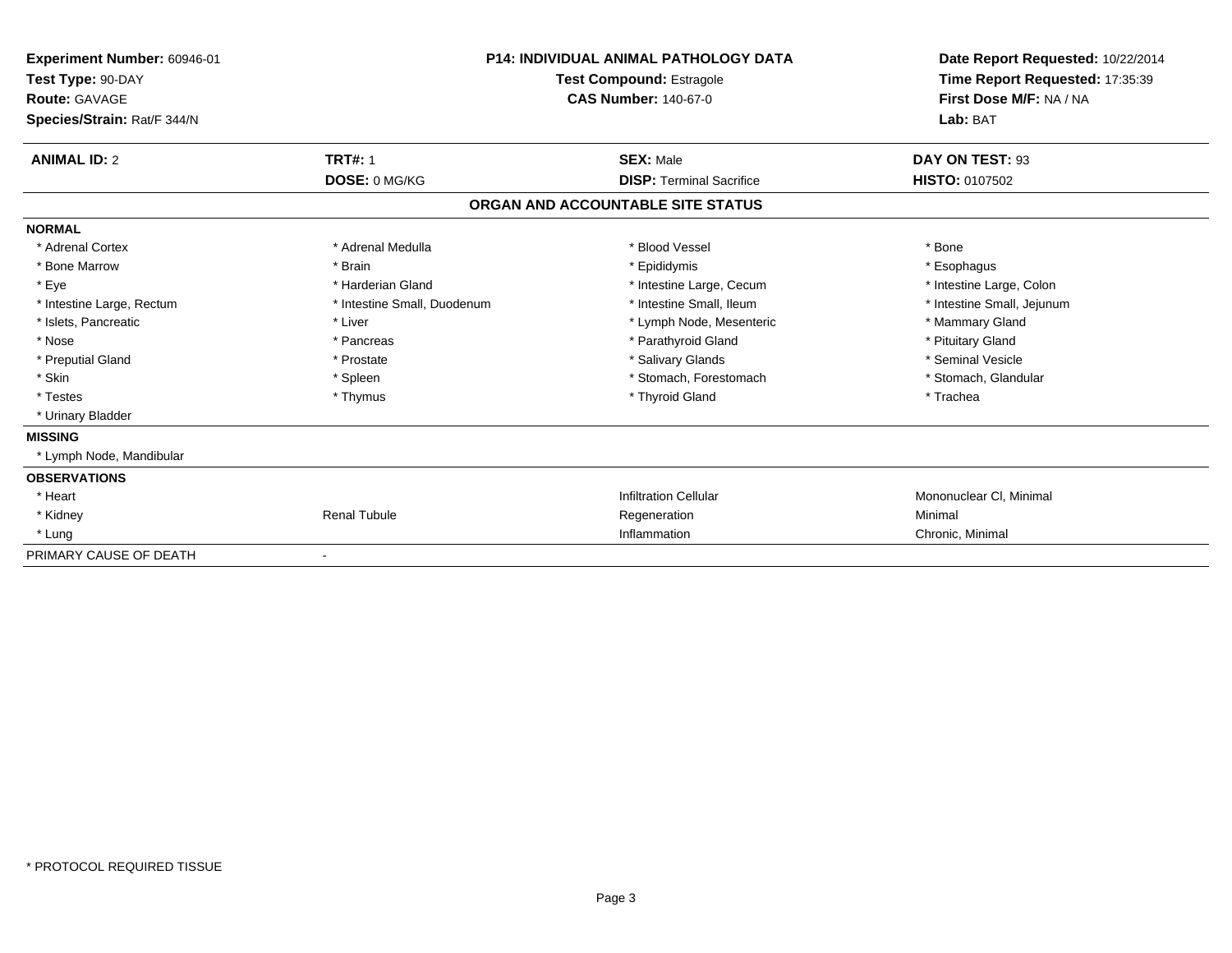| Experiment Number: 60946-01<br>Test Type: 90-DAY<br>Route: GAVAGE<br>Species/Strain: Rat/F 344/N |                             | <b>P14: INDIVIDUAL ANIMAL PATHOLOGY DATA</b><br>Test Compound: Estragole<br><b>CAS Number: 140-67-0</b> | Date Report Requested: 10/22/2014<br>Time Report Requested: 17:35:39<br>First Dose M/F: NA / NA<br>Lab: BAT |
|--------------------------------------------------------------------------------------------------|-----------------------------|---------------------------------------------------------------------------------------------------------|-------------------------------------------------------------------------------------------------------------|
| <b>ANIMAL ID: 3</b>                                                                              | <b>TRT#: 1</b>              | <b>SEX: Male</b>                                                                                        | DAY ON TEST: 93                                                                                             |
|                                                                                                  | DOSE: 0 MG/KG               | <b>DISP: Terminal Sacrifice</b>                                                                         | HISTO: 0107503                                                                                              |
|                                                                                                  |                             | ORGAN AND ACCOUNTABLE SITE STATUS                                                                       |                                                                                                             |
| <b>NORMAL</b>                                                                                    |                             |                                                                                                         |                                                                                                             |
| * Adrenal Cortex                                                                                 | * Adrenal Medulla           | * Blood Vessel                                                                                          | * Bone                                                                                                      |
| * Bone Marrow                                                                                    | * Brain                     | * Epididymis                                                                                            | * Esophagus                                                                                                 |
| * Eye                                                                                            | * Harderian Gland           | * Intestine Large, Cecum                                                                                | * Intestine Large, Colon                                                                                    |
| * Intestine Large, Rectum                                                                        | * Intestine Small, Duodenum | * Intestine Small, Ileum                                                                                | * Intestine Small, Jejunum                                                                                  |
| * Islets, Pancreatic                                                                             | * Kidney                    | * Lung                                                                                                  | * Lymph Node, Mesenteric                                                                                    |
| * Mammary Gland                                                                                  | * Nose                      | * Pancreas                                                                                              | * Parathyroid Gland                                                                                         |
| * Pituitary Gland                                                                                | * Preputial Gland           | * Prostate                                                                                              | * Salivary Glands                                                                                           |
| * Seminal Vesicle                                                                                | * Skin                      | * Spleen                                                                                                | * Stomach, Forestomach                                                                                      |
| * Stomach, Glandular                                                                             | * Testes                    | * Thymus                                                                                                | * Thyroid Gland                                                                                             |
| * Trachea                                                                                        | * Urinary Bladder           |                                                                                                         |                                                                                                             |
| <b>MISSING</b>                                                                                   |                             |                                                                                                         |                                                                                                             |
| * Lymph Node, Mandibular                                                                         |                             |                                                                                                         |                                                                                                             |
| <b>OBSERVATIONS</b>                                                                              |                             |                                                                                                         |                                                                                                             |
| * Heart                                                                                          | Myocardium                  | <b>Infiltration Cellular</b>                                                                            | Mononuclear CI, Minimal                                                                                     |
| * Liver                                                                                          | Centrilobular               | Vacuolization Cytoplasmic                                                                               | Minimal                                                                                                     |
| [Vacuolization Cytoplasmic TGLS = 1-6+7]                                                         |                             |                                                                                                         |                                                                                                             |
| PRIMARY CAUSE OF DEATH                                                                           |                             |                                                                                                         |                                                                                                             |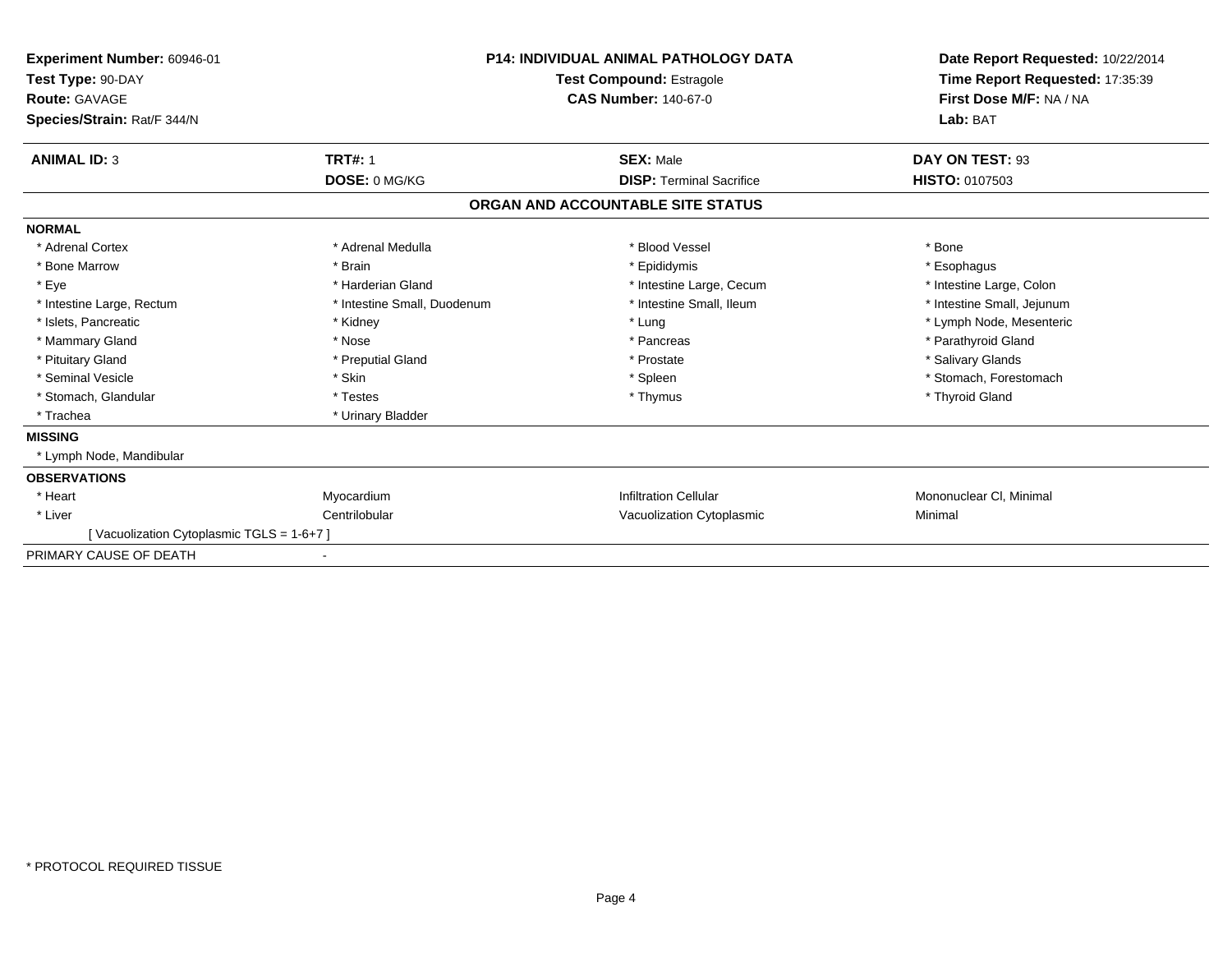| Experiment Number: 60946-01<br>Test Type: 90-DAY<br><b>Route: GAVAGE</b><br>Species/Strain: Rat/F 344/N |                              | <b>P14: INDIVIDUAL ANIMAL PATHOLOGY DATA</b><br><b>Test Compound: Estragole</b><br><b>CAS Number: 140-67-0</b> | Date Report Requested: 10/22/2014<br>Time Report Requested: 17:35:39<br>First Dose M/F: NA / NA<br>Lab: BAT |
|---------------------------------------------------------------------------------------------------------|------------------------------|----------------------------------------------------------------------------------------------------------------|-------------------------------------------------------------------------------------------------------------|
| <b>ANIMAL ID: 4</b>                                                                                     | <b>TRT#: 1</b>               | <b>SEX: Male</b>                                                                                               | DAY ON TEST: 93                                                                                             |
|                                                                                                         | DOSE: 0 MG/KG                | <b>DISP: Terminal Sacrifice</b>                                                                                | <b>HISTO: 0107504</b>                                                                                       |
|                                                                                                         |                              | ORGAN AND ACCOUNTABLE SITE STATUS                                                                              |                                                                                                             |
| <b>NORMAL</b>                                                                                           |                              |                                                                                                                |                                                                                                             |
| * Adrenal Cortex                                                                                        | * Adrenal Medulla            | * Blood Vessel                                                                                                 | * Bone                                                                                                      |
| * Bone Marrow                                                                                           | * Brain                      | * Epididymis                                                                                                   | * Esophagus                                                                                                 |
| * Eye                                                                                                   | * Harderian Gland            | * Intestine Large, Cecum                                                                                       | * Intestine Large, Colon                                                                                    |
| * Intestine Large, Rectum                                                                               | * Intestine Small, Duodenum  | * Intestine Small, Ileum                                                                                       | * Intestine Small, Jejunum                                                                                  |
| * Islets, Pancreatic                                                                                    | * Liver                      | * Lung                                                                                                         | * Lymph Node, Mesenteric                                                                                    |
| * Mammary Gland                                                                                         | * Nose                       | * Pancreas                                                                                                     | * Parathyroid Gland                                                                                         |
| * Pituitary Gland                                                                                       | * Preputial Gland            | * Prostate                                                                                                     | * Salivary Glands                                                                                           |
| * Seminal Vesicle                                                                                       | * Skin                       | * Spleen                                                                                                       | * Stomach, Forestomach                                                                                      |
| * Stomach, Glandular                                                                                    | * Testes                     | * Thymus                                                                                                       | * Thyroid Gland                                                                                             |
| * Trachea                                                                                               | * Urinary Bladder            |                                                                                                                |                                                                                                             |
| <b>MISSING</b>                                                                                          |                              |                                                                                                                |                                                                                                             |
| * Lymph Node, Mandibular                                                                                |                              |                                                                                                                |                                                                                                             |
| <b>OBSERVATIONS</b>                                                                                     |                              |                                                                                                                |                                                                                                             |
| * Heart                                                                                                 | Myocardium                   | <b>Infiltration Cellular</b>                                                                                   | Mononuclear CI, Minimal                                                                                     |
| * Kidney                                                                                                | <b>Renal Tubule</b>          | Regeneration                                                                                                   | Minimal                                                                                                     |
| PRIMARY CAUSE OF DEATH                                                                                  | $\qquad \qquad \blacksquare$ |                                                                                                                |                                                                                                             |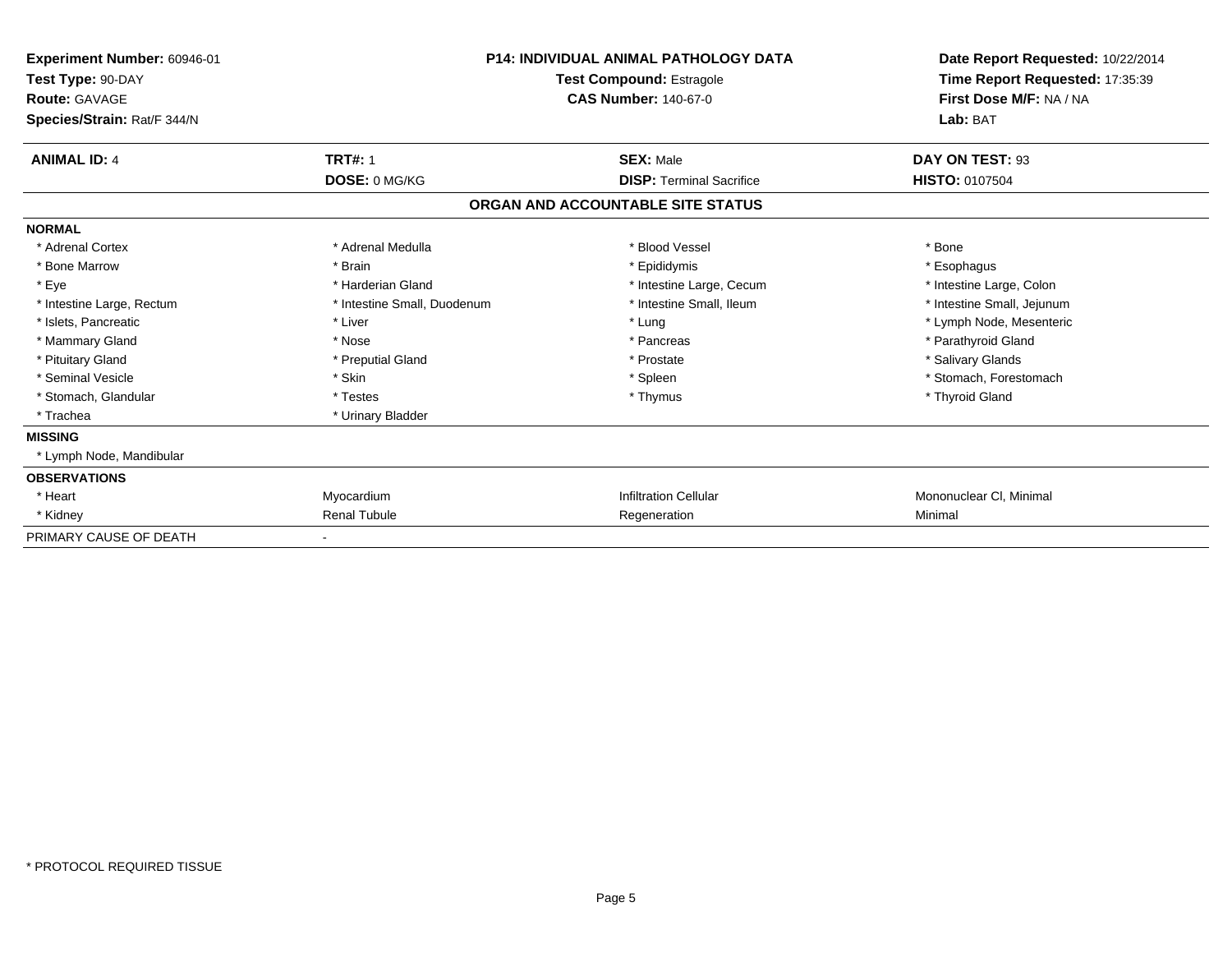| Experiment Number: 60946-01<br>Test Type: 90-DAY<br><b>Route: GAVAGE</b><br>Species/Strain: Rat/F 344/N |                             | <b>P14: INDIVIDUAL ANIMAL PATHOLOGY DATA</b><br>Test Compound: Estragole<br><b>CAS Number: 140-67-0</b> | Date Report Requested: 10/22/2014<br>Time Report Requested: 17:35:39<br>First Dose M/F: NA / NA<br>Lab: BAT |
|---------------------------------------------------------------------------------------------------------|-----------------------------|---------------------------------------------------------------------------------------------------------|-------------------------------------------------------------------------------------------------------------|
| <b>ANIMAL ID: 5</b>                                                                                     | <b>TRT#: 1</b>              | <b>SEX: Male</b>                                                                                        | DAY ON TEST: 93                                                                                             |
|                                                                                                         | DOSE: 0 MG/KG               | <b>DISP:</b> Terminal Sacrifice                                                                         | <b>HISTO: 0107505</b>                                                                                       |
|                                                                                                         |                             | ORGAN AND ACCOUNTABLE SITE STATUS                                                                       |                                                                                                             |
| <b>NORMAL</b>                                                                                           |                             |                                                                                                         |                                                                                                             |
| * Adrenal Cortex                                                                                        | * Adrenal Medulla           | * Blood Vessel                                                                                          | * Bone                                                                                                      |
| * Bone Marrow                                                                                           | * Brain                     | * Epididymis                                                                                            | * Esophagus                                                                                                 |
| * Eye                                                                                                   | * Harderian Gland           | * Intestine Large, Cecum                                                                                | * Intestine Large, Colon                                                                                    |
| * Intestine Large, Rectum                                                                               | * Intestine Small, Duodenum | * Intestine Small, Ileum                                                                                | * Intestine Small, Jejunum                                                                                  |
| * Islets, Pancreatic                                                                                    | * Kidney                    | * Liver                                                                                                 | * Lung                                                                                                      |
| * Lymph Node, Mesenteric                                                                                | * Mammary Gland             | * Nose                                                                                                  | * Pancreas                                                                                                  |
| * Parathyroid Gland                                                                                     | * Pituitary Gland           | * Preputial Gland                                                                                       | * Prostate                                                                                                  |
| * Salivary Glands                                                                                       | * Seminal Vesicle           | * Skin                                                                                                  | * Spleen                                                                                                    |
| * Stomach, Forestomach                                                                                  | * Stomach, Glandular        | * Testes                                                                                                | * Thymus                                                                                                    |
| * Thyroid Gland                                                                                         | * Trachea                   | * Urinary Bladder                                                                                       |                                                                                                             |
| <b>MISSING</b>                                                                                          |                             |                                                                                                         |                                                                                                             |
| * Lymph Node, Mandibular                                                                                |                             |                                                                                                         |                                                                                                             |
| <b>OBSERVATIONS</b>                                                                                     |                             |                                                                                                         |                                                                                                             |
| * Heart                                                                                                 | Myocardium                  | <b>Infiltration Cellular</b>                                                                            | Mononuclear CI, Minimal                                                                                     |
| PRIMARY CAUSE OF DEATH                                                                                  |                             |                                                                                                         |                                                                                                             |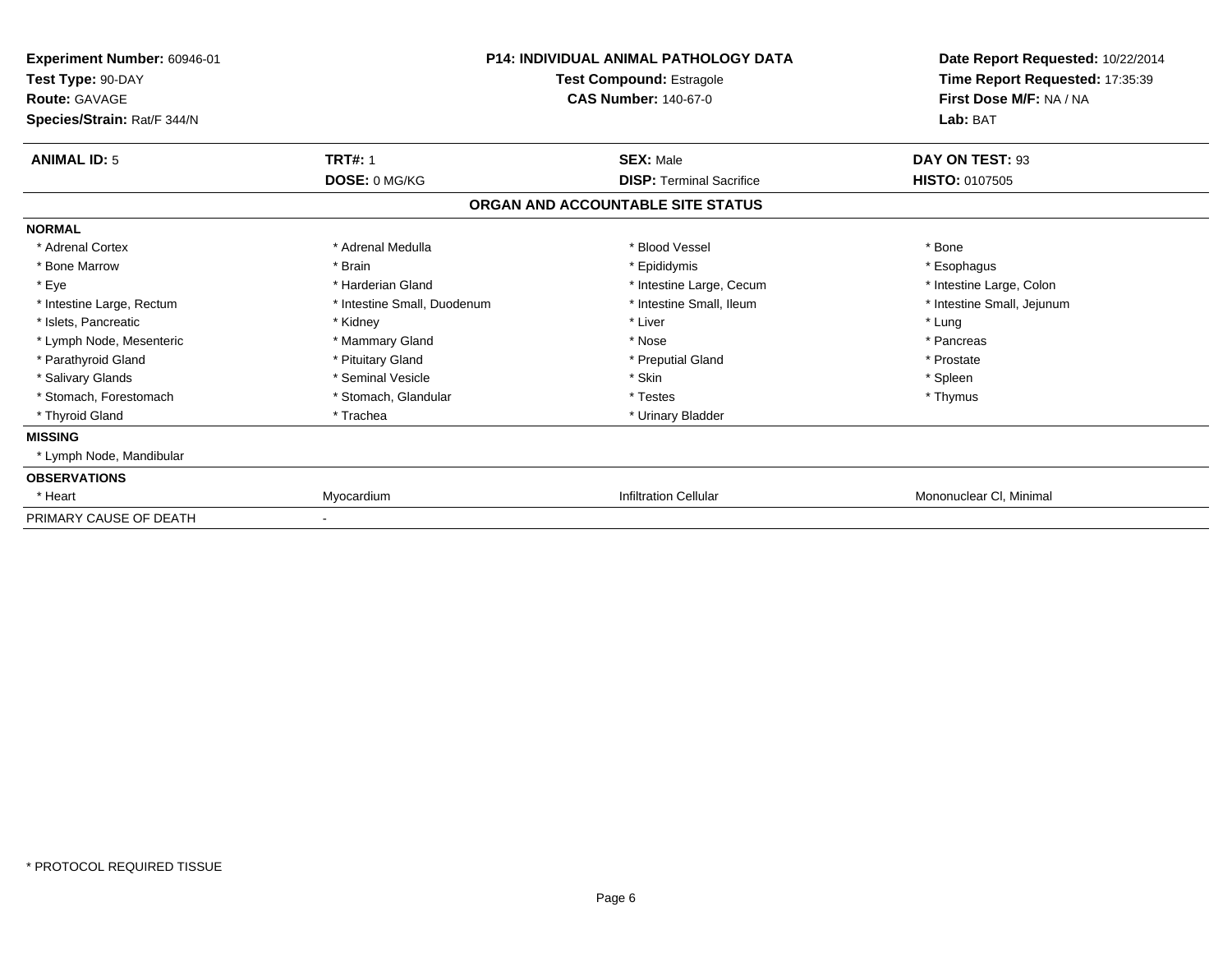| Experiment Number: 60946-01<br>Test Type: 90-DAY<br>Route: GAVAGE<br>Species/Strain: Rat/F 344/N |                             | <b>P14: INDIVIDUAL ANIMAL PATHOLOGY DATA</b><br><b>Test Compound: Estragole</b><br><b>CAS Number: 140-67-0</b> | Date Report Requested: 10/22/2014<br>Time Report Requested: 17:35:39<br>First Dose M/F: NA / NA<br>Lab: BAT |
|--------------------------------------------------------------------------------------------------|-----------------------------|----------------------------------------------------------------------------------------------------------------|-------------------------------------------------------------------------------------------------------------|
| <b>ANIMAL ID: 6</b>                                                                              | <b>TRT#: 1</b>              | <b>SEX: Male</b>                                                                                               | DAY ON TEST: 93                                                                                             |
|                                                                                                  | DOSE: 0 MG/KG               | <b>DISP: Terminal Sacrifice</b>                                                                                | <b>HISTO: 0107506</b>                                                                                       |
|                                                                                                  |                             | ORGAN AND ACCOUNTABLE SITE STATUS                                                                              |                                                                                                             |
| <b>NORMAL</b>                                                                                    |                             |                                                                                                                |                                                                                                             |
| * Adrenal Cortex                                                                                 | * Adrenal Medulla           | * Blood Vessel                                                                                                 | * Bone                                                                                                      |
| * Bone Marrow                                                                                    | * Brain                     | * Epididymis                                                                                                   | * Esophagus                                                                                                 |
| * Eye                                                                                            | * Harderian Gland           | * Intestine Large, Cecum                                                                                       | * Intestine Large, Colon                                                                                    |
| * Intestine Large, Rectum                                                                        | * Intestine Small, Duodenum | * Intestine Small, Ileum                                                                                       | * Intestine Small, Jejunum                                                                                  |
| * Islets, Pancreatic                                                                             | * Liver                     | * Lung                                                                                                         | * Lymph Node, Mesenteric                                                                                    |
| * Mammary Gland                                                                                  | * Nose                      | * Pancreas                                                                                                     | * Parathyroid Gland                                                                                         |
| * Pituitary Gland                                                                                | * Preputial Gland           | * Prostate                                                                                                     | * Salivary Glands                                                                                           |
| * Seminal Vesicle                                                                                | * Skin                      | * Spleen                                                                                                       | * Stomach, Forestomach                                                                                      |
| * Stomach, Glandular                                                                             | * Testes                    | * Thymus                                                                                                       | * Thyroid Gland                                                                                             |
| * Trachea                                                                                        | * Urinary Bladder           |                                                                                                                |                                                                                                             |
| <b>MISSING</b>                                                                                   |                             |                                                                                                                |                                                                                                             |
| * Lymph Node, Mandibular                                                                         |                             |                                                                                                                |                                                                                                             |
| <b>OBSERVATIONS</b>                                                                              |                             |                                                                                                                |                                                                                                             |
| * Heart                                                                                          |                             | <b>Infiltration Cellular</b>                                                                                   | Mononuclear CI, Minimal                                                                                     |
| * Kidney                                                                                         | Papilla, Renal Tubule       | Mineralization                                                                                                 | Minimal                                                                                                     |
|                                                                                                  | <b>Renal Tubule</b>         | Regeneration                                                                                                   | Minimal                                                                                                     |
| PRIMARY CAUSE OF DEATH                                                                           |                             |                                                                                                                |                                                                                                             |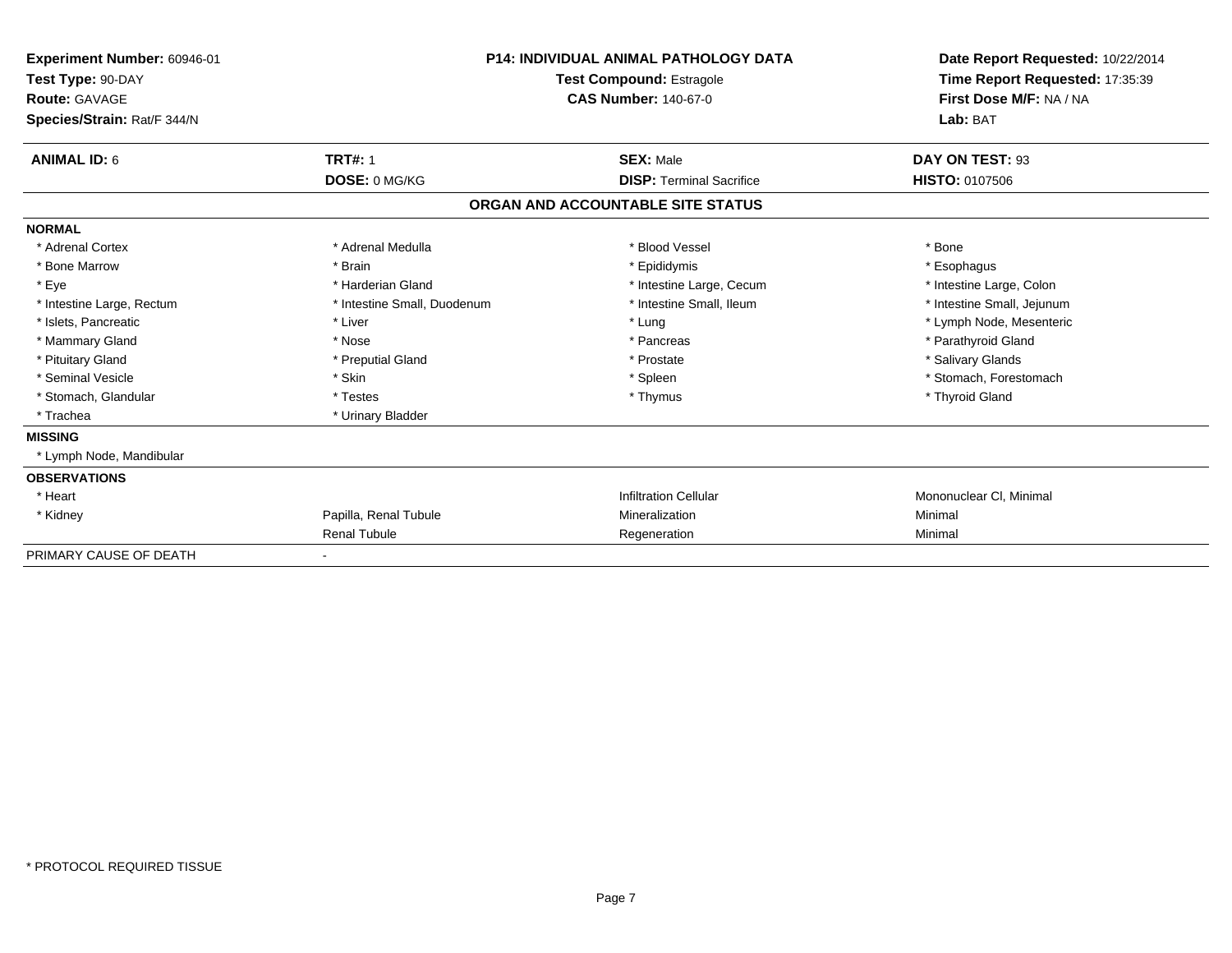| Experiment Number: 60946-01<br>Test Type: 90-DAY<br><b>Route: GAVAGE</b><br>Species/Strain: Rat/F 344/N |                             | <b>P14: INDIVIDUAL ANIMAL PATHOLOGY DATA</b><br><b>Test Compound: Estragole</b><br><b>CAS Number: 140-67-0</b> | Date Report Requested: 10/22/2014<br>Time Report Requested: 17:35:39<br>First Dose M/F: NA / NA<br>Lab: BAT |
|---------------------------------------------------------------------------------------------------------|-----------------------------|----------------------------------------------------------------------------------------------------------------|-------------------------------------------------------------------------------------------------------------|
| <b>ANIMAL ID: 7</b>                                                                                     | <b>TRT#: 1</b>              | <b>SEX: Male</b>                                                                                               | DAY ON TEST: 93                                                                                             |
|                                                                                                         | DOSE: 0 MG/KG               | <b>DISP: Terminal Sacrifice</b>                                                                                | <b>HISTO: 0107507</b>                                                                                       |
|                                                                                                         |                             | ORGAN AND ACCOUNTABLE SITE STATUS                                                                              |                                                                                                             |
| <b>NORMAL</b>                                                                                           |                             |                                                                                                                |                                                                                                             |
| * Adrenal Cortex                                                                                        | * Adrenal Medulla           | * Blood Vessel                                                                                                 | * Bone                                                                                                      |
| * Bone Marrow                                                                                           | * Brain                     | * Epididymis                                                                                                   | * Esophagus                                                                                                 |
| * Eye                                                                                                   | * Harderian Gland           | * Intestine Large, Cecum                                                                                       | * Intestine Large, Colon                                                                                    |
| * Intestine Large, Rectum                                                                               | * Intestine Small, Duodenum | * Intestine Small, Ileum                                                                                       | * Intestine Small, Jejunum                                                                                  |
| * Islets, Pancreatic                                                                                    | * Kidney                    | * Liver                                                                                                        | * Lymph Node, Mesenteric                                                                                    |
| * Mammary Gland                                                                                         | * Nose                      | * Pancreas                                                                                                     | * Parathyroid Gland                                                                                         |
| * Pituitary Gland                                                                                       | * Preputial Gland           | * Prostate                                                                                                     | * Salivary Glands                                                                                           |
| * Seminal Vesicle                                                                                       | * Skin                      | * Spleen                                                                                                       | * Stomach, Forestomach                                                                                      |
| * Stomach, Glandular                                                                                    | * Testes                    | * Thymus                                                                                                       | * Thyroid Gland                                                                                             |
| * Trachea                                                                                               | * Urinary Bladder           |                                                                                                                |                                                                                                             |
| <b>MISSING</b>                                                                                          |                             |                                                                                                                |                                                                                                             |
| * Lymph Node, Mandibular                                                                                |                             |                                                                                                                |                                                                                                             |
| <b>OBSERVATIONS</b>                                                                                     |                             |                                                                                                                |                                                                                                             |
| * Heart                                                                                                 | Myocardium                  | <b>Infiltration Cellular</b>                                                                                   | Mononuclear CI, Minimal                                                                                     |
| * Lung                                                                                                  |                             | Inflammation                                                                                                   | Chronic, Minimal                                                                                            |
| PRIMARY CAUSE OF DEATH                                                                                  |                             |                                                                                                                |                                                                                                             |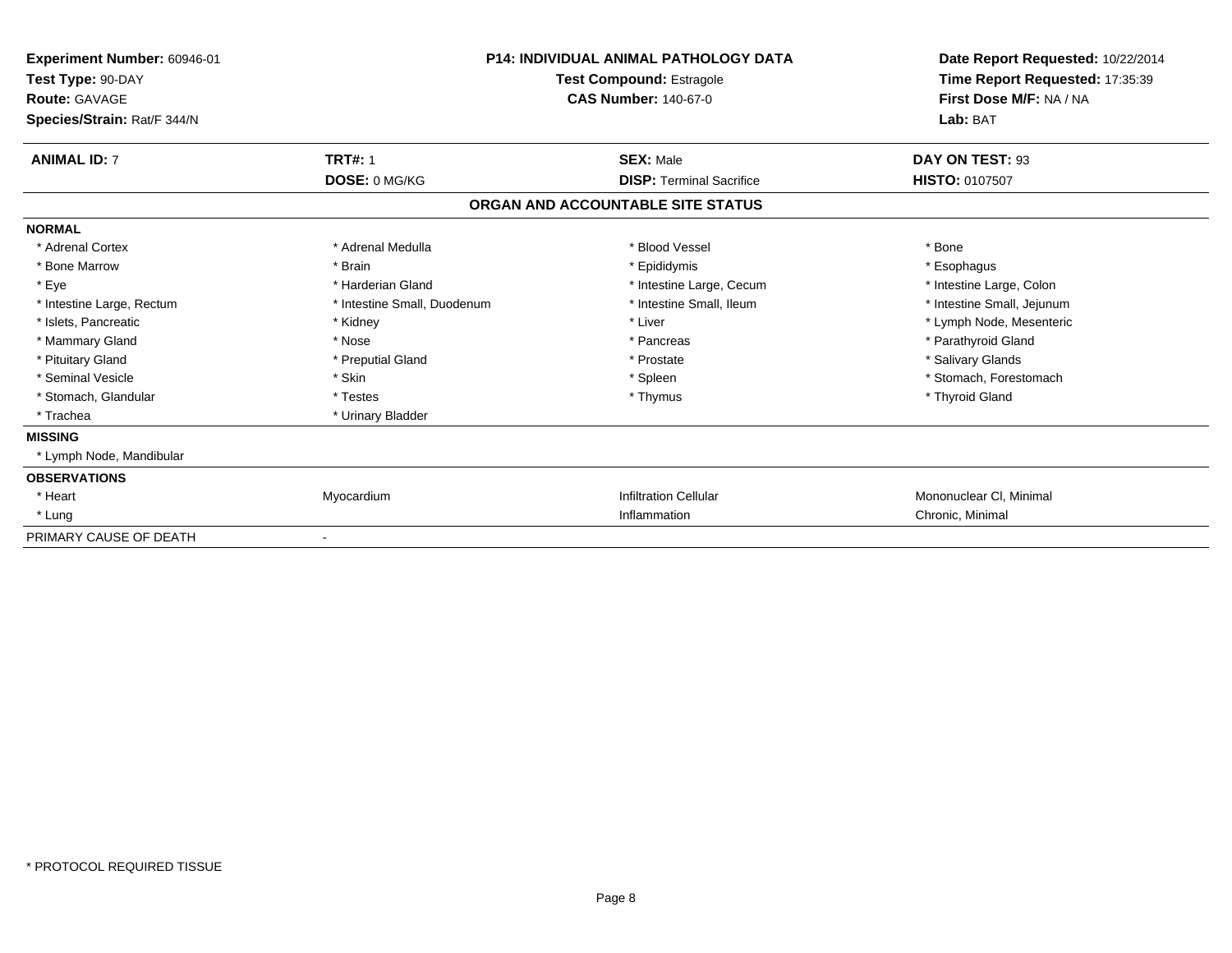| Experiment Number: 60946-01<br>Test Type: 90-DAY<br>Route: GAVAGE<br>Species/Strain: Rat/F 344/N |                           | <b>P14: INDIVIDUAL ANIMAL PATHOLOGY DATA</b><br><b>Test Compound: Estragole</b><br><b>CAS Number: 140-67-0</b> | Date Report Requested: 10/22/2014<br>Time Report Requested: 17:35:39<br>First Dose M/F: NA / NA<br>Lab: BAT |
|--------------------------------------------------------------------------------------------------|---------------------------|----------------------------------------------------------------------------------------------------------------|-------------------------------------------------------------------------------------------------------------|
| <b>ANIMAL ID: 8</b>                                                                              | <b>TRT#: 1</b>            | <b>SEX: Male</b>                                                                                               | DAY ON TEST: 93                                                                                             |
|                                                                                                  | DOSE: 0 MG/KG             | <b>DISP: Terminal Sacrifice</b>                                                                                | <b>HISTO: 0107508</b>                                                                                       |
|                                                                                                  |                           | ORGAN AND ACCOUNTABLE SITE STATUS                                                                              |                                                                                                             |
| <b>NORMAL</b>                                                                                    |                           |                                                                                                                |                                                                                                             |
| * Adrenal Cortex                                                                                 | * Adrenal Medulla         | * Blood Vessel                                                                                                 | * Bone                                                                                                      |
| * Bone Marrow                                                                                    | * Brain                   | * Epididymis                                                                                                   | * Esophagus                                                                                                 |
| * Eye                                                                                            | * Harderian Gland         | * Heart                                                                                                        | * Intestine Large, Cecum                                                                                    |
| * Intestine Large, Colon                                                                         | * Intestine Large, Rectum | * Intestine Small, Duodenum                                                                                    | * Intestine Small, Ileum                                                                                    |
| * Intestine Small, Jejunum                                                                       | * Islets, Pancreatic      | * Liver                                                                                                        | * Lymph Node, Mesenteric                                                                                    |
| * Mammary Gland                                                                                  | * Nose                    | * Pancreas                                                                                                     | * Parathyroid Gland                                                                                         |
| * Pituitary Gland                                                                                | * Preputial Gland         | * Prostate                                                                                                     | * Salivary Glands                                                                                           |
| * Seminal Vesicle                                                                                | * Skin                    | * Spleen                                                                                                       | * Stomach, Forestomach                                                                                      |
| * Stomach, Glandular                                                                             | * Testes                  | * Thymus                                                                                                       | * Thyroid Gland                                                                                             |
| * Trachea                                                                                        | * Urinary Bladder         |                                                                                                                |                                                                                                             |
| <b>MISSING</b>                                                                                   |                           |                                                                                                                |                                                                                                             |
| * Lymph Node, Mandibular                                                                         |                           |                                                                                                                |                                                                                                             |
| <b>OBSERVATIONS</b>                                                                              |                           |                                                                                                                |                                                                                                             |
| * Kidney                                                                                         |                           | <b>Infiltration Cellular</b>                                                                                   | Lymphocyte, Minimal                                                                                         |
|                                                                                                  | Papilla, Renal Tubule     | Mineralization                                                                                                 | Minimal                                                                                                     |
|                                                                                                  | <b>Renal Tubule</b>       | Regeneration                                                                                                   | Minimal                                                                                                     |
| * Lung                                                                                           |                           | Inflammation                                                                                                   | Chronic, Minimal                                                                                            |
| PRIMARY CAUSE OF DEATH                                                                           |                           |                                                                                                                |                                                                                                             |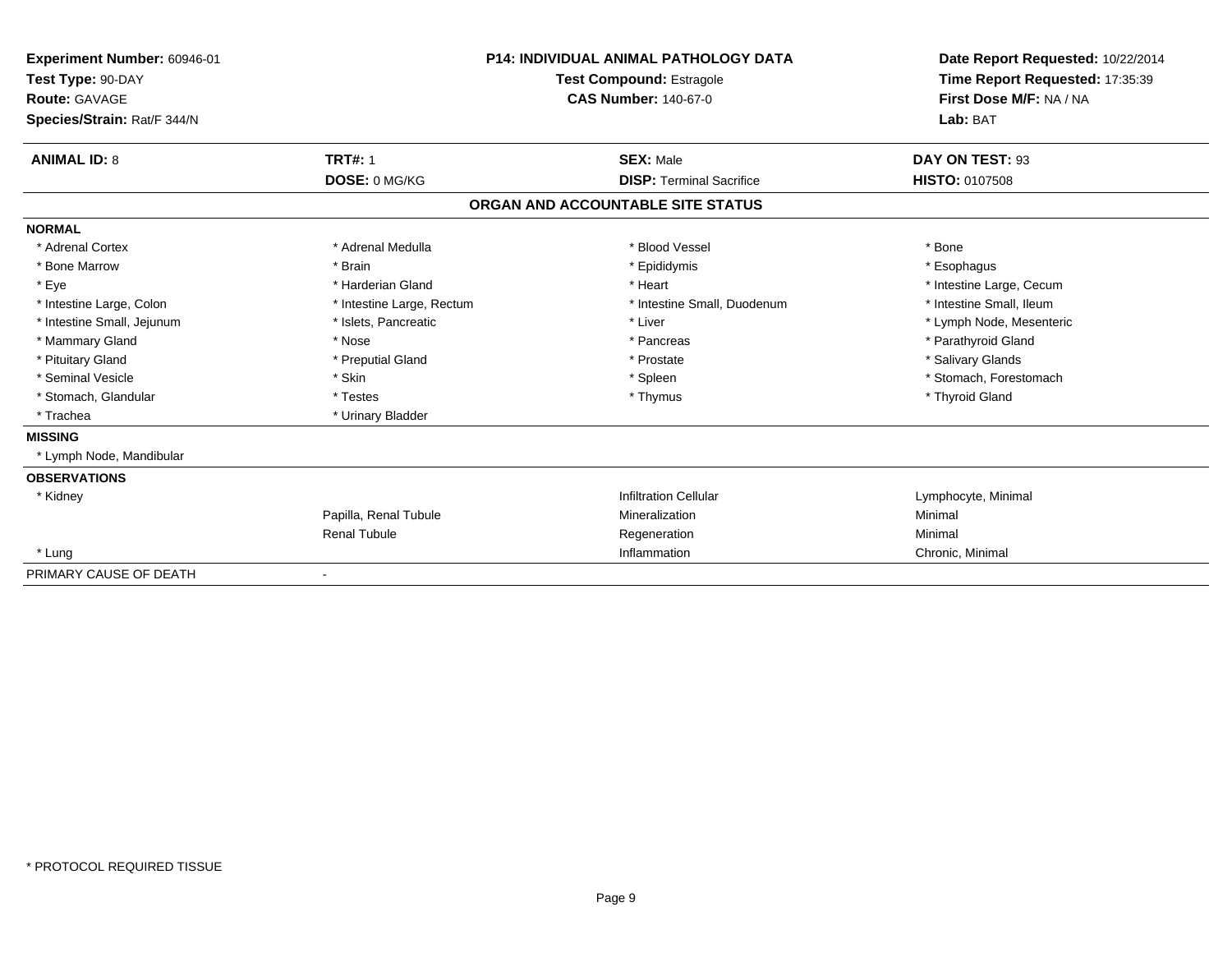| Experiment Number: 60946-01<br>Test Type: 90-DAY<br>Route: GAVAGE<br>Species/Strain: Rat/F 344/N |                                 | <b>P14: INDIVIDUAL ANIMAL PATHOLOGY DATA</b><br><b>Test Compound: Estragole</b><br><b>CAS Number: 140-67-0</b> | Date Report Requested: 10/22/2014<br>Time Report Requested: 17:35:39<br>First Dose M/F: NA / NA<br>Lab: BAT |
|--------------------------------------------------------------------------------------------------|---------------------------------|----------------------------------------------------------------------------------------------------------------|-------------------------------------------------------------------------------------------------------------|
|                                                                                                  |                                 |                                                                                                                |                                                                                                             |
| <b>ANIMAL ID: 9</b>                                                                              | <b>TRT#: 1</b><br>DOSE: 0 MG/KG | <b>SEX: Male</b><br><b>DISP: Terminal Sacrifice</b>                                                            | DAY ON TEST: 93<br><b>HISTO: 0107509</b>                                                                    |
|                                                                                                  |                                 | ORGAN AND ACCOUNTABLE SITE STATUS                                                                              |                                                                                                             |
| <b>NORMAL</b>                                                                                    |                                 |                                                                                                                |                                                                                                             |
| * Adrenal Cortex                                                                                 | * Adrenal Medulla               | * Blood Vessel                                                                                                 | * Bone                                                                                                      |
| * Bone Marrow                                                                                    | * Brain                         | * Esophagus                                                                                                    | * Eye                                                                                                       |
| * Harderian Gland                                                                                | * Intestine Large, Cecum        | * Intestine Large, Colon                                                                                       | * Intestine Large, Rectum                                                                                   |
| * Intestine Small, Duodenum                                                                      | * Intestine Small, Ileum        | * Intestine Small, Jejunum                                                                                     | * Islets. Pancreatic                                                                                        |
| * Lymph Node, Mesenteric                                                                         | * Mammary Gland                 | * Nose                                                                                                         | * Pancreas                                                                                                  |
| * Parathyroid Gland                                                                              | * Pituitary Gland               | * Preputial Gland                                                                                              | * Prostate                                                                                                  |
| * Salivary Glands                                                                                | * Seminal Vesicle               | * Skin                                                                                                         | * Spleen                                                                                                    |
| * Stomach, Forestomach                                                                           | * Stomach, Glandular            | * Thymus                                                                                                       | * Thyroid Gland                                                                                             |
| * Trachea                                                                                        | * Urinary Bladder               |                                                                                                                |                                                                                                             |
| <b>MISSING</b>                                                                                   |                                 |                                                                                                                |                                                                                                             |
| * Lymph Node, Mandibular                                                                         |                                 |                                                                                                                |                                                                                                             |
| <b>OBSERVATIONS</b>                                                                              |                                 |                                                                                                                |                                                                                                             |
| * Epididymis                                                                                     |                                 | Hypospermia                                                                                                    | Marked                                                                                                      |
| * Heart                                                                                          | Myocardium                      | <b>Infiltration Cellular</b>                                                                                   | Mononuclear CI, Minimal                                                                                     |
| * Kidney                                                                                         | <b>Renal Tubule</b>             | Regeneration                                                                                                   | Minimal                                                                                                     |
| * Liver                                                                                          |                                 | Inflammation                                                                                                   | Chronic, Minimal                                                                                            |
| * Lung                                                                                           |                                 | Inflammation                                                                                                   | Chronic, Minimal                                                                                            |
| * Testes                                                                                         | <b>Germinal Epith</b>           | Degeneration                                                                                                   | Marked                                                                                                      |
| PRIMARY CAUSE OF DEATH                                                                           |                                 |                                                                                                                |                                                                                                             |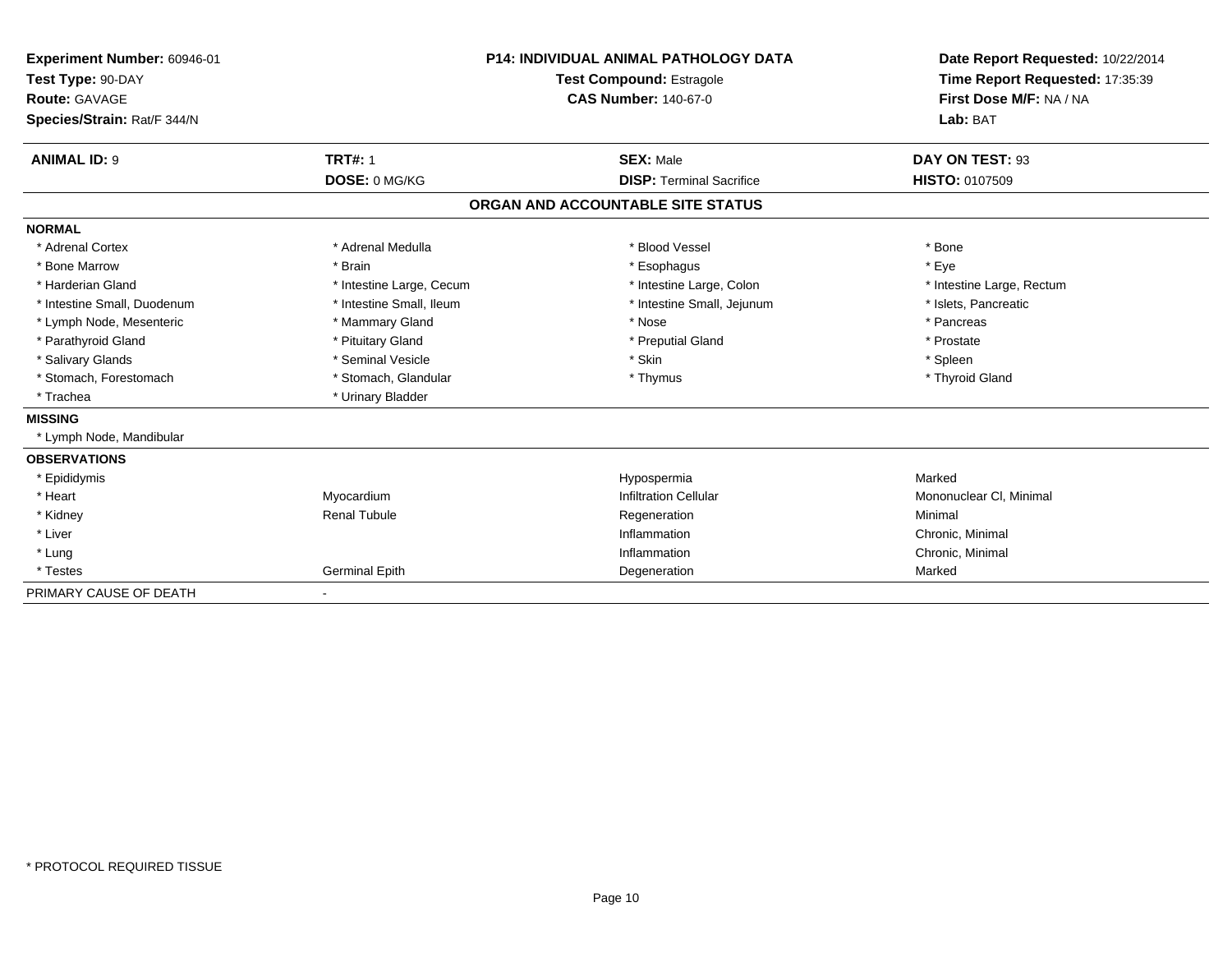| Experiment Number: 60946-01                |                          | <b>P14: INDIVIDUAL ANIMAL PATHOLOGY DATA</b> | Date Report Requested: 10/22/2014 |
|--------------------------------------------|--------------------------|----------------------------------------------|-----------------------------------|
| Test Type: 90-DAY                          |                          | Test Compound: Estragole                     | Time Report Requested: 17:35:39   |
| <b>Route: GAVAGE</b>                       |                          | <b>CAS Number: 140-67-0</b>                  | First Dose M/F: NA / NA           |
| Species/Strain: Rat/F 344/N                |                          |                                              | Lab: BAT                          |
| <b>ANIMAL ID: 10</b>                       | <b>TRT#: 1</b>           | <b>SEX: Male</b>                             | DAY ON TEST: 93                   |
|                                            | DOSE: 0 MG/KG            | <b>DISP: Terminal Sacrifice</b>              | HISTO: 0107510                    |
|                                            |                          | ORGAN AND ACCOUNTABLE SITE STATUS            |                                   |
| <b>NORMAL</b>                              |                          |                                              |                                   |
| * Adrenal Cortex                           | * Adrenal Medulla        | * Blood Vessel                               | * Bone                            |
| * Bone Marrow                              | * Brain                  | * Epididymis                                 | * Esophagus                       |
| * Eye                                      | * Harderian Gland        | * Intestine Large, Cecum                     | * Intestine Large, Colon          |
| * Intestine Small, Duodenum                | * Intestine Small, Ileum | * Intestine Small, Jejunum                   | * Islets, Pancreatic              |
| * Lymph Node, Mesenteric                   | * Mammary Gland          | * Nose                                       | * Pancreas                        |
| * Parathyroid Gland                        | * Pituitary Gland        | * Preputial Gland                            | * Prostate                        |
| * Salivary Glands                          | * Seminal Vesicle        | * Skin                                       | * Spleen                          |
| * Stomach, Forestomach                     | * Stomach, Glandular     | * Testes                                     | * Thymus                          |
| * Thyroid Gland                            | * Trachea                | * Urinary Bladder                            |                                   |
| <b>MISSING</b>                             |                          |                                              |                                   |
| * Lymph Node, Mandibular                   |                          |                                              |                                   |
| <b>OBSERVATIONS</b>                        |                          |                                              |                                   |
| * Adren Cortex                             |                          |                                              |                                   |
| Note: One adrenal gland missing.           |                          |                                              |                                   |
| * Heart                                    | Myocardium               | <b>Infiltration Cellular</b>                 | Mononuclear CI, Minimal           |
| * Intestine Large, Rectum                  |                          | Parasite Metazoan                            |                                   |
| * Kidney                                   | Papilla, Renal Tubule    | Mineralization                               | Minimal                           |
|                                            | <b>Renal Tubule</b>      | Regeneration                                 | Minimal                           |
| * Liver                                    |                          | Hepatodiaphragmatic Nodule                   |                                   |
| [ Hepatodiaphragmatic Nodule TGLS = 1-13 ] |                          |                                              |                                   |
| * Lung                                     |                          | Inflammation                                 | Chronic, Minimal                  |
| PRIMARY CAUSE OF DEATH                     | $\overline{\phantom{a}}$ |                                              |                                   |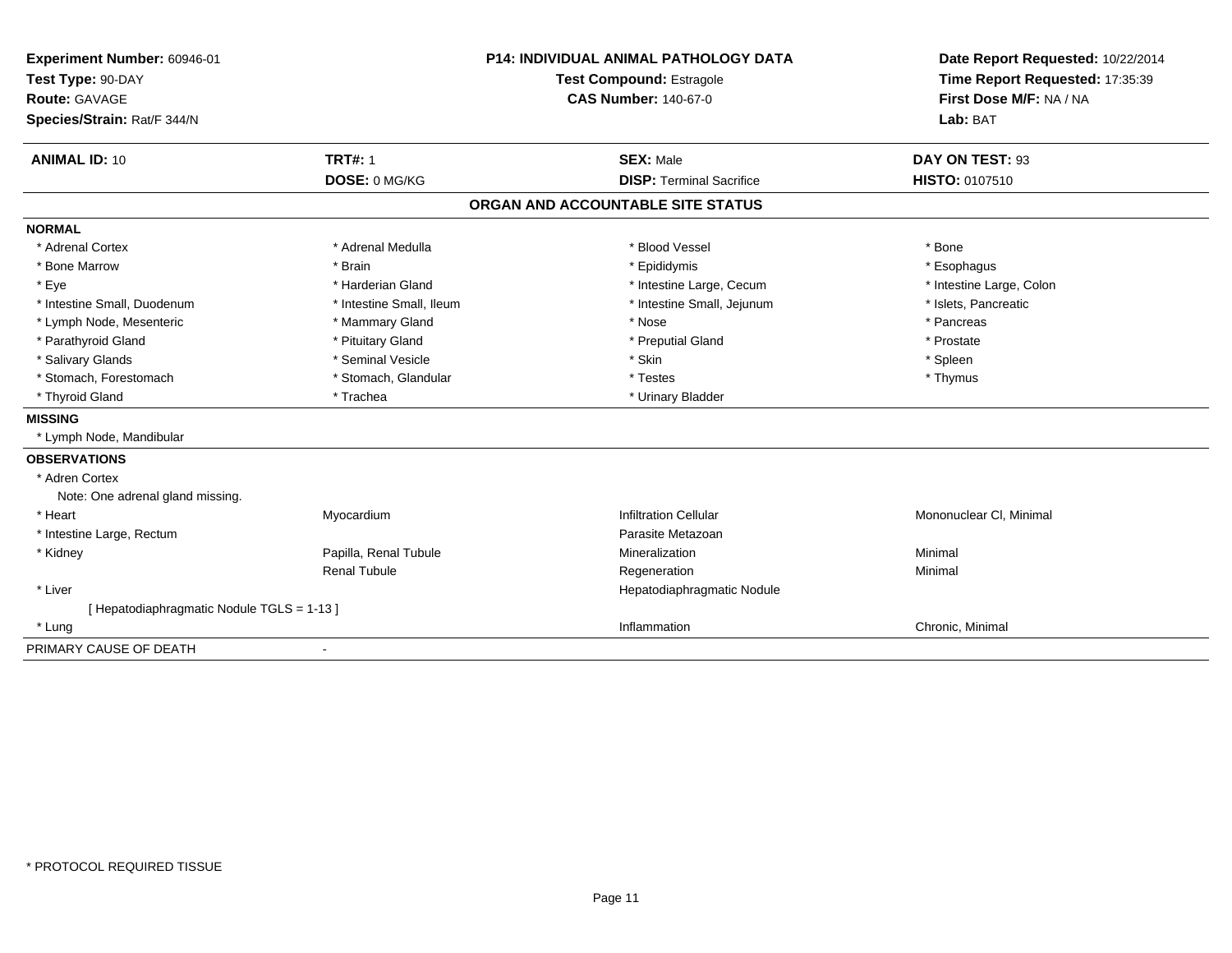| Experiment Number: 60946-01<br>Test Type: 90-DAY<br><b>Route: GAVAGE</b> |                         | <b>P14: INDIVIDUAL ANIMAL PATHOLOGY DATA</b><br>Test Compound: Estragole<br><b>CAS Number: 140-67-0</b> | Date Report Requested: 10/22/2014<br>Time Report Requested: 17:35:39<br>First Dose M/F: NA / NA |
|--------------------------------------------------------------------------|-------------------------|---------------------------------------------------------------------------------------------------------|-------------------------------------------------------------------------------------------------|
| Species/Strain: Rat/F 344/N                                              |                         |                                                                                                         | Lab: BAT                                                                                        |
| <b>ANIMAL ID: 11</b>                                                     | TRT#: 3                 | <b>SEX: Male</b>                                                                                        | DAY ON TEST: 93                                                                                 |
|                                                                          | <b>DOSE: 37.5 MG/KG</b> | <b>DISP: Terminal Sacrifice</b>                                                                         | <b>HISTO: 0107511</b>                                                                           |
|                                                                          |                         | ORGAN AND ACCOUNTABLE SITE STATUS                                                                       |                                                                                                 |
| <b>NORMAL</b>                                                            |                         |                                                                                                         |                                                                                                 |
| * Bone Marrow                                                            | Epididymis              | * Lung                                                                                                  | Lymph Node, Mesenteric                                                                          |
| Nose                                                                     | * Pituitary Gland       | Salivary Glands                                                                                         | Stomach, Glandular                                                                              |
| Testes                                                                   |                         |                                                                                                         |                                                                                                 |
| <b>OBSERVATIONS</b>                                                      |                         |                                                                                                         |                                                                                                 |
| * Kidney                                                                 | <b>Renal Tubule</b>     | Regeneration                                                                                            | Minimal                                                                                         |
| * Liver                                                                  | <b>Bile Duct</b>        | Hyperplasia                                                                                             | Minimal                                                                                         |
|                                                                          | Oval Cell               | Hyperplasia                                                                                             | Minimal                                                                                         |
|                                                                          | Periportal              | <b>Infiltration Cellular</b>                                                                            | Histiocyte, Minimal                                                                             |
|                                                                          | Periportal              | Inflammation                                                                                            | Chronic, Minimal                                                                                |
| PRIMARY CAUSE OF DEATH                                                   |                         |                                                                                                         |                                                                                                 |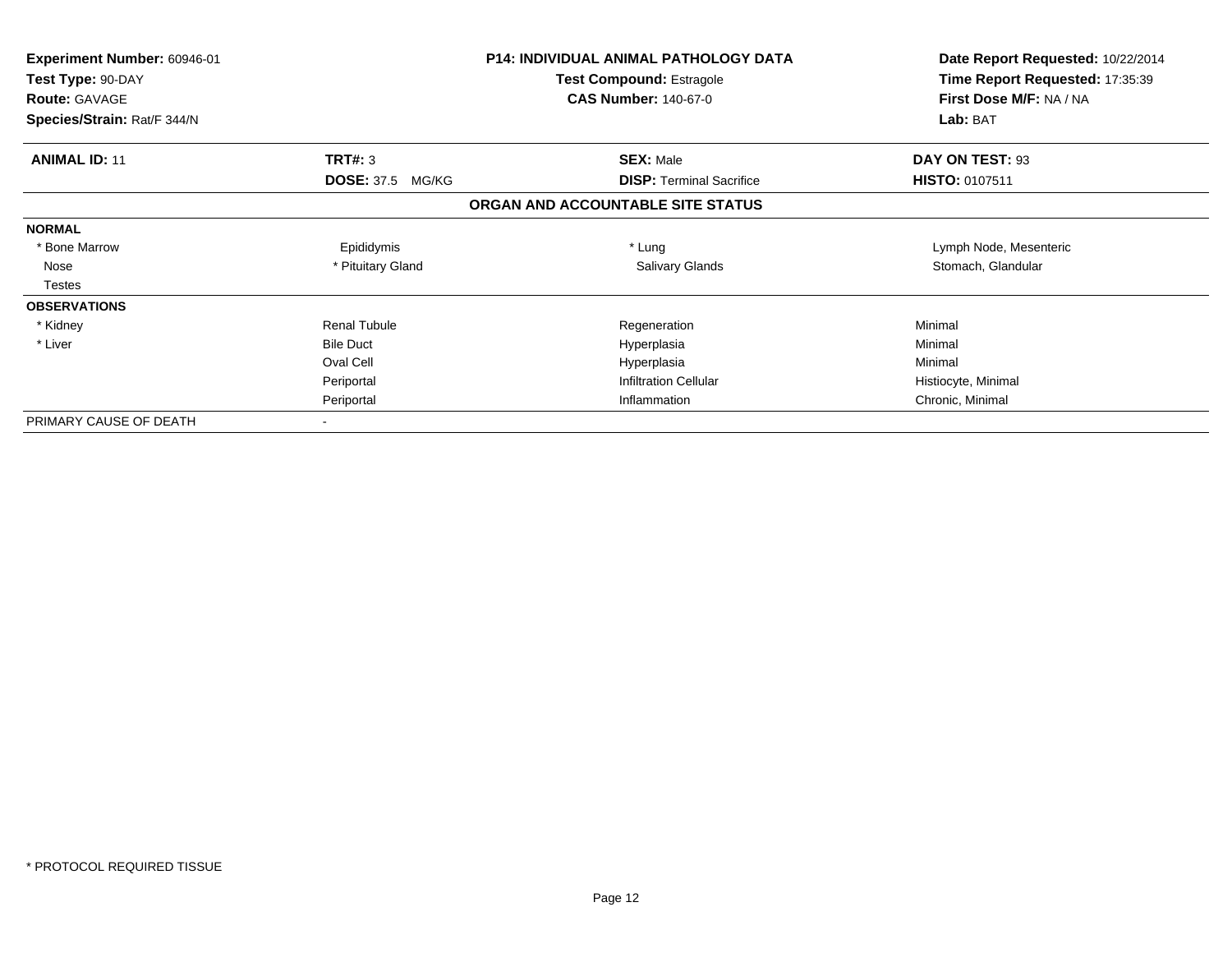| Experiment Number: 60946-01<br>Test Type: 90-DAY<br><b>Route: GAVAGE</b> |                         | <b>P14: INDIVIDUAL ANIMAL PATHOLOGY DATA</b><br>Test Compound: Estragole<br><b>CAS Number: 140-67-0</b> | Date Report Requested: 10/22/2014<br>Time Report Requested: 17:35:39<br>First Dose M/F: NA / NA |
|--------------------------------------------------------------------------|-------------------------|---------------------------------------------------------------------------------------------------------|-------------------------------------------------------------------------------------------------|
| Species/Strain: Rat/F 344/N                                              |                         |                                                                                                         | Lab: BAT                                                                                        |
| <b>ANIMAL ID: 12</b>                                                     | TRT#: 3                 | <b>SEX: Male</b>                                                                                        | DAY ON TEST: 93                                                                                 |
|                                                                          | <b>DOSE: 37.5 MG/KG</b> | <b>DISP: Terminal Sacrifice</b>                                                                         | <b>HISTO: 0107512</b>                                                                           |
|                                                                          |                         | ORGAN AND ACCOUNTABLE SITE STATUS                                                                       |                                                                                                 |
| <b>NORMAL</b>                                                            |                         |                                                                                                         |                                                                                                 |
| * Bone Marrow                                                            | Epididymis              | * Lung                                                                                                  | Lymph Node, Mesenteric                                                                          |
| Nose                                                                     | * Pituitary Gland       | Salivary Glands                                                                                         | Stomach, Glandular                                                                              |
| Testes                                                                   |                         |                                                                                                         |                                                                                                 |
| <b>OBSERVATIONS</b>                                                      |                         |                                                                                                         |                                                                                                 |
| * Kidney                                                                 | <b>Renal Tubule</b>     | Regeneration                                                                                            | Minimal                                                                                         |
| * Liver                                                                  | <b>Bile Duct</b>        | Hyperplasia                                                                                             | Minimal                                                                                         |
|                                                                          | Oval Cell               | Hyperplasia                                                                                             | Minimal                                                                                         |
|                                                                          | Periportal              | <b>Infiltration Cellular</b>                                                                            | Histiocyte, Minimal                                                                             |
|                                                                          | Periportal              | Inflammation                                                                                            | Chronic, Minimal                                                                                |
| PRIMARY CAUSE OF DEATH                                                   |                         |                                                                                                         |                                                                                                 |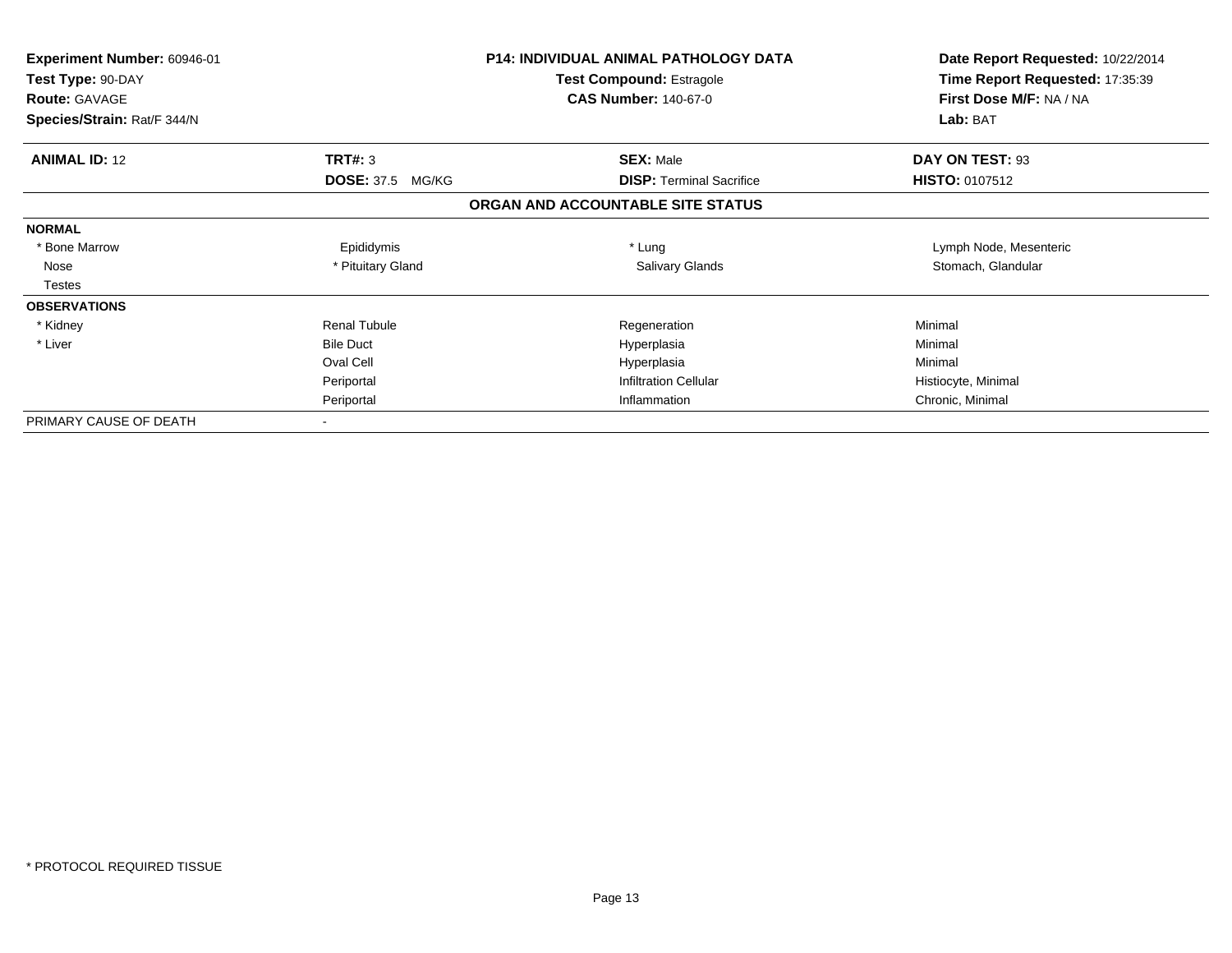| <b>Experiment Number: 60946-01</b><br>Test Type: 90-DAY<br><b>Route: GAVAGE</b> |                            | <b>P14: INDIVIDUAL ANIMAL PATHOLOGY DATA</b><br><b>Test Compound: Estragole</b><br><b>CAS Number: 140-67-0</b> | Date Report Requested: 10/22/2014<br>Time Report Requested: 17:35:39<br>First Dose M/F: NA / NA |
|---------------------------------------------------------------------------------|----------------------------|----------------------------------------------------------------------------------------------------------------|-------------------------------------------------------------------------------------------------|
| Species/Strain: Rat/F 344/N                                                     |                            |                                                                                                                | Lab: BAT                                                                                        |
| <b>ANIMAL ID: 13</b>                                                            | <b>TRT#: 3</b>             | <b>SEX: Male</b>                                                                                               | DAY ON TEST: 93                                                                                 |
|                                                                                 | <b>DOSE: 37.5</b><br>MG/KG | <b>DISP: Terminal Sacrifice</b>                                                                                | <b>HISTO: 0107513</b>                                                                           |
|                                                                                 |                            | ORGAN AND ACCOUNTABLE SITE STATUS                                                                              |                                                                                                 |
| <b>NORMAL</b>                                                                   |                            |                                                                                                                |                                                                                                 |
| * Bone Marrow                                                                   | Epididymis                 | * Lung                                                                                                         | Lymph Node, Mesenteric                                                                          |
| Nose                                                                            | * Pituitary Gland          | <b>Salivary Glands</b>                                                                                         | Stomach, Glandular                                                                              |
| <b>Testes</b>                                                                   |                            |                                                                                                                |                                                                                                 |
| <b>OBSERVATIONS</b>                                                             |                            |                                                                                                                |                                                                                                 |
| * Kidney                                                                        | <b>Renal Tubule</b>        | Regeneration                                                                                                   | Minimal                                                                                         |
| * Liver                                                                         | <b>Bile Duct</b>           | Hyperplasia                                                                                                    | Minimal                                                                                         |
|                                                                                 | Oval Cell                  | Hyperplasia                                                                                                    | Minimal                                                                                         |
|                                                                                 | Periportal                 | <b>Infiltration Cellular</b>                                                                                   | Histiocyte, Minimal                                                                             |
|                                                                                 | Periportal                 | Inflammation                                                                                                   | Chronic, Minimal                                                                                |
|                                                                                 |                            | Inflammation                                                                                                   | Chronic, Minimal                                                                                |
| PRIMARY CAUSE OF DEATH                                                          |                            |                                                                                                                |                                                                                                 |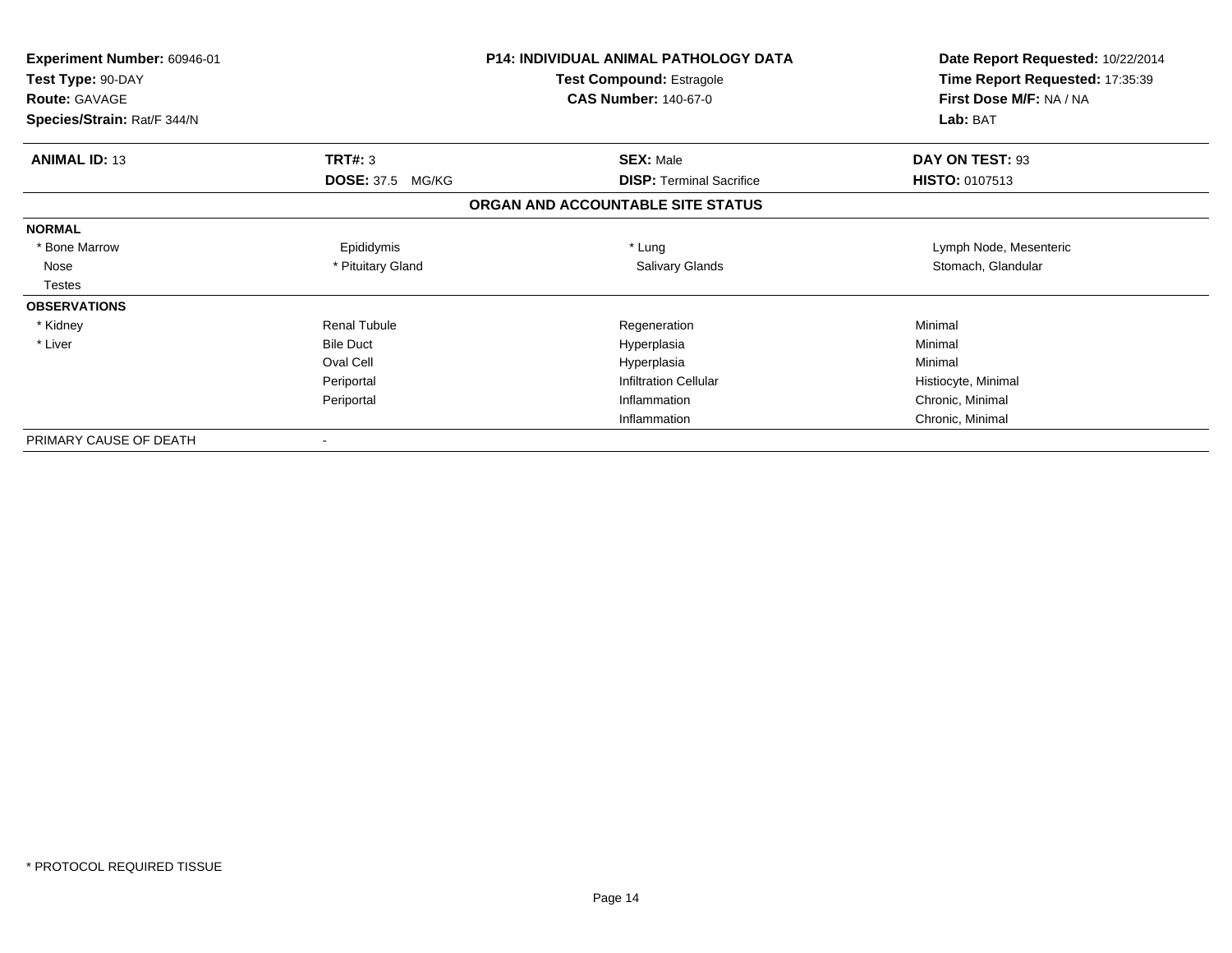| Experiment Number: 60946-01<br>Test Type: 90-DAY<br><b>Route: GAVAGE</b> |                            | <b>P14: INDIVIDUAL ANIMAL PATHOLOGY DATA</b><br><b>Test Compound: Estragole</b><br><b>CAS Number: 140-67-0</b> | Date Report Requested: 10/22/2014<br>Time Report Requested: 17:35:39<br>First Dose M/F: NA / NA |
|--------------------------------------------------------------------------|----------------------------|----------------------------------------------------------------------------------------------------------------|-------------------------------------------------------------------------------------------------|
| Species/Strain: Rat/F 344/N                                              |                            |                                                                                                                | Lab: BAT                                                                                        |
| <b>ANIMAL ID: 14</b>                                                     | TRT#: 3                    | <b>SEX: Male</b>                                                                                               | DAY ON TEST: 93                                                                                 |
|                                                                          | <b>DOSE: 37.5</b><br>MG/KG | <b>DISP:</b> Terminal Sacrifice                                                                                | <b>HISTO: 0107514</b>                                                                           |
|                                                                          |                            | ORGAN AND ACCOUNTABLE SITE STATUS                                                                              |                                                                                                 |
| <b>NORMAL</b>                                                            |                            |                                                                                                                |                                                                                                 |
| * Bone Marrow                                                            | Epididymis                 | * Lung                                                                                                         | Nose                                                                                            |
| * Pituitary Gland                                                        | <b>Salivary Glands</b>     | Stomach, Glandular                                                                                             | <b>Testes</b>                                                                                   |
| <b>OBSERVATIONS</b>                                                      |                            |                                                                                                                |                                                                                                 |
| * Kidney                                                                 | <b>Renal Tubule</b>        | Regeneration                                                                                                   | Minimal                                                                                         |
| * Liver                                                                  | <b>Bile Duct</b>           | Hyperplasia                                                                                                    | Minimal                                                                                         |
|                                                                          | Oval Cell                  | Hyperplasia                                                                                                    | Minimal                                                                                         |
|                                                                          | Periportal                 | <b>Infiltration Cellular</b>                                                                                   | Histiocyte, Minimal                                                                             |
|                                                                          | Periportal                 | Inflammation                                                                                                   | Chronic, Minimal                                                                                |
| Lymph Node, Mesenteric                                                   |                            | Hyperplasia                                                                                                    | Lymphoid, Minimal                                                                               |
| PRIMARY CAUSE OF DEATH                                                   | $\overline{\phantom{a}}$   |                                                                                                                |                                                                                                 |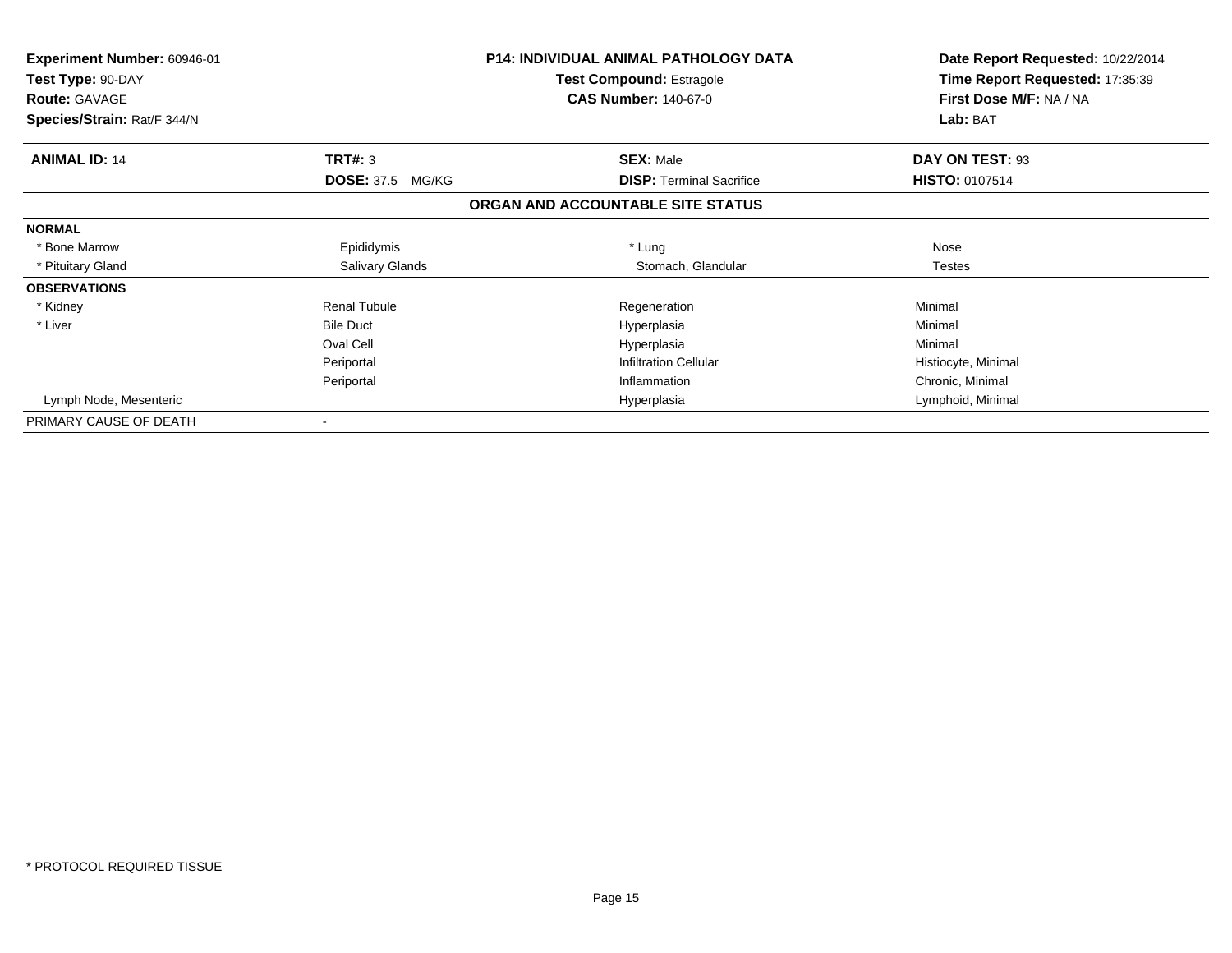| Experiment Number: 60946-01<br>Test Type: 90-DAY<br><b>Route: GAVAGE</b> |                            | <b>P14: INDIVIDUAL ANIMAL PATHOLOGY DATA</b><br>Test Compound: Estragole<br><b>CAS Number: 140-67-0</b> | Date Report Requested: 10/22/2014<br>Time Report Requested: 17:35:39<br>First Dose M/F: NA / NA |
|--------------------------------------------------------------------------|----------------------------|---------------------------------------------------------------------------------------------------------|-------------------------------------------------------------------------------------------------|
| Species/Strain: Rat/F 344/N                                              |                            |                                                                                                         | Lab: BAT                                                                                        |
| <b>ANIMAL ID: 15</b>                                                     | TRT#: 3                    | <b>SEX: Male</b>                                                                                        | DAY ON TEST: 93                                                                                 |
|                                                                          | <b>DOSE: 37.5</b><br>MG/KG | <b>DISP: Terminal Sacrifice</b>                                                                         | <b>HISTO: 0107515</b>                                                                           |
|                                                                          |                            | ORGAN AND ACCOUNTABLE SITE STATUS                                                                       |                                                                                                 |
| <b>NORMAL</b>                                                            |                            |                                                                                                         |                                                                                                 |
| * Bone Marrow                                                            | Epididymis                 | * Lung                                                                                                  | Lymph Node, Mesenteric                                                                          |
| Nose                                                                     | * Pituitary Gland          | <b>Salivary Glands</b>                                                                                  | Stomach, Glandular                                                                              |
| <b>Testes</b>                                                            |                            |                                                                                                         |                                                                                                 |
| <b>OBSERVATIONS</b>                                                      |                            |                                                                                                         |                                                                                                 |
| * Kidney                                                                 | Papilla, Renal Tubule      | Mineralization                                                                                          | Minimal                                                                                         |
|                                                                          | <b>Renal Tubule</b>        | Regeneration                                                                                            | Minimal                                                                                         |
| * Liver                                                                  |                            | Hepatodiaphragmatic Nodule                                                                              |                                                                                                 |
|                                                                          | <b>Bile Duct</b>           | Hyperplasia                                                                                             | Minimal                                                                                         |
|                                                                          | Oval Cell                  | Hyperplasia                                                                                             | Minimal                                                                                         |
|                                                                          | Periportal                 | <b>Infiltration Cellular</b>                                                                            | Histiocyte, Minimal                                                                             |
|                                                                          | Periportal                 | Inflammation                                                                                            | Chronic, Minimal                                                                                |
| [Hepatodiaphragmatic Nodule TGLS = 1-6]                                  |                            |                                                                                                         |                                                                                                 |
| PRIMARY CAUSE OF DEATH                                                   |                            |                                                                                                         |                                                                                                 |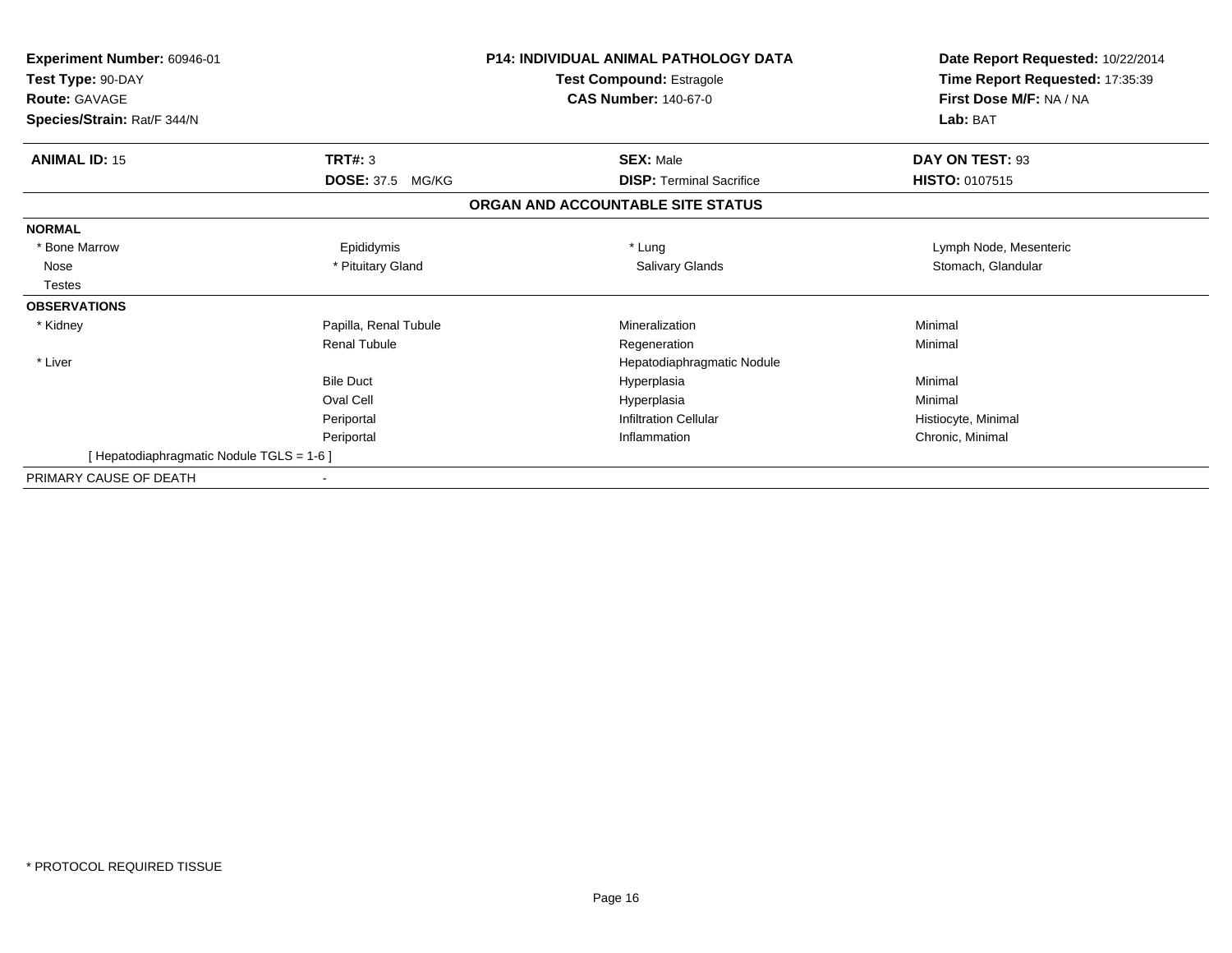| Experiment Number: 60946-01<br>Test Type: 90-DAY<br><b>Route: GAVAGE</b> |                         | <b>P14: INDIVIDUAL ANIMAL PATHOLOGY DATA</b><br>Test Compound: Estragole<br><b>CAS Number: 140-67-0</b> | Date Report Requested: 10/22/2014<br>Time Report Requested: 17:35:39<br>First Dose M/F: NA / NA |
|--------------------------------------------------------------------------|-------------------------|---------------------------------------------------------------------------------------------------------|-------------------------------------------------------------------------------------------------|
| Species/Strain: Rat/F 344/N                                              |                         |                                                                                                         | Lab: BAT                                                                                        |
| <b>ANIMAL ID: 16</b>                                                     | TRT#: 3                 | <b>SEX: Male</b>                                                                                        | DAY ON TEST: 93                                                                                 |
|                                                                          | <b>DOSE: 37.5 MG/KG</b> | <b>DISP:</b> Terminal Sacrifice                                                                         | <b>HISTO: 0107516</b>                                                                           |
|                                                                          |                         | ORGAN AND ACCOUNTABLE SITE STATUS                                                                       |                                                                                                 |
| <b>NORMAL</b>                                                            |                         |                                                                                                         |                                                                                                 |
| * Bone Marrow                                                            | Epididymis              | * Kidney                                                                                                | Lymph Node, Mesenteric                                                                          |
| Nose                                                                     | * Pituitary Gland       | <b>Salivary Glands</b>                                                                                  | Stomach, Glandular                                                                              |
| <b>Testes</b>                                                            |                         |                                                                                                         |                                                                                                 |
| <b>OBSERVATIONS</b>                                                      |                         |                                                                                                         |                                                                                                 |
| * Liver                                                                  | <b>Bile Duct</b>        | Hyperplasia                                                                                             | Minimal                                                                                         |
|                                                                          | Oval Cell               | Hyperplasia                                                                                             | Minimal                                                                                         |
|                                                                          | Periportal              | <b>Infiltration Cellular</b>                                                                            | Histiocyte, Minimal                                                                             |
|                                                                          | Periportal              | Inflammation                                                                                            | Chronic, Minimal                                                                                |
| * Lung                                                                   |                         | Inflammation                                                                                            | Chronic, Minimal                                                                                |
| PRIMARY CAUSE OF DEATH                                                   |                         |                                                                                                         |                                                                                                 |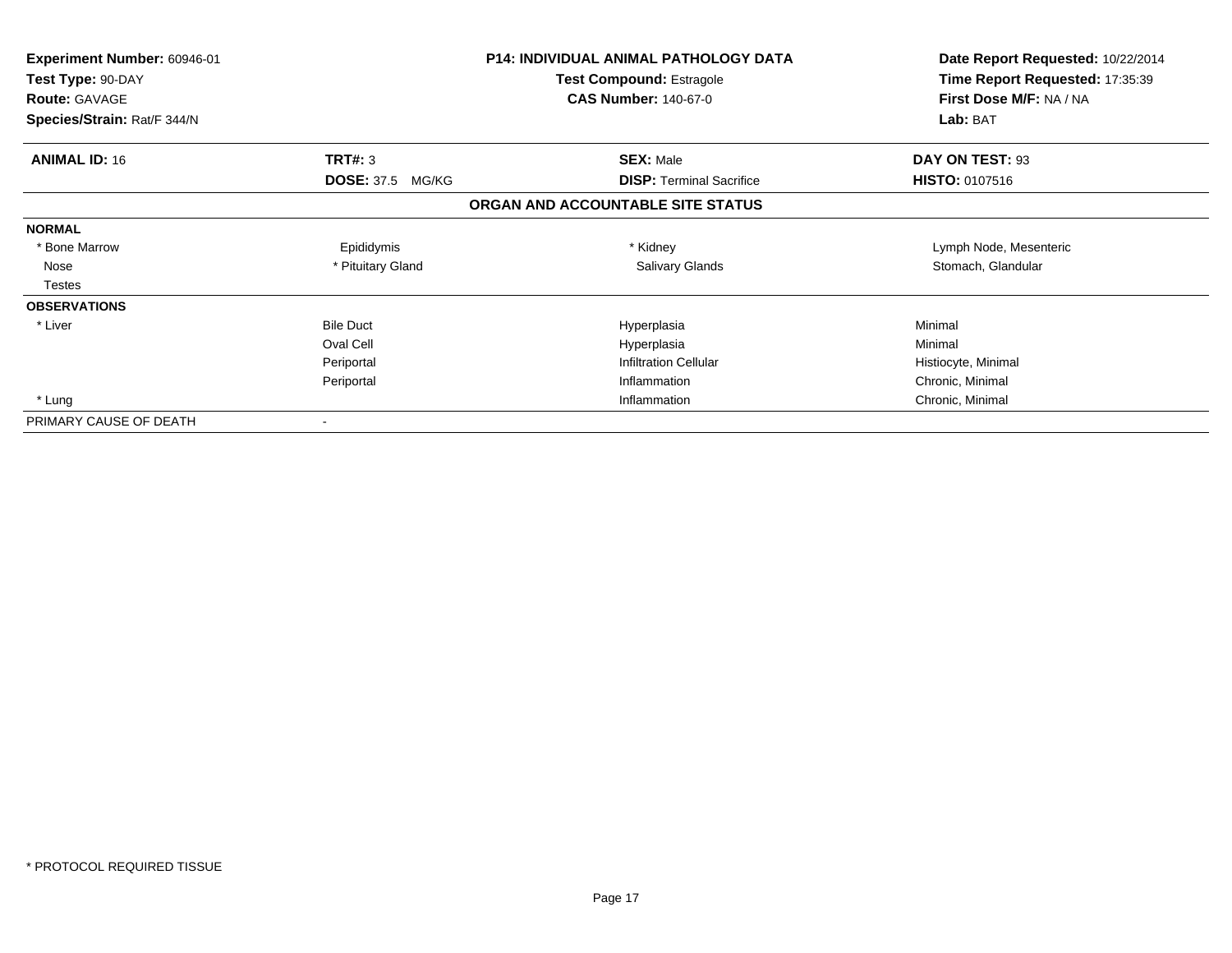| Experiment Number: 60946-01<br>Test Type: 90-DAY<br><b>Route: GAVAGE</b><br>Species/Strain: Rat/F 344/N |                         | <b>P14: INDIVIDUAL ANIMAL PATHOLOGY DATA</b><br><b>Test Compound: Estragole</b><br><b>CAS Number: 140-67-0</b> | Date Report Requested: 10/22/2014<br>Time Report Requested: 17:35:39<br>First Dose M/F: NA / NA<br>Lab: BAT |
|---------------------------------------------------------------------------------------------------------|-------------------------|----------------------------------------------------------------------------------------------------------------|-------------------------------------------------------------------------------------------------------------|
| <b>ANIMAL ID: 17</b>                                                                                    | TRT#: 3                 | <b>SEX: Male</b>                                                                                               | DAY ON TEST: 93                                                                                             |
|                                                                                                         | <b>DOSE: 37.5 MG/KG</b> | <b>DISP:</b> Terminal Sacrifice                                                                                | <b>HISTO: 0107517</b>                                                                                       |
|                                                                                                         |                         | ORGAN AND ACCOUNTABLE SITE STATUS                                                                              |                                                                                                             |
| <b>NORMAL</b>                                                                                           |                         |                                                                                                                |                                                                                                             |
| * Bone Marrow                                                                                           | Epididymis              | * Kidney                                                                                                       | * Lung                                                                                                      |
| Lymph Node, Mesenteric                                                                                  | Nose                    | * Pituitary Gland                                                                                              | <b>Salivary Glands</b>                                                                                      |
| Stomach, Glandular                                                                                      | <b>Testes</b>           |                                                                                                                |                                                                                                             |
| <b>OBSERVATIONS</b>                                                                                     |                         |                                                                                                                |                                                                                                             |
| * Liver                                                                                                 | <b>Bile Duct</b>        | Hyperplasia                                                                                                    | Minimal                                                                                                     |
|                                                                                                         | Oval Cell               | Hyperplasia                                                                                                    | Minimal                                                                                                     |
|                                                                                                         | Periportal              | <b>Infiltration Cellular</b>                                                                                   | Histiocyte, Minimal                                                                                         |
|                                                                                                         | Periportal              | Inflammation                                                                                                   | Chronic, Minimal                                                                                            |
| PRIMARY CAUSE OF DEATH                                                                                  |                         |                                                                                                                |                                                                                                             |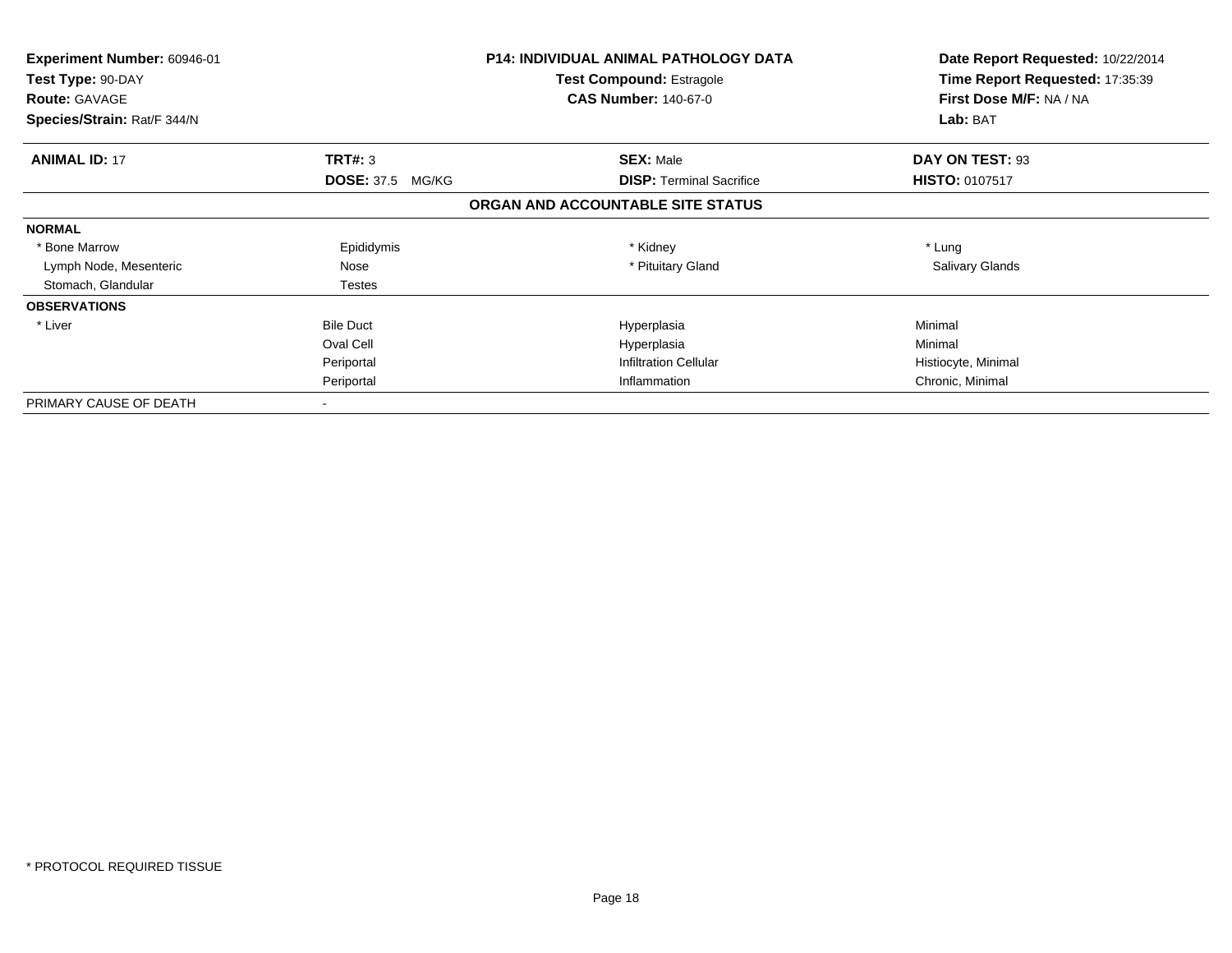| Experiment Number: 60946-01<br>Test Type: 90-DAY<br><b>Route: GAVAGE</b> |                         | <b>P14: INDIVIDUAL ANIMAL PATHOLOGY DATA</b><br>Test Compound: Estragole<br><b>CAS Number: 140-67-0</b> | Date Report Requested: 10/22/2014<br>Time Report Requested: 17:35:39<br>First Dose M/F: NA / NA |
|--------------------------------------------------------------------------|-------------------------|---------------------------------------------------------------------------------------------------------|-------------------------------------------------------------------------------------------------|
| Species/Strain: Rat/F 344/N                                              |                         |                                                                                                         | Lab: BAT                                                                                        |
| <b>ANIMAL ID: 18</b>                                                     | TRT#: 3                 | <b>SEX: Male</b>                                                                                        | DAY ON TEST: 93                                                                                 |
|                                                                          | <b>DOSE: 37.5 MG/KG</b> | <b>DISP:</b> Terminal Sacrifice                                                                         | <b>HISTO: 0107518</b>                                                                           |
|                                                                          |                         | ORGAN AND ACCOUNTABLE SITE STATUS                                                                       |                                                                                                 |
| <b>NORMAL</b>                                                            |                         |                                                                                                         |                                                                                                 |
| * Bone Marrow                                                            | Epididymis              | * Kidney                                                                                                | Lymph Node, Mesenteric                                                                          |
| Nose                                                                     | * Pituitary Gland       | <b>Salivary Glands</b>                                                                                  | Stomach, Glandular                                                                              |
| <b>Testes</b>                                                            |                         |                                                                                                         |                                                                                                 |
| <b>OBSERVATIONS</b>                                                      |                         |                                                                                                         |                                                                                                 |
| * Liver                                                                  | <b>Bile Duct</b>        | Hyperplasia                                                                                             | Minimal                                                                                         |
|                                                                          | Oval Cell               | Hyperplasia                                                                                             | Minimal                                                                                         |
|                                                                          | Periportal              | <b>Infiltration Cellular</b>                                                                            | Histiocyte, Minimal                                                                             |
|                                                                          | Periportal              | Inflammation                                                                                            | Chronic, Minimal                                                                                |
| * Lung                                                                   |                         | Inflammation                                                                                            | Chronic, Minimal                                                                                |
| PRIMARY CAUSE OF DEATH                                                   |                         |                                                                                                         |                                                                                                 |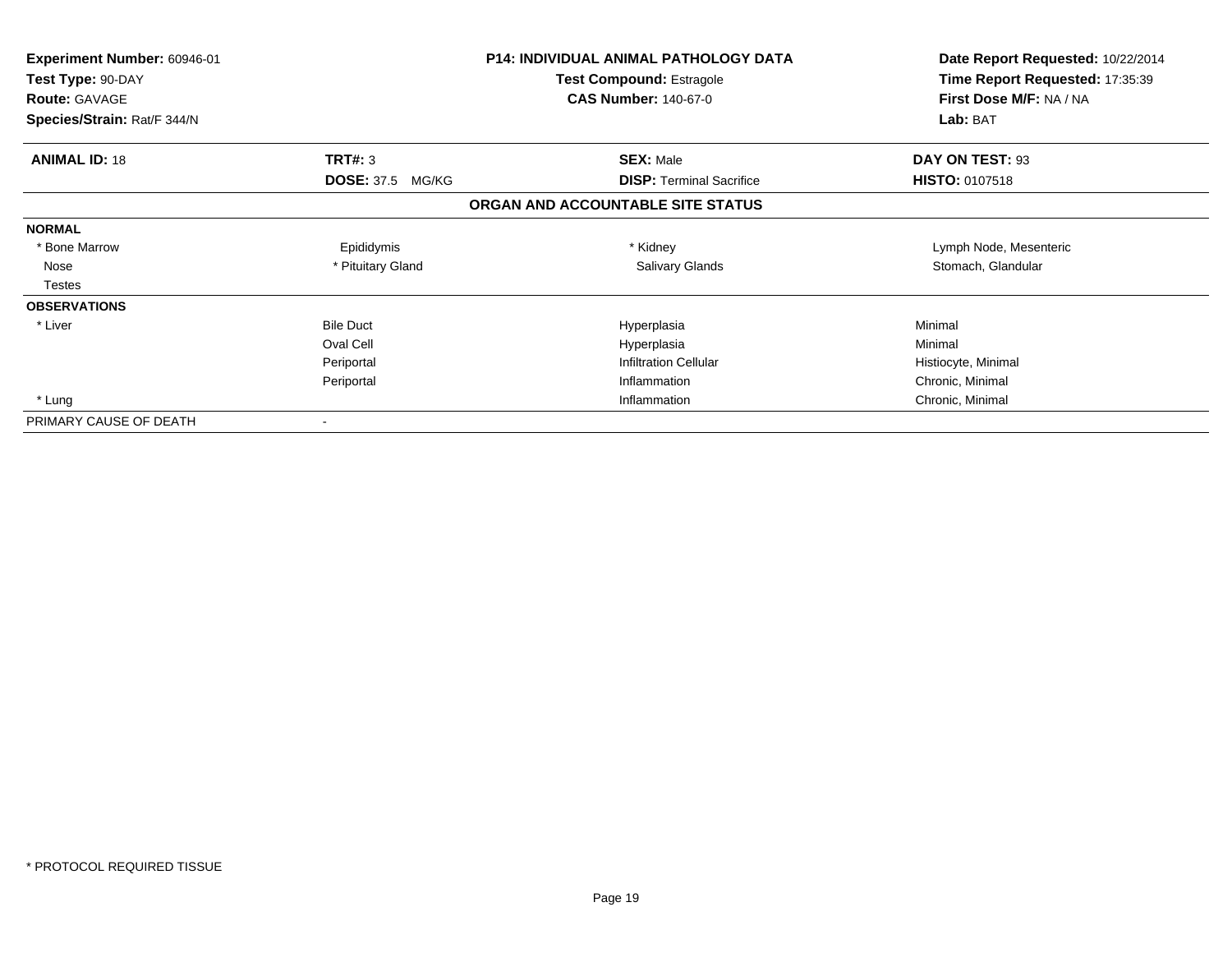| Experiment Number: 60946-01<br>Test Type: 90-DAY<br><b>Route: GAVAGE</b><br>Species/Strain: Rat/F 344/N |                            | <b>P14: INDIVIDUAL ANIMAL PATHOLOGY DATA</b><br><b>Test Compound: Estragole</b><br><b>CAS Number: 140-67-0</b> | Date Report Requested: 10/22/2014<br>Time Report Requested: 17:35:39<br>First Dose M/F: NA / NA<br>Lab: BAT |
|---------------------------------------------------------------------------------------------------------|----------------------------|----------------------------------------------------------------------------------------------------------------|-------------------------------------------------------------------------------------------------------------|
| <b>ANIMAL ID: 19</b>                                                                                    | TRT#: 3                    | <b>SEX: Male</b>                                                                                               | DAY ON TEST: 93                                                                                             |
|                                                                                                         | <b>DOSE: 37.5</b><br>MG/KG | <b>DISP: Terminal Sacrifice</b>                                                                                | <b>HISTO: 0107519</b>                                                                                       |
|                                                                                                         |                            | ORGAN AND ACCOUNTABLE SITE STATUS                                                                              |                                                                                                             |
| <b>NORMAL</b>                                                                                           |                            |                                                                                                                |                                                                                                             |
| * Bone Marrow                                                                                           | Epididymis                 | Lymph Node, Mesenteric                                                                                         | Nose                                                                                                        |
| * Pituitary Gland                                                                                       | Salivary Glands            | Stomach, Glandular                                                                                             | <b>Testes</b>                                                                                               |
| <b>OBSERVATIONS</b>                                                                                     |                            |                                                                                                                |                                                                                                             |
| * Kidney                                                                                                | <b>Renal Tubule</b>        | Regeneration                                                                                                   | Minimal                                                                                                     |
| * Liver                                                                                                 |                            | Hepatodiaphragmatic Nodule                                                                                     |                                                                                                             |
|                                                                                                         | <b>Bile Duct</b>           | Hyperplasia                                                                                                    | Minimal                                                                                                     |
|                                                                                                         | Oval Cell                  | Hyperplasia                                                                                                    | Minimal                                                                                                     |
|                                                                                                         | Periportal                 | <b>Infiltration Cellular</b>                                                                                   | Histiocyte, Minimal                                                                                         |
|                                                                                                         | Periportal                 | Inflammation                                                                                                   | Chronic, Minimal                                                                                            |
|                                                                                                         |                            | Inflammation                                                                                                   | Chronic, Minimal                                                                                            |
| [Hepatodiaphragmatic Nodule TGLS = 1-13]                                                                |                            |                                                                                                                |                                                                                                             |
| * Lung                                                                                                  |                            | Inflammation                                                                                                   | Chronic, Minimal                                                                                            |
| PRIMARY CAUSE OF DEATH                                                                                  |                            |                                                                                                                |                                                                                                             |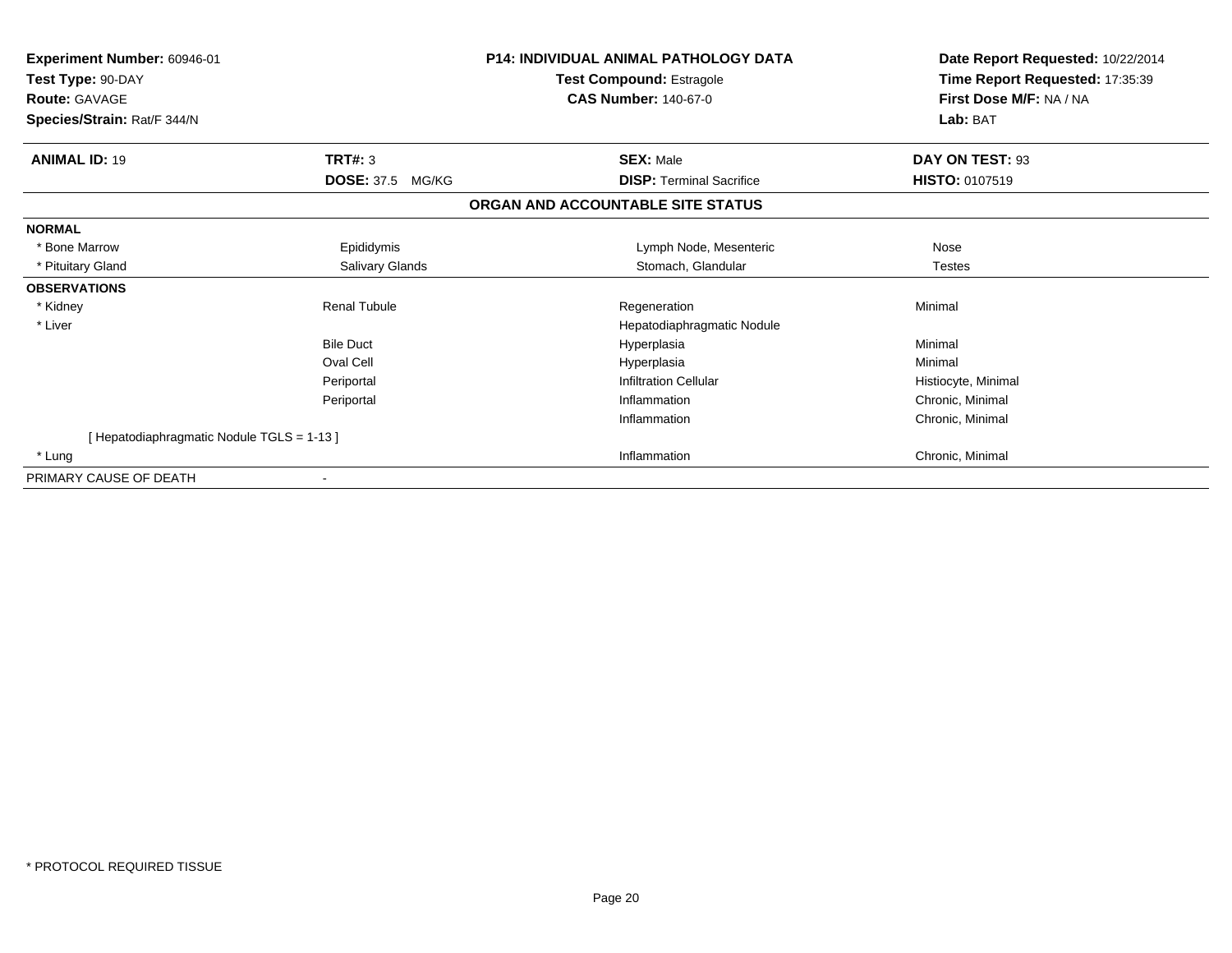| Experiment Number: 60946-01<br>Test Type: 90-DAY<br><b>Route: GAVAGE</b><br>Species/Strain: Rat/F 344/N |                            | <b>P14: INDIVIDUAL ANIMAL PATHOLOGY DATA</b><br><b>Test Compound: Estragole</b><br><b>CAS Number: 140-67-0</b> | Date Report Requested: 10/22/2014<br>Time Report Requested: 17:35:39<br>First Dose M/F: NA / NA<br>Lab: BAT |
|---------------------------------------------------------------------------------------------------------|----------------------------|----------------------------------------------------------------------------------------------------------------|-------------------------------------------------------------------------------------------------------------|
| <b>ANIMAL ID: 20</b>                                                                                    | <b>TRT#: 3</b>             | <b>SEX: Male</b>                                                                                               | DAY ON TEST: 93                                                                                             |
|                                                                                                         | <b>DOSE: 37.5</b><br>MG/KG | <b>DISP: Terminal Sacrifice</b>                                                                                | <b>HISTO: 0107520</b>                                                                                       |
|                                                                                                         |                            | ORGAN AND ACCOUNTABLE SITE STATUS                                                                              |                                                                                                             |
| <b>NORMAL</b>                                                                                           |                            |                                                                                                                |                                                                                                             |
| * Bone Marrow                                                                                           | Epididymis                 | Lymph Node, Mesenteric                                                                                         | Nose                                                                                                        |
| * Pituitary Gland                                                                                       | Salivary Glands            | Stomach, Glandular                                                                                             | <b>Testes</b>                                                                                               |
| <b>OBSERVATIONS</b>                                                                                     |                            |                                                                                                                |                                                                                                             |
| * Kidney                                                                                                | Papilla, Renal Tubule      | Mineralization                                                                                                 | Minimal                                                                                                     |
|                                                                                                         | <b>Renal Tubule</b>        | Regeneration                                                                                                   | Minimal                                                                                                     |
| * Liver                                                                                                 |                            | Hepatodiaphragmatic Nodule                                                                                     |                                                                                                             |
|                                                                                                         | <b>Bile Duct</b>           | Hyperplasia                                                                                                    | Minimal                                                                                                     |
|                                                                                                         | Oval Cell                  | Hyperplasia                                                                                                    | Minimal                                                                                                     |
|                                                                                                         | Periportal                 | <b>Infiltration Cellular</b>                                                                                   | Histiocyte, Minimal                                                                                         |
|                                                                                                         | Periportal                 | Inflammation                                                                                                   | Chronic, Minimal                                                                                            |
| [ Hepatodiaphragmatic Nodule TGLS = 1-13 ]                                                              |                            |                                                                                                                |                                                                                                             |
| * Lung                                                                                                  |                            | Hamartoma                                                                                                      |                                                                                                             |
|                                                                                                         |                            | Inflammation                                                                                                   | Granulomatous, Minimal                                                                                      |
| Note: Left lung has small focus of ectopic striated muscle.                                             |                            |                                                                                                                |                                                                                                             |
| PRIMARY CAUSE OF DEATH                                                                                  |                            |                                                                                                                |                                                                                                             |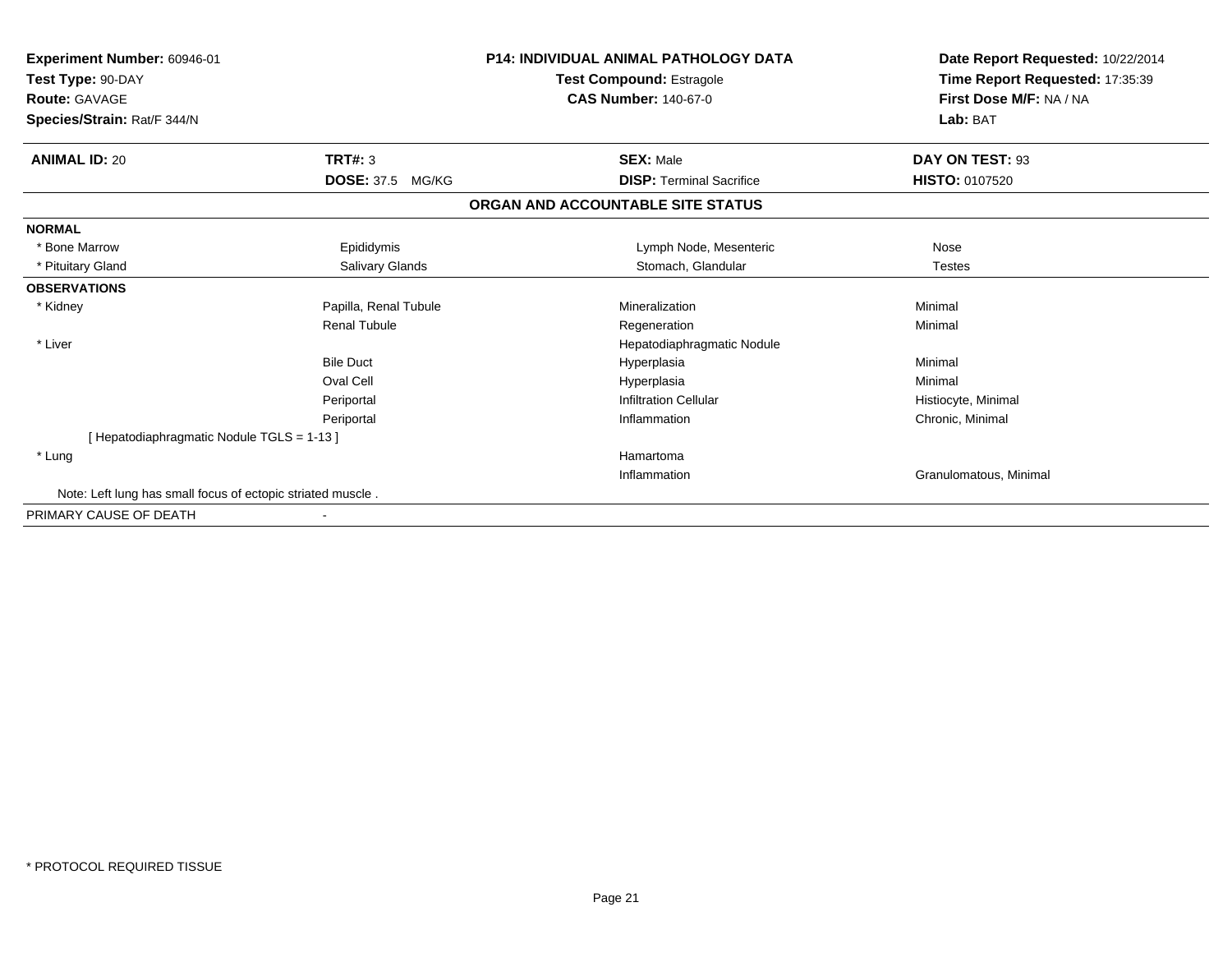| <b>Experiment Number: 60946-01</b><br>Test Type: 90-DAY |                          | <b>P14: INDIVIDUAL ANIMAL PATHOLOGY DATA</b><br><b>Test Compound: Estragole</b> | Date Report Requested: 10/22/2014<br>Time Report Requested: 17:35:39 |
|---------------------------------------------------------|--------------------------|---------------------------------------------------------------------------------|----------------------------------------------------------------------|
| <b>Route: GAVAGE</b>                                    |                          | <b>CAS Number: 140-67-0</b>                                                     | First Dose M/F: NA / NA                                              |
| Species/Strain: Rat/F 344/N                             |                          |                                                                                 | Lab: BAT                                                             |
| <b>ANIMAL ID: 21</b>                                    | TRT#: 5                  | <b>SEX: Male</b>                                                                | DAY ON TEST: 93                                                      |
|                                                         | <b>DOSE: 75</b><br>MG/KG | <b>DISP: Terminal Sacrifice</b>                                                 | HISTO: 0107521                                                       |
|                                                         |                          | ORGAN AND ACCOUNTABLE SITE STATUS                                               |                                                                      |
| <b>NORMAL</b>                                           |                          |                                                                                 |                                                                      |
| * Bone Marrow                                           | Epididymis               | * Lung                                                                          | Lymph Node, Mesenteric                                               |
| Nose                                                    | * Pituitary Gland        | * Stomach, Glandular                                                            | <b>Testes</b>                                                        |
| <b>OBSERVATIONS</b>                                     |                          |                                                                                 |                                                                      |
| * Kidney                                                | <b>Renal Tubule</b>      | Regeneration                                                                    | Minimal                                                              |
| * Liver                                                 | <b>Bile Duct</b>         | Hyperplasia                                                                     | Minimal                                                              |
|                                                         | Oval Cell                | Hyperplasia                                                                     | Minimal                                                              |
|                                                         | Hepatocyte               | Hypertrophy                                                                     | Minimal                                                              |
|                                                         | Periportal               | <b>Infiltration Cellular</b>                                                    | Histiocyte, Minimal                                                  |
|                                                         | Periportal               | Inflammation                                                                    | Chronic, Minimal                                                     |
|                                                         |                          | Inflammation                                                                    | Chronic, Minimal                                                     |
| * Salivary Glands                                       | Submandibul GI           | <b>Cytoplasmic Alteration</b>                                                   | Minimal                                                              |
| PRIMARY CAUSE OF DEATH                                  |                          |                                                                                 |                                                                      |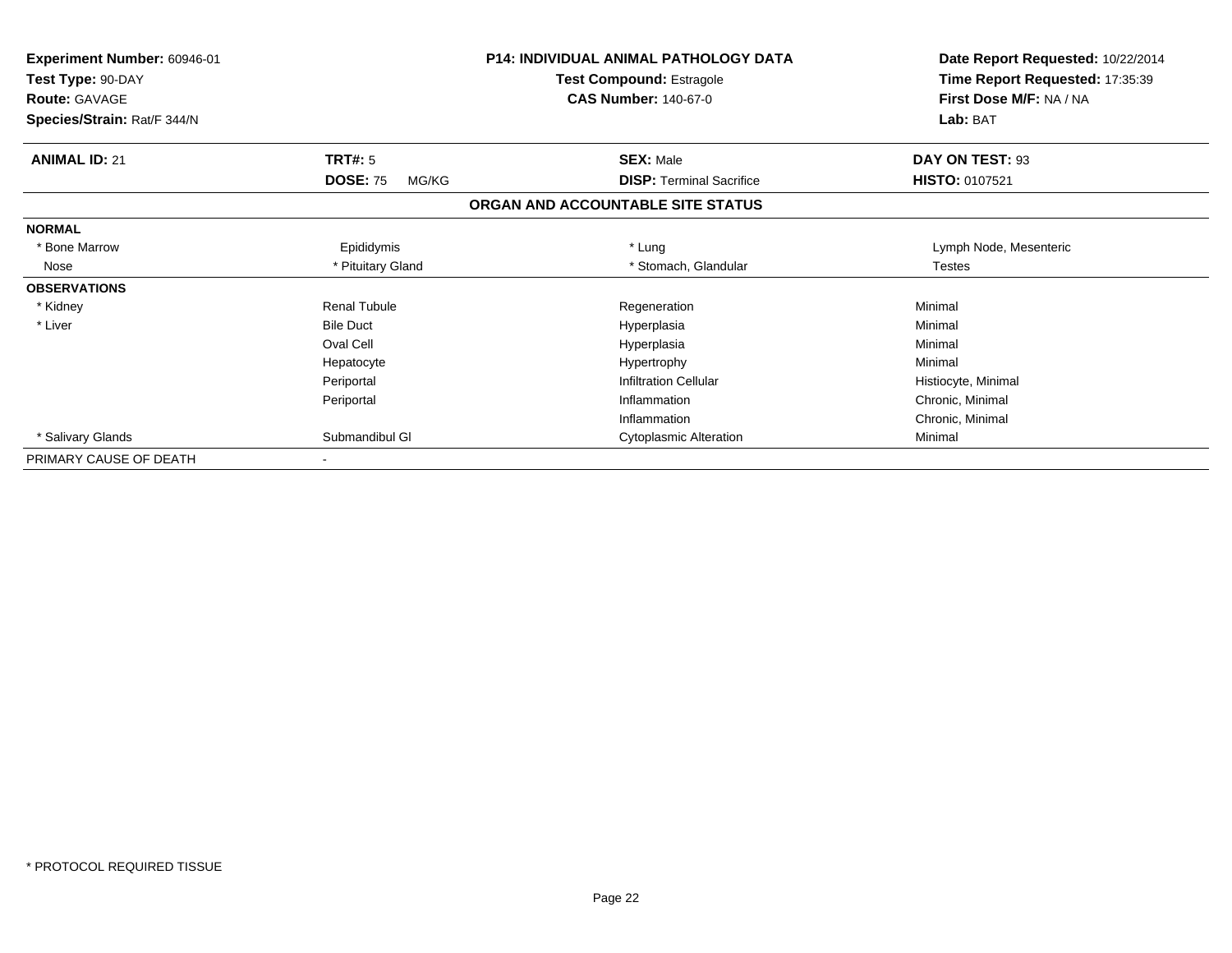| Experiment Number: 60946-01<br>Test Type: 90-DAY<br><b>Route: GAVAGE</b> |                          | <b>P14: INDIVIDUAL ANIMAL PATHOLOGY DATA</b><br><b>Test Compound: Estragole</b><br><b>CAS Number: 140-67-0</b> | Date Report Requested: 10/22/2014<br>Time Report Requested: 17:35:39<br>First Dose M/F: NA / NA |
|--------------------------------------------------------------------------|--------------------------|----------------------------------------------------------------------------------------------------------------|-------------------------------------------------------------------------------------------------|
| Species/Strain: Rat/F 344/N                                              |                          |                                                                                                                | Lab: BAT                                                                                        |
| <b>ANIMAL ID: 22</b>                                                     | <b>TRT#: 5</b>           | <b>SEX: Male</b>                                                                                               | DAY ON TEST: 93                                                                                 |
|                                                                          | <b>DOSE: 75</b><br>MG/KG | <b>DISP: Terminal Sacrifice</b>                                                                                | <b>HISTO: 0107522</b>                                                                           |
|                                                                          |                          | ORGAN AND ACCOUNTABLE SITE STATUS                                                                              |                                                                                                 |
| <b>NORMAL</b>                                                            |                          |                                                                                                                |                                                                                                 |
| Epididymis                                                               | * Lung                   | Lymph Node, Mesenteric                                                                                         | Nose                                                                                            |
| * Pituitary Gland                                                        | * Stomach, Glandular     | <b>Testes</b>                                                                                                  |                                                                                                 |
| <b>OBSERVATIONS</b>                                                      |                          |                                                                                                                |                                                                                                 |
| * Bone Marrow                                                            |                          | Hyperplasia                                                                                                    | Minimal                                                                                         |
| * Kidney                                                                 | Papilla, Renal Tubule    | Mineralization                                                                                                 | Minimal                                                                                         |
|                                                                          | <b>Renal Tubule</b>      | Regeneration                                                                                                   | Minimal                                                                                         |
| * Liver                                                                  | <b>Bile Duct</b>         | Hyperplasia                                                                                                    | Minimal                                                                                         |
|                                                                          | Oval Cell                | Hyperplasia                                                                                                    | Minimal                                                                                         |
|                                                                          | Hepatocyte               | Hypertrophy                                                                                                    | Minimal                                                                                         |
|                                                                          | Periportal               | <b>Infiltration Cellular</b>                                                                                   | Histiocyte, Minimal                                                                             |
|                                                                          | Periportal               | Inflammation                                                                                                   | Chronic, Minimal                                                                                |
| * Salivary Glands                                                        | Submandibul GI           | <b>Cytoplasmic Alteration</b>                                                                                  | Minimal                                                                                         |
| PRIMARY CAUSE OF DEATH                                                   |                          |                                                                                                                |                                                                                                 |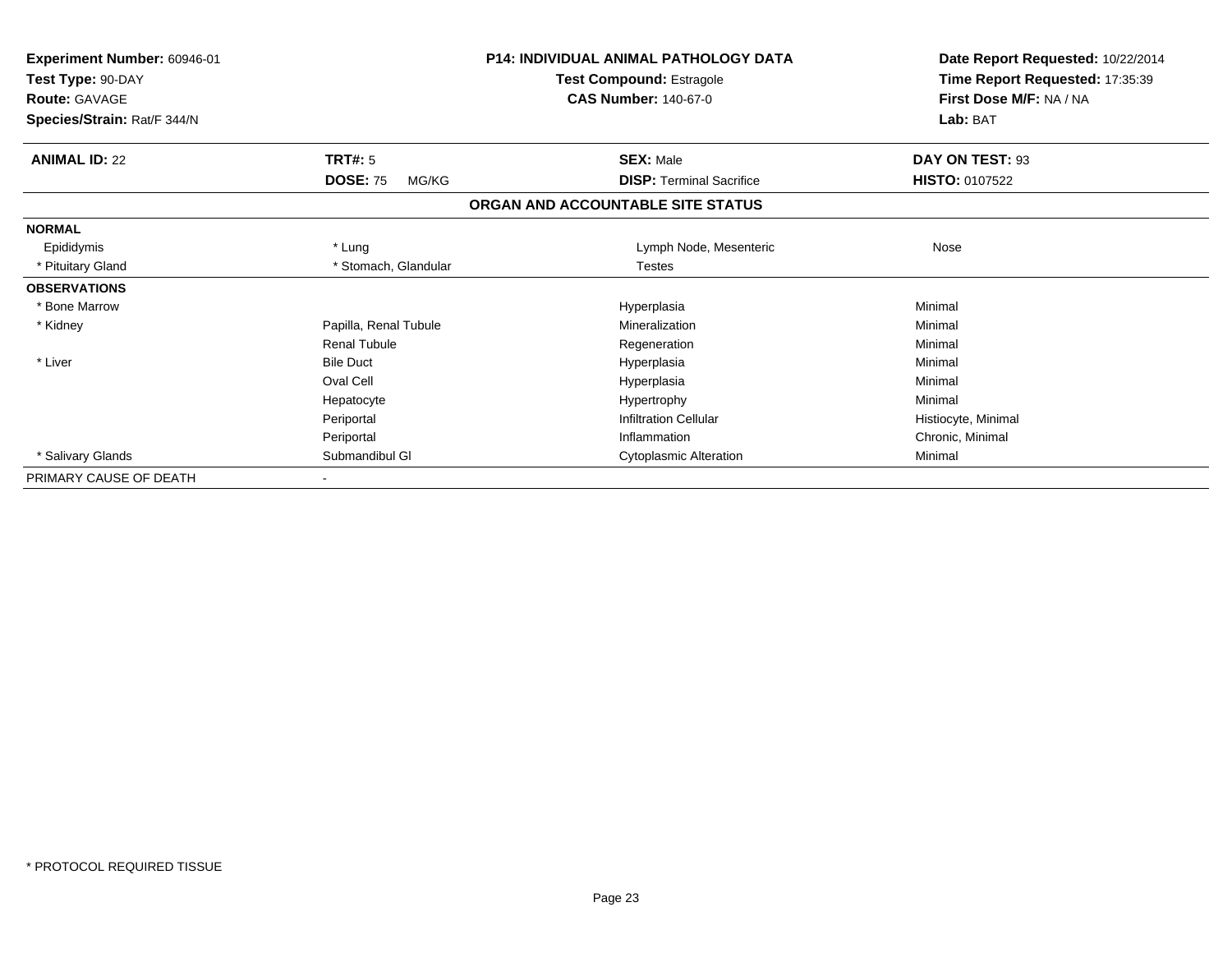| Experiment Number: 60946-01<br>Test Type: 90-DAY<br><b>Route: GAVAGE</b> |                          | <b>P14: INDIVIDUAL ANIMAL PATHOLOGY DATA</b><br><b>Test Compound: Estragole</b><br><b>CAS Number: 140-67-0</b> | Date Report Requested: 10/22/2014<br>Time Report Requested: 17:35:39<br>First Dose M/F: NA / NA |
|--------------------------------------------------------------------------|--------------------------|----------------------------------------------------------------------------------------------------------------|-------------------------------------------------------------------------------------------------|
| Species/Strain: Rat/F 344/N                                              |                          |                                                                                                                | Lab: BAT                                                                                        |
| <b>ANIMAL ID: 23</b>                                                     | <b>TRT#: 5</b>           | <b>SEX: Male</b>                                                                                               | DAY ON TEST: 93                                                                                 |
|                                                                          | <b>DOSE: 75</b><br>MG/KG | <b>DISP: Terminal Sacrifice</b>                                                                                | <b>HISTO: 0107523</b>                                                                           |
|                                                                          |                          | ORGAN AND ACCOUNTABLE SITE STATUS                                                                              |                                                                                                 |
| <b>NORMAL</b>                                                            |                          |                                                                                                                |                                                                                                 |
| * Bone Marrow                                                            | Epididymis               | Lymph Node, Mesenteric                                                                                         | Nose                                                                                            |
| * Pituitary Gland                                                        | * Stomach, Glandular     | <b>Testes</b>                                                                                                  |                                                                                                 |
| <b>OBSERVATIONS</b>                                                      |                          |                                                                                                                |                                                                                                 |
| * Kidney                                                                 | <b>Renal Tubule</b>      | Regeneration                                                                                                   | Minimal                                                                                         |
| * Liver                                                                  | <b>Bile Duct</b>         | Hyperplasia                                                                                                    | Minimal                                                                                         |
|                                                                          | Oval Cell                | Hyperplasia                                                                                                    | Minimal                                                                                         |
|                                                                          | Hepatocyte               | Hypertrophy                                                                                                    | Minimal                                                                                         |
|                                                                          | Periportal               | <b>Infiltration Cellular</b>                                                                                   | Histiocyte, Minimal                                                                             |
|                                                                          | Periportal               | Inflammation                                                                                                   | Chronic, Minimal                                                                                |
| [Hypertrophy TGLS = $1-6+7$ ]                                            |                          |                                                                                                                |                                                                                                 |
| * Lung                                                                   |                          | Inflammation                                                                                                   | Chronic, Minimal                                                                                |
| * Salivary Glands                                                        | Submandibul GI           | <b>Cytoplasmic Alteration</b>                                                                                  | Minimal                                                                                         |
| PRIMARY CAUSE OF DEATH                                                   |                          |                                                                                                                |                                                                                                 |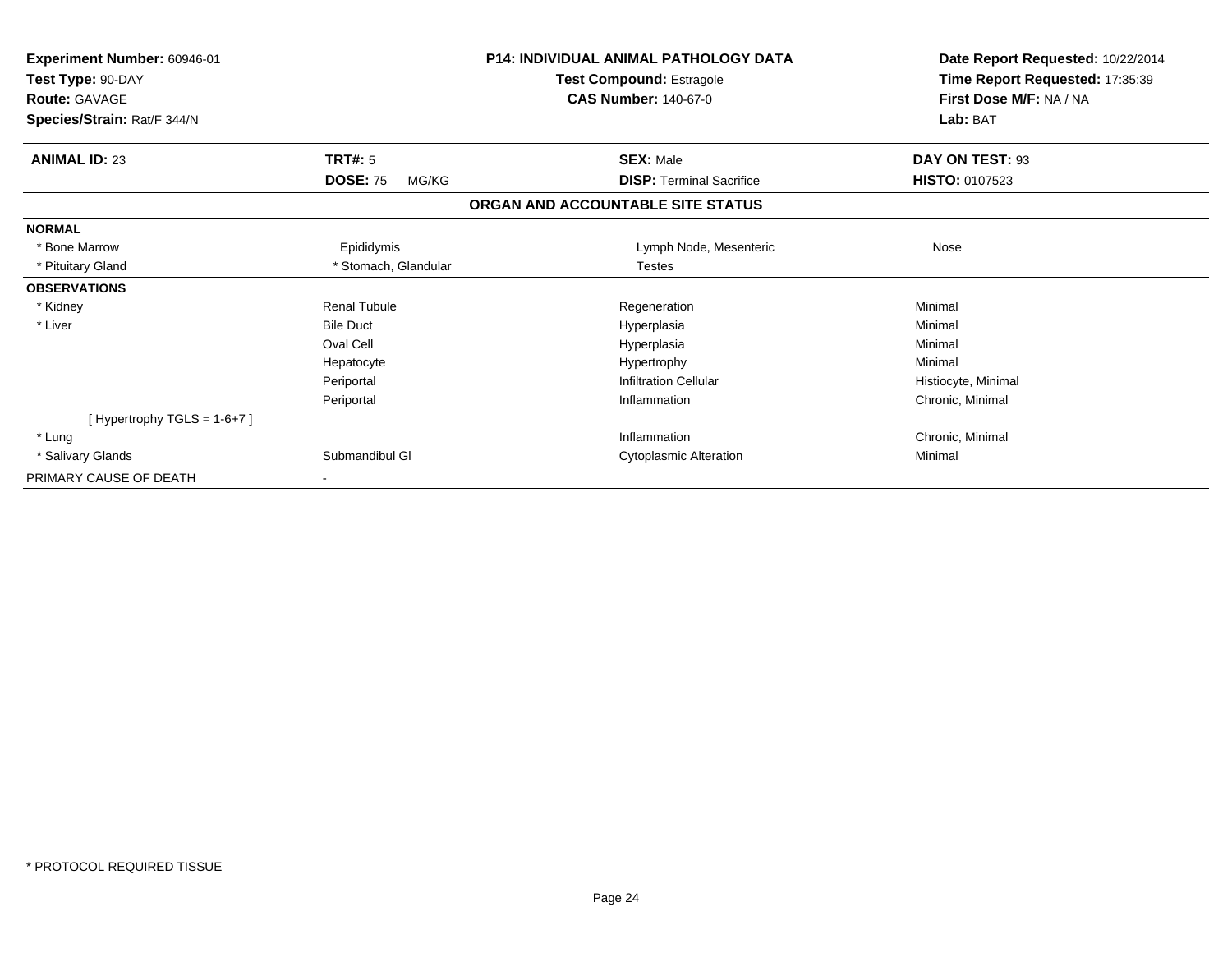| Experiment Number: 60946-01 |                          | <b>P14: INDIVIDUAL ANIMAL PATHOLOGY DATA</b> | Date Report Requested: 10/22/2014 |  |
|-----------------------------|--------------------------|----------------------------------------------|-----------------------------------|--|
| Test Type: 90-DAY           |                          | <b>Test Compound: Estragole</b>              | Time Report Requested: 17:35:39   |  |
| <b>Route: GAVAGE</b>        |                          | <b>CAS Number: 140-67-0</b>                  | First Dose M/F: NA / NA           |  |
| Species/Strain: Rat/F 344/N |                          |                                              | Lab: BAT                          |  |
| <b>ANIMAL ID: 24</b>        | TRT#: 5                  | <b>SEX: Male</b>                             | DAY ON TEST: 93                   |  |
|                             | <b>DOSE: 75</b><br>MG/KG | <b>DISP: Terminal Sacrifice</b>              | <b>HISTO: 0107524</b>             |  |
|                             |                          | ORGAN AND ACCOUNTABLE SITE STATUS            |                                   |  |
| <b>NORMAL</b>               |                          |                                              |                                   |  |
| * Bone Marrow               | Epididymis               | * Lung                                       | Lymph Node, Mesenteric            |  |
| Nose                        | * Pituitary Gland        | * Stomach, Glandular                         | <b>Testes</b>                     |  |
| <b>OBSERVATIONS</b>         |                          |                                              |                                   |  |
| * Kidney                    | <b>Renal Tubule</b>      | Cyst                                         | Minimal                           |  |
|                             | Medulla, Renal Tubule    | Mineralization                               | Minimal                           |  |
|                             | Renal Tubule             | Regeneration                                 | Minimal                           |  |
| * Liver                     | <b>Bile Duct</b>         | Hyperplasia                                  | Minimal                           |  |
|                             | Oval Cell                | Hyperplasia                                  | Minimal                           |  |
|                             | Hepatocyte               | Hypertrophy                                  | Minimal                           |  |
|                             | Periportal               | <b>Infiltration Cellular</b>                 | Histiocyte, Minimal               |  |
|                             | Periportal               | Inflammation                                 | Chronic, Minimal                  |  |
| [Hypertrophy TGLS = 1-6+7]  |                          |                                              |                                   |  |
| <b>Salivary Glands</b>      | Submandibul GI           | <b>Cytoplasmic Alteration</b>                | Minimal                           |  |
| PRIMARY CAUSE OF DEATH      |                          |                                              |                                   |  |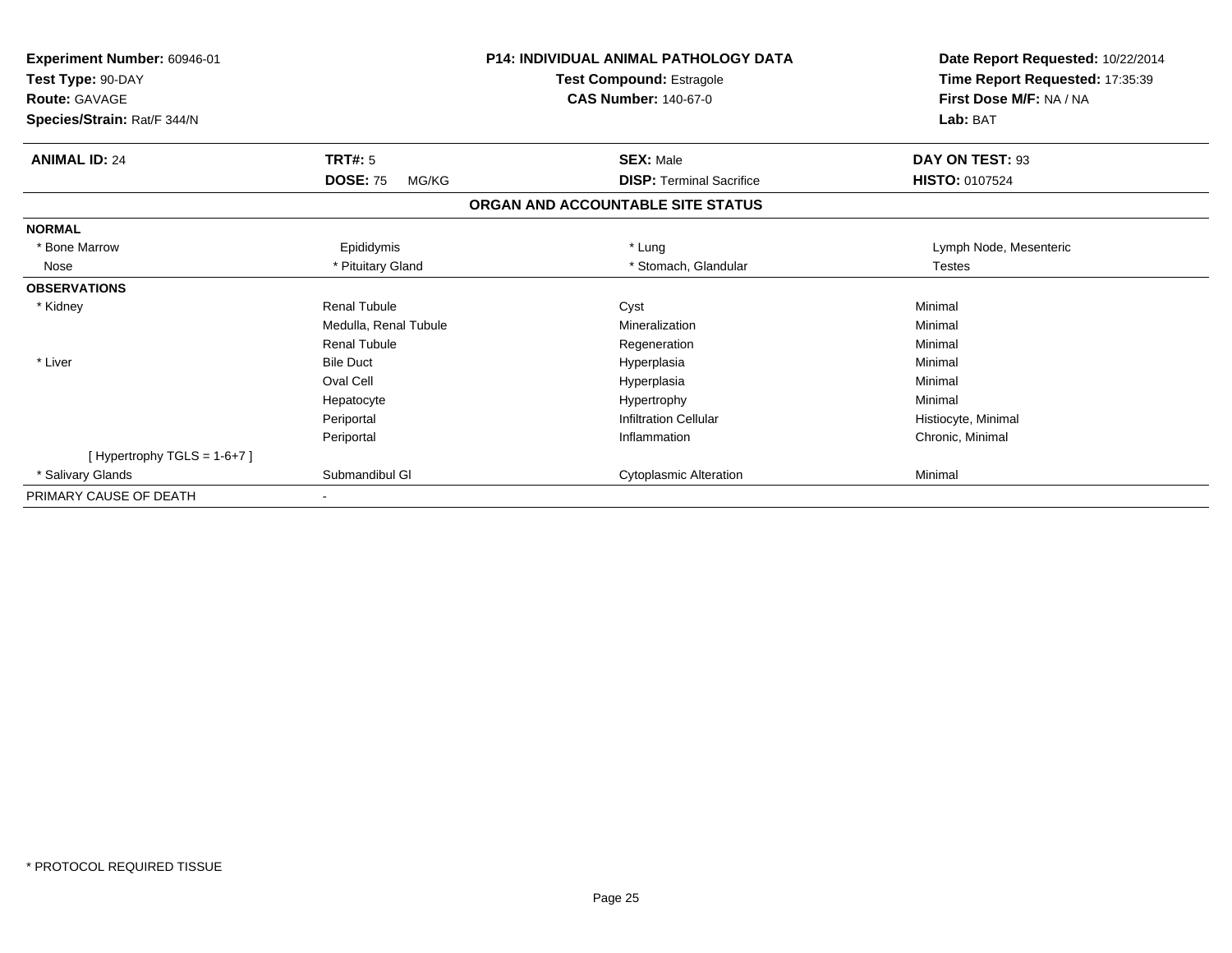| Experiment Number: 60946-01<br>Test Type: 90-DAY<br><b>Route: GAVAGE</b><br>Species/Strain: Rat/F 344/N |                          | <b>P14: INDIVIDUAL ANIMAL PATHOLOGY DATA</b><br><b>Test Compound: Estragole</b><br><b>CAS Number: 140-67-0</b> | Date Report Requested: 10/22/2014<br>Time Report Requested: 17:35:39<br>First Dose M/F: NA / NA<br>Lab: BAT |  |
|---------------------------------------------------------------------------------------------------------|--------------------------|----------------------------------------------------------------------------------------------------------------|-------------------------------------------------------------------------------------------------------------|--|
| <b>ANIMAL ID: 25</b>                                                                                    | <b>TRT#: 5</b>           | <b>SEX: Male</b>                                                                                               | DAY ON TEST: 93                                                                                             |  |
|                                                                                                         | <b>DOSE: 75</b><br>MG/KG | <b>DISP: Terminal Sacrifice</b>                                                                                | <b>HISTO: 0107525</b>                                                                                       |  |
|                                                                                                         |                          | ORGAN AND ACCOUNTABLE SITE STATUS                                                                              |                                                                                                             |  |
| <b>NORMAL</b>                                                                                           |                          |                                                                                                                |                                                                                                             |  |
| Epididymis                                                                                              | Lymph Node, Mesenteric   | Nose                                                                                                           | * Pituitary Gland                                                                                           |  |
| * Stomach, Glandular                                                                                    | Testes                   |                                                                                                                |                                                                                                             |  |
| <b>OBSERVATIONS</b>                                                                                     |                          |                                                                                                                |                                                                                                             |  |
| * Bone Marrow                                                                                           |                          | Hyperplasia                                                                                                    | Minimal                                                                                                     |  |
| * Kidney                                                                                                | <b>Renal Tubule</b>      | Regeneration                                                                                                   | Minimal                                                                                                     |  |
| * Liver                                                                                                 | <b>Bile Duct</b>         | Hyperplasia                                                                                                    | Minimal                                                                                                     |  |
|                                                                                                         | Oval Cell                | Hyperplasia                                                                                                    | Minimal                                                                                                     |  |
|                                                                                                         | Hepatocyte               | Hypertrophy                                                                                                    | Minimal                                                                                                     |  |
|                                                                                                         | Periportal               | <b>Infiltration Cellular</b>                                                                                   | Histiocyte, Minimal                                                                                         |  |
|                                                                                                         | Periportal               | Inflammation                                                                                                   | Chronic, Minimal                                                                                            |  |
| * Lung                                                                                                  |                          | Inflammation                                                                                                   | Chronic, Minimal                                                                                            |  |
| * Salivary Glands                                                                                       | Submandibul GI           | <b>Cytoplasmic Alteration</b>                                                                                  | Minimal                                                                                                     |  |
| PRIMARY CAUSE OF DEATH                                                                                  |                          |                                                                                                                |                                                                                                             |  |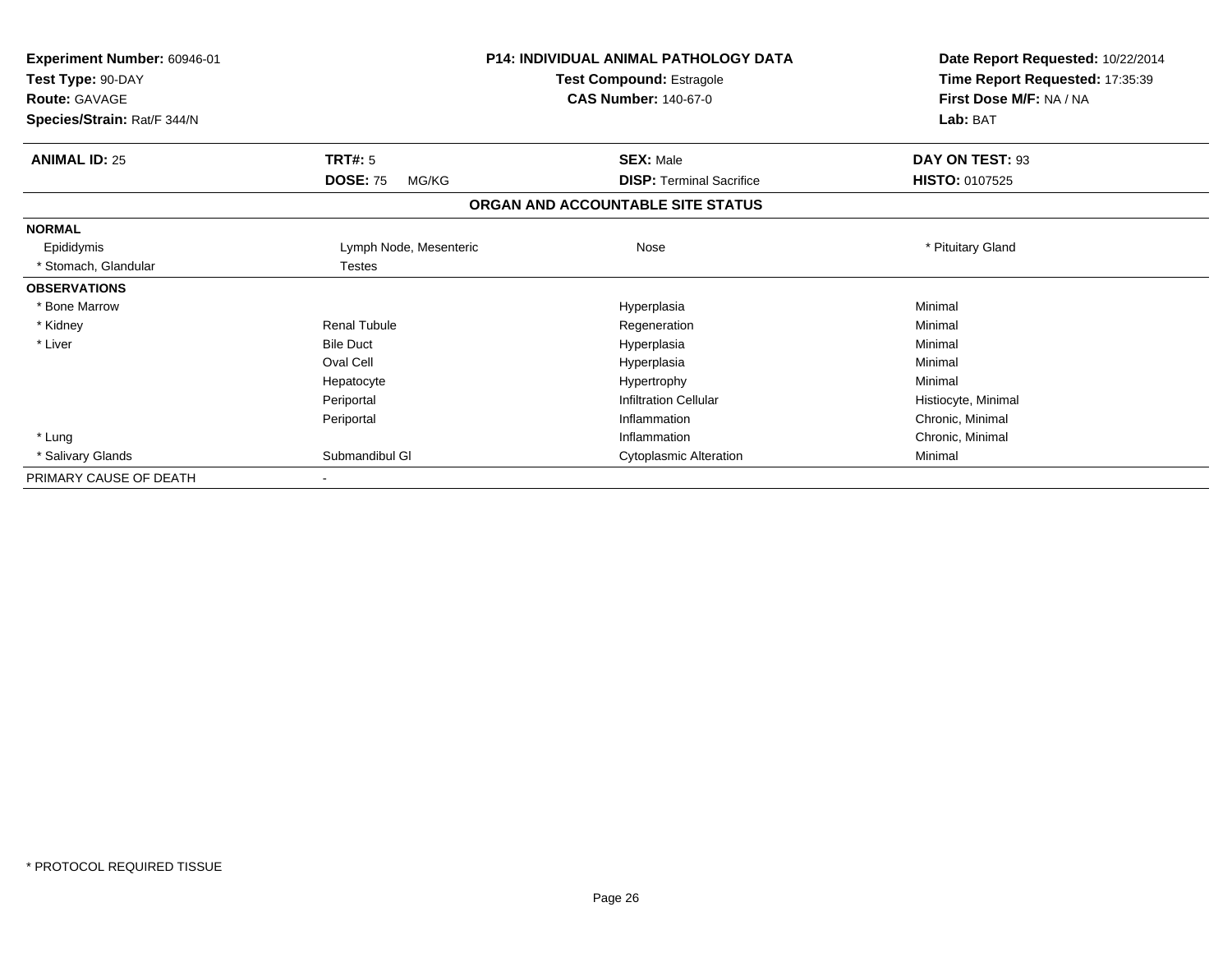| Experiment Number: 60946-01   |                          | <b>P14: INDIVIDUAL ANIMAL PATHOLOGY DATA</b> | Date Report Requested: 10/22/2014 |  |
|-------------------------------|--------------------------|----------------------------------------------|-----------------------------------|--|
| Test Type: 90-DAY             |                          | <b>Test Compound: Estragole</b>              | Time Report Requested: 17:35:39   |  |
| <b>Route: GAVAGE</b>          |                          | <b>CAS Number: 140-67-0</b>                  | First Dose M/F: NA / NA           |  |
| Species/Strain: Rat/F 344/N   |                          |                                              | Lab: BAT                          |  |
| <b>ANIMAL ID: 26</b>          | TRT#: 5                  | <b>SEX: Male</b>                             | DAY ON TEST: 93                   |  |
|                               | <b>DOSE: 75</b><br>MG/KG | <b>DISP: Terminal Sacrifice</b>              | <b>HISTO: 0107526</b>             |  |
|                               |                          | ORGAN AND ACCOUNTABLE SITE STATUS            |                                   |  |
| <b>NORMAL</b>                 |                          |                                              |                                   |  |
| Epididymis                    | * Lung                   | Lymph Node, Mesenteric                       | Nose                              |  |
| * Pituitary Gland             | * Stomach, Glandular     | <b>Testes</b>                                |                                   |  |
| <b>OBSERVATIONS</b>           |                          |                                              |                                   |  |
| * Bone Marrow                 |                          | Hyperplasia                                  | Minimal                           |  |
| * Kidney                      | Papilla, Renal Tubule    | Mineralization                               | Minimal                           |  |
|                               | <b>Renal Tubule</b>      | Regeneration                                 | Minimal                           |  |
| * Liver                       | <b>Bile Duct</b>         | Hyperplasia                                  | Minimal                           |  |
|                               | Oval Cell                | Hyperplasia                                  | Mild                              |  |
|                               | Hepatocyte               | Hypertrophy                                  | Minimal                           |  |
|                               | Periportal               | <b>Infiltration Cellular</b>                 | Histiocyte, Mild                  |  |
|                               | Periportal               | Inflammation                                 | Chronic, Minimal                  |  |
| [Hypertrophy TGLS = $1-6+7$ ] |                          |                                              |                                   |  |
| * Salivary Glands             | Submandibul GI           | <b>Cytoplasmic Alteration</b>                | Minimal                           |  |
| PRIMARY CAUSE OF DEATH        |                          |                                              |                                   |  |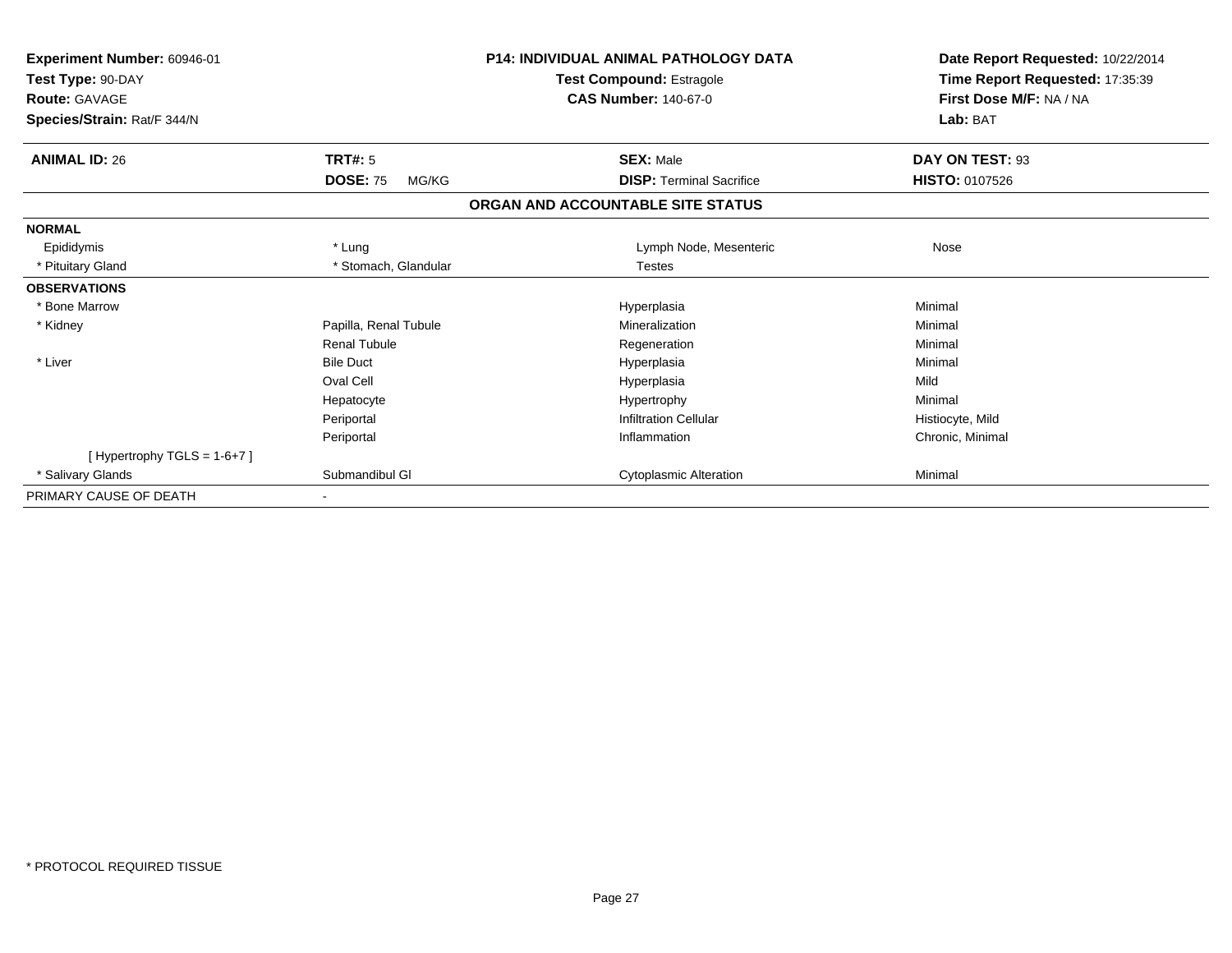| <b>Experiment Number: 60946-01</b><br>Test Type: 90-DAY |                          | <b>P14: INDIVIDUAL ANIMAL PATHOLOGY DATA</b> | Date Report Requested: 10/22/2014 |
|---------------------------------------------------------|--------------------------|----------------------------------------------|-----------------------------------|
|                                                         |                          | <b>Test Compound: Estragole</b>              | Time Report Requested: 17:35:39   |
| <b>Route: GAVAGE</b>                                    |                          | <b>CAS Number: 140-67-0</b>                  | First Dose M/F: NA / NA           |
| Species/Strain: Rat/F 344/N                             |                          |                                              | Lab: BAT                          |
| <b>ANIMAL ID: 27</b>                                    | <b>TRT#: 5</b>           | <b>SEX: Male</b>                             | DAY ON TEST: 93                   |
|                                                         | <b>DOSE: 75</b><br>MG/KG | <b>DISP: Terminal Sacrifice</b>              | <b>HISTO: 0107527</b>             |
|                                                         |                          | ORGAN AND ACCOUNTABLE SITE STATUS            |                                   |
| <b>NORMAL</b>                                           |                          |                                              |                                   |
| * Bone Marrow                                           | Epididymis               | Lymph Node, Mesenteric                       | Nose                              |
| * Pituitary Gland                                       | * Stomach, Glandular     | <b>Testes</b>                                |                                   |
| <b>OBSERVATIONS</b>                                     |                          |                                              |                                   |
| * Kidney                                                | <b>Renal Tubule</b>      | Regeneration                                 | Minimal                           |
| * Liver                                                 | <b>Bile Duct</b>         | Hyperplasia                                  | Minimal                           |
|                                                         | Oval Cell                | Hyperplasia                                  | Minimal                           |
|                                                         | Hepatocyte               | Hypertrophy                                  | Minimal                           |
|                                                         | Periportal               | <b>Infiltration Cellular</b>                 | Histiocyte, Minimal               |
|                                                         | Periportal               | Inflammation                                 | Chronic, Minimal                  |
|                                                         |                          | <b>Mixed Cell Focus</b>                      |                                   |
| [Hypertrophy TGLS = $1-6+7$ ]                           |                          |                                              |                                   |
| * Lung                                                  |                          | Inflammation                                 | Chronic, Minimal                  |
| * Salivary Glands                                       | Submandibul GI           | <b>Cytoplasmic Alteration</b>                | Minimal                           |
| PRIMARY CAUSE OF DEATH                                  |                          |                                              |                                   |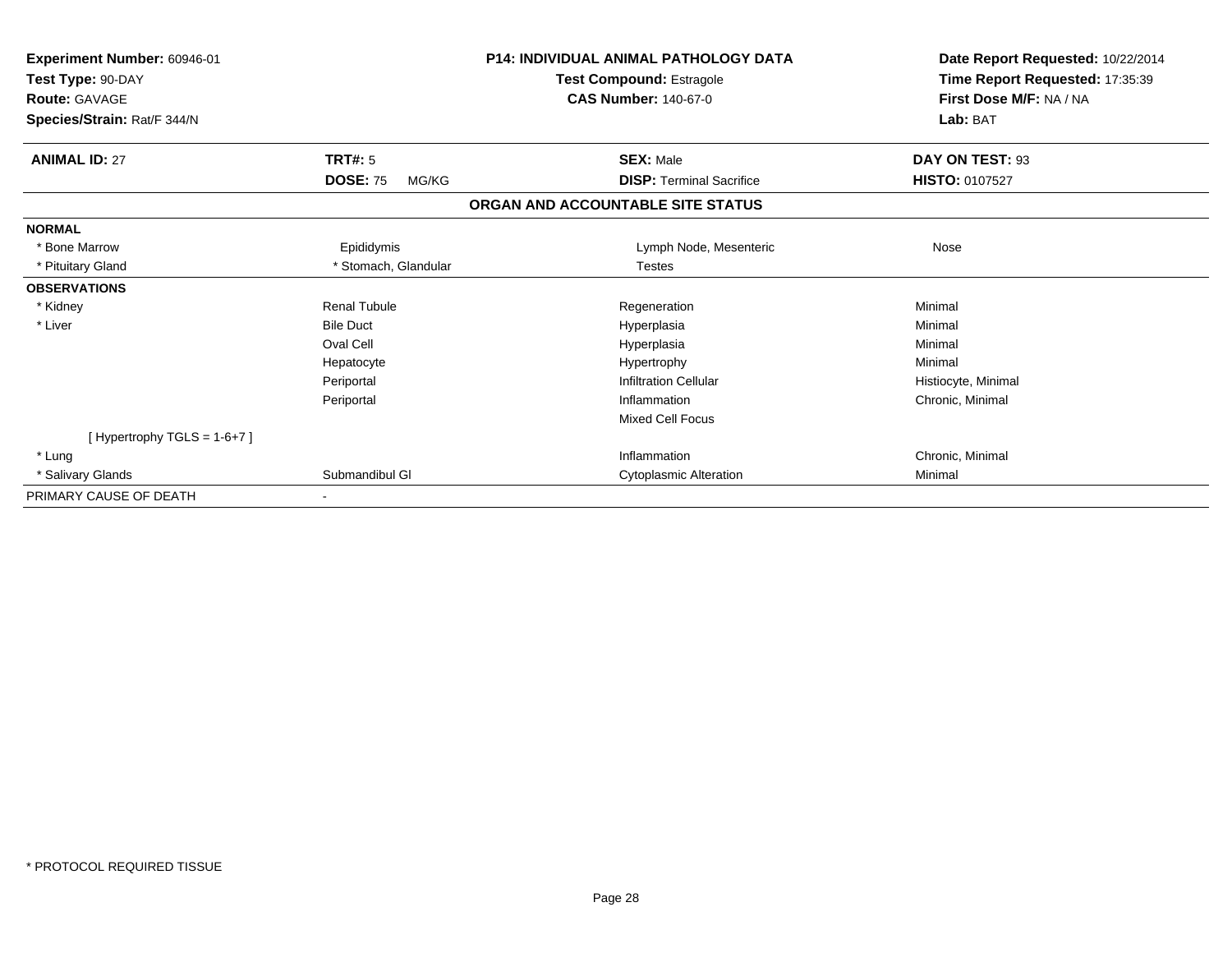| Experiment Number: 60946-01   |                          | <b>P14: INDIVIDUAL ANIMAL PATHOLOGY DATA</b> | Date Report Requested: 10/22/2014 |  |
|-------------------------------|--------------------------|----------------------------------------------|-----------------------------------|--|
| Test Type: 90-DAY             |                          | <b>Test Compound: Estragole</b>              | Time Report Requested: 17:35:39   |  |
| <b>Route: GAVAGE</b>          |                          | <b>CAS Number: 140-67-0</b>                  | First Dose M/F: NA / NA           |  |
| Species/Strain: Rat/F 344/N   |                          |                                              | Lab: BAT                          |  |
| <b>ANIMAL ID: 28</b>          | <b>TRT#: 5</b>           | <b>SEX: Male</b>                             | DAY ON TEST: 93                   |  |
|                               | <b>DOSE: 75</b><br>MG/KG | <b>DISP: Terminal Sacrifice</b>              | <b>HISTO: 0107528</b>             |  |
|                               |                          | ORGAN AND ACCOUNTABLE SITE STATUS            |                                   |  |
| <b>NORMAL</b>                 |                          |                                              |                                   |  |
| Epididymis                    | Lymph Node, Mesenteric   | Nose                                         | * Pituitary Gland                 |  |
| * Stomach, Glandular          | <b>Testes</b>            |                                              |                                   |  |
| <b>OBSERVATIONS</b>           |                          |                                              |                                   |  |
| * Bone Marrow                 |                          | Hyperplasia                                  | Minimal                           |  |
| * Kidney                      | Renal Tubule             | Regeneration                                 | Minimal                           |  |
| * Liver                       | <b>Bile Duct</b>         | Hyperplasia                                  | Minimal                           |  |
|                               | Oval Cell                | Hyperplasia                                  | Minimal                           |  |
|                               | Hepatocyte               | Hypertrophy                                  | Minimal                           |  |
|                               | Periportal               | <b>Infiltration Cellular</b>                 | Histiocyte, Minimal               |  |
|                               | Periportal               | Inflammation                                 | Chronic, Minimal                  |  |
| [Hypertrophy TGLS = $1-6+7$ ] |                          |                                              |                                   |  |
| * Lung                        |                          | Inflammation                                 | Chronic, Minimal                  |  |
| * Salivary Glands             | Submandibul GI           | <b>Cytoplasmic Alteration</b>                | Minimal                           |  |
| PRIMARY CAUSE OF DEATH        |                          |                                              |                                   |  |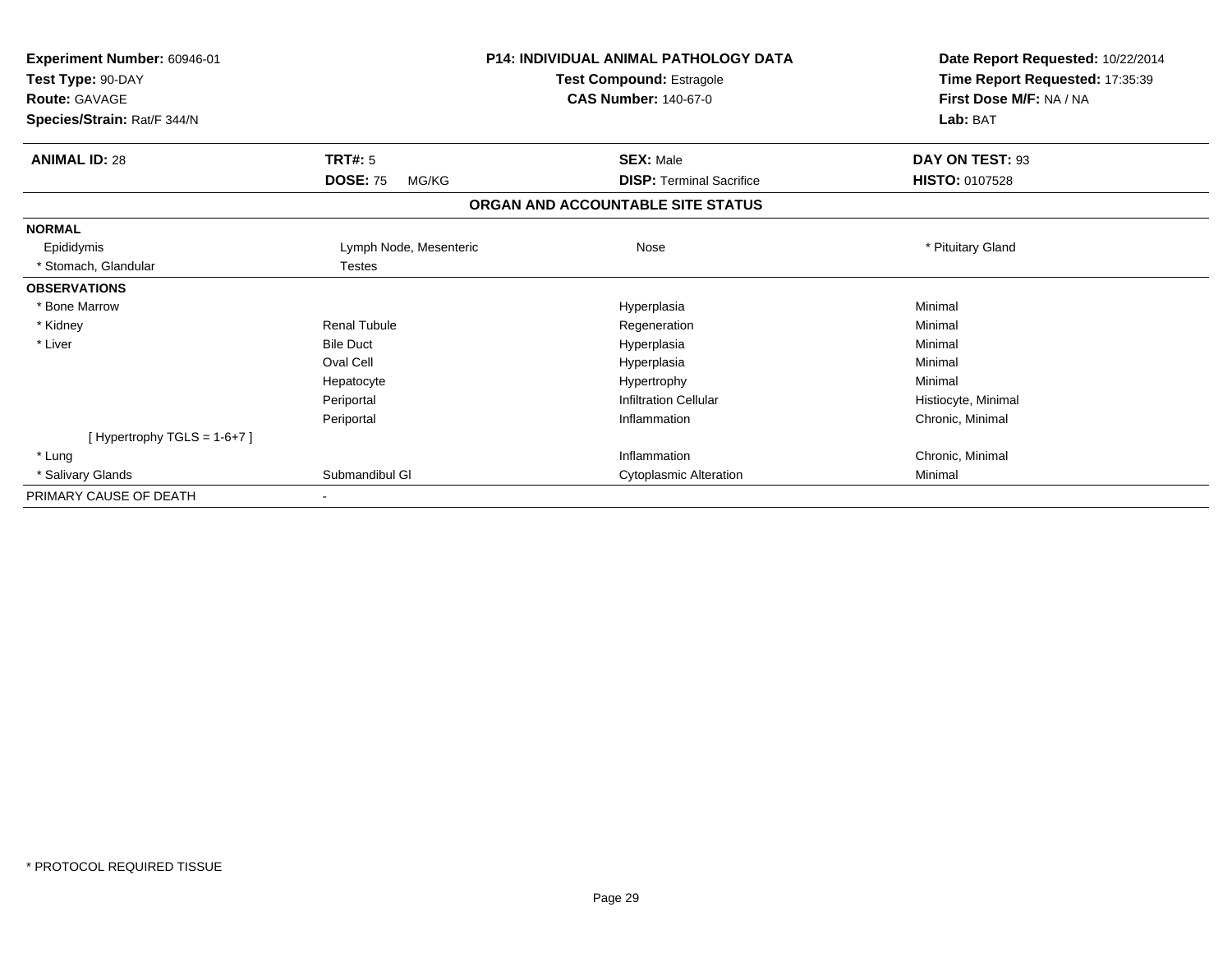| Experiment Number: 60946-01   |                                 | <b>P14: INDIVIDUAL ANIMAL PATHOLOGY DATA</b> | Date Report Requested: 10/22/2014                          |
|-------------------------------|---------------------------------|----------------------------------------------|------------------------------------------------------------|
| Test Type: 90-DAY             | <b>Test Compound: Estragole</b> |                                              | Time Report Requested: 17:35:39<br>First Dose M/F: NA / NA |
| <b>Route: GAVAGE</b>          |                                 | <b>CAS Number: 140-67-0</b>                  |                                                            |
| Species/Strain: Rat/F 344/N   |                                 |                                              | Lab: BAT                                                   |
| <b>ANIMAL ID: 29</b>          | <b>TRT#: 5</b>                  | <b>SEX: Male</b>                             | DAY ON TEST: 93                                            |
|                               | <b>DOSE: 75</b><br>MG/KG        | <b>DISP: Terminal Sacrifice</b>              | <b>HISTO: 0107529</b>                                      |
|                               |                                 | ORGAN AND ACCOUNTABLE SITE STATUS            |                                                            |
| <b>NORMAL</b>                 |                                 |                                              |                                                            |
| * Bone Marrow                 | Epididymis                      | Lymph Node, Mesenteric                       | Nose                                                       |
| * Pituitary Gland             | <b>Testes</b>                   |                                              |                                                            |
| <b>OBSERVATIONS</b>           |                                 |                                              |                                                            |
| * Kidney                      | <b>Renal Tubule</b>             | Regeneration                                 | Minimal                                                    |
| * Liver                       | <b>Bile Duct</b>                | Hyperplasia                                  | Minimal                                                    |
|                               | Oval Cell                       | Hyperplasia                                  | Minimal                                                    |
|                               | Hepatocyte                      | Hypertrophy                                  | Minimal                                                    |
|                               | Periportal                      | <b>Infiltration Cellular</b>                 | Histiocyte, Minimal                                        |
|                               | Periportal                      | Inflammation                                 | Chronic, Minimal                                           |
| [Hypertrophy TGLS = $1-6+7$ ] |                                 |                                              |                                                            |
| * Lung                        |                                 | Inflammation                                 | Chronic, Minimal                                           |
| * Salivary Glands             | Submandibul GI                  | <b>Cytoplasmic Alteration</b>                | Minimal                                                    |
| * Stomach, Glandular          | Epithelium, Glands              | Atrophy                                      | Minimal                                                    |
| PRIMARY CAUSE OF DEATH        |                                 |                                              |                                                            |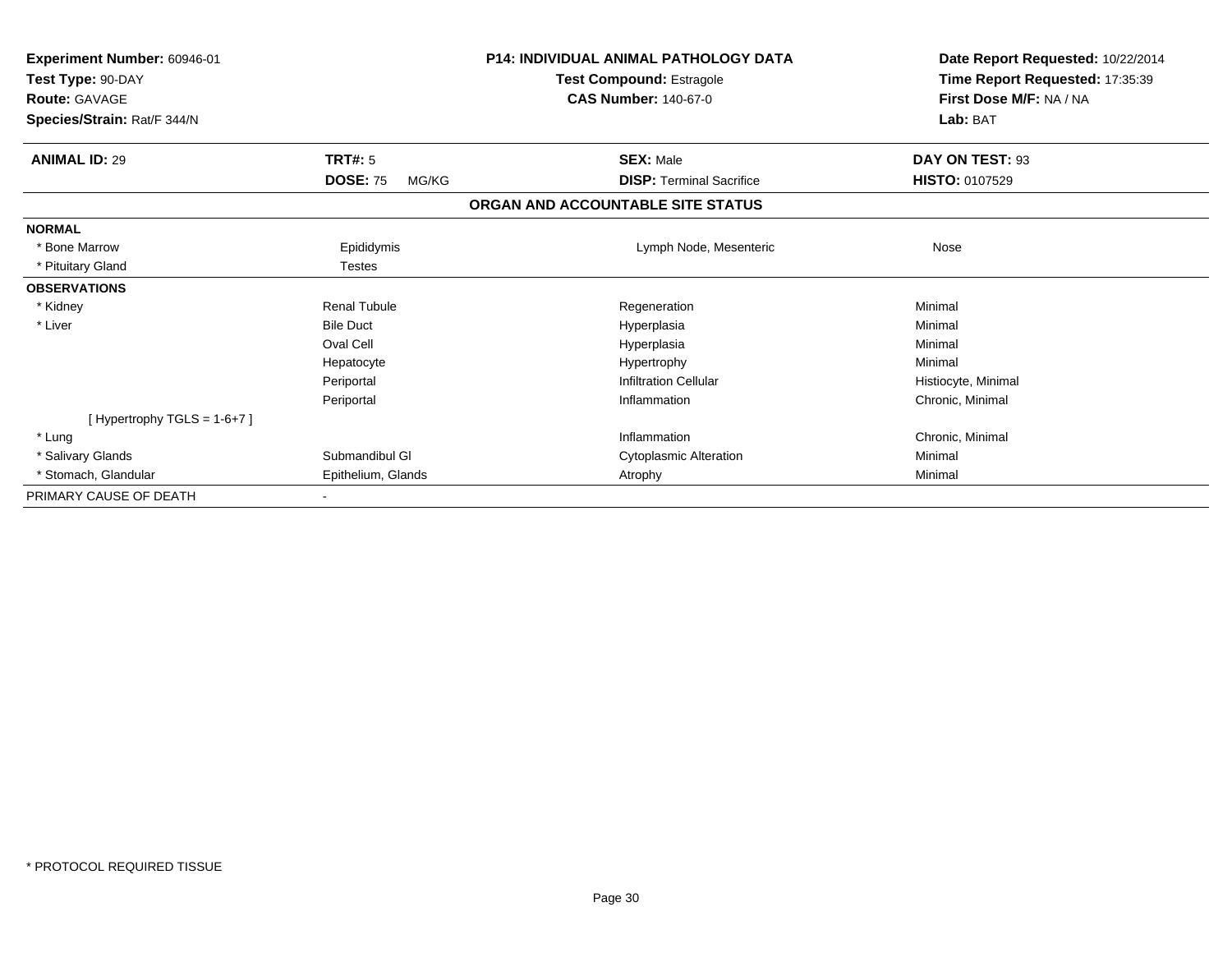| Experiment Number: 60946-01<br>Test Type: 90-DAY<br><b>Route: GAVAGE</b> |                          | <b>P14: INDIVIDUAL ANIMAL PATHOLOGY DATA</b><br><b>Test Compound: Estragole</b><br><b>CAS Number: 140-67-0</b> | Date Report Requested: 10/22/2014<br>Time Report Requested: 17:35:39<br>First Dose M/F: NA / NA<br>Lab: BAT |  |
|--------------------------------------------------------------------------|--------------------------|----------------------------------------------------------------------------------------------------------------|-------------------------------------------------------------------------------------------------------------|--|
| Species/Strain: Rat/F 344/N                                              |                          |                                                                                                                |                                                                                                             |  |
| <b>ANIMAL ID: 30</b>                                                     | TRT#: 5                  | <b>SEX: Male</b>                                                                                               | DAY ON TEST: 93                                                                                             |  |
|                                                                          | <b>DOSE: 75</b><br>MG/KG | <b>DISP: Terminal Sacrifice</b>                                                                                | <b>HISTO: 0107530</b>                                                                                       |  |
|                                                                          |                          | ORGAN AND ACCOUNTABLE SITE STATUS                                                                              |                                                                                                             |  |
| <b>NORMAL</b>                                                            |                          |                                                                                                                |                                                                                                             |  |
| * Bone Marrow                                                            | Epididymis               | Lymph Node, Mesenteric                                                                                         | Nose                                                                                                        |  |
| * Pituitary Gland                                                        | Testes                   |                                                                                                                |                                                                                                             |  |
| <b>OBSERVATIONS</b>                                                      |                          |                                                                                                                |                                                                                                             |  |
| * Kidney                                                                 |                          | <b>Infiltration Cellular</b>                                                                                   | Lymphocyte, Minimal                                                                                         |  |
|                                                                          | <b>Renal Tubule</b>      | Regeneration                                                                                                   | Minimal                                                                                                     |  |
| * Liver                                                                  | <b>Bile Duct</b>         | Hyperplasia                                                                                                    | Minimal                                                                                                     |  |
|                                                                          | Oval Cell                | Hyperplasia                                                                                                    | Minimal                                                                                                     |  |
|                                                                          | Hepatocyte               | Hypertrophy                                                                                                    | Minimal                                                                                                     |  |
|                                                                          | Periportal               | <b>Infiltration Cellular</b>                                                                                   | Histiocyte, Minimal                                                                                         |  |
|                                                                          | Periportal               | Inflammation                                                                                                   | Chronic, Minimal                                                                                            |  |
| * Lung                                                                   |                          | Inflammation                                                                                                   | Chronic, Minimal                                                                                            |  |
| * Salivary Glands                                                        | Submandibul GI           | <b>Cytoplasmic Alteration</b>                                                                                  | Minimal                                                                                                     |  |
| * Stomach, Glandular                                                     | Epithelium, Glands       | Atrophy                                                                                                        | Minimal                                                                                                     |  |
| PRIMARY CAUSE OF DEATH                                                   |                          |                                                                                                                |                                                                                                             |  |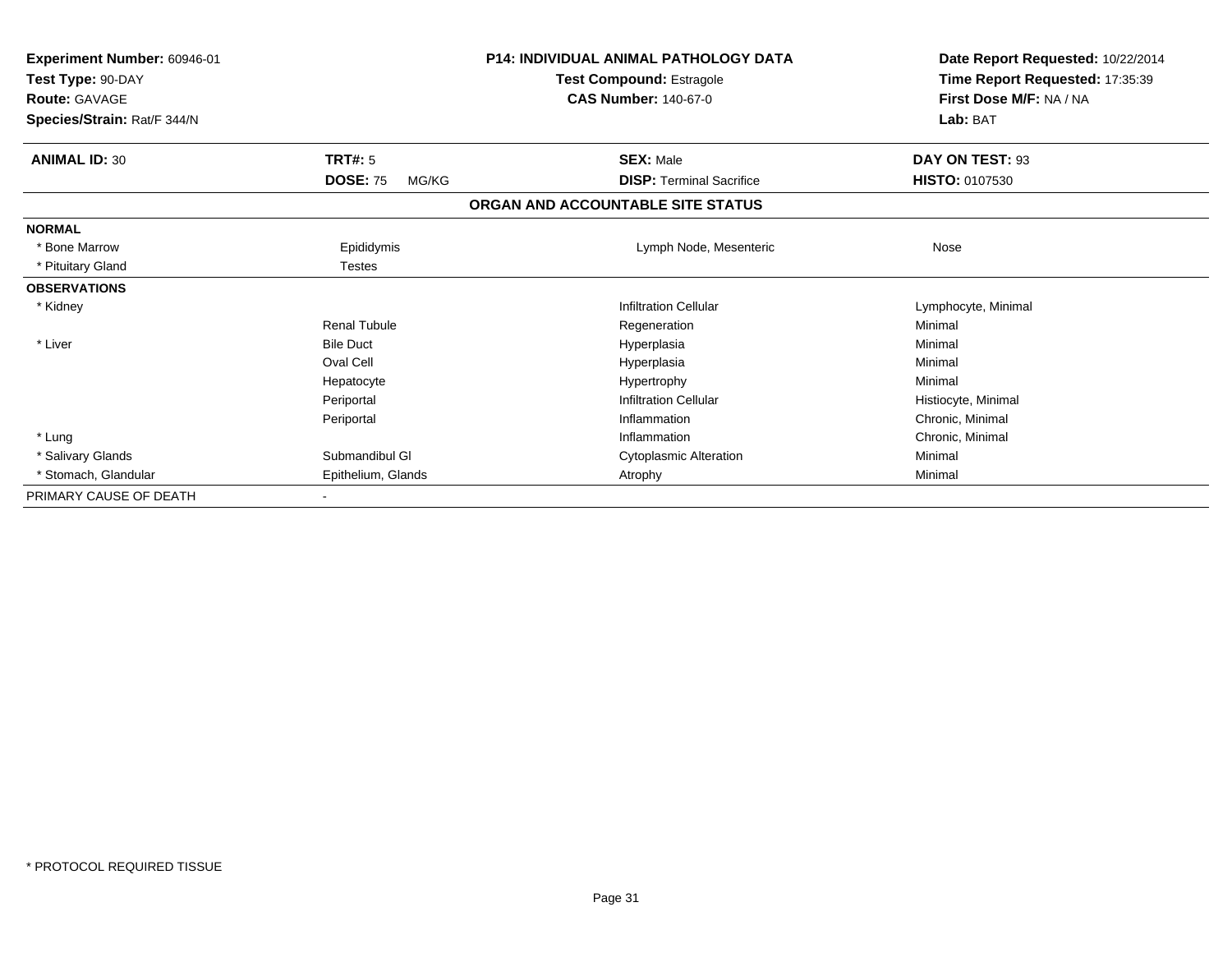| Experiment Number: 60946-01<br>Test Type: 90-DAY<br><b>Route: GAVAGE</b><br>Species/Strain: Rat/F 344/N |                           | P14: INDIVIDUAL ANIMAL PATHOLOGY DATA<br><b>Test Compound: Estragole</b><br><b>CAS Number: 140-67-0</b> | Date Report Requested: 10/22/2014<br>Time Report Requested: 17:35:39<br>First Dose M/F: NA / NA<br>Lab: BAT |  |
|---------------------------------------------------------------------------------------------------------|---------------------------|---------------------------------------------------------------------------------------------------------|-------------------------------------------------------------------------------------------------------------|--|
| <b>ANIMAL ID: 31</b>                                                                                    | <b>TRT#: 7</b>            | <b>SEX: Male</b>                                                                                        | DAY ON TEST: 93                                                                                             |  |
|                                                                                                         | <b>DOSE: 150</b><br>MG/KG | <b>DISP: Terminal Sacrifice</b>                                                                         | HISTO: 0107531                                                                                              |  |
|                                                                                                         |                           | ORGAN AND ACCOUNTABLE SITE STATUS                                                                       |                                                                                                             |  |
| <b>NORMAL</b>                                                                                           |                           |                                                                                                         |                                                                                                             |  |
| * Bone Marrow                                                                                           | * Epididymis              | Lymph Node, Mesenteric                                                                                  | Mesentery                                                                                                   |  |
| * Nose                                                                                                  | * Pituitary Gland         | * Testes                                                                                                |                                                                                                             |  |
| <b>OBSERVATIONS</b>                                                                                     |                           |                                                                                                         |                                                                                                             |  |
| * Kidney                                                                                                |                           | <b>Infiltration Cellular</b>                                                                            | Lymphocyte, Minimal                                                                                         |  |
|                                                                                                         | Papilla, Renal Tubule     | Mineralization                                                                                          | Minimal                                                                                                     |  |
|                                                                                                         | Cortex, Renal Tubule      | Pigmentation                                                                                            | Minimal                                                                                                     |  |
|                                                                                                         | <b>Renal Tubule</b>       | Regeneration                                                                                            | Minimal                                                                                                     |  |
| * Liver                                                                                                 |                           | <b>Basophilic Focus</b>                                                                                 |                                                                                                             |  |
|                                                                                                         |                           | Clear Cell Focus                                                                                        |                                                                                                             |  |
|                                                                                                         |                           | Hepatodiaphragmatic Nodule                                                                              |                                                                                                             |  |
|                                                                                                         | <b>Bile Duct</b>          | Hyperplasia                                                                                             | Minimal                                                                                                     |  |
|                                                                                                         | Oval Cell                 | Hyperplasia                                                                                             | Mild                                                                                                        |  |
|                                                                                                         | Hepatocyte                | Hypertrophy                                                                                             | Mild                                                                                                        |  |
|                                                                                                         | Periportal                | <b>Infiltration Cellular</b>                                                                            | Histiocyte, Mild                                                                                            |  |
|                                                                                                         | Periportal                | Inflammation                                                                                            | Chronic, Mild                                                                                               |  |
|                                                                                                         |                           | Inflammation                                                                                            | Chronic, Minimal                                                                                            |  |
| [Basophilic Focus TGLS = 2-13]                                                                          |                           |                                                                                                         |                                                                                                             |  |
| [Clear Cell Focus TGLS = 2-13]                                                                          |                           |                                                                                                         |                                                                                                             |  |
| [ Hepatodiaphragmatic Nodule TGLS = 2-13 ]                                                              |                           |                                                                                                         |                                                                                                             |  |
| [Hypertrophy TGLS = $1-6+7$ ]                                                                           |                           |                                                                                                         |                                                                                                             |  |
| * Lung                                                                                                  |                           | Inflammation                                                                                            | Chronic, Minimal                                                                                            |  |
| * Salivary Glands                                                                                       | Submandibul GI            | <b>Cytoplasmic Alteration</b>                                                                           | Minimal                                                                                                     |  |
| * Stomach, Glandular                                                                                    | Epithelium, Glands        | Atrophy                                                                                                 | Minimal                                                                                                     |  |
| PRIMARY CAUSE OF DEATH                                                                                  | $\blacksquare$            |                                                                                                         |                                                                                                             |  |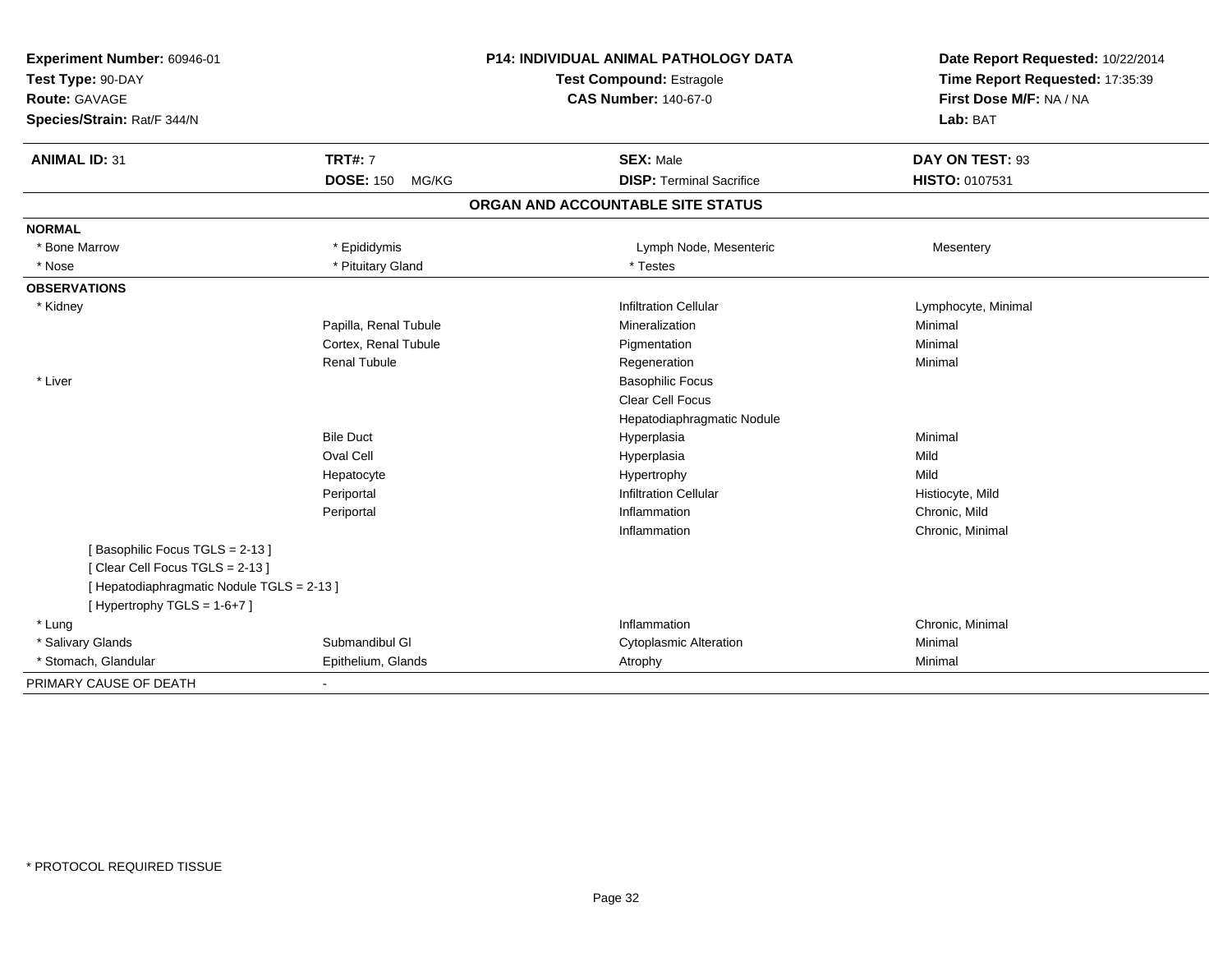| Experiment Number: 60946-01<br>Test Type: 90-DAY<br><b>Route: GAVAGE</b><br>Species/Strain: Rat/F 344/N |                           | <b>P14: INDIVIDUAL ANIMAL PATHOLOGY DATA</b><br><b>Test Compound: Estragole</b><br><b>CAS Number: 140-67-0</b> | Date Report Requested: 10/22/2014<br>Time Report Requested: 17:35:39<br>First Dose M/F: NA / NA<br>Lab: BAT |  |
|---------------------------------------------------------------------------------------------------------|---------------------------|----------------------------------------------------------------------------------------------------------------|-------------------------------------------------------------------------------------------------------------|--|
| <b>ANIMAL ID: 32</b>                                                                                    | <b>TRT#: 7</b>            | <b>SEX: Male</b>                                                                                               | DAY ON TEST: 93                                                                                             |  |
|                                                                                                         | <b>DOSE: 150</b><br>MG/KG | <b>DISP: Terminal Sacrifice</b>                                                                                | HISTO: 0107532                                                                                              |  |
|                                                                                                         |                           | ORGAN AND ACCOUNTABLE SITE STATUS                                                                              |                                                                                                             |  |
| <b>NORMAL</b>                                                                                           |                           |                                                                                                                |                                                                                                             |  |
| * Bone Marrow                                                                                           | * Epididymis              | * Lung                                                                                                         | Lymph Node, Mesenteric                                                                                      |  |
| * Nose                                                                                                  | Oral Mucosa               | * Pituitary Gland                                                                                              |                                                                                                             |  |
| <b>OBSERVATIONS</b>                                                                                     |                           |                                                                                                                |                                                                                                             |  |
| * Kidney                                                                                                | Papilla, Renal Tubule     | Mineralization                                                                                                 | Minimal                                                                                                     |  |
|                                                                                                         | Cortex, Renal Tubule      | Pigmentation                                                                                                   | Minimal                                                                                                     |  |
|                                                                                                         | <b>Renal Tubule</b>       | Regeneration                                                                                                   | Minimal                                                                                                     |  |
| * Liver                                                                                                 | <b>Bile Duct</b>          | Hyperplasia                                                                                                    | Minimal                                                                                                     |  |
|                                                                                                         | Oval Cell                 | Hyperplasia                                                                                                    | Mild                                                                                                        |  |
|                                                                                                         | Hepatocyte                | Hypertrophy                                                                                                    | Mild                                                                                                        |  |
|                                                                                                         | Periportal                | <b>Infiltration Cellular</b>                                                                                   | Histiocyte, Mild                                                                                            |  |
|                                                                                                         | Periportal                | Inflammation                                                                                                   | Chronic, Mild                                                                                               |  |
|                                                                                                         |                           | <b>Mixed Cell Focus</b>                                                                                        |                                                                                                             |  |
| * Salivary Glands                                                                                       | Submandibul GI            | <b>Cytoplasmic Alteration</b>                                                                                  | Minimal                                                                                                     |  |
| * Stomach, Glandular                                                                                    | Epithelium, Glands        | Atrophy                                                                                                        | Minimal                                                                                                     |  |
| * Testes                                                                                                | Germinal Epith            | Degeneration                                                                                                   | Marked                                                                                                      |  |
| [Degeneration TGLS = 1-13]                                                                              |                           |                                                                                                                |                                                                                                             |  |
| PRIMARY CAUSE OF DEATH                                                                                  |                           |                                                                                                                |                                                                                                             |  |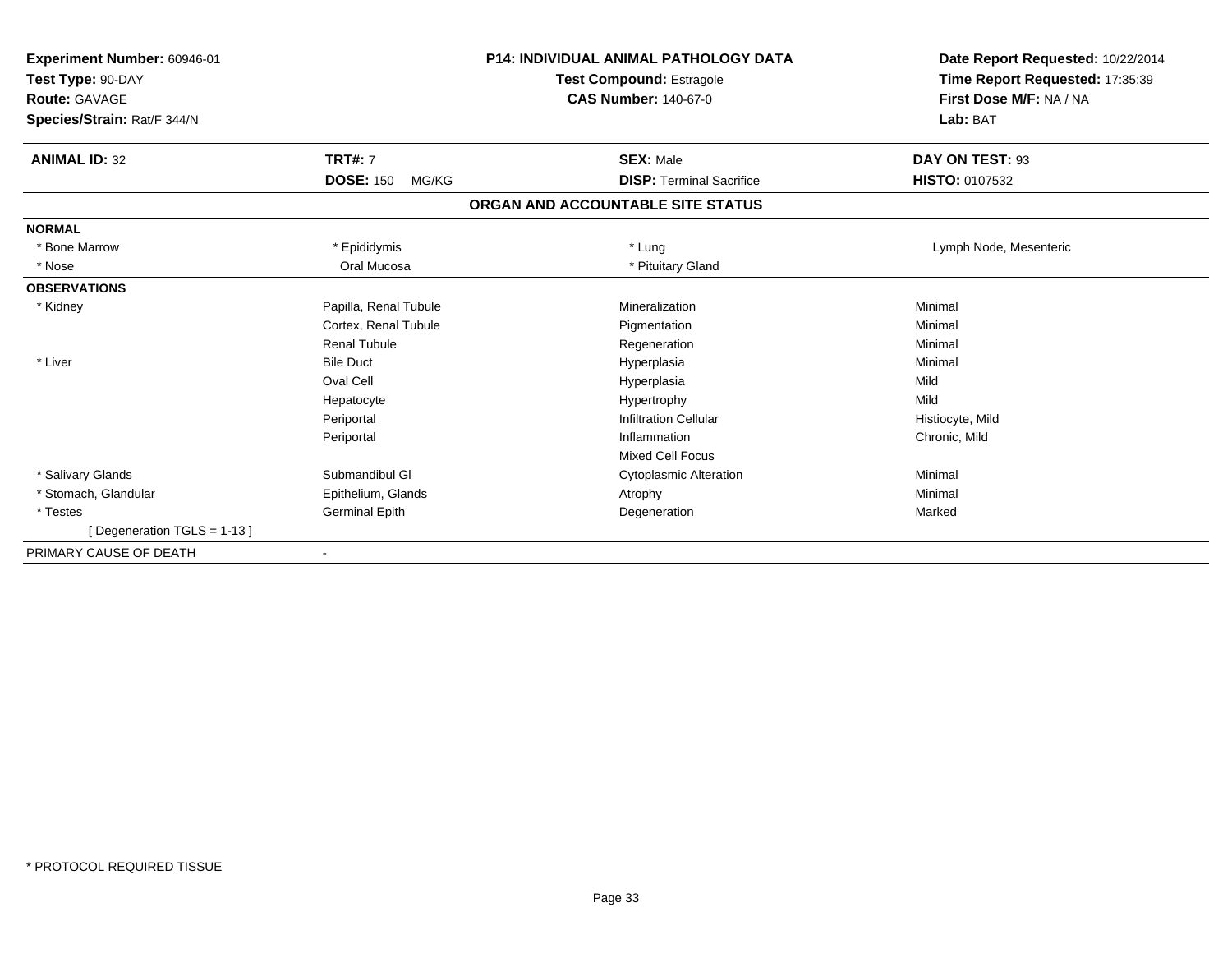| Experiment Number: 60946-01<br>Test Type: 90-DAY<br><b>Route: GAVAGE</b><br>Species/Strain: Rat/F 344/N |                           | <b>P14: INDIVIDUAL ANIMAL PATHOLOGY DATA</b><br><b>Test Compound: Estragole</b><br><b>CAS Number: 140-67-0</b> | Date Report Requested: 10/22/2014<br>Time Report Requested: 17:35:39<br>First Dose M/F: NA / NA<br>Lab: BAT |
|---------------------------------------------------------------------------------------------------------|---------------------------|----------------------------------------------------------------------------------------------------------------|-------------------------------------------------------------------------------------------------------------|
|                                                                                                         |                           |                                                                                                                |                                                                                                             |
| <b>ANIMAL ID: 33</b>                                                                                    | <b>TRT#: 7</b>            | <b>SEX: Male</b>                                                                                               | DAY ON TEST: 93                                                                                             |
|                                                                                                         | <b>DOSE: 150</b><br>MG/KG | <b>DISP: Terminal Sacrifice</b>                                                                                | <b>HISTO: 0107533</b>                                                                                       |
|                                                                                                         |                           | ORGAN AND ACCOUNTABLE SITE STATUS                                                                              |                                                                                                             |
| <b>NORMAL</b>                                                                                           |                           |                                                                                                                |                                                                                                             |
| <b>Bone Marrow</b>                                                                                      | * Epididymis              | * Pituitary Gland                                                                                              |                                                                                                             |
| <b>OBSERVATIONS</b>                                                                                     |                           |                                                                                                                |                                                                                                             |
| * Kidney                                                                                                | Papilla, Renal Tubule     | Mineralization                                                                                                 | Minimal                                                                                                     |
|                                                                                                         | Cortex, Renal Tubule      | Pigmentation                                                                                                   | Minimal                                                                                                     |
|                                                                                                         | <b>Renal Tubule</b>       | Regeneration                                                                                                   | Minimal                                                                                                     |
| * Liver                                                                                                 | <b>Bile Duct</b>          | Hyperplasia                                                                                                    | Minimal                                                                                                     |
|                                                                                                         | Oval Cell                 | Hyperplasia                                                                                                    | Mild                                                                                                        |
|                                                                                                         | Hepatocyte                | Hypertrophy                                                                                                    | Mild                                                                                                        |
|                                                                                                         | Periportal                | <b>Infiltration Cellular</b>                                                                                   | Histiocyte, Mild                                                                                            |
|                                                                                                         | Periportal                | Inflammation                                                                                                   | Chronic, Mild                                                                                               |
|                                                                                                         |                           | <b>Mixed Cell Focus</b>                                                                                        |                                                                                                             |
| * Lung                                                                                                  |                           | Inflammation                                                                                                   | Chronic, Minimal                                                                                            |
| Lymph Node, Mesenteric                                                                                  |                           | <b>Infiltration Cellular</b>                                                                                   | Histiocyte, Minimal                                                                                         |
| * Nose                                                                                                  |                           | Inflammation                                                                                                   | Chronic, Minimal                                                                                            |
| * Salivary Glands                                                                                       | Submandibul GI            | <b>Cytoplasmic Alteration</b>                                                                                  | Minimal                                                                                                     |
| * Stomach, Glandular                                                                                    | Epithelium, Glands        | Atrophy                                                                                                        | Minimal                                                                                                     |
| * Testes                                                                                                | <b>Germinal Epith</b>     | Degeneration                                                                                                   | Minimal                                                                                                     |
| PRIMARY CAUSE OF DEATH                                                                                  |                           |                                                                                                                |                                                                                                             |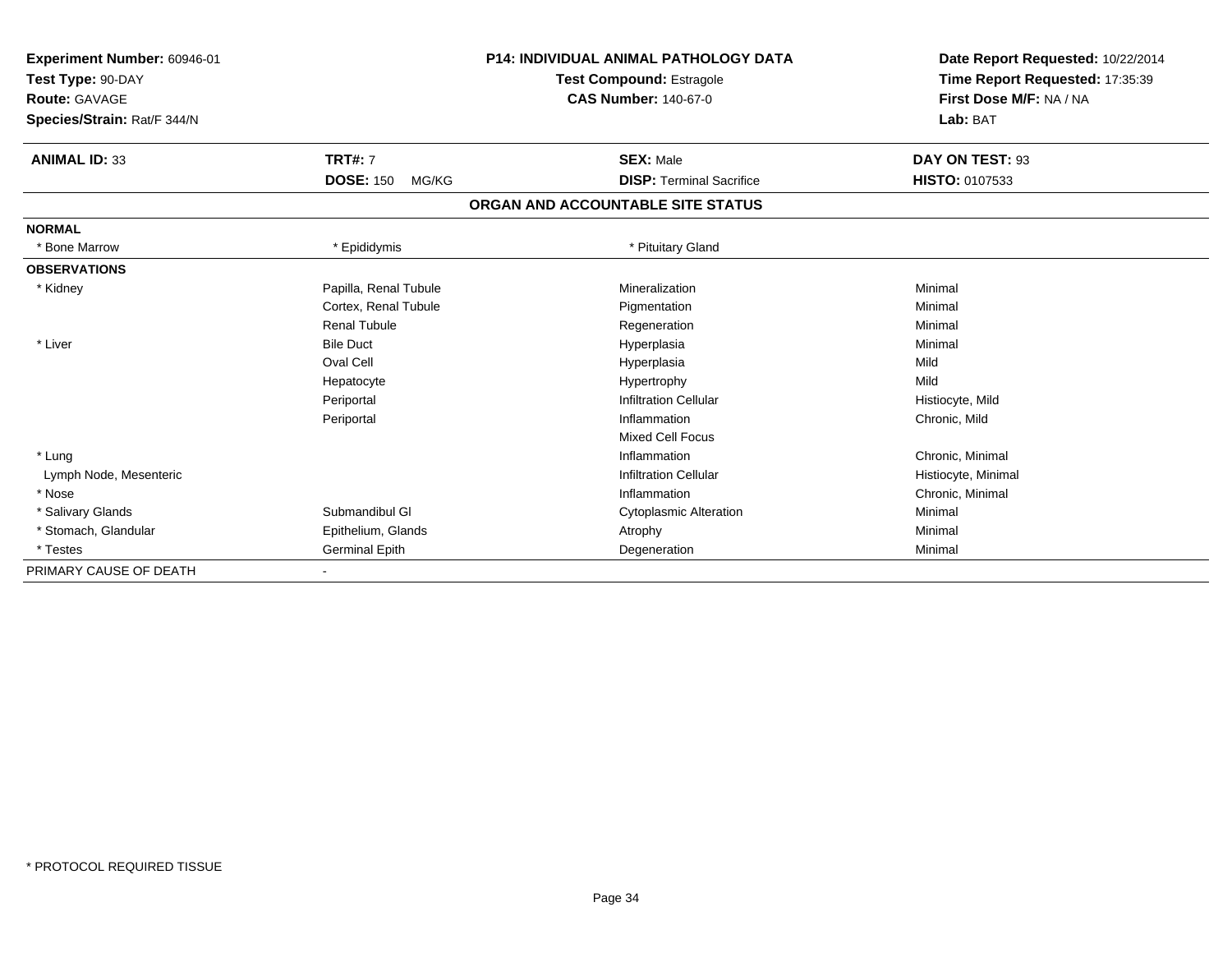| Experiment Number: 60946-01<br>Test Type: 90-DAY<br><b>Route: GAVAGE</b><br>Species/Strain: Rat/F 344/N |                           | <b>P14: INDIVIDUAL ANIMAL PATHOLOGY DATA</b><br><b>Test Compound: Estragole</b><br><b>CAS Number: 140-67-0</b> |                                 | Date Report Requested: 10/22/2014<br>Time Report Requested: 17:35:39<br>First Dose M/F: NA / NA<br>Lab: BAT |  |
|---------------------------------------------------------------------------------------------------------|---------------------------|----------------------------------------------------------------------------------------------------------------|---------------------------------|-------------------------------------------------------------------------------------------------------------|--|
| <b>ANIMAL ID: 34</b>                                                                                    | <b>TRT#: 7</b>            |                                                                                                                | <b>SEX: Male</b>                | DAY ON TEST: 93                                                                                             |  |
|                                                                                                         | <b>DOSE: 150</b><br>MG/KG |                                                                                                                | <b>DISP: Terminal Sacrifice</b> | <b>HISTO: 0107534</b>                                                                                       |  |
|                                                                                                         |                           | ORGAN AND ACCOUNTABLE SITE STATUS                                                                              |                                 |                                                                                                             |  |
| <b>NORMAL</b>                                                                                           |                           |                                                                                                                |                                 |                                                                                                             |  |
| * Bone Marrow                                                                                           | * Epididymis              |                                                                                                                | Lymph Node, Mesenteric          | * Nose                                                                                                      |  |
| * Pituitary Gland                                                                                       | * Testes                  |                                                                                                                |                                 |                                                                                                             |  |
| <b>OBSERVATIONS</b>                                                                                     |                           |                                                                                                                |                                 |                                                                                                             |  |
| * Kidney                                                                                                | Papilla, Renal Tubule     |                                                                                                                | Mineralization                  | Minimal                                                                                                     |  |
|                                                                                                         | Cortex, Renal Tubule      |                                                                                                                | Pigmentation                    | Minimal                                                                                                     |  |
|                                                                                                         | Renal Tubule              |                                                                                                                | Regeneration                    | Minimal                                                                                                     |  |
| * Liver                                                                                                 |                           |                                                                                                                | <b>Clear Cell Focus</b>         |                                                                                                             |  |
|                                                                                                         | <b>Bile Duct</b>          |                                                                                                                | Hyperplasia                     | Minimal                                                                                                     |  |
|                                                                                                         | Oval Cell                 |                                                                                                                | Hyperplasia                     | Mild                                                                                                        |  |
|                                                                                                         | Hepatocyte                |                                                                                                                | Hypertrophy                     | Mild                                                                                                        |  |
|                                                                                                         | Periportal                |                                                                                                                | <b>Infiltration Cellular</b>    | Histiocyte, Mild                                                                                            |  |
|                                                                                                         | Periportal                |                                                                                                                | Inflammation                    | Chronic, Mild                                                                                               |  |
|                                                                                                         |                           |                                                                                                                | <b>Mixed Cell Focus</b>         |                                                                                                             |  |
| [Hypertrophy TGLS = $1-6+7$ ]                                                                           |                           |                                                                                                                |                                 |                                                                                                             |  |
| * Lung                                                                                                  |                           |                                                                                                                | Inflammation                    | Chronic, Minimal                                                                                            |  |
| * Salivary Glands                                                                                       | Submandibul GI            |                                                                                                                | <b>Cytoplasmic Alteration</b>   | Minimal                                                                                                     |  |
| * Stomach, Glandular                                                                                    | Epithelium, Glands        | Atrophy                                                                                                        |                                 | Minimal                                                                                                     |  |
| PRIMARY CAUSE OF DEATH                                                                                  |                           |                                                                                                                |                                 |                                                                                                             |  |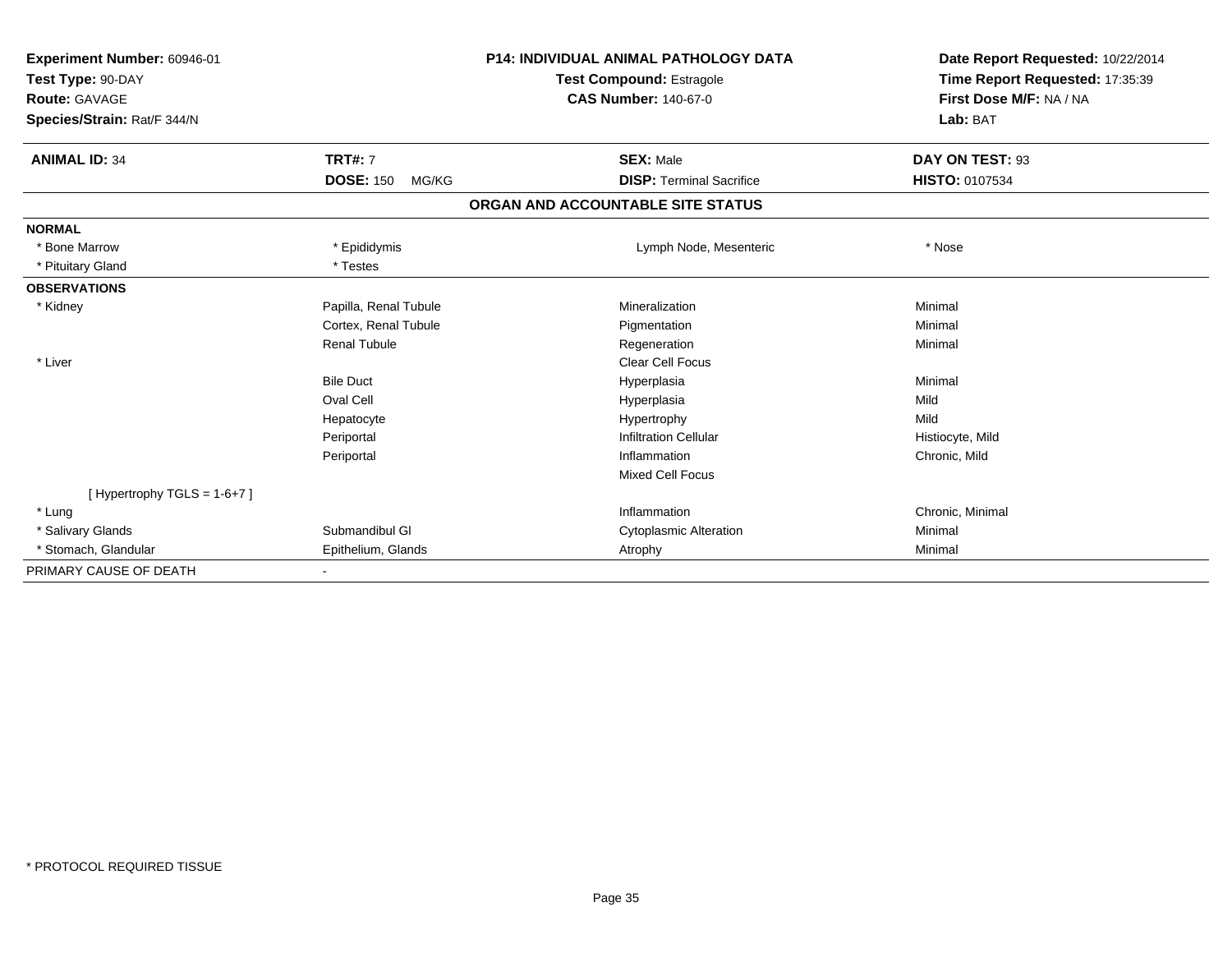| Experiment Number: 60946-01<br>Test Type: 90-DAY<br><b>Route: GAVAGE</b><br>Species/Strain: Rat/F 344/N |                           | <b>P14: INDIVIDUAL ANIMAL PATHOLOGY DATA</b><br><b>Test Compound: Estragole</b><br><b>CAS Number: 140-67-0</b> | Date Report Requested: 10/22/2014<br>Time Report Requested: 17:35:39<br>First Dose M/F: NA / NA<br>Lab: BAT |
|---------------------------------------------------------------------------------------------------------|---------------------------|----------------------------------------------------------------------------------------------------------------|-------------------------------------------------------------------------------------------------------------|
| <b>ANIMAL ID: 35</b>                                                                                    | <b>TRT#: 7</b>            | <b>SEX: Male</b>                                                                                               | DAY ON TEST: 93                                                                                             |
|                                                                                                         | <b>DOSE: 150</b><br>MG/KG | <b>DISP: Terminal Sacrifice</b>                                                                                | HISTO: 0107535                                                                                              |
|                                                                                                         |                           | ORGAN AND ACCOUNTABLE SITE STATUS                                                                              |                                                                                                             |
| <b>NORMAL</b>                                                                                           |                           |                                                                                                                |                                                                                                             |
| * Epididymis                                                                                            | Lymph Node, Mesenteric    | * Nose                                                                                                         | * Pituitary Gland                                                                                           |
| * Testes                                                                                                |                           |                                                                                                                |                                                                                                             |
| <b>OBSERVATIONS</b>                                                                                     |                           |                                                                                                                |                                                                                                             |
| * Bone Marrow                                                                                           |                           | Hyperplasia                                                                                                    | Minimal                                                                                                     |
| * Kidney                                                                                                | Papilla, Renal Tubule     | Mineralization                                                                                                 | Minimal                                                                                                     |
|                                                                                                         | Cortex, Renal Tubule      | Pigmentation                                                                                                   | Minimal                                                                                                     |
|                                                                                                         | <b>Renal Tubule</b>       | Regeneration                                                                                                   | Minimal                                                                                                     |
| * Liver                                                                                                 |                           | <b>Basophilic Focus</b>                                                                                        |                                                                                                             |
|                                                                                                         | <b>Bile Duct</b>          | Hyperplasia                                                                                                    | Minimal                                                                                                     |
|                                                                                                         | Oval Cell                 | Hyperplasia                                                                                                    | Mild                                                                                                        |
|                                                                                                         | Hepatocyte                | Hypertrophy                                                                                                    | Mild                                                                                                        |
|                                                                                                         | Periportal                | <b>Infiltration Cellular</b>                                                                                   | Histiocyte, Mild                                                                                            |
|                                                                                                         | Periportal                | Inflammation                                                                                                   | Chronic, Mild                                                                                               |
|                                                                                                         |                           | <b>Mixed Cell Focus</b>                                                                                        |                                                                                                             |
| [Basophilic Focus TGLS = 1-6+7]                                                                         |                           |                                                                                                                |                                                                                                             |
| [Hypertrophy TGLS = $1-6+7$ ]                                                                           |                           |                                                                                                                |                                                                                                             |
| * Lung                                                                                                  |                           | Inflammation                                                                                                   | Chronic, Minimal                                                                                            |
| * Salivary Glands                                                                                       | Submandibul GI            | <b>Cytoplasmic Alteration</b>                                                                                  | Minimal                                                                                                     |
| * Stomach, Glandular                                                                                    | Epithelium, Glands        | Atrophy                                                                                                        | Minimal                                                                                                     |
| PRIMARY CAUSE OF DEATH                                                                                  |                           |                                                                                                                |                                                                                                             |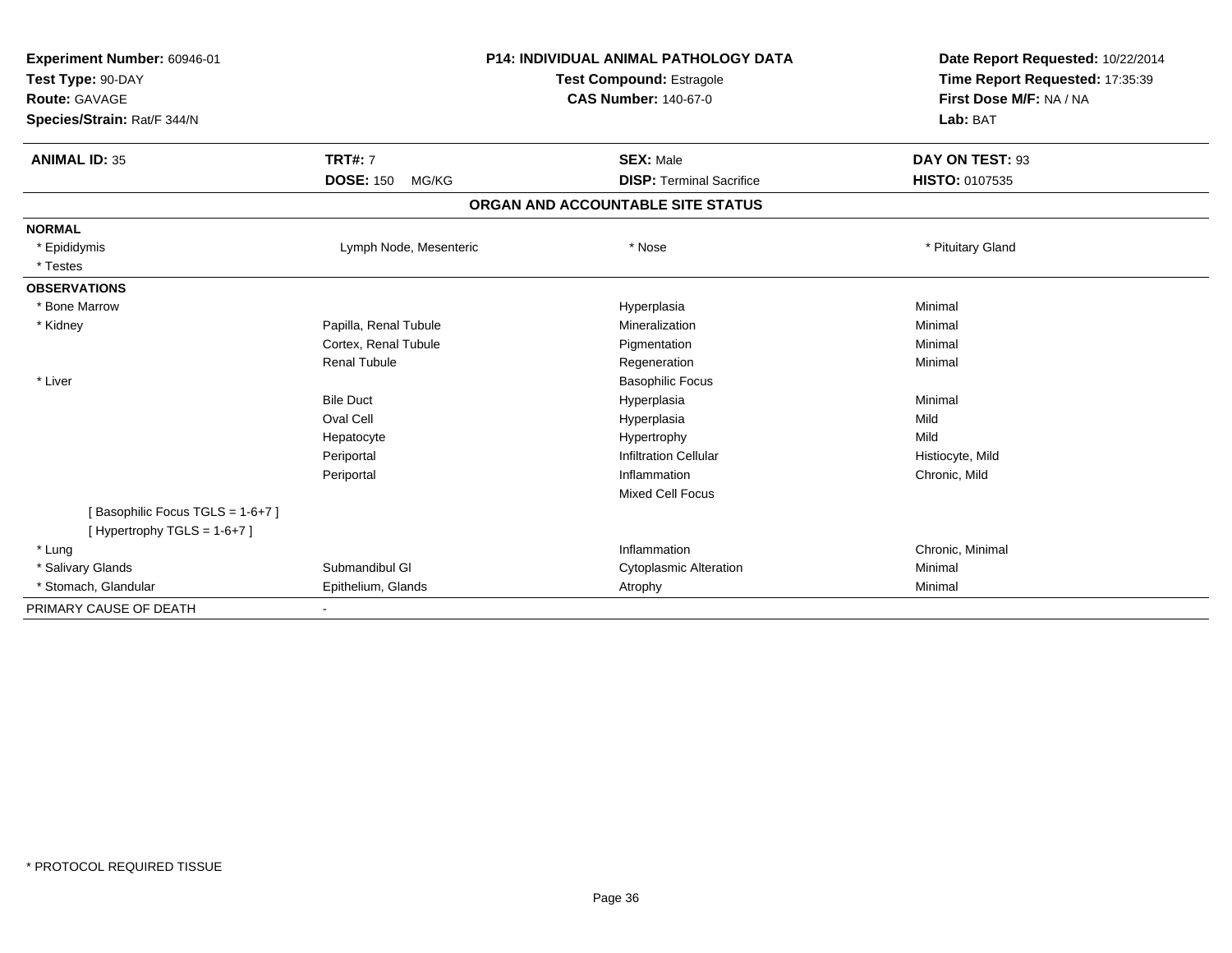| Experiment Number: 60946-01<br>Test Type: 90-DAY<br><b>Route: GAVAGE</b><br>Species/Strain: Rat/F 344/N |                           | <b>P14: INDIVIDUAL ANIMAL PATHOLOGY DATA</b><br><b>Test Compound: Estragole</b><br><b>CAS Number: 140-67-0</b> | Date Report Requested: 10/22/2014<br>Time Report Requested: 17:35:39<br>First Dose M/F: NA / NA<br>Lab: BAT |
|---------------------------------------------------------------------------------------------------------|---------------------------|----------------------------------------------------------------------------------------------------------------|-------------------------------------------------------------------------------------------------------------|
| <b>ANIMAL ID: 36</b>                                                                                    | <b>TRT#: 7</b>            | <b>SEX: Male</b>                                                                                               | DAY ON TEST: 93                                                                                             |
|                                                                                                         | <b>DOSE: 150</b><br>MG/KG | <b>DISP: Terminal Sacrifice</b>                                                                                | HISTO: 0107536                                                                                              |
|                                                                                                         |                           | ORGAN AND ACCOUNTABLE SITE STATUS                                                                              |                                                                                                             |
| <b>NORMAL</b>                                                                                           |                           |                                                                                                                |                                                                                                             |
| * Bone Marrow                                                                                           | * Epididymis              | * Lung                                                                                                         | Lymph Node, Mesenteric                                                                                      |
| * Nose                                                                                                  | * Pituitary Gland         | * Testes                                                                                                       |                                                                                                             |
| <b>OBSERVATIONS</b>                                                                                     |                           |                                                                                                                |                                                                                                             |
| * Kidney                                                                                                |                           | <b>Infiltration Cellular</b>                                                                                   | Lymphocyte, Minimal                                                                                         |
|                                                                                                         | Papilla, Renal Tubule     | Mineralization                                                                                                 | Minimal                                                                                                     |
|                                                                                                         | Cortex, Renal Tubule      | Pigmentation                                                                                                   | Minimal                                                                                                     |
|                                                                                                         | <b>Renal Tubule</b>       | Regeneration                                                                                                   | Minimal                                                                                                     |
| * Liver                                                                                                 |                           | <b>Basophilic Focus</b>                                                                                        |                                                                                                             |
|                                                                                                         | <b>Bile Duct</b>          | Hyperplasia                                                                                                    | Minimal                                                                                                     |
|                                                                                                         | Oval Cell                 | Hyperplasia                                                                                                    | Mild                                                                                                        |
|                                                                                                         | Hepatocyte                | Hypertrophy                                                                                                    | Mild                                                                                                        |
|                                                                                                         | Periportal                | <b>Infiltration Cellular</b>                                                                                   | Histiocyte, Mild                                                                                            |
|                                                                                                         | Periportal                | Inflammation                                                                                                   | Chronic, Mild                                                                                               |
|                                                                                                         |                           | <b>Mixed Cell Focus</b>                                                                                        |                                                                                                             |
| [Hypertrophy TGLS = $1-6+7$ ]                                                                           |                           |                                                                                                                |                                                                                                             |
| [Mixed Cell Focus TGLS = 1-6+7]                                                                         |                           |                                                                                                                |                                                                                                             |
| * Salivary Glands                                                                                       | Submandibul GI            | <b>Cytoplasmic Alteration</b>                                                                                  | Minimal                                                                                                     |
| * Stomach, Glandular                                                                                    | Epithelium, Glands        | Atrophy                                                                                                        | Minimal                                                                                                     |
|                                                                                                         |                           | Mineralization                                                                                                 | Minimal                                                                                                     |
| PRIMARY CAUSE OF DEATH                                                                                  | $\overline{\phantom{a}}$  |                                                                                                                |                                                                                                             |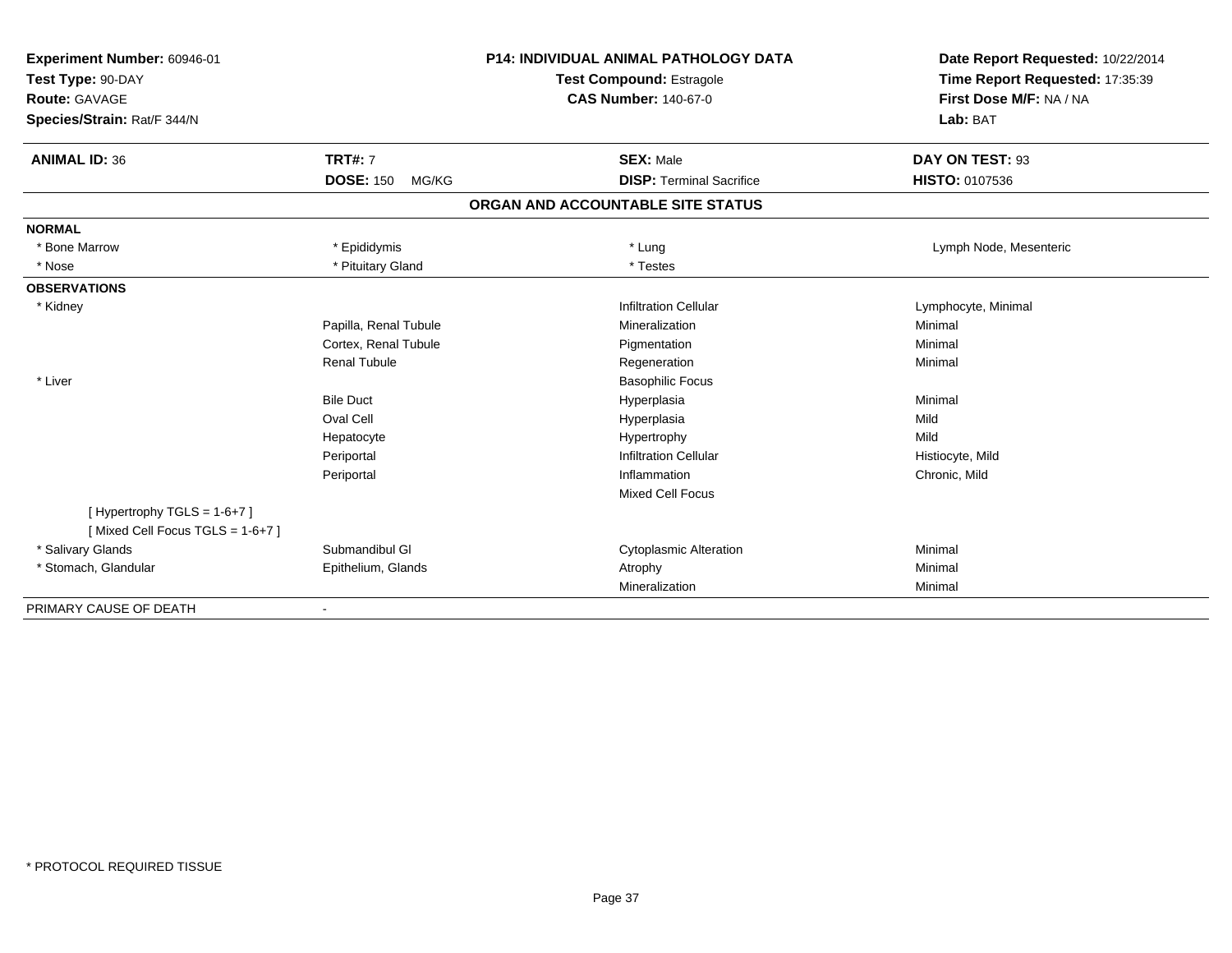| Experiment Number: 60946-01<br>Test Type: 90-DAY<br>Route: GAVAGE<br>Species/Strain: Rat/F 344/N |                           | <b>P14: INDIVIDUAL ANIMAL PATHOLOGY DATA</b><br><b>Test Compound: Estragole</b><br><b>CAS Number: 140-67-0</b> | Date Report Requested: 10/22/2014<br>Time Report Requested: 17:35:39<br>First Dose M/F: NA / NA<br>Lab: BAT |
|--------------------------------------------------------------------------------------------------|---------------------------|----------------------------------------------------------------------------------------------------------------|-------------------------------------------------------------------------------------------------------------|
|                                                                                                  |                           |                                                                                                                |                                                                                                             |
| <b>ANIMAL ID: 37</b>                                                                             | <b>TRT#: 7</b>            | <b>SEX: Male</b>                                                                                               | DAY ON TEST: 93                                                                                             |
|                                                                                                  | <b>DOSE: 150</b><br>MG/KG | <b>DISP: Terminal Sacrifice</b>                                                                                | <b>HISTO: 0107537</b>                                                                                       |
|                                                                                                  |                           | ORGAN AND ACCOUNTABLE SITE STATUS                                                                              |                                                                                                             |
| <b>NORMAL</b>                                                                                    |                           |                                                                                                                |                                                                                                             |
| * Epididymis                                                                                     | * Lung                    | Lymph Node, Mesenteric                                                                                         | * Nose                                                                                                      |
| * Pituitary Gland                                                                                |                           |                                                                                                                |                                                                                                             |
| <b>OBSERVATIONS</b>                                                                              |                           |                                                                                                                |                                                                                                             |
| * Bone Marrow                                                                                    |                           | Hyperplasia                                                                                                    | Minimal                                                                                                     |
| * Kidney                                                                                         | Cortex, Renal Tubule      | Pigmentation                                                                                                   | Minimal                                                                                                     |
|                                                                                                  | <b>Renal Tubule</b>       | Regeneration                                                                                                   | Minimal                                                                                                     |
| * Liver                                                                                          |                           | <b>Basophilic Focus</b>                                                                                        |                                                                                                             |
|                                                                                                  |                           | <b>Eosinophilic Focus</b>                                                                                      |                                                                                                             |
|                                                                                                  | <b>Bile Duct</b>          | Hyperplasia                                                                                                    | Minimal                                                                                                     |
|                                                                                                  | Oval Cell                 | Hyperplasia                                                                                                    | Mild                                                                                                        |
|                                                                                                  | Hepatocyte                | Hypertrophy                                                                                                    | Mild                                                                                                        |
|                                                                                                  | Periportal                | <b>Infiltration Cellular</b>                                                                                   | Histiocyte, Mild                                                                                            |
|                                                                                                  | Periportal                | Inflammation                                                                                                   | Chronic, Mild                                                                                               |
|                                                                                                  |                           | <b>Mixed Cell Focus</b>                                                                                        |                                                                                                             |
| * Salivary Glands                                                                                | Submandibul GI            | <b>Cytoplasmic Alteration</b>                                                                                  | Minimal                                                                                                     |
| * Stomach, Glandular                                                                             | Epithelium, Glands        | Atrophy                                                                                                        | Minimal                                                                                                     |
| * Testes                                                                                         | <b>Germinal Epith</b>     | Mineralization                                                                                                 | Minimal                                                                                                     |
| PRIMARY CAUSE OF DEATH                                                                           |                           |                                                                                                                |                                                                                                             |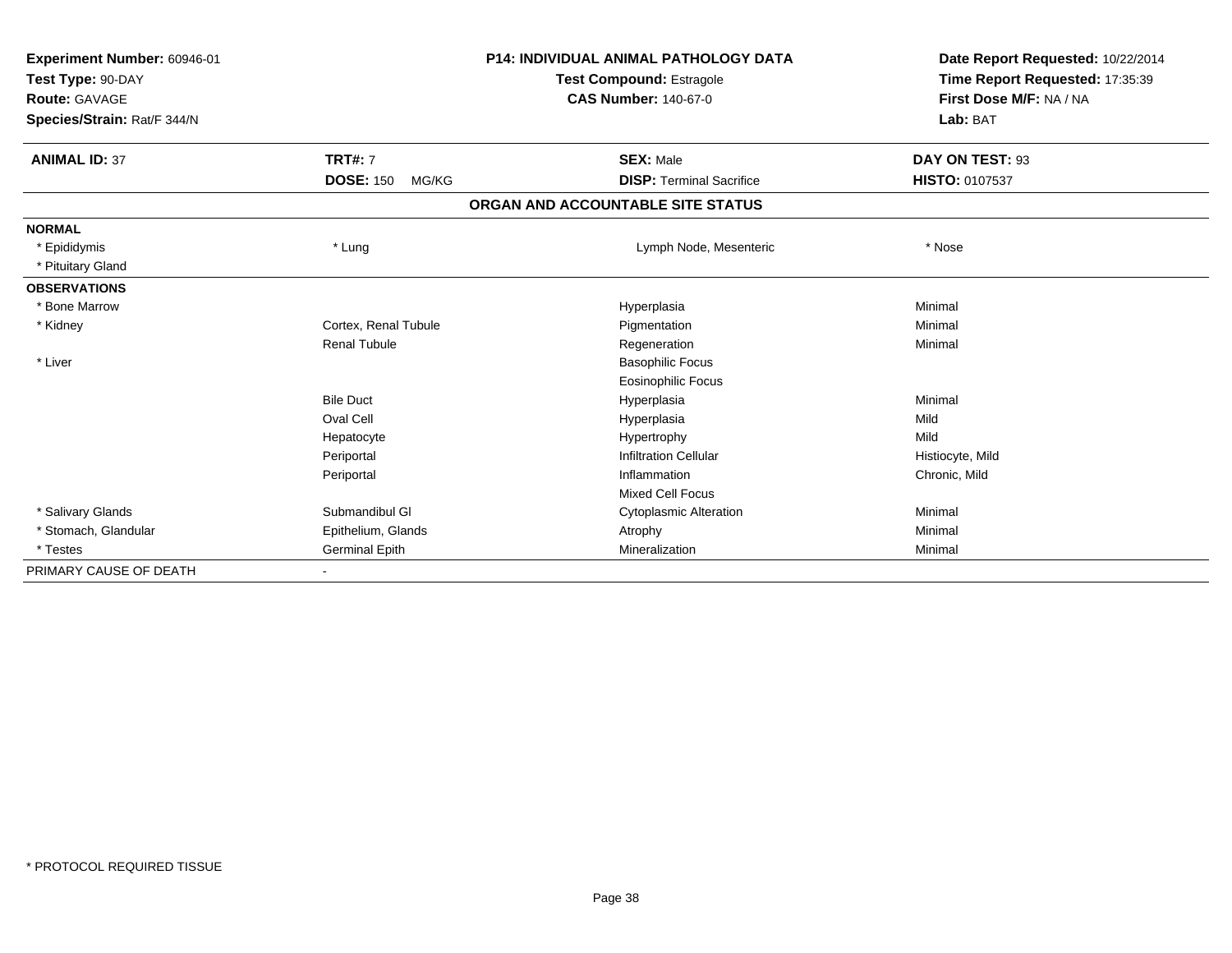| Experiment Number: 60946-01<br>Test Type: 90-DAY<br>Route: GAVAGE<br>Species/Strain: Rat/F 344/N |                           | <b>P14: INDIVIDUAL ANIMAL PATHOLOGY DATA</b><br><b>Test Compound: Estragole</b><br><b>CAS Number: 140-67-0</b> | Date Report Requested: 10/22/2014<br>Time Report Requested: 17:35:39<br>First Dose M/F: NA / NA<br>Lab: BAT |
|--------------------------------------------------------------------------------------------------|---------------------------|----------------------------------------------------------------------------------------------------------------|-------------------------------------------------------------------------------------------------------------|
| <b>ANIMAL ID: 38</b>                                                                             | <b>TRT#: 7</b>            | <b>SEX: Male</b>                                                                                               | DAY ON TEST: 93                                                                                             |
|                                                                                                  | <b>DOSE: 150</b><br>MG/KG | <b>DISP: Terminal Sacrifice</b>                                                                                | <b>HISTO: 0107538</b>                                                                                       |
|                                                                                                  |                           | ORGAN AND ACCOUNTABLE SITE STATUS                                                                              |                                                                                                             |
| <b>NORMAL</b>                                                                                    |                           |                                                                                                                |                                                                                                             |
| * Epididymis                                                                                     | Lymph Node, Mesenteric    | * Pituitary Gland                                                                                              | * Testes                                                                                                    |
| <b>OBSERVATIONS</b>                                                                              |                           |                                                                                                                |                                                                                                             |
| * Bone Marrow                                                                                    |                           | Hyperplasia                                                                                                    | Minimal                                                                                                     |
| * Kidney                                                                                         | Cortex, Renal Tubule      | Pigmentation                                                                                                   | Minimal                                                                                                     |
|                                                                                                  | <b>Renal Tubule</b>       | Regeneration                                                                                                   | Minimal                                                                                                     |
| * Liver                                                                                          |                           | <b>Basophilic Focus</b>                                                                                        |                                                                                                             |
|                                                                                                  | <b>Bile Duct</b>          | Hyperplasia                                                                                                    | Minimal                                                                                                     |
|                                                                                                  | <b>Oval Cell</b>          | Hyperplasia                                                                                                    | Mild                                                                                                        |
|                                                                                                  | Hepatocyte                | Hypertrophy                                                                                                    | Mild                                                                                                        |
|                                                                                                  | Periportal                | <b>Infiltration Cellular</b>                                                                                   | Histiocyte, Mild                                                                                            |
|                                                                                                  | Periportal                | Inflammation                                                                                                   | Chronic, Mild                                                                                               |
|                                                                                                  |                           | <b>Mixed Cell Focus</b>                                                                                        |                                                                                                             |
| [Hypertrophy TGLS = $1-6+7$ ]                                                                    |                           |                                                                                                                |                                                                                                             |
| * Lung                                                                                           |                           | Inflammation                                                                                                   | Chronic, Minimal                                                                                            |
| * Nose                                                                                           |                           | Inflammation                                                                                                   | Chronic, Minimal                                                                                            |
| * Salivary Glands                                                                                | Submandibul GI            | <b>Cytoplasmic Alteration</b>                                                                                  | Minimal                                                                                                     |
| * Stomach, Glandular                                                                             | Epithelium, Glands        | Atrophy                                                                                                        | Minimal                                                                                                     |
| PRIMARY CAUSE OF DEATH                                                                           |                           |                                                                                                                |                                                                                                             |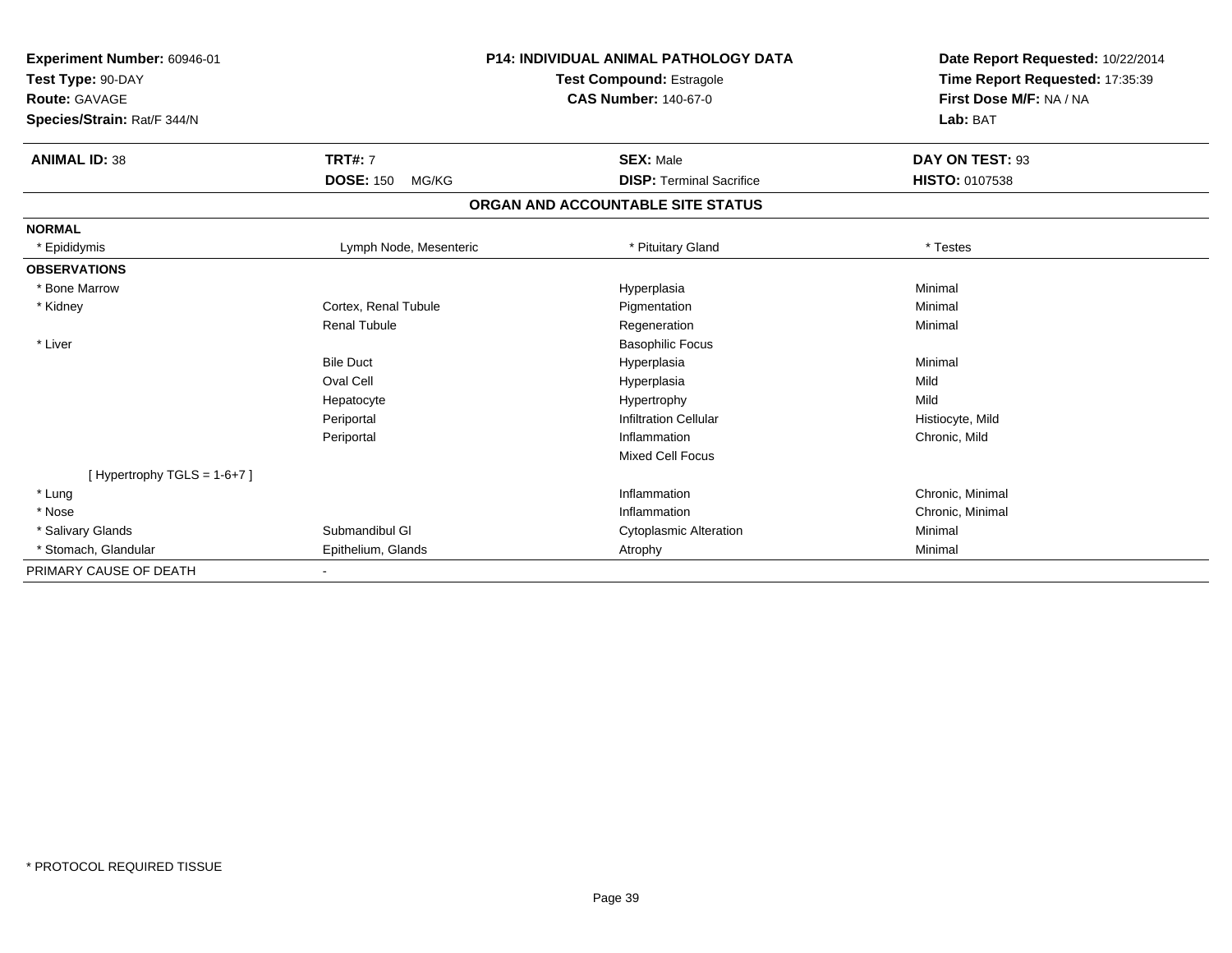| Experiment Number: 60946-01<br>Test Type: 90-DAY<br><b>Route: GAVAGE</b><br>Species/Strain: Rat/F 344/N |                           |                                   | <b>P14: INDIVIDUAL ANIMAL PATHOLOGY DATA</b><br><b>Test Compound: Estragole</b><br><b>CAS Number: 140-67-0</b> | Date Report Requested: 10/22/2014<br>Time Report Requested: 17:35:39<br>First Dose M/F: NA / NA<br>Lab: BAT |
|---------------------------------------------------------------------------------------------------------|---------------------------|-----------------------------------|----------------------------------------------------------------------------------------------------------------|-------------------------------------------------------------------------------------------------------------|
| <b>ANIMAL ID: 39</b>                                                                                    | <b>TRT#: 7</b>            |                                   | <b>SEX: Male</b>                                                                                               | DAY ON TEST: 93                                                                                             |
|                                                                                                         | <b>DOSE: 150</b><br>MG/KG |                                   | <b>DISP: Terminal Sacrifice</b>                                                                                | <b>HISTO: 0107539</b>                                                                                       |
|                                                                                                         |                           | ORGAN AND ACCOUNTABLE SITE STATUS |                                                                                                                |                                                                                                             |
| <b>NORMAL</b>                                                                                           |                           |                                   |                                                                                                                |                                                                                                             |
| * Bone Marrow                                                                                           | * Epididymis              |                                   | Lymph Node, Mesenteric                                                                                         | * Nose                                                                                                      |
| * Pituitary Gland                                                                                       | * Testes                  |                                   |                                                                                                                |                                                                                                             |
| <b>OBSERVATIONS</b>                                                                                     |                           |                                   |                                                                                                                |                                                                                                             |
| * Kidney                                                                                                | Papilla, Renal Tubule     |                                   | Mineralization                                                                                                 | Minimal                                                                                                     |
|                                                                                                         | Cortex, Renal Tubule      |                                   | Pigmentation                                                                                                   | Minimal                                                                                                     |
|                                                                                                         | Renal Tubule              |                                   | Regeneration                                                                                                   | Minimal                                                                                                     |
| * Liver                                                                                                 |                           |                                   | <b>Basophilic Focus</b>                                                                                        |                                                                                                             |
|                                                                                                         | <b>Bile Duct</b>          |                                   | Hyperplasia                                                                                                    | Minimal                                                                                                     |
|                                                                                                         | Oval Cell                 |                                   | Hyperplasia                                                                                                    | Mild                                                                                                        |
|                                                                                                         | Hepatocyte                |                                   | Hypertrophy                                                                                                    | Mild                                                                                                        |
|                                                                                                         | Periportal                |                                   | <b>Infiltration Cellular</b>                                                                                   | Histiocyte, Mild                                                                                            |
|                                                                                                         | Periportal                |                                   | Inflammation                                                                                                   | Chronic, Mild                                                                                               |
|                                                                                                         |                           |                                   | <b>Mixed Cell Focus</b>                                                                                        |                                                                                                             |
| [Hypertrophy TGLS = $1-6+7$ ]                                                                           |                           |                                   |                                                                                                                |                                                                                                             |
| * Lung                                                                                                  |                           |                                   | Inflammation                                                                                                   | Chronic, Minimal                                                                                            |
| * Salivary Glands                                                                                       | Submandibul GI            |                                   | <b>Cytoplasmic Alteration</b>                                                                                  | Minimal                                                                                                     |
| * Stomach, Glandular                                                                                    | Epithelium, Glands        |                                   | Atrophy                                                                                                        | Minimal                                                                                                     |
| PRIMARY CAUSE OF DEATH                                                                                  |                           |                                   |                                                                                                                |                                                                                                             |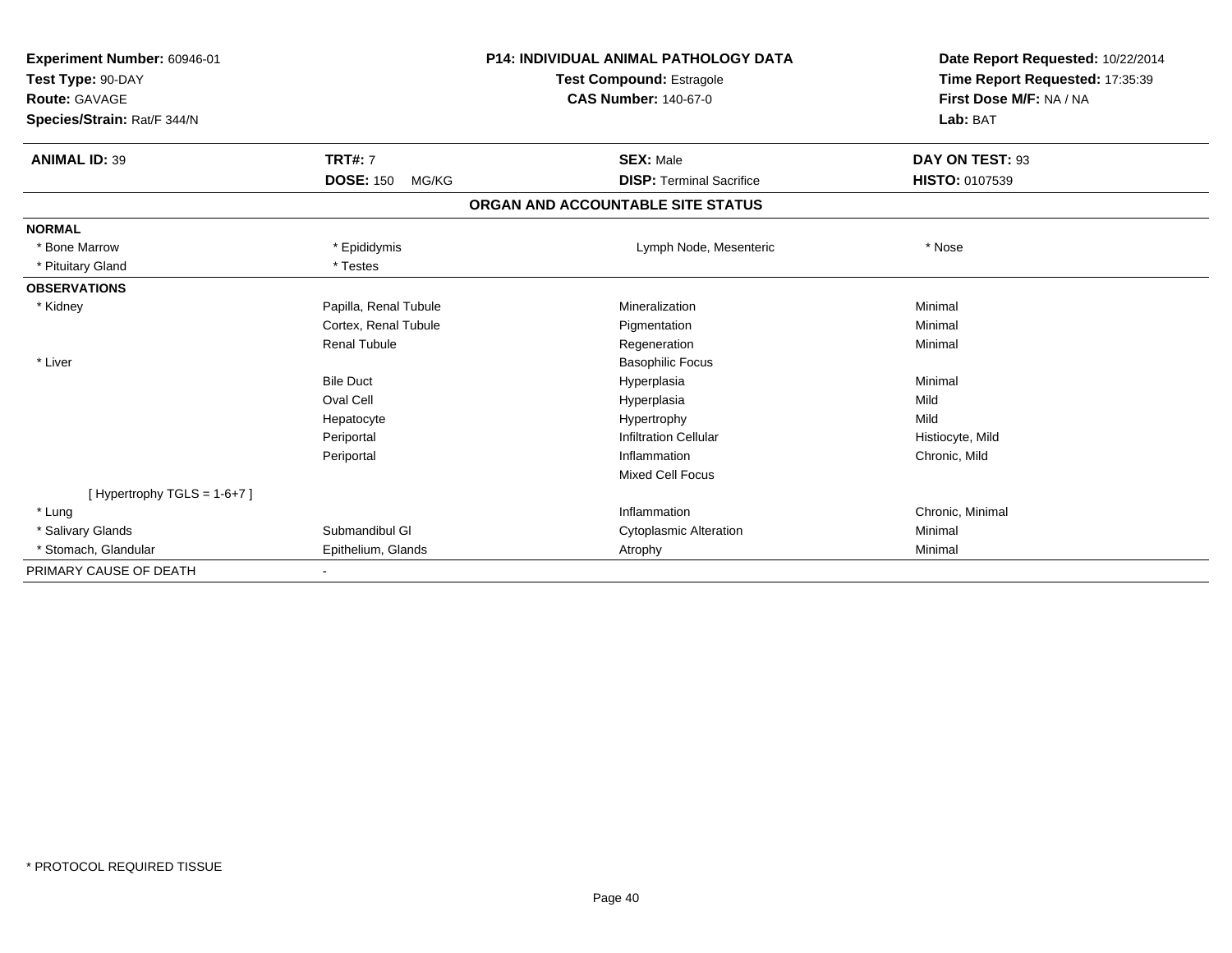| Experiment Number: 60946-01<br>Test Type: 90-DAY<br><b>Route: GAVAGE</b><br>Species/Strain: Rat/F 344/N |                           | <b>P14: INDIVIDUAL ANIMAL PATHOLOGY DATA</b><br><b>Test Compound: Estragole</b><br><b>CAS Number: 140-67-0</b> | Date Report Requested: 10/22/2014<br>Time Report Requested: 17:35:39<br>First Dose M/F: NA / NA<br>Lab: BAT |
|---------------------------------------------------------------------------------------------------------|---------------------------|----------------------------------------------------------------------------------------------------------------|-------------------------------------------------------------------------------------------------------------|
| <b>ANIMAL ID: 40</b>                                                                                    | <b>TRT#: 7</b>            | <b>SEX: Male</b>                                                                                               | DAY ON TEST: 93                                                                                             |
|                                                                                                         | <b>DOSE: 150</b><br>MG/KG | <b>DISP: Terminal Sacrifice</b>                                                                                | HISTO: 0107540                                                                                              |
|                                                                                                         |                           | ORGAN AND ACCOUNTABLE SITE STATUS                                                                              |                                                                                                             |
| <b>NORMAL</b>                                                                                           |                           |                                                                                                                |                                                                                                             |
| * Bone Marrow                                                                                           | * Epididymis              | Lymph Node, Mesenteric                                                                                         | * Nose                                                                                                      |
| * Pituitary Gland                                                                                       | * Testes                  |                                                                                                                |                                                                                                             |
| <b>OBSERVATIONS</b>                                                                                     |                           |                                                                                                                |                                                                                                             |
| * Kidney                                                                                                | Papilla, Renal Tubule     | Mineralization                                                                                                 | Minimal                                                                                                     |
|                                                                                                         | Cortex, Renal Tubule      | Pigmentation                                                                                                   | Minimal                                                                                                     |
|                                                                                                         | <b>Renal Tubule</b>       | Regeneration                                                                                                   | Minimal                                                                                                     |
| * Liver                                                                                                 |                           | <b>Clear Cell Focus</b>                                                                                        |                                                                                                             |
|                                                                                                         | <b>Bile Duct</b>          | Hyperplasia                                                                                                    | Minimal                                                                                                     |
|                                                                                                         | Oval Cell                 | Hyperplasia                                                                                                    | Mild                                                                                                        |
|                                                                                                         | Hepatocyte                | Hypertrophy                                                                                                    | Mild                                                                                                        |
|                                                                                                         | Periportal                | <b>Infiltration Cellular</b>                                                                                   | Histiocyte, Mild                                                                                            |
|                                                                                                         | Periportal                | Inflammation                                                                                                   | Chronic, Mild                                                                                               |
|                                                                                                         |                           | <b>Mixed Cell Focus</b>                                                                                        |                                                                                                             |
| * Lung                                                                                                  |                           | Inflammation                                                                                                   | Chronic, Minimal                                                                                            |
| * Salivary Glands                                                                                       | Submandibul GI            | <b>Cytoplasmic Alteration</b>                                                                                  | Minimal                                                                                                     |
| * Stomach, Glandular                                                                                    | Epithelium, Glands        | Atrophy                                                                                                        | Minimal                                                                                                     |
| PRIMARY CAUSE OF DEATH                                                                                  |                           |                                                                                                                |                                                                                                             |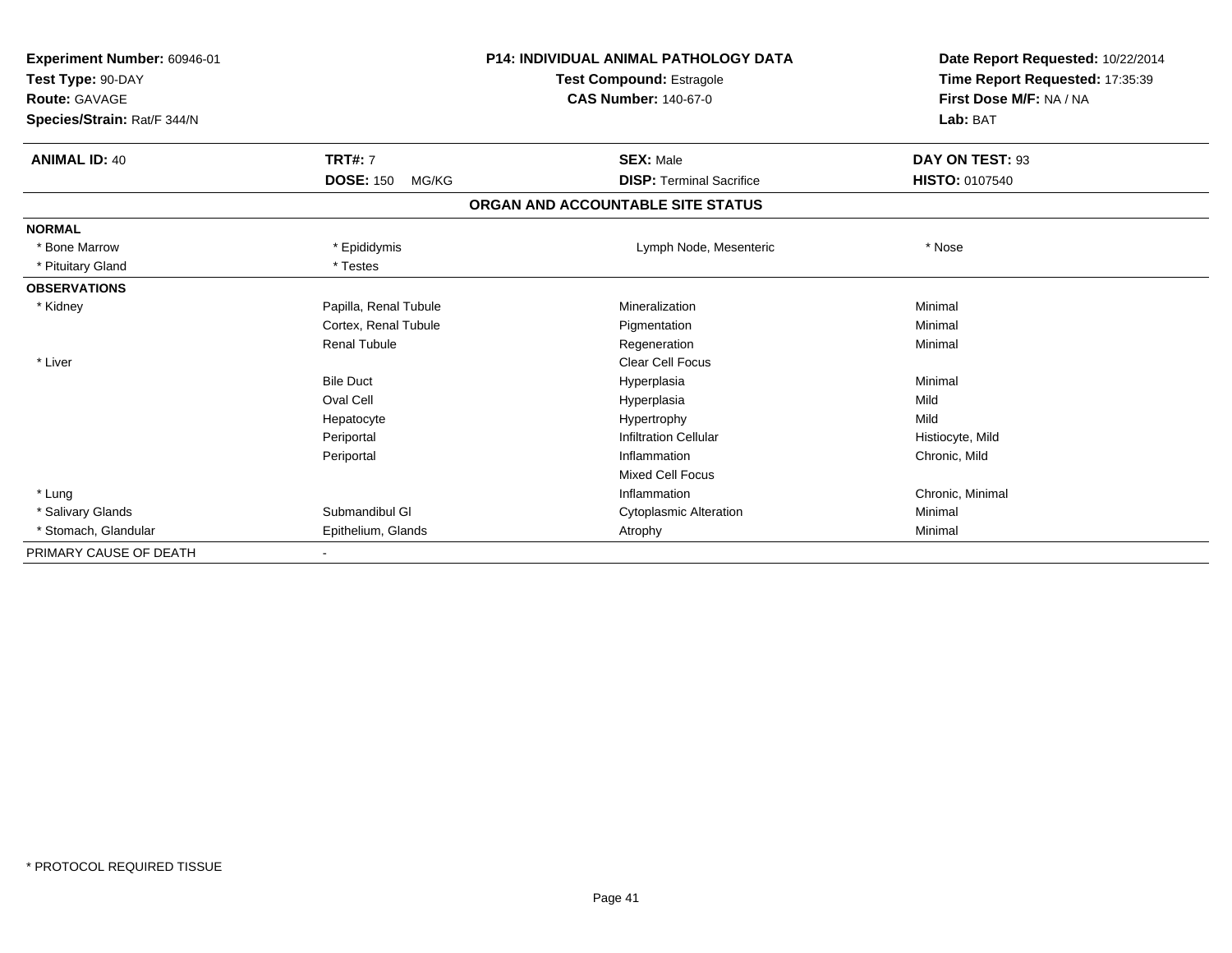| Experiment Number: 60946-01<br>Test Type: 90-DAY<br><b>Route: GAVAGE</b><br>Species/Strain: Rat/F 344/N |                               | P14: INDIVIDUAL ANIMAL PATHOLOGY DATA<br><b>Test Compound: Estragole</b><br><b>CAS Number: 140-67-0</b> | Date Report Requested: 10/22/2014<br>Time Report Requested: 17:35:39<br>First Dose M/F: NA / NA<br>Lab: BAT |  |
|---------------------------------------------------------------------------------------------------------|-------------------------------|---------------------------------------------------------------------------------------------------------|-------------------------------------------------------------------------------------------------------------|--|
| <b>ANIMAL ID: 41</b>                                                                                    | <b>TRT#: 9</b>                | <b>SEX: Male</b>                                                                                        | DAY ON TEST: 93                                                                                             |  |
|                                                                                                         | <b>DOSE: 300</b><br>MG/KG     | <b>DISP: Terminal Sacrifice</b>                                                                         | HISTO: 0107541                                                                                              |  |
|                                                                                                         |                               | ORGAN AND ACCOUNTABLE SITE STATUS                                                                       |                                                                                                             |  |
| <b>NORMAL</b><br>Lymph Node, Mesenteric                                                                 |                               |                                                                                                         |                                                                                                             |  |
| <b>OBSERVATIONS</b>                                                                                     |                               |                                                                                                         |                                                                                                             |  |
| * Bone Marrow                                                                                           |                               | Hyperplasia                                                                                             | Minimal                                                                                                     |  |
| * Epididymis                                                                                            | Bilateral                     | Hypospermia                                                                                             | Marked                                                                                                      |  |
| * Kidney                                                                                                | Papilla, Renal Tubule         | Mineralization                                                                                          | Minimal                                                                                                     |  |
|                                                                                                         | Cortex, Renal Tubule          | Pigmentation                                                                                            | Minimal                                                                                                     |  |
|                                                                                                         | <b>Renal Tubule</b>           | Regeneration                                                                                            | Minimal                                                                                                     |  |
| * Liver                                                                                                 |                               | <b>Basophilic Focus</b>                                                                                 |                                                                                                             |  |
|                                                                                                         |                               | <b>Eosinophilic Focus</b>                                                                               |                                                                                                             |  |
|                                                                                                         |                               | Hepatodiaphragmatic Nodule                                                                              |                                                                                                             |  |
|                                                                                                         | <b>Bile Duct</b>              | Hyperplasia                                                                                             | Mild                                                                                                        |  |
|                                                                                                         | Oval Cell                     | Hyperplasia                                                                                             | Moderate                                                                                                    |  |
|                                                                                                         | Hepatocyte                    | Hypertrophy                                                                                             | Moderate                                                                                                    |  |
|                                                                                                         | Periportal                    | <b>Infiltration Cellular</b>                                                                            | Histiocyte, Mild                                                                                            |  |
|                                                                                                         | Periportal                    | Inflammation                                                                                            | Chronic, Mild                                                                                               |  |
|                                                                                                         |                               | Mixed Cell Focus                                                                                        |                                                                                                             |  |
| [ Hepatodiaphragmatic Nodule TGLS = 3-13 ]<br>[Hypertrophy TGLS = 2-6+7]                                |                               |                                                                                                         |                                                                                                             |  |
| * Lung                                                                                                  |                               | Inflammation                                                                                            | Chronic, Minimal                                                                                            |  |
| * Nose                                                                                                  | Olfactory Epi                 | Degeneration                                                                                            | Mild                                                                                                        |  |
| * Pituitary Gland                                                                                       | Chromophobe CL, Pars Distalis | Hypertrophy                                                                                             | Mild                                                                                                        |  |
| * Salivary Glands                                                                                       | Submandibul GI                | <b>Cytoplasmic Alteration</b>                                                                           | Mild                                                                                                        |  |
| * Stomach, Glandular                                                                                    | Epithelium, Glands            | Atrophy                                                                                                 | Mild                                                                                                        |  |
| * Testes                                                                                                | Bilateral, Germinal Epith     | Degeneration                                                                                            | Marked                                                                                                      |  |
| [ Degeneration TGLS = 1-11 ]                                                                            |                               |                                                                                                         |                                                                                                             |  |
| PRIMARY CAUSE OF DEATH                                                                                  | $\blacksquare$                |                                                                                                         |                                                                                                             |  |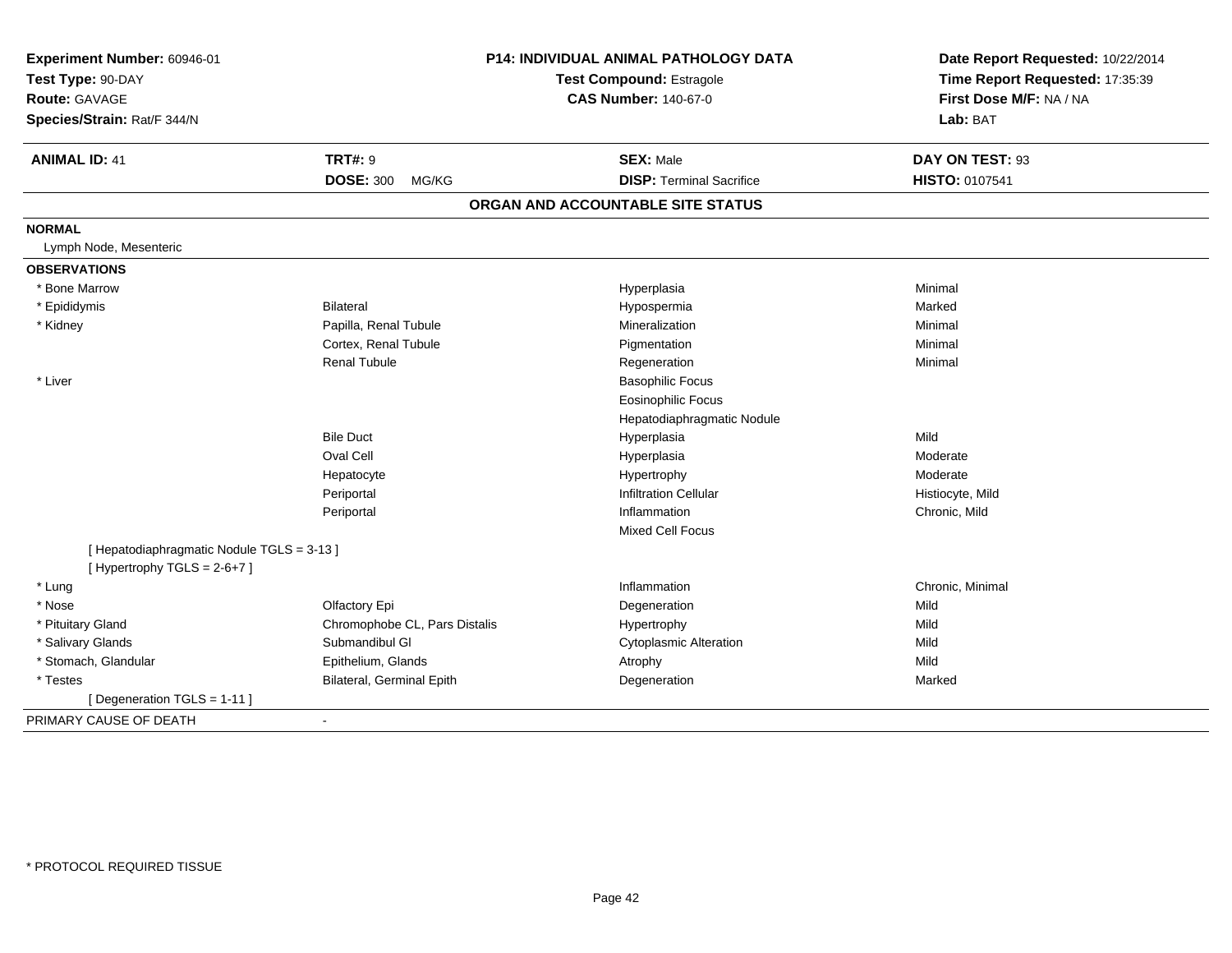**Test Type:** 90-DAY

**Route:** GAVAGE

**Species/Strain:** Rat/F 344/N

## **P14: INDIVIDUAL ANIMAL PATHOLOGY DATA**

**Test Compound:** Estragole**CAS Number:** 140-67-0

| <b>ANIMAL ID: 42</b>                       | <b>TRT#: 9</b>                | <b>SEX: Male</b>                | DAY ON TEST: 93      |
|--------------------------------------------|-------------------------------|---------------------------------|----------------------|
|                                            | <b>DOSE: 300</b><br>MG/KG     | <b>DISP: Terminal Sacrifice</b> | HISTO: 0107542       |
| <b>OBSERVATIONS</b>                        |                               |                                 |                      |
| <b>Bone Marrow</b>                         |                               | Hyperplasia                     | Minimal              |
| * Epididymis                               | <b>Bilateral</b>              | Hypospermia                     | Marked               |
| * Kidney                                   | Papilla, Renal Tubule         | Mineralization                  | Minimal              |
|                                            | Cortex, Renal Tubule          | Pigmentation                    | Minimal              |
|                                            | <b>Renal Tubule</b>           | Regeneration                    | Minimal              |
| [ Pigmentation TGLS = 4-5 ]                |                               |                                 |                      |
| * Liver                                    |                               | Angiectasis                     | Focal, Mild          |
|                                            |                               | <b>Eosinophilic Focus</b>       |                      |
|                                            |                               | Hepatodiaphragmatic Nodule      |                      |
|                                            | <b>Bile Duct</b>              | Hyperplasia                     | Mild                 |
|                                            | Oval Cell                     | Hyperplasia                     | Moderate             |
|                                            | Hepatocyte                    | Hypertrophy                     | Moderate             |
|                                            | Periportal                    | <b>Infiltration Cellular</b>    | Histiocyte, Mild     |
|                                            | Periportal                    | Inflammation                    | Chronic, Mild        |
|                                            |                               | Inflammation                    | Chronic, Minimal     |
|                                            |                               | Mixed Cell Focus                |                      |
| [ Hepatodiaphragmatic Nodule TGLS = 1-13 ] |                               |                                 |                      |
| [Hypertrophy TGLS = $2-6+7$ ]              |                               |                                 |                      |
| * Lung                                     |                               | Inflammation                    | Chronic, Minimal     |
| Lymph Node                                 | Pancreatic                    | Hyperplasia                     | Lymphoid, Mild       |
|                                            | Pancreatic                    | <b>Infiltration Cellular</b>    | Histiocyte, Moderate |
| [ Infiltration Cellular TGLS = 5-13 ]      |                               |                                 |                      |
| * Nose                                     | Olfactory Epi                 | Degeneration                    | Mild                 |
| * Pituitary Gland                          | Chromophobe CL, Pars Distalis | Hypertrophy                     | Mild                 |
| * Salivary Glands                          | Submandibul GI                | <b>Cytoplasmic Alteration</b>   | Mild                 |
| * Stomach, Glandular                       | Epithelium, Glands            | Atrophy                         | Mild                 |
| * Testes                                   | Bilateral, Germinal Epith     | Degeneration                    | Marked               |
| [ Degeneration TGLS = 3-11 ]               |                               |                                 |                      |
| PRIMARY CAUSE OF DEATH                     | $\blacksquare$                |                                 |                      |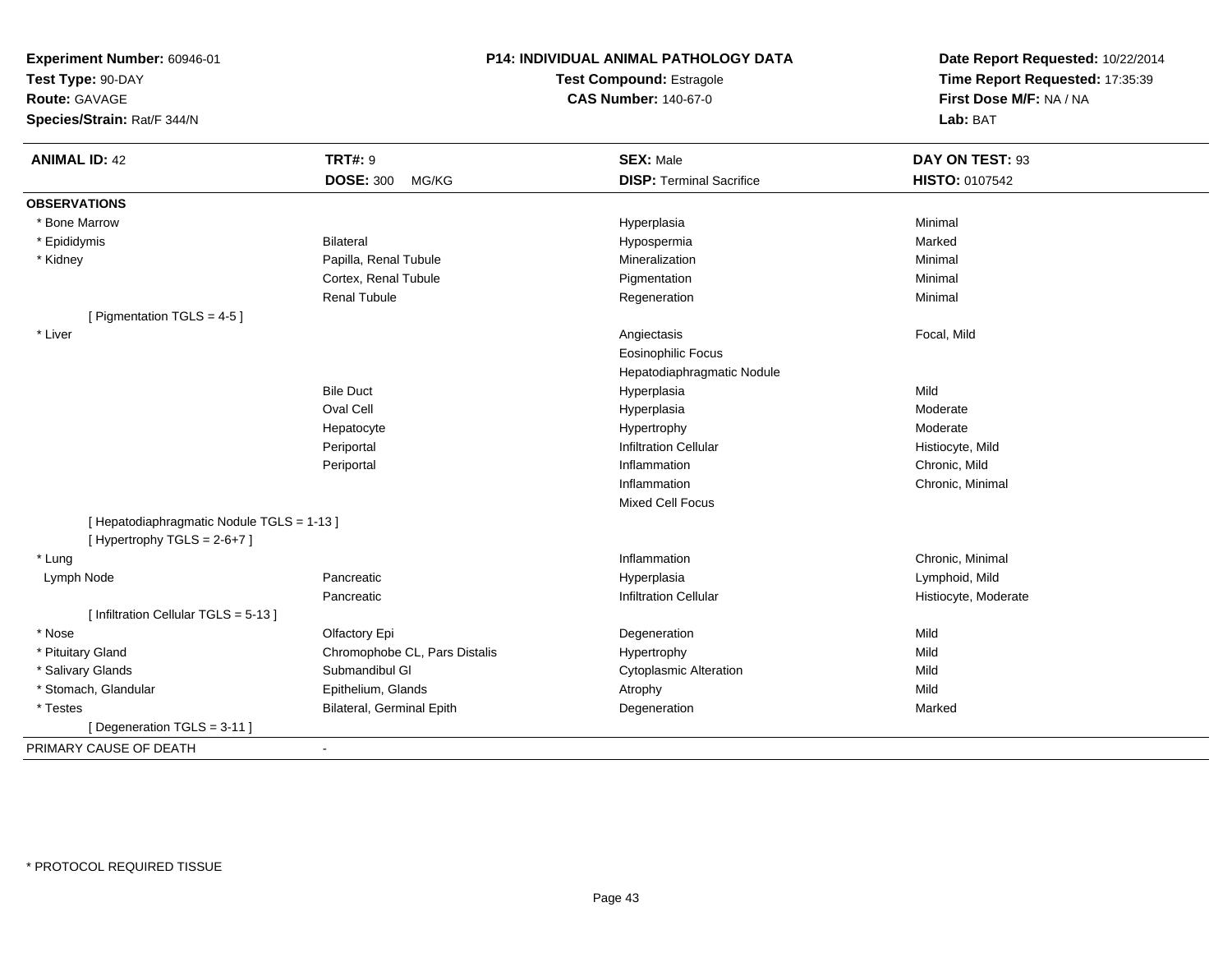**Test Type:** 90-DAY

**Route:** GAVAGE

**Species/Strain:** Rat/F 344/N

## **P14: INDIVIDUAL ANIMAL PATHOLOGY DATA**

**Test Compound:** Estragole**CAS Number:** 140-67-0

| <b>ANIMAL ID: 43</b>                  | <b>TRT#: 9</b>                | <b>SEX: Male</b>                | DAY ON TEST: 93      |
|---------------------------------------|-------------------------------|---------------------------------|----------------------|
|                                       | <b>DOSE: 300</b><br>MG/KG     | <b>DISP: Terminal Sacrifice</b> | HISTO: 0107543       |
| <b>OBSERVATIONS</b>                   |                               |                                 |                      |
| * Bone Marrow                         |                               | Hyperplasia                     | Minimal              |
| * Epididymis                          | <b>Bilateral</b>              | Hypospermia                     | Marked               |
| * Kidney                              | Papilla, Renal Tubule         | Mineralization                  | Minimal              |
|                                       | Cortex, Renal Tubule          | Pigmentation                    | Minimal              |
|                                       | <b>Renal Tubule</b>           | Regeneration                    | Minimal              |
| * Liver                               |                               | Angiectasis                     | Focal, Minimal       |
|                                       |                               | <b>Basophilic Focus</b>         |                      |
|                                       |                               | <b>Eosinophilic Focus</b>       |                      |
|                                       | <b>Bile Duct</b>              | Hyperplasia                     | Mild                 |
|                                       | Oval Cell                     | Hyperplasia                     | Moderate             |
|                                       | Hepatocyte                    | Hypertrophy                     | Moderate             |
|                                       | Periportal                    | <b>Infiltration Cellular</b>    | Histiocyte, Mild     |
|                                       | Periportal                    | Inflammation                    | Chronic, Mild        |
|                                       |                               | Mixed Cell Focus                |                      |
| [Hypertrophy TGLS = $1,2-6+7$ ]       |                               |                                 |                      |
| * Lung                                |                               | Inflammation                    | Granulomatous, Mild  |
| Lymph Node                            | Pancreatic                    | Hyperplasia                     | Lymphoid, Mild       |
|                                       | Pancreatic                    | <b>Infiltration Cellular</b>    | Histiocyte, Moderate |
| [ Infiltration Cellular TGLS = 3-13 ] |                               |                                 |                      |
| * Nose                                | Olfactory Epi                 | Degeneration                    | Minimal              |
| * Pituitary Gland                     | Chromophobe CL, Pars Distalis | Hypertrophy                     | Mild                 |
| * Salivary Glands                     | Submandibul GI                | <b>Cytoplasmic Alteration</b>   | Mild                 |
| * Stomach, Glandular                  | Epithelium, Glands            | Atrophy                         | Mild                 |
| * Testes                              | Bilateral, Germinal Epith     | Degeneration                    | Marked               |
| PRIMARY CAUSE OF DEATH                |                               |                                 |                      |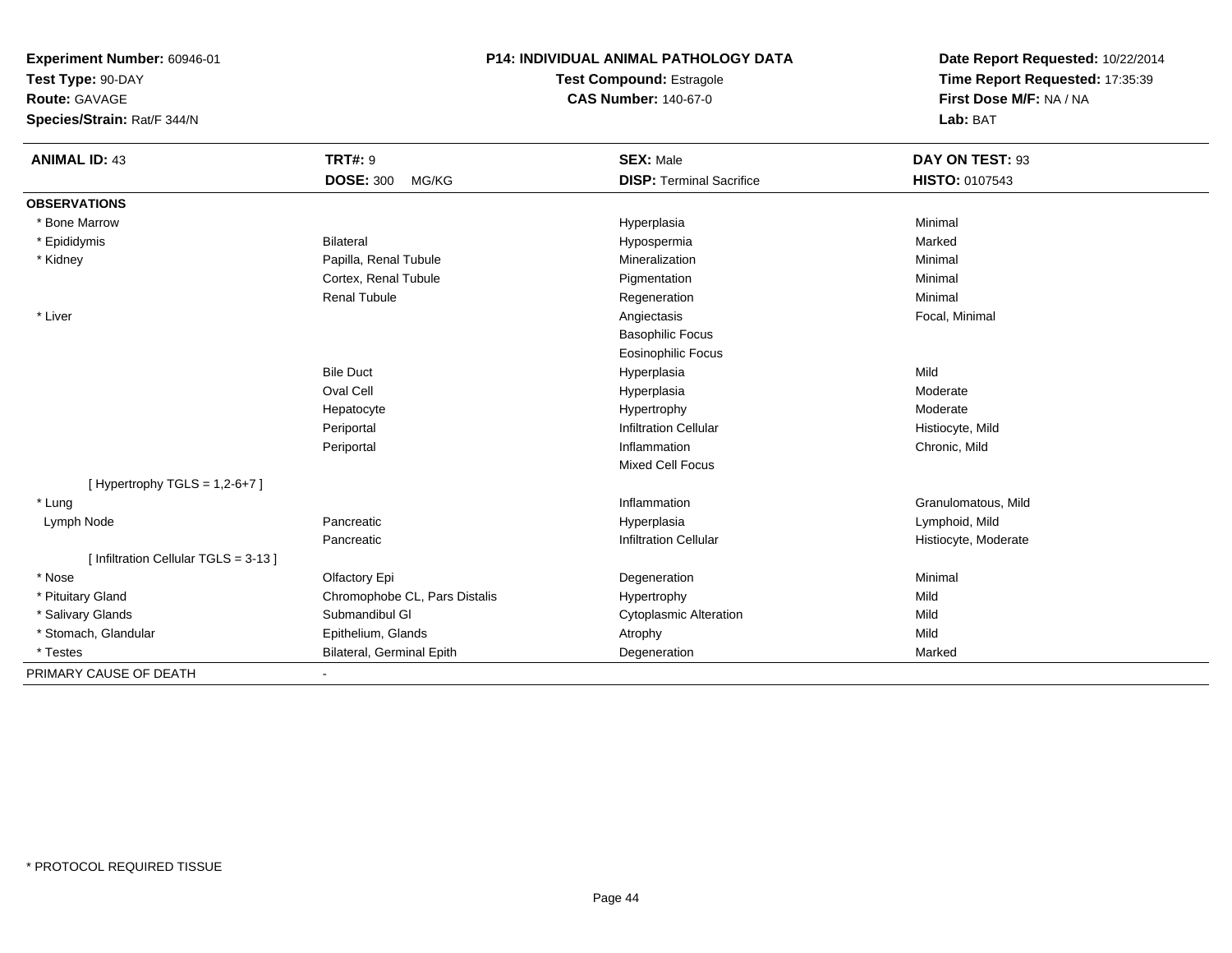**Test Type:** 90-DAY

**Route:** GAVAGE

**Species/Strain:** Rat/F 344/N

## **P14: INDIVIDUAL ANIMAL PATHOLOGY DATA**

**Test Compound:** Estragole**CAS Number:** 140-67-0

| <b>ANIMAL ID: 44</b>                  | <b>TRT#: 9</b>                | <b>SEX: Male</b>                | DAY ON TEST: 93        |
|---------------------------------------|-------------------------------|---------------------------------|------------------------|
|                                       | <b>DOSE: 300</b><br>MG/KG     | <b>DISP: Terminal Sacrifice</b> | <b>HISTO: 0107544</b>  |
| <b>OBSERVATIONS</b>                   |                               |                                 |                        |
| * Bone Marrow                         |                               | Hyperplasia                     | Minimal                |
| * Epididymis                          | <b>Bilateral</b>              | Hypospermia                     | Moderate               |
| * Kidney                              |                               | <b>Infiltration Cellular</b>    | Lymphocyte, Minimal    |
|                                       | Papilla, Renal Tubule         | Mineralization                  | Minimal                |
|                                       | Cortex, Renal Tubule          | Pigmentation                    | Minimal                |
|                                       | <b>Renal Tubule</b>           | Regeneration                    | Minimal                |
| * Liver                               |                               | <b>Basophilic Focus</b>         |                        |
|                                       |                               | <b>Eosinophilic Focus</b>       |                        |
|                                       | <b>Bile Duct</b>              | Hyperplasia                     | Mild                   |
|                                       | Oval Cell                     | Hyperplasia                     | Moderate               |
|                                       | Hepatocyte                    | Hypertrophy                     | Moderate               |
|                                       | Periportal                    | <b>Infiltration Cellular</b>    | Histiocyte, Mild       |
|                                       | Periportal                    | Inflammation                    | Chronic, Mild          |
|                                       |                               | <b>Mixed Cell Focus</b>         |                        |
| [Hypertrophy TGLS = $2,4-6+7$ ]       |                               |                                 |                        |
| * Lung                                |                               | Inflammation                    | Granulomatous, Minimal |
| Lymph Node, Mesenteric                |                               | Hyperplasia                     | Lymphoid, Moderate     |
|                                       |                               | <b>Infiltration Cellular</b>    | Histiocyte, Moderate   |
| [ Infiltration Cellular TGLS = 3-13 ] |                               |                                 |                        |
| * Nose                                | Olfactory Epi                 | Degeneration                    | Minimal                |
| * Pituitary Gland                     | Chromophobe CL, Pars Distalis | Hypertrophy                     | Mild                   |
| * Salivary Glands                     | Submandibul GI                | <b>Cytoplasmic Alteration</b>   | Mild                   |
| * Stomach, Glandular                  | Epithelium, Glands            | Atrophy                         | Mild                   |
| * Testes                              | Bilateral, Germinal Epith     | Degeneration                    | Marked                 |
| [ Degeneration TGLS = $1-11$ ]        |                               |                                 |                        |
| PRIMARY CAUSE OF DEATH                | $\overline{\phantom{a}}$      |                                 |                        |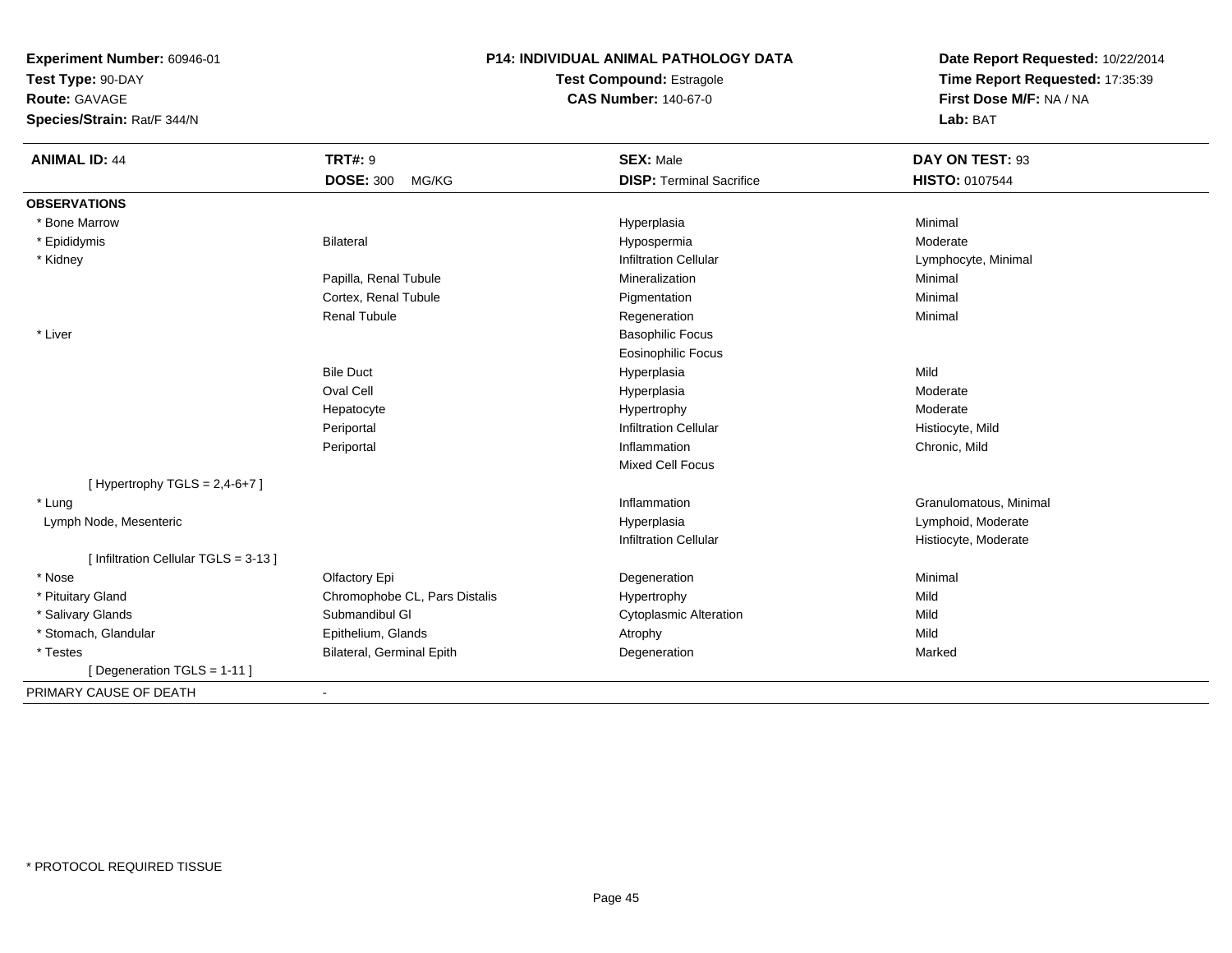**Test Type:** 90-DAY

**Route:** GAVAGE

**Species/Strain:** Rat/F 344/N

## **P14: INDIVIDUAL ANIMAL PATHOLOGY DATA**

**Test Compound:** Estragole**CAS Number:** 140-67-0

| <b>ANIMAL ID: 45</b>                       | <b>TRT#: 9</b>                   | <b>SEX: Male</b>                | DAY ON TEST: 93        |
|--------------------------------------------|----------------------------------|---------------------------------|------------------------|
|                                            | <b>DOSE: 300</b><br>MG/KG        | <b>DISP: Terminal Sacrifice</b> | HISTO: 0107545         |
| <b>OBSERVATIONS</b>                        |                                  |                                 |                        |
| * Bone Marrow                              |                                  | Hyperplasia                     | Minimal                |
| * Epididymis                               | Bilateral                        | Hypospermia                     | Mild                   |
| * Kidney                                   |                                  | <b>Infiltration Cellular</b>    | Lymphocyte, Minimal    |
|                                            | Papilla, Renal Tubule            | Mineralization                  | Minimal                |
|                                            | Cortex, Renal Tubule             | Pigmentation                    | Minimal                |
|                                            | <b>Renal Tubule</b>              | Regeneration                    | Minimal                |
| * Liver                                    |                                  | <b>Basophilic Focus</b>         |                        |
|                                            |                                  | <b>Eosinophilic Focus</b>       |                        |
|                                            |                                  | Hepatodiaphragmatic Nodule      |                        |
|                                            | <b>Bile Duct</b>                 | Hyperplasia                     | Mild                   |
|                                            | Oval Cell                        | Hyperplasia                     | Moderate               |
|                                            | Hepatocyte                       | Hypertrophy                     | Moderate               |
|                                            | Periportal                       | <b>Infiltration Cellular</b>    | Histiocyte, Mild       |
|                                            | Periportal                       | Inflammation                    | Chronic, Mild          |
|                                            |                                  | Inflammation                    | Chronic, Minimal       |
|                                            |                                  | <b>Mixed Cell Focus</b>         |                        |
| [ Hepatodiaphragmatic Nodule TGLS = 2-13 ] |                                  |                                 |                        |
| [Hypertrophy TGLS = $1,3-6+7$ ]            |                                  |                                 |                        |
| * Lung                                     |                                  | Inflammation                    | Granulomatous, Minimal |
| Lymph Node                                 | Pancreatic                       | <b>Infiltration Cellular</b>    | Histiocyte, Mild       |
| [Infiltration Cellular TGLS = 4-13]        |                                  |                                 |                        |
| * Nose                                     | Olfactory Epi                    | Degeneration                    | Minimal                |
| * Pituitary Gland                          | Chromophobe CL, Pars Distalis    | Hypertrophy                     | Mild                   |
| * Salivary Glands                          | Submandibul GI                   | <b>Cytoplasmic Alteration</b>   | Mild                   |
| * Stomach, Glandular                       | Epithelium, Glands               | Atrophy                         | Mild                   |
| * Testes                                   | <b>Bilateral, Germinal Epith</b> | Degeneration                    | Marked                 |
| PRIMARY CAUSE OF DEATH                     | $\blacksquare$                   |                                 |                        |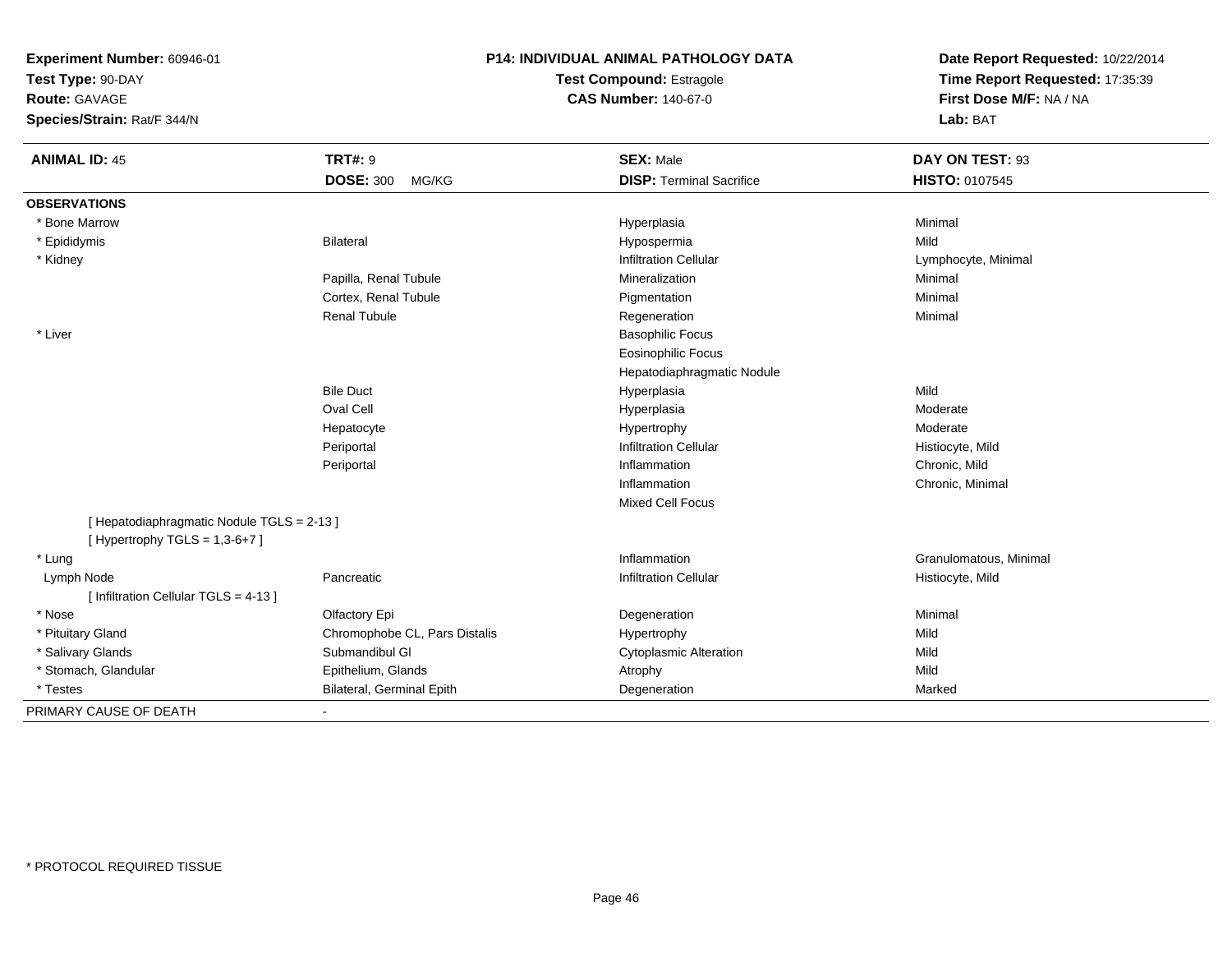| Experiment Number: 60946-01<br>Test Type: 90-DAY<br>Route: GAVAGE<br>Species/Strain: Rat/F 344/N |                               | P14: INDIVIDUAL ANIMAL PATHOLOGY DATA<br><b>Test Compound: Estragole</b><br><b>CAS Number: 140-67-0</b> | Date Report Requested: 10/22/2014<br>Time Report Requested: 17:35:39<br>First Dose M/F: NA / NA<br>Lab: BAT |  |
|--------------------------------------------------------------------------------------------------|-------------------------------|---------------------------------------------------------------------------------------------------------|-------------------------------------------------------------------------------------------------------------|--|
| <b>ANIMAL ID: 46</b>                                                                             | <b>TRT#: 9</b>                | <b>SEX: Male</b>                                                                                        | DAY ON TEST: 93                                                                                             |  |
|                                                                                                  | <b>DOSE: 300</b><br>MG/KG     | <b>DISP: Terminal Sacrifice</b>                                                                         | HISTO: 0107546                                                                                              |  |
|                                                                                                  |                               | ORGAN AND ACCOUNTABLE SITE STATUS                                                                       |                                                                                                             |  |
| <b>NORMAL</b>                                                                                    |                               |                                                                                                         |                                                                                                             |  |
| Lymph Node, Mesenteric                                                                           |                               |                                                                                                         |                                                                                                             |  |
| <b>OBSERVATIONS</b>                                                                              |                               |                                                                                                         |                                                                                                             |  |
| * Bone Marrow                                                                                    |                               | Hyperplasia                                                                                             | Minimal                                                                                                     |  |
| * Epididymis                                                                                     | <b>Bilateral</b>              | Hypospermia                                                                                             | Marked                                                                                                      |  |
| * Kidney                                                                                         |                               | <b>Infiltration Cellular</b>                                                                            | Lymphocyte, Minimal                                                                                         |  |
|                                                                                                  | Papilla, Renal Tubule         | Mineralization                                                                                          | Minimal                                                                                                     |  |
|                                                                                                  | Cortex, Renal Tubule          | Pigmentation                                                                                            | Minimal                                                                                                     |  |
|                                                                                                  | <b>Renal Tubule</b>           | Regeneration                                                                                            | Minimal                                                                                                     |  |
| * Liver                                                                                          |                               | <b>Basophilic Focus</b>                                                                                 |                                                                                                             |  |
|                                                                                                  |                               | <b>Clear Cell Focus</b>                                                                                 |                                                                                                             |  |
|                                                                                                  |                               | <b>Eosinophilic Focus</b>                                                                               |                                                                                                             |  |
|                                                                                                  | <b>Bile Duct</b>              | Hyperplasia                                                                                             | Mild                                                                                                        |  |
|                                                                                                  | Oval Cell                     | Hyperplasia                                                                                             | Moderate                                                                                                    |  |
|                                                                                                  | Hepatocyte                    | Hypertrophy                                                                                             | Moderate                                                                                                    |  |
|                                                                                                  | Periportal                    | <b>Infiltration Cellular</b>                                                                            | Histiocyte, Mild                                                                                            |  |
|                                                                                                  | Periportal                    | Inflammation                                                                                            | Chronic, Mild                                                                                               |  |
|                                                                                                  |                               | Mixed Cell Focus                                                                                        |                                                                                                             |  |
| [Hypertrophy TGLS = $1,3-6+7$ ]                                                                  |                               |                                                                                                         |                                                                                                             |  |
| * Lung                                                                                           |                               | Inflammation                                                                                            | Chronic, Minimal                                                                                            |  |
|                                                                                                  |                               | Inflammation                                                                                            | Granulomatous, Minimal                                                                                      |  |
| * Nose                                                                                           | Olfactory Epi                 | Degeneration                                                                                            | Minimal                                                                                                     |  |
| * Pituitary Gland                                                                                | Chromophobe CL, Pars Distalis | Hypertrophy                                                                                             | Minimal                                                                                                     |  |
| * Salivary Glands                                                                                | Submandibul GI                | <b>Cytoplasmic Alteration</b>                                                                           | Mild                                                                                                        |  |
| * Stomach, Glandular                                                                             | Epithelium, Glands            | Atrophy                                                                                                 | Mild                                                                                                        |  |
| * Testes                                                                                         | Bilateral, Germinal Epith     | Degeneration                                                                                            | Marked                                                                                                      |  |
| [ Degeneration TGLS = 2-11 ]                                                                     |                               |                                                                                                         |                                                                                                             |  |
| PRIMARY CAUSE OF DEATH                                                                           | $\blacksquare$                |                                                                                                         |                                                                                                             |  |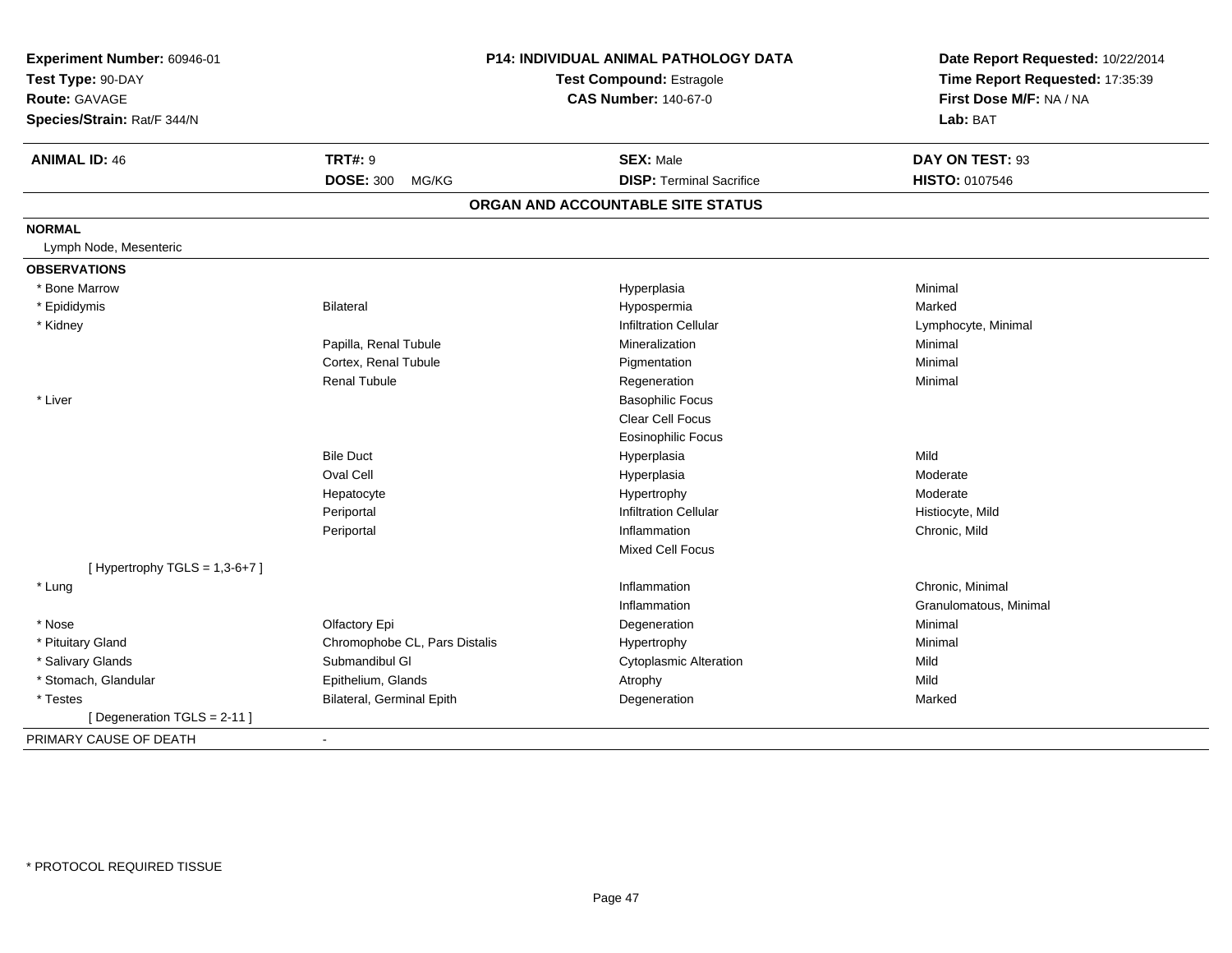| Experiment Number: 60946-01<br>Test Type: 90-DAY |                                  | <b>P14: INDIVIDUAL ANIMAL PATHOLOGY DATA</b><br>Test Compound: Estragole<br><b>CAS Number: 140-67-0</b> | Date Report Requested: 10/22/2014<br>Time Report Requested: 17:35:39<br>First Dose M/F: NA / NA |
|--------------------------------------------------|----------------------------------|---------------------------------------------------------------------------------------------------------|-------------------------------------------------------------------------------------------------|
| Route: GAVAGE<br>Species/Strain: Rat/F 344/N     |                                  |                                                                                                         | Lab: BAT                                                                                        |
| <b>ANIMAL ID: 47</b>                             | <b>TRT#: 9</b>                   | <b>SEX: Male</b>                                                                                        | DAY ON TEST: 93                                                                                 |
|                                                  | <b>DOSE: 300</b><br>MG/KG        | <b>DISP: Terminal Sacrifice</b>                                                                         | HISTO: 0107547                                                                                  |
|                                                  |                                  | ORGAN AND ACCOUNTABLE SITE STATUS                                                                       |                                                                                                 |
| <b>NORMAL</b>                                    |                                  |                                                                                                         |                                                                                                 |
| Lymph Node, Mesenteric                           |                                  |                                                                                                         |                                                                                                 |
| <b>OBSERVATIONS</b>                              |                                  |                                                                                                         |                                                                                                 |
| * Bone Marrow                                    |                                  | Hyperplasia                                                                                             | Minimal                                                                                         |
| * Epididymis                                     | Bilateral                        | Hypospermia                                                                                             | Moderate                                                                                        |
| * Kidney                                         |                                  | <b>Infiltration Cellular</b>                                                                            | Lymphocyte, Minimal                                                                             |
|                                                  | Papilla, Renal Tubule            | Mineralization                                                                                          | Minimal                                                                                         |
|                                                  | Cortex, Renal Tubule             | Pigmentation                                                                                            | Minimal                                                                                         |
|                                                  | <b>Renal Tubule</b>              | Regeneration                                                                                            | Minimal                                                                                         |
| * Liver                                          |                                  | <b>Basophilic Focus</b>                                                                                 |                                                                                                 |
|                                                  |                                  | <b>Eosinophilic Focus</b>                                                                               |                                                                                                 |
|                                                  | <b>Bile Duct</b>                 | Hyperplasia                                                                                             | Mild                                                                                            |
|                                                  | Oval Cell                        | Hyperplasia                                                                                             | Moderate                                                                                        |
|                                                  | Hepatocyte                       | Hypertrophy                                                                                             | Moderate                                                                                        |
|                                                  | Periportal                       | <b>Infiltration Cellular</b>                                                                            | Histiocyte, Mild                                                                                |
|                                                  | Periportal                       | Inflammation                                                                                            | Chronic, Mild                                                                                   |
|                                                  |                                  | <b>Mixed Cell Focus</b>                                                                                 |                                                                                                 |
| [Hypertrophy TGLS = $1,3-6+7$ ]                  |                                  |                                                                                                         |                                                                                                 |
| * Lung                                           |                                  | Inflammation                                                                                            | Chronic, Minimal                                                                                |
| * Nose                                           | Olfactory Epi                    | Degeneration                                                                                            | Mild                                                                                            |
| * Pituitary Gland                                | Chromophobe CL, Pars Distalis    | Hypertrophy                                                                                             | Mild                                                                                            |
| * Salivary Glands                                | Submandibul GI                   | <b>Cytoplasmic Alteration</b>                                                                           | Mild                                                                                            |
| * Stomach, Glandular                             | Epithelium, Glands               | Atrophy                                                                                                 | Minimal                                                                                         |
| * Testes                                         | <b>Bilateral, Germinal Epith</b> | Degeneration                                                                                            | Marked                                                                                          |
| [ Degeneration TGLS = 2-11 ]                     |                                  |                                                                                                         |                                                                                                 |
| PRIMARY CAUSE OF DEATH                           | $\blacksquare$                   |                                                                                                         |                                                                                                 |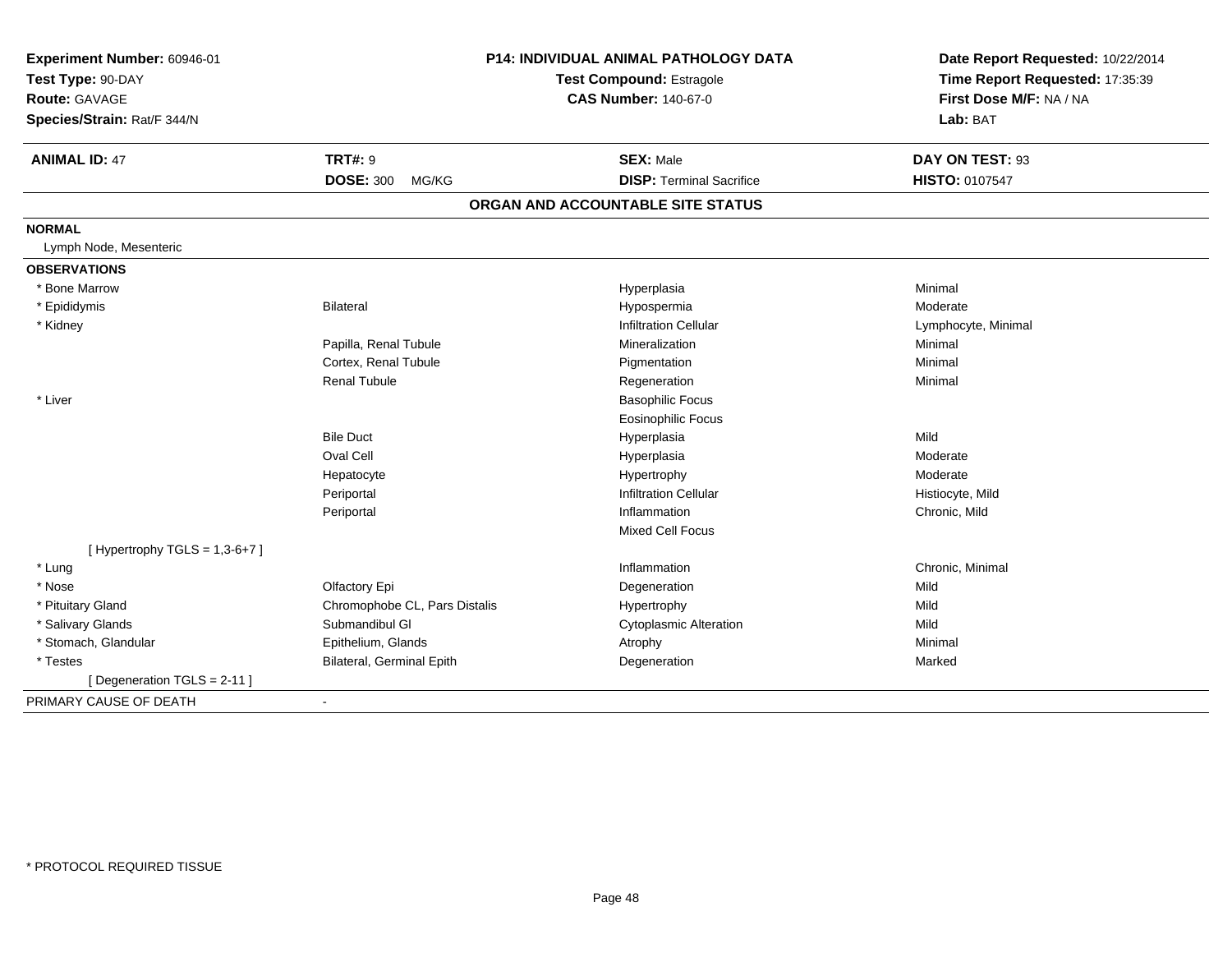| Experiment Number: 60946-01     |                               | <b>P14: INDIVIDUAL ANIMAL PATHOLOGY DATA</b> | Date Report Requested: 10/22/2014 |
|---------------------------------|-------------------------------|----------------------------------------------|-----------------------------------|
| Test Type: 90-DAY               |                               | Test Compound: Estragole                     | Time Report Requested: 17:35:39   |
| <b>Route: GAVAGE</b>            |                               | <b>CAS Number: 140-67-0</b>                  | First Dose M/F: NA / NA           |
| Species/Strain: Rat/F 344/N     |                               |                                              | Lab: BAT                          |
| <b>ANIMAL ID: 48</b>            | <b>TRT#: 9</b>                | <b>SEX: Male</b>                             | DAY ON TEST: 93                   |
|                                 | <b>DOSE: 300</b><br>MG/KG     | <b>DISP: Terminal Sacrifice</b>              | HISTO: 0107548                    |
|                                 |                               | ORGAN AND ACCOUNTABLE SITE STATUS            |                                   |
| <b>NORMAL</b>                   |                               |                                              |                                   |
| * Lung                          | * Nose                        |                                              |                                   |
| <b>OBSERVATIONS</b>             |                               |                                              |                                   |
| * Bone Marrow                   |                               | Hyperplasia                                  | Minimal                           |
| * Epididymis                    | Bilateral                     | Hypospermia                                  | Moderate                          |
| * Kidney                        |                               | <b>Infiltration Cellular</b>                 | Lymphocyte, Minimal               |
|                                 | Papilla, Renal Tubule         | Mineralization                               | Minimal                           |
|                                 | Cortex, Renal Tubule          | Pigmentation                                 | Minimal                           |
|                                 | <b>Renal Tubule</b>           | Regeneration                                 | Minimal                           |
| * Liver                         |                               | <b>Basophilic Focus</b>                      |                                   |
|                                 |                               | Eosinophilic Focus                           |                                   |
|                                 | <b>Bile Duct</b>              | Hyperplasia                                  | Mild                              |
|                                 | Oval Cell                     | Hyperplasia                                  | Moderate                          |
|                                 | Hepatocyte                    | Hypertrophy                                  | Moderate                          |
|                                 | Periportal                    | <b>Infiltration Cellular</b>                 | Histiocyte, Mild                  |
|                                 | Periportal                    | Inflammation                                 | Chronic, Mild                     |
|                                 |                               | <b>Mixed Cell Focus</b>                      |                                   |
| [Hypertrophy TGLS = $1,4-6+7$ ] |                               |                                              |                                   |
| Lymph Node, Mesenteric          |                               | Hyperplasia                                  | Lymphoid, Minimal                 |
| [ Hyperplasia TGLS = 2-6 ]      |                               |                                              |                                   |
| * Pituitary Gland               | Chromophobe CL, Pars Distalis | Hypertrophy                                  | Mild                              |
| * Salivary Glands               | Submandibul GI                | Cytoplasmic Alteration                       | Mild                              |
| * Stomach, Glandular            | Epithelium, Glands            | Atrophy                                      | Minimal                           |
| * Testes                        | Bilateral, Germinal Epith     | Degeneration                                 | Marked                            |
| [ Degeneration TGLS = 3-11 ]    |                               |                                              |                                   |
| PRIMARY CAUSE OF DEATH          |                               |                                              |                                   |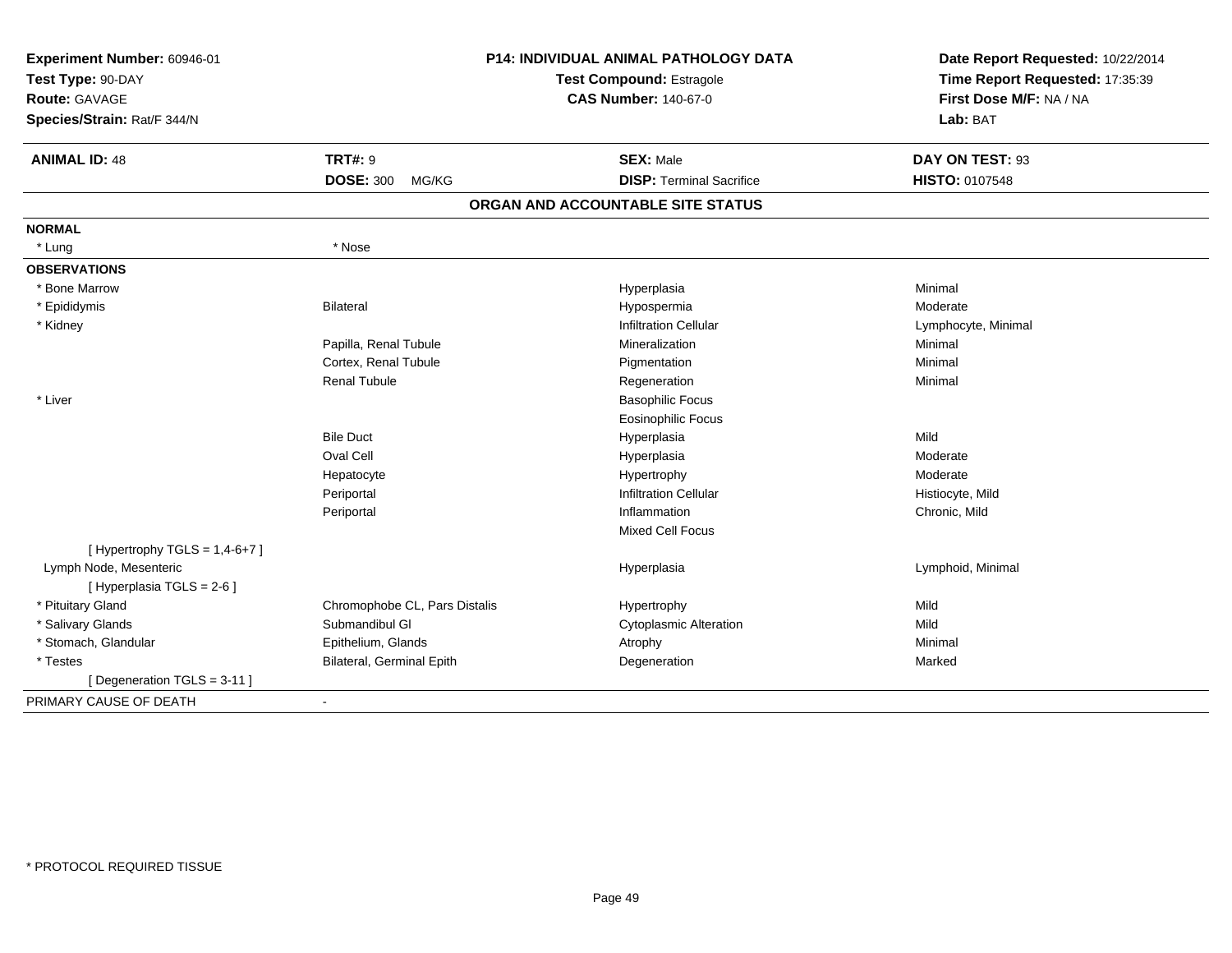| Experiment Number: 60946-01<br>Test Type: 90-DAY |                               | <b>P14: INDIVIDUAL ANIMAL PATHOLOGY DATA</b><br>Test Compound: Estragole | Date Report Requested: 10/22/2014<br>Time Report Requested: 17:35:39 |
|--------------------------------------------------|-------------------------------|--------------------------------------------------------------------------|----------------------------------------------------------------------|
| Route: GAVAGE                                    |                               | <b>CAS Number: 140-67-0</b>                                              | First Dose M/F: NA / NA                                              |
| Species/Strain: Rat/F 344/N                      |                               |                                                                          | Lab: BAT                                                             |
| <b>ANIMAL ID: 49</b>                             | <b>TRT#: 9</b>                | <b>SEX: Male</b>                                                         | DAY ON TEST: 93                                                      |
|                                                  | <b>DOSE: 300</b><br>MG/KG     | <b>DISP: Terminal Sacrifice</b>                                          | HISTO: 0107549                                                       |
|                                                  |                               | ORGAN AND ACCOUNTABLE SITE STATUS                                        |                                                                      |
| <b>NORMAL</b>                                    |                               |                                                                          |                                                                      |
| Lymph Node, Mesenteric                           |                               |                                                                          |                                                                      |
| <b>OBSERVATIONS</b>                              |                               |                                                                          |                                                                      |
| * Bone Marrow                                    |                               | Hyperplasia                                                              | Minimal                                                              |
| * Epididymis                                     | <b>Bilateral</b>              | Hypospermia                                                              | Marked                                                               |
| * Kidney                                         |                               | <b>Infiltration Cellular</b>                                             | Lymphocyte, Minimal                                                  |
|                                                  | Papilla, Renal Tubule         | Mineralization                                                           | Minimal                                                              |
|                                                  | Cortex, Renal Tubule          | Pigmentation                                                             | Minimal                                                              |
|                                                  | <b>Renal Tubule</b>           | Regeneration                                                             | Minimal                                                              |
| * Liver                                          |                               | <b>Basophilic Focus</b>                                                  |                                                                      |
|                                                  |                               | <b>Eosinophilic Focus</b>                                                |                                                                      |
|                                                  | <b>Bile Duct</b>              | Hyperplasia                                                              | Mild                                                                 |
|                                                  | Oval Cell                     | Hyperplasia                                                              | Moderate                                                             |
|                                                  | Hepatocyte                    | Hypertrophy                                                              | Moderate                                                             |
|                                                  | Periportal                    | <b>Infiltration Cellular</b>                                             | Histiocyte, Mild                                                     |
|                                                  | Periportal                    | Inflammation                                                             | Chronic, Mild                                                        |
|                                                  |                               | <b>Mixed Cell Focus</b>                                                  |                                                                      |
| [Hypertrophy TGLS = $1,3-6+7$ ]                  |                               |                                                                          |                                                                      |
| * Lung                                           |                               | Inflammation                                                             | Chronic, Minimal                                                     |
| * Nose                                           | Olfactory Epi                 | Degeneration                                                             | Minimal                                                              |
| * Pituitary Gland                                | Chromophobe CL, Pars Distalis | Hypertrophy                                                              | Mild                                                                 |
| * Salivary Glands                                | Submandibul GI                | Cytoplasmic Alteration                                                   | Mild                                                                 |
| * Stomach, Glandular                             | Epithelium, Glands            | Atrophy                                                                  | Minimal                                                              |
| * Testes                                         | Bilateral, Germinal Epith     | Degeneration                                                             | Marked                                                               |
| [ Degeneration TGLS = 2-11 ]                     |                               |                                                                          |                                                                      |
| PRIMARY CAUSE OF DEATH                           | $\blacksquare$                |                                                                          |                                                                      |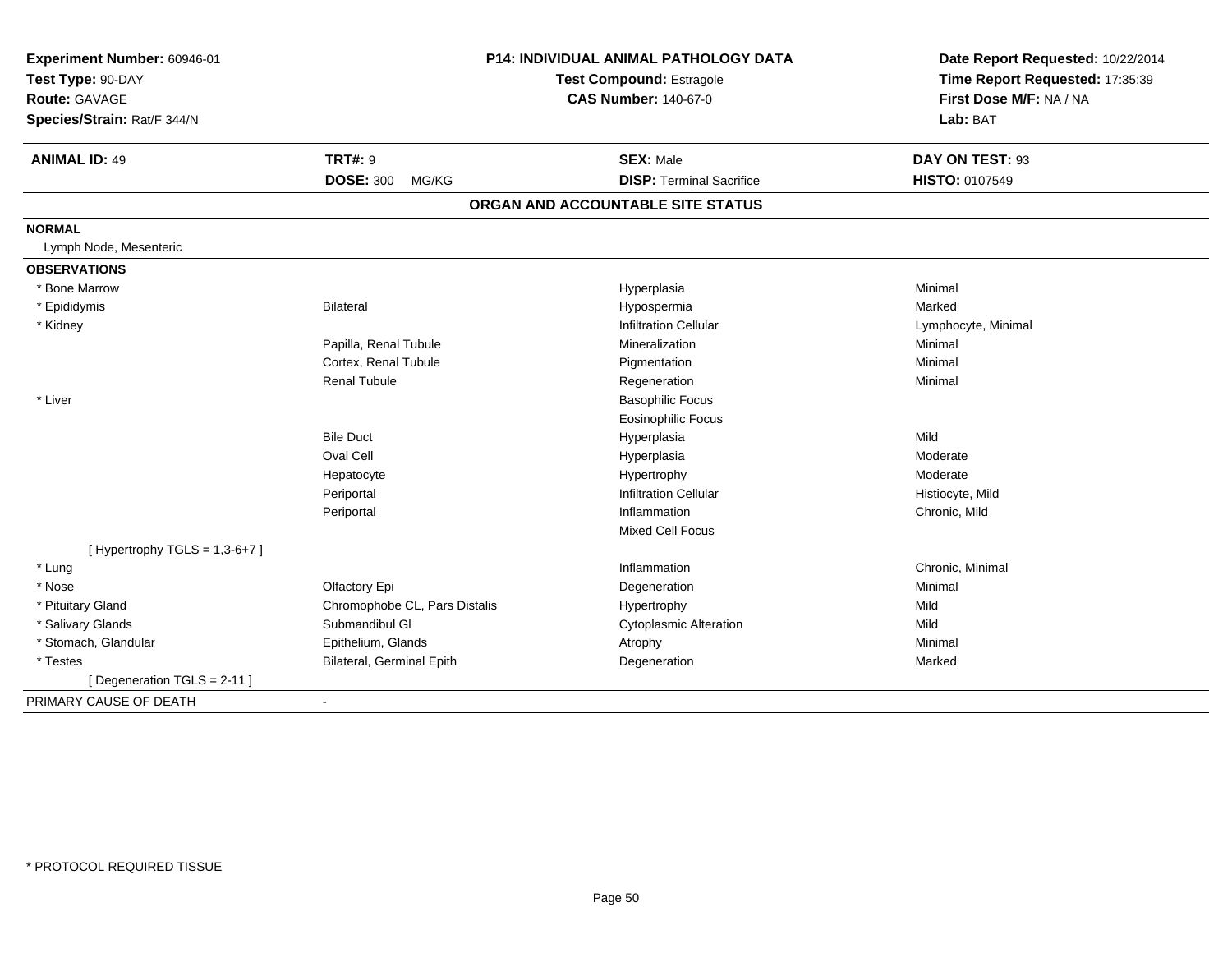| Experiment Number: 60946-01     |                               | <b>P14: INDIVIDUAL ANIMAL PATHOLOGY DATA</b> | Date Report Requested: 10/22/2014 |
|---------------------------------|-------------------------------|----------------------------------------------|-----------------------------------|
| Test Type: 90-DAY               |                               | <b>Test Compound: Estragole</b>              | Time Report Requested: 17:35:39   |
| Route: GAVAGE                   |                               | <b>CAS Number: 140-67-0</b>                  | First Dose M/F: NA / NA           |
| Species/Strain: Rat/F 344/N     |                               |                                              | Lab: BAT                          |
| <b>ANIMAL ID: 50</b>            | <b>TRT#: 9</b>                | <b>SEX: Male</b>                             | DAY ON TEST: 93                   |
|                                 | <b>DOSE: 300</b><br>MG/KG     | <b>DISP: Terminal Sacrifice</b>              | HISTO: 0107550                    |
|                                 |                               | ORGAN AND ACCOUNTABLE SITE STATUS            |                                   |
| <b>NORMAL</b>                   |                               |                                              |                                   |
| Lymph Node, Mesenteric          |                               |                                              |                                   |
| <b>OBSERVATIONS</b>             |                               |                                              |                                   |
| * Bone Marrow                   |                               | Hyperplasia                                  | Minimal                           |
| * Epididymis                    | Bilateral                     | Hypospermia                                  | Moderate                          |
| * Kidney                        |                               | <b>Infiltration Cellular</b>                 | Lymphocyte, Minimal               |
|                                 | Papilla, Renal Tubule         | Mineralization                               | Minimal                           |
|                                 | Cortex, Renal Tubule          | Pigmentation                                 | Minimal                           |
|                                 | <b>Renal Tubule</b>           | Regeneration                                 | Minimal                           |
| * Liver                         |                               | <b>Basophilic Focus</b>                      |                                   |
|                                 |                               | <b>Eosinophilic Focus</b>                    |                                   |
|                                 | <b>Bile Duct</b>              | Hyperplasia                                  | Mild                              |
|                                 | Oval Cell                     | Hyperplasia                                  | Moderate                          |
|                                 | Hepatocyte                    | Hypertrophy                                  | Moderate                          |
|                                 | Periportal                    | <b>Infiltration Cellular</b>                 | Histiocyte, Mild                  |
|                                 | Periportal                    | Inflammation                                 | Chronic, Mild                     |
|                                 |                               | Inflammation                                 | Chronic, Minimal                  |
|                                 |                               | <b>Mixed Cell Focus</b>                      |                                   |
| [Hypertrophy TGLS = $1,2-6+7$ ] |                               |                                              |                                   |
| * Lung                          |                               | Inflammation                                 | Chronic, Minimal                  |
| * Nose                          | Olfactory Epi                 | Degeneration                                 | Minimal                           |
| * Pituitary Gland               | Chromophobe CL, Pars Distalis | Hypertrophy                                  | Minimal                           |
| * Salivary Glands               | Submandibul GI                | <b>Cytoplasmic Alteration</b>                | Mild                              |
| * Stomach, Glandular            | Epithelium, Glands            | Atrophy                                      | Mild                              |
| * Testes                        | Bilateral, Germinal Epith     | Degeneration                                 | Moderate                          |
| PRIMARY CAUSE OF DEATH          | $\sim$                        |                                              |                                   |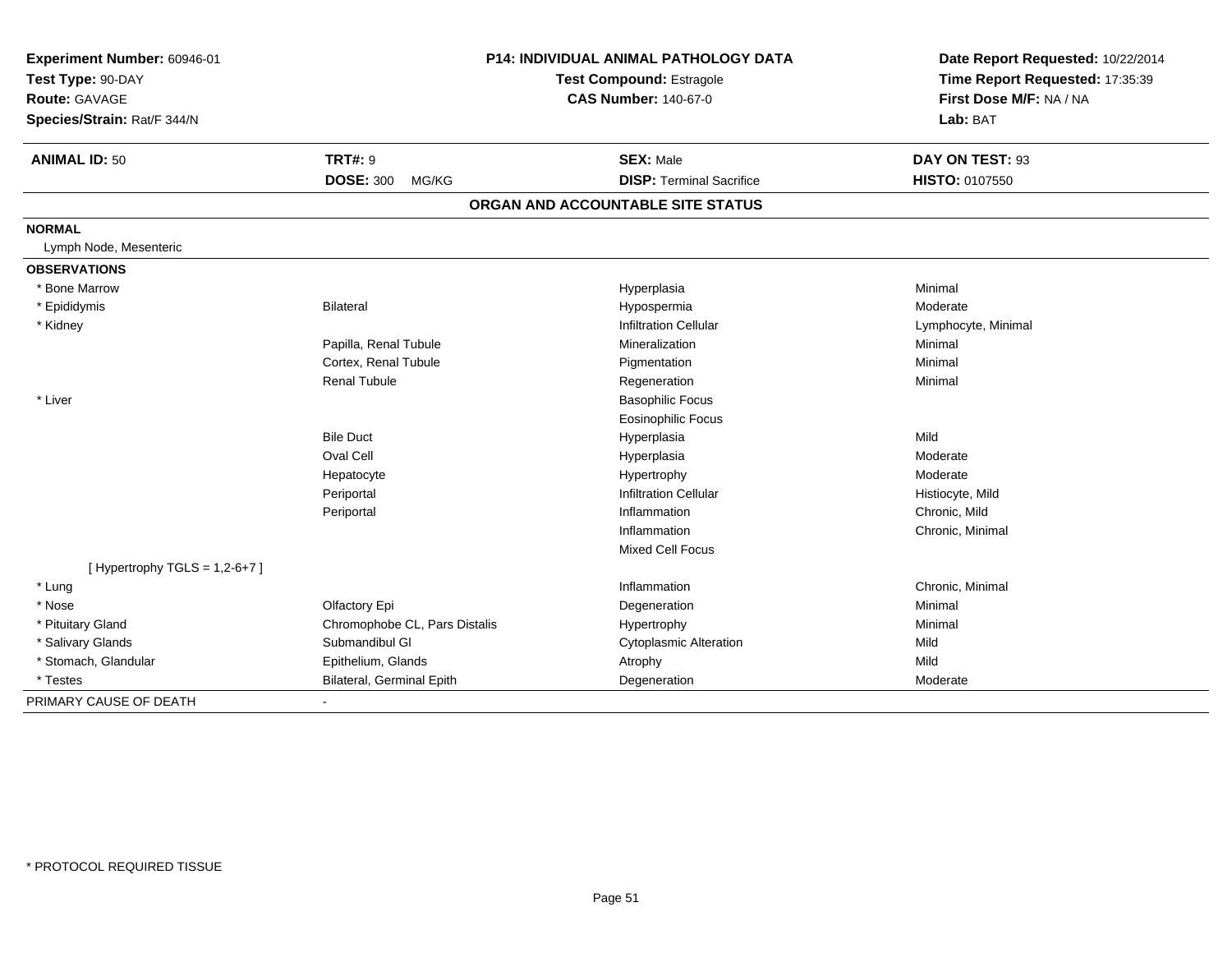| Experiment Number: 60946-01<br>Test Type: 90-DAY<br><b>Route: GAVAGE</b><br>Species/Strain: Rat/F 344/N |                            | P14: INDIVIDUAL ANIMAL PATHOLOGY DATA<br>Test Compound: Estragole<br><b>CAS Number: 140-67-0</b> | Date Report Requested: 10/22/2014<br>Time Report Requested: 17:35:39<br>First Dose M/F: NA / NA<br>Lab: BAT |
|---------------------------------------------------------------------------------------------------------|----------------------------|--------------------------------------------------------------------------------------------------|-------------------------------------------------------------------------------------------------------------|
| <b>ANIMAL ID: 51</b>                                                                                    | <b>TRT#: 11</b>            | <b>SEX: Male</b>                                                                                 | DAY ON TEST: 93                                                                                             |
|                                                                                                         | <b>DOSE: 600</b><br>MG/KG  | <b>DISP: Terminal Sacrifice</b>                                                                  | <b>HISTO: 0107551</b>                                                                                       |
|                                                                                                         |                            |                                                                                                  |                                                                                                             |
|                                                                                                         |                            | ORGAN AND ACCOUNTABLE SITE STATUS                                                                |                                                                                                             |
| <b>NORMAL</b>                                                                                           |                            |                                                                                                  |                                                                                                             |
| * Adrenal Cortex                                                                                        | * Adrenal Medulla          | * Blood Vessel                                                                                   | * Bone                                                                                                      |
| * Brain                                                                                                 | * Esophagus                | * Eye                                                                                            | * Harderian Gland                                                                                           |
| * Intestine Large, Cecum                                                                                | * Intestine Large, Colon   | * Intestine Large, Rectum                                                                        | * Intestine Small, Duodenum                                                                                 |
| * Intestine Small, Ileum                                                                                | * Intestine Small, Jejunum | * Islets, Pancreatic                                                                             | * Lymph Node, Mesenteric                                                                                    |
| * Mammary Gland                                                                                         | * Pancreas                 | * Parathyroid Gland                                                                              | * Preputial Gland                                                                                           |
| * Prostate                                                                                              | * Seminal Vesicle          | * Skin                                                                                           | * Spleen                                                                                                    |
| * Stomach, Forestomach                                                                                  | * Thymus                   | * Thyroid Gland                                                                                  | * Trachea                                                                                                   |
| * Urinary Bladder                                                                                       |                            |                                                                                                  |                                                                                                             |
| <b>MISSING</b>                                                                                          |                            |                                                                                                  |                                                                                                             |
| * Lymph Node, Mandibular                                                                                |                            |                                                                                                  |                                                                                                             |
| <b>OBSERVATIONS</b>                                                                                     |                            |                                                                                                  |                                                                                                             |
| * Bone Marrow                                                                                           |                            | Hyperplasia                                                                                      | Mild                                                                                                        |
| * Epididymis                                                                                            | <b>Bilateral</b>           | Hypospermia                                                                                      | Marked                                                                                                      |
| * Heart                                                                                                 |                            | <b>Infiltration Cellular</b>                                                                     | Mononuclear CI, Minimal                                                                                     |
| * Kidney                                                                                                | Papilla, Renal Tubule      | Mineralization                                                                                   | Mild                                                                                                        |
|                                                                                                         | Cortex, Renal Tubule       | Pigmentation                                                                                     | Mild                                                                                                        |
|                                                                                                         | <b>Renal Tubule</b>        | Regeneration                                                                                     | Minimal                                                                                                     |
| [ Pigmentation TGLS = 4-5 ]                                                                             |                            |                                                                                                  |                                                                                                             |
| * Liver                                                                                                 |                            | <b>Basophilic Focus</b>                                                                          |                                                                                                             |
|                                                                                                         |                            | Cholangiofibrosis                                                                                | Minimal                                                                                                     |
|                                                                                                         |                            | <b>Eosinophilic Focus</b>                                                                        |                                                                                                             |
|                                                                                                         |                            | Hepatocellular Adenoma                                                                           |                                                                                                             |
|                                                                                                         | <b>Bile Duct</b>           | Hyperplasia                                                                                      | Mild                                                                                                        |
|                                                                                                         | Oval Cell                  | Hyperplasia                                                                                      | Moderate                                                                                                    |
|                                                                                                         | Hepatocyte                 | Hypertrophy                                                                                      | Marked                                                                                                      |
|                                                                                                         | Periportal                 | <b>Infiltration Cellular</b>                                                                     | Histiocyte, Mild                                                                                            |
|                                                                                                         | Periportal                 | Inflammation                                                                                     | Chronic, Mild                                                                                               |
|                                                                                                         |                            | Mixed Cell Focus                                                                                 |                                                                                                             |
| [ Hepatocellular Adenoma TGLS = 6-13 ]                                                                  |                            |                                                                                                  |                                                                                                             |
| [Hypertrophy TGLS = $2,3-6+7+13$ ]                                                                      |                            |                                                                                                  |                                                                                                             |
|                                                                                                         |                            |                                                                                                  |                                                                                                             |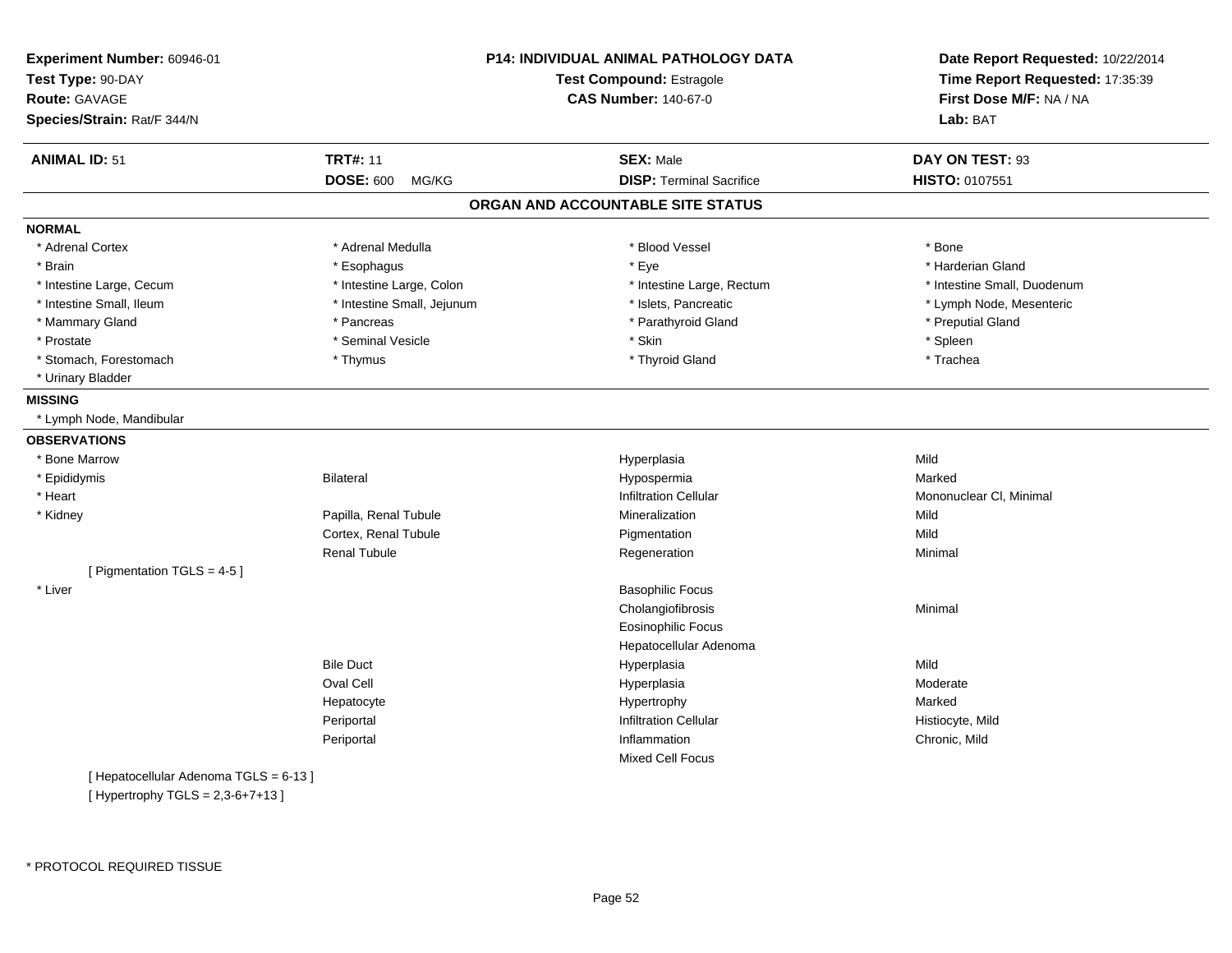| Experiment Number: 60946-01<br>Test Type: 90-DAY<br><b>Route: GAVAGE</b><br>Species/Strain: Rat/F 344/N |                               | <b>P14: INDIVIDUAL ANIMAL PATHOLOGY DATA</b><br><b>Test Compound: Estragole</b><br><b>CAS Number: 140-67-0</b> | Date Report Requested: 10/22/2014<br>Time Report Requested: 17:35:39<br>First Dose M/F: NA / NA<br>Lab: BAT |
|---------------------------------------------------------------------------------------------------------|-------------------------------|----------------------------------------------------------------------------------------------------------------|-------------------------------------------------------------------------------------------------------------|
|                                                                                                         |                               |                                                                                                                |                                                                                                             |
| <b>ANIMAL ID: 51</b>                                                                                    | <b>TRT#: 11</b>               | <b>SEX: Male</b>                                                                                               | DAY ON TEST: 93                                                                                             |
|                                                                                                         | <b>DOSE: 600</b><br>MG/KG     | <b>DISP:</b> Terminal Sacrifice                                                                                | <b>HISTO: 0107551</b>                                                                                       |
|                                                                                                         |                               | ORGAN AND ACCOUNTABLE SITE STATUS                                                                              |                                                                                                             |
| * Lung                                                                                                  |                               | Inflammation                                                                                                   | Chronic, Minimal                                                                                            |
| Lymph Node                                                                                              | Pancreatic                    | Hyperplasia                                                                                                    | Lymphoid, Moderate                                                                                          |
|                                                                                                         | Pancreatic                    | <b>Infiltration Cellular</b>                                                                                   | Histiocyte, Moderate                                                                                        |
| [Hyperplasia TGLS = 5-13]                                                                               |                               |                                                                                                                |                                                                                                             |
| * Nose                                                                                                  | Olfactory Epi                 | Degeneration                                                                                                   | Mild                                                                                                        |
| * Pituitary Gland                                                                                       | Chromophobe CL, Pars Distalis | Hypertrophy                                                                                                    | Mild                                                                                                        |
| * Salivary Glands                                                                                       | Submandibul GI                | Cytoplasmic Alteration                                                                                         | Mild                                                                                                        |
| * Stomach, Glandular                                                                                    | Epithelium, Glands            | Atrophy                                                                                                        | Mild                                                                                                        |
| * Testes                                                                                                | Bilateral, Germinal Epith     | Degeneration                                                                                                   | Marked                                                                                                      |
| [Degeneration TGLS = $1-11$ ]                                                                           |                               |                                                                                                                |                                                                                                             |
| PRIMARY CAUSE OF DEATH                                                                                  |                               |                                                                                                                |                                                                                                             |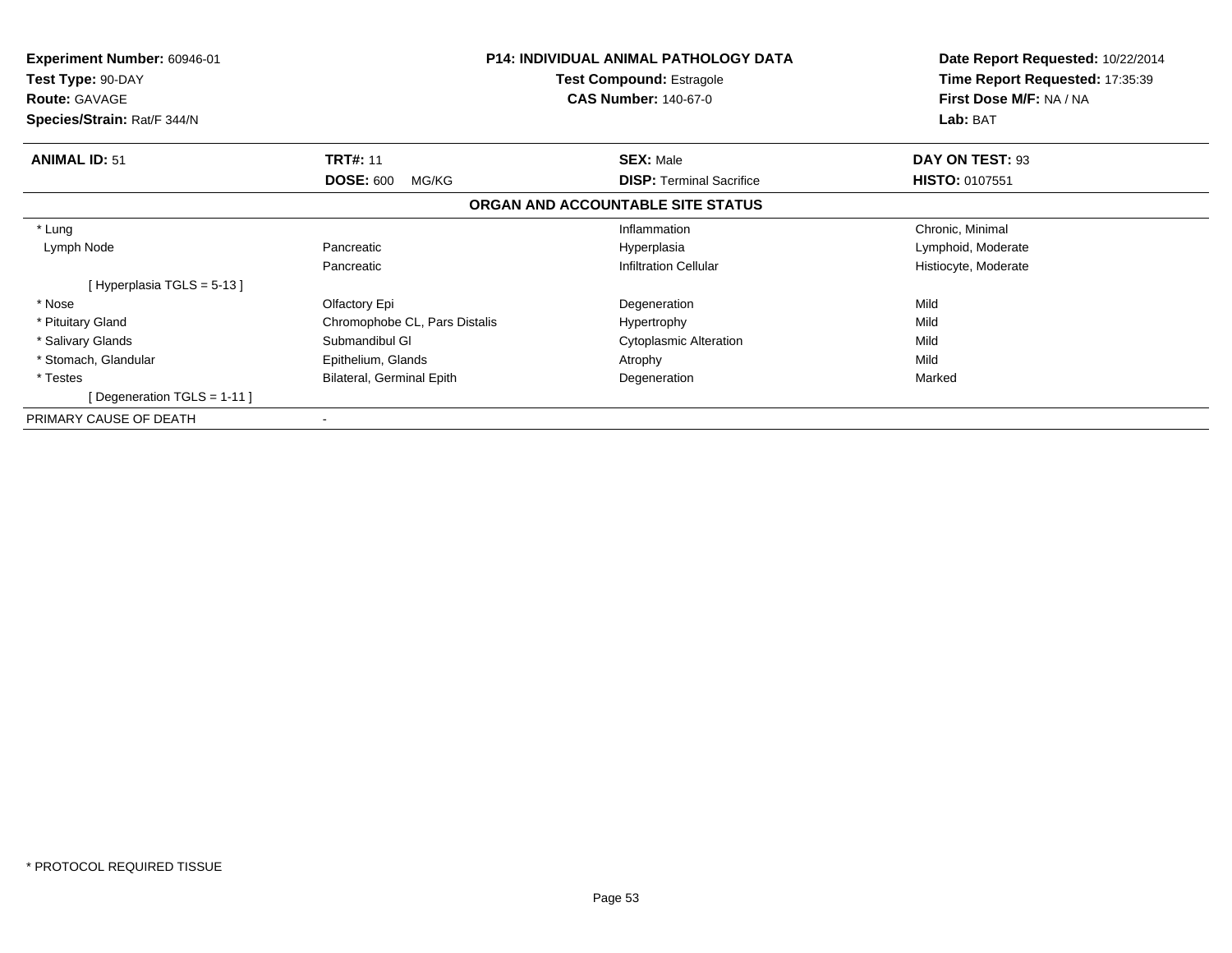| Experiment Number: 60946-01<br>Test Type: 90-DAY<br><b>Route: GAVAGE</b><br>Species/Strain: Rat/F 344/N |                               | <b>P14: INDIVIDUAL ANIMAL PATHOLOGY DATA</b><br><b>Test Compound: Estragole</b><br><b>CAS Number: 140-67-0</b> | Date Report Requested: 10/22/2014<br>Time Report Requested: 17:35:39<br>First Dose M/F: NA / NA<br>Lab: BAT |
|---------------------------------------------------------------------------------------------------------|-------------------------------|----------------------------------------------------------------------------------------------------------------|-------------------------------------------------------------------------------------------------------------|
| <b>ANIMAL ID: 52</b>                                                                                    | <b>TRT#: 11</b>               | <b>SEX: Male</b>                                                                                               | DAY ON TEST: 93                                                                                             |
|                                                                                                         | <b>DOSE: 600</b><br>MG/KG     | <b>DISP: Terminal Sacrifice</b>                                                                                | <b>HISTO: 0107552</b>                                                                                       |
|                                                                                                         |                               | ORGAN AND ACCOUNTABLE SITE STATUS                                                                              |                                                                                                             |
| <b>NORMAL</b>                                                                                           |                               |                                                                                                                |                                                                                                             |
| * Adrenal Cortex                                                                                        | * Adrenal Medulla             | * Blood Vessel                                                                                                 | * Bone                                                                                                      |
| * Brain                                                                                                 | * Esophagus                   | * Eye                                                                                                          | * Harderian Gland                                                                                           |
| * Heart                                                                                                 | * Intestine Large, Cecum      | * Intestine Large, Colon                                                                                       | * Intestine Large, Rectum                                                                                   |
| * Intestine Small, Duodenum                                                                             | * Intestine Small, Ileum      | * Intestine Small, Jejunum                                                                                     | * Islets, Pancreatic                                                                                        |
| * Lymph Node, Mesenteric                                                                                | * Mammary Gland               | * Pancreas                                                                                                     | * Parathyroid Gland                                                                                         |
| * Preputial Gland                                                                                       | * Prostate                    | * Seminal Vesicle                                                                                              | * Skin                                                                                                      |
| $*$ Spleen                                                                                              | * Stomach, Forestomach        | * Thymus                                                                                                       | * Thyroid Gland                                                                                             |
| * Trachea                                                                                               | * Urinary Bladder             |                                                                                                                |                                                                                                             |
| <b>MISSING</b>                                                                                          |                               |                                                                                                                |                                                                                                             |
| * Lymph Node, Mandibular                                                                                |                               |                                                                                                                |                                                                                                             |
| <b>OBSERVATIONS</b>                                                                                     |                               |                                                                                                                |                                                                                                             |
| * Bone Marrow                                                                                           |                               | Hyperplasia                                                                                                    | Mild                                                                                                        |
| * Epididymis                                                                                            | <b>Bilateral</b>              | Hypospermia                                                                                                    | Marked                                                                                                      |
| * Kidney                                                                                                | Papilla, Renal Tubule         | Mineralization                                                                                                 | Mild                                                                                                        |
|                                                                                                         | Cortex, Renal Tubule          | Pigmentation                                                                                                   | Mild                                                                                                        |
|                                                                                                         | <b>Renal Tubule</b>           | Regeneration                                                                                                   | Minimal                                                                                                     |
| [ Pigmentation TGLS = 3-5 ]                                                                             |                               |                                                                                                                |                                                                                                             |
| * Liver                                                                                                 |                               | <b>Basophilic Focus</b>                                                                                        |                                                                                                             |
|                                                                                                         |                               | Cholangiofibrosis                                                                                              | Marked                                                                                                      |
|                                                                                                         |                               | <b>Eosinophilic Focus</b>                                                                                      |                                                                                                             |
|                                                                                                         | <b>Bile Duct</b>              | Hyperplasia                                                                                                    | Mild                                                                                                        |
|                                                                                                         | Oval Cell                     | Hyperplasia                                                                                                    | Moderate                                                                                                    |
|                                                                                                         | Hepatocyte                    | Hypertrophy                                                                                                    | Marked                                                                                                      |
|                                                                                                         | Periportal                    | <b>Infiltration Cellular</b>                                                                                   | Histiocyte, Mild                                                                                            |
|                                                                                                         | Periportal                    | Inflammation                                                                                                   | Chronic, Mild                                                                                               |
| [Cholangiofibrosis TGLS = 2-13]<br>[Hypertrophy TGLS = $1,5-6+7$ ]                                      |                               |                                                                                                                |                                                                                                             |
| * Lung                                                                                                  |                               | Inflammation                                                                                                   | Chronic, Minimal                                                                                            |
| * Nose                                                                                                  | Olfactory Epi                 | Degeneration                                                                                                   | Mild                                                                                                        |
| * Pituitary Gland                                                                                       | Chromophobe CL, Pars Distalis | Hypertrophy                                                                                                    | Mild                                                                                                        |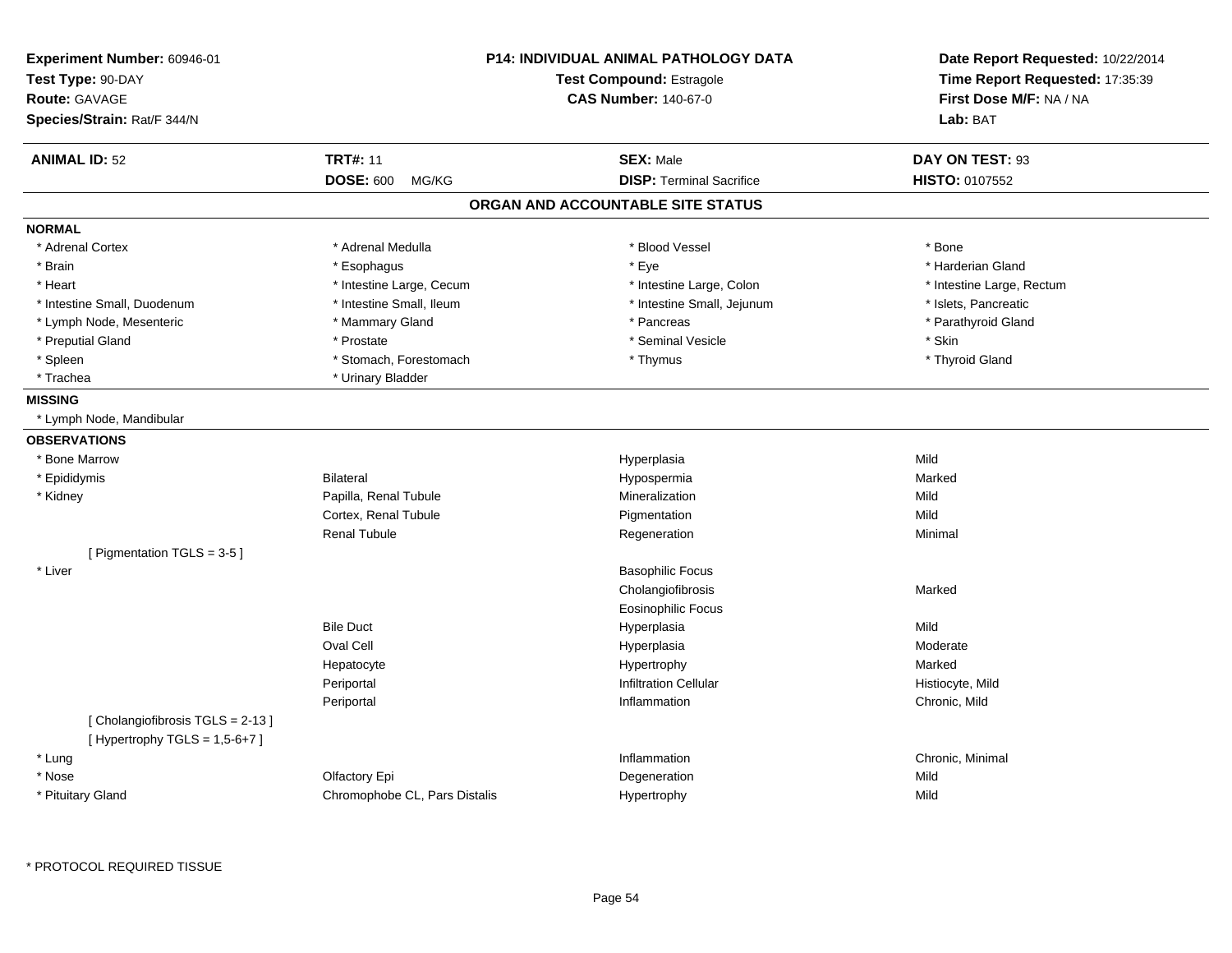| Experiment Number: 60946-01   |                                  | <b>P14: INDIVIDUAL ANIMAL PATHOLOGY DATA</b> | Date Report Requested: 10/22/2014 |
|-------------------------------|----------------------------------|----------------------------------------------|-----------------------------------|
| Test Type: 90-DAY             | <b>Test Compound: Estragole</b>  |                                              | Time Report Requested: 17:35:39   |
| <b>Route: GAVAGE</b>          |                                  | <b>CAS Number: 140-67-0</b>                  | First Dose M/F: NA / NA           |
| Species/Strain: Rat/F 344/N   |                                  |                                              | Lab: BAT                          |
| <b>ANIMAL ID: 52</b>          | <b>TRT#: 11</b>                  | <b>SEX: Male</b>                             | DAY ON TEST: 93                   |
|                               | <b>DOSE: 600</b><br>MG/KG        | <b>DISP:</b> Terminal Sacrifice              | <b>HISTO: 0107552</b>             |
|                               |                                  | ORGAN AND ACCOUNTABLE SITE STATUS            |                                   |
| * Salivary Glands             | Submandibul GI                   | <b>Cytoplasmic Alteration</b>                | Mild                              |
| * Stomach. Glandular          | Epithelium, Glands               | Atrophy                                      | Mild                              |
| * Testes                      | <b>Bilateral, Germinal Epith</b> | Degeneration                                 | Marked                            |
| [Degeneration TGLS = $4-11$ ] |                                  |                                              |                                   |
| PRIMARY CAUSE OF DEATH        |                                  |                                              |                                   |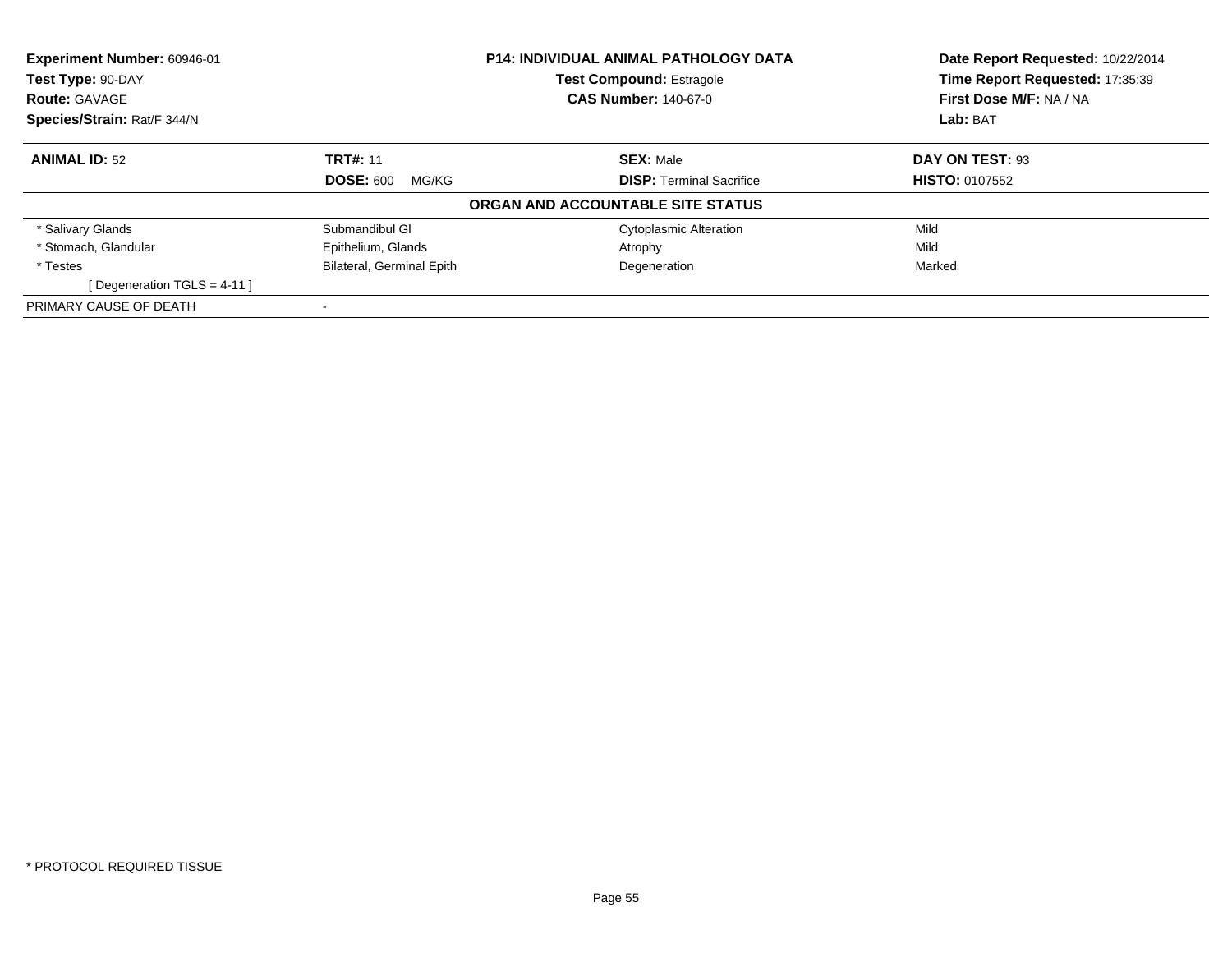| Route: GAVAGE<br>Species/Strain: Rat/F 344/N |                            | <b>CAS Number: 140-67-0</b>       | First Dose M/F: NA / NA<br>Lab: BAT |
|----------------------------------------------|----------------------------|-----------------------------------|-------------------------------------|
| <b>ANIMAL ID: 53</b>                         | <b>TRT#: 11</b>            | <b>SEX: Male</b>                  | DAY ON TEST: 93                     |
|                                              | <b>DOSE: 600</b><br>MG/KG  | <b>DISP: Terminal Sacrifice</b>   | <b>HISTO: 0107553</b>               |
|                                              |                            | ORGAN AND ACCOUNTABLE SITE STATUS |                                     |
| <b>NORMAL</b>                                |                            |                                   |                                     |
| * Adrenal Cortex                             | * Adrenal Medulla          | * Blood Vessel                    | * Bone                              |
| * Brain                                      | * Esophagus                | * Eye                             | * Harderian Gland                   |
| * Intestine Large, Cecum                     | * Intestine Large, Colon   | * Intestine Large, Rectum         | * Intestine Small, Duodenum         |
| * Intestine Small, Ileum                     | * Intestine Small, Jejunum | * Islets, Pancreatic              | * Lymph Node, Mesenteric            |
| * Mammary Gland                              | * Pancreas                 | * Parathyroid Gland               | * Preputial Gland                   |
| * Prostate                                   | * Seminal Vesicle          | * Skin                            | * Spleen                            |
| * Stomach, Forestomach                       | * Thymus                   | * Thyroid Gland                   | * Trachea                           |
| * Urinary Bladder                            |                            |                                   |                                     |
| <b>MISSING</b>                               |                            |                                   |                                     |
| * Lymph Node, Mandibular                     |                            |                                   |                                     |
| <b>OBSERVATIONS</b>                          |                            |                                   |                                     |
| * Bone Marrow                                |                            | Hyperplasia                       | Mild                                |
| * Epididymis                                 | Bilateral                  | Hypospermia                       | Marked                              |
| * Heart                                      |                            | <b>Infiltration Cellular</b>      | Mononuclear CI, Minimal             |
| * Kidney                                     | Papilla, Renal Tubule      | Mineralization                    | Minimal                             |
|                                              | Cortex, Renal Tubule       | Pigmentation                      | Mild                                |
|                                              | <b>Renal Tubule</b>        | Regeneration                      | Mild                                |
| [ Pigmentation TGLS = 4-5 ]                  |                            |                                   |                                     |
| * Liver                                      |                            | <b>Basophilic Focus</b>           |                                     |
|                                              |                            | Cholangiofibrosis                 | Minimal                             |
|                                              |                            | <b>Eosinophilic Focus</b>         |                                     |
|                                              | <b>Bile Duct</b>           | Hyperplasia                       | Mild                                |
|                                              | <b>Oval Cell</b>           | Hyperplasia                       | Moderate                            |
|                                              | Hepatocyte                 | Hypertrophy                       | Marked                              |
|                                              | Periportal                 | <b>Infiltration Cellular</b>      | Histiocyte, Mild                    |
|                                              | Periportal                 | Inflammation                      | Chronic, Mild                       |
|                                              |                            | <b>Mixed Cell Focus</b>           |                                     |
| [Eosinophilic Focus TGLS = 2-13]             |                            |                                   |                                     |
| [Hypertrophy TGLS = $1,5,6-6+7$ ]            |                            |                                   |                                     |
| * Lung                                       |                            | Inflammation                      | Chronic, Minimal                    |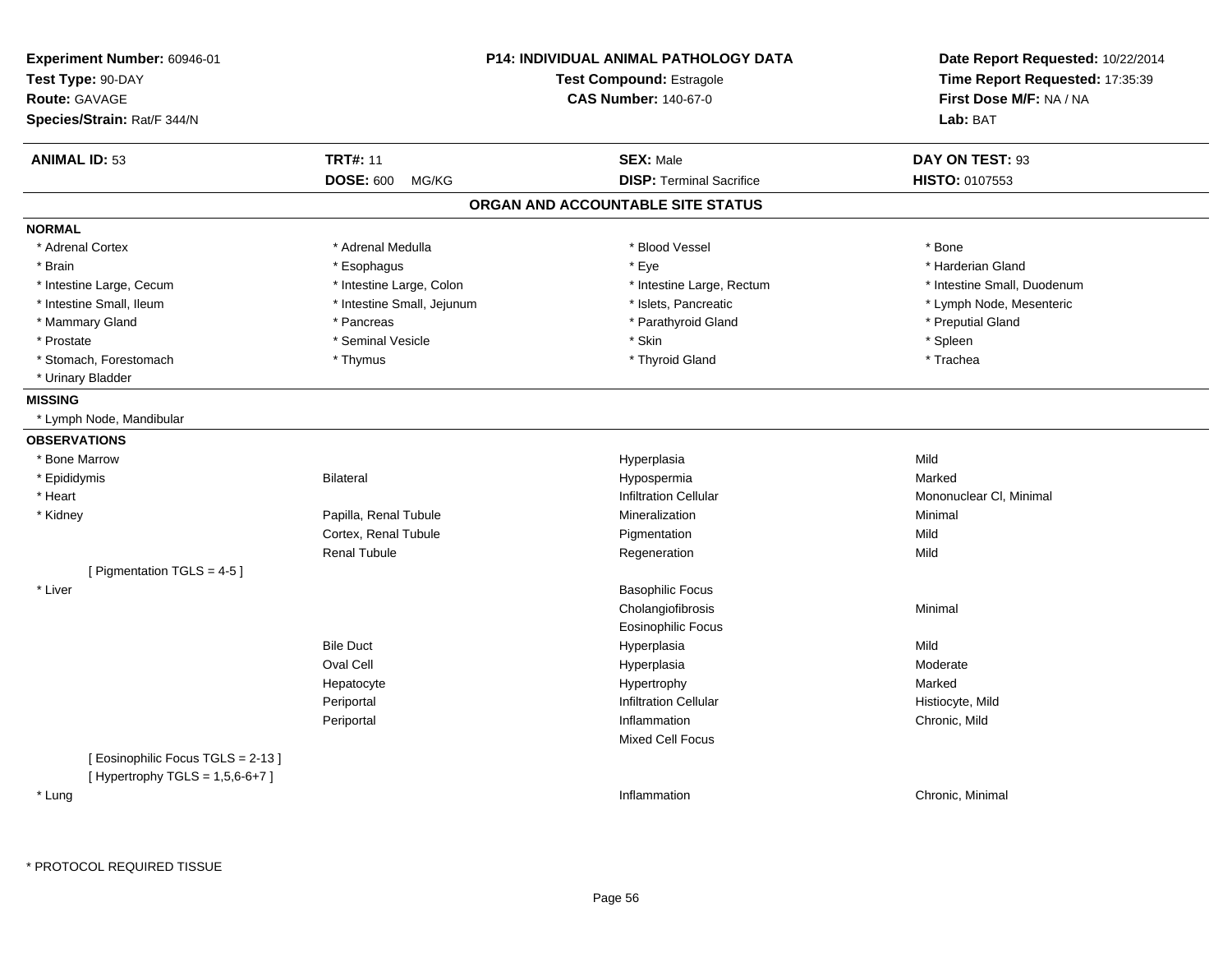| <b>Experiment Number: 60946-01</b><br>Test Type: 90-DAY<br><b>Route: GAVAGE</b><br>Species/Strain: Rat/F 344/N |                               | <b>P14: INDIVIDUAL ANIMAL PATHOLOGY DATA</b><br><b>Test Compound: Estragole</b><br><b>CAS Number: 140-67-0</b> | Date Report Requested: 10/22/2014<br>Time Report Requested: 17:35:39<br>First Dose M/F: NA / NA<br>Lab: BAT |
|----------------------------------------------------------------------------------------------------------------|-------------------------------|----------------------------------------------------------------------------------------------------------------|-------------------------------------------------------------------------------------------------------------|
| <b>ANIMAL ID: 53</b>                                                                                           | <b>TRT#: 11</b>               | <b>SEX: Male</b>                                                                                               | DAY ON TEST: 93                                                                                             |
|                                                                                                                | <b>DOSE: 600</b><br>MG/KG     | <b>DISP:</b> Terminal Sacrifice                                                                                | <b>HISTO: 0107553</b>                                                                                       |
|                                                                                                                |                               | ORGAN AND ACCOUNTABLE SITE STATUS                                                                              |                                                                                                             |
| Lymph Node                                                                                                     | Pancreatic                    | Hyperplasia                                                                                                    | Lymphoid, Mild                                                                                              |
|                                                                                                                | Pancreatic                    | <b>Infiltration Cellular</b>                                                                                   | Histiocyte, Mild                                                                                            |
| Hyperplasia TGLS = 7-13 ]                                                                                      |                               |                                                                                                                |                                                                                                             |
| * Nose                                                                                                         | Olfactory Epi                 | Degeneration                                                                                                   | Mild                                                                                                        |
| * Pituitary Gland                                                                                              | Chromophobe CL, Pars Distalis | Hypertrophy                                                                                                    | Minimal                                                                                                     |
| * Salivary Glands                                                                                              | Submandibul GI                | <b>Cytoplasmic Alteration</b>                                                                                  | Mild                                                                                                        |
| * Stomach, Glandular                                                                                           | Epithelium, Glands            | Atrophy                                                                                                        | Mild                                                                                                        |
| * Testes                                                                                                       | Bilateral, Germinal Epith     | Degeneration                                                                                                   | Marked                                                                                                      |
| Degeneration TGLS = 3-11 ]                                                                                     |                               |                                                                                                                |                                                                                                             |
| PRIMARY CAUSE OF DEATH                                                                                         | ۰                             |                                                                                                                |                                                                                                             |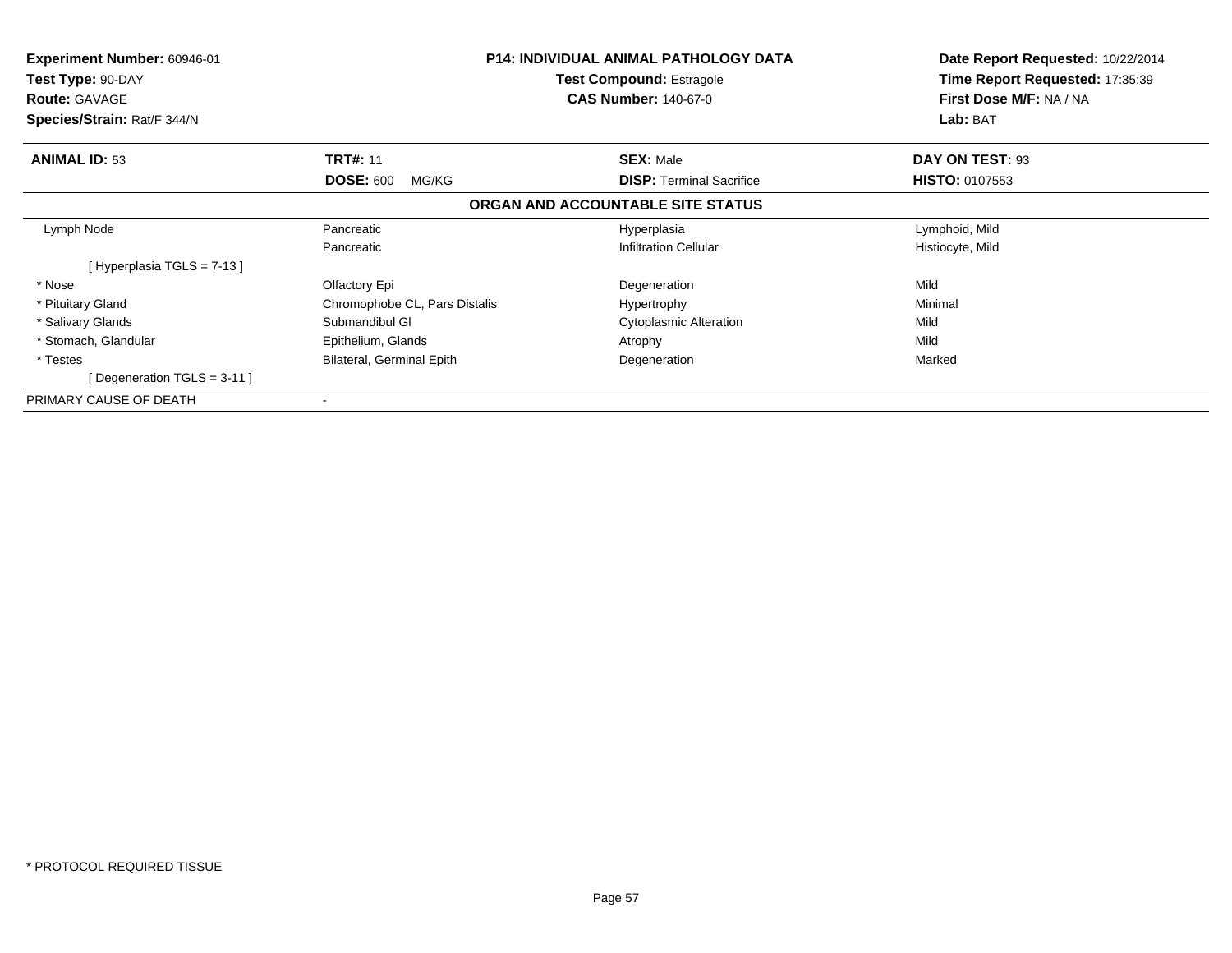| Experiment Number: 60946-01<br>Test Type: 90-DAY<br>Route: GAVAGE<br>Species/Strain: Rat/F 344/N |                               | P14: INDIVIDUAL ANIMAL PATHOLOGY DATA<br>Test Compound: Estragole<br><b>CAS Number: 140-67-0</b> | Date Report Requested: 10/22/2014<br>Time Report Requested: 17:35:39<br>First Dose M/F: NA / NA<br>Lab: BAT |
|--------------------------------------------------------------------------------------------------|-------------------------------|--------------------------------------------------------------------------------------------------|-------------------------------------------------------------------------------------------------------------|
| <b>ANIMAL ID: 54</b>                                                                             | <b>TRT#: 11</b>               | <b>SEX: Male</b>                                                                                 | DAY ON TEST: 93                                                                                             |
|                                                                                                  | <b>DOSE: 600</b><br>MG/KG     | <b>DISP: Terminal Sacrifice</b>                                                                  | HISTO: 0107554                                                                                              |
|                                                                                                  |                               | ORGAN AND ACCOUNTABLE SITE STATUS                                                                |                                                                                                             |
| <b>NORMAL</b>                                                                                    |                               |                                                                                                  |                                                                                                             |
| * Adrenal Cortex                                                                                 | * Adrenal Medulla             | * Blood Vessel                                                                                   | * Bone                                                                                                      |
| * Brain                                                                                          | * Esophagus                   | * Eye                                                                                            | * Harderian Gland                                                                                           |
| * Intestine Large, Cecum                                                                         | * Intestine Large, Colon      | * Intestine Large, Rectum                                                                        | * Intestine Small, Duodenum                                                                                 |
| * Intestine Small, Ileum                                                                         | * Intestine Small, Jejunum    | * Islets, Pancreatic                                                                             | * Lymph Node, Mesenteric                                                                                    |
| * Mammary Gland                                                                                  | * Pancreas                    | * Parathyroid Gland                                                                              | * Preputial Gland                                                                                           |
| * Prostate                                                                                       | * Seminal Vesicle             | * Skin                                                                                           | * Spleen                                                                                                    |
| * Stomach, Forestomach                                                                           | * Thymus                      | * Thyroid Gland                                                                                  | * Trachea                                                                                                   |
| * Urinary Bladder                                                                                |                               |                                                                                                  |                                                                                                             |
| <b>MISSING</b>                                                                                   |                               |                                                                                                  |                                                                                                             |
| * Lymph Node, Mandibular                                                                         |                               |                                                                                                  |                                                                                                             |
| <b>OBSERVATIONS</b>                                                                              |                               |                                                                                                  |                                                                                                             |
| * Bone Marrow                                                                                    |                               | Hyperplasia                                                                                      | Mild                                                                                                        |
| * Epididymis                                                                                     | <b>Bilateral</b>              | Hypospermia                                                                                      | Marked                                                                                                      |
| * Heart                                                                                          | Myocardium                    | <b>Infiltration Cellular</b>                                                                     | Mononuclear CI, Minimal                                                                                     |
| * Kidney                                                                                         | Papilla, Renal Tubule         | Mineralization                                                                                   | Mild                                                                                                        |
|                                                                                                  | Cortex, Renal Tubule          | Pigmentation                                                                                     | Mild                                                                                                        |
| [ Pigmentation TGLS = 4-5 ]                                                                      |                               |                                                                                                  |                                                                                                             |
| * Liver                                                                                          |                               | Cholangiofibrosis                                                                                | Mild                                                                                                        |
|                                                                                                  |                               | <b>Eosinophilic Focus</b>                                                                        |                                                                                                             |
|                                                                                                  | <b>Bile Duct</b>              | Hyperplasia                                                                                      | Mild                                                                                                        |
|                                                                                                  | <b>Oval Cell</b>              | Hyperplasia                                                                                      | Moderate                                                                                                    |
|                                                                                                  | Hepatocyte                    | Hypertrophy                                                                                      | Marked                                                                                                      |
|                                                                                                  | Periportal                    | <b>Infiltration Cellular</b>                                                                     | Histiocyte, Mild                                                                                            |
|                                                                                                  | Periportal                    | Inflammation                                                                                     | Chronic, Mild                                                                                               |
|                                                                                                  |                               | <b>Mixed Cell Focus</b>                                                                          |                                                                                                             |
| [Hypertrophy TGLS = $1,3-6+7$ ]                                                                  |                               |                                                                                                  |                                                                                                             |
| * Lung                                                                                           |                               | Inflammation                                                                                     | Chronic, Minimal                                                                                            |
| * Nose                                                                                           | Olfactory Epi                 | Degeneration                                                                                     | Mild                                                                                                        |
| * Pituitary Gland                                                                                | Chromophobe CL, Pars Distalis | Hypertrophy                                                                                      | Mild                                                                                                        |
| * Salivary Glands                                                                                | Submandibul GI                | <b>Cytoplasmic Alteration</b>                                                                    | Mild                                                                                                        |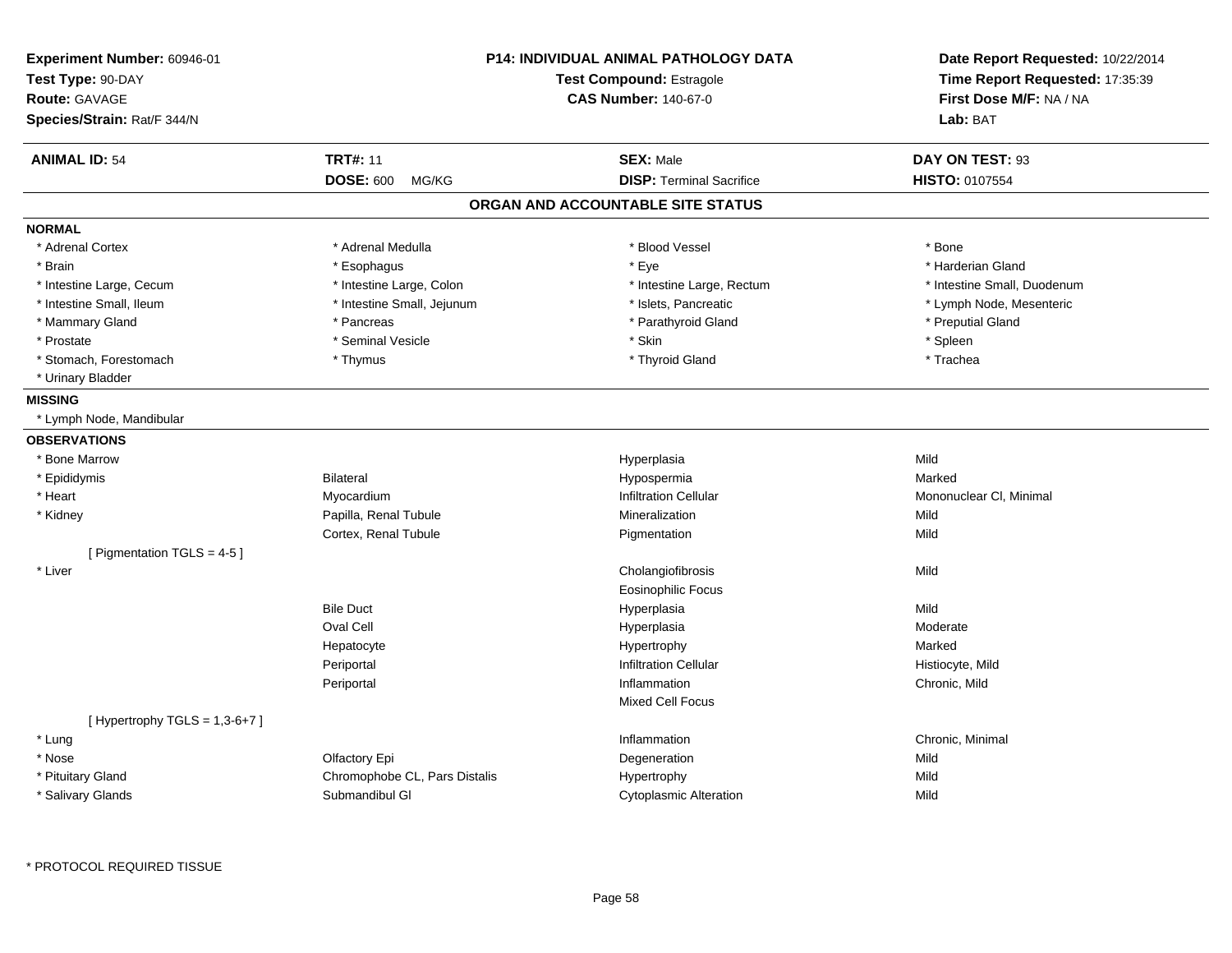| Experiment Number: 60946-01<br><b>P14: INDIVIDUAL ANIMAL PATHOLOGY DATA</b><br>Test Type: 90-DAY<br><b>Test Compound: Estragole</b> |                                  |                                   | Date Report Requested: 10/22/2014 |
|-------------------------------------------------------------------------------------------------------------------------------------|----------------------------------|-----------------------------------|-----------------------------------|
|                                                                                                                                     |                                  | Time Report Requested: 17:35:39   |                                   |
| <b>Route: GAVAGE</b>                                                                                                                |                                  | <b>CAS Number: 140-67-0</b>       | First Dose M/F: NA / NA           |
| Species/Strain: Rat/F 344/N                                                                                                         |                                  |                                   | Lab: BAT                          |
| <b>ANIMAL ID: 54</b>                                                                                                                | <b>TRT#: 11</b>                  | <b>SEX: Male</b>                  | DAY ON TEST: 93                   |
|                                                                                                                                     | <b>DOSE: 600</b><br>MG/KG        | <b>DISP:</b> Terminal Sacrifice   | <b>HISTO: 0107554</b>             |
|                                                                                                                                     |                                  | ORGAN AND ACCOUNTABLE SITE STATUS |                                   |
| * Stomach, Glandular                                                                                                                | Epithelium, Glands               | Atrophy                           | Mild                              |
| * Testes                                                                                                                            | <b>Bilateral, Germinal Epith</b> | Degeneration                      | Marked                            |
| [Degeneration TGLS = $2-11$ ]                                                                                                       |                                  |                                   |                                   |
| PRIMARY CAUSE OF DEATH                                                                                                              |                                  |                                   |                                   |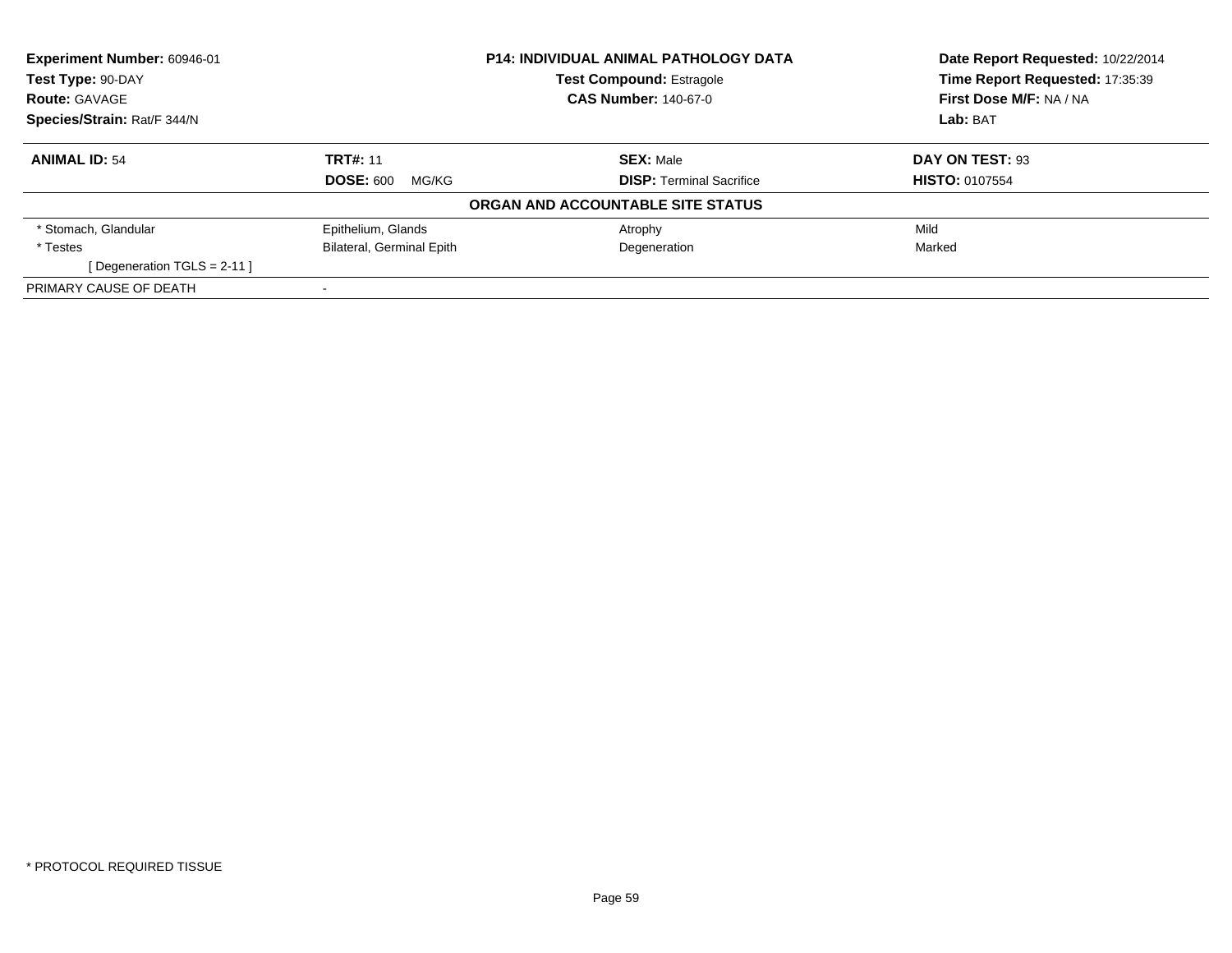| Experiment Number: 60946-01<br>Test Type: 90-DAY<br><b>Route: GAVAGE</b> |                            | <b>P14: INDIVIDUAL ANIMAL PATHOLOGY DATA</b><br>Test Compound: Estragole<br><b>CAS Number: 140-67-0</b> | Date Report Requested: 10/22/2014<br>Time Report Requested: 17:35:39<br>First Dose M/F: NA / NA |
|--------------------------------------------------------------------------|----------------------------|---------------------------------------------------------------------------------------------------------|-------------------------------------------------------------------------------------------------|
| Species/Strain: Rat/F 344/N                                              |                            |                                                                                                         | Lab: BAT                                                                                        |
| <b>ANIMAL ID: 55</b>                                                     | <b>TRT#: 11</b>            | <b>SEX: Male</b>                                                                                        | DAY ON TEST: 93                                                                                 |
|                                                                          | <b>DOSE: 600</b><br>MG/KG  | <b>DISP: Terminal Sacrifice</b>                                                                         | HISTO: 0107555                                                                                  |
|                                                                          |                            | ORGAN AND ACCOUNTABLE SITE STATUS                                                                       |                                                                                                 |
| <b>NORMAL</b>                                                            |                            |                                                                                                         |                                                                                                 |
| * Adrenal Cortex                                                         | * Adrenal Medulla          | * Blood Vessel                                                                                          | * Bone                                                                                          |
| * Brain                                                                  | * Esophagus                | * Eye                                                                                                   | * Harderian Gland                                                                               |
| * Intestine Large, Cecum                                                 | * Intestine Large, Colon   | * Intestine Large, Rectum                                                                               | * Intestine Small, Duodenum                                                                     |
| * Intestine Small, Ileum                                                 | * Intestine Small, Jejunum | * Islets, Pancreatic                                                                                    | * Mammary Gland                                                                                 |
| * Pancreas                                                               | * Parathyroid Gland        | * Preputial Gland                                                                                       | * Prostate                                                                                      |
| * Seminal Vesicle                                                        | * Skin                     | * Spleen                                                                                                | * Stomach, Forestomach                                                                          |
| * Thymus                                                                 | * Thyroid Gland            | * Trachea                                                                                               | * Urinary Bladder                                                                               |
| <b>MISSING</b>                                                           |                            |                                                                                                         |                                                                                                 |
| * Lymph Node, Mandibular                                                 |                            |                                                                                                         |                                                                                                 |
| <b>OBSERVATIONS</b>                                                      |                            |                                                                                                         |                                                                                                 |
| * Bone Marrow                                                            |                            | Hyperplasia                                                                                             | Mild                                                                                            |
| * Epididymis                                                             | Bilateral                  | Hypospermia                                                                                             | Marked                                                                                          |
| * Heart                                                                  |                            | <b>Infiltration Cellular</b>                                                                            | Mononuclear CI, Minimal                                                                         |
| * Kidney                                                                 | Papilla, Renal Tubule      | Mineralization                                                                                          | Mild                                                                                            |
|                                                                          | Cortex, Renal Tubule       | Pigmentation                                                                                            | Mild                                                                                            |
|                                                                          | <b>Renal Tubule</b>        | Regeneration                                                                                            | Minimal                                                                                         |
| [ Pigmentation TGLS = 3-5 ]                                              |                            |                                                                                                         |                                                                                                 |
| * Liver                                                                  |                            | Cholangiocarcinoma                                                                                      | Multiple                                                                                        |
|                                                                          |                            | Cholangiofibrosis                                                                                       | Moderate                                                                                        |
|                                                                          |                            | Eosinophilic Focus                                                                                      |                                                                                                 |
|                                                                          | <b>Bile Duct</b>           | Hyperplasia                                                                                             | Mild                                                                                            |
|                                                                          | Oval Cell                  | Hyperplasia                                                                                             | Moderate                                                                                        |
|                                                                          | Hepatocyte                 | Hypertrophy                                                                                             | Marked                                                                                          |
|                                                                          | Periportal                 | <b>Infiltration Cellular</b>                                                                            | Histiocyte, Mild                                                                                |
|                                                                          | Periportal                 | Inflammation                                                                                            | Chronic, Mild                                                                                   |
| [Cholangiocarcinoma TGLS = 2-13]                                         |                            |                                                                                                         |                                                                                                 |
| [Hypertrophy TGLS = $1,6-6+7$ ]                                          |                            |                                                                                                         |                                                                                                 |
| * Lung                                                                   |                            | Inflammation                                                                                            | Chronic, Minimal                                                                                |
| * Lymph Node, Mesenteric                                                 |                            | Hyperplasia                                                                                             | Lymphoid, Mild                                                                                  |
|                                                                          |                            |                                                                                                         |                                                                                                 |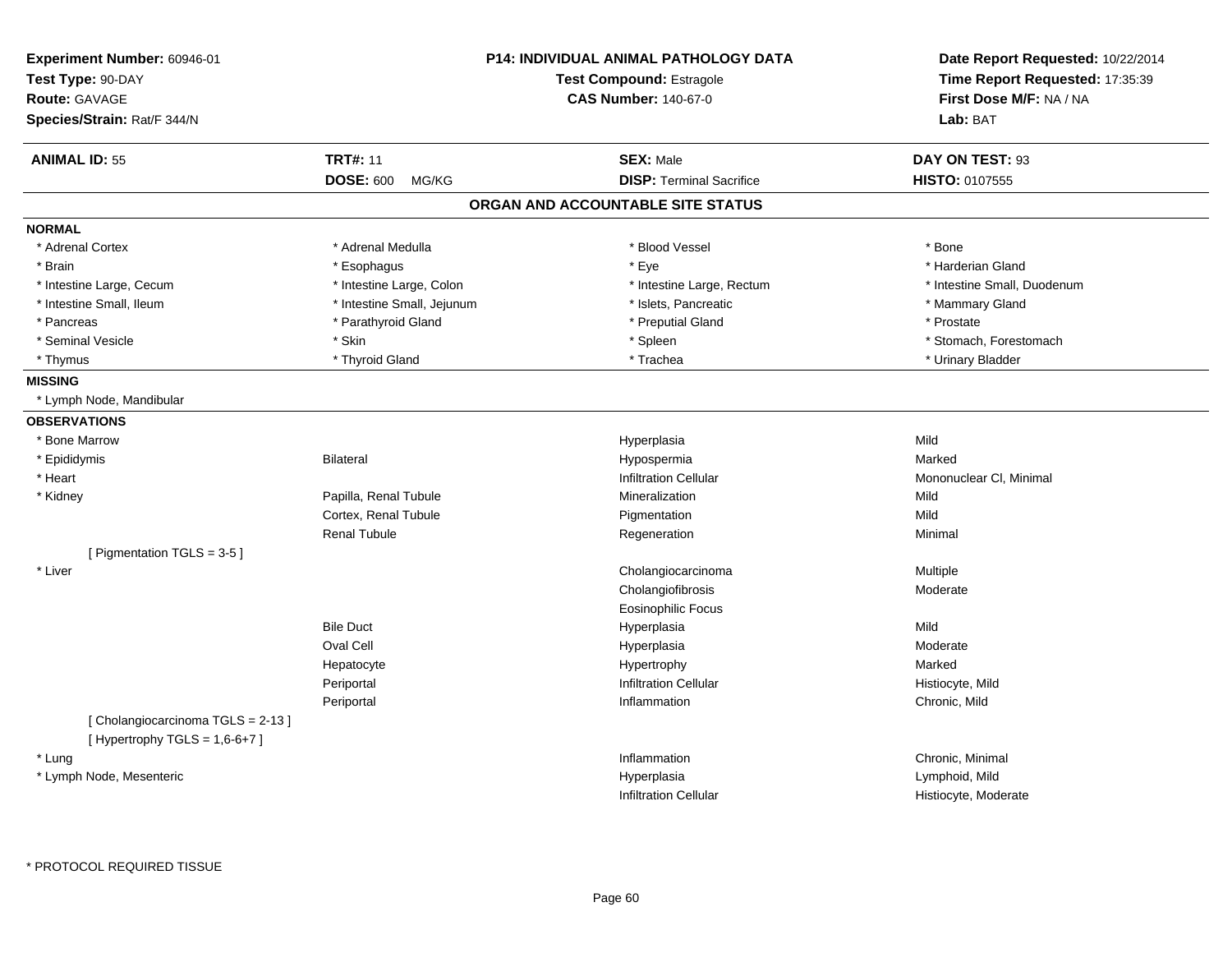| Experiment Number: 60946-01<br>Test Type: 90-DAY<br><b>Route: GAVAGE</b><br>Species/Strain: Rat/F 344/N | <b>P14: INDIVIDUAL ANIMAL PATHOLOGY DATA</b><br><b>Test Compound: Estragole</b><br><b>CAS Number: 140-67-0</b> |                                   | Date Report Requested: 10/22/2014<br>Time Report Requested: 17:35:39<br>First Dose M/F: NA / NA<br>Lab: BAT |
|---------------------------------------------------------------------------------------------------------|----------------------------------------------------------------------------------------------------------------|-----------------------------------|-------------------------------------------------------------------------------------------------------------|
| <b>ANIMAL ID: 55</b>                                                                                    | <b>TRT#: 11</b>                                                                                                | <b>SEX: Male</b>                  | DAY ON TEST: 93                                                                                             |
|                                                                                                         | <b>DOSE: 600</b><br>MG/KG                                                                                      | <b>DISP:</b> Terminal Sacrifice   | <b>HISTO: 0107555</b>                                                                                       |
|                                                                                                         |                                                                                                                | ORGAN AND ACCOUNTABLE SITE STATUS |                                                                                                             |
| [ Infiltration Cellular TGLS = 4-6 ]                                                                    |                                                                                                                |                                   |                                                                                                             |
| * Nose                                                                                                  | Olfactory Epi                                                                                                  | Degeneration                      | Mild                                                                                                        |
| * Pituitary Gland                                                                                       | Chromophobe CL, Pars Distalis                                                                                  | Hypertrophy                       | Minimal                                                                                                     |
| * Salivary Glands                                                                                       | Submandibul GI                                                                                                 | <b>Cytoplasmic Alteration</b>     | Mild                                                                                                        |
| * Stomach, Glandular                                                                                    | Epithelium, Glands                                                                                             | Atrophy                           | Moderate                                                                                                    |
| * Testes<br>[Degeneration TGLS = $5-11$ ]                                                               | Bilateral, Germinal Epith                                                                                      | Degeneration                      | Marked                                                                                                      |
| PRIMARY CAUSE OF DEATH                                                                                  |                                                                                                                |                                   |                                                                                                             |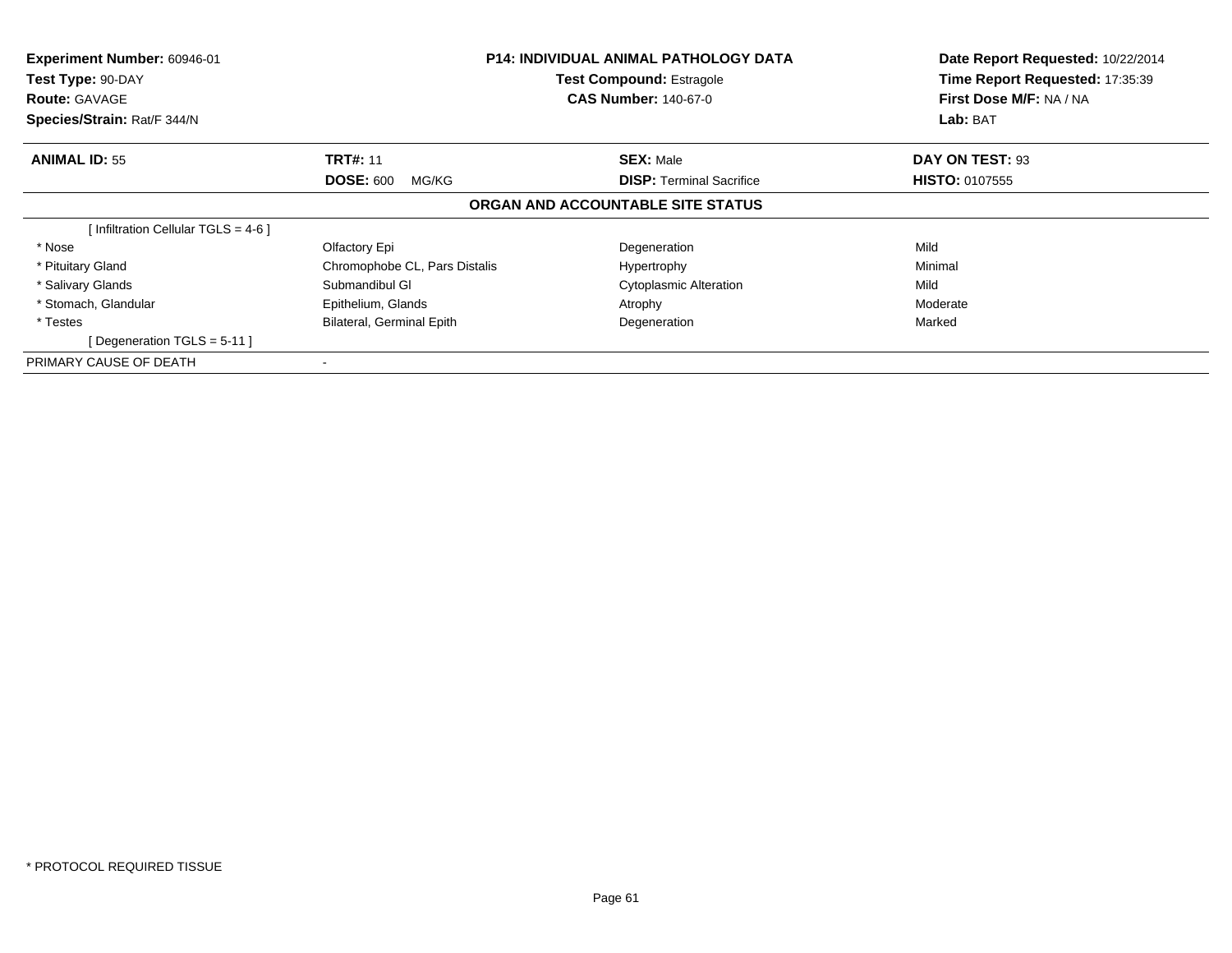| Experiment Number: 60946-01<br>Test Type: 90-DAY<br><b>Route: GAVAGE</b><br>Species/Strain: Rat/F 344/N |                           | P14: INDIVIDUAL ANIMAL PATHOLOGY DATA<br><b>Test Compound: Estragole</b><br><b>CAS Number: 140-67-0</b> | Date Report Requested: 10/22/2014<br>Time Report Requested: 17:35:39<br>First Dose M/F: NA / NA<br>Lab: BAT |
|---------------------------------------------------------------------------------------------------------|---------------------------|---------------------------------------------------------------------------------------------------------|-------------------------------------------------------------------------------------------------------------|
| <b>ANIMAL ID: 56</b>                                                                                    | <b>TRT#: 11</b>           | <b>SEX: Male</b>                                                                                        | DAY ON TEST: 93                                                                                             |
|                                                                                                         | <b>DOSE: 600</b><br>MG/KG | <b>DISP: Terminal Sacrifice</b>                                                                         | HISTO: 0107556                                                                                              |
|                                                                                                         |                           | ORGAN AND ACCOUNTABLE SITE STATUS                                                                       |                                                                                                             |
| <b>NORMAL</b>                                                                                           |                           |                                                                                                         |                                                                                                             |
| * Adrenal Cortex                                                                                        | * Adrenal Medulla         | * Blood Vessel                                                                                          | * Bone                                                                                                      |
| * Brain                                                                                                 | * Esophagus               | * Eye                                                                                                   | * Harderian Gland                                                                                           |
| * Heart                                                                                                 | * Intestine Large, Cecum  | * Intestine Large, Colon                                                                                | * Intestine Large, Rectum                                                                                   |
| * Intestine Small, Duodenum                                                                             | * Intestine Small, Ileum  | * Intestine Small, Jejunum                                                                              | * Islets, Pancreatic                                                                                        |
| * Lymph Node, Mesenteric                                                                                | * Mammary Gland           | * Parathyroid Gland                                                                                     | * Prostate                                                                                                  |
| * Seminal Vesicle                                                                                       | * Skin                    | * Spleen                                                                                                | * Stomach, Forestomach                                                                                      |
| * Thymus                                                                                                | * Thyroid Gland           | * Trachea                                                                                               | * Urinary Bladder                                                                                           |
| <b>MISSING</b>                                                                                          |                           |                                                                                                         |                                                                                                             |
| * Lymph Node, Mandibular                                                                                | * Preputial Gland         |                                                                                                         |                                                                                                             |
| <b>OBSERVATIONS</b>                                                                                     |                           |                                                                                                         |                                                                                                             |
| * Bone Marrow                                                                                           |                           | Hyperplasia                                                                                             | Mild                                                                                                        |
| * Epididymis                                                                                            | <b>Bilateral</b>          | Hypospermia                                                                                             | Marked                                                                                                      |
| * Kidney                                                                                                | Papilla, Renal Tubule     | Mineralization                                                                                          | Mild                                                                                                        |
|                                                                                                         | Cortex, Renal Tubule      | Pigmentation                                                                                            | Mild                                                                                                        |
|                                                                                                         | <b>Renal Tubule</b>       | Regeneration                                                                                            | Minimal                                                                                                     |
| [ Pigmentation TGLS = 3-5 ]                                                                             |                           |                                                                                                         |                                                                                                             |
| * Liver                                                                                                 |                           | Cholangiocarcinoma                                                                                      | Multiple                                                                                                    |
|                                                                                                         |                           | Cholangiofibrosis                                                                                       | Marked                                                                                                      |
|                                                                                                         |                           | Eosinophilic Focus                                                                                      |                                                                                                             |
|                                                                                                         | <b>Bile Duct</b>          | Hyperplasia                                                                                             | Mild                                                                                                        |
|                                                                                                         | Oval Cell                 | Hyperplasia                                                                                             | Moderate                                                                                                    |
|                                                                                                         | Hepatocyte                | Hypertrophy                                                                                             | Marked                                                                                                      |
|                                                                                                         | Periportal                | <b>Infiltration Cellular</b>                                                                            | Histiocyte, Mild                                                                                            |
|                                                                                                         | Periportal                | Inflammation                                                                                            | Chronic, Mild                                                                                               |
|                                                                                                         |                           | <b>Mixed Cell Focus</b>                                                                                 |                                                                                                             |
| [Cholangiocarcinoma TGLS = 2-13]<br>[Eosinophilic Focus TGLS = 2-13]<br>[Hypertrophy TGLS = $1,5-6+7$ ] |                           |                                                                                                         |                                                                                                             |
| [Mixed Cell Focus TGLS = 2-13]<br>* Lung                                                                |                           | Inflammation                                                                                            | Chronic, Minimal                                                                                            |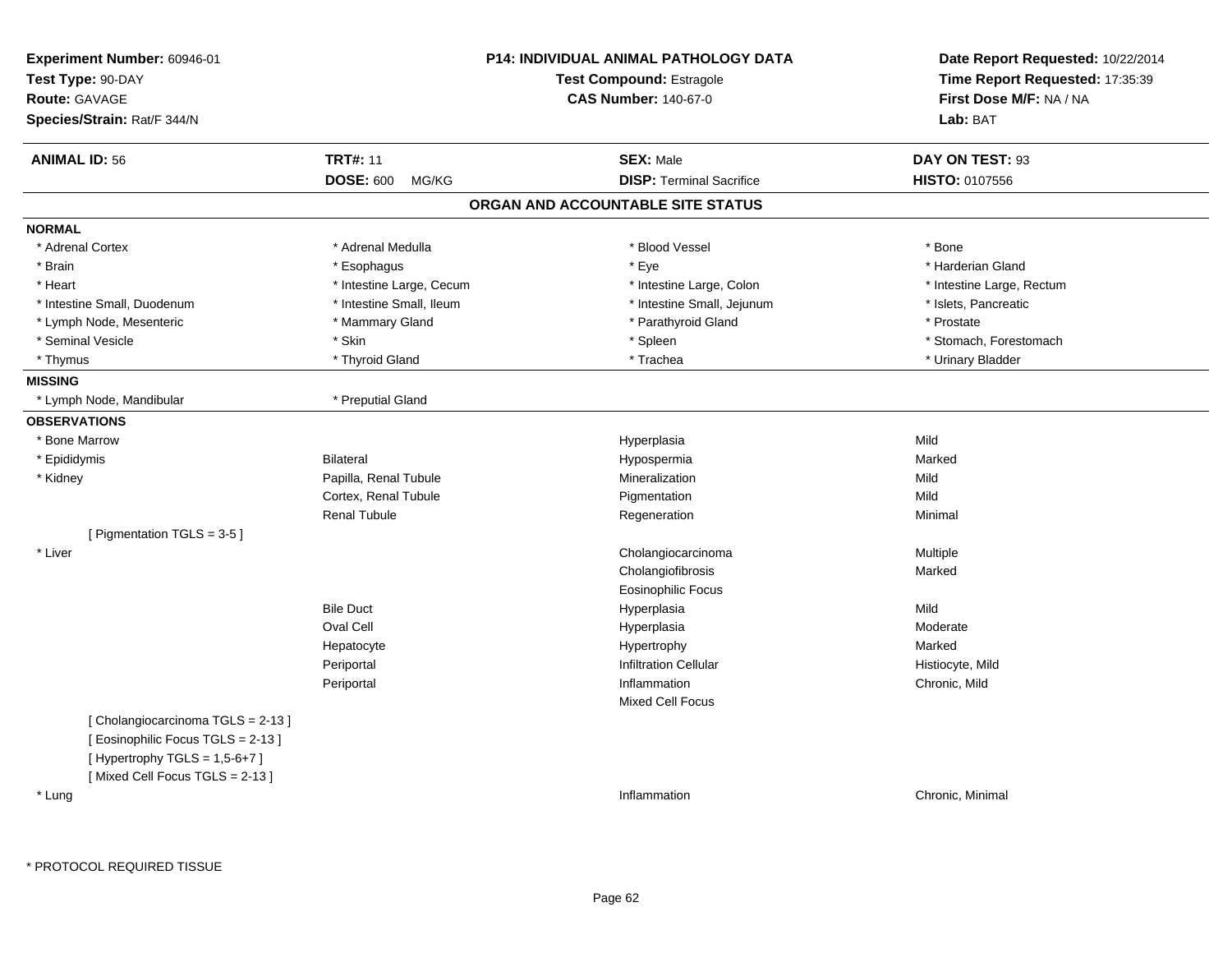| Experiment Number: 60946-01<br>Test Type: 90-DAY<br><b>Route: GAVAGE</b><br>Species/Strain: Rat/F 344/N |                               | <b>P14: INDIVIDUAL ANIMAL PATHOLOGY DATA</b><br><b>Test Compound: Estragole</b><br><b>CAS Number: 140-67-0</b> | Date Report Requested: 10/22/2014<br>Time Report Requested: 17:35:39<br>First Dose M/F: NA / NA<br>Lab: BAT |
|---------------------------------------------------------------------------------------------------------|-------------------------------|----------------------------------------------------------------------------------------------------------------|-------------------------------------------------------------------------------------------------------------|
| <b>ANIMAL ID: 56</b>                                                                                    | <b>TRT#: 11</b>               | <b>SEX: Male</b>                                                                                               | DAY ON TEST: 93                                                                                             |
|                                                                                                         | <b>DOSE: 600</b><br>MG/KG     | <b>DISP: Terminal Sacrifice</b>                                                                                | <b>HISTO: 0107556</b>                                                                                       |
|                                                                                                         |                               | ORGAN AND ACCOUNTABLE SITE STATUS                                                                              |                                                                                                             |
| * Nose                                                                                                  | Olfactory Epi                 | Degeneration                                                                                                   | Mild                                                                                                        |
| * Pancreas                                                                                              | Acinus                        | Atrophy                                                                                                        | Minimal                                                                                                     |
| * Pituitary Gland                                                                                       | Chromophobe CL, Pars Distalis | Hypertrophy                                                                                                    | Minimal                                                                                                     |
| * Salivary Glands                                                                                       | Submandibul GI                | <b>Cytoplasmic Alteration</b>                                                                                  | Mild                                                                                                        |
| * Stomach, Glandular                                                                                    | Epithelium, Glands            | Atrophy                                                                                                        | Mild                                                                                                        |
| * Testes                                                                                                | Bilateral, Germinal Epith     | Degeneration                                                                                                   | Marked                                                                                                      |
| [Degeneration TGLS = 4-11]                                                                              |                               |                                                                                                                |                                                                                                             |
| PRIMARY CAUSE OF DEATH                                                                                  |                               |                                                                                                                |                                                                                                             |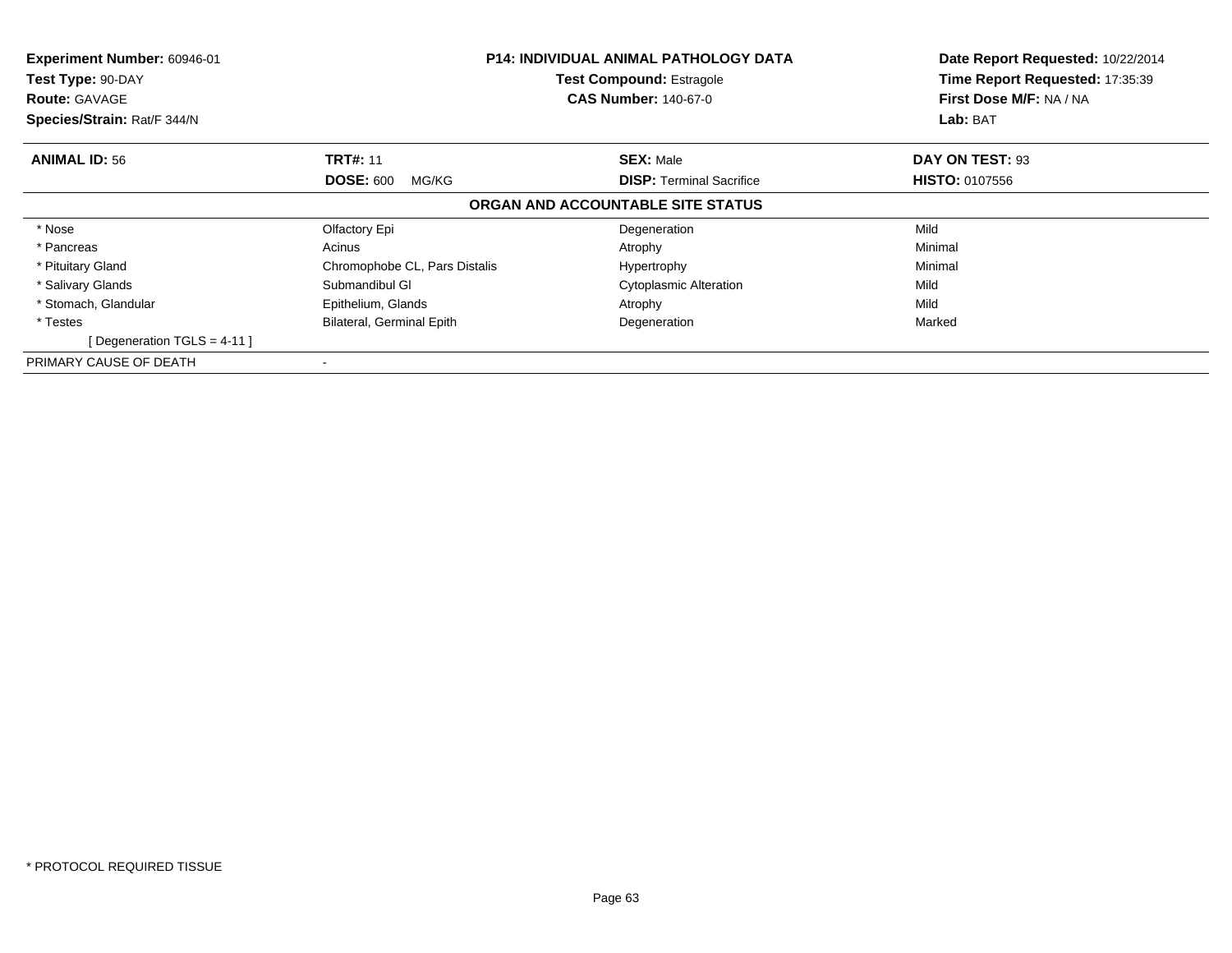| Experiment Number: 60946-01<br>Test Type: 90-DAY<br><b>Route: GAVAGE</b><br>Species/Strain: Rat/F 344/N |                               | <b>P14: INDIVIDUAL ANIMAL PATHOLOGY DATA</b><br><b>Test Compound: Estragole</b><br><b>CAS Number: 140-67-0</b> | Date Report Requested: 10/22/2014<br>Time Report Requested: 17:35:39<br>First Dose M/F: NA / NA<br>Lab: BAT |
|---------------------------------------------------------------------------------------------------------|-------------------------------|----------------------------------------------------------------------------------------------------------------|-------------------------------------------------------------------------------------------------------------|
| <b>ANIMAL ID: 57</b>                                                                                    | <b>TRT#: 11</b>               | <b>SEX: Male</b>                                                                                               | DAY ON TEST: 93                                                                                             |
|                                                                                                         | <b>DOSE: 600</b><br>MG/KG     | <b>DISP: Terminal Sacrifice</b>                                                                                | <b>HISTO: 0107557</b>                                                                                       |
|                                                                                                         |                               | ORGAN AND ACCOUNTABLE SITE STATUS                                                                              |                                                                                                             |
| <b>NORMAL</b>                                                                                           |                               |                                                                                                                |                                                                                                             |
| * Adrenal Cortex                                                                                        | * Adrenal Medulla             | * Blood Vessel                                                                                                 | * Bone                                                                                                      |
| * Brain                                                                                                 | * Esophagus                   | * Eye                                                                                                          | * Harderian Gland                                                                                           |
| * Heart                                                                                                 | * Intestine Large, Cecum      | * Intestine Large, Colon                                                                                       | * Intestine Large, Rectum                                                                                   |
| * Intestine Small, Duodenum                                                                             | * Intestine Small, Ileum      | * Intestine Small, Jejunum                                                                                     | * Islets, Pancreatic                                                                                        |
| * Mammary Gland                                                                                         | * Pancreas                    | * Parathyroid Gland                                                                                            | * Preputial Gland                                                                                           |
| * Prostate                                                                                              | * Seminal Vesicle             | * Skin                                                                                                         | * Spleen                                                                                                    |
| * Stomach, Forestomach                                                                                  | * Thymus                      | * Thyroid Gland                                                                                                | * Trachea                                                                                                   |
| * Urinary Bladder                                                                                       |                               |                                                                                                                |                                                                                                             |
| <b>MISSING</b>                                                                                          |                               |                                                                                                                |                                                                                                             |
| * Lymph Node, Mandibular                                                                                |                               |                                                                                                                |                                                                                                             |
| <b>OBSERVATIONS</b>                                                                                     |                               |                                                                                                                |                                                                                                             |
| * Bone Marrow                                                                                           |                               | Hyperplasia                                                                                                    | Mild                                                                                                        |
| * Epididymis                                                                                            | <b>Bilateral</b>              | Hypospermia                                                                                                    | Marked                                                                                                      |
| * Kidney                                                                                                | Papilla, Renal Tubule         | Mineralization                                                                                                 | Mild                                                                                                        |
|                                                                                                         | Cortex, Renal Tubule          | Pigmentation                                                                                                   | Mild                                                                                                        |
|                                                                                                         | <b>Renal Tubule</b>           | Regeneration                                                                                                   | Minimal                                                                                                     |
| [ Pigmentation TGLS = 2-5 ]                                                                             |                               |                                                                                                                |                                                                                                             |
| * Liver                                                                                                 |                               | Cholangiofibrosis                                                                                              | Mild                                                                                                        |
|                                                                                                         |                               | <b>Eosinophilic Focus</b>                                                                                      |                                                                                                             |
|                                                                                                         | <b>Bile Duct</b>              | Hyperplasia                                                                                                    | Mild                                                                                                        |
|                                                                                                         | Oval Cell                     | Hyperplasia                                                                                                    | Moderate                                                                                                    |
|                                                                                                         | Hepatocyte                    | Hypertrophy                                                                                                    | Marked                                                                                                      |
|                                                                                                         | Periportal                    | <b>Infiltration Cellular</b>                                                                                   | Histiocyte, Mild                                                                                            |
|                                                                                                         | Periportal                    | Inflammation                                                                                                   | Chronic, Mild                                                                                               |
|                                                                                                         |                               | Mixed Cell Focus                                                                                               |                                                                                                             |
| [Hypertrophy TGLS = $1,4-6+7$ ]                                                                         |                               |                                                                                                                |                                                                                                             |
| * Lung                                                                                                  |                               | Inflammation                                                                                                   | Chronic, Minimal                                                                                            |
| * Lymph Node, Mesenteric                                                                                |                               | Hyperplasia                                                                                                    | Lymphoid, Mild                                                                                              |
| * Nose                                                                                                  | Olfactory Epi                 | Degeneration                                                                                                   | Mild                                                                                                        |
| * Pituitary Gland                                                                                       | Chromophobe CL, Pars Distalis | Hypertrophy                                                                                                    | Mild                                                                                                        |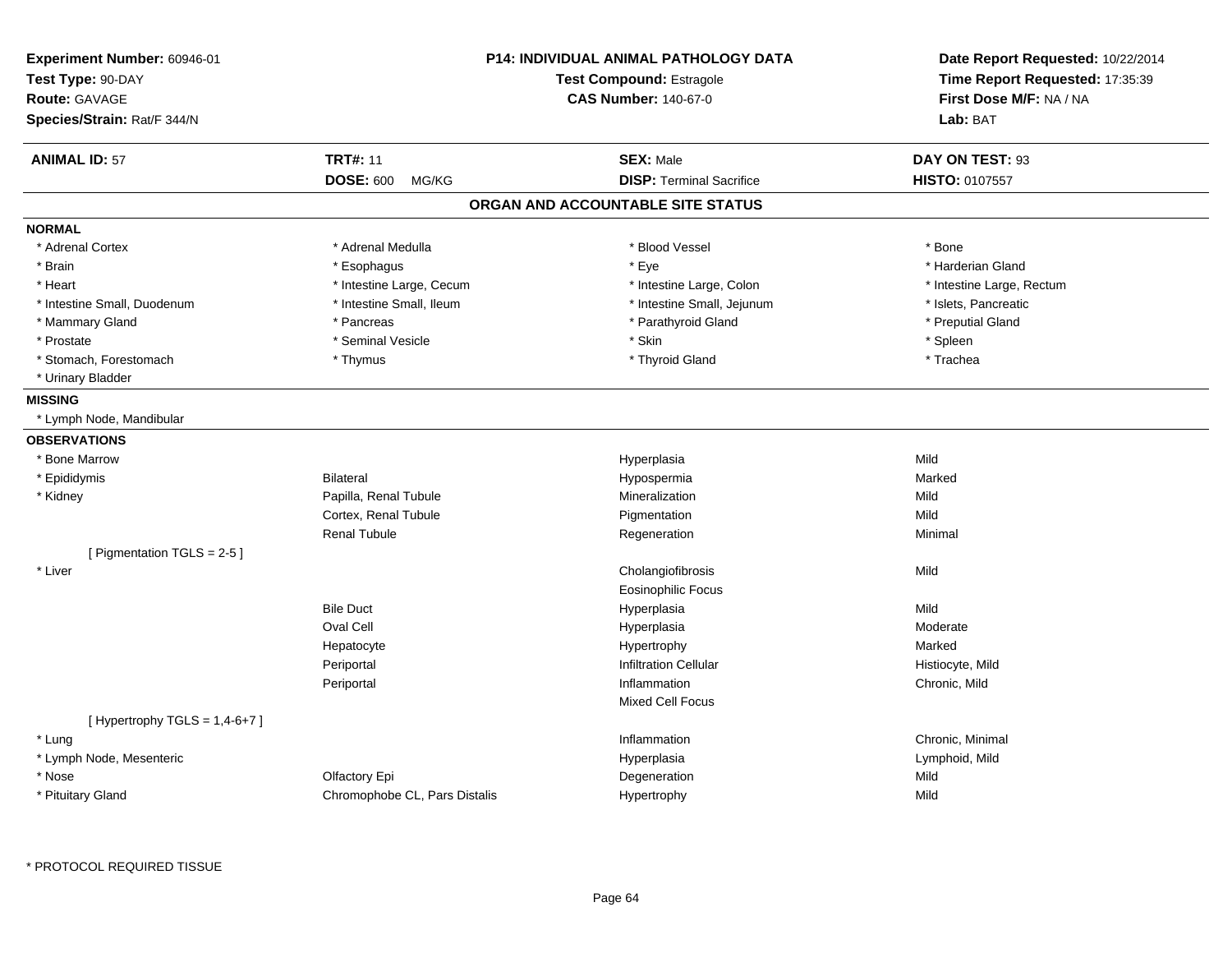| Experiment Number: 60946-01<br><b>P14: INDIVIDUAL ANIMAL PATHOLOGY DATA</b><br><b>Test Compound: Estragole</b><br>Test Type: 90-DAY |                                  |                                   | Date Report Requested: 10/22/2014<br>Time Report Requested: 17:35:39 |  |
|-------------------------------------------------------------------------------------------------------------------------------------|----------------------------------|-----------------------------------|----------------------------------------------------------------------|--|
|                                                                                                                                     |                                  |                                   |                                                                      |  |
| <b>Route: GAVAGE</b>                                                                                                                |                                  | <b>CAS Number: 140-67-0</b>       | First Dose M/F: NA / NA                                              |  |
| Species/Strain: Rat/F 344/N                                                                                                         |                                  |                                   | Lab: BAT                                                             |  |
| <b>ANIMAL ID: 57</b>                                                                                                                | <b>TRT#: 11</b>                  | <b>SEX: Male</b>                  | DAY ON TEST: 93                                                      |  |
|                                                                                                                                     | <b>DOSE: 600</b><br>MG/KG        | <b>DISP:</b> Terminal Sacrifice   | <b>HISTO: 0107557</b>                                                |  |
|                                                                                                                                     |                                  | ORGAN AND ACCOUNTABLE SITE STATUS |                                                                      |  |
| * Salivary Glands                                                                                                                   | Submandibul GI                   | <b>Cytoplasmic Alteration</b>     | Mild                                                                 |  |
| * Stomach. Glandular                                                                                                                | Epithelium, Glands               | Atrophy                           | Mild                                                                 |  |
| * Testes                                                                                                                            | <b>Bilateral, Germinal Epith</b> | Degeneration                      | Marked                                                               |  |
| [Degeneration TGLS = $3-11$ ]                                                                                                       |                                  |                                   |                                                                      |  |
| PRIMARY CAUSE OF DEATH                                                                                                              |                                  |                                   |                                                                      |  |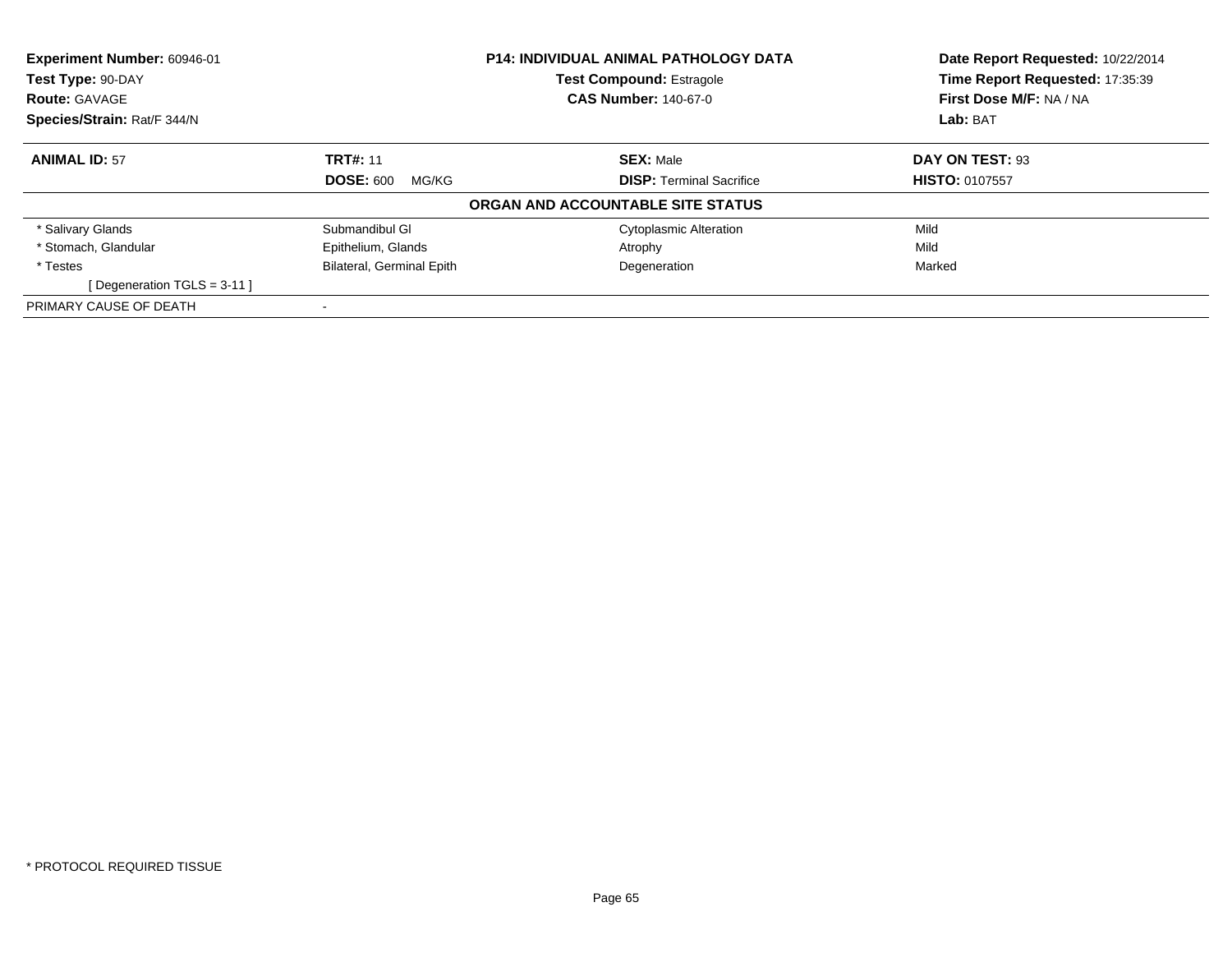| Experiment Number: 60946-01<br>Test Type: 90-DAY<br><b>Route: GAVAGE</b><br>Species/Strain: Rat/F 344/N |                           | P14: INDIVIDUAL ANIMAL PATHOLOGY DATA<br>Test Compound: Estragole<br><b>CAS Number: 140-67-0</b> | Date Report Requested: 10/22/2014<br>Time Report Requested: 17:35:39<br>First Dose M/F: NA / NA<br>Lab: BAT |
|---------------------------------------------------------------------------------------------------------|---------------------------|--------------------------------------------------------------------------------------------------|-------------------------------------------------------------------------------------------------------------|
| <b>ANIMAL ID: 58</b>                                                                                    | <b>TRT#: 11</b>           | <b>SEX: Male</b>                                                                                 | DAY ON TEST: 93                                                                                             |
|                                                                                                         | <b>DOSE: 600</b><br>MG/KG | <b>DISP: Terminal Sacrifice</b>                                                                  | HISTO: 0107558                                                                                              |
|                                                                                                         |                           | ORGAN AND ACCOUNTABLE SITE STATUS                                                                |                                                                                                             |
| <b>NORMAL</b>                                                                                           |                           |                                                                                                  |                                                                                                             |
| * Adrenal Cortex                                                                                        | * Adrenal Medulla         | * Blood Vessel                                                                                   | * Bone                                                                                                      |
| * Brain                                                                                                 | * Eye                     | * Harderian Gland                                                                                | * Intestine Large, Cecum                                                                                    |
| * Intestine Large, Colon                                                                                | * Intestine Large, Rectum | * Intestine Small, Duodenum                                                                      | * Intestine Small, Ileum                                                                                    |
| * Intestine Small, Jejunum                                                                              | * Islets, Pancreatic      | * Lung                                                                                           | * Lymph Node, Mesenteric                                                                                    |
| * Mammary Gland                                                                                         | * Pancreas                | * Parathyroid Gland                                                                              | * Preputial Gland                                                                                           |
| * Prostate                                                                                              | * Seminal Vesicle         | * Skin                                                                                           | * Spleen                                                                                                    |
| * Stomach, Forestomach                                                                                  | * Thymus                  | * Thyroid Gland                                                                                  | * Trachea                                                                                                   |
| * Urinary Bladder                                                                                       |                           |                                                                                                  |                                                                                                             |
| <b>MISSING</b>                                                                                          |                           |                                                                                                  |                                                                                                             |
| * Lymph Node, Mandibular                                                                                |                           |                                                                                                  |                                                                                                             |
| <b>OBSERVATIONS</b>                                                                                     |                           |                                                                                                  |                                                                                                             |
| * Bone Marrow                                                                                           |                           | Hyperplasia                                                                                      | Mild                                                                                                        |
| * Epididymis                                                                                            | <b>Bilateral</b>          | Hypospermia                                                                                      | Marked                                                                                                      |
| * Esophagus                                                                                             |                           | Inflammation                                                                                     | Chronic, Minimal                                                                                            |
| * Heart                                                                                                 | Myocardium                | <b>Infiltration Cellular</b>                                                                     | Mononuclear CI, Minimal                                                                                     |
| * Kidney                                                                                                | Papilla, Renal Tubule     | Mineralization                                                                                   | Mild                                                                                                        |
|                                                                                                         | Cortex, Renal Tubule      | Pigmentation                                                                                     | Mild                                                                                                        |
|                                                                                                         | <b>Renal Tubule</b>       | Regeneration                                                                                     | Minimal                                                                                                     |
| [ Pigmentation TGLS = 3-5 ]                                                                             |                           |                                                                                                  |                                                                                                             |
| * Liver                                                                                                 |                           | <b>Basophilic Focus</b>                                                                          |                                                                                                             |
|                                                                                                         |                           | Cholangiofibrosis                                                                                | Marked                                                                                                      |
|                                                                                                         |                           | <b>Eosinophilic Focus</b>                                                                        |                                                                                                             |
|                                                                                                         | <b>Bile Duct</b>          | Hyperplasia                                                                                      | Mild                                                                                                        |
|                                                                                                         | Oval Cell                 | Hyperplasia                                                                                      | Moderate                                                                                                    |
|                                                                                                         | Hepatocyte                | Hypertrophy                                                                                      | Marked                                                                                                      |
|                                                                                                         | Periportal                | <b>Infiltration Cellular</b>                                                                     | Histiocyte, Mild                                                                                            |
|                                                                                                         | Periportal                | Inflammation                                                                                     | Chronic, Mild                                                                                               |
|                                                                                                         |                           | <b>Mixed Cell Focus</b>                                                                          |                                                                                                             |
| [Cholangiofibrosis TGLS = 2-13+14]                                                                      |                           |                                                                                                  |                                                                                                             |
| [Hypertrophy TGLS = $1,5-6+7$ ]                                                                         |                           |                                                                                                  |                                                                                                             |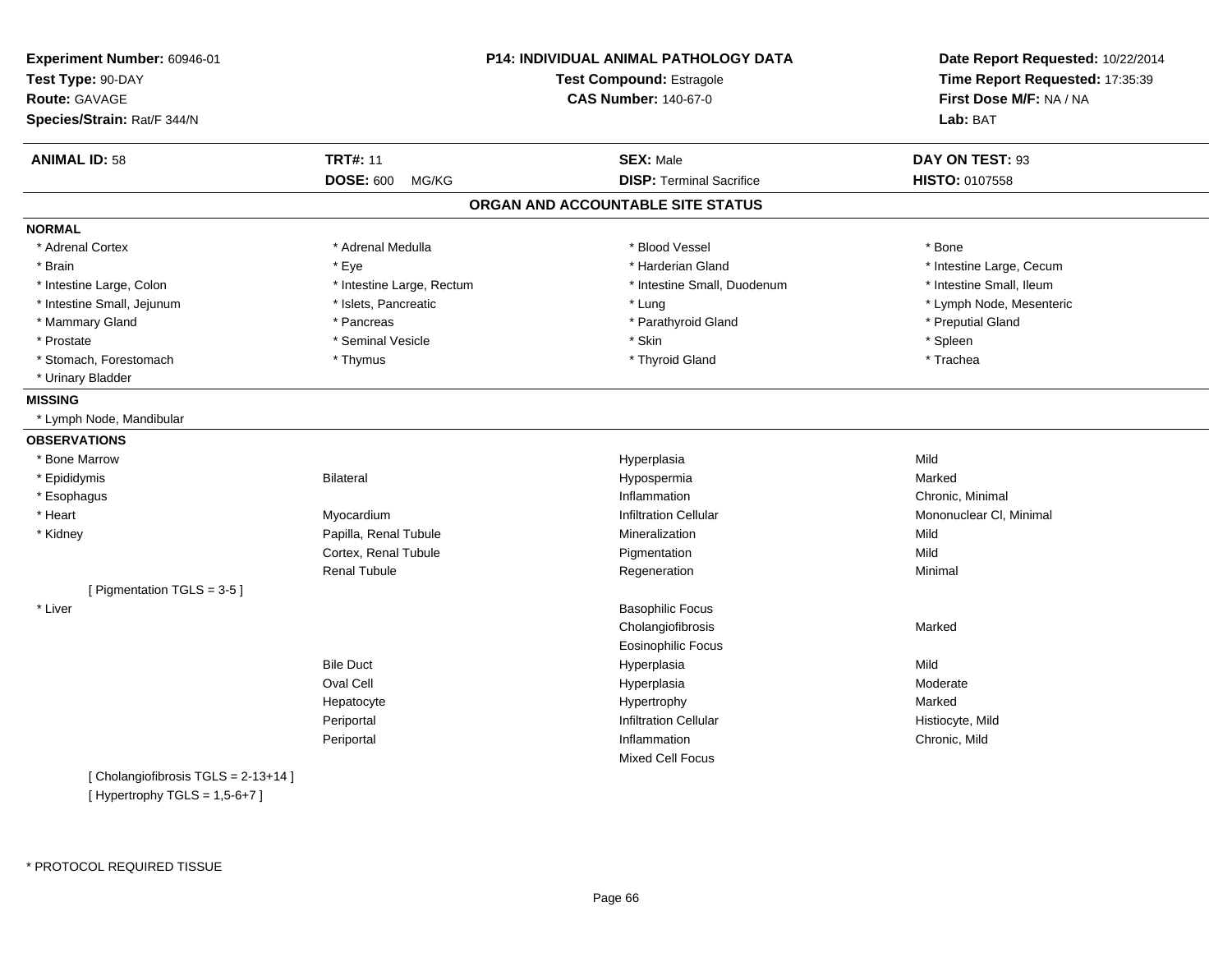| Experiment Number: 60946-01<br>Test Type: 90-DAY<br><b>Route: GAVAGE</b> | <b>P14: INDIVIDUAL ANIMAL PATHOLOGY DATA</b><br><b>Test Compound: Estragole</b><br><b>CAS Number: 140-67-0</b> |                                   | Date Report Requested: 10/22/2014<br>Time Report Requested: 17:35:39<br>First Dose M/F: NA / NA |
|--------------------------------------------------------------------------|----------------------------------------------------------------------------------------------------------------|-----------------------------------|-------------------------------------------------------------------------------------------------|
| Species/Strain: Rat/F 344/N                                              |                                                                                                                |                                   | Lab: BAT                                                                                        |
| <b>ANIMAL ID: 58</b>                                                     | <b>TRT#: 11</b>                                                                                                | <b>SEX: Male</b>                  | DAY ON TEST: 93                                                                                 |
|                                                                          | <b>DOSE: 600</b><br>MG/KG                                                                                      | <b>DISP:</b> Terminal Sacrifice   | <b>HISTO: 0107558</b>                                                                           |
|                                                                          |                                                                                                                | ORGAN AND ACCOUNTABLE SITE STATUS |                                                                                                 |
| * Nose                                                                   | Olfactory Epi                                                                                                  | Degeneration                      | Mild                                                                                            |
| * Pituitary Gland                                                        | Chromophobe CL, Pars Distalis                                                                                  | Hypertrophy                       | Mild                                                                                            |
| * Salivary Glands                                                        | Submandibul GI                                                                                                 | <b>Cytoplasmic Alteration</b>     | Mild                                                                                            |
| * Stomach, Glandular                                                     | Epithelium, Glands                                                                                             | Atrophy                           | Mild                                                                                            |
| * Testes                                                                 | <b>Bilateral, Germinal Epith</b>                                                                               | Degeneration                      | Marked                                                                                          |
| [Degeneration TGLS = $4-11$ ]                                            |                                                                                                                |                                   |                                                                                                 |
| PRIMARY CAUSE OF DEATH                                                   |                                                                                                                |                                   |                                                                                                 |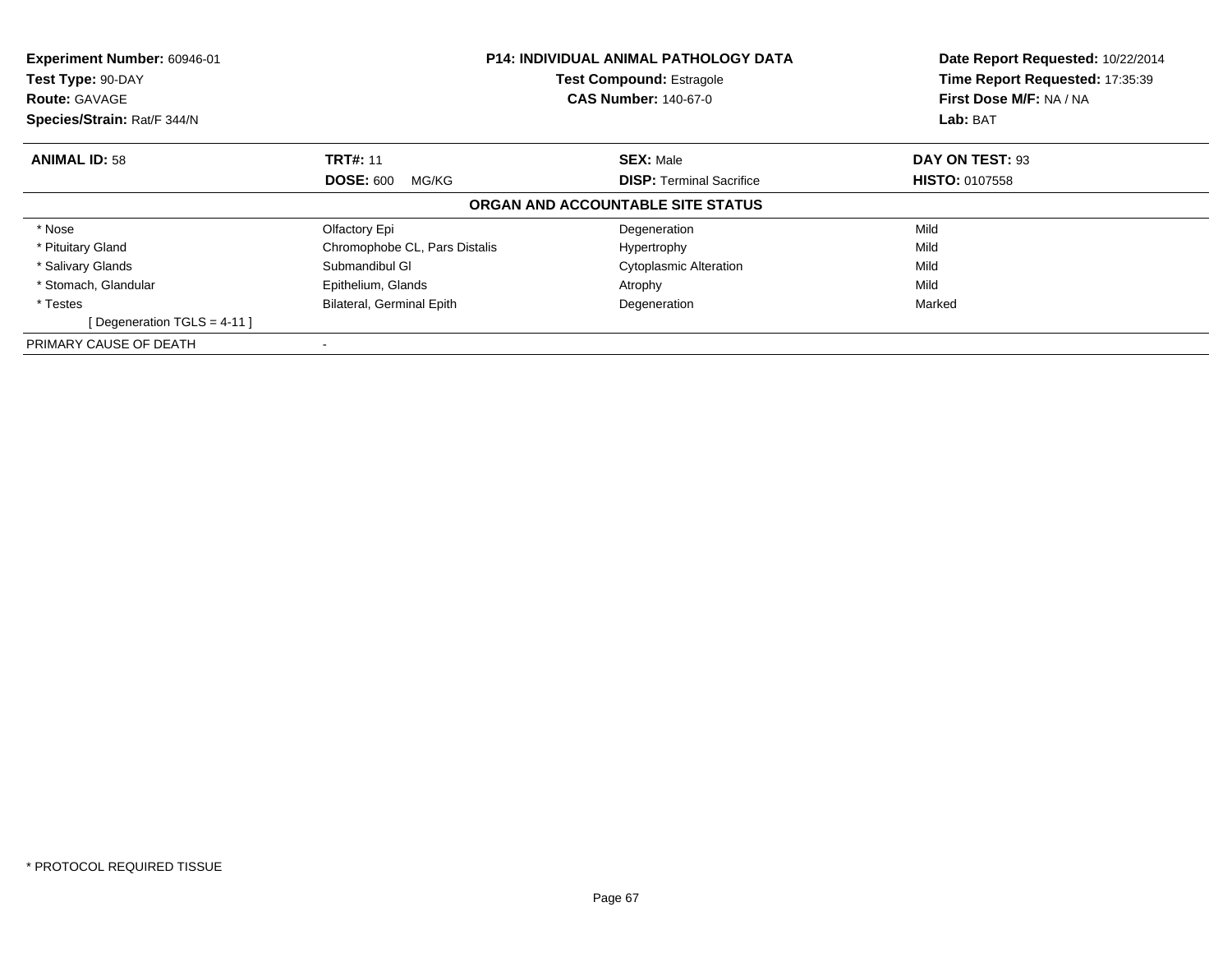| Experiment Number: 60946-01<br>Test Type: 90-DAY |                           | <b>P14: INDIVIDUAL ANIMAL PATHOLOGY DATA</b><br><b>Test Compound: Estragole</b> | Date Report Requested: 10/22/2014<br>Time Report Requested: 17:35:39 |  |
|--------------------------------------------------|---------------------------|---------------------------------------------------------------------------------|----------------------------------------------------------------------|--|
| Route: GAVAGE                                    |                           | <b>CAS Number: 140-67-0</b>                                                     | First Dose M/F: NA / NA                                              |  |
| Species/Strain: Rat/F 344/N                      |                           |                                                                                 | Lab: BAT                                                             |  |
|                                                  |                           |                                                                                 |                                                                      |  |
| <b>ANIMAL ID: 59</b>                             | <b>TRT#: 11</b>           | <b>SEX: Male</b>                                                                | DAY ON TEST: 93                                                      |  |
|                                                  | <b>DOSE: 600</b><br>MG/KG | <b>DISP: Terminal Sacrifice</b>                                                 | <b>HISTO: 0107559</b>                                                |  |
|                                                  |                           | ORGAN AND ACCOUNTABLE SITE STATUS                                               |                                                                      |  |
| <b>NORMAL</b>                                    |                           |                                                                                 |                                                                      |  |
| * Adrenal Cortex                                 | * Adrenal Medulla         | * Blood Vessel                                                                  | * Bone                                                               |  |
| * Brain                                          | * Esophagus               | * Eye                                                                           | * Harderian Gland                                                    |  |
| * Heart                                          | * Intestine Large, Cecum  | * Intestine Large, Colon                                                        | * Intestine Large, Rectum                                            |  |
| * Intestine Small, Duodenum                      | * Intestine Small, Ileum  | * Intestine Small, Jejunum                                                      | * Islets, Pancreatic                                                 |  |
| * Lymph Node, Mesenteric                         | * Mammary Gland           | * Pancreas                                                                      | * Parathyroid Gland                                                  |  |
| * Preputial Gland                                | * Prostate                | * Seminal Vesicle                                                               | * Skin                                                               |  |
| $*$ Spleen                                       | * Stomach, Forestomach    | * Thymus                                                                        | * Thyroid Gland                                                      |  |
| * Trachea                                        | * Urinary Bladder         |                                                                                 |                                                                      |  |
| <b>MISSING</b>                                   |                           |                                                                                 |                                                                      |  |
| * Lymph Node, Mandibular                         |                           |                                                                                 |                                                                      |  |
| <b>OBSERVATIONS</b>                              |                           |                                                                                 |                                                                      |  |
| * Bone Marrow                                    |                           | Hyperplasia                                                                     | Mild                                                                 |  |
| * Epididymis                                     | <b>Bilateral</b>          | Hypospermia                                                                     | Marked                                                               |  |
| * Kidney                                         | Papilla, Renal Tubule     | Mineralization                                                                  | Mild                                                                 |  |
|                                                  | Cortex, Renal Tubule      | Pigmentation                                                                    | Mild                                                                 |  |
|                                                  | <b>Renal Tubule</b>       | Regeneration                                                                    | Minimal                                                              |  |
| [ Pigmentation TGLS = 2-5 ]                      |                           |                                                                                 |                                                                      |  |
| * Liver                                          |                           | <b>Basophilic Focus</b>                                                         |                                                                      |  |
|                                                  |                           | Cholangiofibrosis                                                               | Minimal                                                              |  |
|                                                  |                           | Clear Cell Focus                                                                |                                                                      |  |
|                                                  |                           | <b>Eosinophilic Focus</b>                                                       |                                                                      |  |
|                                                  | <b>Bile Duct</b>          | Hyperplasia                                                                     | Mild                                                                 |  |
|                                                  | Oval Cell                 | Hyperplasia                                                                     | Moderate                                                             |  |
|                                                  | Hepatocyte                | Hypertrophy                                                                     | Marked                                                               |  |
|                                                  | Periportal                | <b>Infiltration Cellular</b>                                                    | Histiocyte, Mild                                                     |  |
|                                                  | Periportal                | Inflammation                                                                    | Chronic, Mild                                                        |  |
|                                                  |                           | <b>Mixed Cell Focus</b>                                                         |                                                                      |  |
| [ Hypertrophy $TGLS = 1,5-6+7$ ]                 |                           |                                                                                 |                                                                      |  |
| * Lung                                           |                           | Inflammation                                                                    | Chronic, Minimal                                                     |  |
| * Lym Node Mesen                                 |                           |                                                                                 |                                                                      |  |
|                                                  |                           |                                                                                 |                                                                      |  |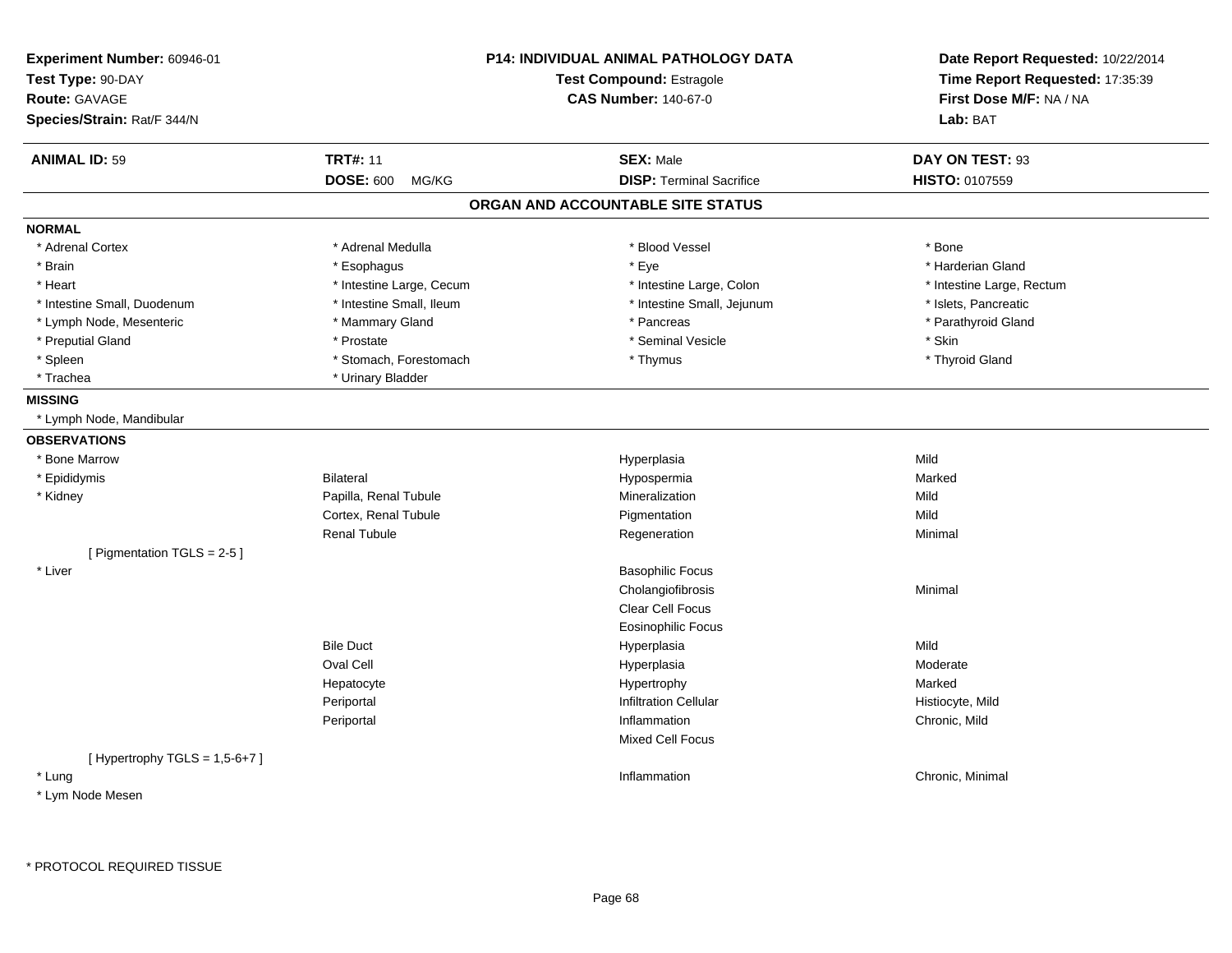| Experiment Number: 60946-01<br>Test Type: 90-DAY                                                 |                               | <b>P14: INDIVIDUAL ANIMAL PATHOLOGY DATA</b><br><b>Test Compound: Estragole</b> | Date Report Requested: 10/22/2014<br>Time Report Requested: 17:35:39 |
|--------------------------------------------------------------------------------------------------|-------------------------------|---------------------------------------------------------------------------------|----------------------------------------------------------------------|
| <b>Route: GAVAGE</b>                                                                             |                               | <b>CAS Number: 140-67-0</b>                                                     | First Dose M/F: NA / NA                                              |
| Species/Strain: Rat/F 344/N                                                                      |                               |                                                                                 | Lab: BAT                                                             |
| <b>ANIMAL ID: 59</b>                                                                             | <b>TRT#: 11</b>               | <b>SEX: Male</b>                                                                | DAY ON TEST: 93                                                      |
|                                                                                                  | <b>DOSE: 600</b><br>MG/KG     | <b>DISP:</b> Terminal Sacrifice                                                 | <b>HISTO: 0107559</b>                                                |
|                                                                                                  |                               | ORGAN AND ACCOUNTABLE SITE STATUS                                               |                                                                      |
| Note: No corresponding microscopic lesion found for enlarged and reddened mesenteric lymph node. |                               |                                                                                 |                                                                      |
| Lymph Node                                                                                       | Pancreatic                    | Hyperplasia                                                                     | Lymphoid, Mild                                                       |
|                                                                                                  | Pancreatic                    | <b>Infiltration Cellular</b>                                                    | Histiocyte, Moderate                                                 |
| [Hyperplasia TGLS = 6-13]                                                                        |                               |                                                                                 |                                                                      |
| * Nose                                                                                           | Olfactory Epi                 | Degeneration                                                                    | Moderate                                                             |
| * Pituitary Gland                                                                                | Chromophobe CL, Pars Distalis | Hypertrophy                                                                     | Minimal                                                              |
| * Salivary Glands                                                                                | Submandibul GI                | <b>Cytoplasmic Alteration</b>                                                   | Mild                                                                 |
| * Stomach, Glandular                                                                             | Epithelium, Glands            | Atrophy                                                                         | Mild                                                                 |
| * Testes                                                                                         | Bilateral, Germinal Epith     | Degeneration                                                                    | Marked                                                               |
| [Degeneration TGLS = $3-11$ ]                                                                    |                               |                                                                                 |                                                                      |
| PRIMARY CAUSE OF DEATH                                                                           |                               |                                                                                 |                                                                      |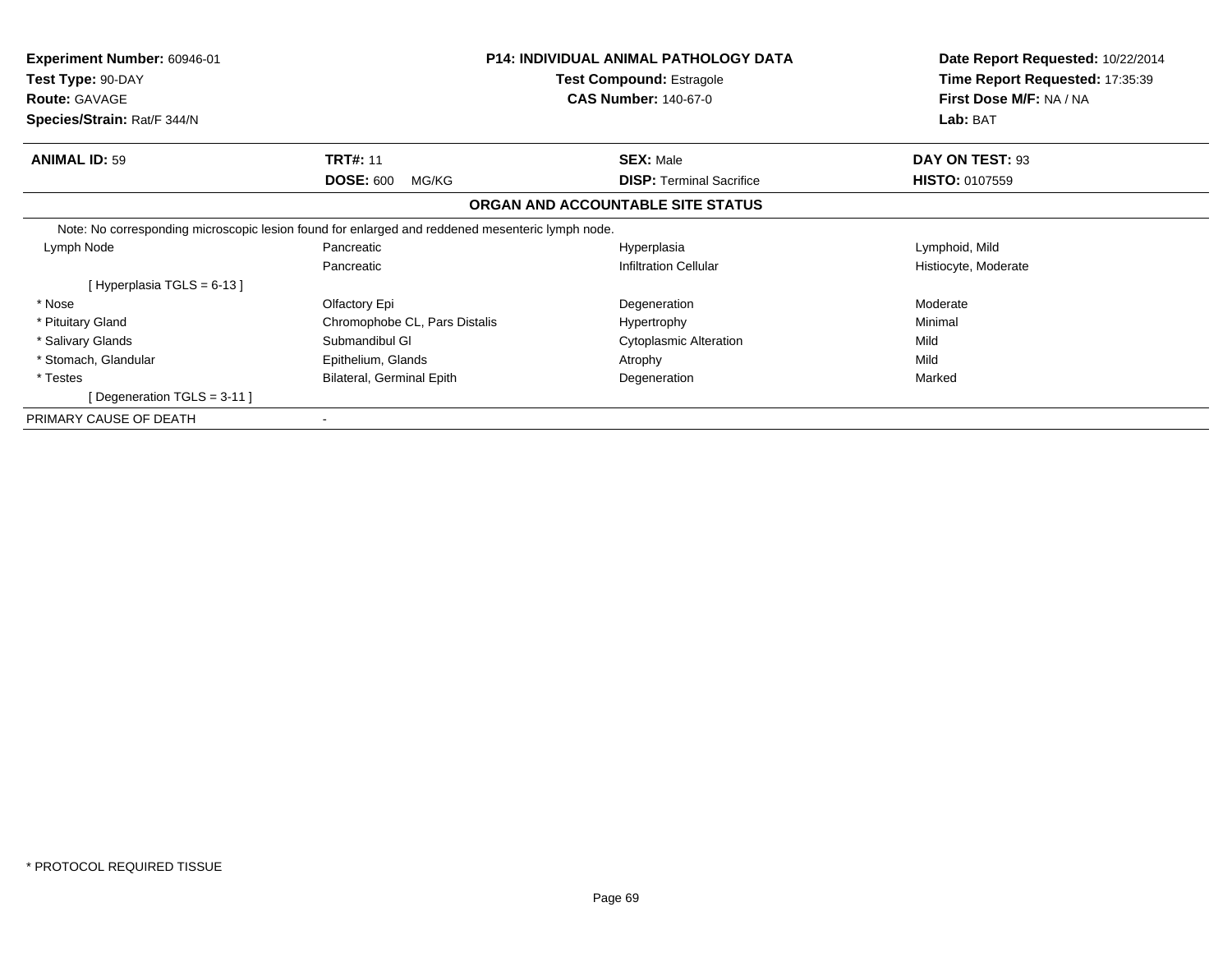| <b>Experiment Number: 60946-01</b><br>Test Type: 90-DAY<br><b>Route: GAVAGE</b><br>Species/Strain: Rat/F 344/N | P14: INDIVIDUAL ANIMAL PATHOLOGY DATA<br><b>Test Compound: Estragole</b><br><b>CAS Number: 140-67-0</b> |                                   | Date Report Requested: 10/22/2014<br>Time Report Requested: 17:35:39<br>First Dose M/F: NA / NA<br>Lab: BAT |
|----------------------------------------------------------------------------------------------------------------|---------------------------------------------------------------------------------------------------------|-----------------------------------|-------------------------------------------------------------------------------------------------------------|
| <b>ANIMAL ID: 60</b>                                                                                           | <b>TRT#: 11</b>                                                                                         | <b>SEX: Male</b>                  | DAY ON TEST: 93                                                                                             |
|                                                                                                                | <b>DOSE: 600</b><br>MG/KG                                                                               | <b>DISP: Terminal Sacrifice</b>   | HISTO: 0107560                                                                                              |
|                                                                                                                |                                                                                                         | ORGAN AND ACCOUNTABLE SITE STATUS |                                                                                                             |
| <b>NORMAL</b>                                                                                                  |                                                                                                         |                                   |                                                                                                             |
| * Adrenal Cortex                                                                                               | * Adrenal Medulla                                                                                       | * Blood Vessel                    | * Bone                                                                                                      |
| * Brain                                                                                                        | * Esophagus                                                                                             | * Eye                             | * Harderian Gland                                                                                           |
| * Intestine Large, Cecum                                                                                       | * Intestine Large, Colon                                                                                | * Intestine Large, Rectum         | * Intestine Small, Duodenum                                                                                 |
| * Intestine Small, Ileum                                                                                       | * Intestine Small, Jejunum                                                                              | * Islets, Pancreatic              | * Lung                                                                                                      |
| * Lymph Node, Mesenteric                                                                                       | * Mammary Gland                                                                                         | * Pancreas                        | * Parathyroid Gland                                                                                         |
| * Preputial Gland                                                                                              | * Prostate                                                                                              | * Seminal Vesicle                 | * Skin                                                                                                      |
| * Spleen                                                                                                       | * Stomach, Forestomach                                                                                  | * Thymus                          | * Thyroid Gland                                                                                             |
| * Trachea                                                                                                      | * Urinary Bladder                                                                                       |                                   |                                                                                                             |
| <b>MISSING</b>                                                                                                 |                                                                                                         |                                   |                                                                                                             |
| * Lymph Node, Mandibular                                                                                       |                                                                                                         |                                   |                                                                                                             |
| <b>OBSERVATIONS</b>                                                                                            |                                                                                                         |                                   |                                                                                                             |
| * Bone Marrow                                                                                                  |                                                                                                         | Hyperplasia                       | Mild                                                                                                        |
| * Epididymis                                                                                                   | <b>Bilateral</b>                                                                                        | Hypospermia                       | Marked                                                                                                      |
| * Heart                                                                                                        | Myocardium                                                                                              | <b>Infiltration Cellular</b>      | Mononuclear CI, Minimal                                                                                     |
| * Kidney                                                                                                       | Papilla, Renal Tubule                                                                                   | Mineralization                    | Mild                                                                                                        |
|                                                                                                                | Cortex, Renal Tubule                                                                                    | Pigmentation                      | Mild                                                                                                        |
| [ Pigmentation TGLS = 3-5 ]                                                                                    |                                                                                                         |                                   |                                                                                                             |
| * Liver                                                                                                        |                                                                                                         | <b>Basophilic Focus</b>           |                                                                                                             |
|                                                                                                                |                                                                                                         | Cholangiofibrosis                 | Marked                                                                                                      |
|                                                                                                                |                                                                                                         | <b>Eosinophilic Focus</b>         |                                                                                                             |
|                                                                                                                | <b>Bile Duct</b>                                                                                        | Hyperplasia                       | Mild                                                                                                        |
|                                                                                                                | Oval Cell                                                                                               | Hyperplasia                       | Moderate                                                                                                    |
|                                                                                                                | Hepatocyte                                                                                              | Hypertrophy                       | Marked                                                                                                      |
|                                                                                                                | Periportal                                                                                              | <b>Infiltration Cellular</b>      | Histiocyte, Mild                                                                                            |
|                                                                                                                | Periportal                                                                                              | Inflammation                      | Chronic, Mild                                                                                               |
|                                                                                                                |                                                                                                         | <b>Mixed Cell Focus</b>           |                                                                                                             |
| [Cholangiofibrosis TGLS = 4-13]<br>[Hypertrophy TGLS = $1,5-6+7$ ]                                             |                                                                                                         |                                   |                                                                                                             |
| * Nose                                                                                                         | Olfactory Epi                                                                                           | Degeneration                      | Mild                                                                                                        |
| * Pituitary Gland                                                                                              | Chromophobe CL, Pars Distalis                                                                           | Hypertrophy                       | Mild                                                                                                        |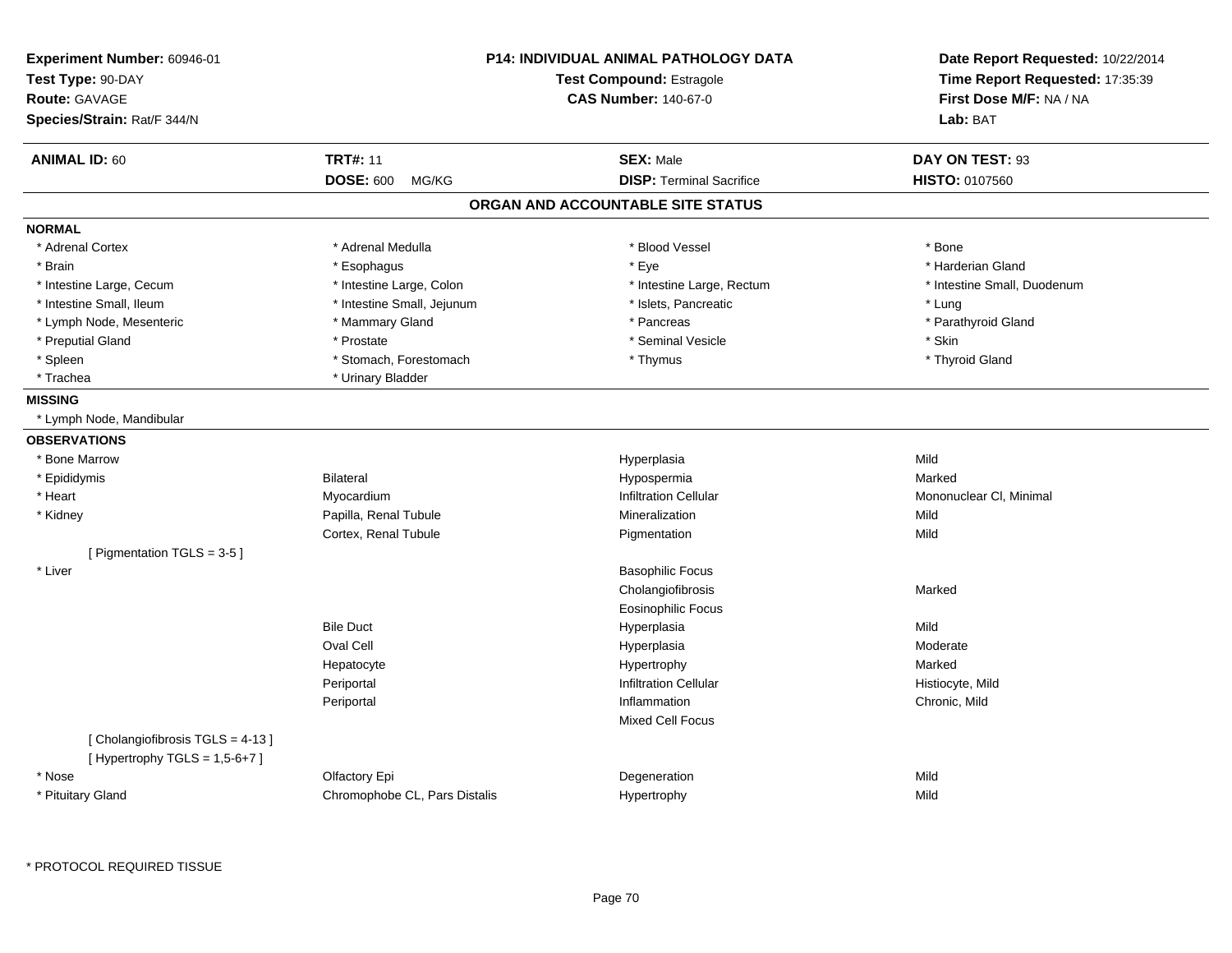| Experiment Number: 60946-01 |                                  | <b>P14: INDIVIDUAL ANIMAL PATHOLOGY DATA</b> | Date Report Requested: 10/22/2014 |
|-----------------------------|----------------------------------|----------------------------------------------|-----------------------------------|
| Test Type: 90-DAY           |                                  | <b>Test Compound: Estragole</b>              | Time Report Requested: 17:35:39   |
| <b>Route: GAVAGE</b>        |                                  | <b>CAS Number: 140-67-0</b>                  | First Dose M/F: NA / NA           |
| Species/Strain: Rat/F 344/N |                                  |                                              | Lab: BAT                          |
| <b>ANIMAL ID: 60</b>        | <b>TRT#: 11</b>                  | <b>SEX: Male</b>                             | DAY ON TEST: 93                   |
|                             | <b>DOSE: 600</b><br>MG/KG        | <b>DISP:</b> Terminal Sacrifice              | <b>HISTO: 0107560</b>             |
|                             |                                  | ORGAN AND ACCOUNTABLE SITE STATUS            |                                   |
| * Salivary Glands           | Submandibul GI                   | <b>Cytoplasmic Alteration</b>                | Mild                              |
| * Stomach, Glandular        | Epithelium, Glands               | Atrophy                                      | Moderate                          |
| * Testes                    | <b>Bilateral, Germinal Epith</b> | Degeneration                                 | Marked                            |
| [Degeneration TGLS = 2-11]  |                                  |                                              |                                   |
| PRIMARY CAUSE OF DEATH      |                                  |                                              |                                   |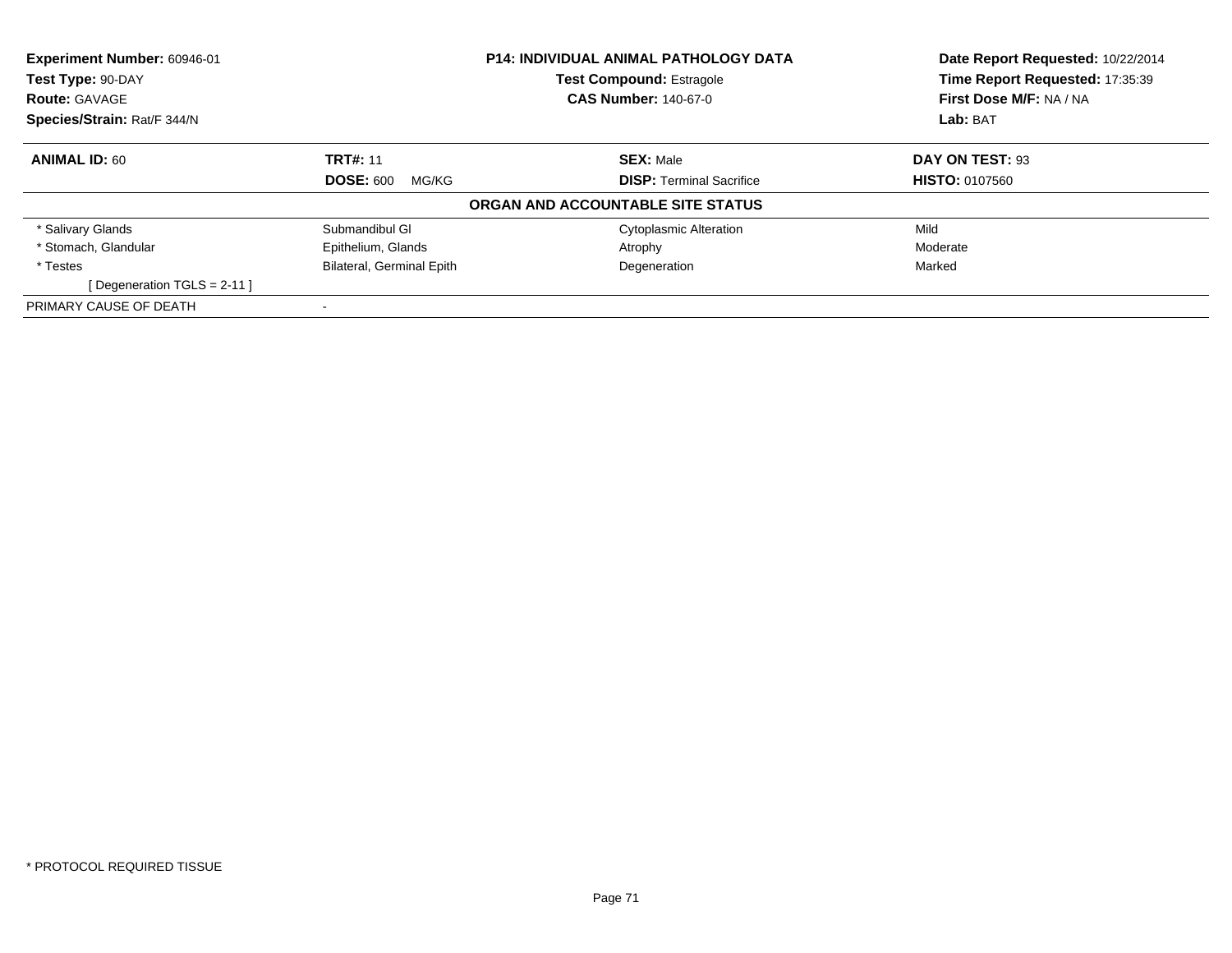| Experiment Number: 60946-01<br>Test Type: 90-DAY<br><b>Route: GAVAGE</b><br>Species/Strain: Rat/F 344/N | <b>P14: INDIVIDUAL ANIMAL PATHOLOGY DATA</b><br>Test Compound: Estragole<br><b>CAS Number: 140-67-0</b> |                                   | Date Report Requested: 10/22/2014<br>Time Report Requested: 17:35:39<br>First Dose M/F: NA / NA<br>Lab: BAT |
|---------------------------------------------------------------------------------------------------------|---------------------------------------------------------------------------------------------------------|-----------------------------------|-------------------------------------------------------------------------------------------------------------|
| <b>ANIMAL ID: 61</b>                                                                                    | <b>TRT#: 2</b>                                                                                          | <b>SEX: Female</b>                | DAY ON TEST: 93                                                                                             |
|                                                                                                         | DOSE: 0 MG/KG                                                                                           | <b>DISP: Terminal Sacrifice</b>   | HISTO: 0107561                                                                                              |
|                                                                                                         |                                                                                                         | ORGAN AND ACCOUNTABLE SITE STATUS |                                                                                                             |
| <b>NORMAL</b>                                                                                           |                                                                                                         |                                   |                                                                                                             |
| * Adrenal Cortex                                                                                        | * Adrenal Medulla                                                                                       | * Blood Vessel                    | * Bone                                                                                                      |
| * Bone Marrow                                                                                           | * Brain                                                                                                 | * Clitoral Gland                  | * Esophagus                                                                                                 |
| * Eye                                                                                                   | * Harderian Gland                                                                                       | * Heart                           | * Intestine Large, Cecum                                                                                    |
| * Intestine Large, Colon                                                                                | * Intestine Large, Rectum                                                                               | * Intestine Small, Duodenum       | * Intestine Small, Ileum                                                                                    |
| * Intestine Small, Jejunum                                                                              | * Islets, Pancreatic                                                                                    | * Lung                            | * Lymph Node, Mesenteric                                                                                    |
| * Mammary Gland                                                                                         | * Nose                                                                                                  | * Ovary                           | * Pancreas                                                                                                  |
| * Parathyroid Gland                                                                                     | * Pituitary Gland                                                                                       | * Salivary Glands                 | * Skin                                                                                                      |
| * Spleen                                                                                                | * Stomach, Forestomach                                                                                  | * Stomach, Glandular              | * Thymus                                                                                                    |
| * Thyroid Gland                                                                                         | * Trachea                                                                                               | * Urinary Bladder                 | * Uterus                                                                                                    |
| <b>MISSING</b>                                                                                          |                                                                                                         |                                   |                                                                                                             |
| * Lymph Node, Mandibular                                                                                |                                                                                                         |                                   |                                                                                                             |
| <b>OBSERVATIONS</b>                                                                                     |                                                                                                         |                                   |                                                                                                             |
| * Kidney                                                                                                | Papilla, Renal Tubule                                                                                   | Mineralization                    | Minimal                                                                                                     |
| * Liver                                                                                                 |                                                                                                         | Hepatodiaphragmatic Nodule        |                                                                                                             |
| [ Hepatodiaphragmatic Nodule TGLS = 1-6 ]                                                               |                                                                                                         |                                   |                                                                                                             |
| PRIMARY CAUSE OF DEATH                                                                                  | $\overline{\phantom{a}}$                                                                                |                                   |                                                                                                             |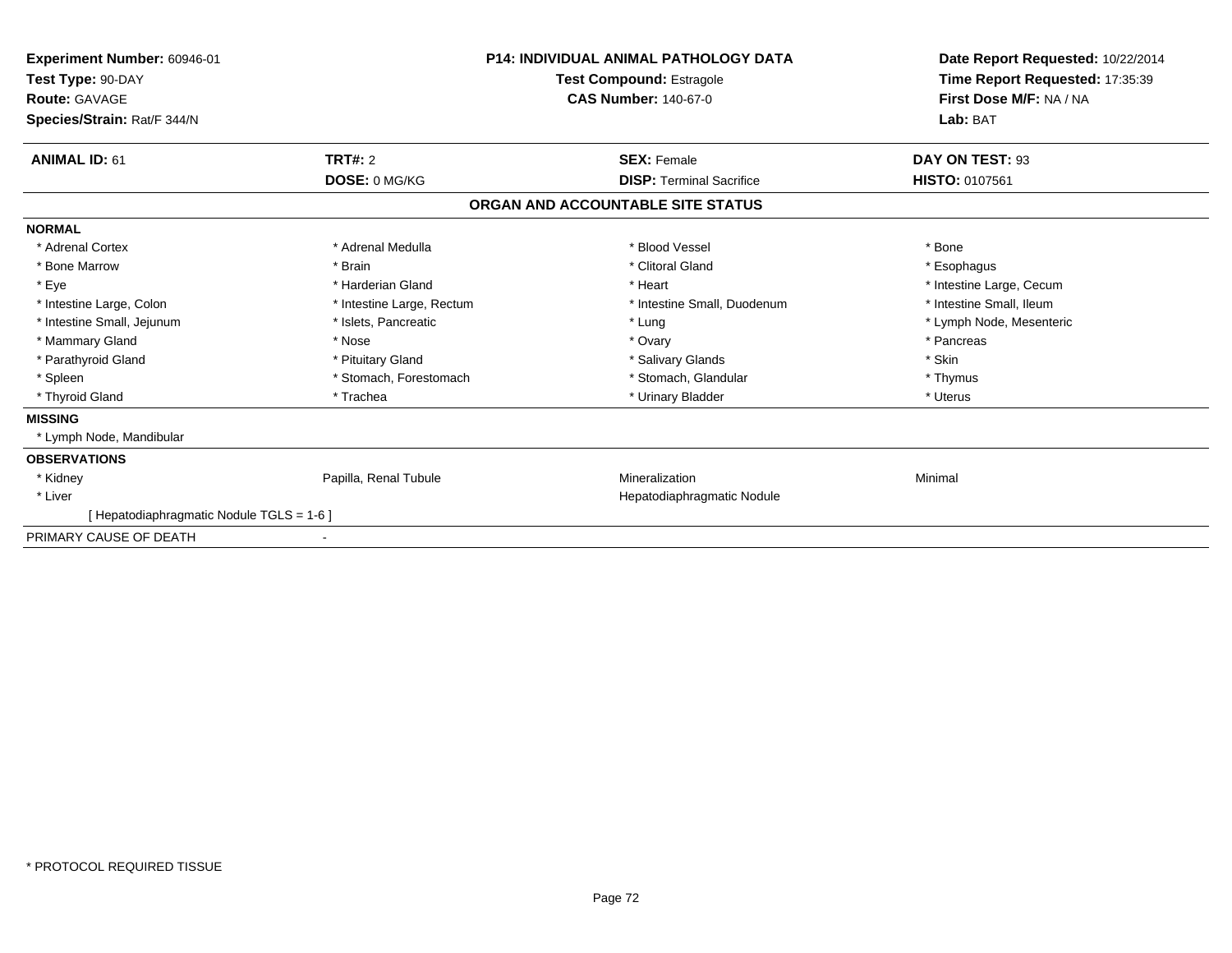| Experiment Number: 60946-01<br>Test Type: 90-DAY<br><b>Route: GAVAGE</b> |                           | <b>P14: INDIVIDUAL ANIMAL PATHOLOGY DATA</b><br>Test Compound: Estragole<br><b>CAS Number: 140-67-0</b> | Date Report Requested: 10/22/2014<br>Time Report Requested: 17:35:39<br>First Dose M/F: NA / NA |  |
|--------------------------------------------------------------------------|---------------------------|---------------------------------------------------------------------------------------------------------|-------------------------------------------------------------------------------------------------|--|
| Species/Strain: Rat/F 344/N                                              |                           |                                                                                                         | Lab: BAT                                                                                        |  |
| <b>ANIMAL ID: 62</b>                                                     | <b>TRT#: 2</b>            | <b>SEX: Female</b>                                                                                      | DAY ON TEST: 93                                                                                 |  |
|                                                                          | DOSE: 0 MG/KG             | <b>DISP: Terminal Sacrifice</b>                                                                         | <b>HISTO: 0107562</b>                                                                           |  |
|                                                                          |                           | ORGAN AND ACCOUNTABLE SITE STATUS                                                                       |                                                                                                 |  |
| <b>NORMAL</b>                                                            |                           |                                                                                                         |                                                                                                 |  |
| * Adrenal Cortex                                                         | * Adrenal Medulla         | * Blood Vessel                                                                                          | * Bone                                                                                          |  |
| * Bone Marrow                                                            | * Brain                   | * Clitoral Gland                                                                                        | * Esophagus                                                                                     |  |
| * Eye                                                                    | * Harderian Gland         | * Heart                                                                                                 | * Intestine Large, Cecum                                                                        |  |
| * Intestine Large, Colon                                                 | * Intestine Large, Rectum | * Intestine Small, Duodenum                                                                             | * Intestine Small, Ileum                                                                        |  |
| * Intestine Small, Jejunum                                               | * Islets, Pancreatic      | * Kidney                                                                                                | * Liver                                                                                         |  |
| * Lymph Node, Mesenteric                                                 | * Mammary Gland           | * Nose                                                                                                  | * Ovary                                                                                         |  |
| * Pancreas                                                               | * Parathyroid Gland       | * Pituitary Gland                                                                                       | * Salivary Glands                                                                               |  |
| * Skin                                                                   | * Spleen                  | * Stomach, Forestomach                                                                                  | * Stomach, Glandular                                                                            |  |
| * Thymus                                                                 | * Thyroid Gland           | * Trachea                                                                                               | * Urinary Bladder                                                                               |  |
| * Uterus                                                                 |                           |                                                                                                         |                                                                                                 |  |
| <b>MISSING</b>                                                           |                           |                                                                                                         |                                                                                                 |  |
| * Lymph Node, Mandibular                                                 |                           |                                                                                                         |                                                                                                 |  |
| <b>OBSERVATIONS</b>                                                      |                           |                                                                                                         |                                                                                                 |  |
| * Lung                                                                   |                           | Inflammation                                                                                            | Chronic, Minimal                                                                                |  |
| PRIMARY CAUSE OF DEATH                                                   |                           |                                                                                                         |                                                                                                 |  |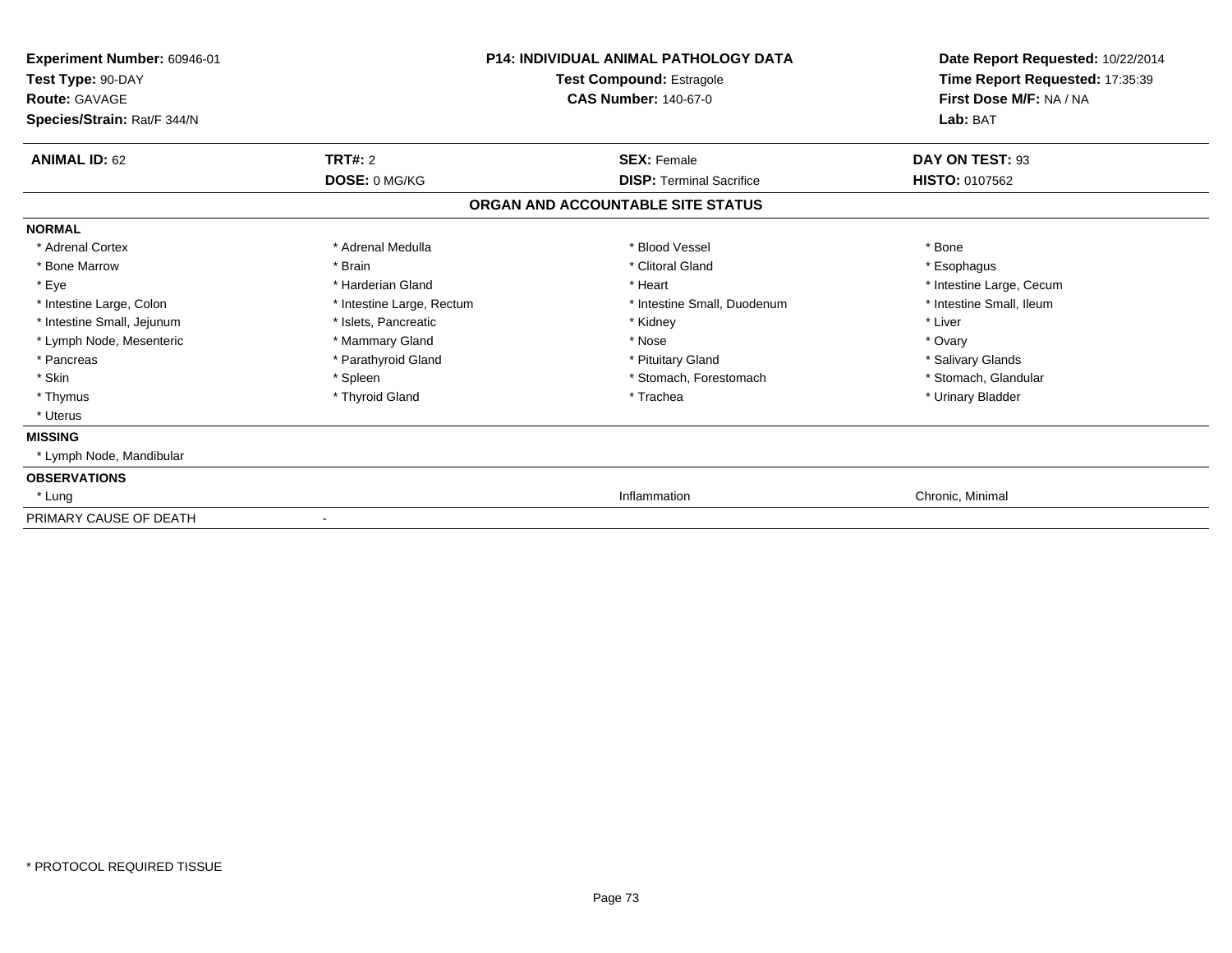| Experiment Number: 60946-01<br>Test Type: 90-DAY<br>Route: GAVAGE<br>Species/Strain: Rat/F 344/N |                             | <b>P14: INDIVIDUAL ANIMAL PATHOLOGY DATA</b><br><b>Test Compound: Estragole</b><br><b>CAS Number: 140-67-0</b> | Date Report Requested: 10/22/2014<br>Time Report Requested: 17:35:39<br>First Dose M/F: NA / NA<br>Lab: BAT |
|--------------------------------------------------------------------------------------------------|-----------------------------|----------------------------------------------------------------------------------------------------------------|-------------------------------------------------------------------------------------------------------------|
| <b>ANIMAL ID: 63</b>                                                                             | TRT#: 2                     | <b>SEX: Female</b>                                                                                             | DAY ON TEST: 93                                                                                             |
|                                                                                                  | DOSE: 0 MG/KG               | <b>DISP: Terminal Sacrifice</b>                                                                                | <b>HISTO: 0107563</b>                                                                                       |
|                                                                                                  |                             | ORGAN AND ACCOUNTABLE SITE STATUS                                                                              |                                                                                                             |
| <b>NORMAL</b>                                                                                    |                             |                                                                                                                |                                                                                                             |
| * Adrenal Cortex                                                                                 | * Adrenal Medulla           | * Blood Vessel                                                                                                 | * Bone                                                                                                      |
| * Bone Marrow                                                                                    | * Brain                     | * Clitoral Gland                                                                                               | * Esophagus                                                                                                 |
| * Eye                                                                                            | * Harderian Gland           | * Intestine Large, Cecum                                                                                       | * Intestine Large, Colon                                                                                    |
| * Intestine Large, Rectum                                                                        | * Intestine Small, Duodenum | * Intestine Small. Ileum                                                                                       | * Intestine Small, Jejunum                                                                                  |
| * Islets, Pancreatic                                                                             | * Lymph Node, Mesenteric    | * Mammary Gland                                                                                                | * Nose                                                                                                      |
| * Ovary                                                                                          | * Pancreas                  | * Parathyroid Gland                                                                                            | * Pituitary Gland                                                                                           |
| * Salivary Glands                                                                                | * Skin                      | * Spleen                                                                                                       | * Stomach, Forestomach                                                                                      |
| * Stomach, Glandular                                                                             | * Thymus                    | * Thyroid Gland                                                                                                | * Trachea                                                                                                   |
| * Urinary Bladder                                                                                |                             |                                                                                                                |                                                                                                             |
| <b>MISSING</b>                                                                                   |                             |                                                                                                                |                                                                                                             |
| Lymph Node, Mandibular                                                                           |                             |                                                                                                                |                                                                                                             |
| <b>OBSERVATIONS</b>                                                                              |                             |                                                                                                                |                                                                                                             |
| * Heart                                                                                          | Myocardium                  | <b>Infiltration Cellular</b>                                                                                   | Mononuclear CI, Minimal                                                                                     |
| * Kidney                                                                                         | <b>Renal Tubule</b>         | Regeneration                                                                                                   | Minimal                                                                                                     |
| * Liver                                                                                          |                             | Inflammation                                                                                                   | Chronic, Minimal                                                                                            |
| * Lung                                                                                           |                             | Inflammation                                                                                                   | Chronic, Minimal                                                                                            |
| * Uterus                                                                                         | Endometrium                 | Hyperplasia                                                                                                    | Cystic, Minimal                                                                                             |
| PRIMARY CAUSE OF DEATH                                                                           | ٠                           |                                                                                                                |                                                                                                             |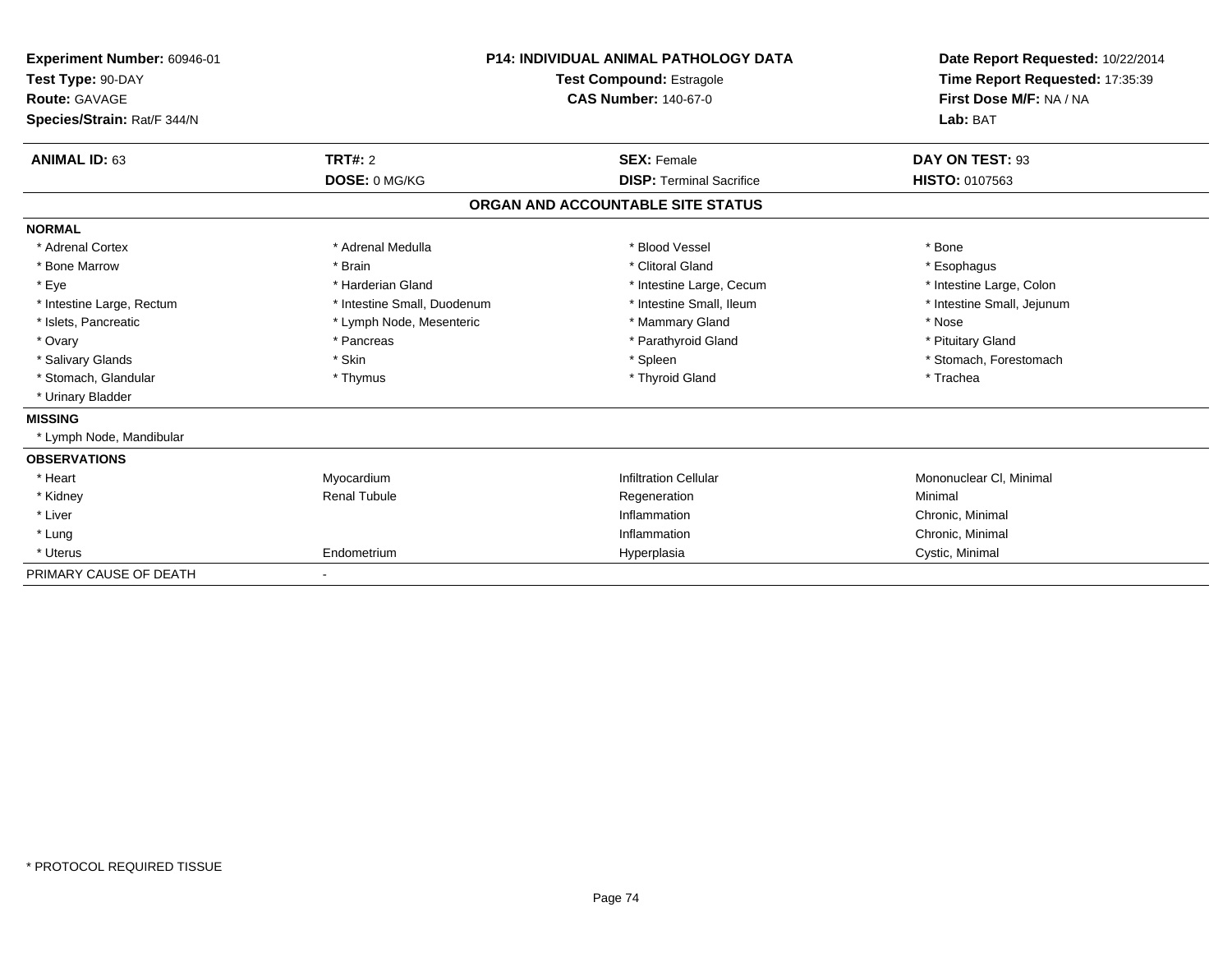| Experiment Number: 60946-01<br>Test Type: 90-DAY<br><b>Route: GAVAGE</b><br>Species/Strain: Rat/F 344/N | <b>P14: INDIVIDUAL ANIMAL PATHOLOGY DATA</b><br>Test Compound: Estragole<br><b>CAS Number: 140-67-0</b> |                                   | Date Report Requested: 10/22/2014<br>Time Report Requested: 17:35:39<br>First Dose M/F: NA / NA<br>Lab: BAT |
|---------------------------------------------------------------------------------------------------------|---------------------------------------------------------------------------------------------------------|-----------------------------------|-------------------------------------------------------------------------------------------------------------|
| <b>ANIMAL ID: 64</b>                                                                                    | <b>TRT#: 2</b>                                                                                          | <b>SEX: Female</b>                | DAY ON TEST: 93                                                                                             |
|                                                                                                         | DOSE: 0 MG/KG                                                                                           | <b>DISP: Terminal Sacrifice</b>   | <b>HISTO: 0107564</b>                                                                                       |
|                                                                                                         |                                                                                                         | ORGAN AND ACCOUNTABLE SITE STATUS |                                                                                                             |
| <b>NORMAL</b>                                                                                           |                                                                                                         |                                   |                                                                                                             |
| * Adrenal Cortex                                                                                        | * Adrenal Medulla                                                                                       | * Blood Vessel                    | * Bone                                                                                                      |
| * Bone Marrow                                                                                           | * Brain                                                                                                 | * Clitoral Gland                  | * Esophagus                                                                                                 |
| * Eye                                                                                                   | * Harderian Gland                                                                                       | * Heart                           | * Intestine Large, Cecum                                                                                    |
| * Intestine Large, Colon                                                                                | * Intestine Large, Rectum                                                                               | * Intestine Small, Duodenum       | * Intestine Small. Ileum                                                                                    |
| * Intestine Small, Jejunum                                                                              | * Islets, Pancreatic                                                                                    | * Kidney                          | * Lung                                                                                                      |
| * Lymph Node, Mesenteric                                                                                | * Mammary Gland                                                                                         | * Nose                            | * Ovary                                                                                                     |
| * Pancreas                                                                                              | * Parathyroid Gland                                                                                     | * Pituitary Gland                 | * Salivary Glands                                                                                           |
| * Skin                                                                                                  | * Spleen                                                                                                | * Stomach, Forestomach            | * Stomach, Glandular                                                                                        |
| * Thymus                                                                                                | * Thyroid Gland                                                                                         | * Trachea                         | * Urinary Bladder                                                                                           |
| <b>MISSING</b>                                                                                          |                                                                                                         |                                   |                                                                                                             |
| * Lymph Node, Mandibular                                                                                |                                                                                                         |                                   |                                                                                                             |
| <b>OBSERVATIONS</b>                                                                                     |                                                                                                         |                                   |                                                                                                             |
| * Liver                                                                                                 |                                                                                                         | Hepatodiaphragmatic Nodule        |                                                                                                             |
| [Hepatodiaphragmatic Nodule TGLS = 1-7]                                                                 |                                                                                                         |                                   |                                                                                                             |
| * Uterus                                                                                                | Endometrium                                                                                             | Hyperplasia                       | Cystic, Mild                                                                                                |
| PRIMARY CAUSE OF DEATH                                                                                  |                                                                                                         |                                   |                                                                                                             |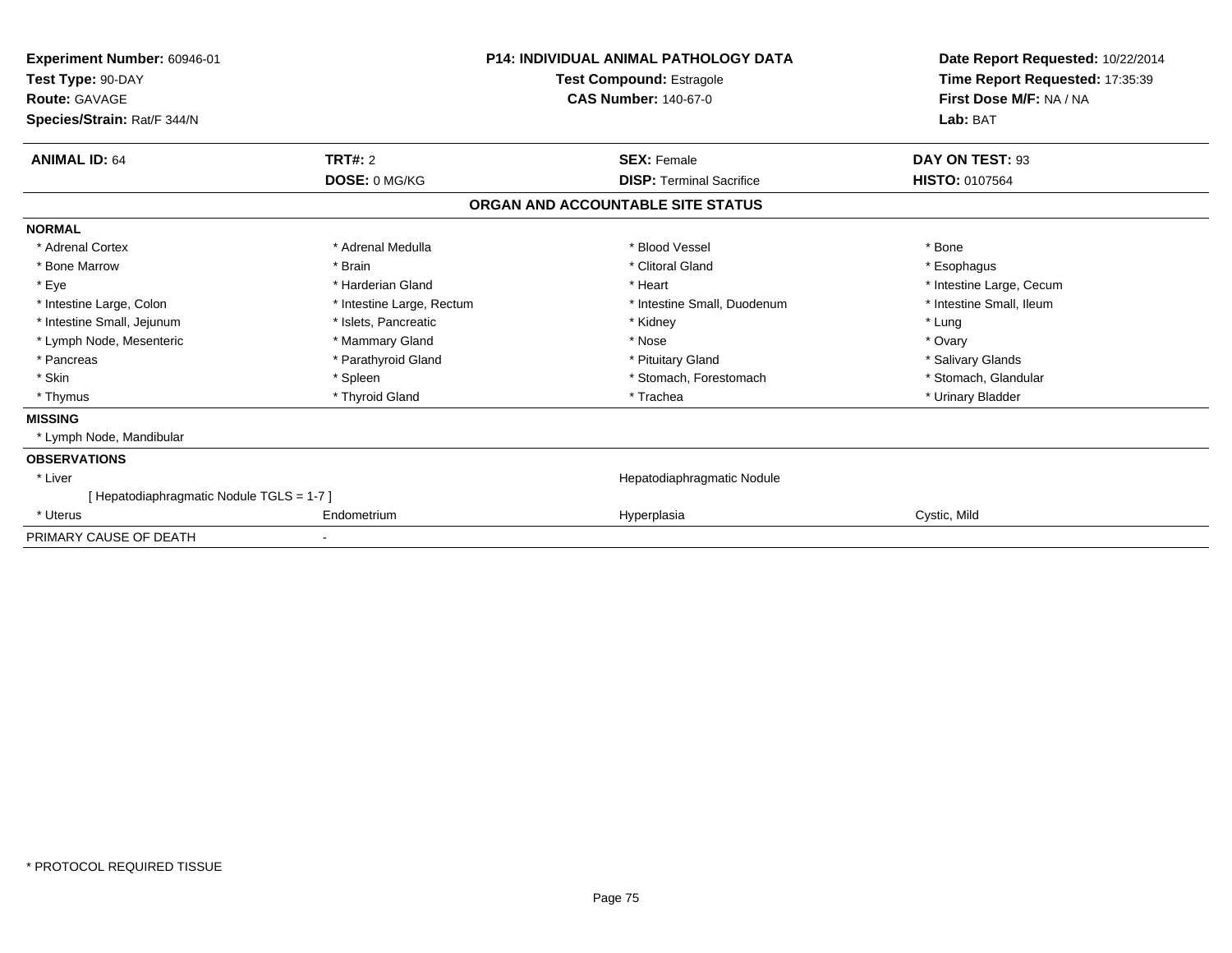| Experiment Number: 60946-01<br>Test Type: 90-DAY<br>Route: GAVAGE<br>Species/Strain: Rat/F 344/N | <b>P14: INDIVIDUAL ANIMAL PATHOLOGY DATA</b><br><b>Test Compound: Estragole</b><br><b>CAS Number: 140-67-0</b> |                                   | Date Report Requested: 10/22/2014<br>Time Report Requested: 17:35:39<br>First Dose M/F: NA / NA<br>Lab: BAT |
|--------------------------------------------------------------------------------------------------|----------------------------------------------------------------------------------------------------------------|-----------------------------------|-------------------------------------------------------------------------------------------------------------|
| <b>ANIMAL ID: 65</b>                                                                             | <b>TRT#: 2</b>                                                                                                 | <b>SEX: Female</b>                | DAY ON TEST: 93                                                                                             |
|                                                                                                  | DOSE: 0 MG/KG                                                                                                  | <b>DISP: Terminal Sacrifice</b>   | <b>HISTO: 0107565</b>                                                                                       |
|                                                                                                  |                                                                                                                | ORGAN AND ACCOUNTABLE SITE STATUS |                                                                                                             |
| <b>NORMAL</b>                                                                                    |                                                                                                                |                                   |                                                                                                             |
| * Adrenal Cortex                                                                                 | * Adrenal Medulla                                                                                              | * Blood Vessel                    | * Bone                                                                                                      |
| * Brain                                                                                          | * Clitoral Gland                                                                                               | * Esophagus                       | * Eye                                                                                                       |
| * Harderian Gland                                                                                | * Heart                                                                                                        | * Intestine Large, Cecum          | * Intestine Large, Colon                                                                                    |
| * Intestine Large, Rectum                                                                        | * Intestine Small, Duodenum                                                                                    | * Intestine Small, Ileum          | * Intestine Small, Jejunum                                                                                  |
| * Islets, Pancreatic                                                                             | * Kidney                                                                                                       | * Lymph Node, Mesenteric          | * Mammary Gland                                                                                             |
| * Nose                                                                                           | * Ovary                                                                                                        | * Pancreas                        | * Parathyroid Gland                                                                                         |
| * Pituitary Gland                                                                                | * Salivary Glands                                                                                              | * Skin                            | * Spleen                                                                                                    |
| * Stomach, Forestomach                                                                           | * Stomach, Glandular                                                                                           | * Thymus                          | * Thyroid Gland                                                                                             |
| * Trachea                                                                                        | * Urinary Bladder                                                                                              | * Uterus                          |                                                                                                             |
| <b>MISSING</b>                                                                                   |                                                                                                                |                                   |                                                                                                             |
| * Lymph Node, Mandibular                                                                         |                                                                                                                |                                   |                                                                                                             |
| <b>OBSERVATIONS</b>                                                                              |                                                                                                                |                                   |                                                                                                             |
| * Bone Marrow                                                                                    |                                                                                                                | Hyperplasia                       | Minimal                                                                                                     |
| * Liver                                                                                          |                                                                                                                | Inflammation                      | Chronic, Minimal                                                                                            |
| * Lung                                                                                           |                                                                                                                | Inflammation                      | Chronic, Minimal                                                                                            |
| PRIMARY CAUSE OF DEATH                                                                           |                                                                                                                |                                   |                                                                                                             |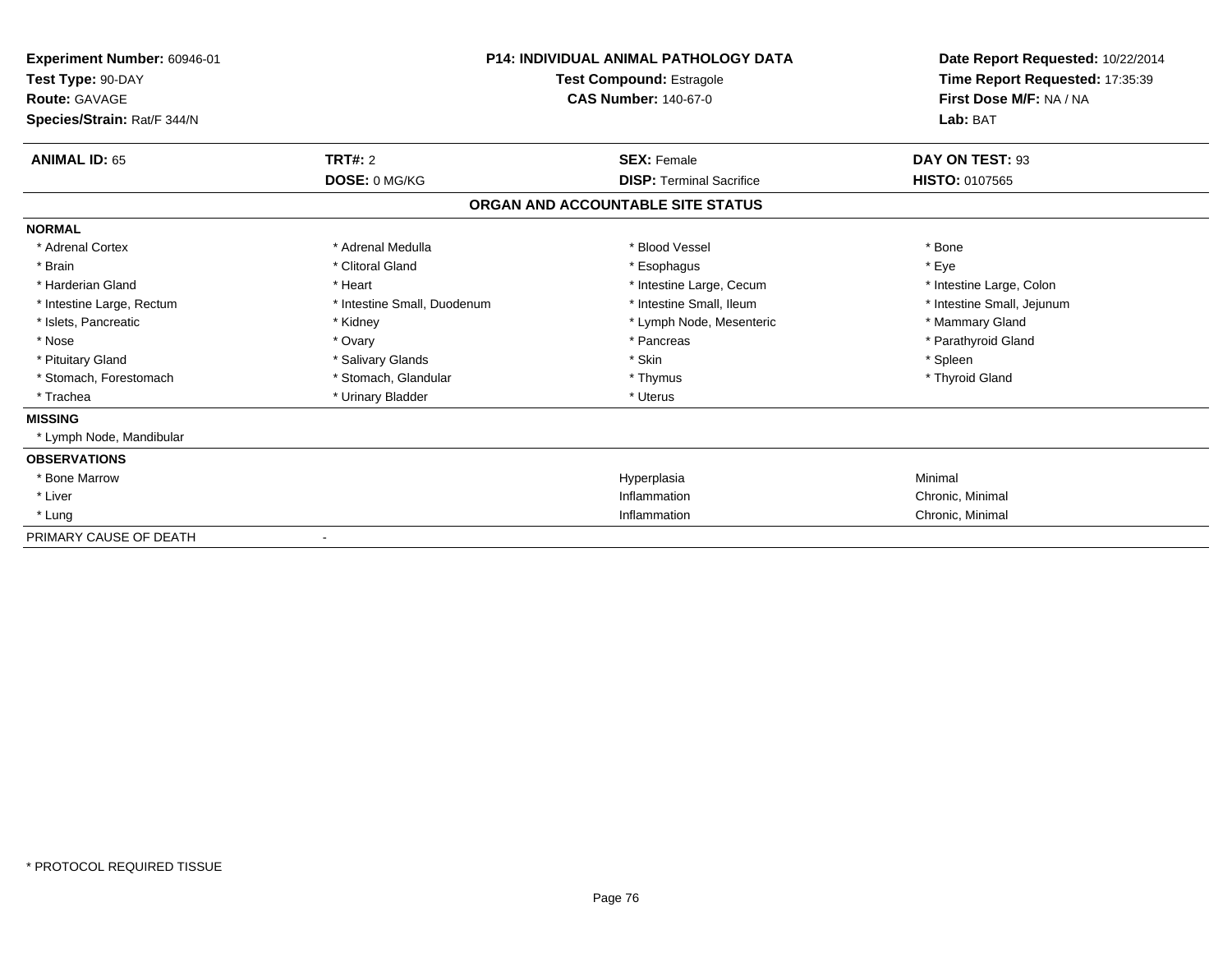| Experiment Number: 60946-01<br>Test Type: 90-DAY    |                             | <b>P14: INDIVIDUAL ANIMAL PATHOLOGY DATA</b><br><b>Test Compound: Estragole</b> |                                     |  |
|-----------------------------------------------------|-----------------------------|---------------------------------------------------------------------------------|-------------------------------------|--|
| <b>Route: GAVAGE</b><br>Species/Strain: Rat/F 344/N |                             | <b>CAS Number: 140-67-0</b>                                                     | First Dose M/F: NA / NA<br>Lab: BAT |  |
| <b>ANIMAL ID: 66</b>                                | TRT#: 2                     | <b>SEX: Female</b>                                                              | DAY ON TEST: 93                     |  |
|                                                     | DOSE: 0 MG/KG               | <b>DISP: Terminal Sacrifice</b>                                                 | <b>HISTO: 0107566</b>               |  |
|                                                     |                             | ORGAN AND ACCOUNTABLE SITE STATUS                                               |                                     |  |
| <b>NORMAL</b>                                       |                             |                                                                                 |                                     |  |
| * Adrenal Cortex                                    | * Adrenal Medulla           | * Blood Vessel                                                                  | * Bone                              |  |
| * Bone Marrow                                       | * Brain                     | * Clitoral Gland                                                                | * Esophagus                         |  |
| * Eye                                               | * Harderian Gland           | * Intestine Large, Cecum                                                        | * Intestine Large, Colon            |  |
| * Intestine Large, Rectum                           | * Intestine Small, Duodenum | * Intestine Small, Ileum                                                        | * Intestine Small, Jejunum          |  |
| * Islets, Pancreatic                                | * Kidney                    | * Liver                                                                         | * Lymph Node, Mesenteric            |  |
| * Mammary Gland                                     | * Nose                      | * Ovary                                                                         | * Pancreas                          |  |
| * Parathyroid Gland                                 | * Pituitary Gland           | * Salivary Glands                                                               | * Skin                              |  |
| * Spleen                                            | * Stomach, Forestomach      | * Stomach, Glandular                                                            | * Thymus                            |  |
| * Thyroid Gland                                     | * Trachea                   | * Urinary Bladder                                                               | * Uterus                            |  |
| <b>MISSING</b>                                      |                             |                                                                                 |                                     |  |
| * Lymph Node, Mandibular                            |                             |                                                                                 |                                     |  |
| <b>OBSERVATIONS</b>                                 |                             |                                                                                 |                                     |  |
| * Heart                                             | Myocardium                  | <b>Infiltration Cellular</b>                                                    | Mononuclear CI, Minimal             |  |
| * Lung                                              |                             | Inflammation                                                                    | Chronic, Minimal                    |  |
| PRIMARY CAUSE OF DEATH                              |                             |                                                                                 |                                     |  |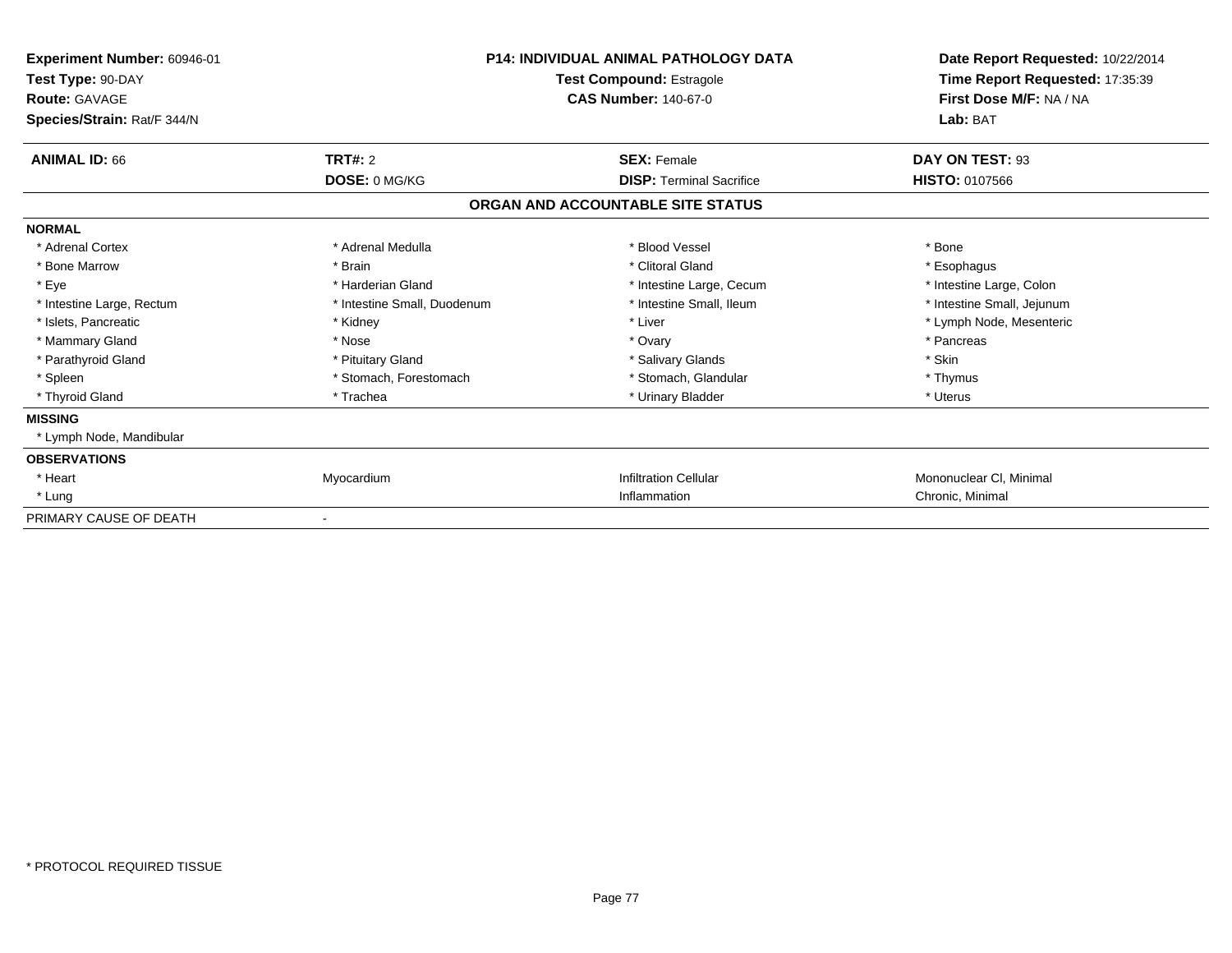| Experiment Number: 60946-01<br>Test Type: 90-DAY<br><b>Route: GAVAGE</b><br>Species/Strain: Rat/F 344/N |                           | <b>P14: INDIVIDUAL ANIMAL PATHOLOGY DATA</b><br><b>Test Compound: Estragole</b><br><b>CAS Number: 140-67-0</b> | Date Report Requested: 10/22/2014<br>Time Report Requested: 17:35:39<br>First Dose M/F: NA / NA<br>Lab: BAT |
|---------------------------------------------------------------------------------------------------------|---------------------------|----------------------------------------------------------------------------------------------------------------|-------------------------------------------------------------------------------------------------------------|
| <b>ANIMAL ID: 67</b>                                                                                    | TRT#: 2                   | <b>SEX: Female</b>                                                                                             | DAY ON TEST: 93                                                                                             |
|                                                                                                         | DOSE: 0 MG/KG             | <b>DISP: Terminal Sacrifice</b>                                                                                | HISTO: 0107567                                                                                              |
|                                                                                                         |                           | ORGAN AND ACCOUNTABLE SITE STATUS                                                                              |                                                                                                             |
| <b>NORMAL</b>                                                                                           |                           |                                                                                                                |                                                                                                             |
| * Adrenal Cortex                                                                                        | * Adrenal Medulla         | * Blood Vessel                                                                                                 | * Bone                                                                                                      |
| * Bone Marrow                                                                                           | * Brain                   | * Clitoral Gland                                                                                               | * Esophagus                                                                                                 |
| * Eye                                                                                                   | * Harderian Gland         | * Heart                                                                                                        | * Intestine Large, Cecum                                                                                    |
| * Intestine Large, Colon                                                                                | * Intestine Large, Rectum | * Intestine Small, Duodenum                                                                                    | * Intestine Small, Ileum                                                                                    |
| * Intestine Small, Jejunum                                                                              | * Islets, Pancreatic      | * Lung                                                                                                         | * Lymph Node, Mesenteric                                                                                    |
| * Mammary Gland                                                                                         | * Nose                    | * Ovary                                                                                                        | * Pancreas                                                                                                  |
| * Parathyroid Gland                                                                                     | * Pituitary Gland         | * Salivary Glands                                                                                              | * Skin                                                                                                      |
| * Spleen                                                                                                | * Stomach, Forestomach    | * Stomach, Glandular                                                                                           | * Thymus                                                                                                    |
| * Thyroid Gland                                                                                         | * Trachea                 | * Urinary Bladder                                                                                              |                                                                                                             |
| <b>MISSING</b>                                                                                          |                           |                                                                                                                |                                                                                                             |
| * Lymph Node, Mandibular                                                                                |                           |                                                                                                                |                                                                                                             |
| <b>OBSERVATIONS</b>                                                                                     |                           |                                                                                                                |                                                                                                             |
| * Kidney                                                                                                | Cortex, Renal Tubule      | Mineralization                                                                                                 | Minimal                                                                                                     |
|                                                                                                         | Papilla, Renal Tubule     | Mineralization                                                                                                 | Minimal                                                                                                     |
| * Liver                                                                                                 |                           | Inflammation                                                                                                   | Chronic, Minimal                                                                                            |
| * Uterus                                                                                                | Endometrium               | Hyperplasia                                                                                                    | Cystic, Mild                                                                                                |
| PRIMARY CAUSE OF DEATH                                                                                  |                           |                                                                                                                |                                                                                                             |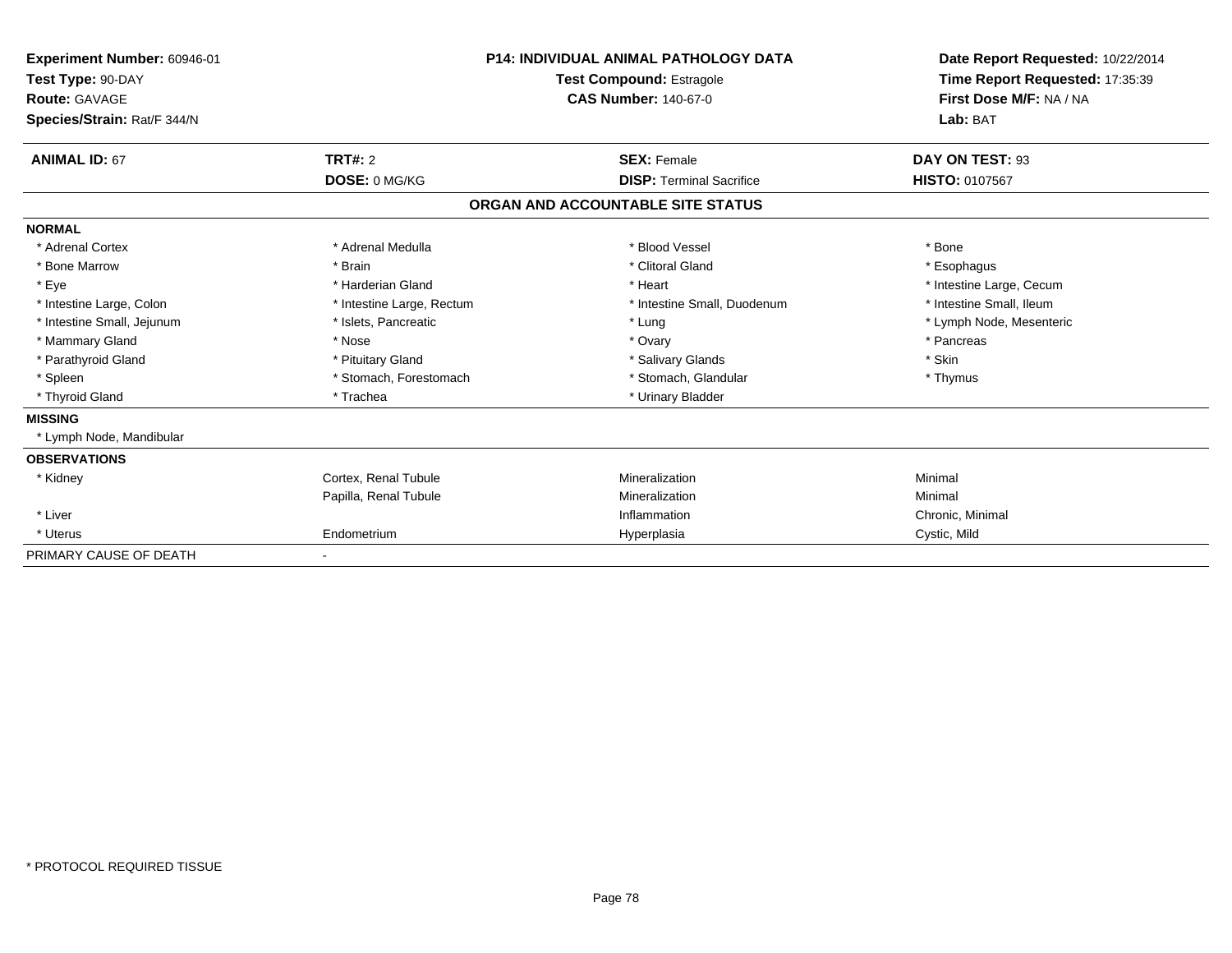| Experiment Number: 60946-01<br>Test Type: 90-DAY<br><b>Route: GAVAGE</b><br>Species/Strain: Rat/F 344/N |                                 | <b>P14: INDIVIDUAL ANIMAL PATHOLOGY DATA</b><br><b>Test Compound: Estragole</b><br><b>CAS Number: 140-67-0</b> | Date Report Requested: 10/22/2014<br>Time Report Requested: 17:35:39<br>First Dose M/F: NA / NA<br>Lab: BAT |  |
|---------------------------------------------------------------------------------------------------------|---------------------------------|----------------------------------------------------------------------------------------------------------------|-------------------------------------------------------------------------------------------------------------|--|
| <b>ANIMAL ID: 68</b>                                                                                    | <b>TRT#: 2</b><br>DOSE: 0 MG/KG | <b>SEX: Female</b><br><b>DISP: Terminal Sacrifice</b>                                                          | DAY ON TEST: 93<br><b>HISTO: 0107568</b>                                                                    |  |
|                                                                                                         |                                 | ORGAN AND ACCOUNTABLE SITE STATUS                                                                              |                                                                                                             |  |
| <b>NORMAL</b>                                                                                           |                                 |                                                                                                                |                                                                                                             |  |
| * Adrenal Cortex                                                                                        | * Adrenal Medulla               | * Blood Vessel                                                                                                 | * Bone                                                                                                      |  |
| * Bone Marrow                                                                                           | * Brain                         | * Clitoral Gland                                                                                               | * Esophagus                                                                                                 |  |
| * Eye                                                                                                   | * Harderian Gland               | * Heart                                                                                                        | * Intestine Large, Cecum                                                                                    |  |
| * Intestine Large, Colon                                                                                | * Intestine Large, Rectum       | * Intestine Small, Duodenum                                                                                    | * Intestine Small, Ileum                                                                                    |  |
| * Intestine Small, Jejunum                                                                              | * Islets, Pancreatic            | * Kidney                                                                                                       | * Liver                                                                                                     |  |
| * Lung                                                                                                  | * Lymph Node, Mesenteric        | * Mammary Gland                                                                                                | * Nose                                                                                                      |  |
| * Ovary                                                                                                 | * Pancreas                      | * Parathyroid Gland                                                                                            | * Pituitary Gland                                                                                           |  |
| * Salivary Glands                                                                                       | * Skin                          | * Spleen                                                                                                       | * Stomach, Forestomach                                                                                      |  |
| * Stomach, Glandular                                                                                    | * Thymus                        | * Thyroid Gland                                                                                                | * Trachea                                                                                                   |  |
| * Urinary Bladder                                                                                       | * Uterus                        |                                                                                                                |                                                                                                             |  |
| <b>MISSING</b>                                                                                          |                                 |                                                                                                                |                                                                                                             |  |
| * Lymph Node, Mandibular                                                                                |                                 |                                                                                                                |                                                                                                             |  |
| PRIMARY CAUSE OF DEATH                                                                                  |                                 |                                                                                                                |                                                                                                             |  |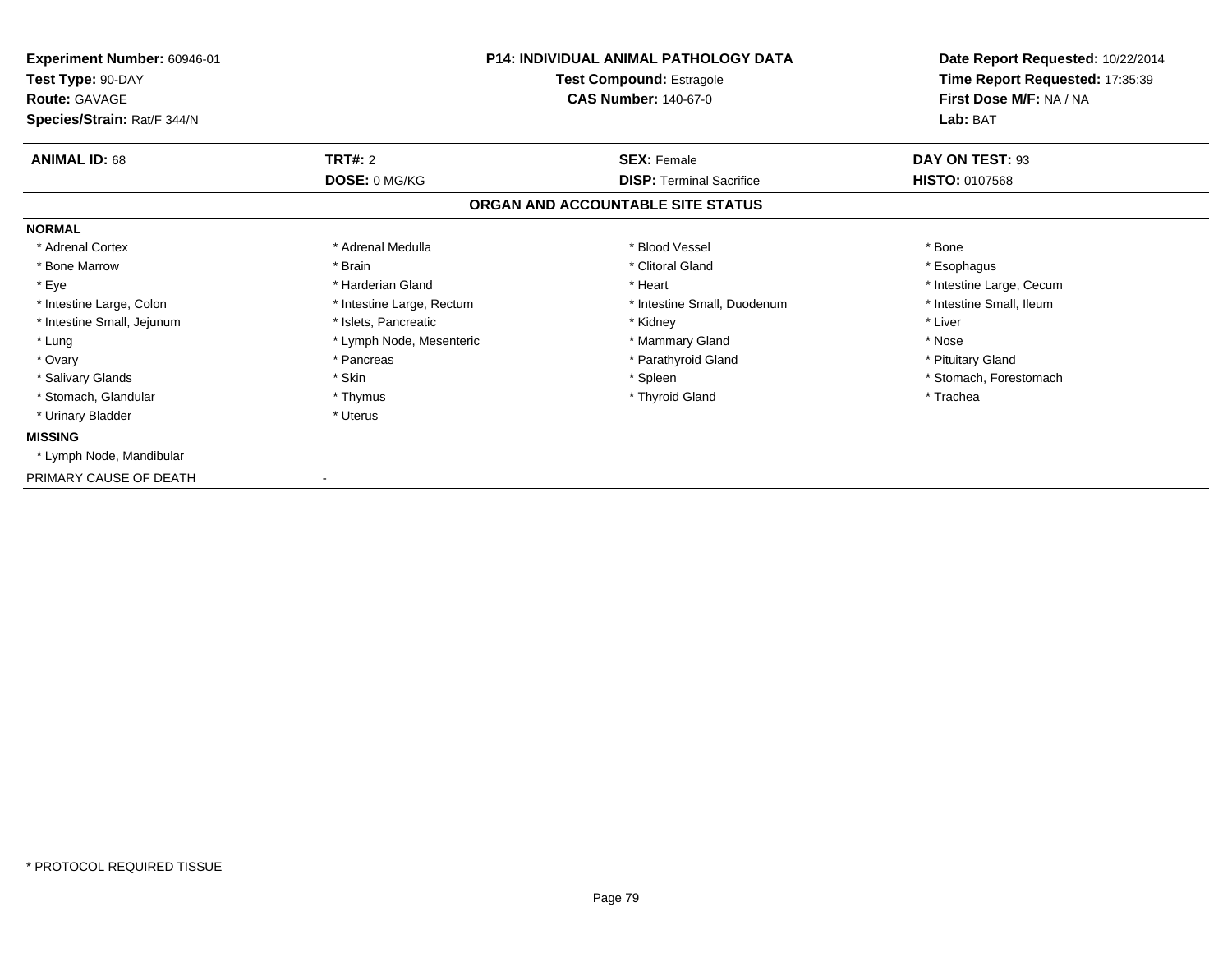| Experiment Number: 60946-01<br>Test Type: 90-DAY<br><b>Route: GAVAGE</b><br>Species/Strain: Rat/F 344/N | <b>P14: INDIVIDUAL ANIMAL PATHOLOGY DATA</b><br><b>Test Compound: Estragole</b><br><b>CAS Number: 140-67-0</b> |                                   | Date Report Requested: 10/22/2014<br>Time Report Requested: 17:35:39<br>First Dose M/F: NA / NA<br>Lab: BAT |
|---------------------------------------------------------------------------------------------------------|----------------------------------------------------------------------------------------------------------------|-----------------------------------|-------------------------------------------------------------------------------------------------------------|
| <b>ANIMAL ID: 69</b>                                                                                    | TRT#: 2                                                                                                        | <b>SEX: Female</b>                | DAY ON TEST: 93                                                                                             |
|                                                                                                         | DOSE: 0 MG/KG                                                                                                  | <b>DISP:</b> Terminal Sacrifice   | <b>HISTO: 0107569</b>                                                                                       |
|                                                                                                         |                                                                                                                | ORGAN AND ACCOUNTABLE SITE STATUS |                                                                                                             |
| <b>NORMAL</b>                                                                                           |                                                                                                                |                                   |                                                                                                             |
| * Adrenal Cortex                                                                                        | * Adrenal Medulla                                                                                              | * Blood Vessel                    | * Bone                                                                                                      |
| * Bone Marrow                                                                                           | * Brain                                                                                                        | * Clitoral Gland                  | * Esophagus                                                                                                 |
| * Eye                                                                                                   | * Harderian Gland                                                                                              | * Heart                           | * Intestine Large, Cecum                                                                                    |
| * Intestine Large, Colon                                                                                | * Intestine Large, Rectum                                                                                      | * Intestine Small, Duodenum       | * Intestine Small. Ileum                                                                                    |
| * Intestine Small, Jejunum                                                                              | * Islets, Pancreatic                                                                                           | * Liver                           | * Lymph Node, Mesenteric                                                                                    |
| * Mammary Gland                                                                                         | * Nose                                                                                                         | * Ovary                           | * Pancreas                                                                                                  |
| * Parathyroid Gland                                                                                     | * Pituitary Gland                                                                                              | * Salivary Glands                 | * Skin                                                                                                      |
| * Spleen                                                                                                | * Stomach, Forestomach                                                                                         | * Stomach, Glandular              | * Thymus                                                                                                    |
| * Thyroid Gland                                                                                         | * Trachea                                                                                                      | * Urinary Bladder                 | * Uterus                                                                                                    |
| <b>MISSING</b>                                                                                          |                                                                                                                |                                   |                                                                                                             |
| * Lymph Node, Mandibular                                                                                |                                                                                                                |                                   |                                                                                                             |
| <b>OBSERVATIONS</b>                                                                                     |                                                                                                                |                                   |                                                                                                             |
| * Kidney                                                                                                | Cortex. Renal Tubule                                                                                           | Mineralization                    | Minimal                                                                                                     |
|                                                                                                         | Papilla, Renal Tubule                                                                                          | Mineralization                    | Minimal                                                                                                     |
| * Lung                                                                                                  |                                                                                                                | Inflammation                      | Chronic, Minimal                                                                                            |
| PRIMARY CAUSE OF DEATH                                                                                  |                                                                                                                |                                   |                                                                                                             |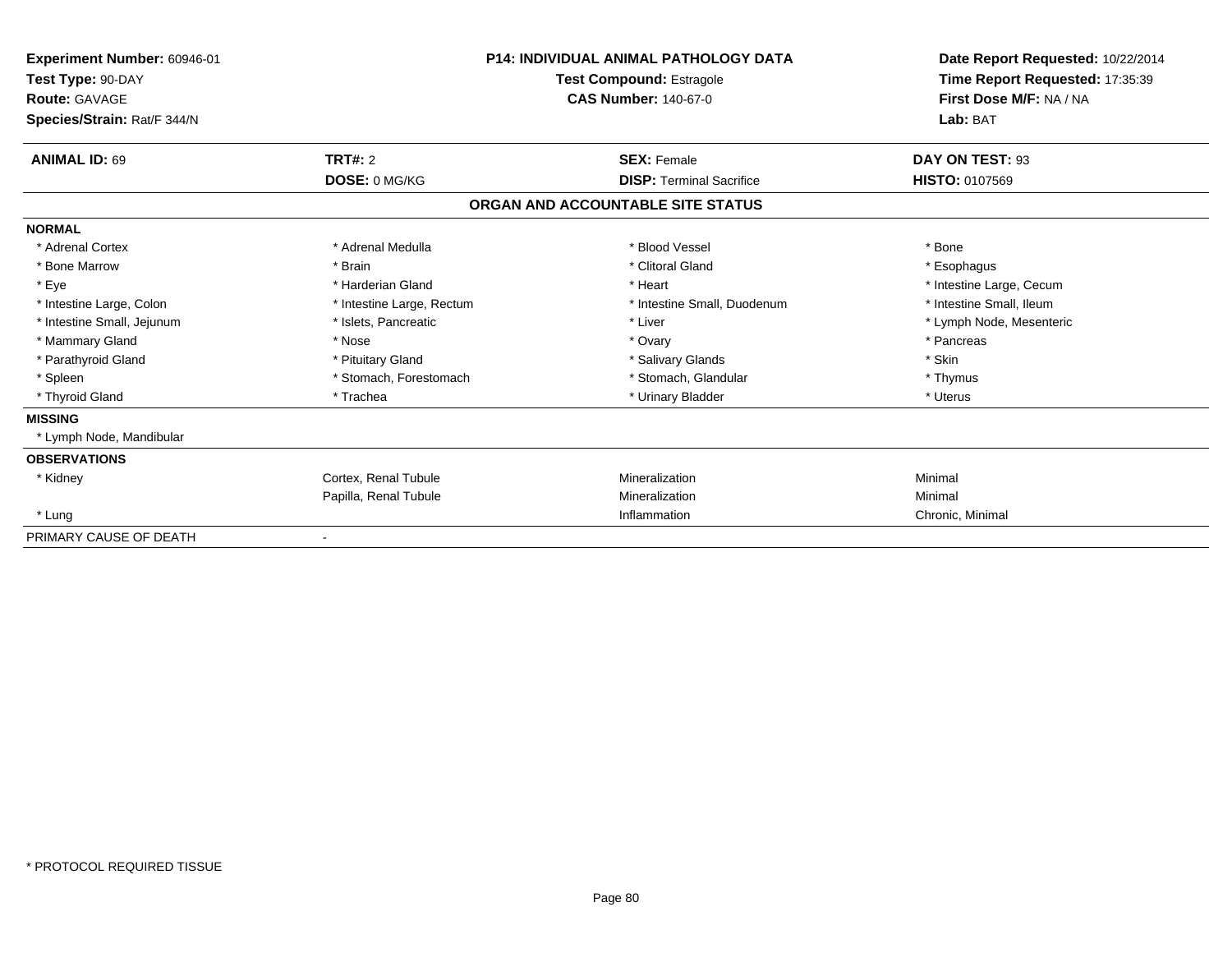| Experiment Number: 60946-01<br>Test Type: 90-DAY<br><b>Route: GAVAGE</b> |                           | <b>P14: INDIVIDUAL ANIMAL PATHOLOGY DATA</b><br>Test Compound: Estragole<br><b>CAS Number: 140-67-0</b> | Date Report Requested: 10/22/2014<br>Time Report Requested: 17:35:39<br>First Dose M/F: NA / NA |
|--------------------------------------------------------------------------|---------------------------|---------------------------------------------------------------------------------------------------------|-------------------------------------------------------------------------------------------------|
| Species/Strain: Rat/F 344/N                                              |                           |                                                                                                         | Lab: BAT                                                                                        |
| <b>ANIMAL ID: 70</b>                                                     | <b>TRT#: 2</b>            | <b>SEX: Female</b>                                                                                      | DAY ON TEST: 93                                                                                 |
|                                                                          | DOSE: 0 MG/KG             | <b>DISP: Terminal Sacrifice</b>                                                                         | <b>HISTO: 0107570</b>                                                                           |
|                                                                          |                           | ORGAN AND ACCOUNTABLE SITE STATUS                                                                       |                                                                                                 |
| <b>NORMAL</b>                                                            |                           |                                                                                                         |                                                                                                 |
| * Adrenal Cortex                                                         | * Adrenal Medulla         | * Blood Vessel                                                                                          | * Bone                                                                                          |
| * Bone Marrow                                                            | * Brain                   | * Clitoral Gland                                                                                        | * Esophagus                                                                                     |
| * Eye                                                                    | * Harderian Gland         | * Heart                                                                                                 | * Intestine Large, Cecum                                                                        |
| * Intestine Large, Colon                                                 | * Intestine Large, Rectum | * Intestine Small, Duodenum                                                                             | * Intestine Small, Ileum                                                                        |
| * Intestine Small, Jejunum                                               | * Islets, Pancreatic      | * Kidney                                                                                                | * Lung                                                                                          |
| * Lymph Node, Mesenteric                                                 | * Mammary Gland           | * Nose                                                                                                  | * Ovary                                                                                         |
| * Pancreas                                                               | * Parathyroid Gland       | * Pituitary Gland                                                                                       | * Salivary Glands                                                                               |
| * Skin                                                                   | * Spleen                  | * Stomach, Forestomach                                                                                  | * Stomach, Glandular                                                                            |
| * Thymus                                                                 | * Thyroid Gland           | * Trachea                                                                                               | * Urinary Bladder                                                                               |
| * Uterus                                                                 |                           |                                                                                                         |                                                                                                 |
| <b>MISSING</b>                                                           |                           |                                                                                                         |                                                                                                 |
| * Lymph Node, Mandibular                                                 |                           |                                                                                                         |                                                                                                 |
| <b>OBSERVATIONS</b>                                                      |                           |                                                                                                         |                                                                                                 |
| * Liver                                                                  |                           | Inflammation                                                                                            | Chronic, Minimal                                                                                |
| PRIMARY CAUSE OF DEATH                                                   |                           |                                                                                                         |                                                                                                 |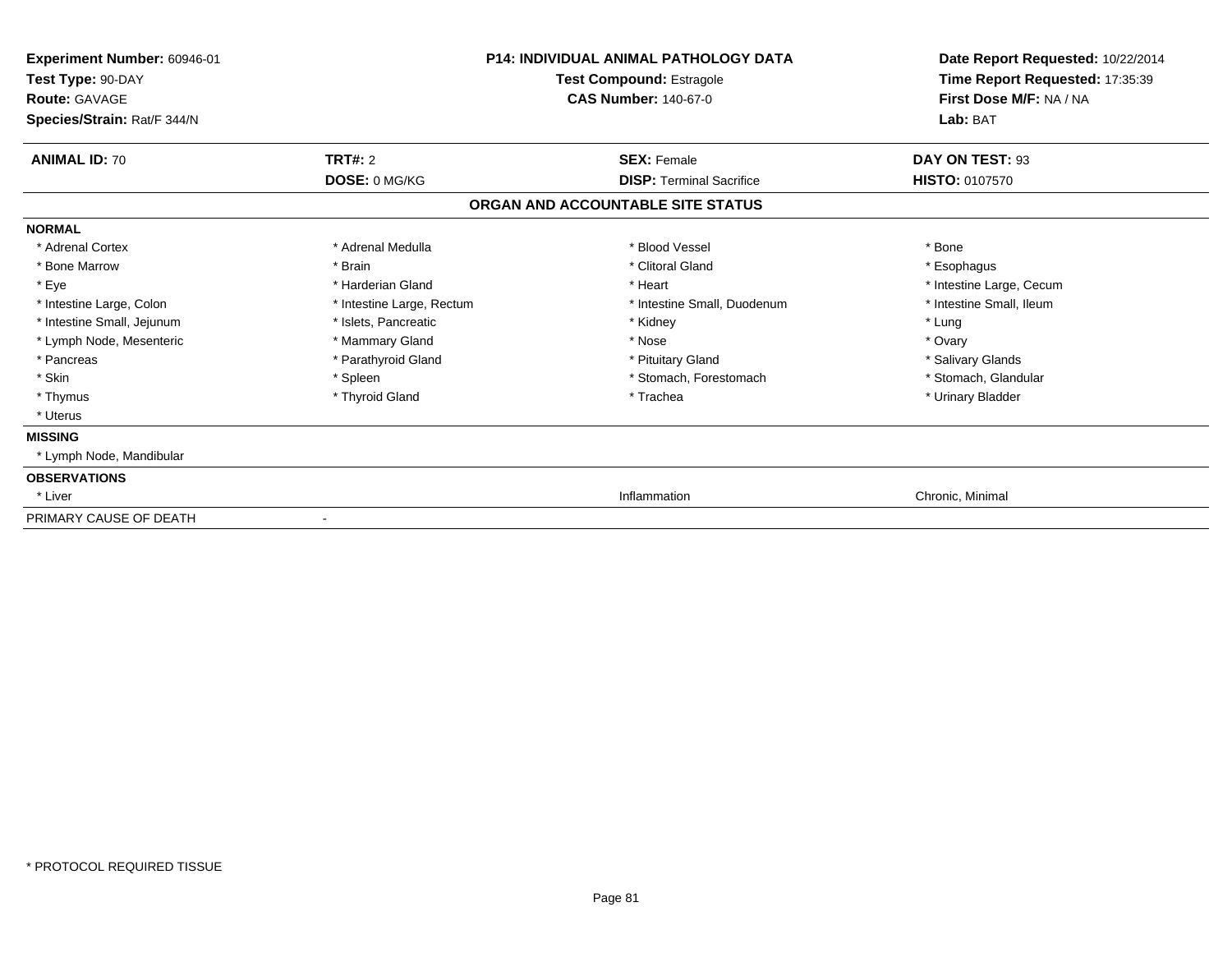| <b>Experiment Number: 60946-01</b><br>Test Type: 90-DAY |                         | <b>P14: INDIVIDUAL ANIMAL PATHOLOGY DATA</b><br><b>Test Compound: Estragole</b> | Date Report Requested: 10/22/2014<br>Time Report Requested: 17:35:39 |
|---------------------------------------------------------|-------------------------|---------------------------------------------------------------------------------|----------------------------------------------------------------------|
| <b>Route: GAVAGE</b>                                    |                         | <b>CAS Number: 140-67-0</b>                                                     | First Dose M/F: NA / NA                                              |
| Species/Strain: Rat/F 344/N                             |                         |                                                                                 | Lab: BAT                                                             |
| <b>ANIMAL ID: 71</b>                                    | <b>TRT#: 4</b>          | <b>SEX: Female</b>                                                              | DAY ON TEST: 93                                                      |
|                                                         | <b>DOSE: 37.5 MG/KG</b> | <b>DISP: Terminal Sacrifice</b>                                                 | <b>HISTO: 0107571</b>                                                |
|                                                         |                         | ORGAN AND ACCOUNTABLE SITE STATUS                                               |                                                                      |
| <b>NORMAL</b>                                           |                         |                                                                                 |                                                                      |
| * Kidney                                                | Lymph Node, Mesenteric  | Nose                                                                            | * Salivary Glands                                                    |
| <b>OBSERVATIONS</b>                                     |                         |                                                                                 |                                                                      |
| * Liver                                                 | <b>Bile Duct</b>        | Hyperplasia                                                                     | Minimal                                                              |
|                                                         | Oval Cell               | Hyperplasia                                                                     | Minimal                                                              |
|                                                         |                         | Inflammation                                                                    | Chronic, Minimal                                                     |
| * Lung                                                  |                         | Inflammation                                                                    | Chronic, Minimal                                                     |
| Stomach, Glandular                                      |                         | Necrosis                                                                        | Focal, Minimal                                                       |
| PRIMARY CAUSE OF DEATH                                  |                         |                                                                                 |                                                                      |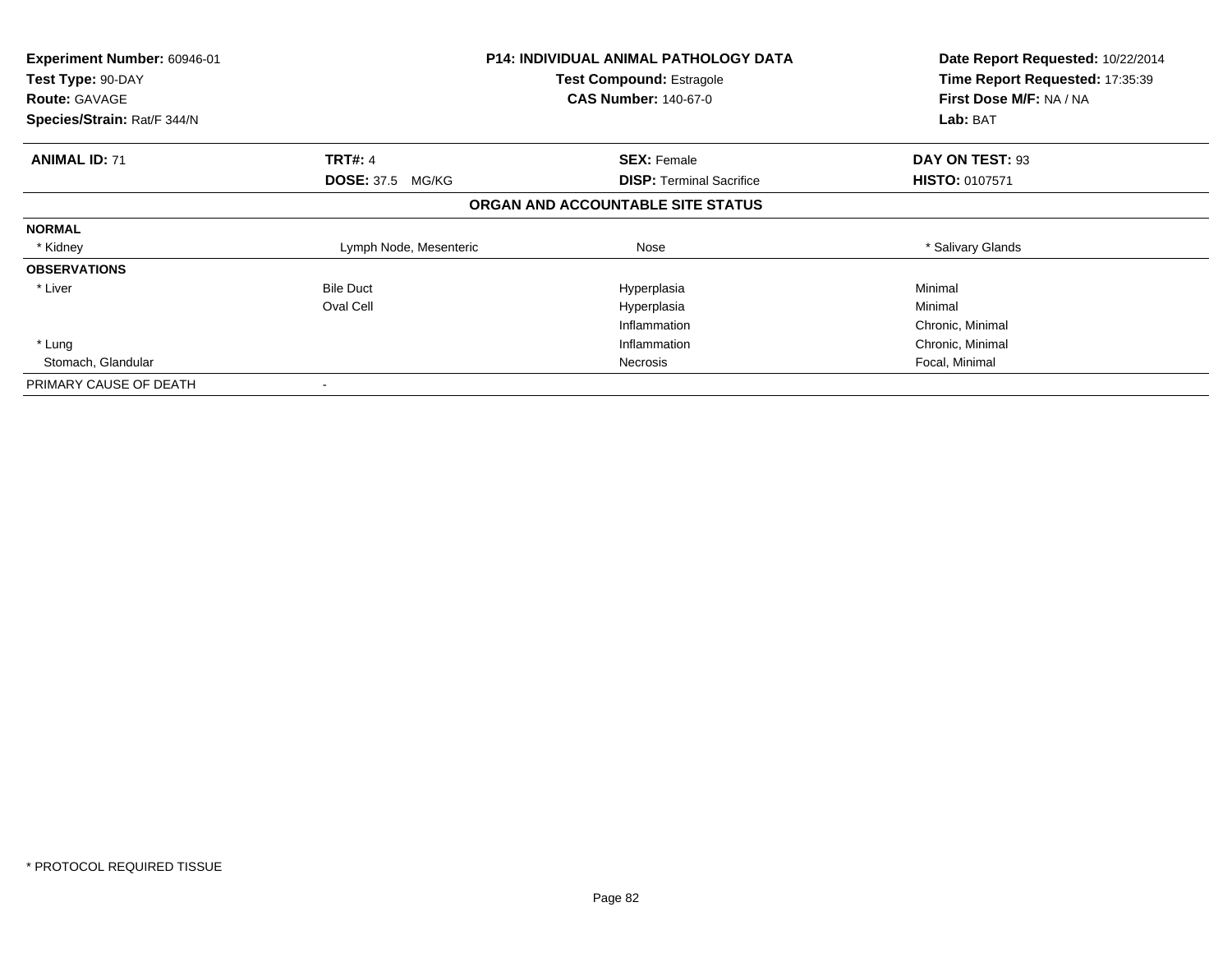| <b>Experiment Number: 60946-01</b> |                         | <b>P14: INDIVIDUAL ANIMAL PATHOLOGY DATA</b> | Date Report Requested: 10/22/2014<br>Time Report Requested: 17:35:39 |
|------------------------------------|-------------------------|----------------------------------------------|----------------------------------------------------------------------|
| Test Type: 90-DAY                  |                         | <b>Test Compound: Estragole</b>              |                                                                      |
| <b>Route: GAVAGE</b>               |                         | <b>CAS Number: 140-67-0</b>                  | First Dose M/F: NA / NA                                              |
| Species/Strain: Rat/F 344/N        |                         |                                              | Lab: BAT                                                             |
| <b>ANIMAL ID: 72</b>               | <b>TRT#: 4</b>          | <b>SEX: Female</b>                           | DAY ON TEST: 93                                                      |
|                                    | <b>DOSE: 37.5 MG/KG</b> | <b>DISP:</b> Terminal Sacrifice              | <b>HISTO: 0107572</b>                                                |
|                                    |                         | ORGAN AND ACCOUNTABLE SITE STATUS            |                                                                      |
| <b>NORMAL</b>                      |                         |                                              |                                                                      |
| * Kidney                           | Lymph Node, Mesenteric  | Nose                                         | * Salivary Glands                                                    |
| Stomach, Glandular                 |                         |                                              |                                                                      |
| <b>OBSERVATIONS</b>                |                         |                                              |                                                                      |
| * Liver                            | <b>Bile Duct</b>        | Hyperplasia                                  | Minimal                                                              |
|                                    | Oval Cell               | Hyperplasia                                  | Minimal                                                              |
|                                    | Periportal              | Inflammation                                 | Chronic, Minimal                                                     |
| * Lung                             |                         | Inflammation                                 | Chronic, Minimal                                                     |
| PRIMARY CAUSE OF DEATH             |                         |                                              |                                                                      |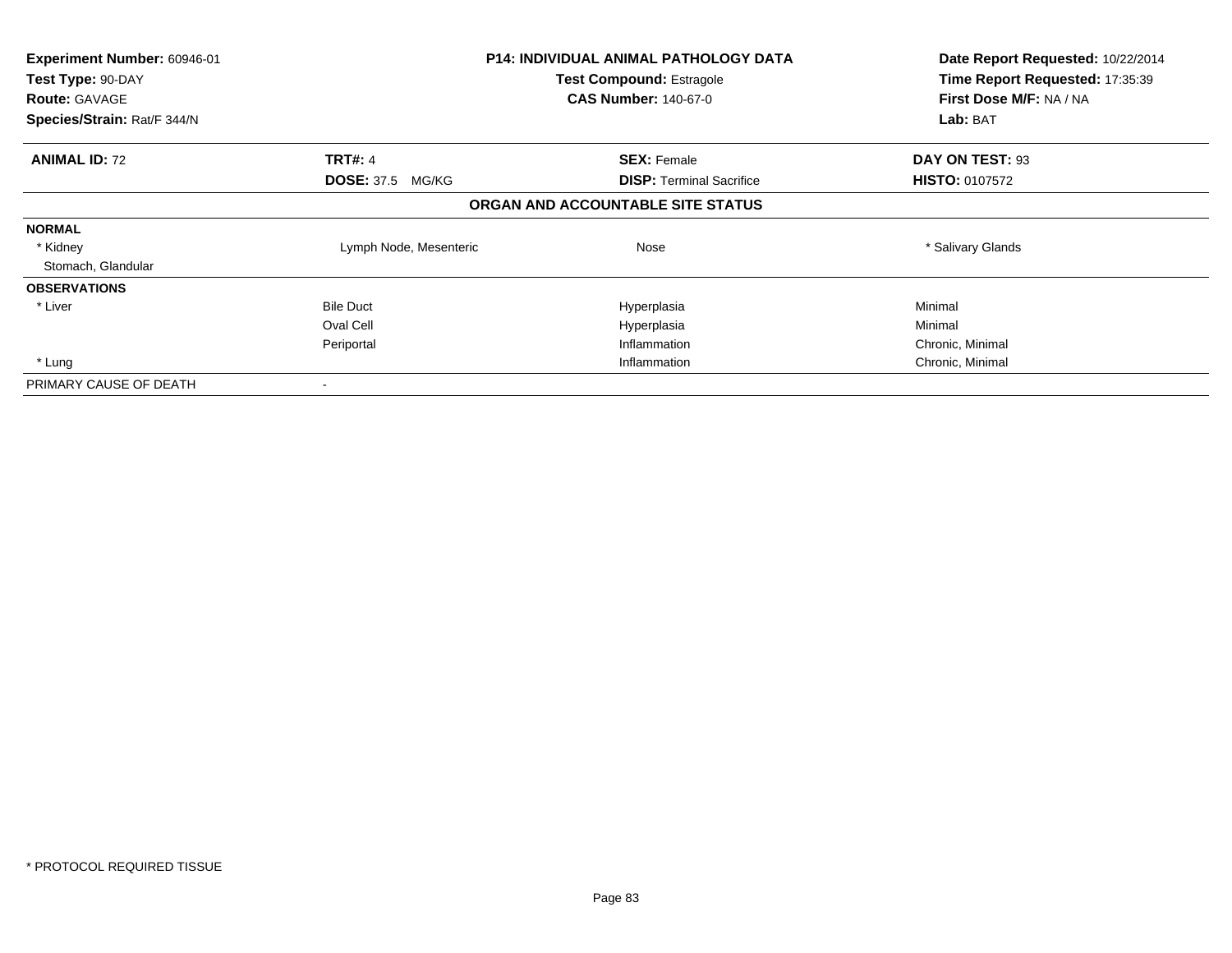| <b>Experiment Number: 60946-01</b><br>Test Type: 90-DAY<br><b>Route: GAVAGE</b> |                         | <b>P14: INDIVIDUAL ANIMAL PATHOLOGY DATA</b><br><b>Test Compound: Estragole</b><br><b>CAS Number: 140-67-0</b> | Date Report Requested: 10/22/2014<br>Time Report Requested: 17:35:39<br>First Dose M/F: NA / NA |  |
|---------------------------------------------------------------------------------|-------------------------|----------------------------------------------------------------------------------------------------------------|-------------------------------------------------------------------------------------------------|--|
| Species/Strain: Rat/F 344/N                                                     |                         |                                                                                                                | Lab: BAT                                                                                        |  |
| <b>ANIMAL ID: 73</b>                                                            | <b>TRT#: 4</b>          | <b>SEX: Female</b>                                                                                             | DAY ON TEST: 93                                                                                 |  |
|                                                                                 | <b>DOSE: 37.5 MG/KG</b> | <b>DISP: Terminal Sacrifice</b>                                                                                | <b>HISTO: 0107573</b>                                                                           |  |
|                                                                                 |                         | ORGAN AND ACCOUNTABLE SITE STATUS                                                                              |                                                                                                 |  |
| <b>NORMAL</b>                                                                   |                         |                                                                                                                |                                                                                                 |  |
| * Lung                                                                          | Lymph Node, Mesenteric  | Nose                                                                                                           | * Salivary Glands                                                                               |  |
| Stomach, Glandular                                                              |                         |                                                                                                                |                                                                                                 |  |
| <b>OBSERVATIONS</b>                                                             |                         |                                                                                                                |                                                                                                 |  |
| * Kidney                                                                        | Cortex, Renal Tubule    | Mineralization                                                                                                 | Minimal                                                                                         |  |
| * Liver                                                                         | <b>Bile Duct</b>        | Hyperplasia                                                                                                    | Minimal                                                                                         |  |
|                                                                                 | Oval Cell               | Hyperplasia                                                                                                    | Minimal                                                                                         |  |
|                                                                                 |                         | Inflammation                                                                                                   | Chronic, Minimal                                                                                |  |
| PRIMARY CAUSE OF DEATH                                                          |                         |                                                                                                                |                                                                                                 |  |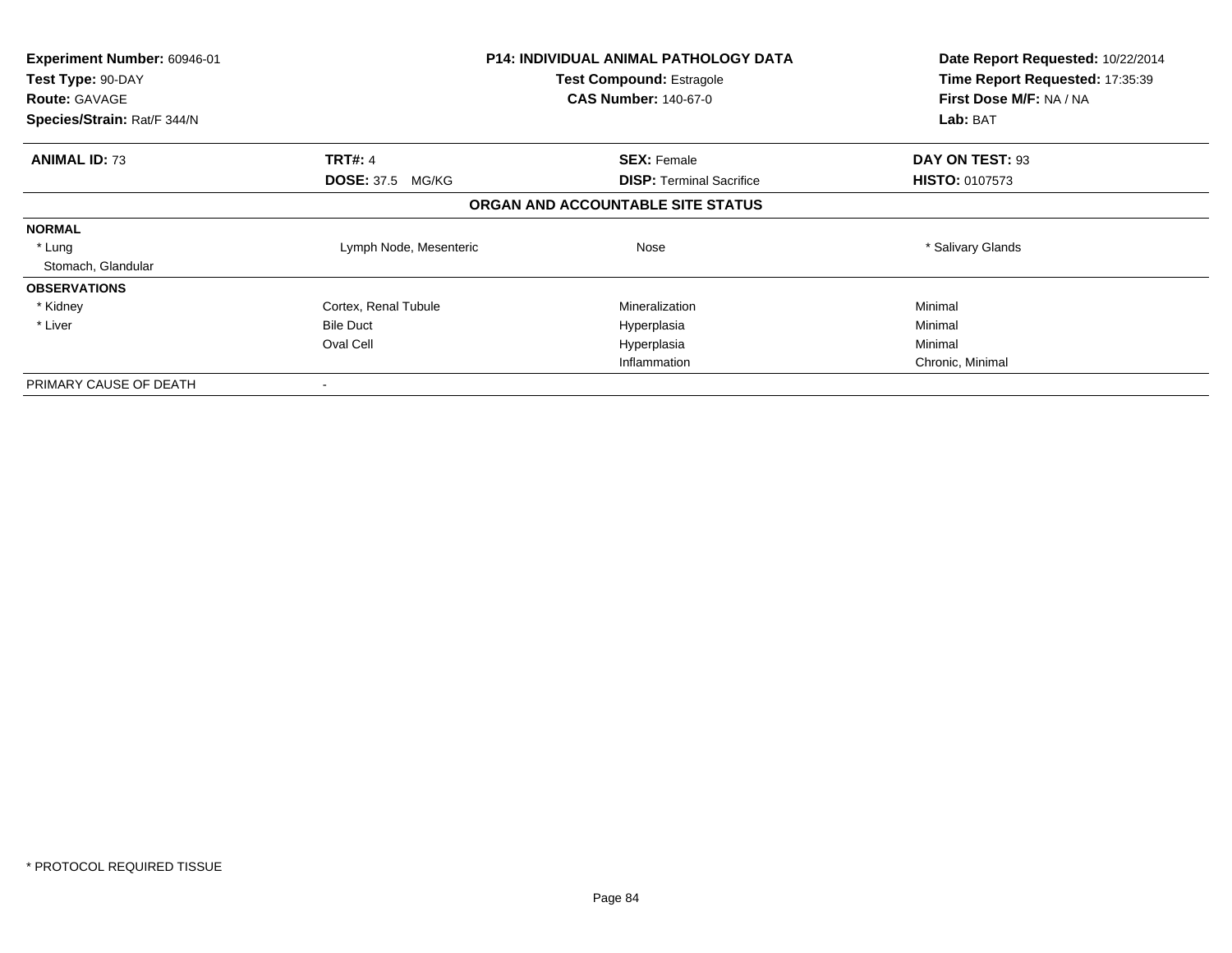| Experiment Number: 60946-01<br>Test Type: 90-DAY<br><b>Route: GAVAGE</b><br>Species/Strain: Rat/F 344/N |                         | <b>P14: INDIVIDUAL ANIMAL PATHOLOGY DATA</b><br><b>Test Compound: Estragole</b><br><b>CAS Number: 140-67-0</b> | Date Report Requested: 10/22/2014<br>Time Report Requested: 17:35:39<br>First Dose M/F: NA / NA<br><b>Lab: BAT</b> |
|---------------------------------------------------------------------------------------------------------|-------------------------|----------------------------------------------------------------------------------------------------------------|--------------------------------------------------------------------------------------------------------------------|
|                                                                                                         |                         |                                                                                                                |                                                                                                                    |
| <b>ANIMAL ID: 74</b>                                                                                    | <b>TRT#: 4</b>          | <b>SEX: Female</b>                                                                                             | DAY ON TEST: 93                                                                                                    |
|                                                                                                         | <b>DOSE: 37.5 MG/KG</b> | <b>DISP:</b> Terminal Sacrifice                                                                                | <b>HISTO: 0107574</b>                                                                                              |
|                                                                                                         |                         | ORGAN AND ACCOUNTABLE SITE STATUS                                                                              |                                                                                                                    |
| <b>NORMAL</b>                                                                                           |                         |                                                                                                                |                                                                                                                    |
| Lymph Node, Mesenteric                                                                                  | Nose                    | * Salivary Glands                                                                                              | Stomach, Glandular                                                                                                 |
| <b>OBSERVATIONS</b>                                                                                     |                         |                                                                                                                |                                                                                                                    |
| * Kidney                                                                                                | Papilla, Renal Tubule   | Mineralization                                                                                                 | Minimal                                                                                                            |
| * Liver                                                                                                 | <b>Bile Duct</b>        | Hyperplasia                                                                                                    | Minimal                                                                                                            |
|                                                                                                         | Oval Cell               | Hyperplasia                                                                                                    | Minimal                                                                                                            |
| * Lung                                                                                                  |                         | Inflammation                                                                                                   | Chronic, Minimal                                                                                                   |
| PRIMARY CAUSE OF DEATH                                                                                  |                         |                                                                                                                |                                                                                                                    |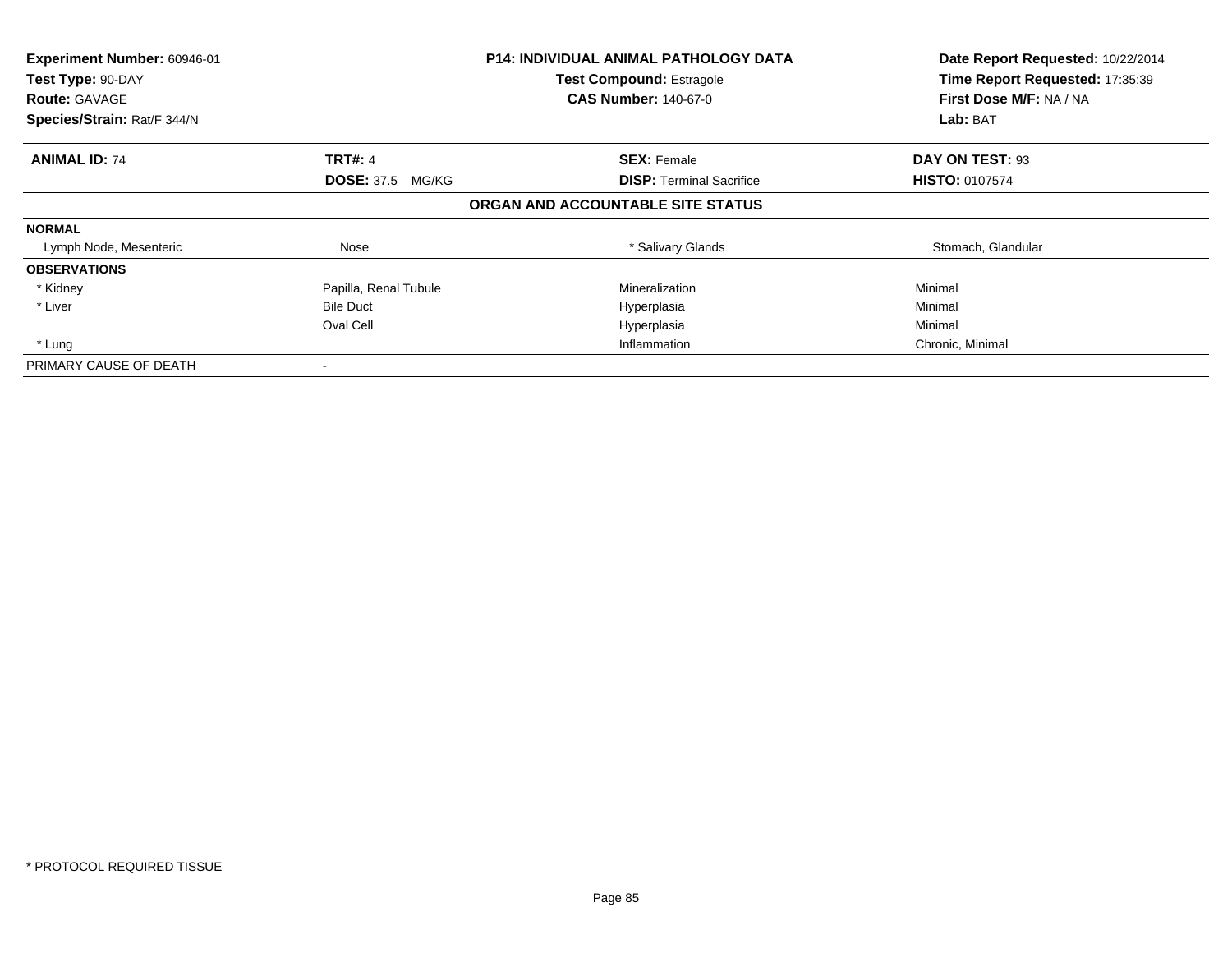| Experiment Number: 60946-01               |                         | <b>P14: INDIVIDUAL ANIMAL PATHOLOGY DATA</b>                   | Date Report Requested: 10/22/2014                          |
|-------------------------------------------|-------------------------|----------------------------------------------------------------|------------------------------------------------------------|
| Test Type: 90-DAY<br><b>Route: GAVAGE</b> |                         | <b>Test Compound: Estragole</b><br><b>CAS Number: 140-67-0</b> | Time Report Requested: 17:35:39<br>First Dose M/F: NA / NA |
| Species/Strain: Rat/F 344/N               |                         |                                                                | Lab: BAT                                                   |
| <b>ANIMAL ID: 75</b>                      | <b>TRT#: 4</b>          | <b>SEX: Female</b>                                             | DAY ON TEST: 93                                            |
|                                           | <b>DOSE: 37.5 MG/KG</b> | <b>DISP:</b> Terminal Sacrifice                                | <b>HISTO: 0107575</b>                                      |
|                                           |                         | ORGAN AND ACCOUNTABLE SITE STATUS                              |                                                            |
| <b>NORMAL</b>                             |                         |                                                                |                                                            |
| * Lung                                    | Lymph Node, Mesenteric  | Nose                                                           | * Salivary Glands                                          |
| Stomach, Glandular                        |                         |                                                                |                                                            |
| <b>OBSERVATIONS</b>                       |                         |                                                                |                                                            |
| * Kidney                                  | Papilla, Renal Tubule   | Mineralization                                                 | Minimal                                                    |
| * Liver                                   | <b>Bile Duct</b>        | Hyperplasia                                                    | Minimal                                                    |
|                                           | Oval Cell               | Hyperplasia                                                    | Minimal                                                    |
|                                           | Periportal              | Inflammation                                                   | Chronic, Minimal                                           |
| PRIMARY CAUSE OF DEATH                    |                         |                                                                |                                                            |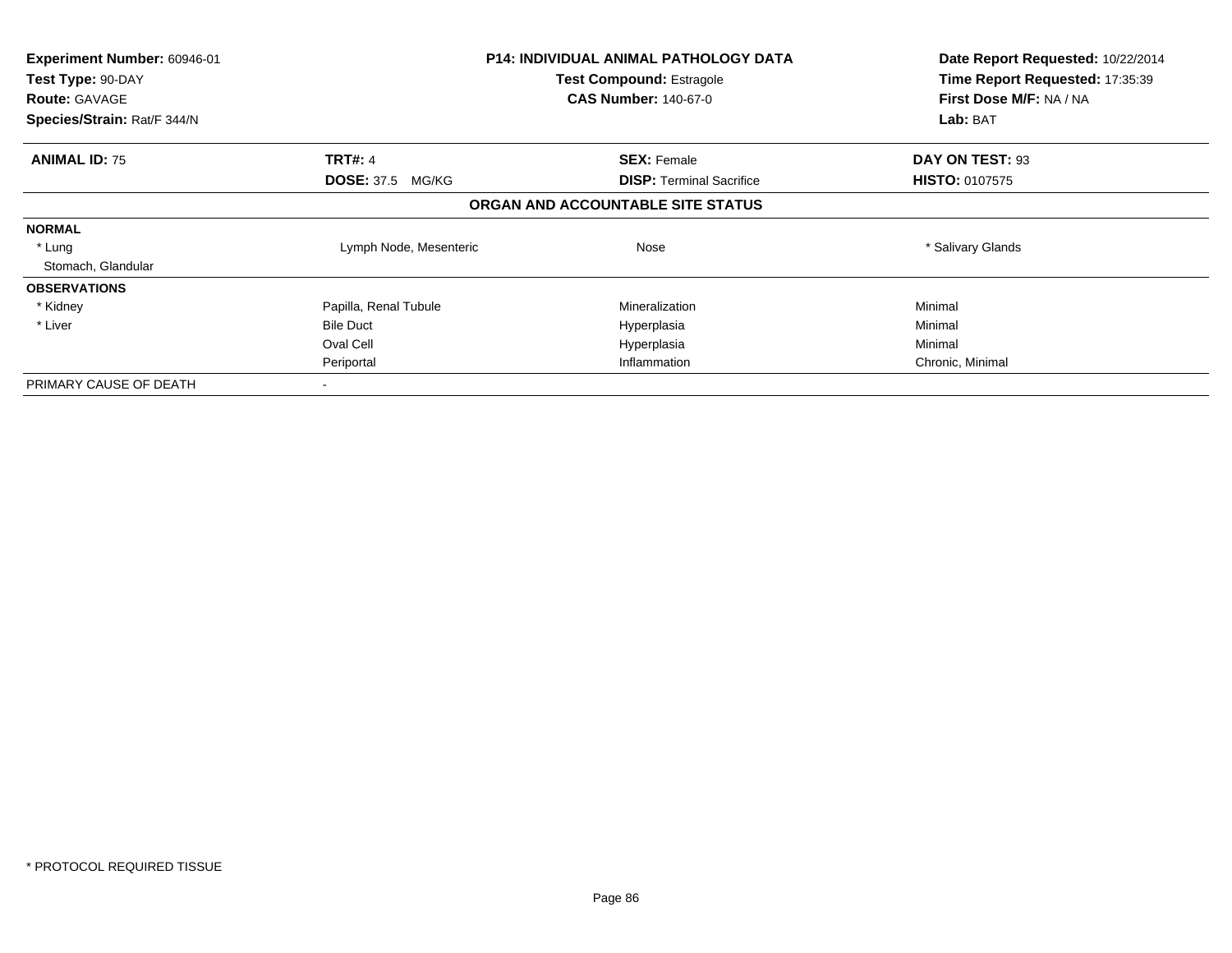| <b>Experiment Number: 60946-01</b><br>Test Type: 90-DAY |                         | <b>P14: INDIVIDUAL ANIMAL PATHOLOGY DATA</b><br><b>Test Compound: Estragole</b><br><b>CAS Number: 140-67-0</b> | Date Report Requested: 10/22/2014<br>Time Report Requested: 17:35:39<br>First Dose M/F: NA / NA |
|---------------------------------------------------------|-------------------------|----------------------------------------------------------------------------------------------------------------|-------------------------------------------------------------------------------------------------|
| <b>Route: GAVAGE</b><br>Species/Strain: Rat/F 344/N     |                         |                                                                                                                | Lab: BAT                                                                                        |
| <b>ANIMAL ID: 76</b>                                    | <b>TRT#: 4</b>          | <b>SEX: Female</b>                                                                                             | DAY ON TEST: 93                                                                                 |
|                                                         | <b>DOSE: 37.5 MG/KG</b> | <b>DISP: Terminal Sacrifice</b>                                                                                | <b>HISTO: 0107576</b>                                                                           |
|                                                         |                         | ORGAN AND ACCOUNTABLE SITE STATUS                                                                              |                                                                                                 |
| <b>NORMAL</b>                                           |                         |                                                                                                                |                                                                                                 |
| Lymph Node, Mesenteric                                  | Nose                    | * Salivary Glands                                                                                              | Stomach, Glandular                                                                              |
| <b>OBSERVATIONS</b>                                     |                         |                                                                                                                |                                                                                                 |
| * Kidney                                                | <b>Renal Tubule</b>     | Regeneration                                                                                                   | Minimal                                                                                         |
| * Liver                                                 | <b>Bile Duct</b>        | Hyperplasia                                                                                                    | Minimal                                                                                         |
|                                                         | Oval Cell               | Hyperplasia                                                                                                    | Minimal                                                                                         |
|                                                         | Periportal              | Inflammation                                                                                                   | Chronic, Minimal                                                                                |
| * Lung                                                  |                         | Inflammation                                                                                                   | Chronic, Minimal                                                                                |
| PRIMARY CAUSE OF DEATH                                  |                         |                                                                                                                |                                                                                                 |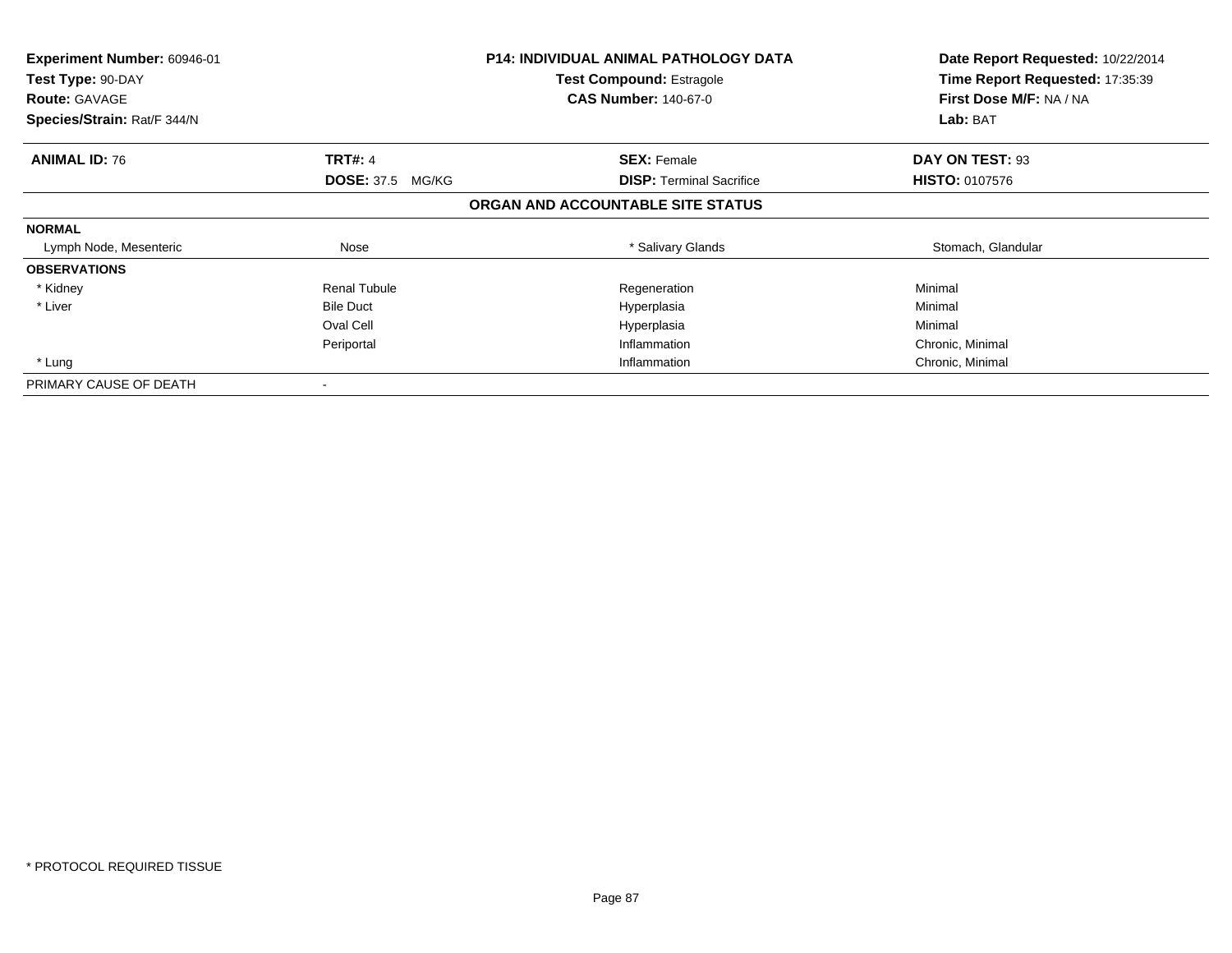| Experiment Number: 60946-01              |                         | <b>P14: INDIVIDUAL ANIMAL PATHOLOGY DATA</b> | Date Report Requested: 10/22/2014 |
|------------------------------------------|-------------------------|----------------------------------------------|-----------------------------------|
| Test Type: 90-DAY                        |                         | <b>Test Compound: Estragole</b>              | Time Report Requested: 17:35:39   |
| <b>Route: GAVAGE</b>                     |                         | <b>CAS Number: 140-67-0</b>                  | First Dose M/F: NA / NA           |
| Species/Strain: Rat/F 344/N              |                         |                                              | Lab: BAT                          |
| <b>ANIMAL ID: 77</b>                     | <b>TRT#: 4</b>          | <b>SEX: Female</b>                           | DAY ON TEST: 93                   |
|                                          | <b>DOSE: 37.5 MG/KG</b> | <b>DISP:</b> Terminal Sacrifice              | <b>HISTO: 0107577</b>             |
|                                          |                         | ORGAN AND ACCOUNTABLE SITE STATUS            |                                   |
| <b>NORMAL</b>                            |                         |                                              |                                   |
| * Kidney                                 | Lymph Node, Mesenteric  | Nose                                         | * Salivary Glands                 |
| Stomach, Glandular                       |                         |                                              |                                   |
| <b>OBSERVATIONS</b>                      |                         |                                              |                                   |
| * Liver                                  |                         | Hepatodiaphragmatic Nodule                   |                                   |
|                                          | <b>Bile Duct</b>        | Hyperplasia                                  | Minimal                           |
|                                          | Oval Cell               | Hyperplasia                                  | Minimal                           |
| [Hepatodiaphragmatic Nodule TGLS = 1-12] |                         |                                              |                                   |
| * Lung                                   |                         | Inflammation                                 | Chronic, Minimal                  |
| PRIMARY CAUSE OF DEATH                   |                         |                                              |                                   |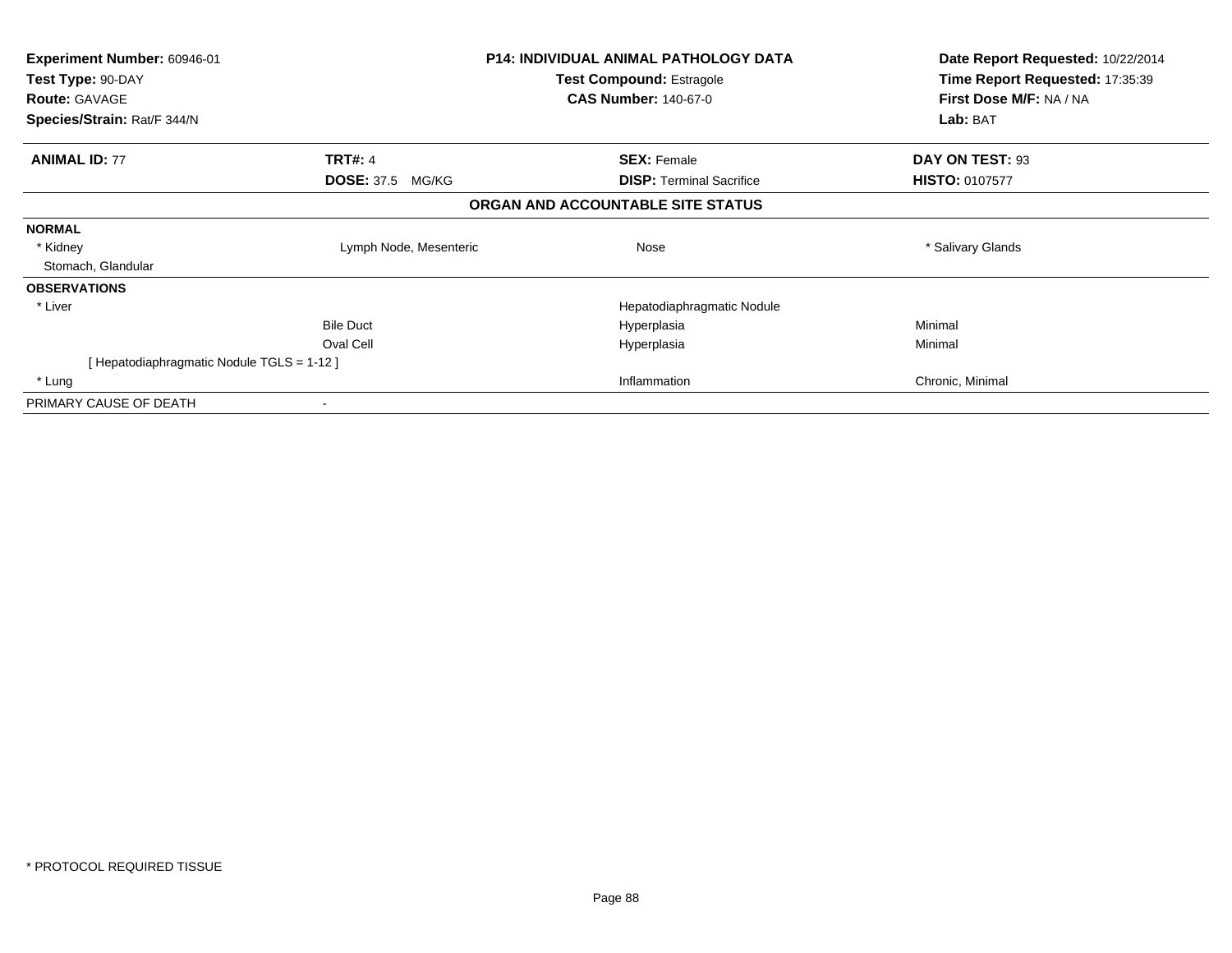| Experiment Number: 60946-01               |                         | <b>P14: INDIVIDUAL ANIMAL PATHOLOGY DATA</b><br><b>Test Compound: Estragole</b> | Date Report Requested: 10/22/2014<br>Time Report Requested: 17:35:39 |
|-------------------------------------------|-------------------------|---------------------------------------------------------------------------------|----------------------------------------------------------------------|
| Test Type: 90-DAY<br><b>Route: GAVAGE</b> |                         | <b>CAS Number: 140-67-0</b>                                                     | First Dose M/F: NA / NA                                              |
| Species/Strain: Rat/F 344/N               |                         |                                                                                 | Lab: BAT                                                             |
| <b>ANIMAL ID: 78</b>                      | <b>TRT#: 4</b>          | <b>SEX: Female</b>                                                              | DAY ON TEST: 93                                                      |
|                                           | <b>DOSE: 37.5 MG/KG</b> | <b>DISP:</b> Terminal Sacrifice                                                 | <b>HISTO: 0107578</b>                                                |
|                                           |                         | ORGAN AND ACCOUNTABLE SITE STATUS                                               |                                                                      |
| <b>NORMAL</b>                             |                         |                                                                                 |                                                                      |
| * Lung                                    | Lymph Node, Mesenteric  | Nose                                                                            | * Salivary Glands                                                    |
| Stomach, Glandular                        |                         |                                                                                 |                                                                      |
| <b>OBSERVATIONS</b>                       |                         |                                                                                 |                                                                      |
| * Kidney                                  | Papilla, Renal Tubule   | Mineralization                                                                  | Minimal                                                              |
| * Liver                                   | <b>Bile Duct</b>        | Hyperplasia                                                                     | Minimal                                                              |
|                                           | Oval Cell               | Hyperplasia                                                                     | Minimal                                                              |
|                                           | Periportal              | Inflammation                                                                    | Chronic, Minimal                                                     |
| PRIMARY CAUSE OF DEATH                    |                         |                                                                                 |                                                                      |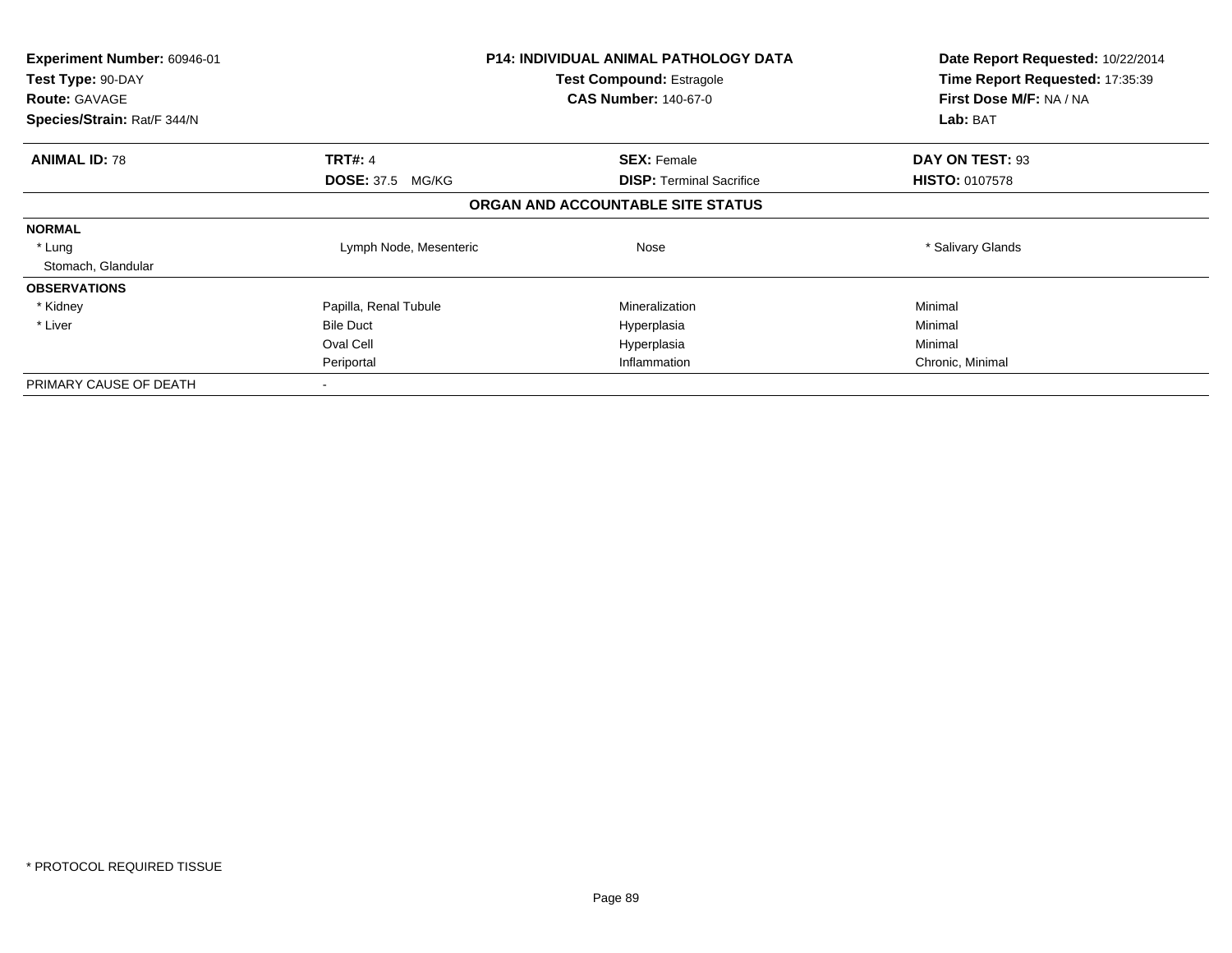| <b>Experiment Number: 60946-01</b>            |                            | <b>P14: INDIVIDUAL ANIMAL PATHOLOGY DATA</b> | Date Report Requested: 10/22/2014<br>Time Report Requested: 17:35:39 |
|-----------------------------------------------|----------------------------|----------------------------------------------|----------------------------------------------------------------------|
| Test Type: 90-DAY                             |                            | <b>Test Compound: Estragole</b>              |                                                                      |
| <b>Route: GAVAGE</b>                          |                            | <b>CAS Number: 140-67-0</b>                  | First Dose M/F: NA / NA                                              |
| Species/Strain: Rat/F 344/N                   |                            |                                              | Lab: BAT                                                             |
| <b>ANIMAL ID: 79</b>                          | <b>TRT#: 4</b>             | <b>SEX: Female</b>                           | DAY ON TEST: 93                                                      |
|                                               | <b>DOSE: 37.5</b><br>MG/KG | <b>DISP:</b> Terminal Sacrifice              | <b>HISTO: 0107579</b>                                                |
|                                               |                            | ORGAN AND ACCOUNTABLE SITE STATUS            |                                                                      |
| <b>NORMAL</b>                                 |                            |                                              |                                                                      |
| * Lung                                        | Lymph Node, Mesenteric     | Nose                                         | * Salivary Glands                                                    |
| Stomach, Glandular                            |                            |                                              |                                                                      |
| <b>OBSERVATIONS</b>                           |                            |                                              |                                                                      |
| * Kidney                                      | Papilla, Renal Tubule      | Mineralization                               | Minimal                                                              |
|                                               | <b>Renal Tubule</b>        | Regeneration                                 | Minimal                                                              |
| * Liver                                       |                            | Hepatodiaphragmatic Nodule                   |                                                                      |
|                                               | <b>Bile Duct</b>           | Hyperplasia                                  | Minimal                                                              |
|                                               | Oval Cell                  | Hyperplasia                                  | Minimal                                                              |
|                                               |                            | Inflammation                                 | Chronic, Minimal                                                     |
| [Hepatodiaphragmatic Nodule TGLS = 1,2-12+13] |                            |                                              |                                                                      |
| PRIMARY CAUSE OF DEATH                        |                            |                                              |                                                                      |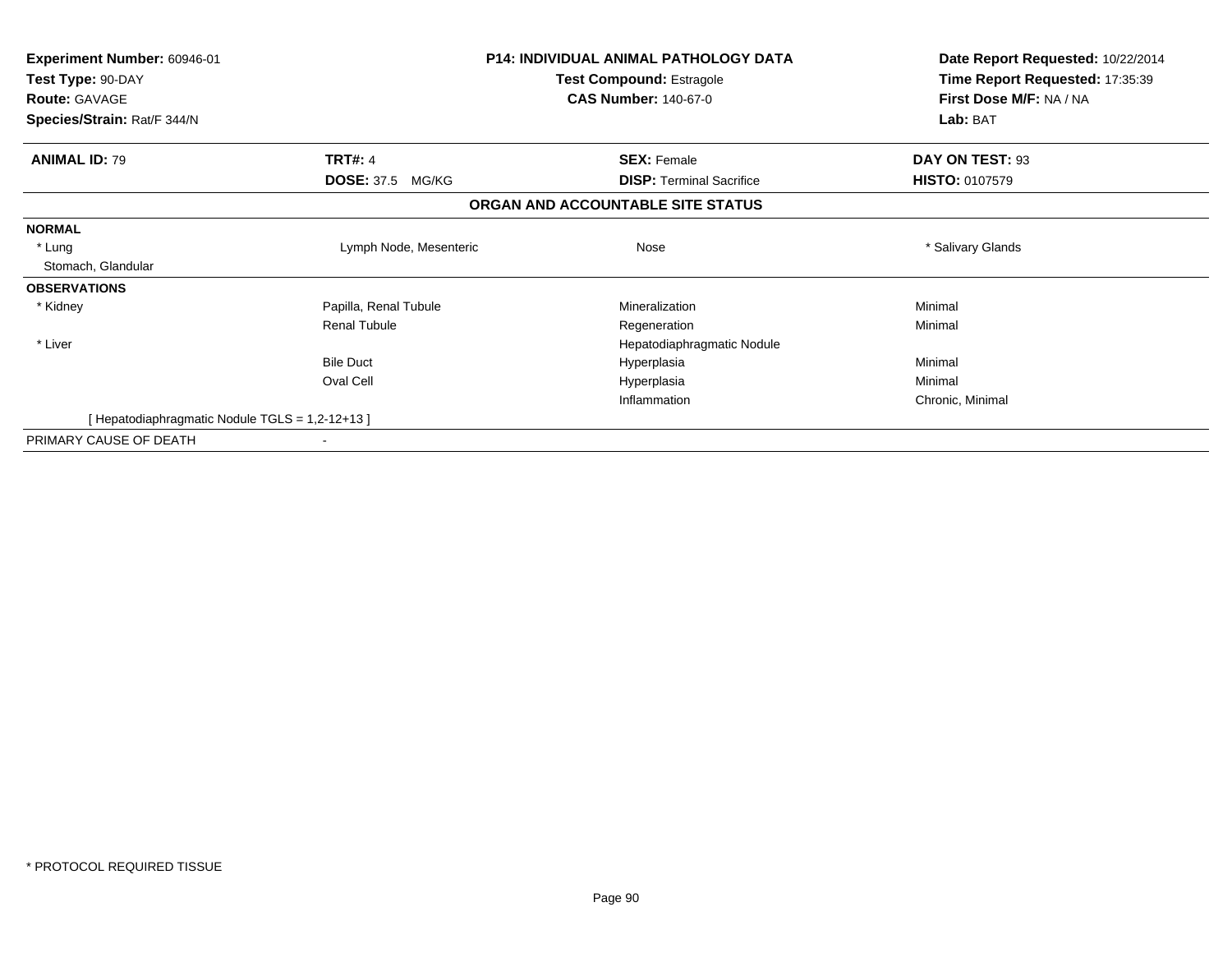| <b>Experiment Number: 60946-01</b><br>Test Type: 90-DAY<br><b>Route: GAVAGE</b><br>Species/Strain: Rat/F 344/N |                                           | <b>P14: INDIVIDUAL ANIMAL PATHOLOGY DATA</b><br>Test Compound: Estragole<br><b>CAS Number: 140-67-0</b> | Date Report Requested: 10/22/2014<br>Time Report Requested: 17:35:39<br>First Dose M/F: NA / NA<br>Lab: BAT |
|----------------------------------------------------------------------------------------------------------------|-------------------------------------------|---------------------------------------------------------------------------------------------------------|-------------------------------------------------------------------------------------------------------------|
|                                                                                                                |                                           |                                                                                                         |                                                                                                             |
| <b>ANIMAL ID: 80</b>                                                                                           | <b>TRT#: 4</b><br><b>DOSE: 37.5 MG/KG</b> | <b>SEX: Female</b><br><b>DISP:</b> Terminal Sacrifice                                                   | DAY ON TEST: 93<br><b>HISTO: 0107580</b>                                                                    |
|                                                                                                                |                                           | ORGAN AND ACCOUNTABLE SITE STATUS                                                                       |                                                                                                             |
| <b>NORMAL</b>                                                                                                  |                                           |                                                                                                         |                                                                                                             |
| * Kidney                                                                                                       | Lymph Node, Mesenteric                    | Nose                                                                                                    | * Salivary Glands                                                                                           |
| Stomach, Glandular                                                                                             |                                           |                                                                                                         |                                                                                                             |
| <b>OBSERVATIONS</b>                                                                                            |                                           |                                                                                                         |                                                                                                             |
| * Liver                                                                                                        | <b>Bile Duct</b>                          | Hyperplasia                                                                                             | Minimal                                                                                                     |
|                                                                                                                | Oval Cell                                 | Hyperplasia                                                                                             | Minimal                                                                                                     |
|                                                                                                                | Periportal                                | Inflammation                                                                                            | Chronic, Minimal                                                                                            |
|                                                                                                                |                                           | Inflammation                                                                                            | Chronic, Minimal                                                                                            |
| * Lung                                                                                                         |                                           | Inflammation                                                                                            | Chronic, Minimal                                                                                            |
| PRIMARY CAUSE OF DEATH                                                                                         |                                           |                                                                                                         |                                                                                                             |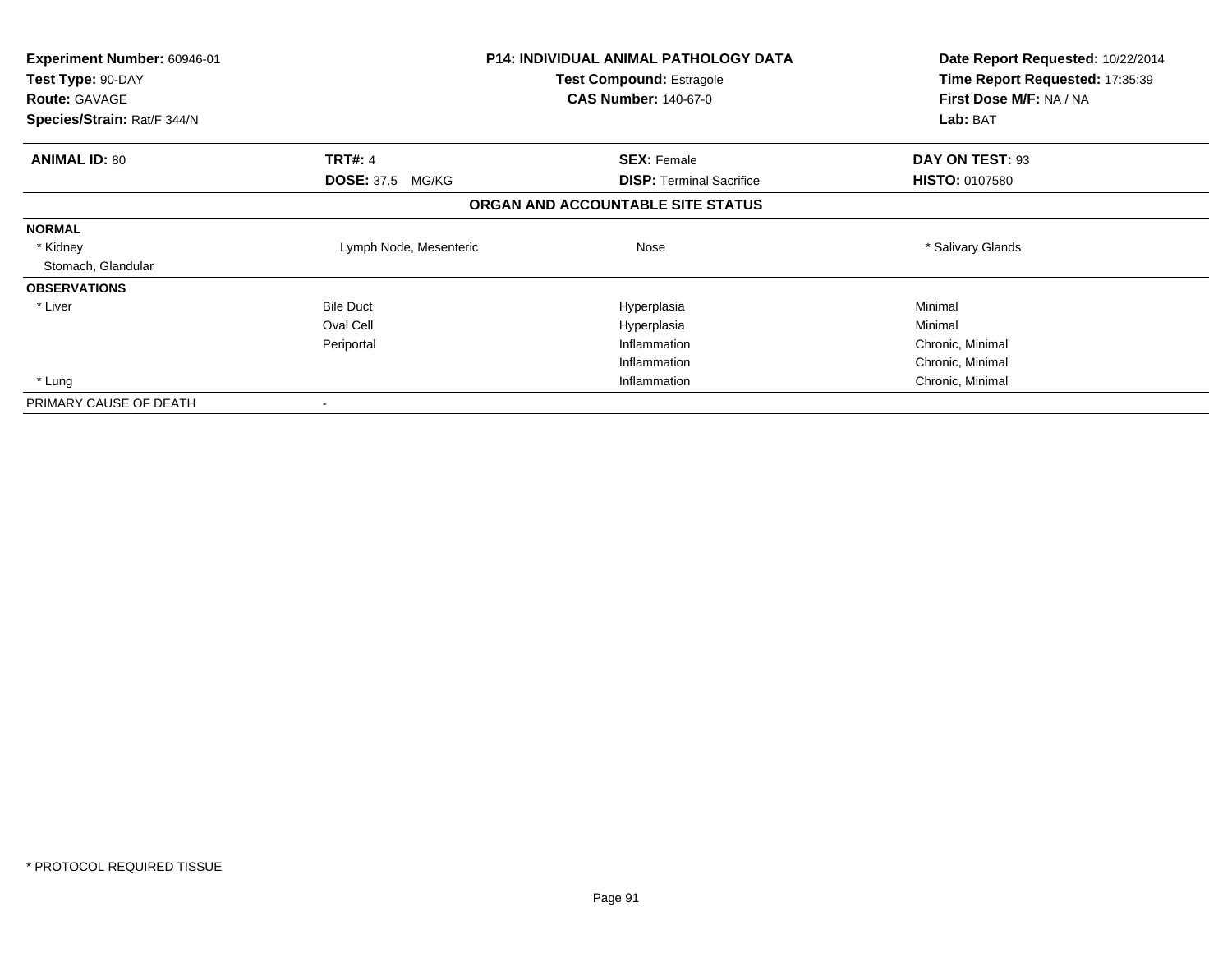| Experiment Number: 60946-01<br>Test Type: 90-DAY |                          | <b>P14: INDIVIDUAL ANIMAL PATHOLOGY DATA</b><br>Test Compound: Estragole | Date Report Requested: 10/22/2014<br>Time Report Requested: 17:35:39 |  |
|--------------------------------------------------|--------------------------|--------------------------------------------------------------------------|----------------------------------------------------------------------|--|
| <b>Route: GAVAGE</b>                             |                          | <b>CAS Number: 140-67-0</b>                                              | First Dose M/F: NA / NA                                              |  |
| Species/Strain: Rat/F 344/N                      |                          |                                                                          | Lab: BAT                                                             |  |
| <b>ANIMAL ID: 81</b>                             | <b>TRT#: 6</b>           | <b>SEX: Female</b>                                                       | DAY ON TEST: 93                                                      |  |
|                                                  | <b>DOSE: 75</b><br>MG/KG | <b>DISP:</b> Terminal Sacrifice                                          | HISTO: 0107581                                                       |  |
|                                                  |                          | ORGAN AND ACCOUNTABLE SITE STATUS                                        |                                                                      |  |
| <b>NORMAL</b>                                    |                          |                                                                          |                                                                      |  |
| * Kidney                                         | * Lung                   | Lymph Node, Mesenteric                                                   | Nose                                                                 |  |
| * Stomach, Glandular                             |                          |                                                                          |                                                                      |  |
| <b>OBSERVATIONS</b>                              |                          |                                                                          |                                                                      |  |
| * Liver                                          | <b>Bile Duct</b>         | Hyperplasia                                                              | Minimal                                                              |  |
|                                                  | Oval Cell                | Hyperplasia                                                              | Minimal                                                              |  |
|                                                  | Periportal               | Inflammation                                                             | Chronic, Minimal                                                     |  |
|                                                  |                          | <b>Mixed Cell Focus</b>                                                  |                                                                      |  |
| * Salivary Glands                                | Submandibul GI           | Cytoplasmic Alteration                                                   | Minimal                                                              |  |
| PRIMARY CAUSE OF DEATH                           |                          |                                                                          |                                                                      |  |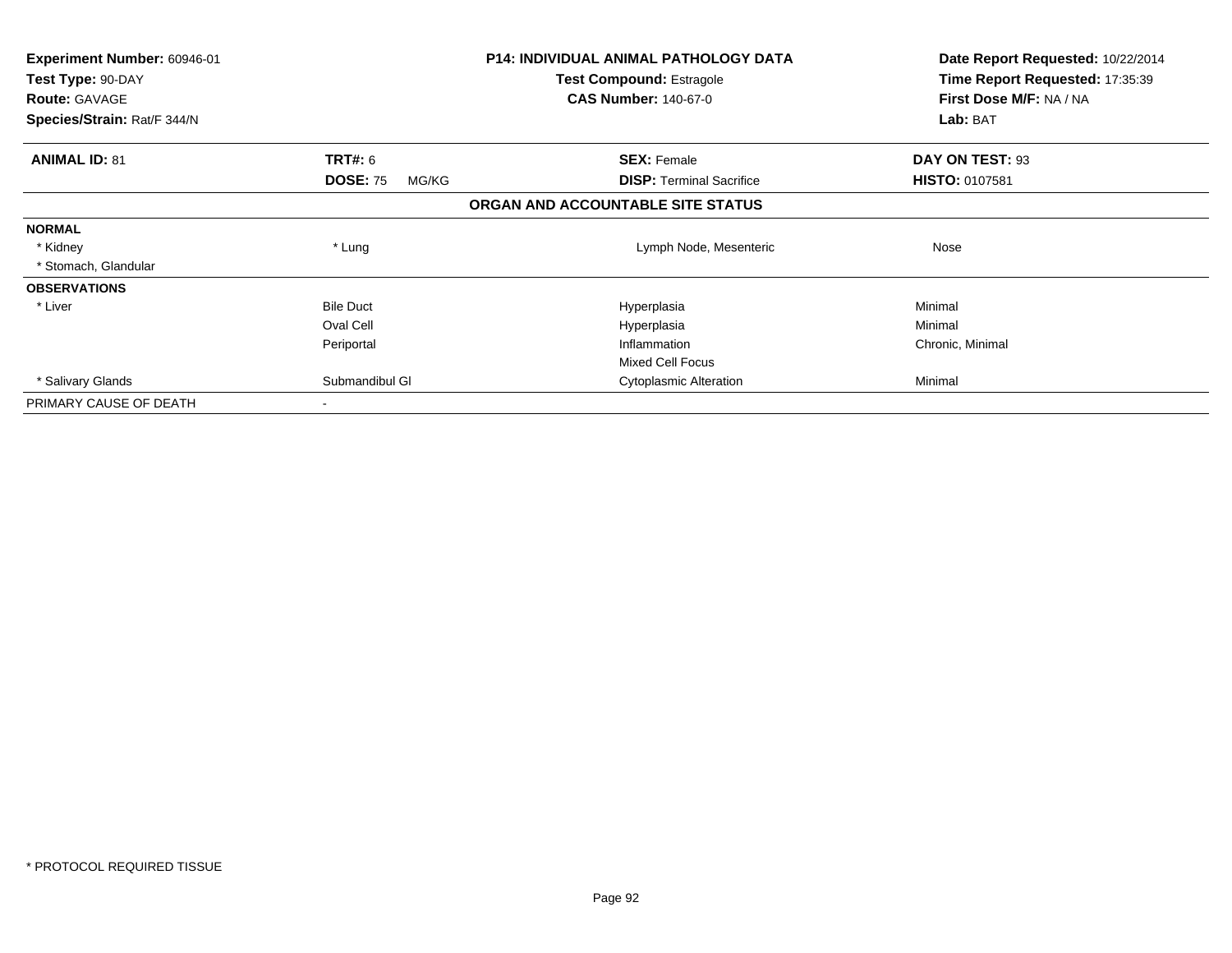| <b>Experiment Number: 60946-01</b><br>Test Type: 90-DAY<br><b>Route: GAVAGE</b><br>Species/Strain: Rat/F 344/N |                          | <b>P14: INDIVIDUAL ANIMAL PATHOLOGY DATA</b><br><b>Test Compound: Estragole</b><br><b>CAS Number: 140-67-0</b> | Date Report Requested: 10/22/2014<br>Time Report Requested: 17:35:39<br>First Dose M/F: NA / NA<br>Lab: BAT |
|----------------------------------------------------------------------------------------------------------------|--------------------------|----------------------------------------------------------------------------------------------------------------|-------------------------------------------------------------------------------------------------------------|
| <b>ANIMAL ID: 82</b>                                                                                           | <b>TRT#: 6</b>           | <b>SEX: Female</b>                                                                                             | DAY ON TEST: 93                                                                                             |
|                                                                                                                | <b>DOSE: 75</b><br>MG/KG | <b>DISP:</b> Terminal Sacrifice                                                                                | <b>HISTO: 0107582</b>                                                                                       |
|                                                                                                                |                          | ORGAN AND ACCOUNTABLE SITE STATUS                                                                              |                                                                                                             |
| <b>NORMAL</b>                                                                                                  |                          |                                                                                                                |                                                                                                             |
| * Lung                                                                                                         | Lymph Node, Mesenteric   | Nose                                                                                                           | * Stomach, Glandular                                                                                        |
| <b>OBSERVATIONS</b>                                                                                            |                          |                                                                                                                |                                                                                                             |
| * Kidney                                                                                                       | Papilla, Renal Tubule    | Mineralization                                                                                                 | Minimal                                                                                                     |
| * Liver                                                                                                        | <b>Bile Duct</b>         | Hyperplasia                                                                                                    | Minimal                                                                                                     |
|                                                                                                                | Oval Cell                | Hyperplasia                                                                                                    | Minimal                                                                                                     |
|                                                                                                                | Periportal               | Inflammation                                                                                                   | Chronic, Minimal                                                                                            |
|                                                                                                                |                          | Inflammation                                                                                                   | Chronic, Minimal                                                                                            |
| * Salivary Glands                                                                                              | Submandibul GI           | <b>Cytoplasmic Alteration</b>                                                                                  | Minimal                                                                                                     |
| PRIMARY CAUSE OF DEATH                                                                                         | $\overline{\phantom{a}}$ |                                                                                                                |                                                                                                             |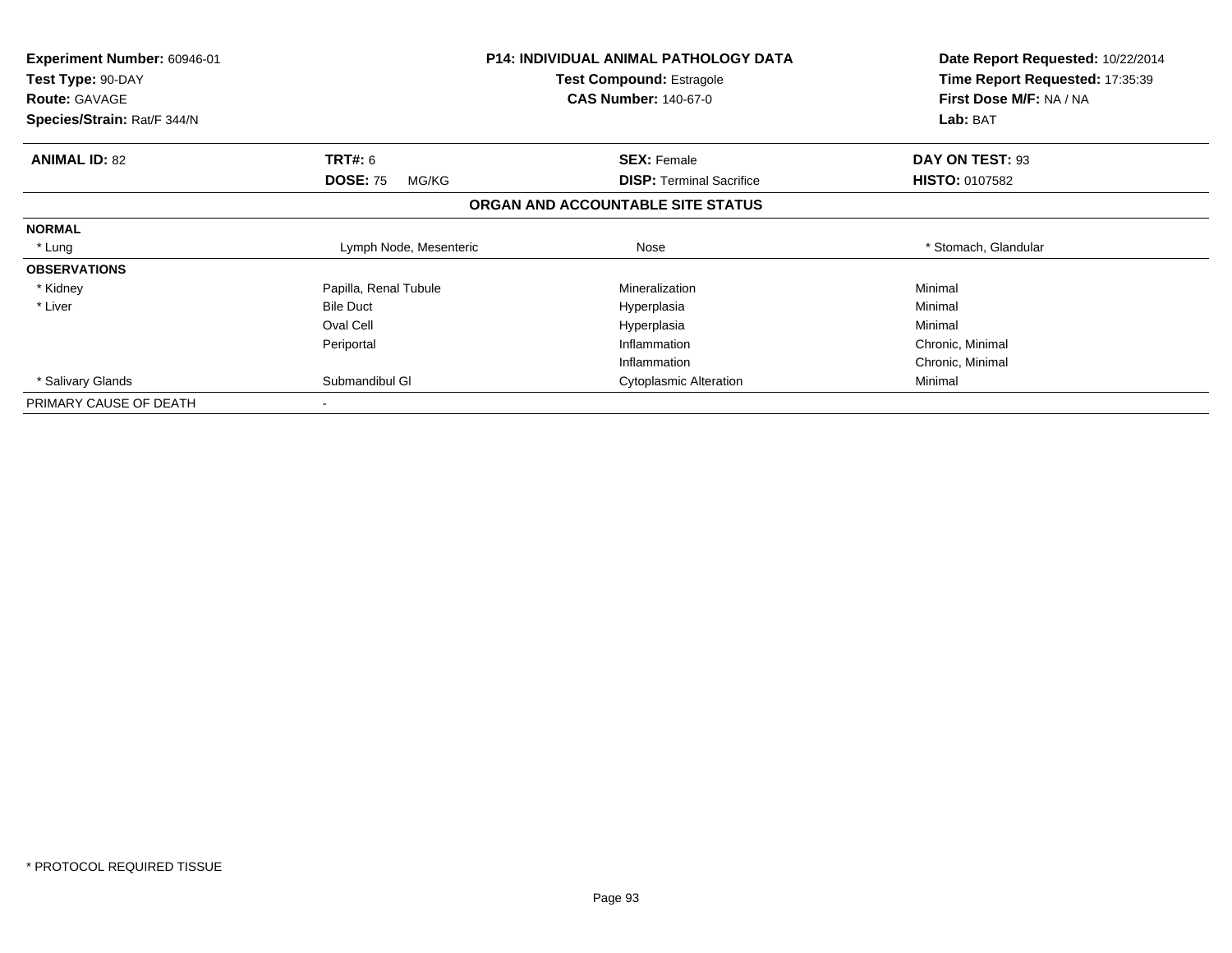| <b>Experiment Number: 60946-01</b><br>Test Type: 90-DAY<br><b>Route: GAVAGE</b><br>Species/Strain: Rat/F 344/N |                          | <b>P14: INDIVIDUAL ANIMAL PATHOLOGY DATA</b><br><b>Test Compound: Estragole</b><br><b>CAS Number: 140-67-0</b> | Date Report Requested: 10/22/2014<br>Time Report Requested: 17:35:39<br>First Dose M/F: NA / NA<br>Lab: BAT |
|----------------------------------------------------------------------------------------------------------------|--------------------------|----------------------------------------------------------------------------------------------------------------|-------------------------------------------------------------------------------------------------------------|
| <b>ANIMAL ID: 83</b>                                                                                           | <b>TRT#: 6</b>           | <b>SEX: Female</b>                                                                                             | DAY ON TEST: 93                                                                                             |
|                                                                                                                | <b>DOSE: 75</b><br>MG/KG | <b>DISP:</b> Terminal Sacrifice                                                                                | <b>HISTO: 0107583</b>                                                                                       |
|                                                                                                                |                          | ORGAN AND ACCOUNTABLE SITE STATUS                                                                              |                                                                                                             |
| <b>NORMAL</b>                                                                                                  |                          |                                                                                                                |                                                                                                             |
| * Lung                                                                                                         | Lymph Node, Mesenteric   | Nose                                                                                                           | * Stomach, Glandular                                                                                        |
| <b>OBSERVATIONS</b>                                                                                            |                          |                                                                                                                |                                                                                                             |
| * Kidney                                                                                                       | Papilla, Renal Tubule    | Mineralization                                                                                                 | Minimal                                                                                                     |
| * Liver                                                                                                        |                          | <b>Basophilic Focus</b>                                                                                        |                                                                                                             |
|                                                                                                                |                          | Hepatodiaphragmatic Nodule                                                                                     |                                                                                                             |
|                                                                                                                | <b>Bile Duct</b>         | Hyperplasia                                                                                                    | Minimal                                                                                                     |
|                                                                                                                | Oval Cell                | Hyperplasia                                                                                                    | Minimal                                                                                                     |
|                                                                                                                | Periportal               | Inflammation                                                                                                   | Chronic, Minimal                                                                                            |
| [ Hepatodiaphragmatic Nodule TGLS = 1-12 ]                                                                     |                          |                                                                                                                |                                                                                                             |
| * Salivary Glands                                                                                              | Submandibul GI           | <b>Cytoplasmic Alteration</b>                                                                                  | Minimal                                                                                                     |
| PRIMARY CAUSE OF DEATH                                                                                         |                          |                                                                                                                |                                                                                                             |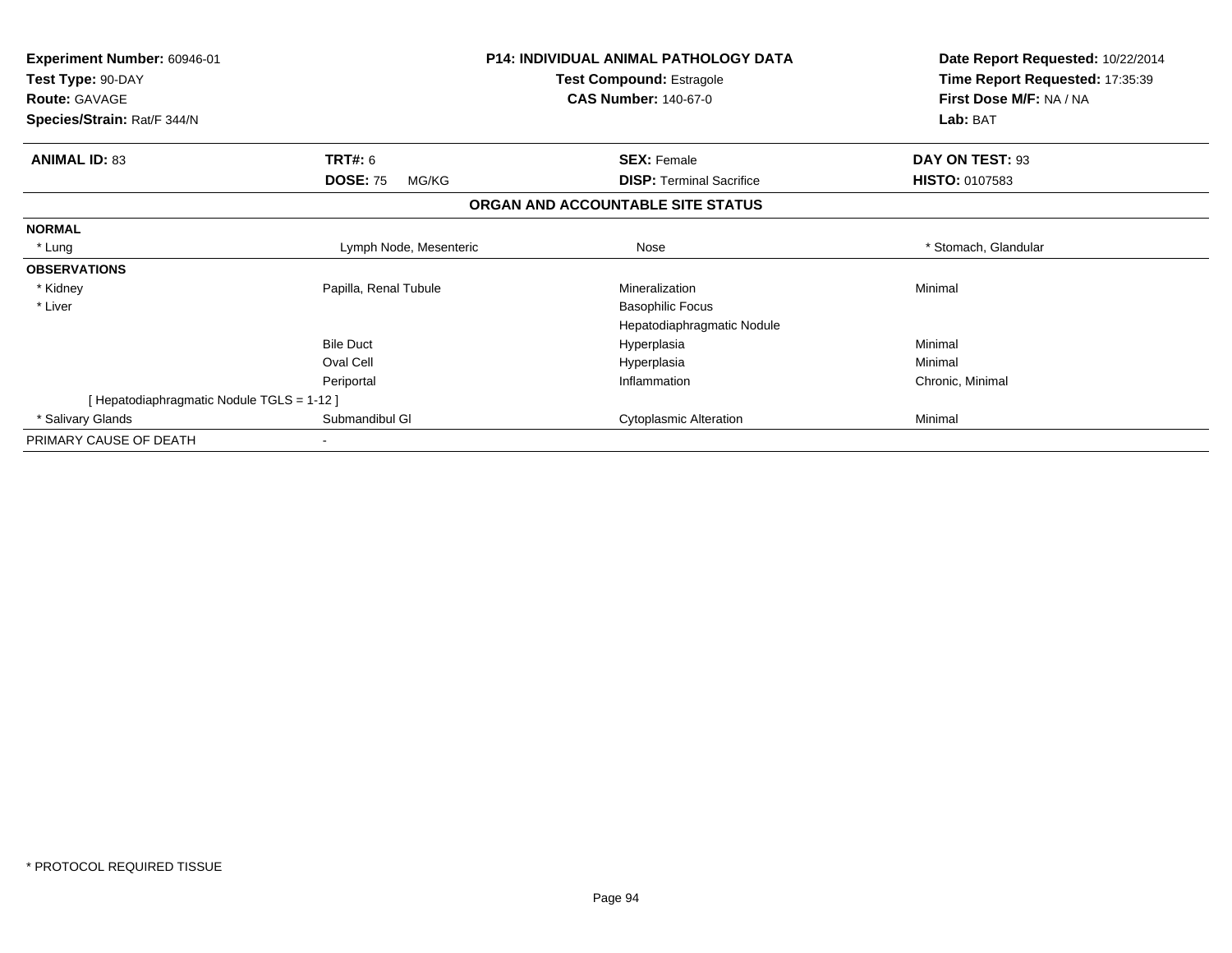| <b>Experiment Number: 60946-01</b><br>Test Type: 90-DAY<br><b>Route: GAVAGE</b><br>Species/Strain: Rat/F 344/N |                          | <b>P14: INDIVIDUAL ANIMAL PATHOLOGY DATA</b><br><b>Test Compound: Estragole</b><br><b>CAS Number: 140-67-0</b> | Date Report Requested: 10/22/2014<br>Time Report Requested: 17:35:39<br>First Dose M/F: NA / NA<br>Lab: BAT |
|----------------------------------------------------------------------------------------------------------------|--------------------------|----------------------------------------------------------------------------------------------------------------|-------------------------------------------------------------------------------------------------------------|
| <b>ANIMAL ID: 84</b>                                                                                           | TRT#: 6                  | <b>SEX: Female</b>                                                                                             | DAY ON TEST: 93                                                                                             |
|                                                                                                                | <b>DOSE: 75</b><br>MG/KG | <b>DISP:</b> Terminal Sacrifice                                                                                | <b>HISTO: 0107584</b>                                                                                       |
|                                                                                                                |                          | ORGAN AND ACCOUNTABLE SITE STATUS                                                                              |                                                                                                             |
| <b>NORMAL</b>                                                                                                  |                          |                                                                                                                |                                                                                                             |
| Lymph Node, Mesenteric                                                                                         | Nose                     | * Stomach, Glandular                                                                                           |                                                                                                             |
| <b>OBSERVATIONS</b>                                                                                            |                          |                                                                                                                |                                                                                                             |
| * Kidney                                                                                                       | Papilla, Renal Tubule    | Mineralization                                                                                                 | Minimal                                                                                                     |
| * Liver                                                                                                        |                          | <b>Basophilic Focus</b>                                                                                        |                                                                                                             |
|                                                                                                                | <b>Bile Duct</b>         | Hyperplasia                                                                                                    | Minimal                                                                                                     |
|                                                                                                                | Oval Cell                | Hyperplasia                                                                                                    | Minimal                                                                                                     |
|                                                                                                                | Periportal               | Inflammation                                                                                                   | Chronic, Minimal                                                                                            |
|                                                                                                                |                          | Inflammation                                                                                                   | Chronic, Minimal                                                                                            |
| * Lung                                                                                                         | Bronchiole, Bronchus     | Hyperplasia                                                                                                    | Lymphoid, Mild                                                                                              |
|                                                                                                                |                          | Inflammation                                                                                                   | Chronic, Minimal                                                                                            |
| * Salivary Glands                                                                                              | Submandibul GI           | <b>Cytoplasmic Alteration</b>                                                                                  | Minimal                                                                                                     |
| PRIMARY CAUSE OF DEATH                                                                                         |                          |                                                                                                                |                                                                                                             |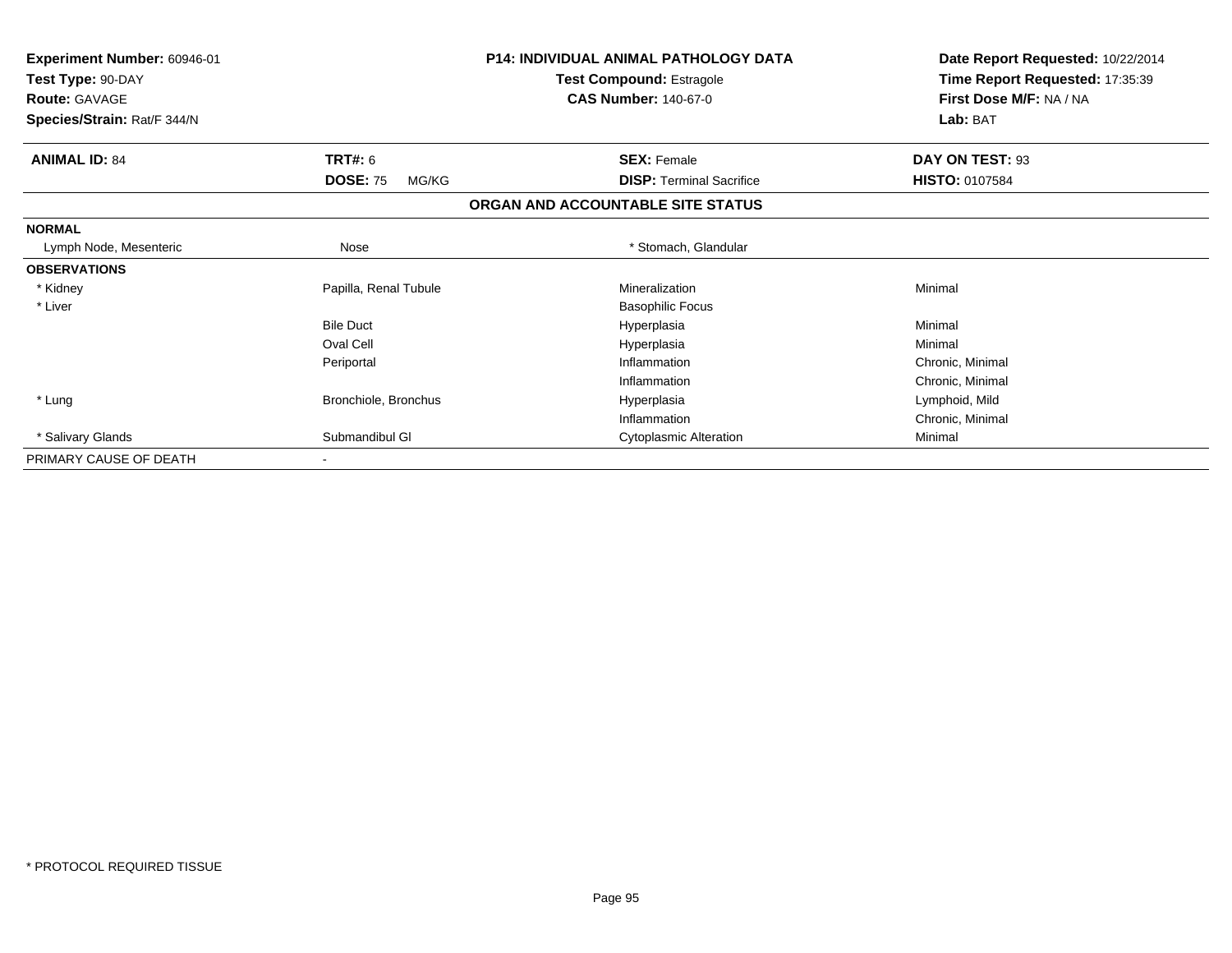| Experiment Number: 60946-01<br>Test Type: 90-DAY<br><b>Route: GAVAGE</b><br>Species/Strain: Rat/F 344/N |                          | <b>P14: INDIVIDUAL ANIMAL PATHOLOGY DATA</b><br><b>Test Compound: Estragole</b><br><b>CAS Number: 140-67-0</b> | Date Report Requested: 10/22/2014<br>Time Report Requested: 17:35:39<br>First Dose M/F: NA / NA<br>Lab: BAT |
|---------------------------------------------------------------------------------------------------------|--------------------------|----------------------------------------------------------------------------------------------------------------|-------------------------------------------------------------------------------------------------------------|
| <b>ANIMAL ID: 85</b>                                                                                    | <b>TRT#: 6</b>           | <b>SEX: Female</b>                                                                                             | DAY ON TEST: 93                                                                                             |
|                                                                                                         | <b>DOSE: 75</b><br>MG/KG | <b>DISP:</b> Terminal Sacrifice                                                                                | <b>HISTO: 0107585</b>                                                                                       |
|                                                                                                         |                          | ORGAN AND ACCOUNTABLE SITE STATUS                                                                              |                                                                                                             |
| <b>NORMAL</b>                                                                                           |                          |                                                                                                                |                                                                                                             |
| * Lung                                                                                                  | Lymph Node, Mesenteric   | Nose                                                                                                           | * Stomach, Glandular                                                                                        |
| <b>OBSERVATIONS</b>                                                                                     |                          |                                                                                                                |                                                                                                             |
| * Kidney                                                                                                | Cortex, Renal Tubule     | Mineralization                                                                                                 | Minimal                                                                                                     |
|                                                                                                         | Papilla, Renal Tubule    | Mineralization                                                                                                 | Minimal                                                                                                     |
| * Liver                                                                                                 | <b>Bile Duct</b>         | Hyperplasia                                                                                                    | Minimal                                                                                                     |
|                                                                                                         | Oval Cell                | Hyperplasia                                                                                                    | Minimal                                                                                                     |
|                                                                                                         | Periportal               | Inflammation                                                                                                   | Chronic, Minimal                                                                                            |
|                                                                                                         |                          | Inflammation                                                                                                   | Chronic, Minimal                                                                                            |
| * Salivary Glands                                                                                       | Submandibul GI           | <b>Cytoplasmic Alteration</b>                                                                                  | Minimal                                                                                                     |
| PRIMARY CAUSE OF DEATH                                                                                  |                          |                                                                                                                |                                                                                                             |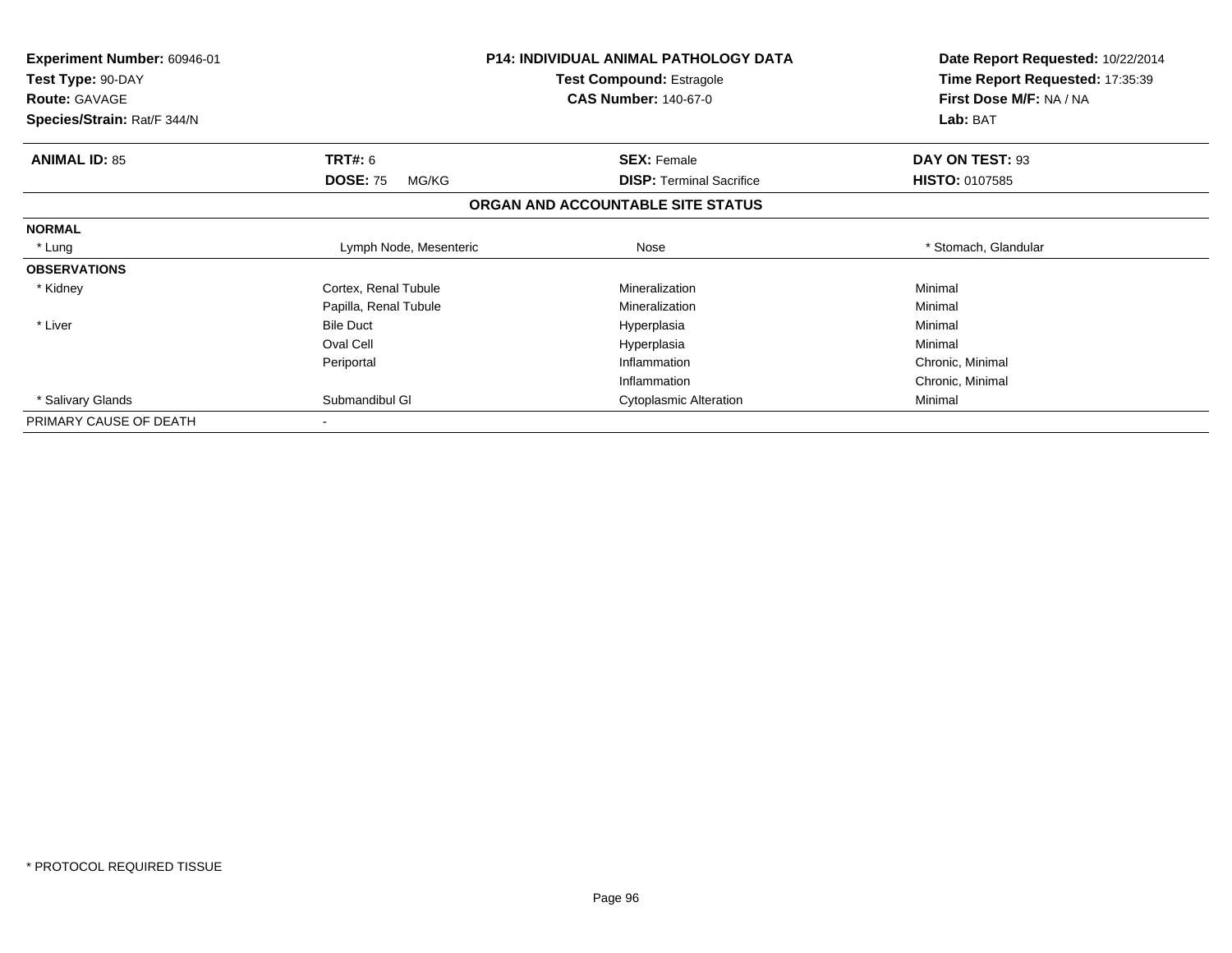| <b>Experiment Number: 60946-01</b><br>Test Type: 90-DAY<br><b>Route: GAVAGE</b> |                          | <b>P14: INDIVIDUAL ANIMAL PATHOLOGY DATA</b><br><b>Test Compound: Estragole</b><br><b>CAS Number: 140-67-0</b> | Date Report Requested: 10/22/2014<br>Time Report Requested: 17:35:39<br>First Dose M/F: NA / NA |
|---------------------------------------------------------------------------------|--------------------------|----------------------------------------------------------------------------------------------------------------|-------------------------------------------------------------------------------------------------|
| Species/Strain: Rat/F 344/N                                                     |                          |                                                                                                                | Lab: BAT                                                                                        |
| <b>ANIMAL ID: 86</b>                                                            | <b>TRT#: 6</b>           | <b>SEX: Female</b>                                                                                             | DAY ON TEST: 93                                                                                 |
|                                                                                 | <b>DOSE: 75</b><br>MG/KG | <b>DISP:</b> Terminal Sacrifice                                                                                | <b>HISTO: 0107586</b>                                                                           |
|                                                                                 |                          | ORGAN AND ACCOUNTABLE SITE STATUS                                                                              |                                                                                                 |
| <b>NORMAL</b>                                                                   |                          |                                                                                                                |                                                                                                 |
| * Lung                                                                          | Lymph Node, Mesenteric   | Nose                                                                                                           | * Stomach, Glandular                                                                            |
| <b>OBSERVATIONS</b>                                                             |                          |                                                                                                                |                                                                                                 |
| * Kidney                                                                        | Cortex, Renal Tubule     | Mineralization                                                                                                 | Minimal                                                                                         |
|                                                                                 | Papilla, Renal Tubule    | Mineralization                                                                                                 | Minimal                                                                                         |
|                                                                                 | <b>Renal Tubule</b>      | Regeneration                                                                                                   | Minimal                                                                                         |
| * Liver                                                                         | <b>Bile Duct</b>         | Hyperplasia                                                                                                    | Minimal                                                                                         |
|                                                                                 | Oval Cell                | Hyperplasia                                                                                                    | Minimal                                                                                         |
|                                                                                 | Periportal               | Inflammation                                                                                                   | Chronic, Minimal                                                                                |
| * Salivary Glands                                                               | Submandibul GI           | <b>Cytoplasmic Alteration</b>                                                                                  | Minimal                                                                                         |
| PRIMARY CAUSE OF DEATH                                                          |                          |                                                                                                                |                                                                                                 |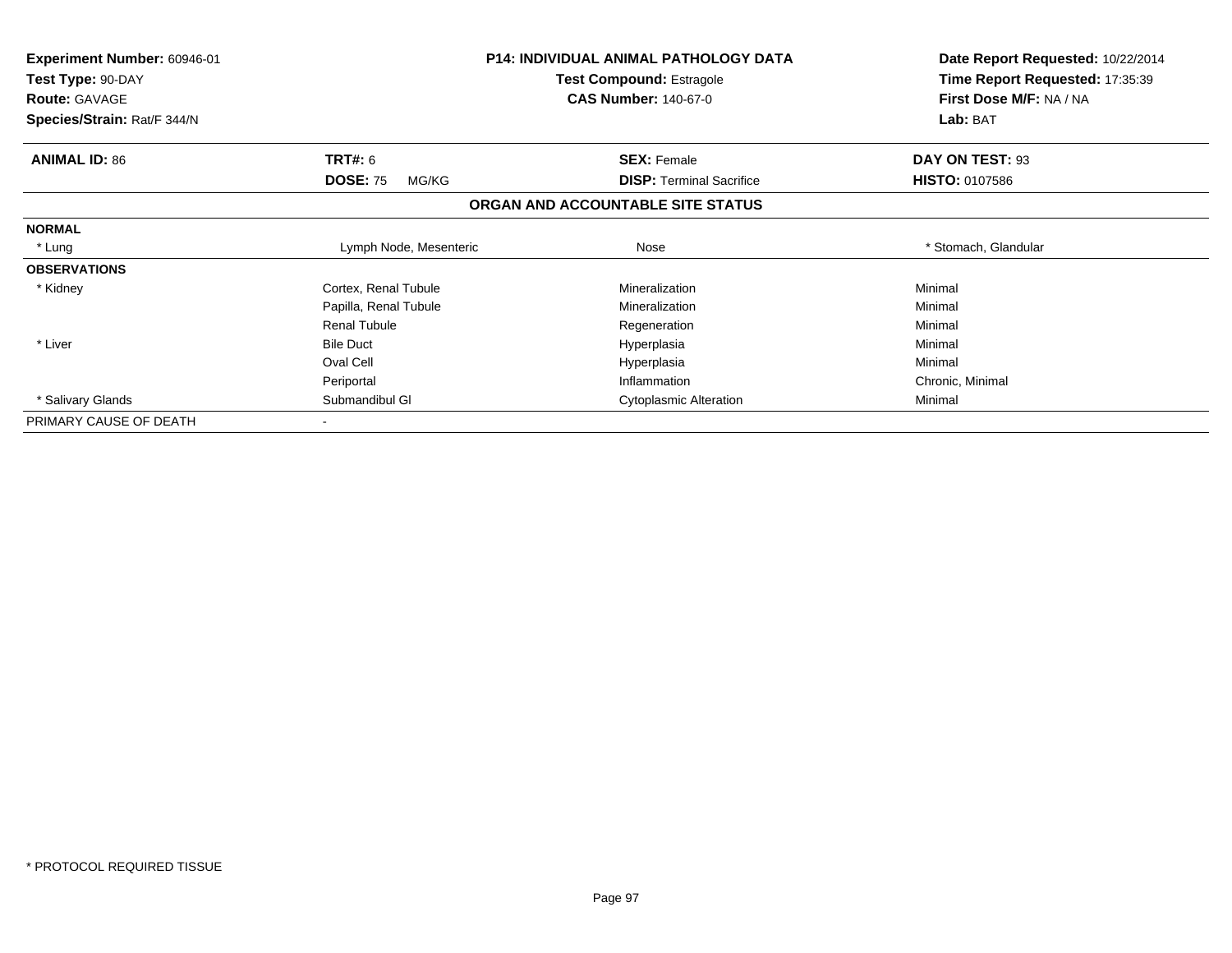| Experiment Number: 60946-01<br>Test Type: 90-DAY<br><b>Route: GAVAGE</b> |                          | <b>P14: INDIVIDUAL ANIMAL PATHOLOGY DATA</b><br><b>Test Compound: Estragole</b><br><b>CAS Number: 140-67-0</b> | Date Report Requested: 10/22/2014<br>Time Report Requested: 17:35:39<br>First Dose M/F: NA / NA |
|--------------------------------------------------------------------------|--------------------------|----------------------------------------------------------------------------------------------------------------|-------------------------------------------------------------------------------------------------|
| Species/Strain: Rat/F 344/N                                              |                          |                                                                                                                | Lab: BAT                                                                                        |
| <b>ANIMAL ID: 87</b>                                                     | <b>TRT#: 6</b>           | <b>SEX: Female</b>                                                                                             | DAY ON TEST: 93                                                                                 |
|                                                                          | <b>DOSE: 75</b><br>MG/KG | <b>DISP:</b> Terminal Sacrifice                                                                                | <b>HISTO: 0107587</b>                                                                           |
|                                                                          |                          | ORGAN AND ACCOUNTABLE SITE STATUS                                                                              |                                                                                                 |
| <b>NORMAL</b>                                                            |                          |                                                                                                                |                                                                                                 |
| Lymph Node, Mesenteric                                                   | Nose                     | * Stomach, Glandular                                                                                           |                                                                                                 |
| <b>OBSERVATIONS</b>                                                      |                          |                                                                                                                |                                                                                                 |
| * Kidney                                                                 | Cortex, Renal Tubule     | Mineralization                                                                                                 | Minimal                                                                                         |
| * Liver                                                                  | <b>Bile Duct</b>         | Hyperplasia                                                                                                    | Minimal                                                                                         |
|                                                                          | Oval Cell                | Hyperplasia                                                                                                    | Minimal                                                                                         |
|                                                                          | Periportal               | Inflammation                                                                                                   | Chronic, Minimal                                                                                |
|                                                                          |                          | Inflammation                                                                                                   | Chronic, Minimal                                                                                |
| * Lung                                                                   |                          | Inflammation                                                                                                   | Chronic, Minimal                                                                                |
| * Salivary Glands                                                        | Submandibul GI           | <b>Cytoplasmic Alteration</b>                                                                                  | Minimal                                                                                         |
| PRIMARY CAUSE OF DEATH                                                   |                          |                                                                                                                |                                                                                                 |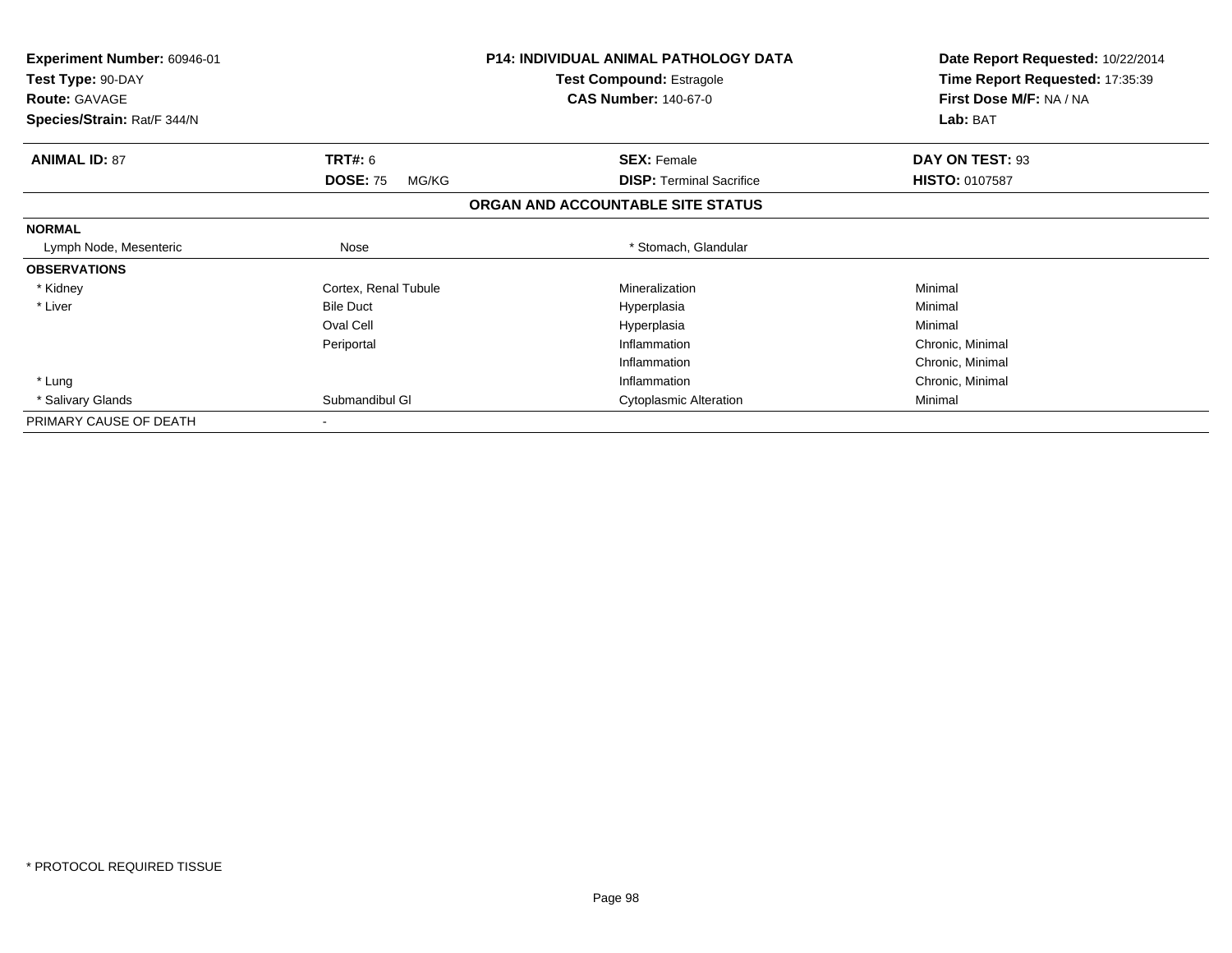| <b>Experiment Number: 60946-01</b><br>Test Type: 90-DAY<br><b>Route: GAVAGE</b> |                          | <b>P14: INDIVIDUAL ANIMAL PATHOLOGY DATA</b><br><b>Test Compound: Estragole</b><br><b>CAS Number: 140-67-0</b> | Date Report Requested: 10/22/2014<br>Time Report Requested: 17:35:39<br>First Dose M/F: NA / NA |
|---------------------------------------------------------------------------------|--------------------------|----------------------------------------------------------------------------------------------------------------|-------------------------------------------------------------------------------------------------|
| Species/Strain: Rat/F 344/N                                                     |                          |                                                                                                                | Lab: BAT                                                                                        |
| <b>ANIMAL ID: 88</b>                                                            | <b>TRT#: 6</b>           | <b>SEX: Female</b>                                                                                             | DAY ON TEST: 93                                                                                 |
|                                                                                 | <b>DOSE: 75</b><br>MG/KG | <b>DISP: Terminal Sacrifice</b>                                                                                | <b>HISTO: 0107588</b>                                                                           |
|                                                                                 |                          | ORGAN AND ACCOUNTABLE SITE STATUS                                                                              |                                                                                                 |
| <b>NORMAL</b>                                                                   |                          |                                                                                                                |                                                                                                 |
| * Kidney                                                                        | Lymph Node, Mesenteric   | Nose                                                                                                           | * Stomach, Glandular                                                                            |
| <b>OBSERVATIONS</b>                                                             |                          |                                                                                                                |                                                                                                 |
| * Liver                                                                         | <b>Bile Duct</b>         | Hyperplasia                                                                                                    | Minimal                                                                                         |
|                                                                                 | Oval Cell                | Hyperplasia                                                                                                    | Minimal                                                                                         |
|                                                                                 | Periportal               | Inflammation                                                                                                   | Chronic, Minimal                                                                                |
| * Lung                                                                          |                          | Inflammation                                                                                                   | Chronic, Minimal                                                                                |
| * Salivary Glands                                                               | Submandibul GI           | <b>Cytoplasmic Alteration</b>                                                                                  | Minimal                                                                                         |
| PRIMARY CAUSE OF DEATH                                                          | $\overline{\phantom{a}}$ |                                                                                                                |                                                                                                 |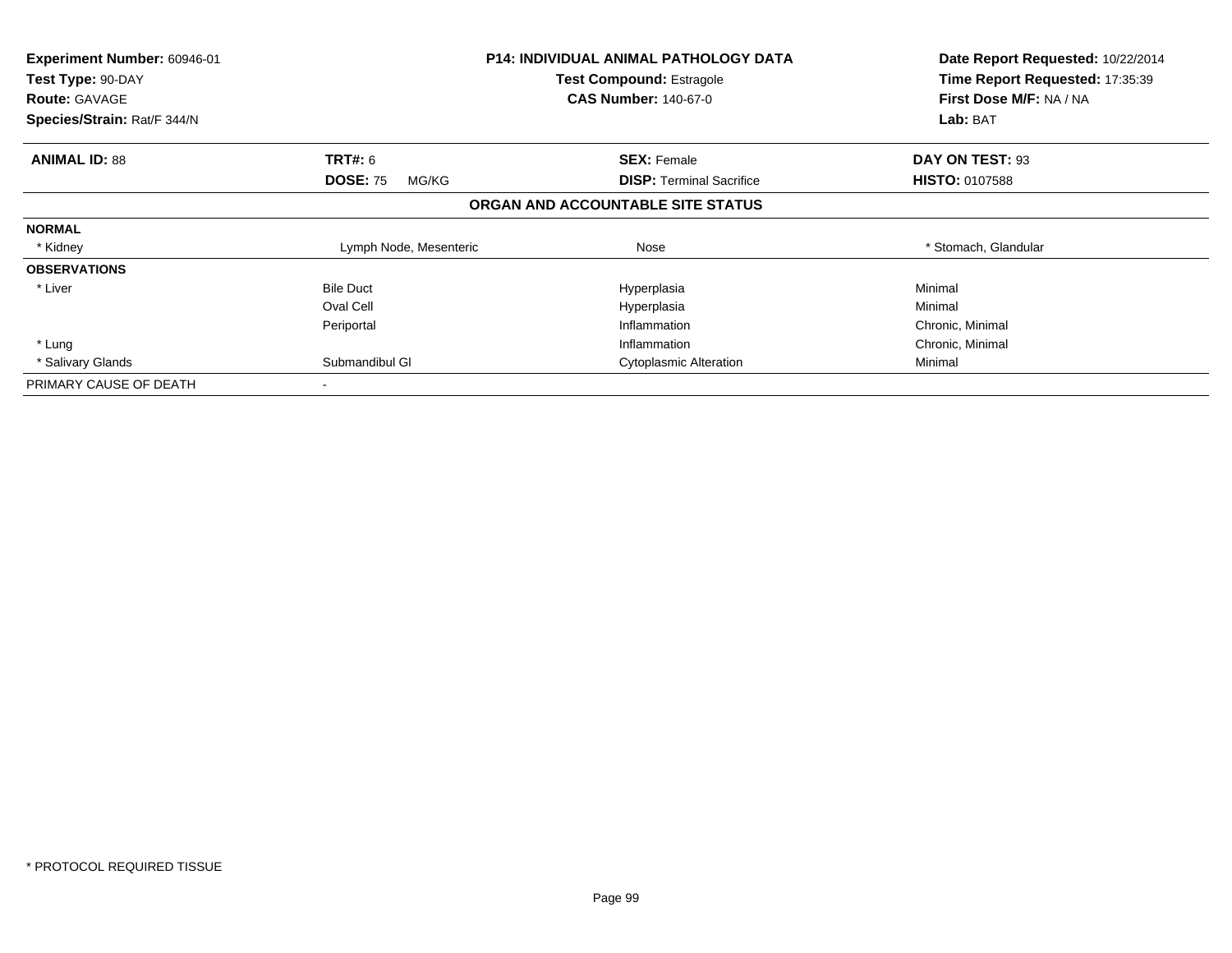| Experiment Number: 60946-01              |                          | <b>P14: INDIVIDUAL ANIMAL PATHOLOGY DATA</b> | Date Report Requested: 10/22/2014 |  |
|------------------------------------------|--------------------------|----------------------------------------------|-----------------------------------|--|
| Test Type: 90-DAY                        |                          | <b>Test Compound: Estragole</b>              | Time Report Requested: 17:35:39   |  |
| <b>Route: GAVAGE</b>                     |                          | <b>CAS Number: 140-67-0</b>                  | First Dose M/F: NA / NA           |  |
| Species/Strain: Rat/F 344/N              |                          |                                              | Lab: BAT                          |  |
| <b>ANIMAL ID: 89</b>                     | <b>TRT#: 6</b>           | <b>SEX: Female</b>                           | DAY ON TEST: 93                   |  |
|                                          | <b>DOSE: 75</b><br>MG/KG | <b>DISP: Terminal Sacrifice</b>              | <b>HISTO: 0107589</b>             |  |
|                                          |                          | ORGAN AND ACCOUNTABLE SITE STATUS            |                                   |  |
| <b>NORMAL</b>                            |                          |                                              |                                   |  |
| * Lung                                   | Lymph Node, Mesenteric   | * Stomach, Glandular                         |                                   |  |
| <b>OBSERVATIONS</b>                      |                          |                                              |                                   |  |
| * Kidney                                 | Cortex, Renal Tubule     | Mineralization                               | Minimal                           |  |
|                                          | Papilla, Renal Tubule    | Mineralization                               | Minimal                           |  |
| * Liver                                  |                          | <b>Basophilic Focus</b>                      |                                   |  |
|                                          |                          | Hepatodiaphragmatic Nodule                   |                                   |  |
|                                          | <b>Bile Duct</b>         | Hyperplasia                                  | Minimal                           |  |
|                                          | Oval Cell                | Hyperplasia                                  | Minimal                           |  |
|                                          | Periportal               | Inflammation                                 | Chronic, Minimal                  |  |
|                                          |                          | Inflammation                                 | Chronic, Minimal                  |  |
| [Hepatodiaphragmatic Nodule TGLS = 1-12] |                          |                                              |                                   |  |
| Nose                                     | Olfactory Epi            | Degeneration                                 | Minimal                           |  |
| * Salivary Glands                        | Submandibul GI           | <b>Cytoplasmic Alteration</b>                | Minimal                           |  |
| PRIMARY CAUSE OF DEATH                   |                          |                                              |                                   |  |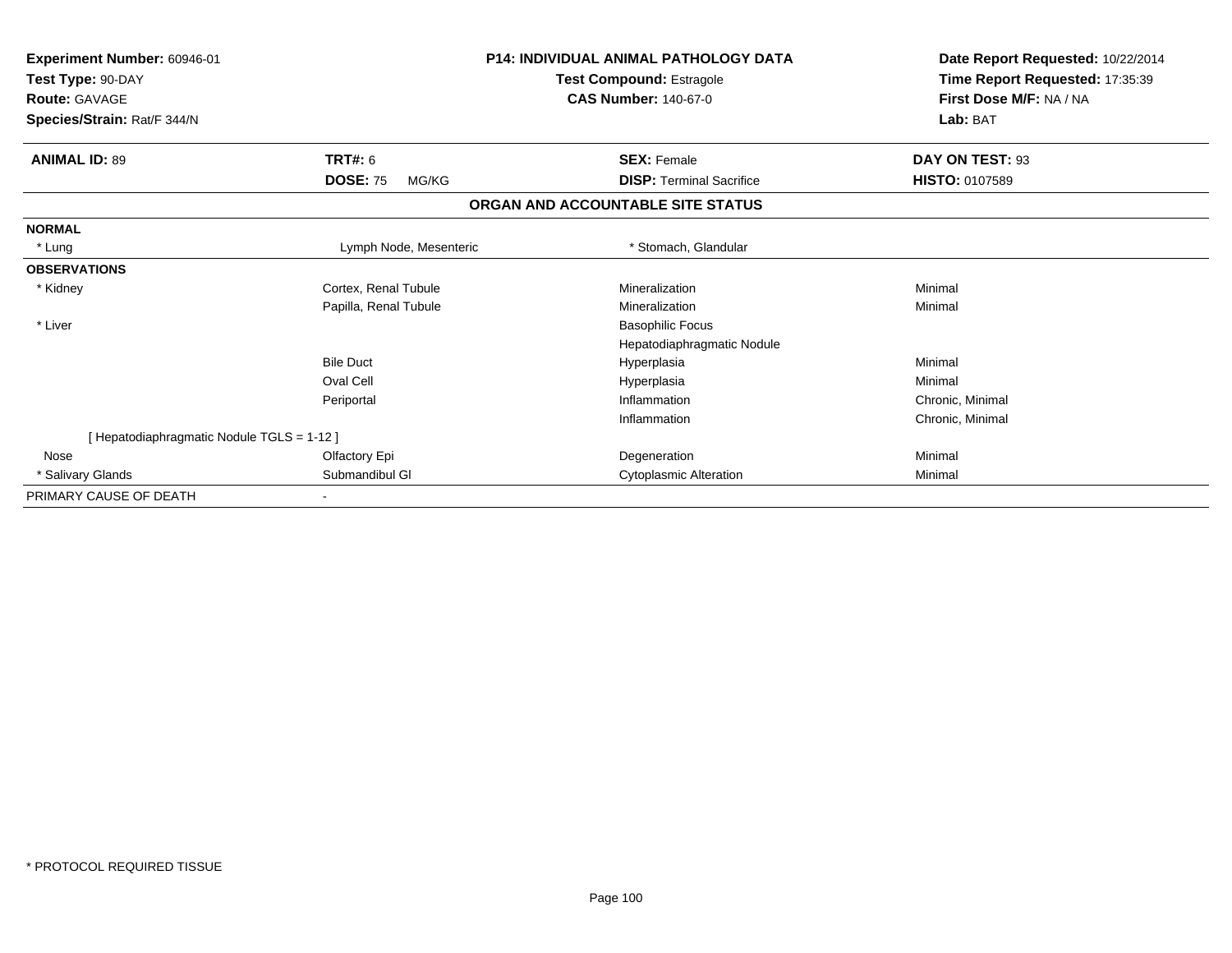| <b>Experiment Number: 60946-01</b> |                          | <b>P14: INDIVIDUAL ANIMAL PATHOLOGY DATA</b> | Date Report Requested: 10/22/2014 |
|------------------------------------|--------------------------|----------------------------------------------|-----------------------------------|
| Test Type: 90-DAY                  |                          | <b>Test Compound: Estragole</b>              | Time Report Requested: 17:35:39   |
| <b>Route: GAVAGE</b>               |                          | <b>CAS Number: 140-67-0</b>                  | First Dose M/F: NA / NA           |
| Species/Strain: Rat/F 344/N        |                          |                                              | Lab: BAT                          |
| <b>ANIMAL ID: 90</b>               | <b>TRT#: 6</b>           | <b>SEX: Female</b>                           | DAY ON TEST: 93                   |
|                                    | <b>DOSE: 75</b><br>MG/KG | <b>DISP: Terminal Sacrifice</b>              | <b>HISTO: 0107590</b>             |
|                                    |                          | ORGAN AND ACCOUNTABLE SITE STATUS            |                                   |
| <b>NORMAL</b>                      |                          |                                              |                                   |
| * Lung                             | Lymph Node, Mesenteric   | Nose                                         | * Stomach, Glandular              |
| <b>OBSERVATIONS</b>                |                          |                                              |                                   |
| * Kidney                           | Epithelium, Renal Tubule | Regeneration                                 | Minimal                           |
| * Liver                            | <b>Bile Duct</b>         | Hyperplasia                                  | Minimal                           |
|                                    | Oval Cell                | Hyperplasia                                  | Minimal                           |
|                                    | Periportal               | Inflammation                                 | Chronic, Minimal                  |
| * Salivary Glands                  | Submandibul GI           | <b>Cytoplasmic Alteration</b>                | Minimal                           |
| PRIMARY CAUSE OF DEATH             |                          |                                              |                                   |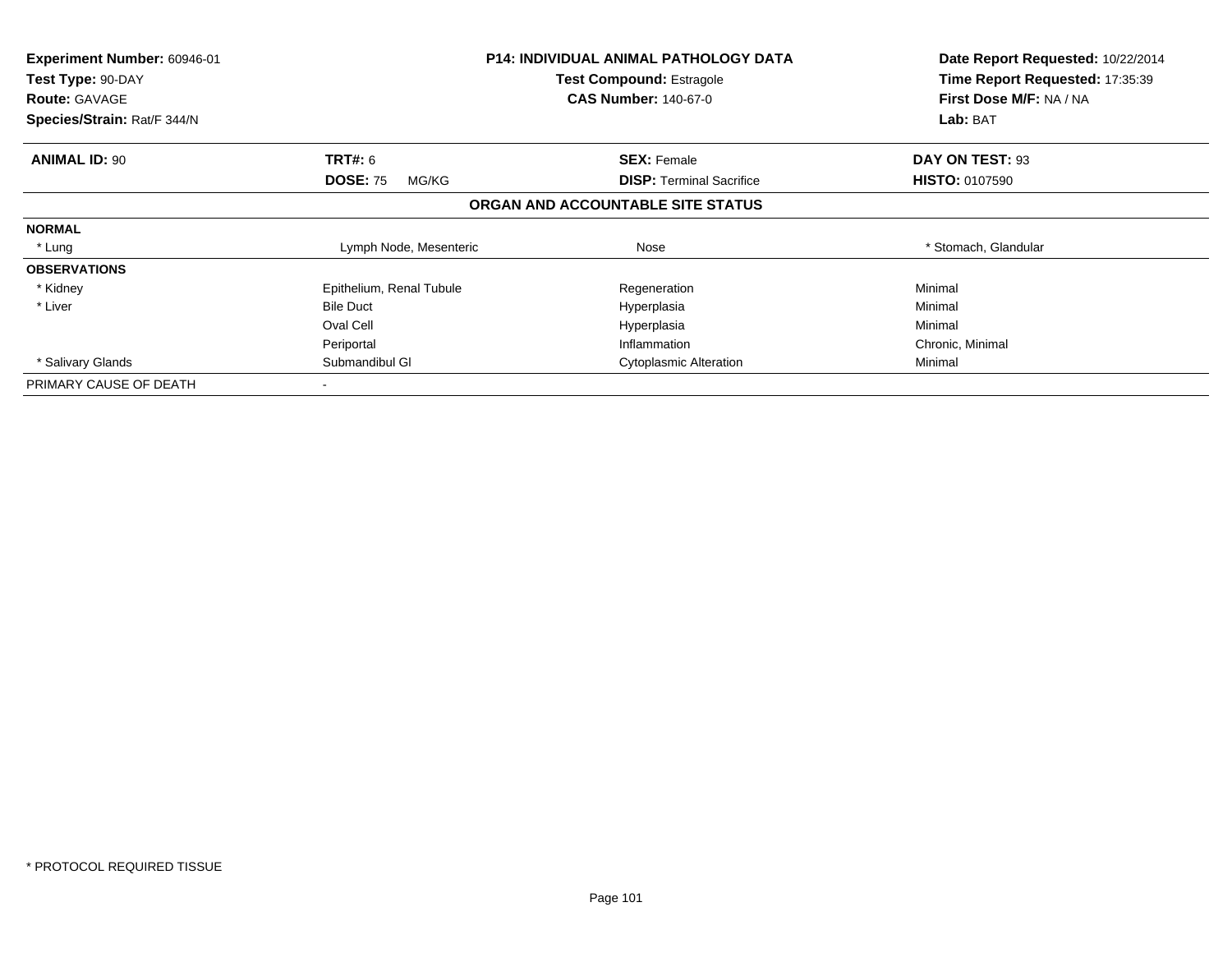| Experiment Number: 60946-01<br>Test Type: 90-DAY<br>Route: GAVAGE<br>Species/Strain: Rat/F 344/N<br><b>ANIMAL ID: 91</b> | <b>TRT#: 8</b>            | <b>P14: INDIVIDUAL ANIMAL PATHOLOGY DATA</b><br>Test Compound: Estragole<br><b>CAS Number: 140-67-0</b><br><b>SEX: Female</b> | Date Report Requested: 10/22/2014<br>Time Report Requested: 17:35:39<br>First Dose M/F: NA / NA<br>Lab: BAT<br>DAY ON TEST: 93 |
|--------------------------------------------------------------------------------------------------------------------------|---------------------------|-------------------------------------------------------------------------------------------------------------------------------|--------------------------------------------------------------------------------------------------------------------------------|
|                                                                                                                          | <b>DOSE: 150</b><br>MG/KG | <b>DISP: Terminal Sacrifice</b>                                                                                               | HISTO: 0107591                                                                                                                 |
|                                                                                                                          |                           | ORGAN AND ACCOUNTABLE SITE STATUS                                                                                             |                                                                                                                                |
| <b>NORMAL</b>                                                                                                            |                           |                                                                                                                               |                                                                                                                                |
| Lymph Node, Mesenteric                                                                                                   |                           |                                                                                                                               |                                                                                                                                |
| <b>OBSERVATIONS</b>                                                                                                      |                           |                                                                                                                               |                                                                                                                                |
| * Kidney                                                                                                                 | Cortex, Renal Tubule      | Mineralization                                                                                                                | Minimal                                                                                                                        |
|                                                                                                                          | Papilla, Renal Tubule     | Mineralization                                                                                                                | Minimal                                                                                                                        |
| * Liver                                                                                                                  |                           | <b>Basophilic Focus</b>                                                                                                       |                                                                                                                                |
|                                                                                                                          | <b>Bile Duct</b>          | Hyperplasia                                                                                                                   | Minimal                                                                                                                        |
|                                                                                                                          | Oval Cell                 | Hyperplasia                                                                                                                   | Minimal                                                                                                                        |
|                                                                                                                          | Hepatocyte                | Hypertrophy                                                                                                                   | Minimal                                                                                                                        |
|                                                                                                                          | Periportal                | <b>Infiltration Cellular</b>                                                                                                  | Histiocyte, Minimal                                                                                                            |
|                                                                                                                          | Periportal                | Inflammation                                                                                                                  | Chronic, Minimal                                                                                                               |
|                                                                                                                          |                           | Inflammation                                                                                                                  | Chronic, Minimal                                                                                                               |
| * Lung                                                                                                                   |                           | Inflammation                                                                                                                  | Chronic, Minimal                                                                                                               |
| Mesentery                                                                                                                |                           | <b>Accessory Spleen</b>                                                                                                       | Minimal                                                                                                                        |
|                                                                                                                          | Fat                       | Necrosis                                                                                                                      | Minimal                                                                                                                        |
| [Accessory Spleen TGLS = 2-13]<br>[ Necrosis $TGLS = 1-12$ ]                                                             |                           |                                                                                                                               |                                                                                                                                |
| * Nose                                                                                                                   | Olfactory Epi             | Degeneration                                                                                                                  | Minimal                                                                                                                        |
| * Salivary Glands                                                                                                        | Submandibul GI            | <b>Cytoplasmic Alteration</b>                                                                                                 | Minimal                                                                                                                        |
| * Stomach, Glandular                                                                                                     | Epithelium, Glands        | Atrophy                                                                                                                       | Minimal                                                                                                                        |
| PRIMARY CAUSE OF DEATH                                                                                                   | $\overline{\phantom{a}}$  |                                                                                                                               |                                                                                                                                |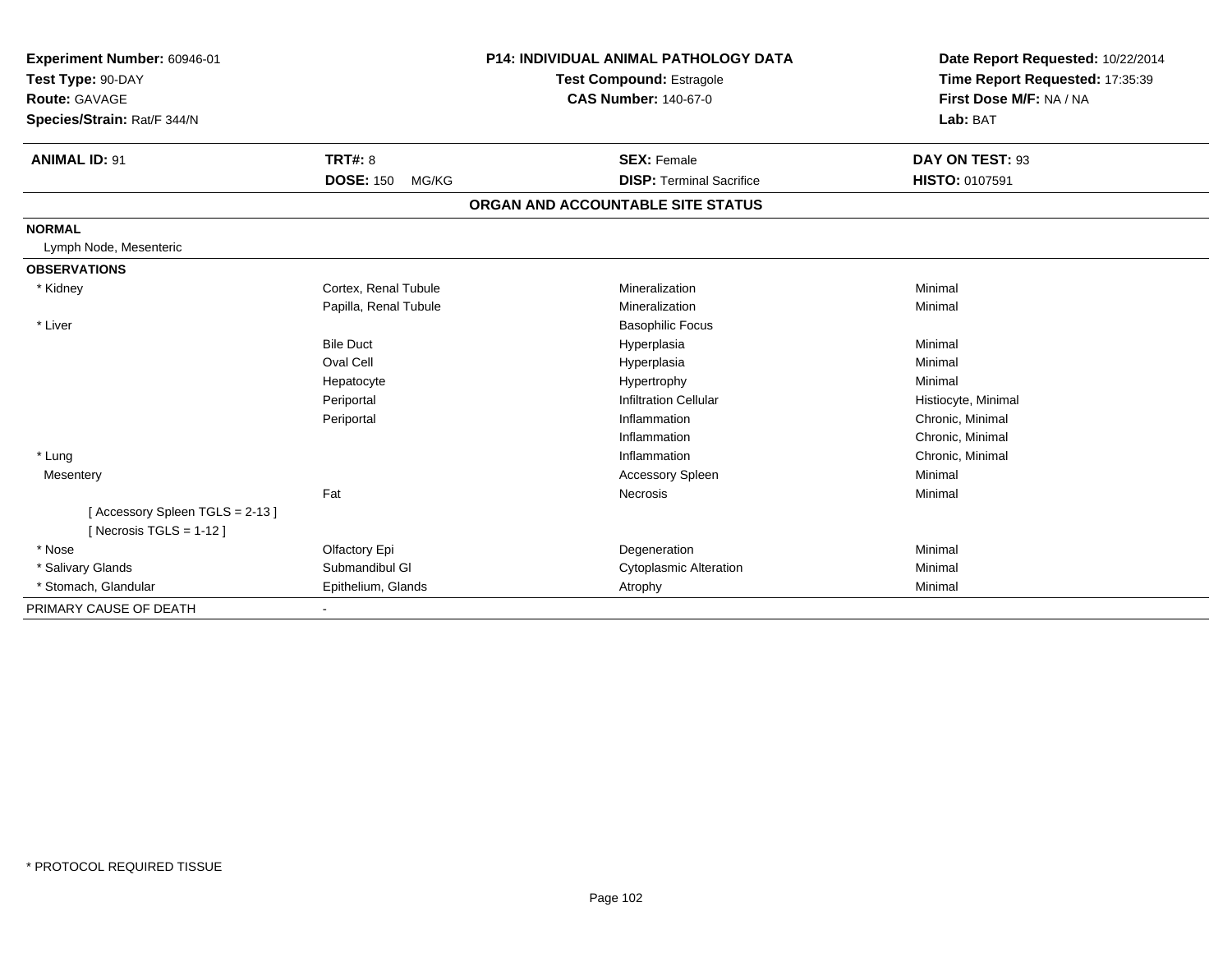| Experiment Number: 60946-01<br>Test Type: 90-DAY |                           | <b>P14: INDIVIDUAL ANIMAL PATHOLOGY DATA</b> | Date Report Requested: 10/22/2014 |
|--------------------------------------------------|---------------------------|----------------------------------------------|-----------------------------------|
|                                                  |                           | <b>Test Compound: Estragole</b>              | Time Report Requested: 17:35:39   |
| <b>Route: GAVAGE</b>                             |                           | <b>CAS Number: 140-67-0</b>                  | First Dose M/F: NA / NA           |
| Species/Strain: Rat/F 344/N                      |                           |                                              | Lab: BAT                          |
| <b>ANIMAL ID: 92</b>                             | <b>TRT#: 8</b>            | <b>SEX: Female</b>                           | DAY ON TEST: 93                   |
|                                                  | <b>DOSE: 150</b><br>MG/KG | <b>DISP: Terminal Sacrifice</b>              | <b>HISTO: 0107592</b>             |
|                                                  |                           | ORGAN AND ACCOUNTABLE SITE STATUS            |                                   |
| <b>NORMAL</b>                                    |                           |                                              |                                   |
| Lymph Node, Mesenteric                           | * Nose                    |                                              |                                   |
| <b>OBSERVATIONS</b>                              |                           |                                              |                                   |
| * Kidney                                         | Cortex, Renal Tubule      | Mineralization                               | Minimal                           |
|                                                  | Papilla, Renal Tubule     | Mineralization                               | Minimal                           |
| * Liver                                          |                           | <b>Basophilic Focus</b>                      |                                   |
|                                                  | <b>Bile Duct</b>          | Hyperplasia                                  | Minimal                           |
|                                                  | Oval Cell                 | Hyperplasia                                  | Minimal                           |
|                                                  | Hepatocyte                | Hypertrophy                                  | Minimal                           |
|                                                  | Periportal                | <b>Infiltration Cellular</b>                 | Histiocyte, Minimal               |
|                                                  | Periportal                | Inflammation                                 | Chronic, Minimal                  |
|                                                  |                           | Inflammation                                 | Chronic, Minimal                  |
| * Lung                                           |                           | Inflammation                                 | Chronic, Minimal                  |
| * Salivary Glands                                | Submandibul GI            | <b>Cytoplasmic Alteration</b>                | Minimal                           |
| * Stomach, Glandular                             | Epithelium, Glands        | Atrophy                                      | Minimal                           |
| PRIMARY CAUSE OF DEATH                           |                           |                                              |                                   |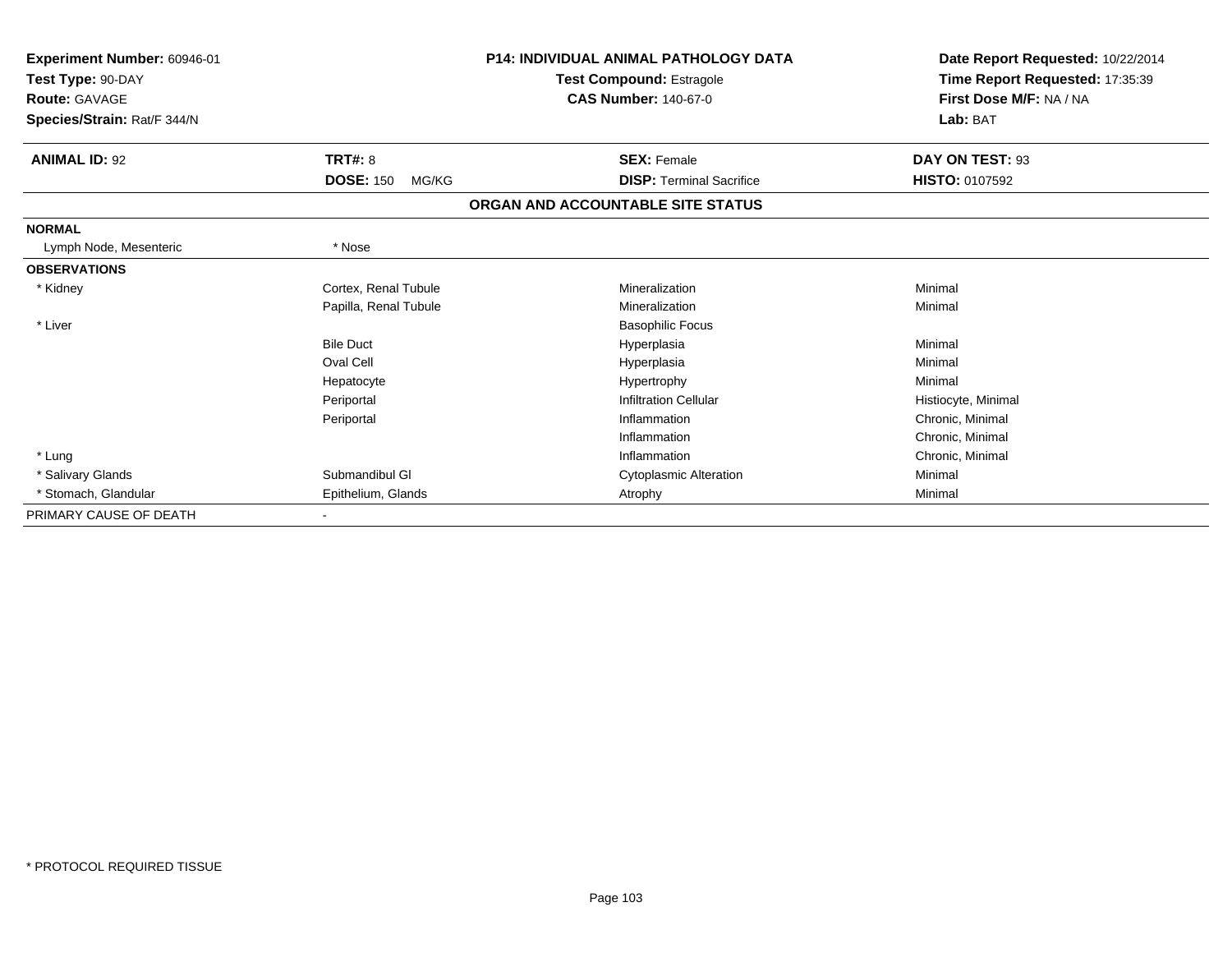| Experiment Number: 60946-01<br>Test Type: 90-DAY |                           | <b>P14: INDIVIDUAL ANIMAL PATHOLOGY DATA</b> | Date Report Requested: 10/22/2014<br>Time Report Requested: 17:35:39 |  |
|--------------------------------------------------|---------------------------|----------------------------------------------|----------------------------------------------------------------------|--|
|                                                  |                           | <b>Test Compound: Estragole</b>              |                                                                      |  |
| <b>Route: GAVAGE</b>                             |                           | <b>CAS Number: 140-67-0</b>                  | First Dose M/F: NA / NA                                              |  |
| Species/Strain: Rat/F 344/N                      |                           |                                              | Lab: BAT                                                             |  |
| <b>ANIMAL ID: 93</b>                             | <b>TRT#: 8</b>            | <b>SEX: Female</b>                           | DAY ON TEST: 93                                                      |  |
|                                                  | <b>DOSE: 150</b><br>MG/KG | <b>DISP: Terminal Sacrifice</b>              | <b>HISTO: 0107593</b>                                                |  |
|                                                  |                           | ORGAN AND ACCOUNTABLE SITE STATUS            |                                                                      |  |
| <b>NORMAL</b>                                    |                           |                                              |                                                                      |  |
| Lymph Node, Mesenteric                           | * Nose                    |                                              |                                                                      |  |
| <b>OBSERVATIONS</b>                              |                           |                                              |                                                                      |  |
| * Kidney                                         | Papilla, Renal Tubule     | Mineralization                               | Minimal                                                              |  |
|                                                  | Renal Tubule              | Regeneration                                 | Minimal                                                              |  |
| * Liver                                          | <b>Bile Duct</b>          | Hyperplasia                                  | Minimal                                                              |  |
|                                                  | Oval Cell                 | Hyperplasia                                  | Minimal                                                              |  |
|                                                  | Hepatocyte                | Hypertrophy                                  | Minimal                                                              |  |
|                                                  | Periportal                | <b>Infiltration Cellular</b>                 | Histiocyte, Minimal                                                  |  |
|                                                  | Periportal                | Inflammation                                 | Chronic, Minimal                                                     |  |
|                                                  |                           | Inflammation                                 | Chronic, Minimal                                                     |  |
| * Lung                                           |                           | Inflammation                                 | Chronic, Minimal                                                     |  |
| * Salivary Glands                                | Submandibul GI            | <b>Cytoplasmic Alteration</b>                | Minimal                                                              |  |
| * Stomach, Glandular                             | Epithelium, Glands        | Atrophy                                      | Minimal                                                              |  |
| PRIMARY CAUSE OF DEATH                           |                           |                                              |                                                                      |  |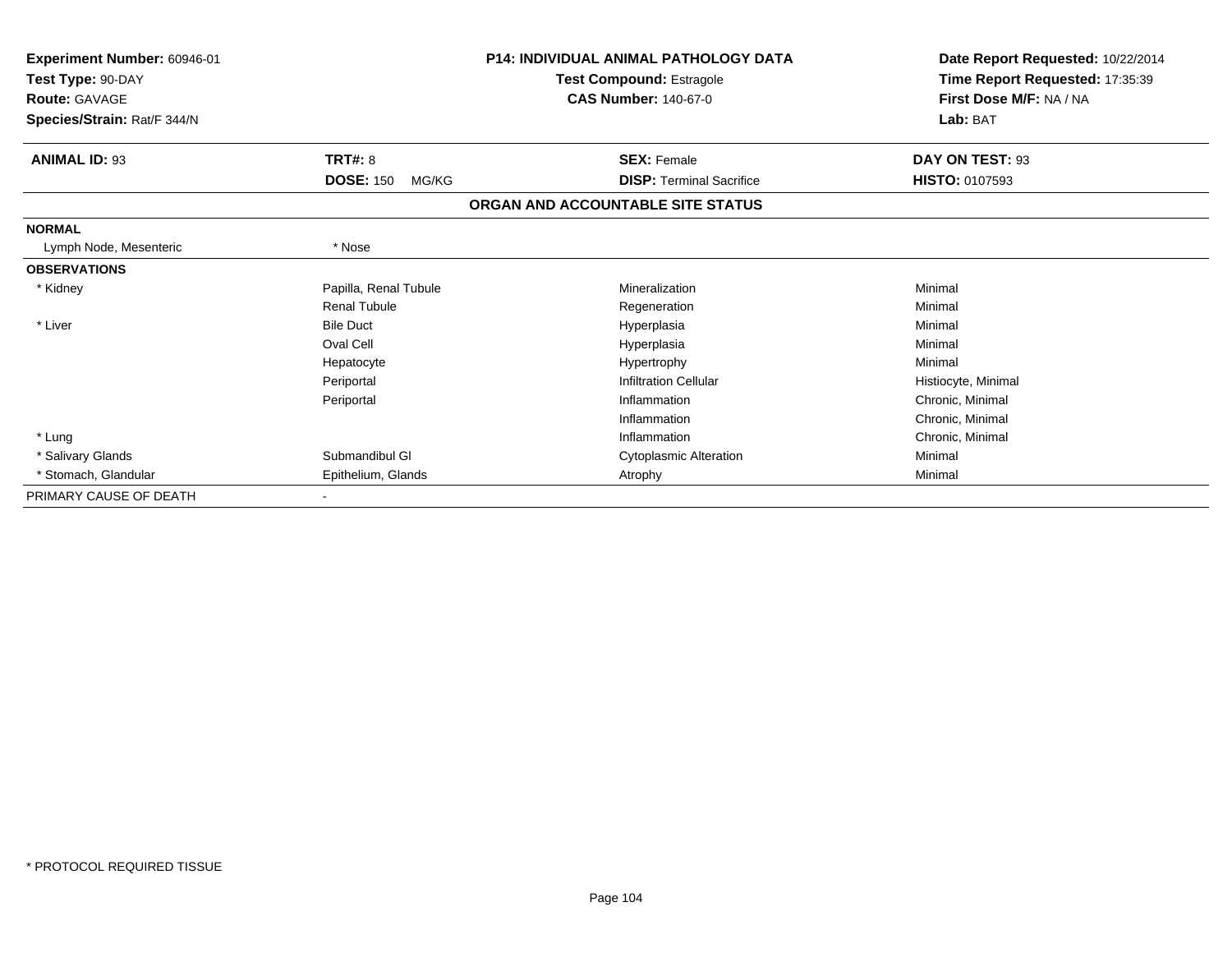| Experiment Number: 60946-01<br>Test Type: 90-DAY<br><b>Route: GAVAGE</b><br>Species/Strain: Rat/F 344/N |                           | <b>P14: INDIVIDUAL ANIMAL PATHOLOGY DATA</b><br><b>Test Compound: Estragole</b><br><b>CAS Number: 140-67-0</b> | Date Report Requested: 10/22/2014<br>Time Report Requested: 17:35:39<br>First Dose M/F: NA / NA<br>Lab: BAT |
|---------------------------------------------------------------------------------------------------------|---------------------------|----------------------------------------------------------------------------------------------------------------|-------------------------------------------------------------------------------------------------------------|
| <b>ANIMAL ID: 94</b>                                                                                    | <b>TRT#: 8</b>            | <b>SEX: Female</b>                                                                                             | DAY ON TEST: 93                                                                                             |
|                                                                                                         | <b>DOSE: 150</b><br>MG/KG | <b>DISP:</b> Terminal Sacrifice                                                                                | <b>HISTO: 0107594</b>                                                                                       |
|                                                                                                         |                           | ORGAN AND ACCOUNTABLE SITE STATUS                                                                              |                                                                                                             |
| <b>NORMAL</b>                                                                                           |                           |                                                                                                                |                                                                                                             |
| <b>Brain</b>                                                                                            | * Lung                    | Lymph Node, Mesenteric                                                                                         | * Nose                                                                                                      |
| <b>OBSERVATIONS</b>                                                                                     |                           |                                                                                                                |                                                                                                             |
| * Kidney                                                                                                | Cortex, Renal Tubule      | Mineralization                                                                                                 | Minimal                                                                                                     |
|                                                                                                         | Papilla, Renal Tubule     | Mineralization                                                                                                 | Minimal                                                                                                     |
| * Liver                                                                                                 | <b>Bile Duct</b>          | Hyperplasia                                                                                                    | Minimal                                                                                                     |
|                                                                                                         | Oval Cell                 | Hyperplasia                                                                                                    | Minimal                                                                                                     |
|                                                                                                         | Hepatocyte                | Hypertrophy                                                                                                    | Minimal                                                                                                     |
|                                                                                                         | Periportal                | <b>Infiltration Cellular</b>                                                                                   | Histiocyte, Minimal                                                                                         |
|                                                                                                         | Periportal                | Inflammation                                                                                                   | Chronic, Minimal                                                                                            |
|                                                                                                         |                           | Inflammation                                                                                                   | Chronic, Minimal                                                                                            |
| * Salivary Glands                                                                                       | Submandibul GI            | <b>Cytoplasmic Alteration</b>                                                                                  | Minimal                                                                                                     |
| * Stomach, Glandular                                                                                    |                           | Mineralization                                                                                                 | Minimal                                                                                                     |
| PRIMARY CAUSE OF DEATH                                                                                  |                           |                                                                                                                |                                                                                                             |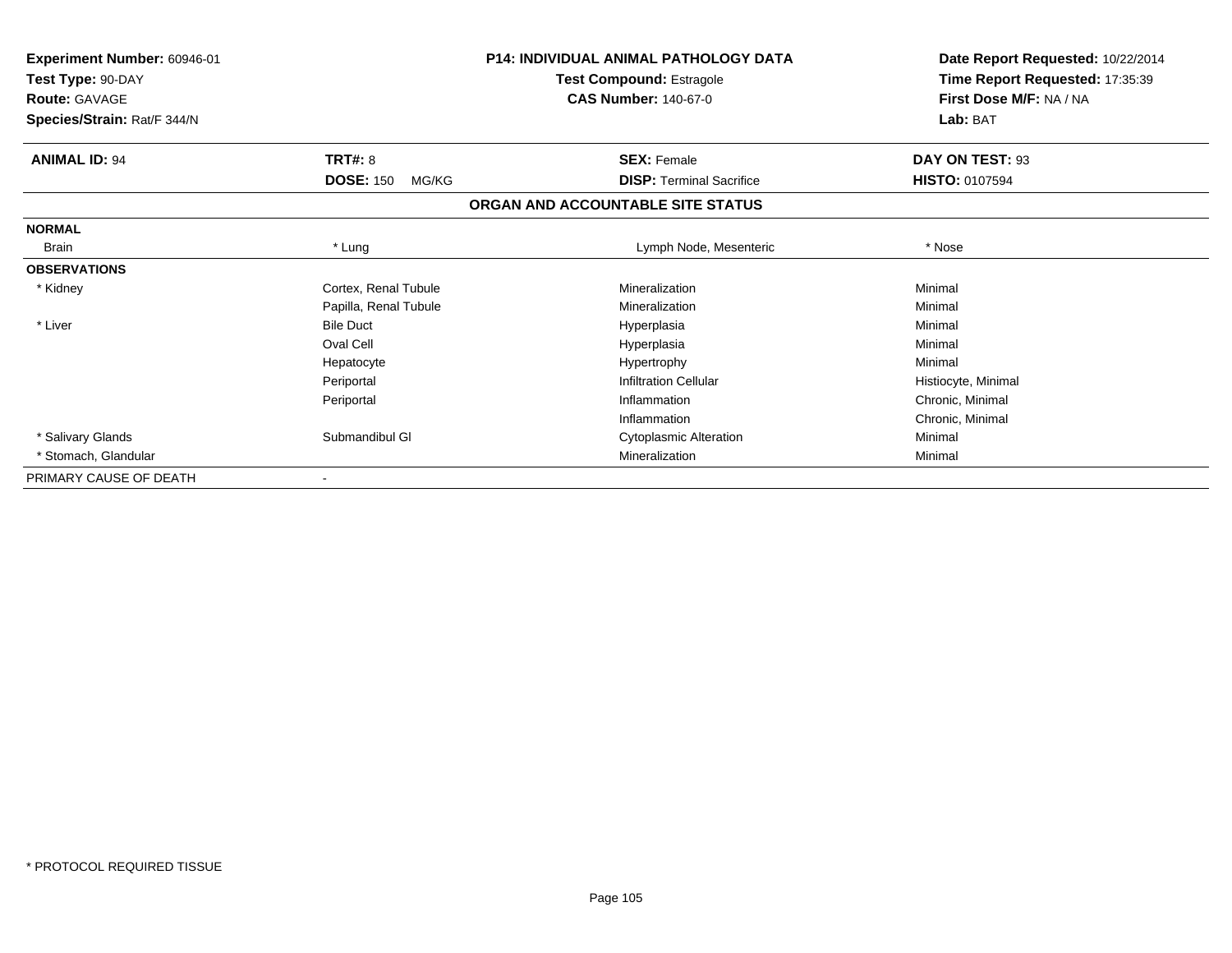| Experiment Number: 60946-01<br>Test Type: 90-DAY<br><b>Route: GAVAGE</b> |                           | <b>P14: INDIVIDUAL ANIMAL PATHOLOGY DATA</b><br>Test Compound: Estragole<br><b>CAS Number: 140-67-0</b> | Date Report Requested: 10/22/2014<br>Time Report Requested: 17:35:39<br>First Dose M/F: NA / NA |
|--------------------------------------------------------------------------|---------------------------|---------------------------------------------------------------------------------------------------------|-------------------------------------------------------------------------------------------------|
| Species/Strain: Rat/F 344/N                                              |                           |                                                                                                         | Lab: BAT                                                                                        |
| <b>ANIMAL ID: 95</b>                                                     | <b>TRT#: 8</b>            | <b>SEX: Female</b>                                                                                      | DAY ON TEST: 93                                                                                 |
|                                                                          | <b>DOSE: 150</b><br>MG/KG | <b>DISP: Terminal Sacrifice</b>                                                                         | <b>HISTO: 0107595</b>                                                                           |
|                                                                          |                           | ORGAN AND ACCOUNTABLE SITE STATUS                                                                       |                                                                                                 |
| <b>NORMAL</b>                                                            |                           |                                                                                                         |                                                                                                 |
| * Lung                                                                   | * Nose                    |                                                                                                         |                                                                                                 |
| <b>OBSERVATIONS</b>                                                      |                           |                                                                                                         |                                                                                                 |
| * Kidney                                                                 | Papilla, Renal Tubule     | Mineralization                                                                                          | Minimal                                                                                         |
| * Liver                                                                  |                           | <b>Basophilic Focus</b>                                                                                 |                                                                                                 |
|                                                                          | <b>Bile Duct</b>          | Hyperplasia                                                                                             | Minimal                                                                                         |
|                                                                          | Oval Cell                 | Hyperplasia                                                                                             | Minimal                                                                                         |
|                                                                          | Hepatocyte                | Hypertrophy                                                                                             | Minimal                                                                                         |
|                                                                          | Periportal                | <b>Infiltration Cellular</b>                                                                            | Histiocyte, Minimal                                                                             |
|                                                                          | Periportal                | Inflammation                                                                                            | Chronic, Minimal                                                                                |
|                                                                          |                           | <b>Mixed Cell Focus</b>                                                                                 |                                                                                                 |
| Lymph Node, Mesenteric                                                   |                           | <b>Infiltration Cellular</b>                                                                            | Histiocyte, Minimal                                                                             |
| * Salivary Glands                                                        | Submandibul GI            | Cytoplasmic Alteration                                                                                  | Minimal                                                                                         |
| * Stomach, Glandular                                                     | Epithelium, Glands        | Atrophy                                                                                                 | Minimal                                                                                         |
| PRIMARY CAUSE OF DEATH                                                   |                           |                                                                                                         |                                                                                                 |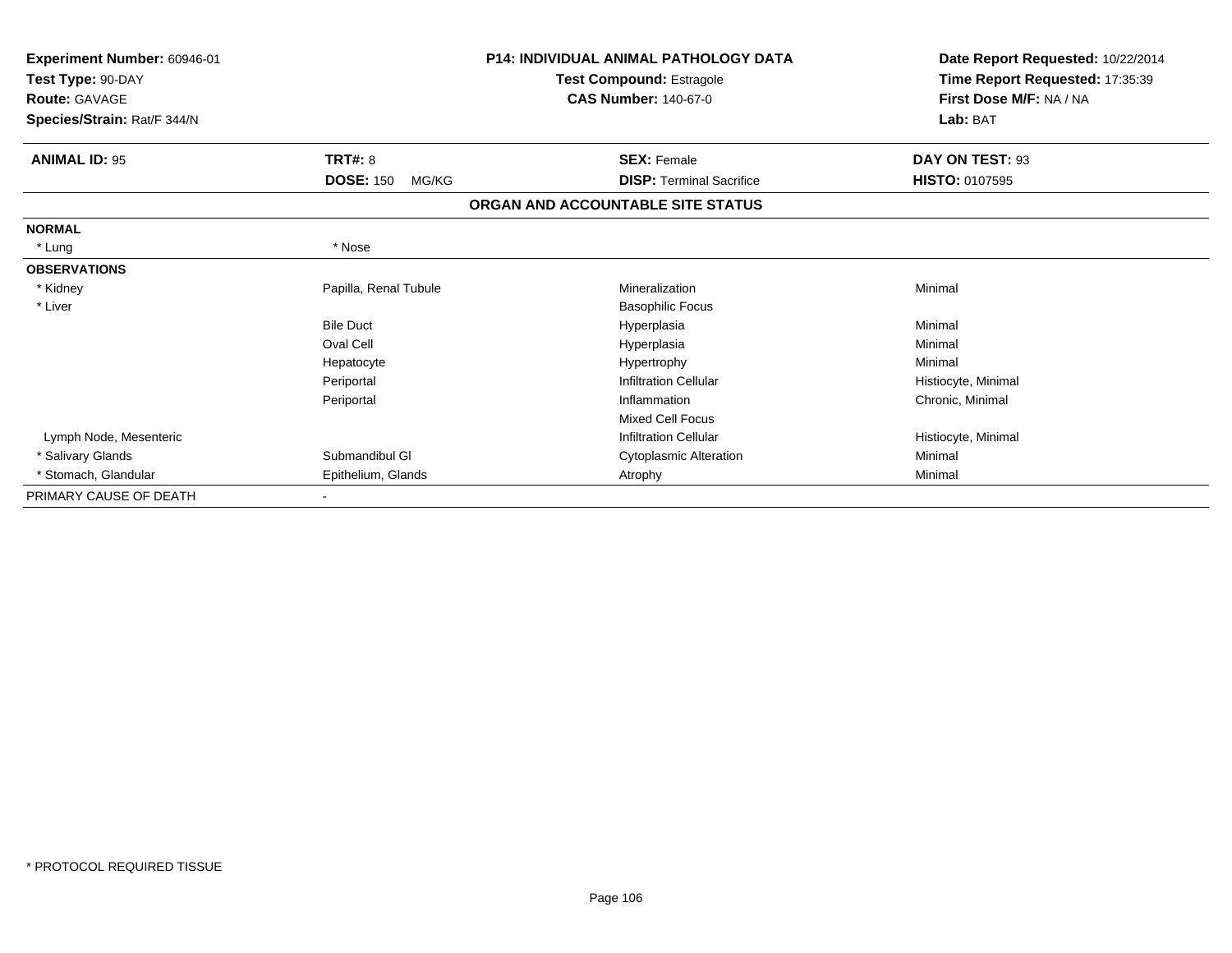| Experiment Number: 60946-01<br>Test Type: 90-DAY<br><b>Route: GAVAGE</b><br>Species/Strain: Rat/F 344/N |                           | <b>P14: INDIVIDUAL ANIMAL PATHOLOGY DATA</b><br><b>Test Compound: Estragole</b><br><b>CAS Number: 140-67-0</b> | Date Report Requested: 10/22/2014<br>Time Report Requested: 17:35:39<br>First Dose M/F: NA / NA<br>Lab: BAT |
|---------------------------------------------------------------------------------------------------------|---------------------------|----------------------------------------------------------------------------------------------------------------|-------------------------------------------------------------------------------------------------------------|
| <b>ANIMAL ID: 96</b>                                                                                    | TRT#: 8                   | <b>SEX: Female</b>                                                                                             | DAY ON TEST: 93                                                                                             |
|                                                                                                         | <b>DOSE: 150</b><br>MG/KG | <b>DISP: Terminal Sacrifice</b>                                                                                | <b>HISTO: 0107596</b>                                                                                       |
|                                                                                                         |                           | ORGAN AND ACCOUNTABLE SITE STATUS                                                                              |                                                                                                             |
| <b>NORMAL</b>                                                                                           |                           |                                                                                                                |                                                                                                             |
| * Lung                                                                                                  | Lymph Node, Mesenteric    | * Nose                                                                                                         |                                                                                                             |
| <b>OBSERVATIONS</b>                                                                                     |                           |                                                                                                                |                                                                                                             |
| * Kidney                                                                                                | Papilla, Renal Tubule     | Mineralization                                                                                                 | Minimal                                                                                                     |
| * Liver                                                                                                 |                           | <b>Basophilic Focus</b>                                                                                        |                                                                                                             |
|                                                                                                         | <b>Bile Duct</b>          | Hyperplasia                                                                                                    | Minimal                                                                                                     |
|                                                                                                         | Oval Cell                 | Hyperplasia                                                                                                    | Minimal                                                                                                     |
|                                                                                                         | Hepatocyte                | Hypertrophy                                                                                                    | Minimal                                                                                                     |
|                                                                                                         | Periportal                | <b>Infiltration Cellular</b>                                                                                   | Histiocyte, Minimal                                                                                         |
|                                                                                                         | Periportal                | Inflammation                                                                                                   | Chronic, Minimal                                                                                            |
|                                                                                                         |                           | <b>Mixed Cell Focus</b>                                                                                        |                                                                                                             |
| * Salivary Glands                                                                                       | Submandibul GI            | <b>Cytoplasmic Alteration</b>                                                                                  | Minimal                                                                                                     |
| * Stomach, Glandular                                                                                    | Epithelium, Glands        | Atrophy                                                                                                        | Minimal                                                                                                     |
| PRIMARY CAUSE OF DEATH                                                                                  |                           |                                                                                                                |                                                                                                             |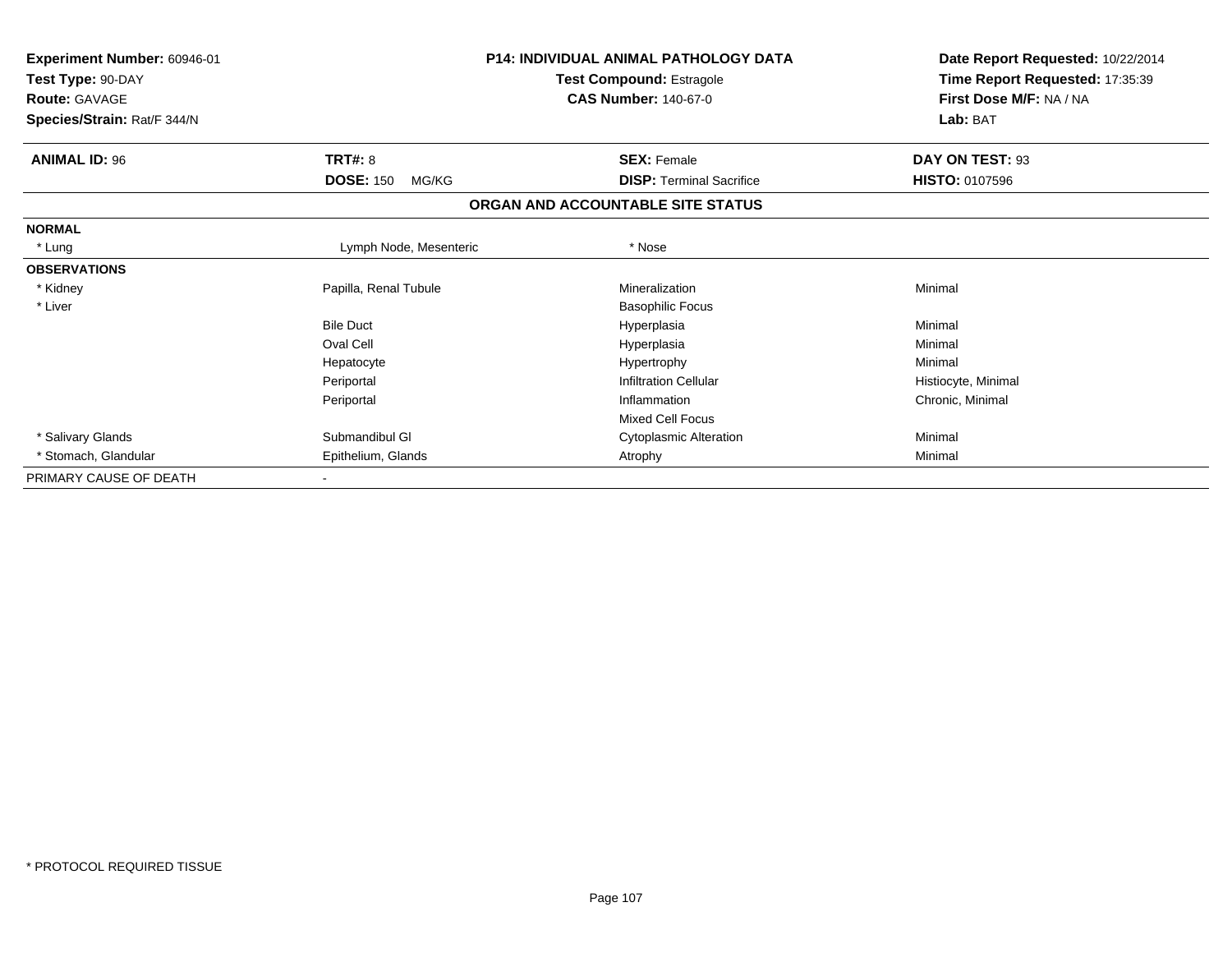| <b>Experiment Number: 60946-01</b><br>Test Type: 90-DAY<br><b>Route: GAVAGE</b><br>Species/Strain: Rat/F 344/N |                           | <b>P14: INDIVIDUAL ANIMAL PATHOLOGY DATA</b><br><b>Test Compound: Estragole</b><br><b>CAS Number: 140-67-0</b> | Date Report Requested: 10/22/2014<br>Time Report Requested: 17:35:39<br>First Dose M/F: NA / NA<br>Lab: BAT |
|----------------------------------------------------------------------------------------------------------------|---------------------------|----------------------------------------------------------------------------------------------------------------|-------------------------------------------------------------------------------------------------------------|
| <b>ANIMAL ID: 97</b>                                                                                           | <b>TRT#: 8</b>            | <b>SEX: Female</b>                                                                                             | DAY ON TEST: 93                                                                                             |
|                                                                                                                | <b>DOSE: 150</b><br>MG/KG | <b>DISP: Terminal Sacrifice</b>                                                                                | <b>HISTO: 0107597</b>                                                                                       |
|                                                                                                                |                           | ORGAN AND ACCOUNTABLE SITE STATUS                                                                              |                                                                                                             |
| <b>NORMAL</b>                                                                                                  |                           |                                                                                                                |                                                                                                             |
| * Lung                                                                                                         | Lymph Node, Mesenteric    | * Nose                                                                                                         |                                                                                                             |
| <b>OBSERVATIONS</b>                                                                                            |                           |                                                                                                                |                                                                                                             |
| * Kidney                                                                                                       | Papilla, Renal Tubule     | Mineralization                                                                                                 | Minimal                                                                                                     |
| * Liver                                                                                                        |                           | Hepatodiaphragmatic Nodule                                                                                     |                                                                                                             |
|                                                                                                                | <b>Bile Duct</b>          | Hyperplasia                                                                                                    | Minimal                                                                                                     |
|                                                                                                                | Oval Cell                 | Hyperplasia                                                                                                    | Minimal                                                                                                     |
|                                                                                                                | Hepatocyte                | Hypertrophy                                                                                                    | Minimal                                                                                                     |
|                                                                                                                | Periportal                | <b>Infiltration Cellular</b>                                                                                   | Histiocyte, Minimal                                                                                         |
|                                                                                                                | Periportal                | Inflammation                                                                                                   | Chronic, Minimal                                                                                            |
|                                                                                                                |                           | Inflammation                                                                                                   | Chronic, Minimal                                                                                            |
|                                                                                                                |                           | <b>Mixed Cell Focus</b>                                                                                        |                                                                                                             |
| [Hepatodiaphragmatic Nodule TGLS = 1-12]<br>[Mixed Cell Focus TGLS = 1-12]                                     |                           |                                                                                                                |                                                                                                             |
| * Salivary Glands                                                                                              | Submandibul GI            | <b>Cytoplasmic Alteration</b>                                                                                  | Minimal                                                                                                     |
| * Stomach, Glandular                                                                                           | Epithelium, Glands        | Atrophy                                                                                                        | Minimal                                                                                                     |
| PRIMARY CAUSE OF DEATH                                                                                         |                           |                                                                                                                |                                                                                                             |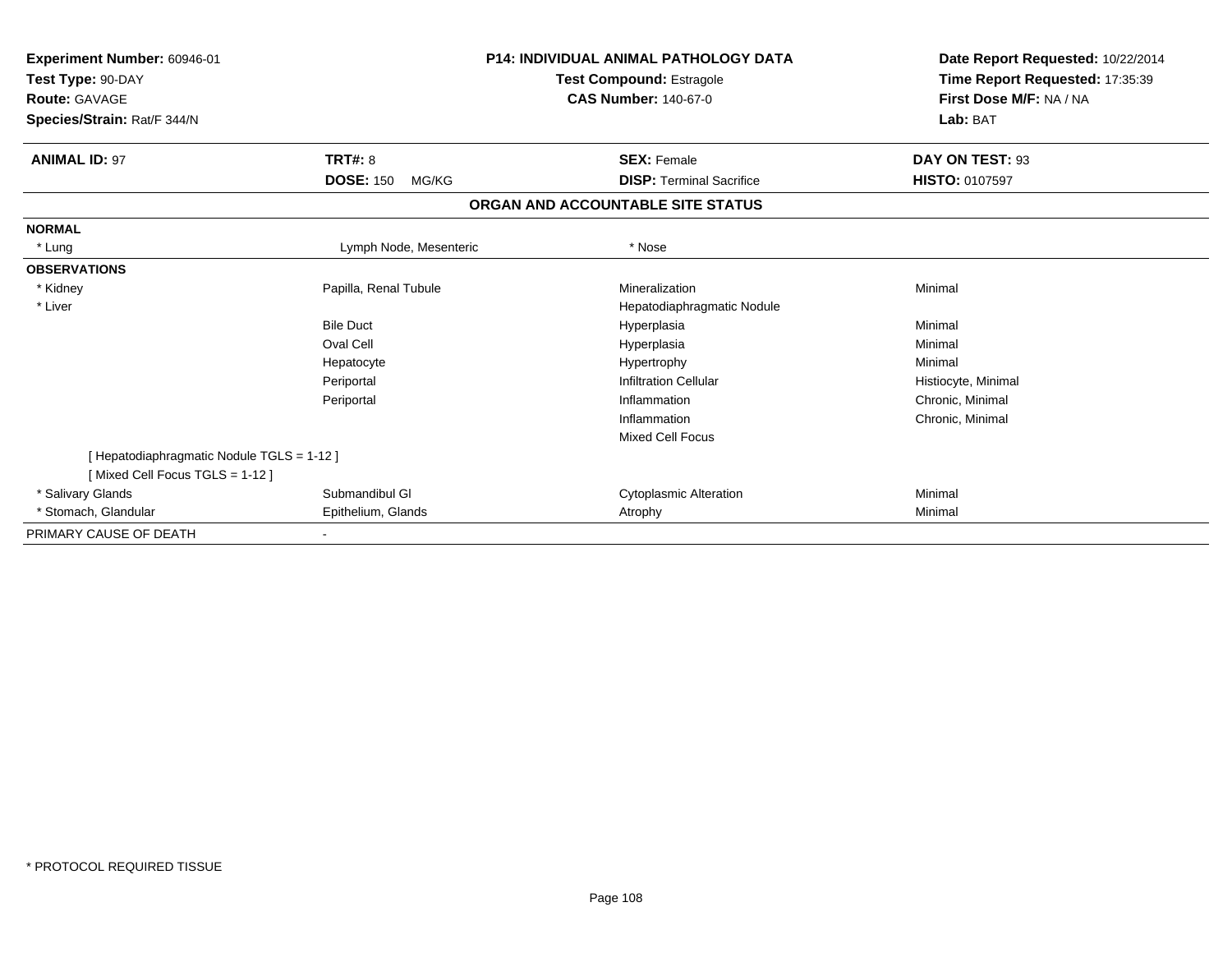| Experiment Number: 60946-01 |                           | <b>P14: INDIVIDUAL ANIMAL PATHOLOGY DATA</b> | Date Report Requested: 10/22/2014                          |  |
|-----------------------------|---------------------------|----------------------------------------------|------------------------------------------------------------|--|
| Test Type: 90-DAY           |                           | <b>Test Compound: Estragole</b>              | Time Report Requested: 17:35:39<br>First Dose M/F: NA / NA |  |
| <b>Route: GAVAGE</b>        |                           | <b>CAS Number: 140-67-0</b>                  |                                                            |  |
| Species/Strain: Rat/F 344/N |                           |                                              | Lab: BAT                                                   |  |
| <b>ANIMAL ID: 98</b>        | <b>TRT#: 8</b>            | <b>SEX: Female</b>                           | DAY ON TEST: 93                                            |  |
|                             | <b>DOSE: 150</b><br>MG/KG | <b>DISP: Terminal Sacrifice</b>              | <b>HISTO: 0107598</b>                                      |  |
|                             |                           | ORGAN AND ACCOUNTABLE SITE STATUS            |                                                            |  |
| <b>NORMAL</b>               |                           |                                              |                                                            |  |
| Lymph Node, Mesenteric      | * Nose                    |                                              |                                                            |  |
| <b>OBSERVATIONS</b>         |                           |                                              |                                                            |  |
| * Kidney                    | Cortex, Renal Tubule      | Mineralization                               | Minimal                                                    |  |
| * Liver                     |                           | <b>Basophilic Focus</b>                      |                                                            |  |
|                             | <b>Bile Duct</b>          | Hyperplasia                                  | Minimal                                                    |  |
|                             | Oval Cell                 | Hyperplasia                                  | Minimal                                                    |  |
|                             | Hepatocyte                | Hypertrophy                                  | Minimal                                                    |  |
|                             | Periportal                | <b>Infiltration Cellular</b>                 | Histiocyte, Minimal                                        |  |
|                             | Periportal                | Inflammation                                 | Chronic, Minimal                                           |  |
|                             |                           | <b>Mixed Cell Focus</b>                      |                                                            |  |
| * Lung                      |                           | Inflammation                                 | Chronic, Minimal                                           |  |
| * Salivary Glands           | Submandibul GI            | <b>Cytoplasmic Alteration</b>                | Minimal                                                    |  |
| * Stomach, Glandular        | Epithelium, Glands        | Atrophy                                      | Minimal                                                    |  |
| PRIMARY CAUSE OF DEATH      |                           |                                              |                                                            |  |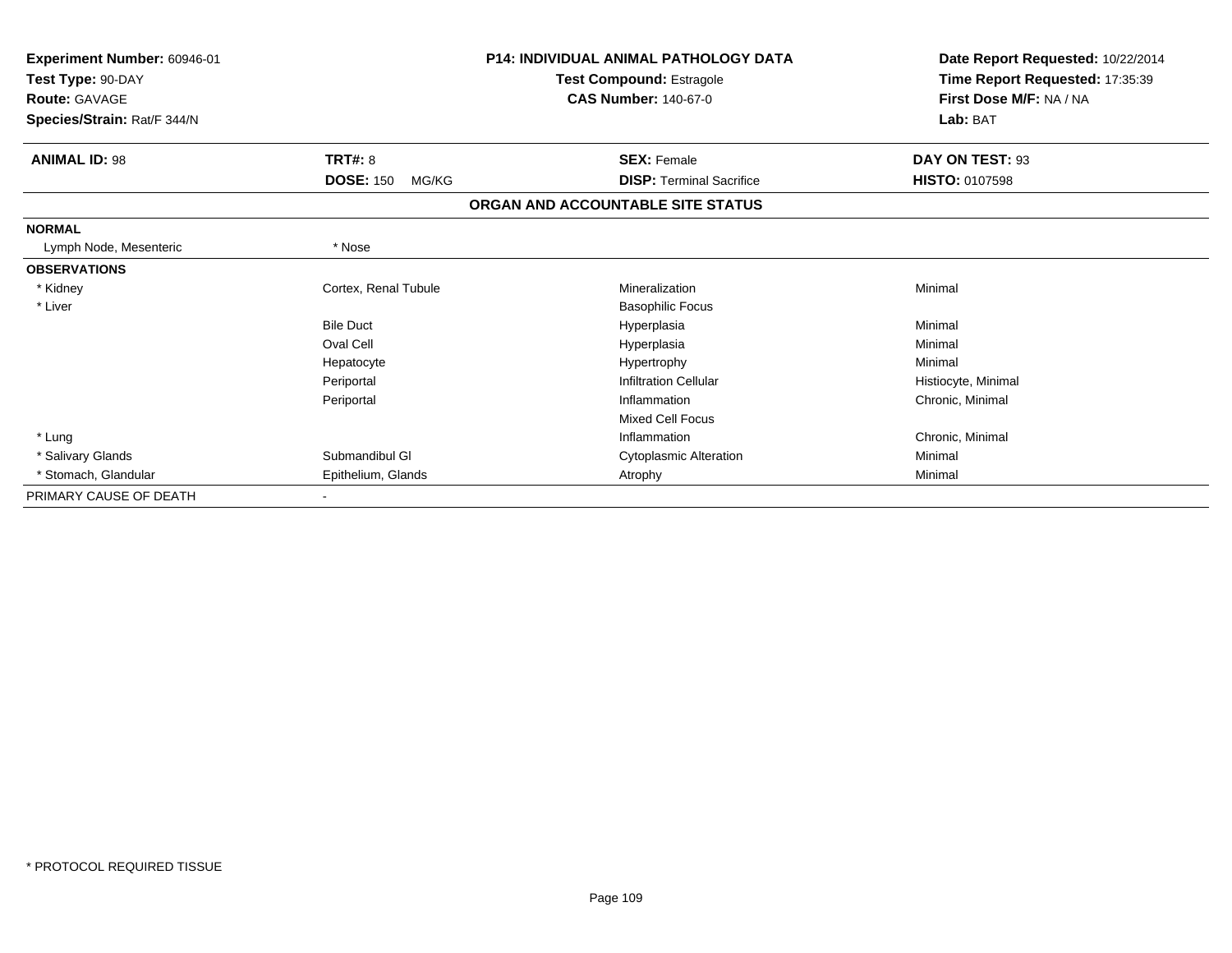| <b>Experiment Number: 60946-01</b><br>Test Type: 90-DAY<br><b>Route: GAVAGE</b><br>Species/Strain: Rat/F 344/N |                           | <b>P14: INDIVIDUAL ANIMAL PATHOLOGY DATA</b><br><b>Test Compound: Estragole</b><br><b>CAS Number: 140-67-0</b> | Date Report Requested: 10/22/2014<br>Time Report Requested: 17:35:39<br>First Dose M/F: NA / NA<br>Lab: BAT |  |
|----------------------------------------------------------------------------------------------------------------|---------------------------|----------------------------------------------------------------------------------------------------------------|-------------------------------------------------------------------------------------------------------------|--|
| <b>ANIMAL ID: 99</b>                                                                                           | <b>TRT#: 8</b>            | <b>SEX: Female</b>                                                                                             | DAY ON TEST: 93                                                                                             |  |
|                                                                                                                | <b>DOSE: 150</b><br>MG/KG | <b>DISP: Terminal Sacrifice</b>                                                                                | <b>HISTO: 0107599</b>                                                                                       |  |
|                                                                                                                |                           | ORGAN AND ACCOUNTABLE SITE STATUS                                                                              |                                                                                                             |  |
| <b>NORMAL</b>                                                                                                  |                           |                                                                                                                |                                                                                                             |  |
| * Kidney                                                                                                       | * Lung                    | Lymph Node, Mesenteric                                                                                         |                                                                                                             |  |
| <b>OBSERVATIONS</b>                                                                                            |                           |                                                                                                                |                                                                                                             |  |
| * Liver                                                                                                        |                           | <b>Basophilic Focus</b>                                                                                        |                                                                                                             |  |
|                                                                                                                | <b>Bile Duct</b>          | Hyperplasia                                                                                                    | Minimal                                                                                                     |  |
|                                                                                                                | Oval Cell                 | Hyperplasia                                                                                                    | Minimal                                                                                                     |  |
|                                                                                                                | Hepatocyte                | Hypertrophy                                                                                                    | Minimal                                                                                                     |  |
|                                                                                                                | Periportal                | <b>Infiltration Cellular</b>                                                                                   | Histiocyte, Minimal                                                                                         |  |
|                                                                                                                | Periportal                | Inflammation                                                                                                   | Chronic, Minimal                                                                                            |  |
|                                                                                                                |                           | Inflammation                                                                                                   | Chronic, Minimal                                                                                            |  |
|                                                                                                                |                           | <b>Mixed Cell Focus</b>                                                                                        |                                                                                                             |  |
| * Nose                                                                                                         | Olfactory Epi             | Degeneration                                                                                                   | Minimal                                                                                                     |  |
| * Salivary Glands                                                                                              | Submandibul GI            | <b>Cytoplasmic Alteration</b>                                                                                  | Minimal                                                                                                     |  |
| * Stomach, Glandular                                                                                           | Epithelium, Glands        | Atrophy                                                                                                        | Minimal                                                                                                     |  |
| PRIMARY CAUSE OF DEATH                                                                                         |                           |                                                                                                                |                                                                                                             |  |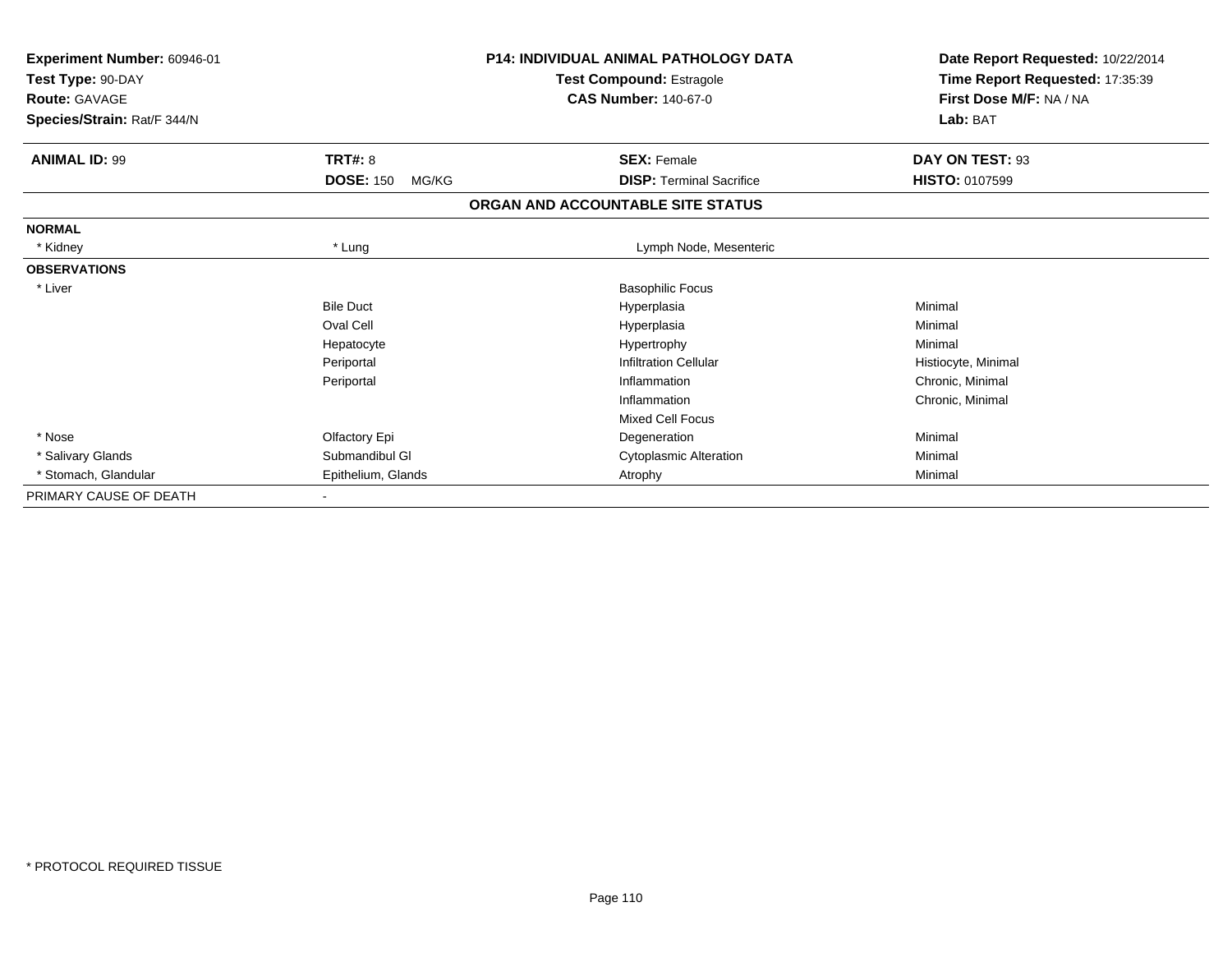| Experiment Number: 60946-01<br>Test Type: 90-DAY<br><b>Route: GAVAGE</b> |                           | <b>P14: INDIVIDUAL ANIMAL PATHOLOGY DATA</b><br><b>Test Compound: Estragole</b><br><b>CAS Number: 140-67-0</b> | Date Report Requested: 10/22/2014<br>Time Report Requested: 17:35:39<br>First Dose M/F: NA / NA |
|--------------------------------------------------------------------------|---------------------------|----------------------------------------------------------------------------------------------------------------|-------------------------------------------------------------------------------------------------|
| Species/Strain: Rat/F 344/N                                              |                           |                                                                                                                | Lab: BAT                                                                                        |
| <b>ANIMAL ID: 100</b>                                                    | <b>TRT#: 8</b>            | <b>SEX: Female</b>                                                                                             | DAY ON TEST: 93                                                                                 |
|                                                                          | <b>DOSE: 150</b><br>MG/KG | <b>DISP:</b> Terminal Sacrifice                                                                                | <b>HISTO: 0107600</b>                                                                           |
|                                                                          |                           | ORGAN AND ACCOUNTABLE SITE STATUS                                                                              |                                                                                                 |
| <b>NORMAL</b>                                                            |                           |                                                                                                                |                                                                                                 |
| * Kidney                                                                 | * Lung                    | Lymph Node, Mesenteric                                                                                         | * Nose                                                                                          |
| * Stomach, Glandular                                                     |                           |                                                                                                                |                                                                                                 |
| <b>OBSERVATIONS</b>                                                      |                           |                                                                                                                |                                                                                                 |
| * Liver                                                                  | <b>Bile Duct</b>          | Hyperplasia                                                                                                    | Minimal                                                                                         |
|                                                                          | Oval Cell                 | Hyperplasia                                                                                                    | Minimal                                                                                         |
|                                                                          | Hepatocyte                | Hypertrophy                                                                                                    | Minimal                                                                                         |
|                                                                          | Periportal                | <b>Infiltration Cellular</b>                                                                                   | Histiocyte, Minimal                                                                             |
|                                                                          | Periportal                | Inflammation                                                                                                   | Chronic, Minimal                                                                                |
|                                                                          |                           | <b>Mixed Cell Focus</b>                                                                                        |                                                                                                 |
| * Salivary Glands                                                        | Submandibul GI            | <b>Cytoplasmic Alteration</b>                                                                                  | Minimal                                                                                         |
| PRIMARY CAUSE OF DEATH                                                   |                           |                                                                                                                |                                                                                                 |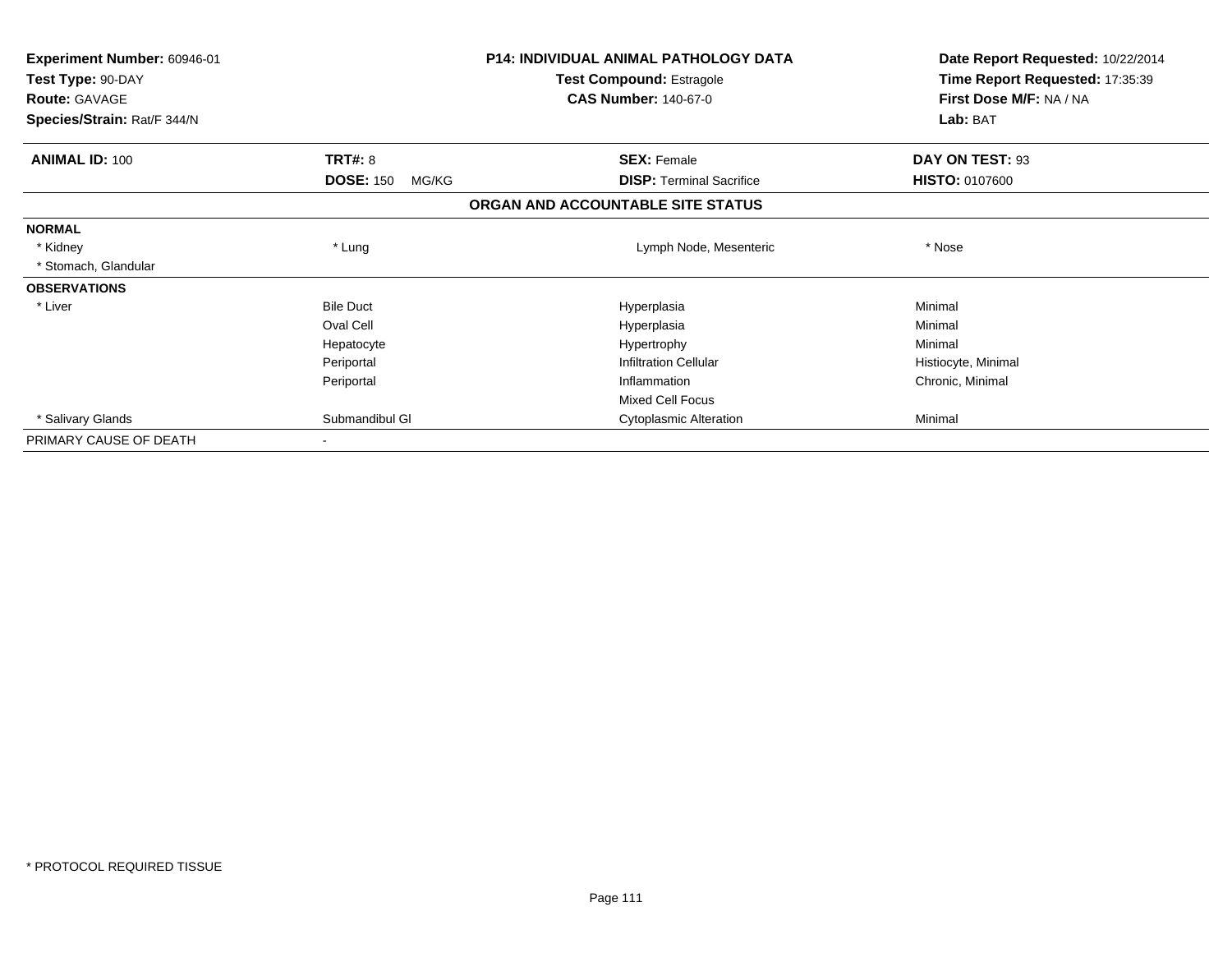| Experiment Number: 60946-01<br>Test Type: 90-DAY<br>Route: GAVAGE<br>Species/Strain: Rat/F 344/N |                           | <b>P14: INDIVIDUAL ANIMAL PATHOLOGY DATA</b><br><b>Test Compound: Estragole</b><br><b>CAS Number: 140-67-0</b> | Date Report Requested: 10/22/2014<br>Time Report Requested: 17:35:39<br>First Dose M/F: NA / NA<br>Lab: BAT |  |
|--------------------------------------------------------------------------------------------------|---------------------------|----------------------------------------------------------------------------------------------------------------|-------------------------------------------------------------------------------------------------------------|--|
| <b>ANIMAL ID: 101</b>                                                                            | <b>TRT#: 10</b>           | <b>SEX: Female</b>                                                                                             | DAY ON TEST: 93                                                                                             |  |
|                                                                                                  | <b>DOSE: 300</b><br>MG/KG | <b>DISP: Terminal Sacrifice</b>                                                                                | <b>HISTO: 0107601</b>                                                                                       |  |
|                                                                                                  |                           | ORGAN AND ACCOUNTABLE SITE STATUS                                                                              |                                                                                                             |  |
| <b>NORMAL</b>                                                                                    |                           |                                                                                                                |                                                                                                             |  |
| * Lung                                                                                           | Lymph Node, Mesenteric    |                                                                                                                |                                                                                                             |  |
| <b>OBSERVATIONS</b>                                                                              |                           |                                                                                                                |                                                                                                             |  |
| * Kidney                                                                                         | Papilla, Renal Tubule     | Mineralization                                                                                                 | Minimal                                                                                                     |  |
|                                                                                                  | <b>Renal Tubule</b>       | Regeneration                                                                                                   | Minimal                                                                                                     |  |
| * Liver                                                                                          |                           | <b>Basophilic Focus</b>                                                                                        |                                                                                                             |  |
|                                                                                                  | <b>Bile Duct</b>          | Hyperplasia                                                                                                    | Mild                                                                                                        |  |
|                                                                                                  | Oval Cell                 | Hyperplasia                                                                                                    | Mild                                                                                                        |  |
|                                                                                                  | Hepatocyte                | Hypertrophy                                                                                                    | Mild                                                                                                        |  |
|                                                                                                  | Periportal                | <b>Infiltration Cellular</b>                                                                                   | Histiocyte, Mild                                                                                            |  |
|                                                                                                  | Periportal                | Inflammation                                                                                                   | Chronic, Mild                                                                                               |  |
|                                                                                                  |                           | Inflammation                                                                                                   | Chronic, Minimal                                                                                            |  |
|                                                                                                  |                           | <b>Mixed Cell Focus</b>                                                                                        |                                                                                                             |  |
| [Hypertrophy TGLS = $1,2-6+7$ ]                                                                  |                           |                                                                                                                |                                                                                                             |  |
| * Nose                                                                                           | Olfactory Epi             | Degeneration                                                                                                   | Mild                                                                                                        |  |
| * Salivary Glands                                                                                | Submandibul GI            | <b>Cytoplasmic Alteration</b>                                                                                  | Mild                                                                                                        |  |
| * Stomach, Glandular                                                                             | Epithelium, Glands        | Atrophy                                                                                                        | Minimal                                                                                                     |  |
| PRIMARY CAUSE OF DEATH                                                                           |                           |                                                                                                                |                                                                                                             |  |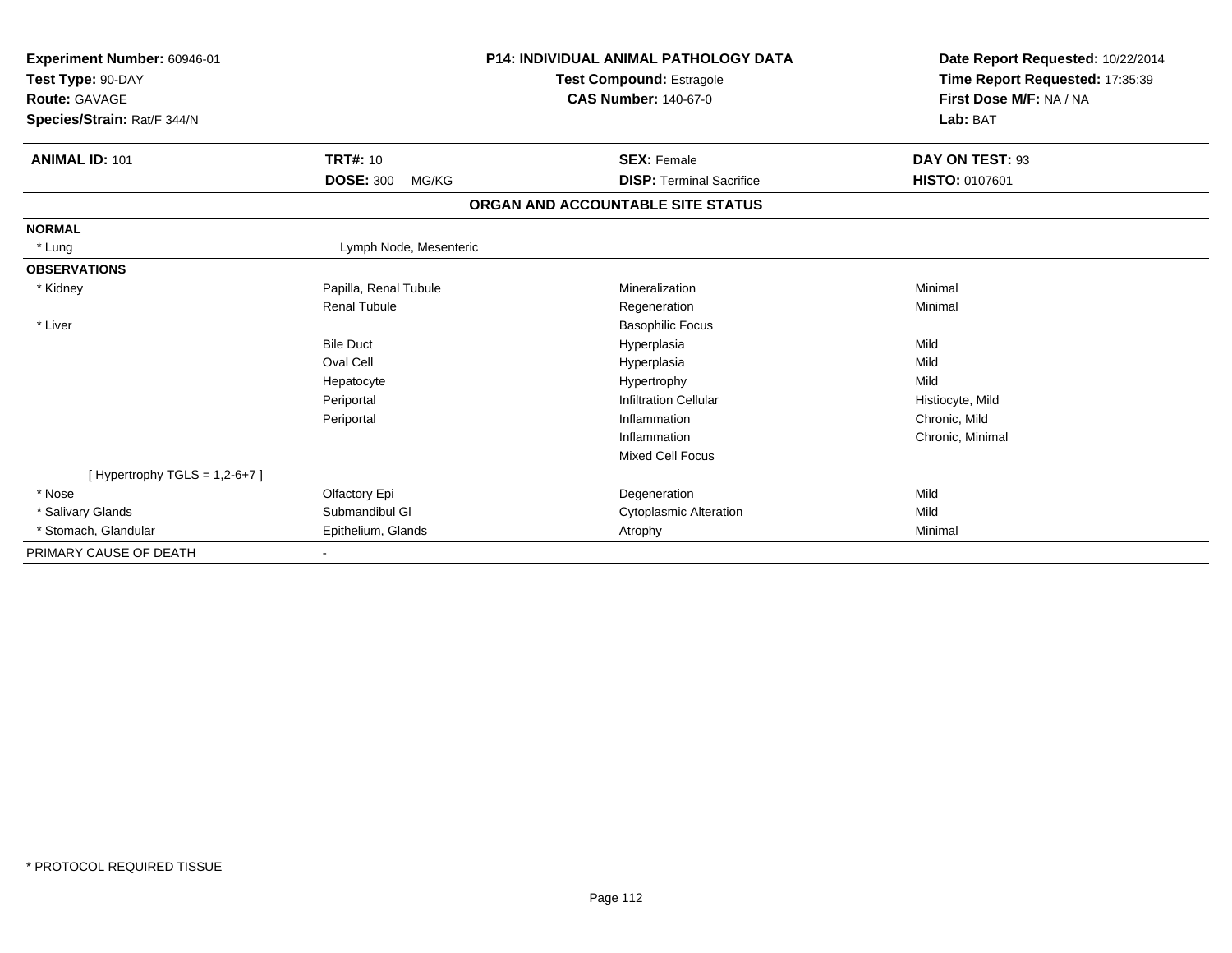| Experiment Number: 60946-01<br>Test Type: 90-DAY<br><b>Route: GAVAGE</b><br>Species/Strain: Rat/F 344/N |                                     | <b>P14: INDIVIDUAL ANIMAL PATHOLOGY DATA</b><br><b>Test Compound: Estragole</b><br><b>CAS Number: 140-67-0</b> | Date Report Requested: 10/22/2014<br>Time Report Requested: 17:35:39<br>First Dose M/F: NA / NA<br>Lab: BAT |
|---------------------------------------------------------------------------------------------------------|-------------------------------------|----------------------------------------------------------------------------------------------------------------|-------------------------------------------------------------------------------------------------------------|
| <b>ANIMAL ID: 102</b>                                                                                   | <b>TRT#: 10</b><br><b>DOSE: 300</b> | <b>SEX: Female</b><br><b>DISP: Terminal Sacrifice</b>                                                          | DAY ON TEST: 93                                                                                             |
|                                                                                                         | MG/KG                               |                                                                                                                | <b>HISTO: 0107602</b>                                                                                       |
|                                                                                                         |                                     | ORGAN AND ACCOUNTABLE SITE STATUS                                                                              |                                                                                                             |
| <b>NORMAL</b>                                                                                           |                                     |                                                                                                                |                                                                                                             |
| Lymph Node, Mesenteric                                                                                  |                                     |                                                                                                                |                                                                                                             |
| <b>OBSERVATIONS</b>                                                                                     |                                     |                                                                                                                |                                                                                                             |
| * Kidney                                                                                                |                                     | <b>Infiltration Cellular</b>                                                                                   | Lymphocyte, Minimal                                                                                         |
|                                                                                                         | Cortex, Renal Tubule                | Mineralization                                                                                                 | Minimal                                                                                                     |
|                                                                                                         | Papilla, Renal Tubule               | Mineralization                                                                                                 | Minimal                                                                                                     |
|                                                                                                         | <b>Renal Tubule</b>                 | Regeneration                                                                                                   | Minimal                                                                                                     |
| * Liver                                                                                                 |                                     | <b>Basophilic Focus</b>                                                                                        |                                                                                                             |
|                                                                                                         | <b>Bile Duct</b>                    | Hyperplasia                                                                                                    | Mild                                                                                                        |
|                                                                                                         | Oval Cell                           | Hyperplasia                                                                                                    | Mild                                                                                                        |
|                                                                                                         | Hepatocyte                          | Hypertrophy                                                                                                    | Mild                                                                                                        |
|                                                                                                         | Periportal                          | <b>Infiltration Cellular</b>                                                                                   | Histiocyte, Mild                                                                                            |
|                                                                                                         | Periportal                          | Inflammation                                                                                                   | Chronic, Mild                                                                                               |
|                                                                                                         |                                     | Inflammation                                                                                                   | Chronic, Minimal                                                                                            |
|                                                                                                         |                                     | <b>Mixed Cell Focus</b>                                                                                        |                                                                                                             |
| * Lung                                                                                                  |                                     | Inflammation                                                                                                   | Chronic, Minimal                                                                                            |
| * Nose                                                                                                  | Olfactory Epi                       | Degeneration                                                                                                   | Minimal                                                                                                     |
| * Salivary Glands                                                                                       | Submandibul GI                      | <b>Cytoplasmic Alteration</b>                                                                                  | Mild                                                                                                        |
| * Stomach, Glandular                                                                                    | Epithelium, Glands                  | Atrophy                                                                                                        | Minimal                                                                                                     |
| PRIMARY CAUSE OF DEATH                                                                                  | $\blacksquare$                      |                                                                                                                |                                                                                                             |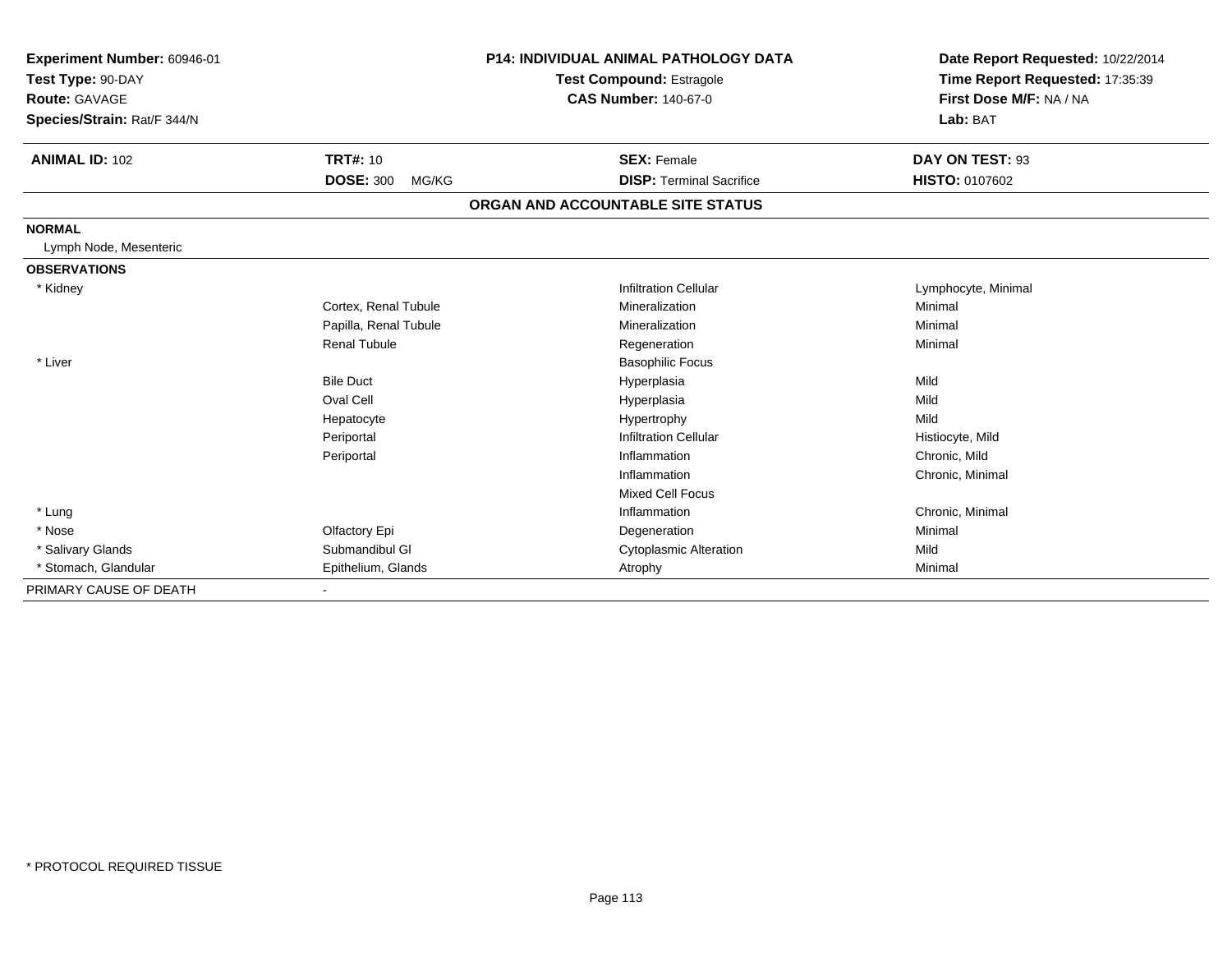| <b>Experiment Number: 60946-01</b><br>Test Type: 90-DAY<br><b>Route: GAVAGE</b><br>Species/Strain: Rat/F 344/N |                           | <b>P14: INDIVIDUAL ANIMAL PATHOLOGY DATA</b><br>Test Compound: Estragole<br><b>CAS Number: 140-67-0</b> | Date Report Requested: 10/22/2014<br>Time Report Requested: 17:35:39<br>First Dose M/F: NA / NA<br>Lab: BAT |
|----------------------------------------------------------------------------------------------------------------|---------------------------|---------------------------------------------------------------------------------------------------------|-------------------------------------------------------------------------------------------------------------|
| <b>ANIMAL ID: 103</b>                                                                                          | <b>TRT#: 10</b>           | <b>SEX: Female</b>                                                                                      | DAY ON TEST: 93                                                                                             |
|                                                                                                                | <b>DOSE: 300</b><br>MG/KG | <b>DISP: Terminal Sacrifice</b>                                                                         | <b>HISTO: 0107603</b>                                                                                       |
|                                                                                                                |                           | ORGAN AND ACCOUNTABLE SITE STATUS                                                                       |                                                                                                             |
| <b>NORMAL</b>                                                                                                  |                           |                                                                                                         |                                                                                                             |
| * Lung                                                                                                         | Lymph Node, Mesenteric    |                                                                                                         |                                                                                                             |
| <b>OBSERVATIONS</b>                                                                                            |                           |                                                                                                         |                                                                                                             |
| * Kidney                                                                                                       | Papilla, Renal Tubule     | Mineralization                                                                                          | Minimal                                                                                                     |
| * Liver                                                                                                        |                           | <b>Basophilic Focus</b>                                                                                 |                                                                                                             |
|                                                                                                                | <b>Bile Duct</b>          | Hyperplasia                                                                                             | Mild                                                                                                        |
|                                                                                                                | Oval Cell                 | Hyperplasia                                                                                             | Mild                                                                                                        |
|                                                                                                                | Hepatocyte                | Hypertrophy                                                                                             | Mild                                                                                                        |
|                                                                                                                | Periportal                | <b>Infiltration Cellular</b>                                                                            | Histiocyte, Mild                                                                                            |
|                                                                                                                | Periportal                | Inflammation                                                                                            | Chronic, Mild                                                                                               |
|                                                                                                                |                           | Mixed Cell Focus                                                                                        |                                                                                                             |
| [Hypertrophy TGLS = $1,2-6+7$ ]                                                                                |                           |                                                                                                         |                                                                                                             |
| * Nose                                                                                                         | Olfactory Epi             | Degeneration                                                                                            | Mild                                                                                                        |
| * Salivary Glands                                                                                              | Submandibul GI            | <b>Cytoplasmic Alteration</b>                                                                           | Mild                                                                                                        |
| * Stomach, Glandular                                                                                           | Epithelium, Glands        | Atrophy                                                                                                 | Minimal                                                                                                     |
| PRIMARY CAUSE OF DEATH                                                                                         |                           |                                                                                                         |                                                                                                             |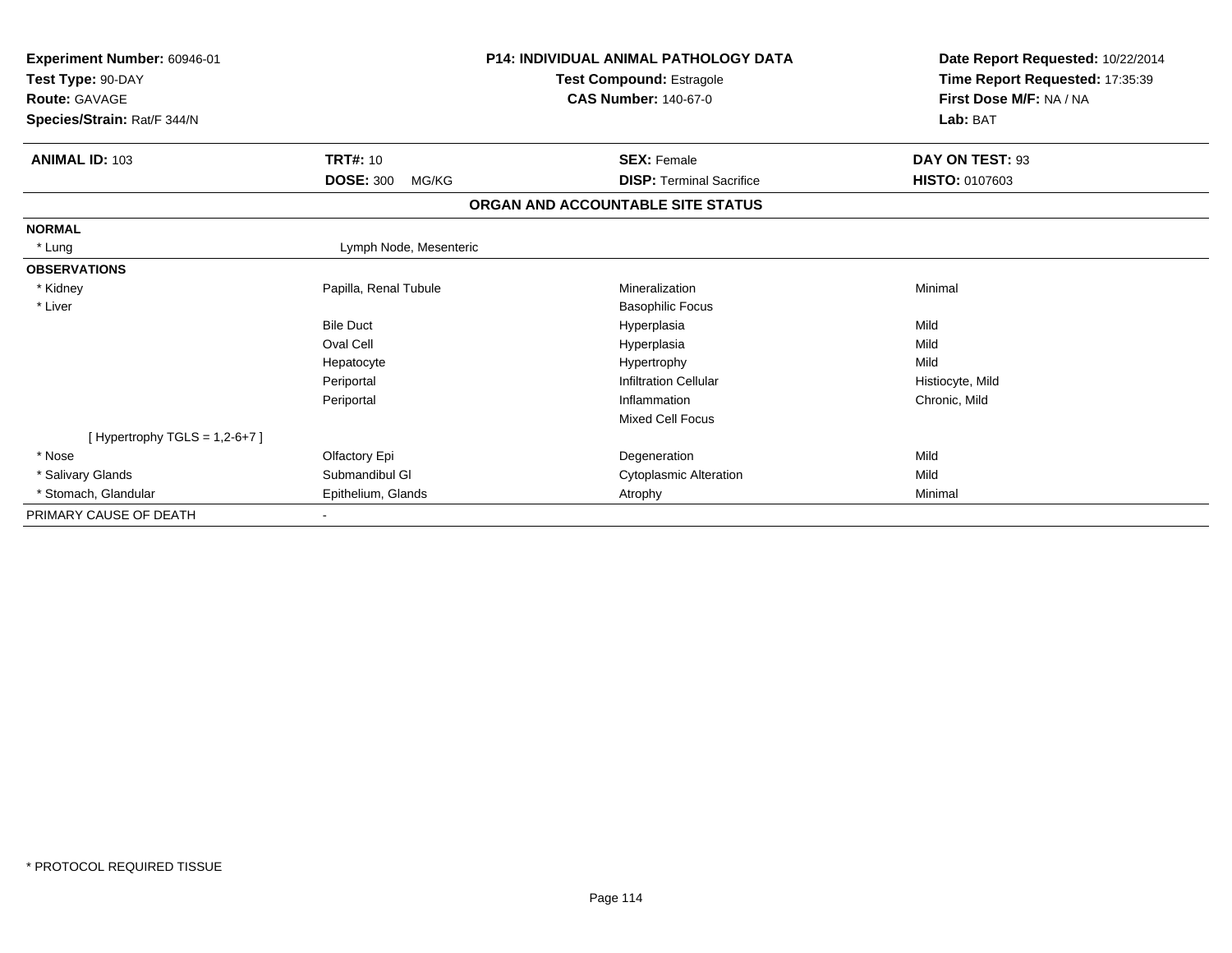| Experiment Number: 60946-01<br>Test Type: 90-DAY<br>Route: GAVAGE<br>Species/Strain: Rat/F 344/N |                           | <b>P14: INDIVIDUAL ANIMAL PATHOLOGY DATA</b><br><b>Test Compound: Estragole</b><br><b>CAS Number: 140-67-0</b> | Date Report Requested: 10/22/2014<br>Time Report Requested: 17:35:39<br>First Dose M/F: NA / NA<br>Lab: BAT |
|--------------------------------------------------------------------------------------------------|---------------------------|----------------------------------------------------------------------------------------------------------------|-------------------------------------------------------------------------------------------------------------|
| <b>ANIMAL ID: 104</b>                                                                            | <b>TRT#: 10</b>           | <b>SEX: Female</b>                                                                                             | DAY ON TEST: 93                                                                                             |
|                                                                                                  | <b>DOSE: 300</b><br>MG/KG | <b>DISP: Terminal Sacrifice</b>                                                                                | <b>HISTO: 0107604</b>                                                                                       |
|                                                                                                  |                           | ORGAN AND ACCOUNTABLE SITE STATUS                                                                              |                                                                                                             |
| <b>NORMAL</b>                                                                                    |                           |                                                                                                                |                                                                                                             |
| Lymph Node, Mesenteric                                                                           |                           |                                                                                                                |                                                                                                             |
| <b>OBSERVATIONS</b>                                                                              |                           |                                                                                                                |                                                                                                             |
| * Kidney                                                                                         | Papilla, Renal Tubule     | Mineralization                                                                                                 | Minimal                                                                                                     |
| * Liver                                                                                          |                           | <b>Basophilic Focus</b>                                                                                        |                                                                                                             |
|                                                                                                  | <b>Bile Duct</b>          | Hyperplasia                                                                                                    | Mild                                                                                                        |
|                                                                                                  | Oval Cell                 | Hyperplasia                                                                                                    | Mild                                                                                                        |
|                                                                                                  | Hepatocyte                | Hypertrophy                                                                                                    | Mild                                                                                                        |
|                                                                                                  | Periportal                | <b>Infiltration Cellular</b>                                                                                   | Histiocyte, Mild                                                                                            |
|                                                                                                  | Periportal                | Inflammation                                                                                                   | Chronic, Mild                                                                                               |
|                                                                                                  |                           | Inflammation                                                                                                   | Chronic, Minimal                                                                                            |
|                                                                                                  |                           | <b>Mixed Cell Focus</b>                                                                                        |                                                                                                             |
| [Hypertrophy TGLS = $1,2-6+7$ ]                                                                  |                           |                                                                                                                |                                                                                                             |
| * Lung                                                                                           |                           | Inflammation                                                                                                   | Chronic, Minimal                                                                                            |
| * Nose                                                                                           | Olfactory Epi             | Degeneration                                                                                                   | Mild                                                                                                        |
| * Salivary Glands                                                                                | Submandibul GI            | <b>Cytoplasmic Alteration</b>                                                                                  | Mild                                                                                                        |
| * Stomach, Glandular                                                                             | Epithelium, Glands        | Atrophy                                                                                                        | Mild                                                                                                        |
| PRIMARY CAUSE OF DEATH                                                                           | ٠                         |                                                                                                                |                                                                                                             |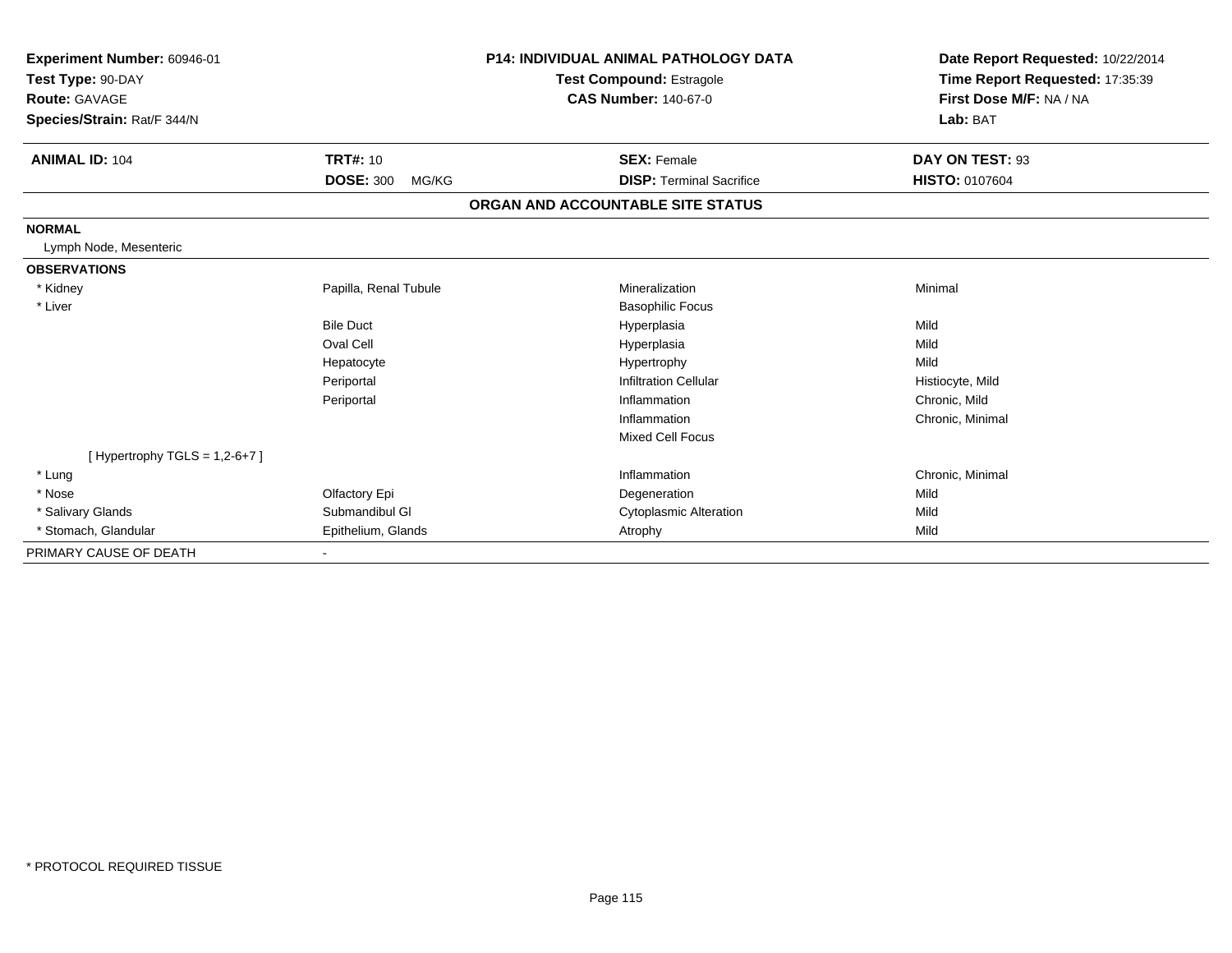| Experiment Number: 60946-01<br>Test Type: 90-DAY<br>Route: GAVAGE<br>Species/Strain: Rat/F 344/N |                           | <b>P14: INDIVIDUAL ANIMAL PATHOLOGY DATA</b><br><b>Test Compound: Estragole</b><br><b>CAS Number: 140-67-0</b> |                                                       | Date Report Requested: 10/22/2014<br>Time Report Requested: 17:35:39<br>First Dose M/F: NA / NA<br>Lab: BAT |
|--------------------------------------------------------------------------------------------------|---------------------------|----------------------------------------------------------------------------------------------------------------|-------------------------------------------------------|-------------------------------------------------------------------------------------------------------------|
| <b>ANIMAL ID: 105</b>                                                                            | <b>TRT#: 10</b>           |                                                                                                                | <b>SEX: Female</b>                                    | DAY ON TEST: 93                                                                                             |
|                                                                                                  | <b>DOSE: 300</b><br>MG/KG |                                                                                                                | <b>DISP:</b> Terminal Sacrifice                       | <b>HISTO: 0107605</b>                                                                                       |
|                                                                                                  |                           | ORGAN AND ACCOUNTABLE SITE STATUS                                                                              |                                                       |                                                                                                             |
| <b>NORMAL</b>                                                                                    |                           |                                                                                                                |                                                       |                                                                                                             |
| Lymph Node, Mesenteric                                                                           |                           |                                                                                                                |                                                       |                                                                                                             |
| <b>OBSERVATIONS</b>                                                                              |                           |                                                                                                                |                                                       |                                                                                                             |
| * Kidney                                                                                         | Papilla, Renal Tubule     |                                                                                                                | Mineralization                                        | Minimal                                                                                                     |
| * Liver                                                                                          |                           |                                                                                                                | <b>Basophilic Focus</b><br>Hepatodiaphragmatic Nodule |                                                                                                             |
|                                                                                                  | <b>Bile Duct</b>          |                                                                                                                | Hyperplasia                                           | Mild                                                                                                        |
|                                                                                                  | Oval Cell                 |                                                                                                                | Hyperplasia                                           | Mild                                                                                                        |
|                                                                                                  | Hepatocyte                |                                                                                                                | Hypertrophy                                           | Mild                                                                                                        |
|                                                                                                  | Periportal                |                                                                                                                | <b>Infiltration Cellular</b>                          | Histiocyte, Mild                                                                                            |
|                                                                                                  | Periportal                |                                                                                                                | Inflammation                                          | Chronic, Mild                                                                                               |
|                                                                                                  |                           |                                                                                                                | <b>Mixed Cell Focus</b>                               |                                                                                                             |
| [ Hepatodiaphragmatic Nodule TGLS = 1-12 ]<br>[Hypertrophy TGLS = $2,3-6+7$ ]                    |                           |                                                                                                                |                                                       |                                                                                                             |
| * Lung                                                                                           |                           |                                                                                                                | Inflammation                                          | Chronic, Minimal                                                                                            |
| * Nose                                                                                           | Olfactory Epi             |                                                                                                                | Degeneration                                          | Minimal                                                                                                     |
| * Salivary Glands                                                                                | Submandibul GI            |                                                                                                                | <b>Cytoplasmic Alteration</b>                         | Mild                                                                                                        |
| * Stomach, Glandular                                                                             | Epithelium, Glands        |                                                                                                                | Atrophy                                               | Mild                                                                                                        |
| PRIMARY CAUSE OF DEATH                                                                           |                           |                                                                                                                |                                                       |                                                                                                             |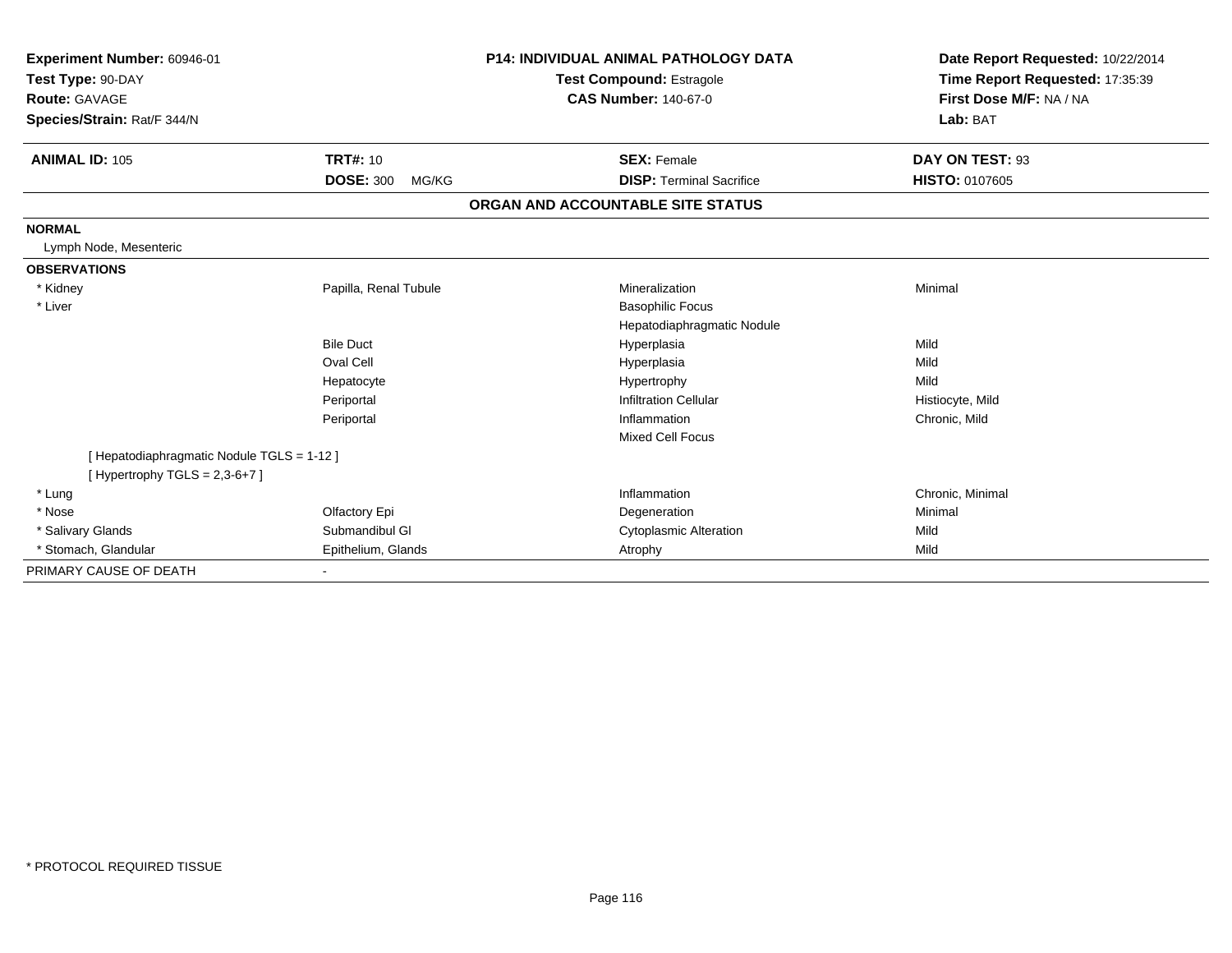| Experiment Number: 60946-01<br>Test Type: 90-DAY<br>Route: GAVAGE<br>Species/Strain: Rat/F 344/N |                           | <b>P14: INDIVIDUAL ANIMAL PATHOLOGY DATA</b><br><b>Test Compound: Estragole</b><br><b>CAS Number: 140-67-0</b> | Date Report Requested: 10/22/2014<br>Time Report Requested: 17:35:39<br>First Dose M/F: NA / NA<br>Lab: BAT |  |
|--------------------------------------------------------------------------------------------------|---------------------------|----------------------------------------------------------------------------------------------------------------|-------------------------------------------------------------------------------------------------------------|--|
|                                                                                                  |                           |                                                                                                                |                                                                                                             |  |
| <b>ANIMAL ID: 106</b>                                                                            | <b>TRT#: 10</b>           | <b>SEX: Female</b>                                                                                             | DAY ON TEST: 93                                                                                             |  |
|                                                                                                  | <b>DOSE: 300</b><br>MG/KG | <b>DISP: Terminal Sacrifice</b>                                                                                | <b>HISTO: 0107606</b>                                                                                       |  |
|                                                                                                  |                           | ORGAN AND ACCOUNTABLE SITE STATUS                                                                              |                                                                                                             |  |
| <b>NORMAL</b>                                                                                    |                           |                                                                                                                |                                                                                                             |  |
| Lymph Node, Mesenteric                                                                           |                           |                                                                                                                |                                                                                                             |  |
| <b>OBSERVATIONS</b>                                                                              |                           |                                                                                                                |                                                                                                             |  |
| * Kidney                                                                                         | Papilla, Renal Tubule     | Mineralization                                                                                                 | Minimal                                                                                                     |  |
| * Liver                                                                                          |                           | <b>Basophilic Focus</b>                                                                                        |                                                                                                             |  |
|                                                                                                  | <b>Bile Duct</b>          | Hyperplasia                                                                                                    | Mild                                                                                                        |  |
|                                                                                                  | Oval Cell                 | Hyperplasia                                                                                                    | Mild                                                                                                        |  |
|                                                                                                  | Hepatocyte                | Hypertrophy                                                                                                    | Mild                                                                                                        |  |
|                                                                                                  | Periportal                | <b>Infiltration Cellular</b>                                                                                   | Histiocyte, Mild                                                                                            |  |
|                                                                                                  | Periportal                | Inflammation                                                                                                   | Chronic, Mild                                                                                               |  |
|                                                                                                  |                           | <b>Mixed Cell Focus</b>                                                                                        |                                                                                                             |  |
| [Hypertrophy TGLS = $1,2-6+7$ ]                                                                  |                           |                                                                                                                |                                                                                                             |  |
| * Lung                                                                                           |                           | Inflammation                                                                                                   | Chronic, Minimal                                                                                            |  |
| * Nose                                                                                           | Olfactory Epi             | Degeneration                                                                                                   | Mild                                                                                                        |  |
| * Salivary Glands                                                                                | Submandibul GI            | <b>Cytoplasmic Alteration</b>                                                                                  | Mild                                                                                                        |  |
| * Stomach, Glandular                                                                             | Epithelium, Glands        | Atrophy                                                                                                        | Minimal                                                                                                     |  |
|                                                                                                  |                           | Mineralization                                                                                                 | Minimal                                                                                                     |  |
| PRIMARY CAUSE OF DEATH                                                                           |                           |                                                                                                                |                                                                                                             |  |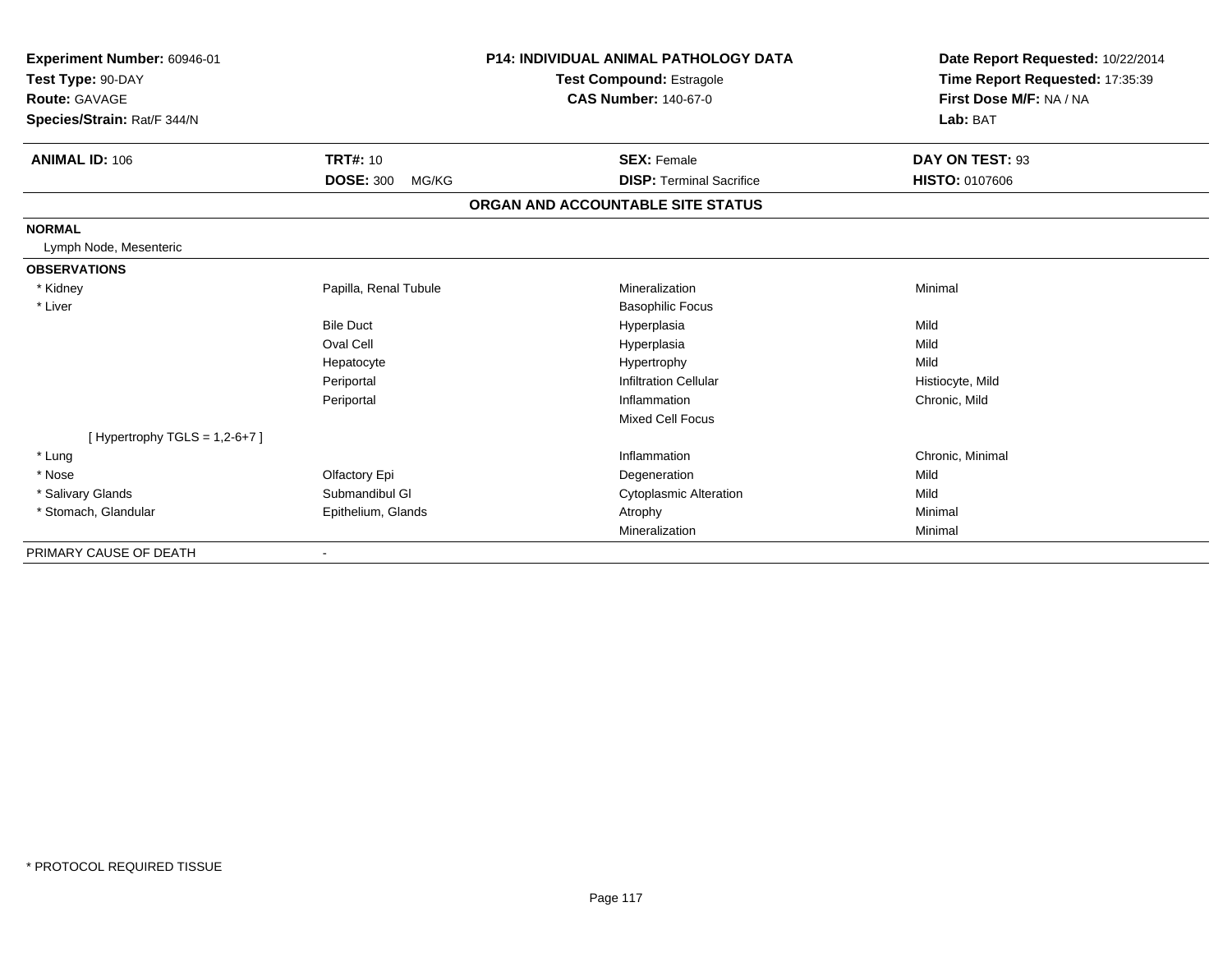| Experiment Number: 60946-01 |                                 | <b>P14: INDIVIDUAL ANIMAL PATHOLOGY DATA</b> | Date Report Requested: 10/22/2014 |
|-----------------------------|---------------------------------|----------------------------------------------|-----------------------------------|
| Test Type: 90-DAY           | <b>Test Compound: Estragole</b> |                                              | Time Report Requested: 17:35:39   |
| <b>Route: GAVAGE</b>        |                                 | <b>CAS Number: 140-67-0</b>                  | First Dose M/F: NA / NA           |
| Species/Strain: Rat/F 344/N |                                 |                                              | Lab: BAT                          |
| <b>ANIMAL ID: 107</b>       | <b>TRT#: 10</b>                 | <b>SEX: Female</b>                           | DAY ON TEST: 93                   |
|                             | <b>DOSE: 300</b><br>MG/KG       | <b>DISP: Terminal Sacrifice</b>              | <b>HISTO: 0107607</b>             |
|                             |                                 | ORGAN AND ACCOUNTABLE SITE STATUS            |                                   |
| <b>NORMAL</b>               |                                 |                                              |                                   |
| Lymph Node, Mesenteric      |                                 |                                              |                                   |
| <b>OBSERVATIONS</b>         |                                 |                                              |                                   |
| * Kidney                    | Papilla, Renal Tubule           | Mineralization                               | Minimal                           |
| * Liver                     |                                 | <b>Basophilic Focus</b>                      |                                   |
|                             | <b>Bile Duct</b>                | Hyperplasia                                  | Mild                              |
|                             | Oval Cell                       | Hyperplasia                                  | Mild                              |
|                             | Hepatocyte                      | Hypertrophy                                  | Mild                              |
|                             | Periportal                      | <b>Infiltration Cellular</b>                 | Histiocyte, Mild                  |
|                             | Periportal                      | Inflammation                                 | Chronic, Mild                     |
|                             |                                 | <b>Mixed Cell Focus</b>                      |                                   |
| * Lung                      |                                 | Inflammation                                 | Chronic, Minimal                  |
| * Nose                      | Olfactory Epi                   | Degeneration                                 | Minimal                           |
| * Salivary Glands           | Submandibul GI                  | <b>Cytoplasmic Alteration</b>                | Mild                              |
| * Stomach, Glandular        | Epithelium, Glands              | Atrophy                                      | Minimal                           |
|                             |                                 | Mineralization                               | Minimal                           |
| PRIMARY CAUSE OF DEATH      |                                 |                                              |                                   |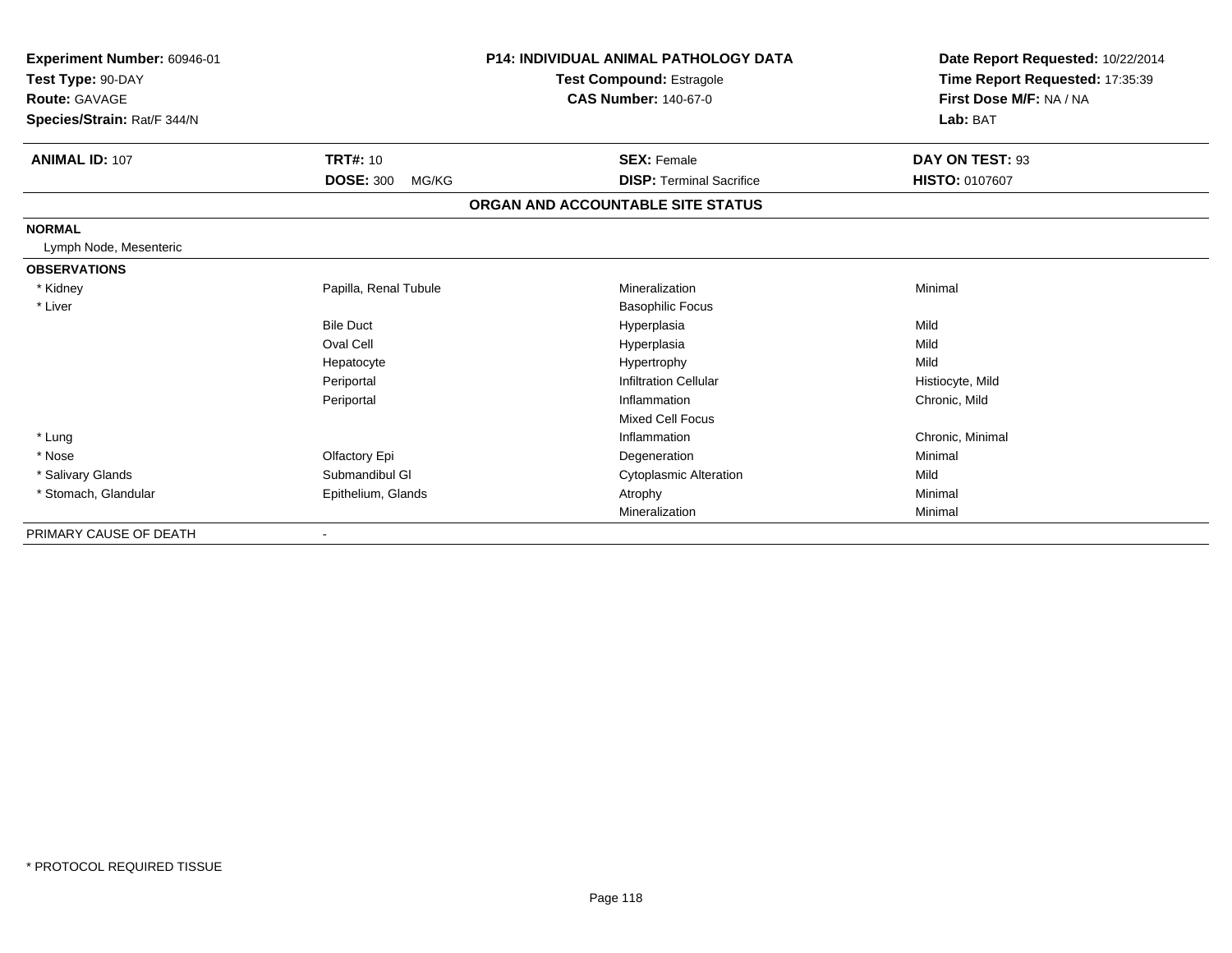| Experiment Number: 60946-01<br>Test Type: 90-DAY |                           | <b>P14: INDIVIDUAL ANIMAL PATHOLOGY DATA</b><br><b>Test Compound: Estragole</b> | Date Report Requested: 10/22/2014<br>Time Report Requested: 17:35:39 |
|--------------------------------------------------|---------------------------|---------------------------------------------------------------------------------|----------------------------------------------------------------------|
| <b>Route: GAVAGE</b>                             |                           | <b>CAS Number: 140-67-0</b>                                                     | First Dose M/F: NA / NA                                              |
| Species/Strain: Rat/F 344/N                      |                           |                                                                                 | Lab: BAT                                                             |
| <b>ANIMAL ID: 108</b>                            | <b>TRT#: 10</b>           | <b>SEX: Female</b>                                                              | DAY ON TEST: 93                                                      |
|                                                  | <b>DOSE: 300</b><br>MG/KG | <b>DISP: Terminal Sacrifice</b>                                                 | HISTO: 0107608                                                       |
|                                                  |                           | ORGAN AND ACCOUNTABLE SITE STATUS                                               |                                                                      |
| <b>NORMAL</b>                                    |                           |                                                                                 |                                                                      |
| Lymph Node, Mesenteric                           |                           |                                                                                 |                                                                      |
| <b>OBSERVATIONS</b>                              |                           |                                                                                 |                                                                      |
| * Kidney                                         | Papilla, Renal Tubule     | Mineralization                                                                  | Minimal                                                              |
| * Liver                                          |                           | <b>Basophilic Focus</b>                                                         |                                                                      |
|                                                  | <b>Bile Duct</b>          | Hyperplasia                                                                     | Mild                                                                 |
|                                                  | Oval Cell                 | Hyperplasia                                                                     | Mild                                                                 |
|                                                  | Hepatocyte                | Hypertrophy                                                                     | Mild                                                                 |
|                                                  | Periportal                | <b>Infiltration Cellular</b>                                                    | Histiocyte, Mild                                                     |
|                                                  | Periportal                | Inflammation                                                                    | Chronic, Mild                                                        |
|                                                  |                           | <b>Mixed Cell Focus</b>                                                         |                                                                      |
| [Hypertrophy TGLS = $1,2-6+7$ ]                  |                           |                                                                                 |                                                                      |
| * Lung                                           |                           | Inflammation                                                                    | Chronic, Minimal                                                     |
| * Nose                                           | Olfactory Epi             | Degeneration                                                                    | Mild                                                                 |
| * Salivary Glands                                | Submandibul GI            | <b>Cytoplasmic Alteration</b>                                                   | Mild                                                                 |
| * Stomach, Glandular                             | Epithelium, Glands        | Atrophy                                                                         | Mild                                                                 |
| PRIMARY CAUSE OF DEATH                           |                           |                                                                                 |                                                                      |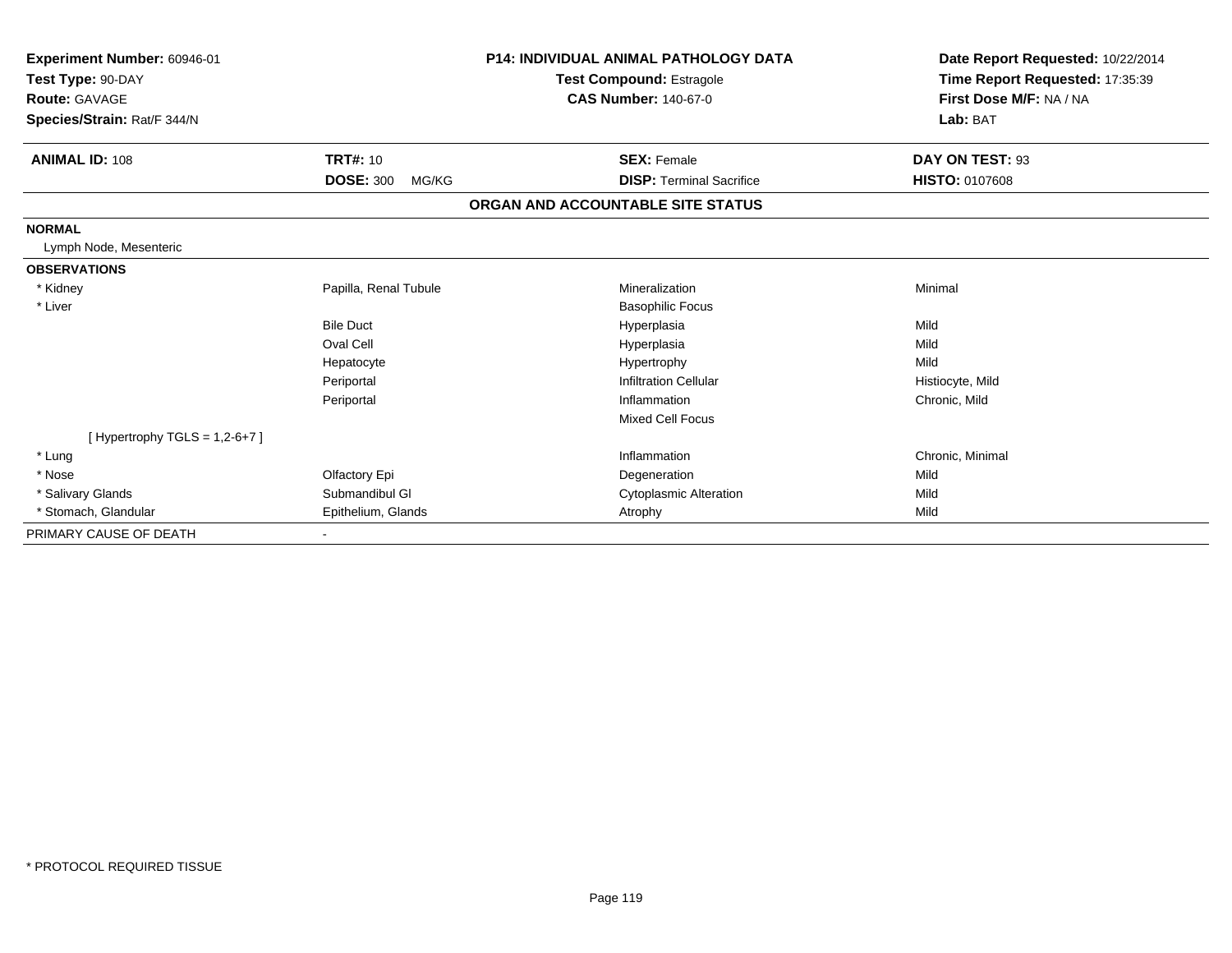| Experiment Number: 60946-01<br>Test Type: 90-DAY |                           | <b>P14: INDIVIDUAL ANIMAL PATHOLOGY DATA</b><br><b>Test Compound: Estragole</b> | Date Report Requested: 10/22/2014<br>Time Report Requested: 17:35:39 |
|--------------------------------------------------|---------------------------|---------------------------------------------------------------------------------|----------------------------------------------------------------------|
| <b>Route: GAVAGE</b>                             |                           | <b>CAS Number: 140-67-0</b>                                                     | First Dose M/F: NA / NA                                              |
| Species/Strain: Rat/F 344/N                      |                           |                                                                                 | Lab: BAT                                                             |
| <b>ANIMAL ID: 109</b>                            | <b>TRT#: 10</b>           | <b>SEX: Female</b>                                                              | DAY ON TEST: 93                                                      |
|                                                  | <b>DOSE: 300</b><br>MG/KG | <b>DISP: Terminal Sacrifice</b>                                                 | HISTO: 0107609                                                       |
|                                                  |                           | ORGAN AND ACCOUNTABLE SITE STATUS                                               |                                                                      |
| <b>NORMAL</b>                                    |                           |                                                                                 |                                                                      |
| Lymph Node, Mesenteric                           |                           |                                                                                 |                                                                      |
| <b>OBSERVATIONS</b>                              |                           |                                                                                 |                                                                      |
| * Kidney                                         | Papilla, Renal Tubule     | Mineralization                                                                  | Minimal                                                              |
| * Liver                                          |                           | <b>Basophilic Focus</b>                                                         |                                                                      |
|                                                  | <b>Bile Duct</b>          | Hyperplasia                                                                     | Mild                                                                 |
|                                                  | Oval Cell                 | Hyperplasia                                                                     | Mild                                                                 |
|                                                  | Hepatocyte                | Hypertrophy                                                                     | Mild                                                                 |
|                                                  | Periportal                | <b>Infiltration Cellular</b>                                                    | Histiocyte, Mild                                                     |
|                                                  | Periportal                | Inflammation                                                                    | Chronic, Mild                                                        |
|                                                  |                           | <b>Mixed Cell Focus</b>                                                         |                                                                      |
| [Hypertrophy TGLS = $1,2-6+7$ ]                  |                           |                                                                                 |                                                                      |
| * Lung                                           |                           | Inflammation                                                                    | Chronic, Minimal                                                     |
| * Nose                                           | Olfactory Epi             | Degeneration                                                                    | Minimal                                                              |
| * Salivary Glands                                | Submandibul GI            | <b>Cytoplasmic Alteration</b>                                                   | Mild                                                                 |
| * Stomach, Glandular                             | Epithelium, Glands        | Atrophy                                                                         | Minimal                                                              |
| PRIMARY CAUSE OF DEATH                           |                           |                                                                                 |                                                                      |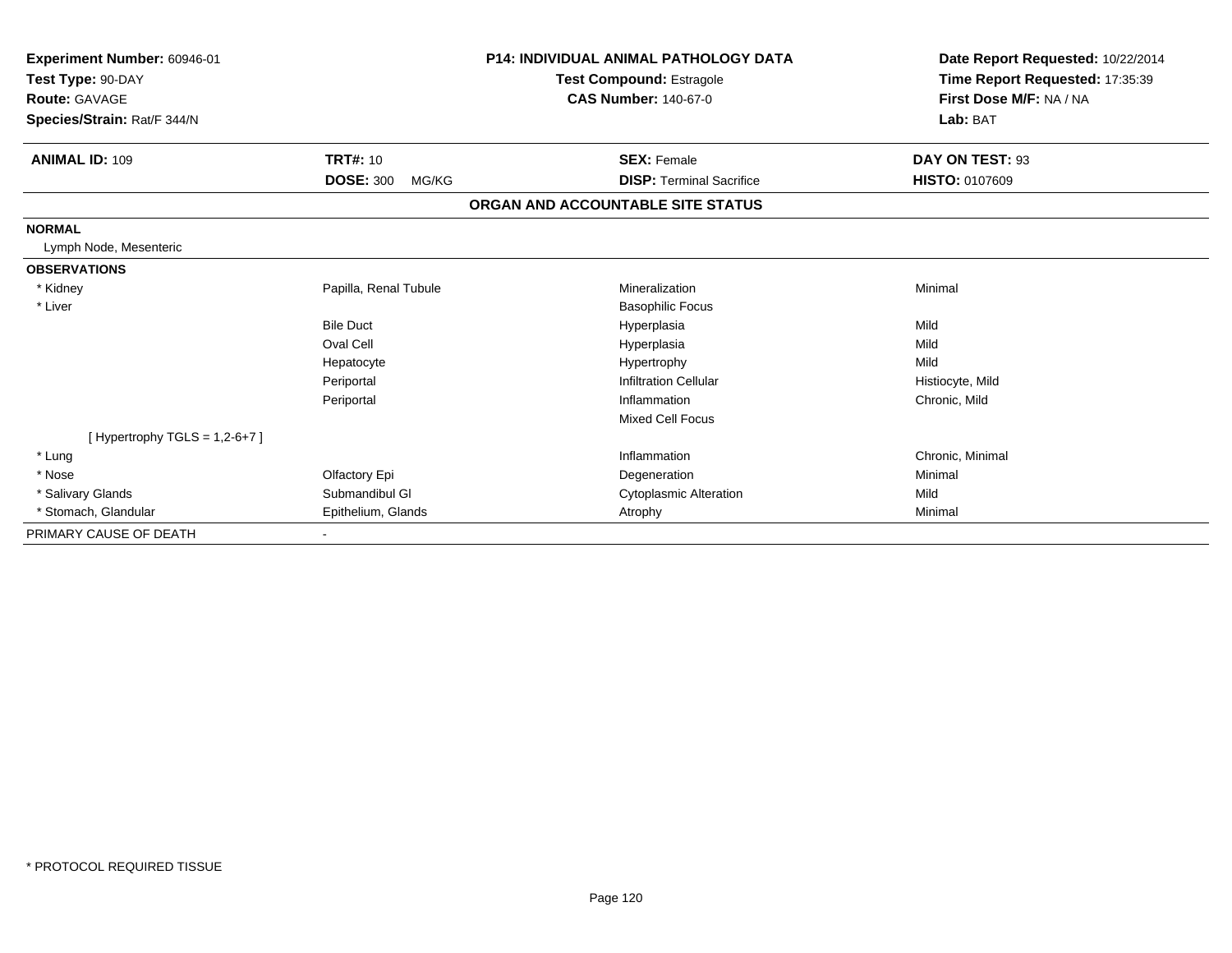| Experiment Number: 60946-01<br>Test Type: 90-DAY<br>Route: GAVAGE<br>Species/Strain: Rat/F 344/N |                           | <b>P14: INDIVIDUAL ANIMAL PATHOLOGY DATA</b><br><b>Test Compound: Estragole</b><br><b>CAS Number: 140-67-0</b> | Date Report Requested: 10/22/2014<br>Time Report Requested: 17:35:39<br>First Dose M/F: NA / NA<br>Lab: BAT |
|--------------------------------------------------------------------------------------------------|---------------------------|----------------------------------------------------------------------------------------------------------------|-------------------------------------------------------------------------------------------------------------|
| <b>ANIMAL ID: 110</b>                                                                            | <b>TRT#: 10</b>           | <b>SEX: Female</b>                                                                                             | DAY ON TEST: 93                                                                                             |
|                                                                                                  | <b>DOSE: 300</b><br>MG/KG | <b>DISP: Terminal Sacrifice</b>                                                                                | HISTO: 0107610                                                                                              |
|                                                                                                  |                           | ORGAN AND ACCOUNTABLE SITE STATUS                                                                              |                                                                                                             |
| <b>NORMAL</b>                                                                                    |                           |                                                                                                                |                                                                                                             |
| Lymph Node, Mesenteric                                                                           |                           |                                                                                                                |                                                                                                             |
| <b>OBSERVATIONS</b>                                                                              |                           |                                                                                                                |                                                                                                             |
| * Kidney                                                                                         | Medulla, Renal Tubule     | Mineralization                                                                                                 | Minimal                                                                                                     |
|                                                                                                  | <b>Renal Tubule</b>       | Regeneration                                                                                                   | Minimal                                                                                                     |
| * Liver                                                                                          |                           | <b>Basophilic Focus</b>                                                                                        |                                                                                                             |
|                                                                                                  |                           | Hepatodiaphragmatic Nodule                                                                                     |                                                                                                             |
|                                                                                                  | <b>Bile Duct</b>          | Hyperplasia                                                                                                    | Mild                                                                                                        |
|                                                                                                  | Oval Cell                 | Hyperplasia                                                                                                    | Mild                                                                                                        |
|                                                                                                  | Hepatocyte                | Hypertrophy                                                                                                    | Mild                                                                                                        |
|                                                                                                  | Periportal                | <b>Infiltration Cellular</b>                                                                                   | Histiocyte, Mild                                                                                            |
|                                                                                                  | Periportal                | Inflammation                                                                                                   | Chronic, Mild                                                                                               |
|                                                                                                  |                           | <b>Mixed Cell Focus</b>                                                                                        |                                                                                                             |
| [ Hepatodiaphragmatic Nodule TGLS = 1-12 ]                                                       |                           |                                                                                                                |                                                                                                             |
| * Lung                                                                                           |                           | Inflammation                                                                                                   | Chronic, Minimal                                                                                            |
| * Nose                                                                                           | Olfactory Epi             | Degeneration                                                                                                   | Mild                                                                                                        |
| * Salivary Glands                                                                                | Submandibul GI            | <b>Cytoplasmic Alteration</b>                                                                                  | Mild                                                                                                        |
| * Stomach, Glandular                                                                             | Epithelium, Glands        | Atrophy                                                                                                        | Minimal                                                                                                     |
| PRIMARY CAUSE OF DEATH                                                                           |                           |                                                                                                                |                                                                                                             |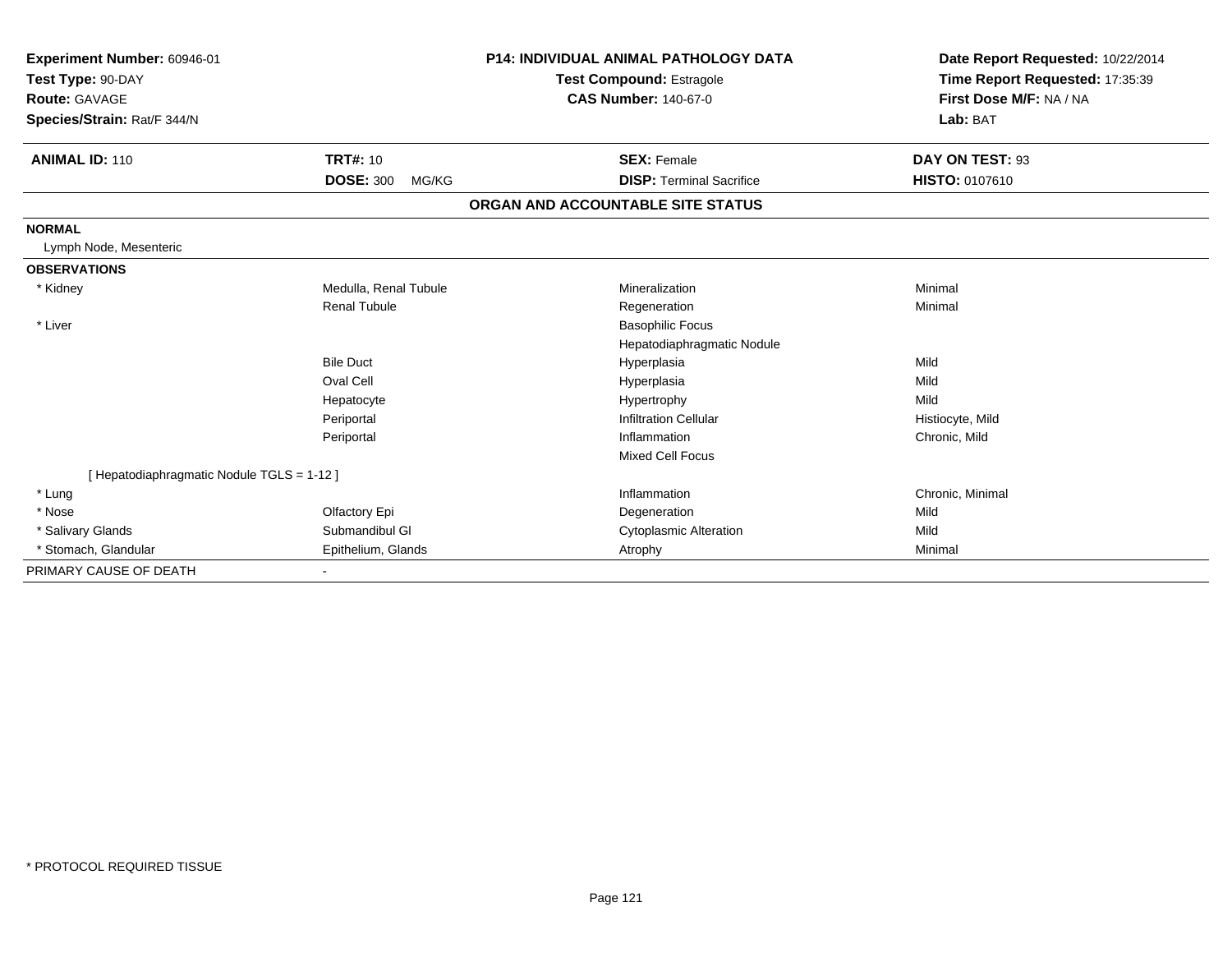| Experiment Number: 60946-01<br>Test Type: 90-DAY<br><b>Route: GAVAGE</b><br>Species/Strain: Rat/F 344/N |                             | P14: INDIVIDUAL ANIMAL PATHOLOGY DATA<br><b>Test Compound: Estragole</b><br><b>CAS Number: 140-67-0</b> | Date Report Requested: 10/22/2014<br>Time Report Requested: 17:35:39<br>First Dose M/F: NA / NA<br>Lab: BAT |
|---------------------------------------------------------------------------------------------------------|-----------------------------|---------------------------------------------------------------------------------------------------------|-------------------------------------------------------------------------------------------------------------|
| <b>ANIMAL ID: 111</b>                                                                                   | <b>TRT#: 12</b>             | <b>SEX: Female</b>                                                                                      | DAY ON TEST: 93                                                                                             |
|                                                                                                         | <b>DOSE: 600</b><br>MG/KG   | <b>DISP: Terminal Sacrifice</b>                                                                         | HISTO: 0107611                                                                                              |
|                                                                                                         |                             | ORGAN AND ACCOUNTABLE SITE STATUS                                                                       |                                                                                                             |
| <b>NORMAL</b>                                                                                           |                             |                                                                                                         |                                                                                                             |
| * Adrenal Cortex                                                                                        | * Adrenal Medulla           | * Blood Vessel                                                                                          | * Bone                                                                                                      |
| * Bone Marrow                                                                                           | * Brain                     | * Clitoral Gland                                                                                        | * Esophagus                                                                                                 |
| * Eye                                                                                                   | * Heart                     | * Intestine Large, Cecum                                                                                | * Intestine Large, Colon                                                                                    |
| * Intestine Large, Rectum                                                                               | * Intestine Small, Duodenum | * Intestine Small, Ileum                                                                                | * Intestine Small, Jejunum                                                                                  |
| * Islets, Pancreatic                                                                                    | * Kidney                    | * Lymph Node, Mesenteric                                                                                | * Mammary Gland                                                                                             |
| * Ovary                                                                                                 | * Pancreas                  | * Parathyroid Gland                                                                                     | * Pituitary Gland                                                                                           |
| * Skin                                                                                                  | * Spleen                    | * Stomach, Forestomach                                                                                  | * Thymus                                                                                                    |
| * Thyroid Gland                                                                                         | * Trachea                   | * Urinary Bladder                                                                                       | * Uterus                                                                                                    |
| <b>MISSING</b>                                                                                          |                             |                                                                                                         |                                                                                                             |
| * Lymph Node, Mandibular                                                                                |                             |                                                                                                         |                                                                                                             |
| <b>OBSERVATIONS</b>                                                                                     |                             |                                                                                                         |                                                                                                             |
| * Harderian Gland                                                                                       |                             | Hyperplasia                                                                                             | Focal, Minimal                                                                                              |
| * Liver                                                                                                 |                             | <b>Basophilic Focus</b>                                                                                 |                                                                                                             |
|                                                                                                         |                             | <b>Eosinophilic Focus</b>                                                                               |                                                                                                             |
|                                                                                                         | <b>Bile Duct</b>            | Hyperplasia                                                                                             | Mild                                                                                                        |
|                                                                                                         | Oval Cell                   | Hyperplasia                                                                                             | Moderate                                                                                                    |
|                                                                                                         | Hepatocyte                  | Hypertrophy                                                                                             | Marked                                                                                                      |
|                                                                                                         | Periportal                  | <b>Infiltration Cellular</b>                                                                            | Histiocyte, Mild                                                                                            |
|                                                                                                         | Periportal                  | Inflammation                                                                                            | Chronic, Mild                                                                                               |
|                                                                                                         |                             | Mixed Cell Focus                                                                                        |                                                                                                             |
| [Hypertrophy TGLS = $1,2-6+7$ ]                                                                         |                             |                                                                                                         |                                                                                                             |
| * Lung                                                                                                  |                             | Inflammation                                                                                            | Chronic, Minimal                                                                                            |
| * Nose                                                                                                  | Olfactory Epi               | Degeneration                                                                                            | Moderate                                                                                                    |
| * Salivary Glands                                                                                       | Submandibul GI              | <b>Cytoplasmic Alteration</b>                                                                           | Mild                                                                                                        |
| * Stomach, Glandular                                                                                    | Epithelium, Glands          | Atrophy                                                                                                 | Mild                                                                                                        |
| PRIMARY CAUSE OF DEATH                                                                                  |                             |                                                                                                         |                                                                                                             |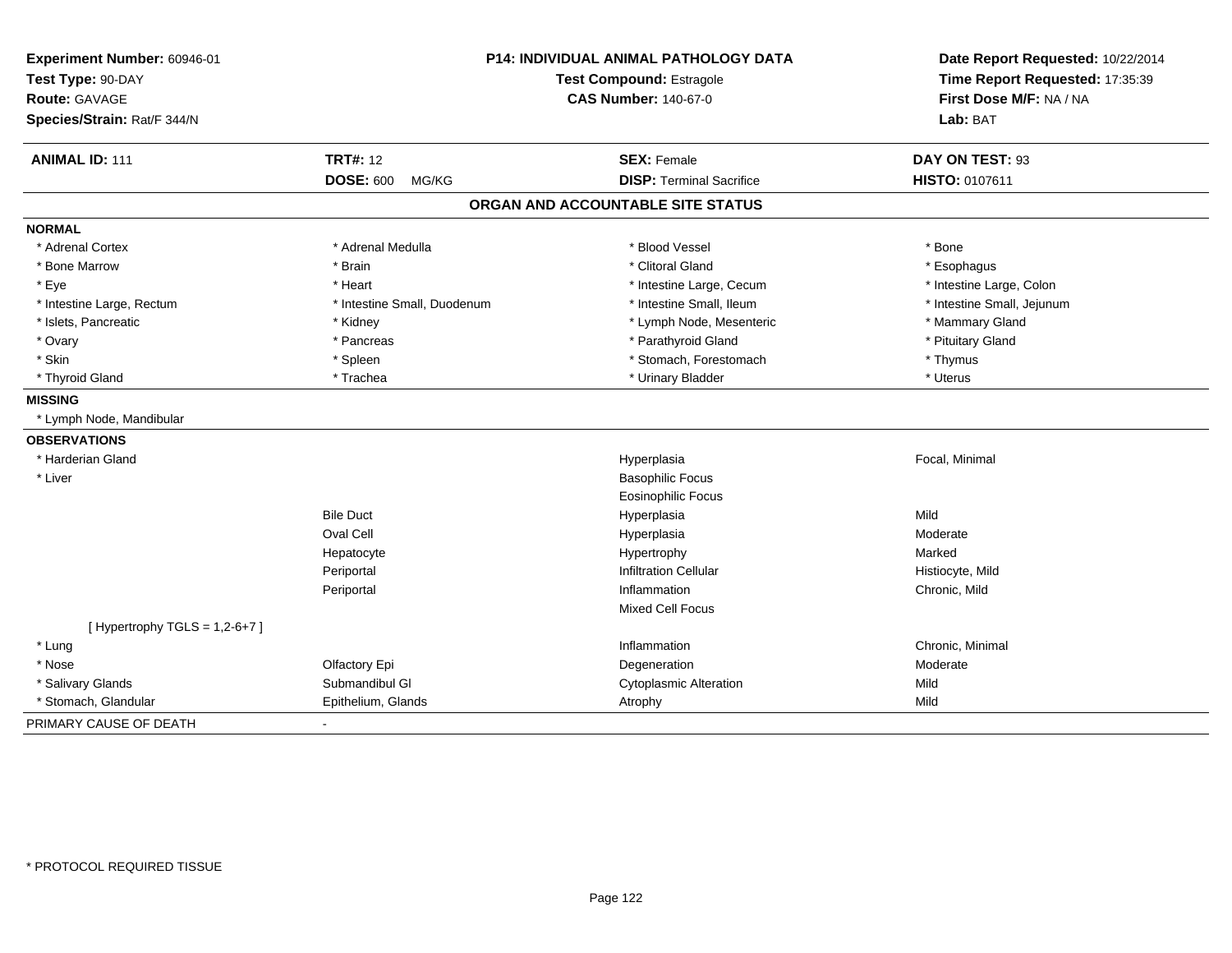| Experiment Number: 60946-01<br>Test Type: 90-DAY |                             | P14: INDIVIDUAL ANIMAL PATHOLOGY DATA<br>Test Compound: Estragole | Date Report Requested: 10/22/2014<br>Time Report Requested: 17:35:39 |
|--------------------------------------------------|-----------------------------|-------------------------------------------------------------------|----------------------------------------------------------------------|
| <b>Route: GAVAGE</b>                             |                             | <b>CAS Number: 140-67-0</b>                                       | First Dose M/F: NA / NA                                              |
| Species/Strain: Rat/F 344/N                      |                             |                                                                   | Lab: BAT                                                             |
| <b>ANIMAL ID: 112</b>                            | <b>TRT#: 12</b>             | <b>SEX: Female</b>                                                | DAY ON TEST: 93                                                      |
|                                                  | <b>DOSE: 600</b><br>MG/KG   | <b>DISP: Terminal Sacrifice</b>                                   | HISTO: 0107612                                                       |
|                                                  |                             | ORGAN AND ACCOUNTABLE SITE STATUS                                 |                                                                      |
| <b>NORMAL</b>                                    |                             |                                                                   |                                                                      |
| * Adrenal Cortex                                 | * Adrenal Medulla           | * Blood Vessel                                                    | * Bone                                                               |
| * Bone Marrow                                    | * Brain                     | * Clitoral Gland                                                  | * Esophagus                                                          |
| * Eye                                            | * Harderian Gland           | * Intestine Large, Cecum                                          | * Intestine Large, Colon                                             |
| * Intestine Large, Rectum                        | * Intestine Small, Duodenum | * Intestine Small, Ileum                                          | * Intestine Small, Jejunum                                           |
| * Islets, Pancreatic                             | * Lymph Node, Mesenteric    | * Mammary Gland                                                   | * Ovary                                                              |
| * Pancreas                                       | * Parathyroid Gland         | * Pituitary Gland                                                 | * Skin                                                               |
| * Spleen                                         | * Stomach, Forestomach      | * Thymus                                                          | * Thyroid Gland                                                      |
| * Trachea                                        | * Urinary Bladder           | * Uterus                                                          |                                                                      |
| <b>MISSING</b>                                   |                             |                                                                   |                                                                      |
| * Lymph Node, Mandibular                         |                             |                                                                   |                                                                      |
| <b>OBSERVATIONS</b>                              |                             |                                                                   |                                                                      |
| * Heart                                          | Myocardium                  | <b>Infiltration Cellular</b>                                      | Mononuclear CI, Minimal                                              |
| * Kidney                                         | Papilla, Renal Tubule       | Mineralization                                                    | Minimal                                                              |
|                                                  | <b>Renal Tubule</b>         | Regeneration                                                      | Minimal                                                              |
| * Liver                                          |                             | <b>Basophilic Focus</b>                                           |                                                                      |
|                                                  |                             | Eosinophilic Focus                                                |                                                                      |
|                                                  | <b>Bile Duct</b>            | Hyperplasia                                                       | Mild                                                                 |
|                                                  | Oval Cell                   | Hyperplasia                                                       | Moderate                                                             |
|                                                  | Hepatocyte                  | Hypertrophy                                                       | Marked                                                               |
|                                                  | Periportal                  | <b>Infiltration Cellular</b>                                      | Histiocyte, Mild                                                     |
|                                                  | Periportal                  | Inflammation                                                      | Chronic, Mild                                                        |
|                                                  |                             | Mixed Cell Focus                                                  |                                                                      |
| [Hypertrophy TGLS = $1,2-6+7$ ]                  |                             |                                                                   |                                                                      |
| * Lung                                           |                             | Inflammation                                                      | Chronic, Minimal                                                     |
| * Nose                                           | Olfactory Epi               | Degeneration                                                      | Mild                                                                 |
| * Salivary Glands                                | Submandibul GI              | <b>Cytoplasmic Alteration</b>                                     | Mild                                                                 |
| * Stomach, Glandular                             | Epithelium, Glands          | Atrophy                                                           | Mild                                                                 |
| PRIMARY CAUSE OF DEATH                           |                             |                                                                   |                                                                      |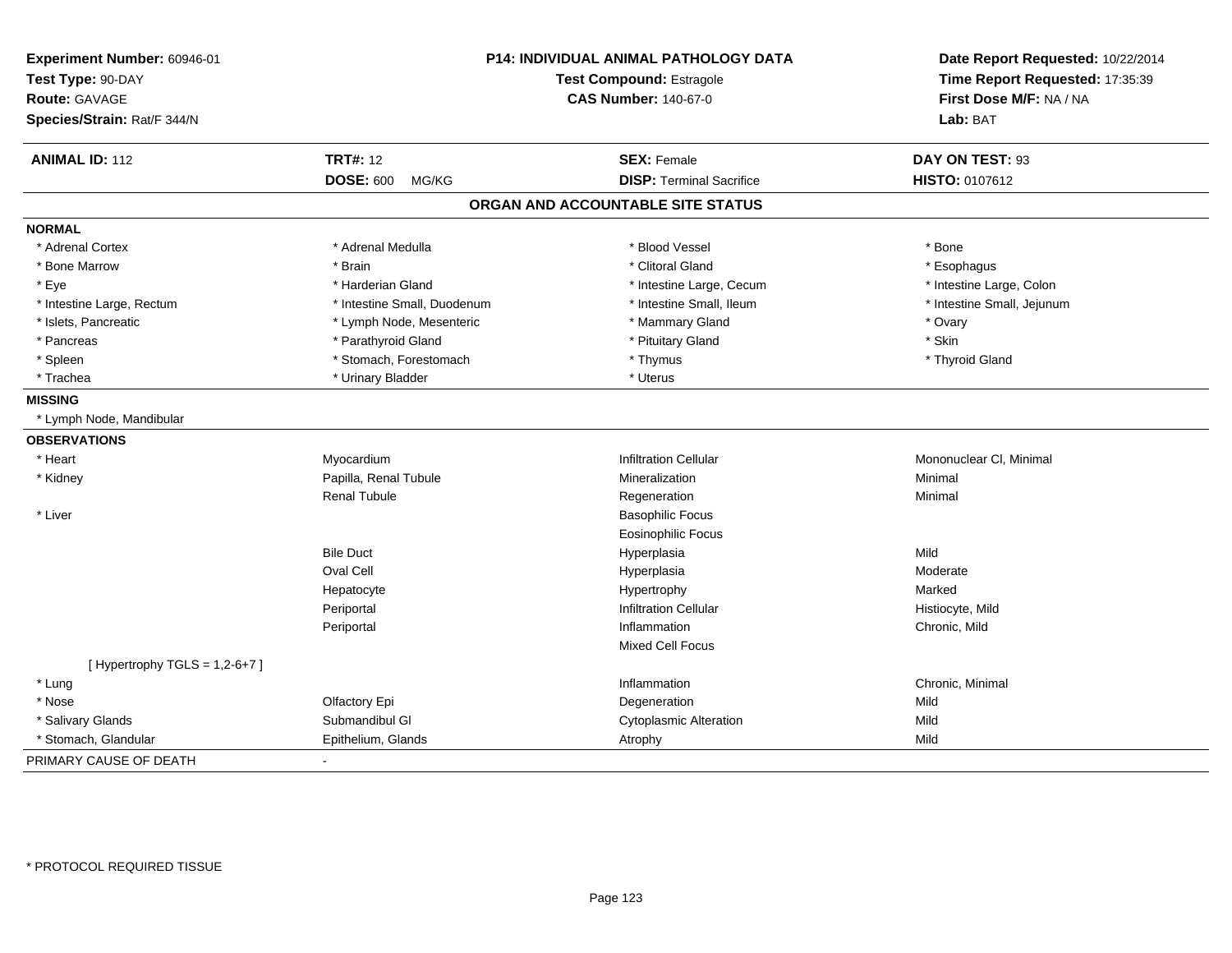| Experiment Number: 60946-01<br>Test Type: 90-DAY<br><b>Route: GAVAGE</b><br>Species/Strain: Rat/F 344/N |                           | <b>P14: INDIVIDUAL ANIMAL PATHOLOGY DATA</b><br><b>Test Compound: Estragole</b><br><b>CAS Number: 140-67-0</b> | Date Report Requested: 10/22/2014<br>Time Report Requested: 17:35:40<br>First Dose M/F: NA / NA<br>Lab: BAT |
|---------------------------------------------------------------------------------------------------------|---------------------------|----------------------------------------------------------------------------------------------------------------|-------------------------------------------------------------------------------------------------------------|
| <b>ANIMAL ID: 113</b>                                                                                   | <b>TRT#: 12</b>           | <b>SEX: Female</b>                                                                                             | DAY ON TEST: 93                                                                                             |
|                                                                                                         | <b>DOSE: 600</b><br>MG/KG | <b>DISP: Terminal Sacrifice</b>                                                                                | <b>HISTO: 0107613</b>                                                                                       |
|                                                                                                         |                           | ORGAN AND ACCOUNTABLE SITE STATUS                                                                              |                                                                                                             |
| <b>NORMAL</b>                                                                                           |                           |                                                                                                                |                                                                                                             |
| * Adrenal Cortex                                                                                        | * Adrenal Medulla         | * Blood Vessel                                                                                                 | * Bone                                                                                                      |
| * Bone Marrow                                                                                           | * Brain                   | * Clitoral Gland                                                                                               | * Esophagus                                                                                                 |
| * Eye                                                                                                   | * Harderian Gland         | * Heart                                                                                                        | * Intestine Large, Cecum                                                                                    |
| * Intestine Large, Colon                                                                                | * Intestine Large, Rectum | * Intestine Small, Duodenum                                                                                    | * Intestine Small, Ileum                                                                                    |
| * Intestine Small, Jejunum                                                                              | * Islets, Pancreatic      | * Mammary Gland                                                                                                | * Ovary                                                                                                     |
| * Pancreas                                                                                              | * Parathyroid Gland       | * Pituitary Gland                                                                                              | * Skin                                                                                                      |
| * Spleen                                                                                                | * Stomach, Forestomach    | * Thymus                                                                                                       | * Thyroid Gland                                                                                             |
| * Trachea                                                                                               | * Urinary Bladder         | * Uterus                                                                                                       |                                                                                                             |
| <b>MISSING</b>                                                                                          |                           |                                                                                                                |                                                                                                             |
| * Lymph Node, Mandibular                                                                                |                           |                                                                                                                |                                                                                                             |
| <b>OBSERVATIONS</b>                                                                                     |                           |                                                                                                                |                                                                                                             |
| * Kidney                                                                                                | Papilla, Renal Tubule     | Mineralization                                                                                                 | Minimal                                                                                                     |
| * Liver                                                                                                 |                           | <b>Basophilic Focus</b>                                                                                        |                                                                                                             |
|                                                                                                         |                           | Eosinophilic Focus                                                                                             |                                                                                                             |
|                                                                                                         | <b>Bile Duct</b>          | Hyperplasia                                                                                                    | Mild                                                                                                        |
|                                                                                                         | <b>Oval Cell</b>          | Hyperplasia                                                                                                    | Moderate                                                                                                    |
|                                                                                                         | Hepatocyte                | Hypertrophy                                                                                                    | Marked                                                                                                      |
|                                                                                                         | Periportal                | <b>Infiltration Cellular</b>                                                                                   | Histiocyte, Mild                                                                                            |
|                                                                                                         | Periportal                | Inflammation                                                                                                   | Chronic, Mild                                                                                               |
|                                                                                                         |                           | <b>Mixed Cell Focus</b>                                                                                        |                                                                                                             |
| [Hypertrophy TGLS = 3,4-6+7]                                                                            |                           |                                                                                                                |                                                                                                             |
| * Lung                                                                                                  |                           | Inflammation                                                                                                   | Chronic, Minimal                                                                                            |
| Lymph Node                                                                                              | Pancreatic                | Hyperplasia                                                                                                    | Lymphoid, Minimal                                                                                           |
|                                                                                                         | Pancreatic                | <b>Infiltration Cellular</b>                                                                                   | Histiocyte, Mild                                                                                            |
| [ Hyperplasia TGLS = 1-12 ]                                                                             |                           |                                                                                                                |                                                                                                             |
| * Lymph Node, Mesenteric                                                                                |                           | Hyperplasia                                                                                                    | Lymphoid, Minimal                                                                                           |
| [Hyperplasia TGLS = 2-13]                                                                               |                           |                                                                                                                |                                                                                                             |
| * Nose                                                                                                  | Olfactory Epi             | Degeneration                                                                                                   | Mild                                                                                                        |
| * Salivary Glands                                                                                       | Submandibul GI            | <b>Cytoplasmic Alteration</b>                                                                                  | Mild                                                                                                        |
| * Stomach, Glandular                                                                                    | Epithelium, Glands        | Atrophy                                                                                                        | Mild                                                                                                        |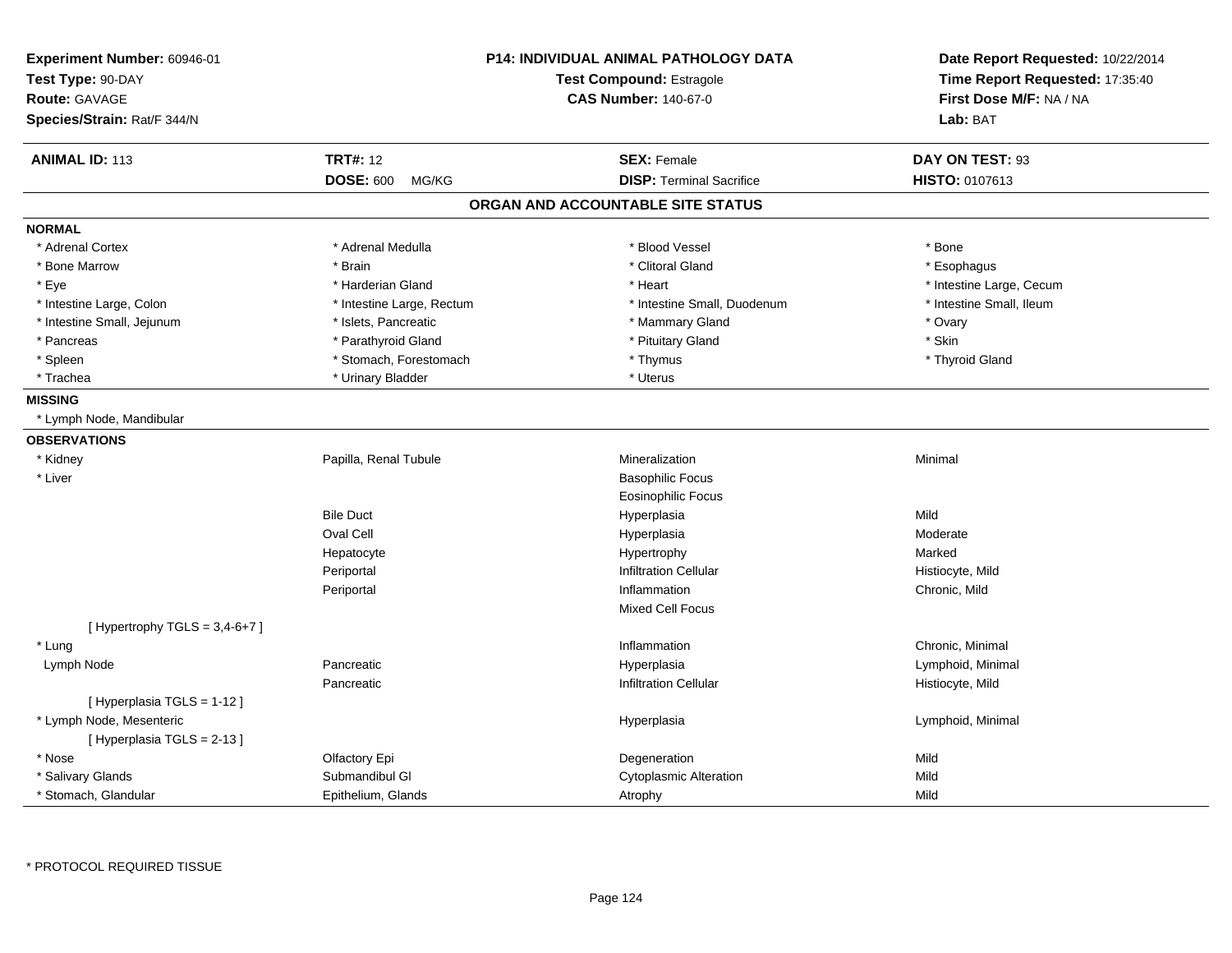| Experiment Number: 60946-01 | <b>P14: INDIVIDUAL ANIMAL PATHOLOGY DATA</b> |                                   | Date Report Requested: 10/22/2014 |
|-----------------------------|----------------------------------------------|-----------------------------------|-----------------------------------|
| Test Type: 90-DAY           |                                              | <b>Test Compound: Estragole</b>   | Time Report Requested: 17:35:40   |
| <b>Route: GAVAGE</b>        |                                              | <b>CAS Number: 140-67-0</b>       | <b>First Dose M/F: NA / NA</b>    |
| Species/Strain: Rat/F 344/N |                                              |                                   | Lab: BAT                          |
| <b>ANIMAL ID: 113</b>       | <b>TRT#:</b> 12                              | <b>SEX: Female</b>                | DAY ON TEST: 93                   |
|                             | <b>DOSE: 600</b><br>MG/KG                    | <b>DISP: Terminal Sacrifice</b>   | <b>HISTO: 0107613</b>             |
|                             |                                              | ORGAN AND ACCOUNTABLE SITE STATUS |                                   |
| PRIMARY CAUSE OF DEATH      |                                              |                                   |                                   |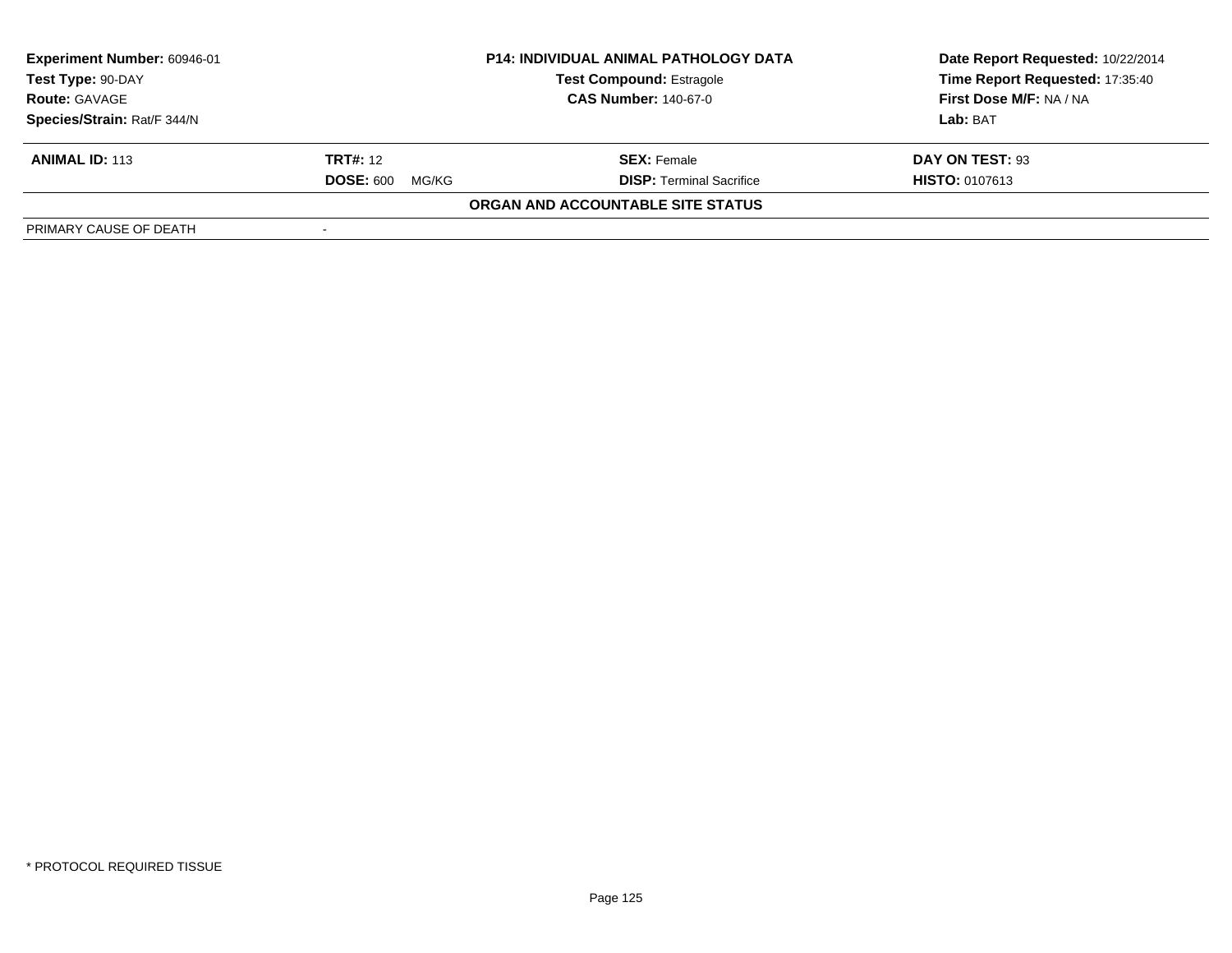| Experiment Number: 60946-01<br>Test Type: 90-DAY | P14: INDIVIDUAL ANIMAL PATHOLOGY DATA<br>Test Compound: Estragole |                                   | Date Report Requested: 10/22/2014<br>Time Report Requested: 17:35:40 |  |
|--------------------------------------------------|-------------------------------------------------------------------|-----------------------------------|----------------------------------------------------------------------|--|
| Route: GAVAGE                                    |                                                                   | <b>CAS Number: 140-67-0</b>       | First Dose M/F: NA / NA                                              |  |
| Species/Strain: Rat/F 344/N                      |                                                                   |                                   | Lab: BAT                                                             |  |
| <b>ANIMAL ID: 114</b>                            | <b>TRT#: 12</b>                                                   | <b>SEX: Female</b>                | DAY ON TEST: 93                                                      |  |
|                                                  | <b>DOSE: 600</b><br>MG/KG                                         | <b>DISP: Terminal Sacrifice</b>   | HISTO: 0107614                                                       |  |
|                                                  |                                                                   | ORGAN AND ACCOUNTABLE SITE STATUS |                                                                      |  |
| <b>NORMAL</b>                                    |                                                                   |                                   |                                                                      |  |
| * Adrenal Cortex                                 | * Adrenal Medulla                                                 | * Blood Vessel                    | * Bone                                                               |  |
| * Bone Marrow                                    | * Brain                                                           | * Clitoral Gland                  | * Esophagus                                                          |  |
| * Eye                                            | * Harderian Gland                                                 | * Intestine Large, Cecum          | * Intestine Large, Colon                                             |  |
| * Intestine Large, Rectum                        | * Intestine Small, Duodenum                                       | * Intestine Small, Ileum          | * Intestine Small, Jejunum                                           |  |
| * Islets, Pancreatic                             | * Mammary Gland                                                   | * Ovary                           | * Pancreas                                                           |  |
| * Parathyroid Gland                              | * Pituitary Gland                                                 | * Skin                            | * Spleen                                                             |  |
| * Stomach, Forestomach                           | * Thymus                                                          | * Thyroid Gland                   | * Trachea                                                            |  |
| * Urinary Bladder                                | * Uterus                                                          |                                   |                                                                      |  |
| <b>MISSING</b>                                   |                                                                   |                                   |                                                                      |  |
| * Lymph Node, Mandibular                         |                                                                   |                                   |                                                                      |  |
| <b>OBSERVATIONS</b>                              |                                                                   |                                   |                                                                      |  |
| * Heart                                          | Myocardium                                                        | <b>Infiltration Cellular</b>      | Mononuclear CI, Minimal                                              |  |
| * Kidney                                         |                                                                   | <b>Infiltration Cellular</b>      | Lymphocyte, Minimal                                                  |  |
|                                                  | <b>Renal Tubule</b>                                               | Regeneration                      | Minimal                                                              |  |
| * Liver                                          |                                                                   | <b>Basophilic Focus</b>           |                                                                      |  |
|                                                  |                                                                   | <b>Eosinophilic Focus</b>         |                                                                      |  |
|                                                  | <b>Bile Duct</b>                                                  | Hyperplasia                       | Mild                                                                 |  |
|                                                  | Oval Cell                                                         | Hyperplasia                       | Moderate                                                             |  |
|                                                  | Hepatocyte                                                        | Hypertrophy                       | Marked                                                               |  |
|                                                  | Periportal                                                        | <b>Infiltration Cellular</b>      | Histiocyte, Mild                                                     |  |
|                                                  | Periportal                                                        | Inflammation                      | Chronic, Mild                                                        |  |
|                                                  |                                                                   | Mixed Cell Focus                  |                                                                      |  |
| [Hypertrophy TGLS = $1,3-6+7$ ]                  |                                                                   |                                   |                                                                      |  |
| * Lung                                           |                                                                   | Inflammation                      | Chronic, Minimal                                                     |  |
| * Lymph Node, Mesenteric                         |                                                                   | Hyperplasia                       | Lymphoid, Mild                                                       |  |
| [ Hyperplasia TGLS = 2-6 ]                       |                                                                   |                                   |                                                                      |  |
| * Nose                                           | Olfactory Epi                                                     | Degeneration                      | Mild                                                                 |  |
| * Salivary Glands                                | Submandibul GI                                                    | <b>Cytoplasmic Alteration</b>     | Mild                                                                 |  |
| * Stomach, Glandular                             | Epithelium, Glands                                                | Atrophy                           | Mild                                                                 |  |

PRIMARY CAUSE OF DEATH-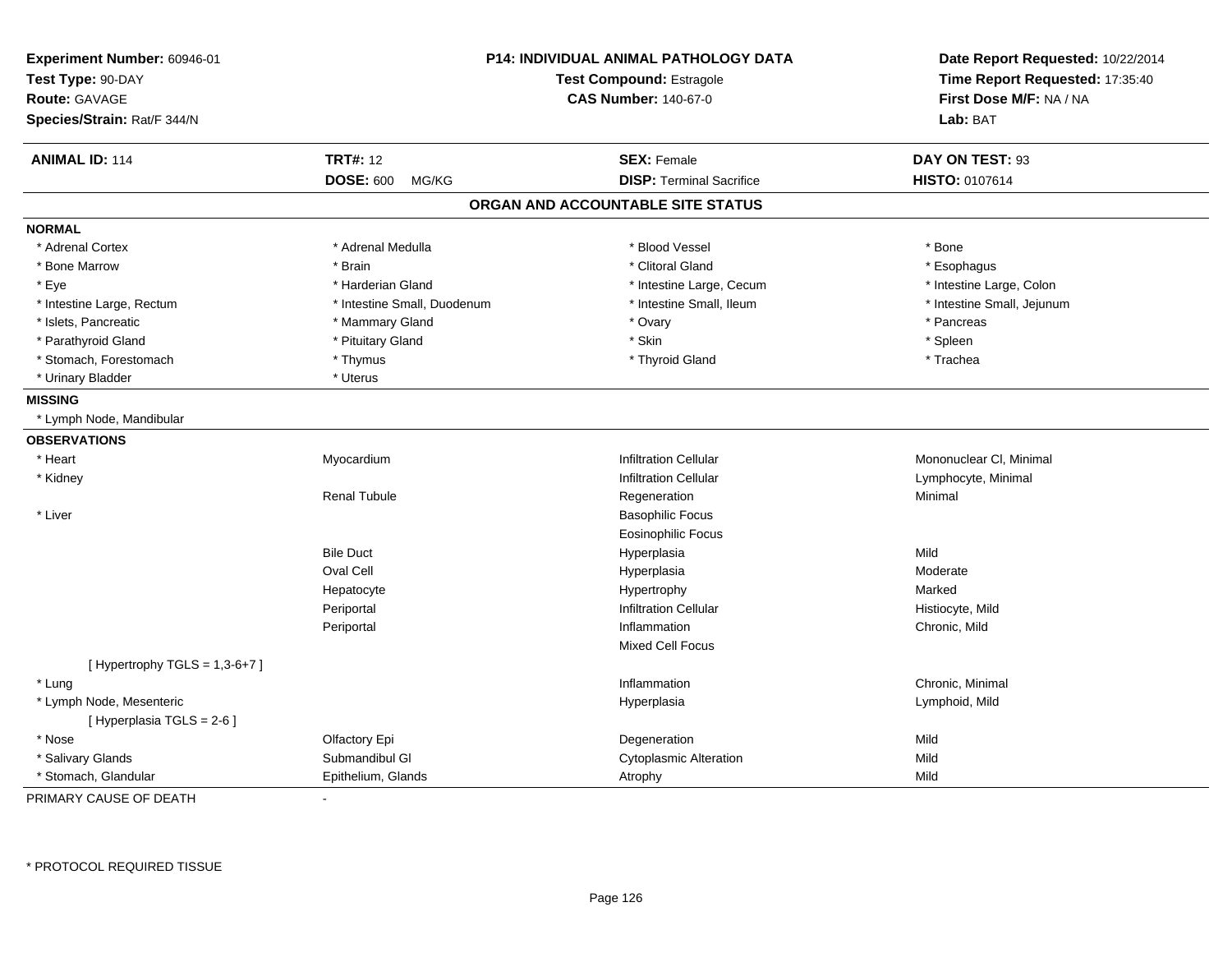| <b>Experiment Number: 60946-01</b><br>Test Type: 90-DAY |                           | <b>P14: INDIVIDUAL ANIMAL PATHOLOGY DATA</b> | Date Report Requested: 10/22/2014<br>Time Report Requested: 17:35:40 |
|---------------------------------------------------------|---------------------------|----------------------------------------------|----------------------------------------------------------------------|
|                                                         |                           | <b>Test Compound: Estragole</b>              |                                                                      |
| <b>Route: GAVAGE</b><br><b>CAS Number: 140-67-0</b>     |                           |                                              | First Dose M/F: NA / NA                                              |
| Species/Strain: Rat/F 344/N                             |                           |                                              | Lab: BAT                                                             |
| <b>ANIMAL ID: 114</b>                                   | <b>TRT#:</b> 12           | <b>SEX:</b> Female                           | DAY ON TEST: 93                                                      |
|                                                         | <b>DOSE: 600</b><br>MG/KG | <b>DISP:</b> Terminal Sacrifice              | <b>HISTO: 0107614</b>                                                |
|                                                         |                           | ORGAN AND ACCOUNTABLE SITE STATUS            |                                                                      |
|                                                         |                           |                                              |                                                                      |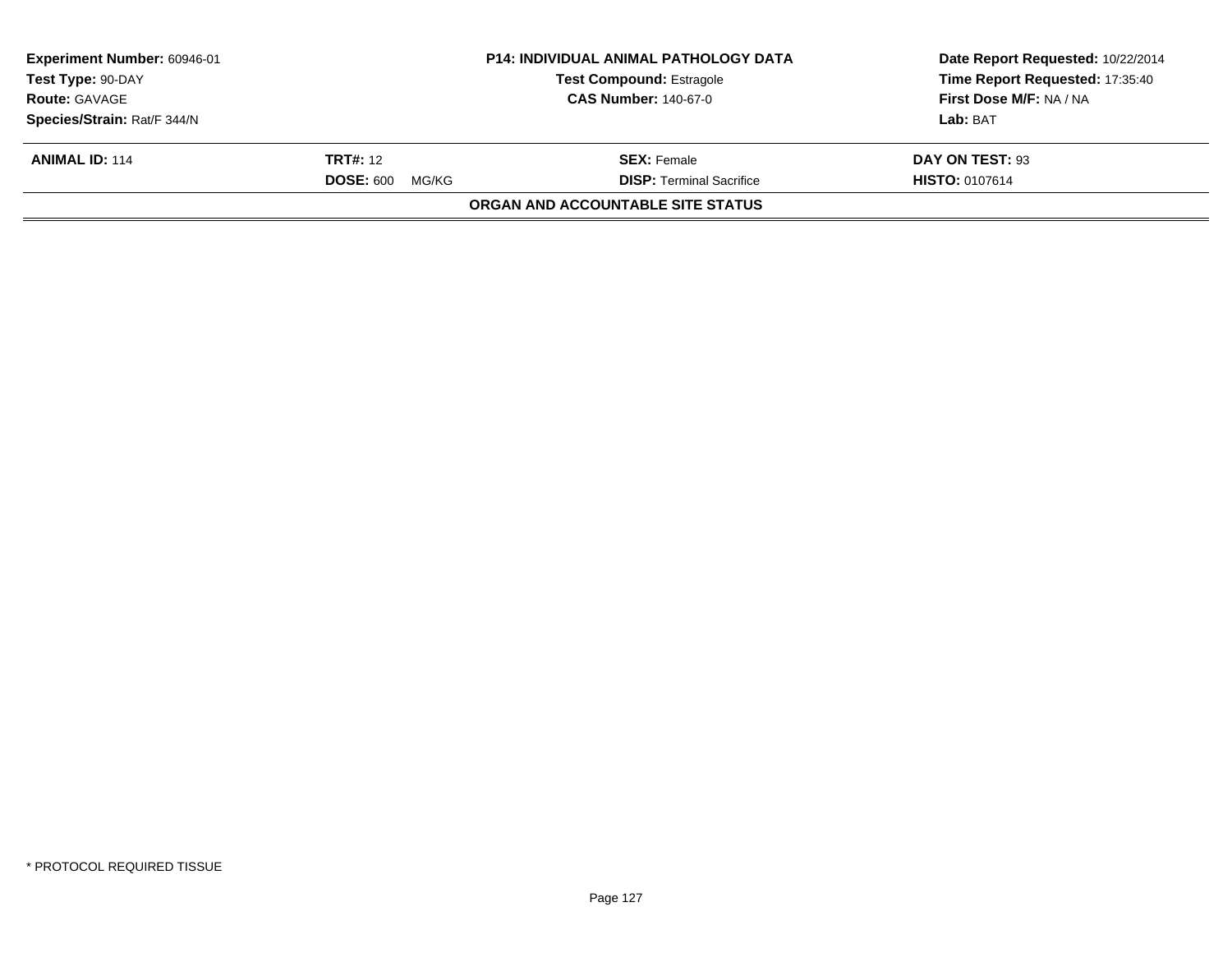| Experiment Number: 60946-01<br>Test Type: 90-DAY |                           | P14: INDIVIDUAL ANIMAL PATHOLOGY DATA<br><b>Test Compound: Estragole</b> | Date Report Requested: 10/22/2014<br>Time Report Requested: 17:35:40 |  |
|--------------------------------------------------|---------------------------|--------------------------------------------------------------------------|----------------------------------------------------------------------|--|
| Route: GAVAGE<br>Species/Strain: Rat/F 344/N     |                           | <b>CAS Number: 140-67-0</b>                                              | First Dose M/F: NA / NA<br>Lab: BAT                                  |  |
| <b>ANIMAL ID: 115</b>                            | <b>TRT#: 12</b>           | <b>SEX: Female</b>                                                       | DAY ON TEST: 93                                                      |  |
|                                                  | <b>DOSE: 600</b><br>MG/KG | <b>DISP: Terminal Sacrifice</b>                                          | HISTO: 0107615                                                       |  |
|                                                  |                           | ORGAN AND ACCOUNTABLE SITE STATUS                                        |                                                                      |  |
| <b>NORMAL</b>                                    |                           |                                                                          |                                                                      |  |
| * Adrenal Cortex                                 | * Adrenal Medulla         | * Blood Vessel                                                           | * Bone                                                               |  |
| * Bone Marrow                                    | * Brain                   | * Clitoral Gland                                                         | * Esophagus                                                          |  |
| * Eye                                            | * Harderian Gland         | * Heart                                                                  | * Intestine Large, Cecum                                             |  |
| * Intestine Large, Colon                         | * Intestine Large, Rectum | * Intestine Small, Duodenum                                              | * Intestine Small, Ileum                                             |  |
| * Intestine Small, Jejunum                       | * Islets, Pancreatic      | * Lymph Node, Mesenteric                                                 | * Mammary Gland                                                      |  |
| * Ovary                                          | * Pancreas                | * Parathyroid Gland                                                      | * Pituitary Gland                                                    |  |
| * Skin                                           | * Spleen                  | * Stomach, Forestomach                                                   | * Thymus                                                             |  |
| * Thyroid Gland                                  | * Trachea                 | * Urinary Bladder                                                        | * Uterus                                                             |  |
| <b>MISSING</b>                                   |                           |                                                                          |                                                                      |  |
| * Lymph Node, Mandibular                         |                           |                                                                          |                                                                      |  |
| <b>OBSERVATIONS</b>                              |                           |                                                                          |                                                                      |  |
| * Kidney                                         | Papilla, Renal Tubule     | Mineralization                                                           | Minimal                                                              |  |
| * Liver                                          |                           | <b>Basophilic Focus</b>                                                  |                                                                      |  |
|                                                  |                           | <b>Eosinophilic Focus</b>                                                |                                                                      |  |
|                                                  | <b>Bile Duct</b>          | Hyperplasia                                                              | Mild                                                                 |  |
|                                                  | Oval Cell                 | Hyperplasia                                                              | Moderate                                                             |  |
|                                                  | Hepatocyte                | Hypertrophy                                                              | Marked                                                               |  |
|                                                  | Periportal                | <b>Infiltration Cellular</b>                                             | Histiocyte, Mild                                                     |  |
|                                                  | Periportal                | Inflammation                                                             | Chronic, Mild                                                        |  |
|                                                  |                           | Mixed Cell Focus                                                         |                                                                      |  |
| [Hypertrophy TGLS = $1,2-6+7$ ]                  |                           |                                                                          |                                                                      |  |
| * Lung                                           |                           | Inflammation                                                             | Chronic, Minimal                                                     |  |
| * Nose                                           | Olfactory Epi             | Degeneration                                                             | Mild                                                                 |  |
| * Salivary Glands                                | Submandibul GI            | <b>Cytoplasmic Alteration</b>                                            | Mild                                                                 |  |
| * Stomach, Glandular                             | Epithelium, Glands        | Atrophy                                                                  | Mild                                                                 |  |
| PRIMARY CAUSE OF DEATH                           |                           |                                                                          |                                                                      |  |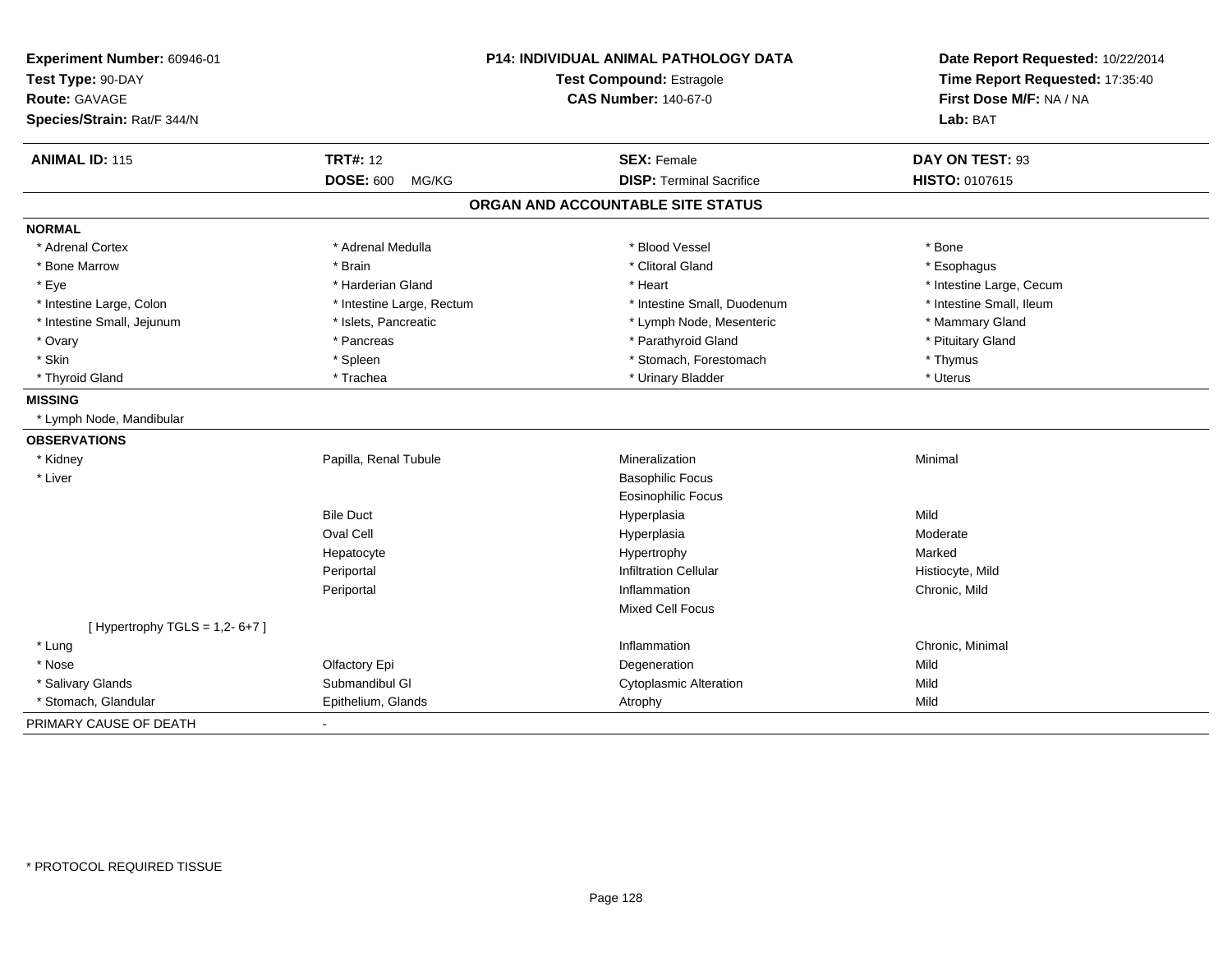| Experiment Number: 60946-01<br>Test Type: 90-DAY<br>Route: GAVAGE<br>Species/Strain: Rat/F 344/N |                           | <b>P14: INDIVIDUAL ANIMAL PATHOLOGY DATA</b><br><b>Test Compound: Estragole</b><br><b>CAS Number: 140-67-0</b> | Date Report Requested: 10/22/2014<br>Time Report Requested: 17:35:40<br>First Dose M/F: NA / NA<br>Lab: BAT |
|--------------------------------------------------------------------------------------------------|---------------------------|----------------------------------------------------------------------------------------------------------------|-------------------------------------------------------------------------------------------------------------|
| <b>ANIMAL ID: 116</b>                                                                            | <b>TRT#: 12</b>           | <b>SEX: Female</b>                                                                                             | DAY ON TEST: 93                                                                                             |
|                                                                                                  | <b>DOSE: 600</b><br>MG/KG | <b>DISP: Terminal Sacrifice</b>                                                                                | HISTO: 0107616                                                                                              |
|                                                                                                  |                           | ORGAN AND ACCOUNTABLE SITE STATUS                                                                              |                                                                                                             |
| <b>NORMAL</b>                                                                                    |                           |                                                                                                                |                                                                                                             |
| * Adrenal Cortex                                                                                 | * Adrenal Medulla         | * Blood Vessel                                                                                                 | * Bone                                                                                                      |
| * Bone Marrow                                                                                    | * Brain                   | * Clitoral Gland                                                                                               | * Esophagus                                                                                                 |
| * Eye                                                                                            | * Harderian Gland         | * Heart                                                                                                        | * Intestine Large, Cecum                                                                                    |
| * Intestine Large, Colon                                                                         | * Intestine Large, Rectum | * Intestine Small, Duodenum                                                                                    | * Intestine Small, Ileum                                                                                    |
| * Intestine Small, Jejunum                                                                       | * Islets, Pancreatic      | * Mammary Gland                                                                                                | * Ovary                                                                                                     |
| * Pancreas                                                                                       | * Parathyroid Gland       | * Pituitary Gland                                                                                              | * Skin                                                                                                      |
| * Spleen                                                                                         | * Stomach, Forestomach    | * Thymus                                                                                                       | * Thyroid Gland                                                                                             |
| * Trachea                                                                                        | * Urinary Bladder         | * Uterus                                                                                                       |                                                                                                             |
| <b>MISSING</b>                                                                                   |                           |                                                                                                                |                                                                                                             |
| * Lymph Node, Mandibular                                                                         |                           |                                                                                                                |                                                                                                             |
| <b>OBSERVATIONS</b>                                                                              |                           |                                                                                                                |                                                                                                             |
| * Kidney                                                                                         | Papilla, Renal Tubule     | Mineralization                                                                                                 | Minimal                                                                                                     |
|                                                                                                  | <b>Renal Tubule</b>       | Regeneration                                                                                                   | Minimal                                                                                                     |
| * Liver                                                                                          |                           | <b>Basophilic Focus</b>                                                                                        |                                                                                                             |
|                                                                                                  |                           | Eosinophilic Focus                                                                                             |                                                                                                             |
|                                                                                                  | <b>Bile Duct</b>          | Hyperplasia                                                                                                    | Mild                                                                                                        |
|                                                                                                  | Oval Cell                 | Hyperplasia                                                                                                    | Moderate                                                                                                    |
|                                                                                                  | Hepatocyte                | Hypertrophy                                                                                                    | Marked                                                                                                      |
|                                                                                                  | Periportal                | <b>Infiltration Cellular</b>                                                                                   | Histiocyte, Mild                                                                                            |
|                                                                                                  | Periportal                | Inflammation                                                                                                   | Chronic, Mild                                                                                               |
|                                                                                                  |                           | <b>Mixed Cell Focus</b>                                                                                        |                                                                                                             |
| [Hypertrophy TGLS = $1,2-6+7$ ]                                                                  |                           |                                                                                                                |                                                                                                             |
| * Lung                                                                                           |                           | Inflammation                                                                                                   | Chronic, Minimal                                                                                            |
| * Lymph Node, Mesenteric                                                                         |                           | Hyperplasia                                                                                                    | Lymphoid, Mild                                                                                              |
|                                                                                                  |                           | <b>Infiltration Cellular</b>                                                                                   | Histiocyte, Mild                                                                                            |
| [ Hyperplasia TGLS = 3-6 ]                                                                       |                           |                                                                                                                |                                                                                                             |
| [ Infiltration Cellular TGLS = 3-6 ]                                                             |                           |                                                                                                                |                                                                                                             |
| * Nose                                                                                           | Olfactory Epi             | Degeneration                                                                                                   | Mild                                                                                                        |
| * Salivary Glands                                                                                | Submandibul GI            | <b>Cytoplasmic Alteration</b>                                                                                  | Mild                                                                                                        |
| * Stomach, Glandular                                                                             | Epithelium, Glands        | Atrophy                                                                                                        | Mild                                                                                                        |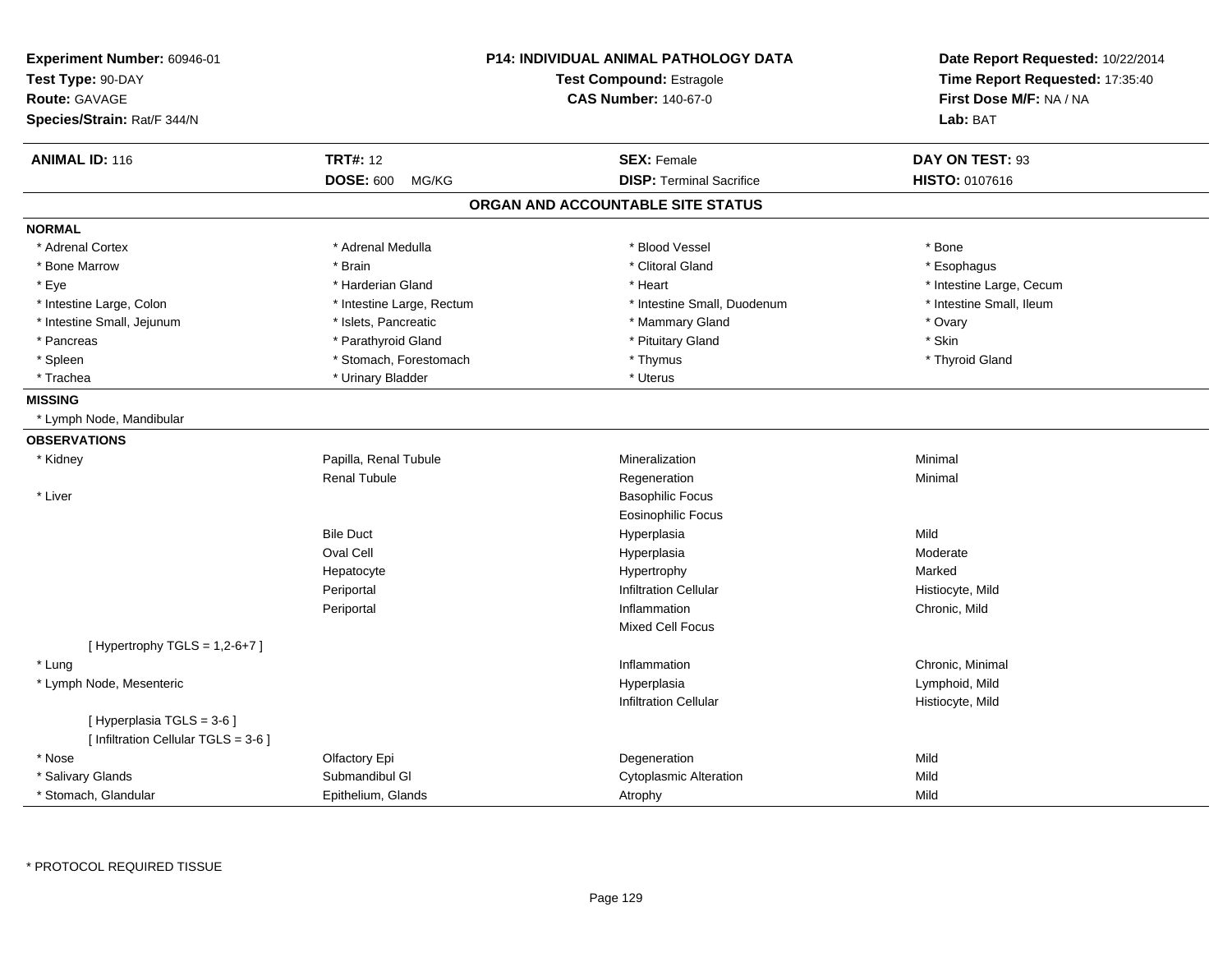| Experiment Number: 60946-01 | <b>P14: INDIVIDUAL ANIMAL PATHOLOGY DATA</b> |                                   | Date Report Requested: 10/22/2014 |
|-----------------------------|----------------------------------------------|-----------------------------------|-----------------------------------|
| Test Type: 90-DAY           |                                              | <b>Test Compound: Estragole</b>   | Time Report Requested: 17:35:40   |
| <b>Route: GAVAGE</b>        |                                              | <b>CAS Number: 140-67-0</b>       | <b>First Dose M/F: NA / NA</b>    |
| Species/Strain: Rat/F 344/N |                                              |                                   | Lab: BAT                          |
| <b>ANIMAL ID: 116</b>       | <b>TRT#:</b> 12                              | <b>SEX:</b> Female                | DAY ON TEST: 93                   |
|                             | <b>DOSE: 600</b><br>MG/KG                    | <b>DISP: Terminal Sacrifice</b>   | <b>HISTO: 0107616</b>             |
|                             |                                              | ORGAN AND ACCOUNTABLE SITE STATUS |                                   |
| PRIMARY CAUSE OF DEATH      |                                              |                                   |                                   |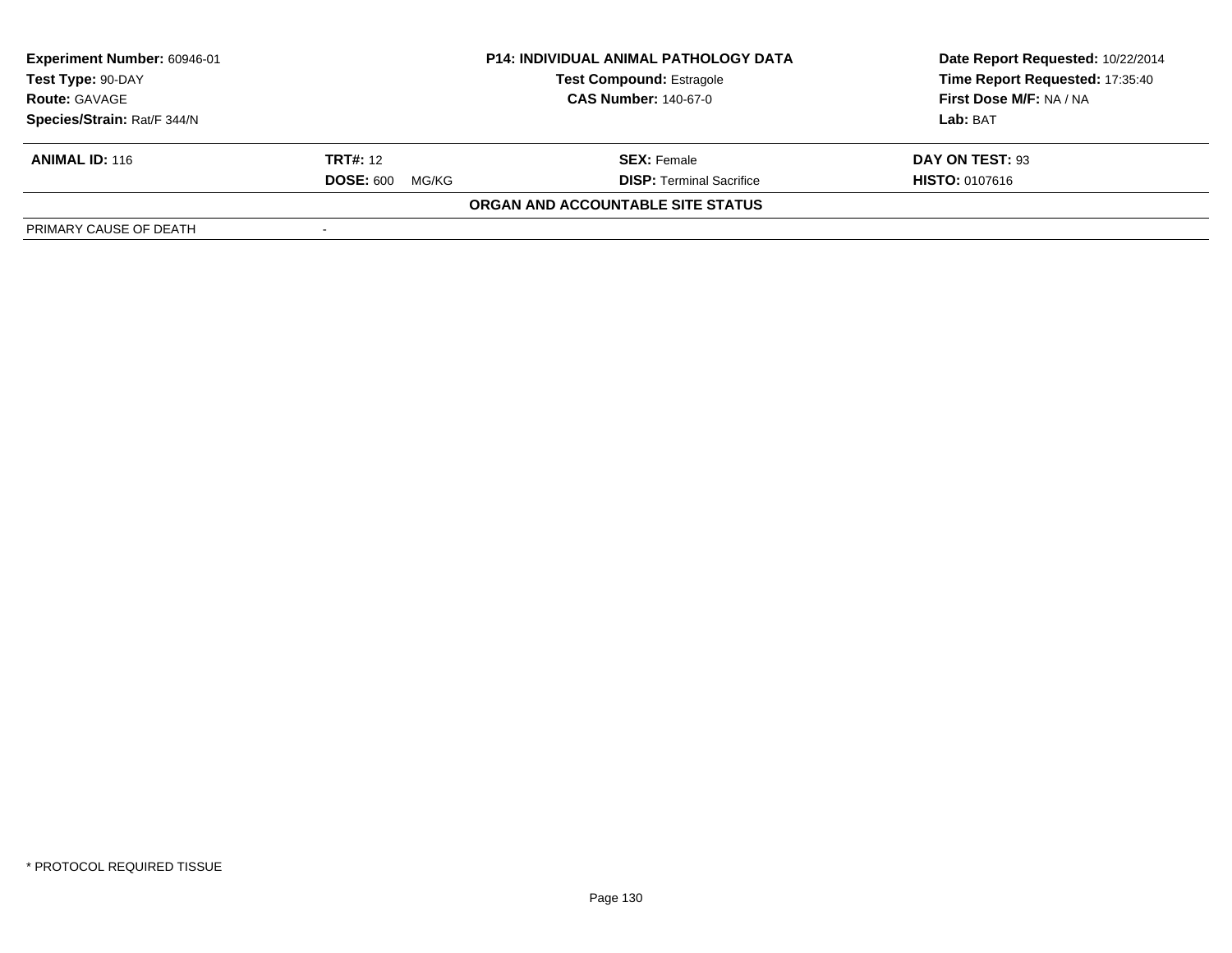| Experiment Number: 60946-01<br>Test Type: 90-DAY<br><b>Route: GAVAGE</b><br>Species/Strain: Rat/F 344/N |                           | P14: INDIVIDUAL ANIMAL PATHOLOGY DATA<br><b>Test Compound: Estragole</b><br><b>CAS Number: 140-67-0</b> | Date Report Requested: 10/22/2014<br>Time Report Requested: 17:35:40<br>First Dose M/F: NA / NA<br>Lab: BAT |
|---------------------------------------------------------------------------------------------------------|---------------------------|---------------------------------------------------------------------------------------------------------|-------------------------------------------------------------------------------------------------------------|
| <b>ANIMAL ID: 117</b>                                                                                   | <b>TRT#: 12</b>           | <b>SEX: Female</b>                                                                                      | DAY ON TEST: 93                                                                                             |
|                                                                                                         | <b>DOSE: 600</b><br>MG/KG | <b>DISP: Terminal Sacrifice</b>                                                                         | <b>HISTO: 0107617</b>                                                                                       |
|                                                                                                         |                           | ORGAN AND ACCOUNTABLE SITE STATUS                                                                       |                                                                                                             |
| <b>NORMAL</b>                                                                                           |                           |                                                                                                         |                                                                                                             |
| * Adrenal Cortex                                                                                        | * Adrenal Medulla         | * Blood Vessel                                                                                          | * Bone                                                                                                      |
| * Bone Marrow                                                                                           | * Brain                   | * Clitoral Gland                                                                                        | * Esophagus                                                                                                 |
| * Eye                                                                                                   | * Harderian Gland         | * Heart                                                                                                 | * Intestine Large, Cecum                                                                                    |
| * Intestine Large, Colon                                                                                | * Intestine Large, Rectum | * Intestine Small, Duodenum                                                                             | * Intestine Small, Ileum                                                                                    |
| * Intestine Small, Jejunum                                                                              | * Islets, Pancreatic      | * Lymph Node, Mesenteric                                                                                | * Mammary Gland                                                                                             |
| * Ovary                                                                                                 | * Pancreas                | * Parathyroid Gland                                                                                     | * Pituitary Gland                                                                                           |
| * Skin                                                                                                  | * Spleen                  | * Stomach, Forestomach                                                                                  | * Thymus                                                                                                    |
| * Thyroid Gland                                                                                         | * Trachea                 | * Urinary Bladder                                                                                       | * Uterus                                                                                                    |
| <b>MISSING</b>                                                                                          |                           |                                                                                                         |                                                                                                             |
| * Lymph Node, Mandibular                                                                                |                           |                                                                                                         |                                                                                                             |
| <b>OBSERVATIONS</b>                                                                                     |                           |                                                                                                         |                                                                                                             |
| * Kidney                                                                                                |                           | <b>Infiltration Cellular</b>                                                                            | Lymphocyte, Minimal                                                                                         |
|                                                                                                         | Renal Tubule              | Regeneration                                                                                            | Minimal                                                                                                     |
| * Liver                                                                                                 |                           | <b>Basophilic Focus</b>                                                                                 |                                                                                                             |
|                                                                                                         |                           | Cholangiofibrosis                                                                                       | Mild                                                                                                        |
|                                                                                                         |                           | <b>Eosinophilic Focus</b>                                                                               |                                                                                                             |
|                                                                                                         | <b>Bile Duct</b>          | Hyperplasia                                                                                             | Mild                                                                                                        |
|                                                                                                         | Oval Cell                 | Hyperplasia                                                                                             | Moderate                                                                                                    |
|                                                                                                         | Hepatocyte                | Hypertrophy                                                                                             | Marked                                                                                                      |
|                                                                                                         | Periportal                | <b>Infiltration Cellular</b>                                                                            | Histiocyte, Mild                                                                                            |
|                                                                                                         | Periportal                | Inflammation                                                                                            | Chronic, Mild                                                                                               |
|                                                                                                         |                           | Mixed Cell Focus                                                                                        |                                                                                                             |
| [Hypertrophy TGLS = $1,2-6+7$ ]                                                                         |                           |                                                                                                         |                                                                                                             |
| * Lung                                                                                                  |                           | Inflammation                                                                                            | Chronic, Minimal                                                                                            |
| Lymph Node                                                                                              | Pancreatic                | Hyperplasia                                                                                             | Lymphoid, Moderate                                                                                          |
|                                                                                                         | Pancreatic                | <b>Infiltration Cellular</b>                                                                            | Histiocyte, Mild                                                                                            |
| [Hyperplasia TGLS = 3-12]                                                                               |                           |                                                                                                         |                                                                                                             |
| * Nose                                                                                                  | Olfactory Epi             | Degeneration                                                                                            | Mild                                                                                                        |
| * Salivary Glands                                                                                       | Submandibul GI            | <b>Cytoplasmic Alteration</b>                                                                           | Mild                                                                                                        |
| * Stomach, Glandular                                                                                    | Epithelium, Glands        | Atrophy                                                                                                 | Mild                                                                                                        |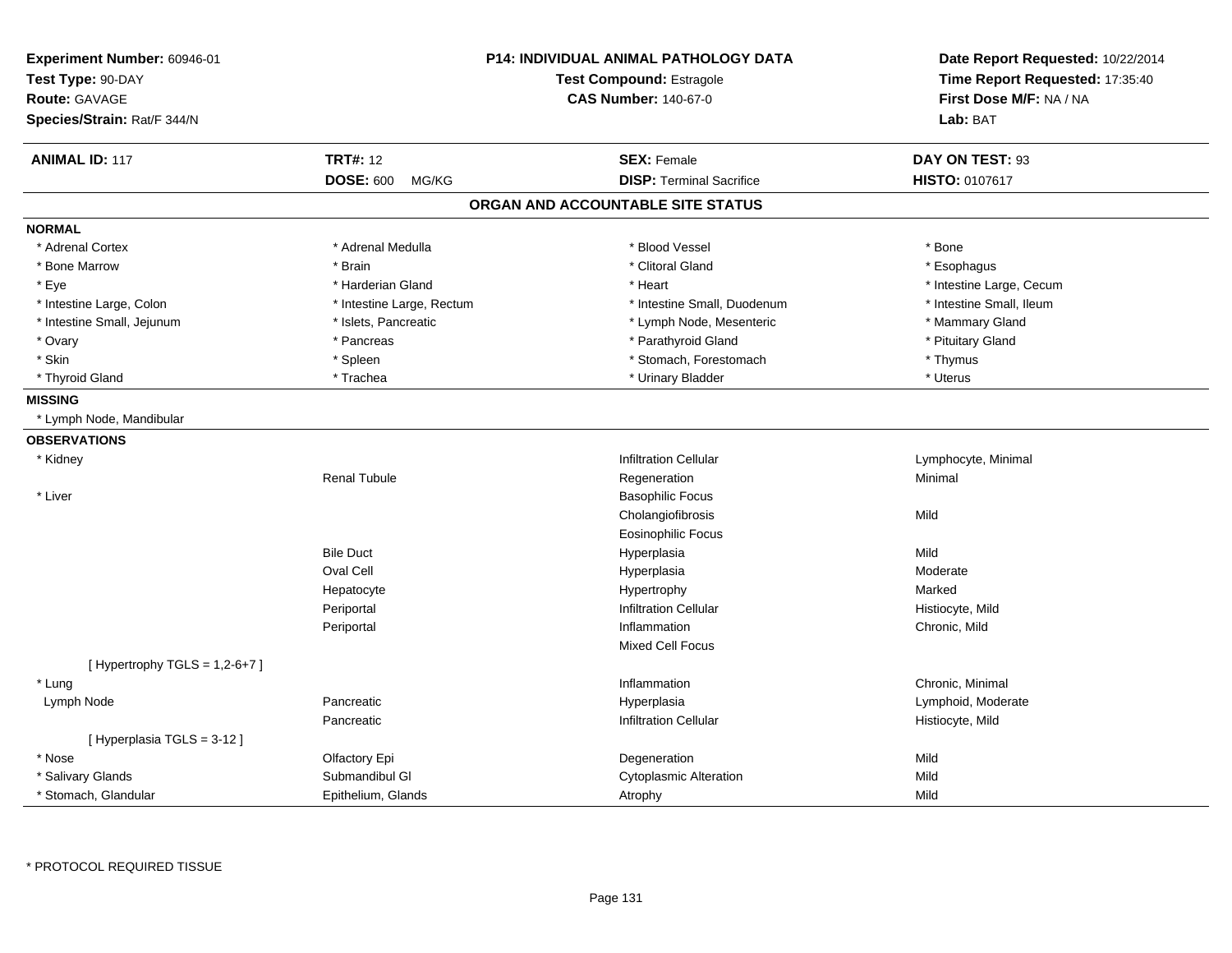| Experiment Number: 60946-01 | <b>P14: INDIVIDUAL ANIMAL PATHOLOGY DATA</b> |                                   | Date Report Requested: 10/22/2014 |
|-----------------------------|----------------------------------------------|-----------------------------------|-----------------------------------|
| Test Type: 90-DAY           |                                              | <b>Test Compound: Estragole</b>   | Time Report Requested: 17:35:40   |
| <b>Route: GAVAGE</b>        |                                              | <b>CAS Number: 140-67-0</b>       | First Dose M/F: NA / NA           |
| Species/Strain: Rat/F 344/N |                                              |                                   | Lab: BAT                          |
| <b>ANIMAL ID: 117</b>       | <b>TRT#:</b> 12                              | <b>SEX: Female</b>                | DAY ON TEST: 93                   |
|                             | <b>DOSE: 600</b><br>MG/KG                    | <b>DISP: Terminal Sacrifice</b>   | <b>HISTO: 0107617</b>             |
|                             |                                              | ORGAN AND ACCOUNTABLE SITE STATUS |                                   |
| PRIMARY CAUSE OF DEATH      |                                              |                                   |                                   |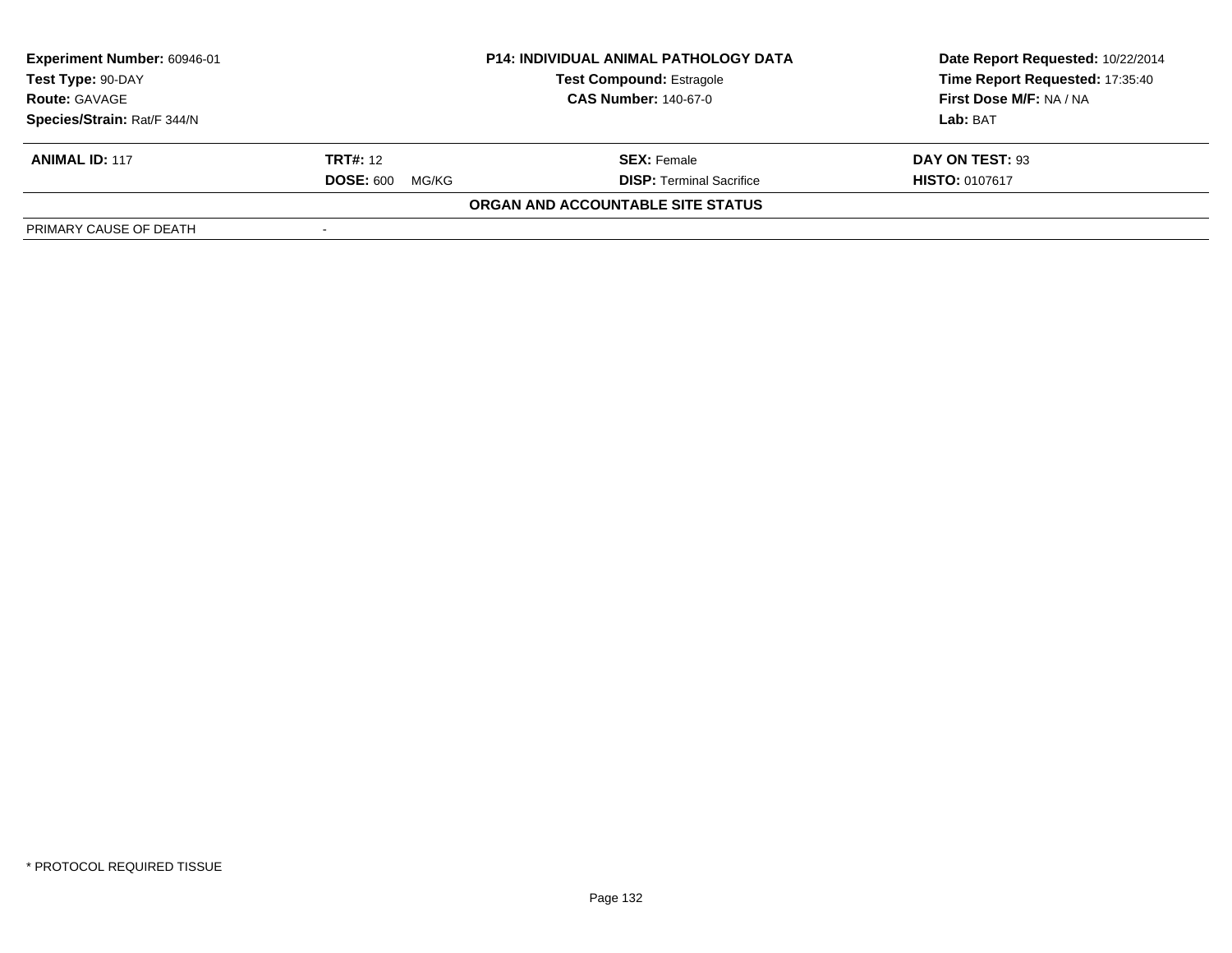| Experiment Number: 60946-01     |                           | <b>P14: INDIVIDUAL ANIMAL PATHOLOGY DATA</b> | Date Report Requested: 10/22/2014                          |  |
|---------------------------------|---------------------------|----------------------------------------------|------------------------------------------------------------|--|
| Test Type: 90-DAY               |                           | Test Compound: Estragole                     | Time Report Requested: 17:35:40<br>First Dose M/F: NA / NA |  |
| <b>Route: GAVAGE</b>            |                           | <b>CAS Number: 140-67-0</b>                  |                                                            |  |
| Species/Strain: Rat/F 344/N     |                           |                                              | Lab: BAT                                                   |  |
| <b>ANIMAL ID: 118</b>           | <b>TRT#: 12</b>           | <b>SEX: Female</b>                           | DAY ON TEST: 93                                            |  |
|                                 | <b>DOSE: 600</b><br>MG/KG | <b>DISP: Terminal Sacrifice</b>              | HISTO: 0107618                                             |  |
|                                 |                           | ORGAN AND ACCOUNTABLE SITE STATUS            |                                                            |  |
| <b>NORMAL</b>                   |                           |                                              |                                                            |  |
| * Adrenal Cortex                | * Adrenal Medulla         | * Blood Vessel                               | * Bone                                                     |  |
| * Bone Marrow                   | * Brain                   | * Clitoral Gland                             | * Esophagus                                                |  |
| * Eye                           | * Harderian Gland         | * Heart                                      | * Intestine Large, Cecum                                   |  |
| * Intestine Large, Colon        | * Intestine Large, Rectum | * Intestine Small, Duodenum                  | * Intestine Small, Ileum                                   |  |
| * Intestine Small, Jejunum      | * Islets, Pancreatic      | * Lymph Node, Mesenteric                     | * Mammary Gland                                            |  |
| * Ovary                         | * Pancreas                | * Parathyroid Gland                          | * Pituitary Gland                                          |  |
| * Skin                          | * Spleen                  | * Stomach, Forestomach                       | * Thymus                                                   |  |
| * Thyroid Gland                 | * Trachea                 | * Urinary Bladder                            | * Uterus                                                   |  |
| <b>MISSING</b>                  |                           |                                              |                                                            |  |
| * Lymph Node, Mandibular        |                           |                                              |                                                            |  |
| <b>OBSERVATIONS</b>             |                           |                                              |                                                            |  |
| * Kidney                        | Papilla, Renal Tubule     | Mineralization                               | Minimal                                                    |  |
|                                 | <b>Renal Tubule</b>       | Regeneration                                 | Minimal                                                    |  |
| * Liver                         |                           | <b>Basophilic Focus</b>                      |                                                            |  |
|                                 |                           | <b>Clear Cell Focus</b>                      |                                                            |  |
|                                 |                           | <b>Eosinophilic Focus</b>                    |                                                            |  |
|                                 | <b>Bile Duct</b>          | Hyperplasia                                  | Mild                                                       |  |
|                                 | <b>Oval Cell</b>          | Hyperplasia                                  | Moderate                                                   |  |
|                                 | Hepatocyte                | Hypertrophy                                  | Marked                                                     |  |
|                                 | Periportal                | <b>Infiltration Cellular</b>                 | Histiocyte, Mild                                           |  |
|                                 | Periportal                | Inflammation                                 | Chronic, Mild                                              |  |
|                                 |                           | Mixed Cell Focus                             |                                                            |  |
| [Hypertrophy TGLS = $1,2-6+7$ ] |                           |                                              |                                                            |  |
| * Lung                          |                           | Inflammation                                 | Chronic, Minimal                                           |  |
| * Nose                          | Olfactory Epi             | Degeneration                                 | Mild                                                       |  |
| * Salivary Glands               | Submandibul GI            | <b>Cytoplasmic Alteration</b>                | Mild                                                       |  |
| * Stomach, Glandular            | Epithelium, Glands        | Atrophy                                      | Mild                                                       |  |
| PRIMARY CAUSE OF DEATH          | $\blacksquare$            |                                              |                                                            |  |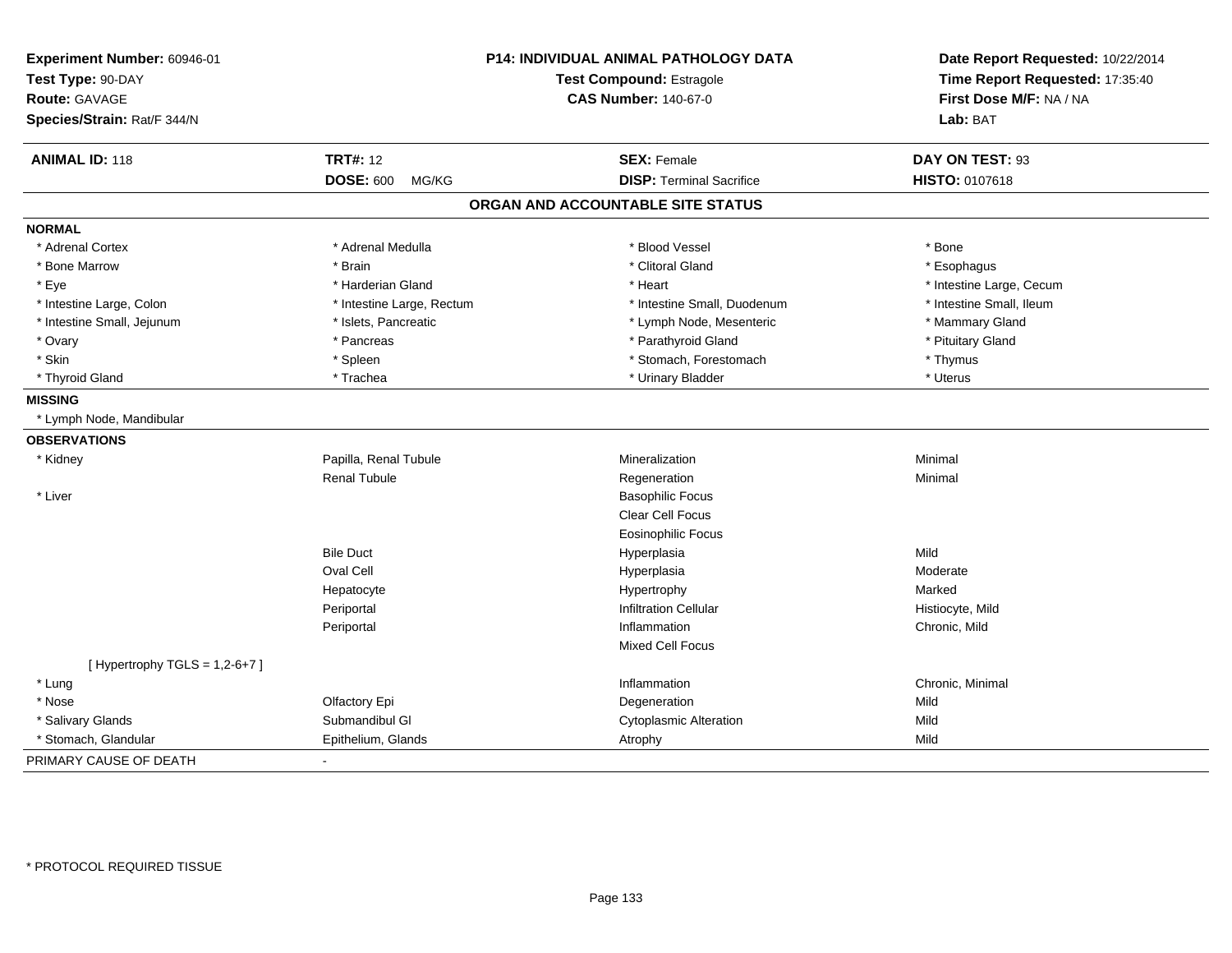| <b>Experiment Number: 60946-01</b><br>Test Type: 90-DAY<br><b>Route: GAVAGE</b><br>Species/Strain: Rat/F 344/N |                           | P14: INDIVIDUAL ANIMAL PATHOLOGY DATA<br><b>Test Compound: Estragole</b><br><b>CAS Number: 140-67-0</b> | Date Report Requested: 10/22/2014<br>Time Report Requested: 17:35:40<br>First Dose M/F: NA / NA<br>Lab: BAT |
|----------------------------------------------------------------------------------------------------------------|---------------------------|---------------------------------------------------------------------------------------------------------|-------------------------------------------------------------------------------------------------------------|
| <b>ANIMAL ID: 119</b>                                                                                          | <b>TRT#: 12</b>           | <b>SEX: Female</b>                                                                                      | DAY ON TEST: 93                                                                                             |
|                                                                                                                | <b>DOSE: 600</b><br>MG/KG | <b>DISP: Terminal Sacrifice</b>                                                                         | HISTO: 0107619                                                                                              |
|                                                                                                                |                           | ORGAN AND ACCOUNTABLE SITE STATUS                                                                       |                                                                                                             |
| <b>NORMAL</b>                                                                                                  |                           |                                                                                                         |                                                                                                             |
| * Adrenal Cortex                                                                                               | * Adrenal Medulla         | * Blood Vessel                                                                                          | * Bone                                                                                                      |
| * Bone Marrow                                                                                                  | * Brain                   | * Clitoral Gland                                                                                        | * Esophagus                                                                                                 |
| * Eye                                                                                                          | * Harderian Gland         | * Heart                                                                                                 | * Intestine Large, Cecum                                                                                    |
| * Intestine Large, Colon                                                                                       | * Intestine Large, Rectum | * Intestine Small, Duodenum                                                                             | * Intestine Small, Ileum                                                                                    |
| * Intestine Small, Jejunum                                                                                     | * Islets, Pancreatic      | * Lymph Node, Mesenteric                                                                                | * Mammary Gland                                                                                             |
| * Ovary                                                                                                        | * Pancreas                | * Parathyroid Gland                                                                                     | * Pituitary Gland                                                                                           |
| * Skin                                                                                                         | * Spleen                  | * Stomach, Forestomach                                                                                  | * Thymus                                                                                                    |
| * Thyroid Gland                                                                                                | * Trachea                 | * Urinary Bladder                                                                                       | * Uterus                                                                                                    |
| <b>MISSING</b>                                                                                                 |                           |                                                                                                         |                                                                                                             |
| * Lymph Node, Mandibular                                                                                       |                           |                                                                                                         |                                                                                                             |
| <b>OBSERVATIONS</b>                                                                                            |                           |                                                                                                         |                                                                                                             |
| * Kidney                                                                                                       |                           | <b>Infiltration Cellular</b>                                                                            | Lymphocyte, Minimal                                                                                         |
|                                                                                                                | Papilla, Renal Tubule     | Mineralization                                                                                          | Minimal                                                                                                     |
|                                                                                                                | <b>Renal Tubule</b>       | Regeneration                                                                                            | Minimal                                                                                                     |
| * Liver                                                                                                        |                           | <b>Basophilic Focus</b>                                                                                 |                                                                                                             |
|                                                                                                                |                           | <b>Eosinophilic Focus</b>                                                                               |                                                                                                             |
|                                                                                                                | <b>Bile Duct</b>          | Hyperplasia                                                                                             | Mild                                                                                                        |
|                                                                                                                | <b>Oval Cell</b>          | Hyperplasia                                                                                             | Moderate                                                                                                    |
|                                                                                                                | Hepatocyte                | Hypertrophy                                                                                             | Marked                                                                                                      |
|                                                                                                                | Periportal                | <b>Infiltration Cellular</b>                                                                            | Histiocyte, Mild                                                                                            |
|                                                                                                                | Periportal                | Inflammation                                                                                            | Chronic, Mild                                                                                               |
|                                                                                                                |                           | Mixed Cell Focus                                                                                        |                                                                                                             |
| [Hypertrophy TGLS = $1,2-6+7$ ]                                                                                |                           |                                                                                                         |                                                                                                             |
| * Lung                                                                                                         |                           | Inflammation                                                                                            | Chronic, Minimal                                                                                            |
| Lymph Node                                                                                                     | Pancreatic                | Hyperplasia                                                                                             | Lymphoid, Mild                                                                                              |
|                                                                                                                | Pancreatic                | <b>Infiltration Cellular</b>                                                                            | Histiocyte, Mild                                                                                            |
| [Hyperplasia TGLS = 3-12]                                                                                      |                           |                                                                                                         |                                                                                                             |
| * Nose                                                                                                         | Olfactory Epi             | Degeneration                                                                                            | Mild                                                                                                        |
| * Salivary Glands                                                                                              | Submandibul GI            | <b>Cytoplasmic Alteration</b>                                                                           | Mild                                                                                                        |
| * Stomach, Glandular                                                                                           | Epithelium, Glands        | Atrophy                                                                                                 | Mild                                                                                                        |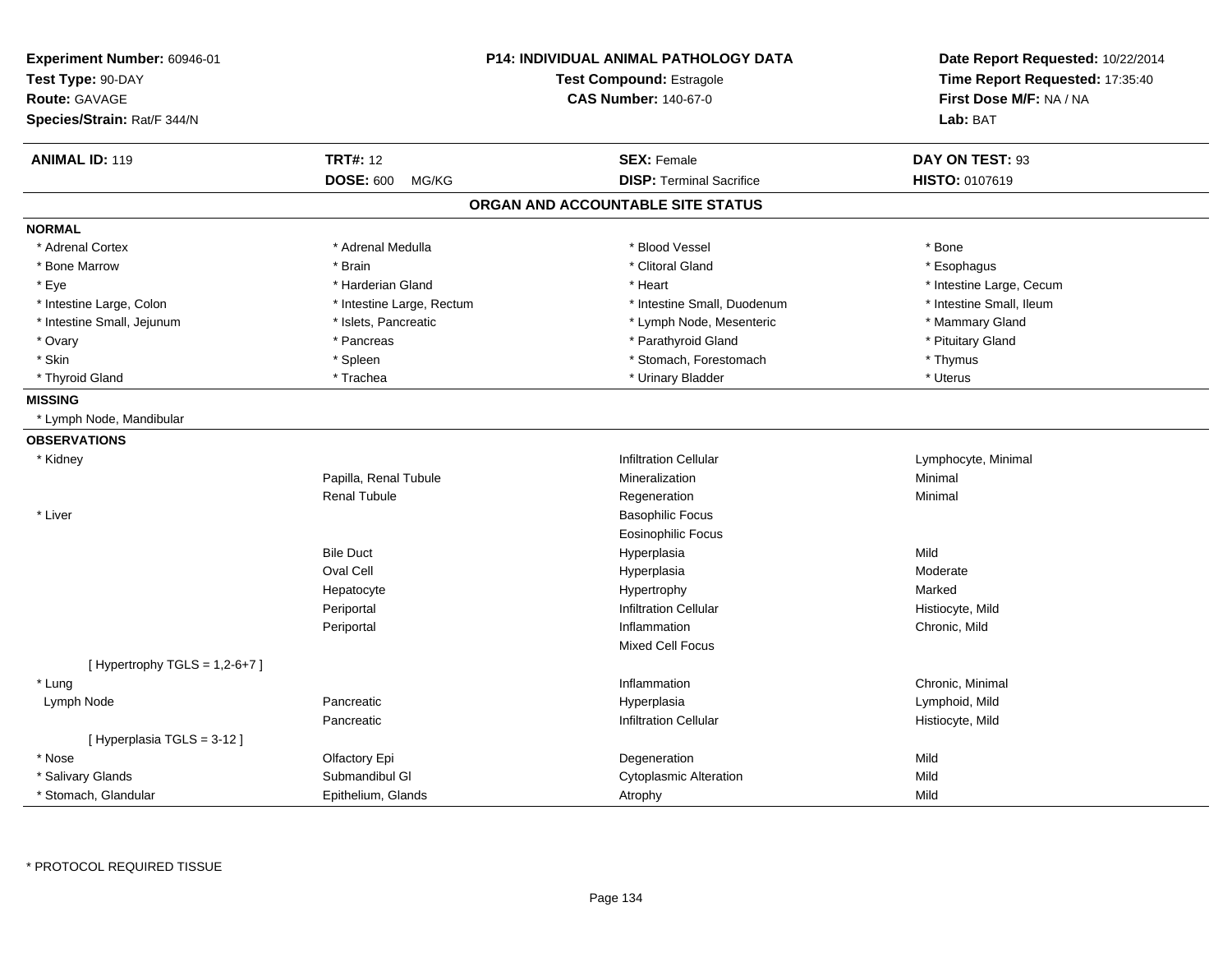| Experiment Number: 60946-01 |                           | <b>P14: INDIVIDUAL ANIMAL PATHOLOGY DATA</b> | Date Report Requested: 10/22/2014 |  |
|-----------------------------|---------------------------|----------------------------------------------|-----------------------------------|--|
| Test Type: 90-DAY           |                           | <b>Test Compound: Estragole</b>              | Time Report Requested: 17:35:40   |  |
| <b>Route: GAVAGE</b>        |                           | <b>CAS Number: 140-67-0</b>                  | <b>First Dose M/F: NA / NA</b>    |  |
| Species/Strain: Rat/F 344/N |                           |                                              | Lab: BAT                          |  |
| <b>ANIMAL ID: 119</b>       | <b>TRT#:</b> 12           | <b>SEX: Female</b>                           | DAY ON TEST: 93                   |  |
|                             | <b>DOSE: 600</b><br>MG/KG | <b>DISP: Terminal Sacrifice</b>              | <b>HISTO: 0107619</b>             |  |
|                             |                           | ORGAN AND ACCOUNTABLE SITE STATUS            |                                   |  |
| PRIMARY CAUSE OF DEATH      |                           |                                              |                                   |  |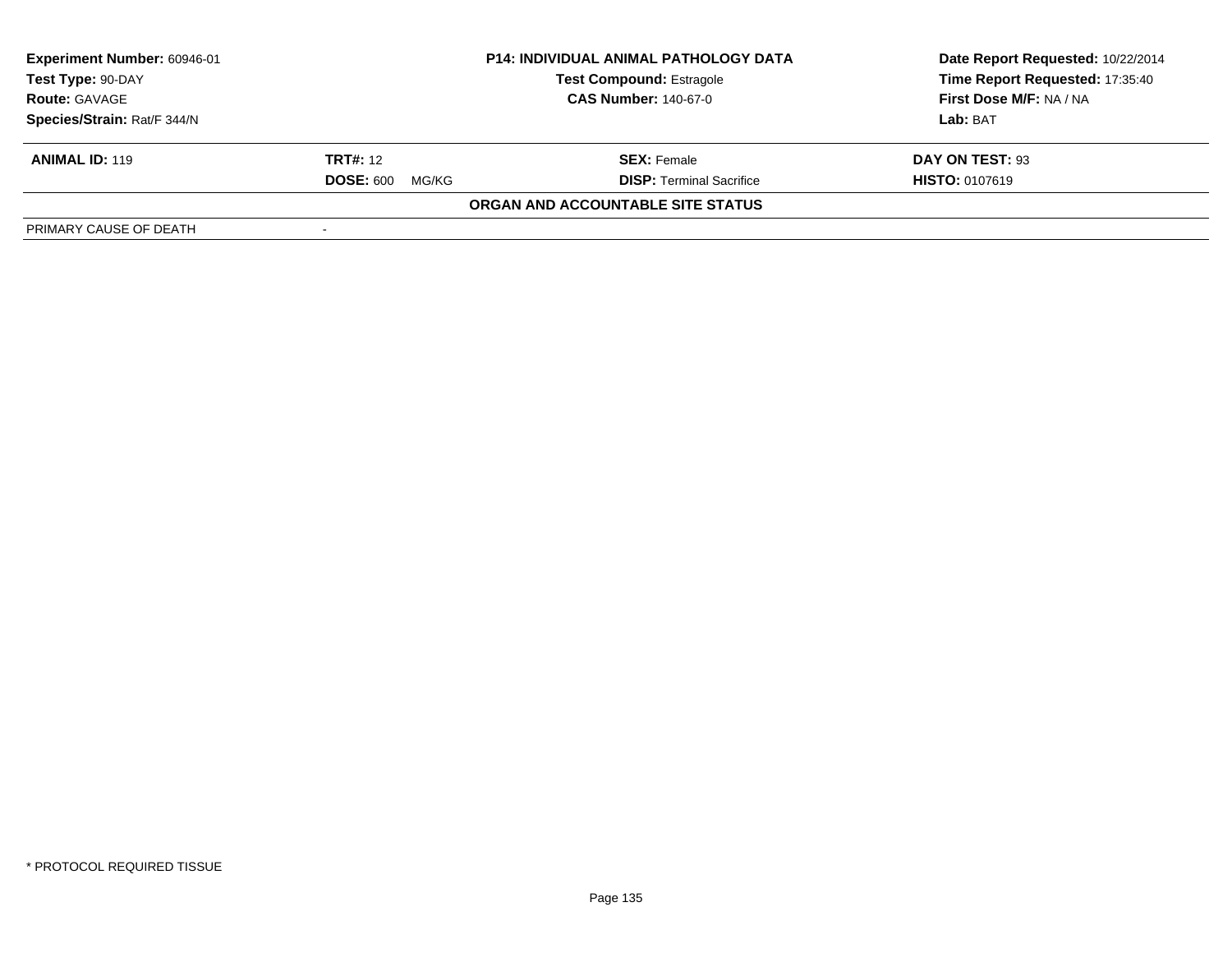| Experiment Number: 60946-01<br>Test Type: 90-DAY<br><b>Route: GAVAGE</b><br>Species/Strain: Rat/F 344/N |                             | <b>P14: INDIVIDUAL ANIMAL PATHOLOGY DATA</b><br><b>Test Compound: Estragole</b><br><b>CAS Number: 140-67-0</b> |                                 | Date Report Requested: 10/22/2014<br>Time Report Requested: 17:35:40<br>First Dose M/F: NA / NA<br>Lab: BAT |
|---------------------------------------------------------------------------------------------------------|-----------------------------|----------------------------------------------------------------------------------------------------------------|---------------------------------|-------------------------------------------------------------------------------------------------------------|
|                                                                                                         |                             |                                                                                                                |                                 |                                                                                                             |
| <b>ANIMAL ID: 120</b>                                                                                   | <b>TRT#: 12</b>             |                                                                                                                | <b>SEX: Female</b>              | DAY ON TEST: 93                                                                                             |
|                                                                                                         | <b>DOSE: 600</b><br>MG/KG   |                                                                                                                | <b>DISP: Terminal Sacrifice</b> | <b>HISTO: 0107620</b>                                                                                       |
|                                                                                                         |                             | ORGAN AND ACCOUNTABLE SITE STATUS                                                                              |                                 |                                                                                                             |
| <b>NORMAL</b>                                                                                           |                             |                                                                                                                |                                 |                                                                                                             |
| * Adrenal Cortex                                                                                        | * Adrenal Medulla           |                                                                                                                | * Blood Vessel                  | * Bone                                                                                                      |
| * Bone Marrow                                                                                           | * Brain                     |                                                                                                                | * Clitoral Gland                | * Esophagus                                                                                                 |
| * Eye                                                                                                   | * Harderian Gland           |                                                                                                                | * Intestine Large, Cecum        | * Intestine Large, Colon                                                                                    |
| * Intestine Large, Rectum                                                                               | * Intestine Small, Duodenum |                                                                                                                | * Intestine Small, Ileum        | * Intestine Small, Jejunum                                                                                  |
| * Islets, Pancreatic                                                                                    | * Lymph Node, Mesenteric    |                                                                                                                | * Mammary Gland                 | * Ovary                                                                                                     |
| * Pancreas                                                                                              | * Parathyroid Gland         |                                                                                                                | * Pituitary Gland               | * Skin                                                                                                      |
| * Spleen                                                                                                | * Stomach, Forestomach      |                                                                                                                | * Thymus                        | * Thyroid Gland                                                                                             |
| * Trachea                                                                                               | * Urinary Bladder           |                                                                                                                | * Uterus                        |                                                                                                             |
| <b>MISSING</b>                                                                                          |                             |                                                                                                                |                                 |                                                                                                             |
| * Lymph Node, Mandibular                                                                                |                             |                                                                                                                |                                 |                                                                                                             |
| <b>OBSERVATIONS</b>                                                                                     |                             |                                                                                                                |                                 |                                                                                                             |
| * Heart                                                                                                 |                             |                                                                                                                | <b>Infiltration Cellular</b>    | Mononuclear CI, Minimal                                                                                     |
| * Kidney                                                                                                | Cortex, Renal Tubule        |                                                                                                                | Mineralization                  | Minimal                                                                                                     |
|                                                                                                         | Papilla, Renal Tubule       |                                                                                                                | Mineralization                  | Minimal                                                                                                     |
| * Liver                                                                                                 |                             |                                                                                                                | <b>Basophilic Focus</b>         |                                                                                                             |
|                                                                                                         |                             |                                                                                                                | <b>Eosinophilic Focus</b>       |                                                                                                             |
|                                                                                                         | <b>Bile Duct</b>            |                                                                                                                | Hyperplasia                     | Mild                                                                                                        |
|                                                                                                         | Oval Cell                   |                                                                                                                | Hyperplasia                     | Moderate                                                                                                    |
|                                                                                                         | Hepatocyte                  |                                                                                                                | Hypertrophy                     | Marked                                                                                                      |
|                                                                                                         | Periportal                  |                                                                                                                | <b>Infiltration Cellular</b>    | Histiocyte, Mild                                                                                            |
|                                                                                                         | Periportal                  |                                                                                                                | Inflammation                    | Chronic, Mild                                                                                               |
|                                                                                                         |                             |                                                                                                                | Mixed Cell Focus                |                                                                                                             |
| [Hypertrophy TGLS = $1,2-6+7$ ]                                                                         |                             |                                                                                                                |                                 |                                                                                                             |
| * Lung                                                                                                  |                             |                                                                                                                | Inflammation                    | Chronic, Minimal                                                                                            |
| Lymph Node                                                                                              | Pancreatic                  |                                                                                                                | Hyperplasia                     | Lymphoid, Mild                                                                                              |
|                                                                                                         | Pancreatic                  |                                                                                                                | <b>Infiltration Cellular</b>    | Histiocyte, Moderate                                                                                        |
| [Hyperplasia TGLS = 3-12]                                                                               |                             |                                                                                                                |                                 |                                                                                                             |
| * Nose                                                                                                  | Olfactory Epi               |                                                                                                                | Degeneration                    | Mild                                                                                                        |
| * Salivary Glands                                                                                       | Submandibul GI              |                                                                                                                | <b>Cytoplasmic Alteration</b>   | Mild                                                                                                        |
| * Stomach, Glandular                                                                                    | Epithelium, Glands          |                                                                                                                | Atrophy                         | Mild                                                                                                        |